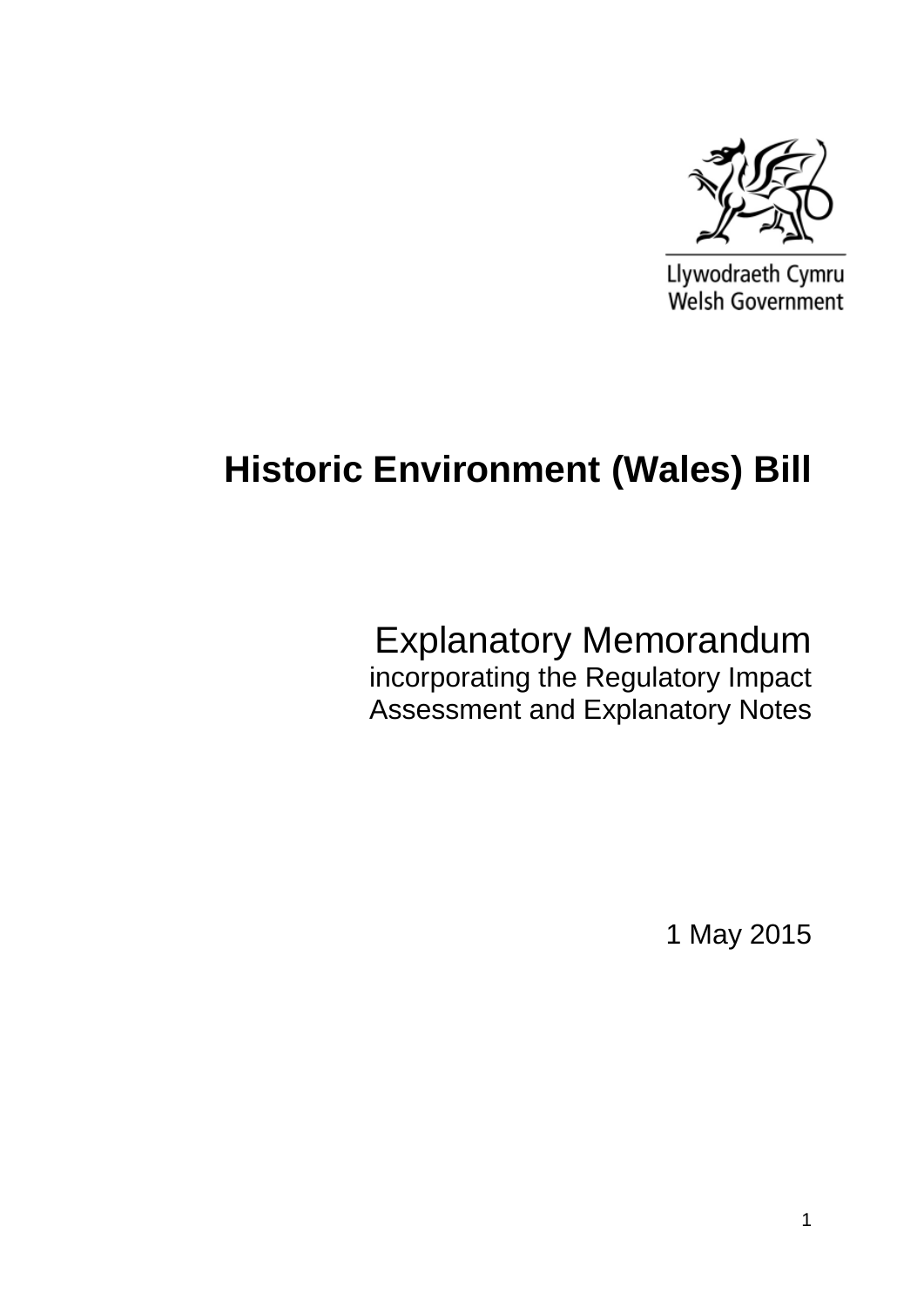# **Historic Environment (Wales) Bill**

#### **Explanatory Memorandum to the Historic Environment (Wales) Bill**

This Explanatory Memorandum has been prepared by Cadw, the Welsh Government's historic environment division, and is laid before the National Assembly for Wales.

#### **Member's Declaration**

In my view, the provisions of the Historic Environment (Wales) Bill introduced by me on 1 May 2015 would be within the legislative competence of the National Assembly for Wales.

Ken Skates AM Deputy Minister for Culture, Sport and Tourism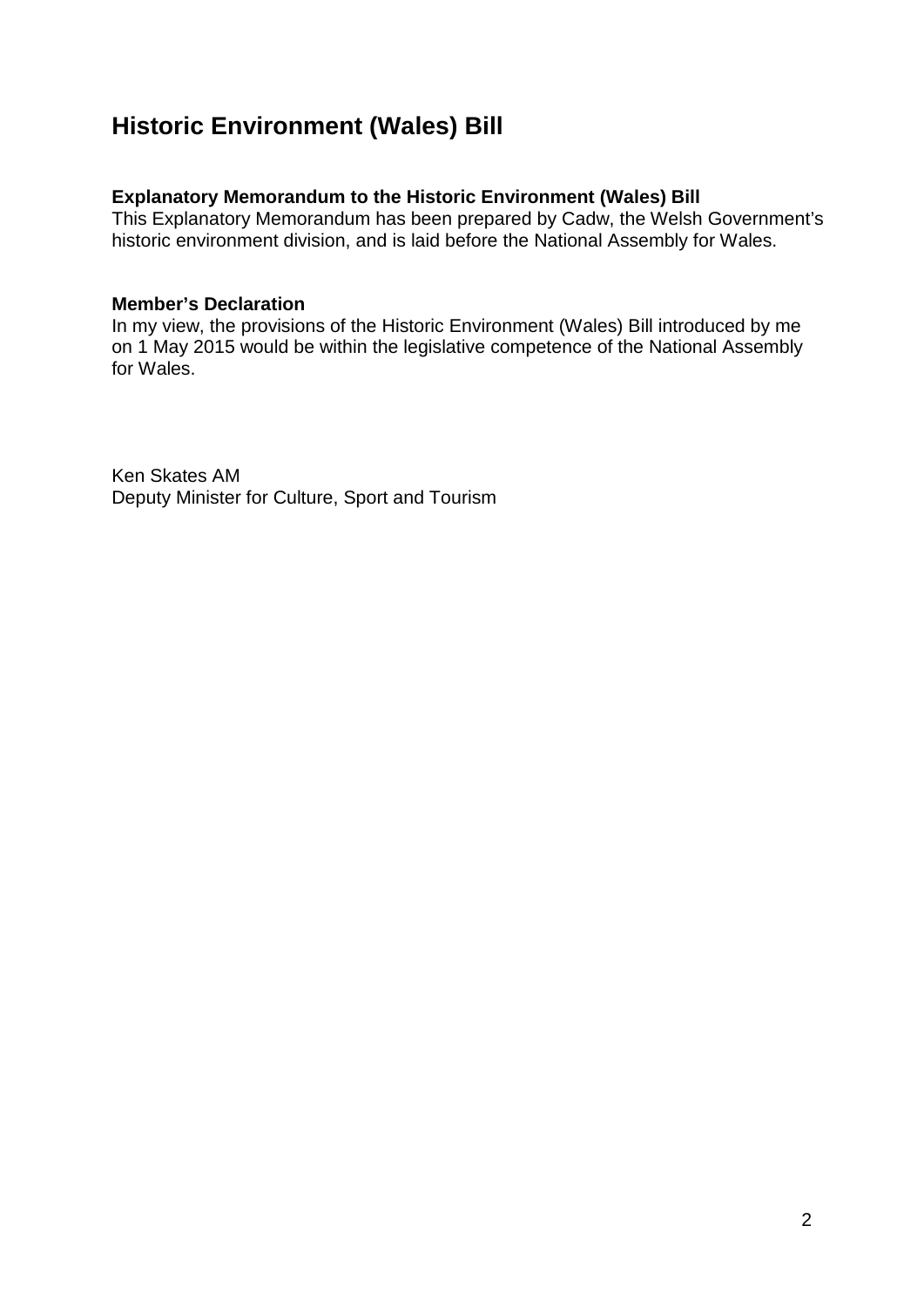# **Contents**

| <b>List of abbreviations</b>                                                                                                                                    | 4                       |
|-----------------------------------------------------------------------------------------------------------------------------------------------------------------|-------------------------|
| Historic Environment (Wales) Bill provisions in the<br><b>Explanatory memorandum and the Regulatory impact</b><br>assessment                                    | 5                       |
| Part 1 - Explanatory memorandum                                                                                                                                 | 6                       |
| 1. Description<br>2. Legislative background<br>3. Purpose and intended effect of the legislation<br>4. Consultation<br>5. Power to make subordinate legislation | 6<br>7<br>8<br>41<br>44 |
| Part 2 - Regulatory impact assessment                                                                                                                           | 51                      |
| 6. Regulatory impact assessment<br>7. Options, costs and benefits<br>8. Competition and other impact assessments<br>9. Post-implementation review               | 51<br>53<br>107<br>119  |
| Annex 1 - Explanatory notes                                                                                                                                     | 121                     |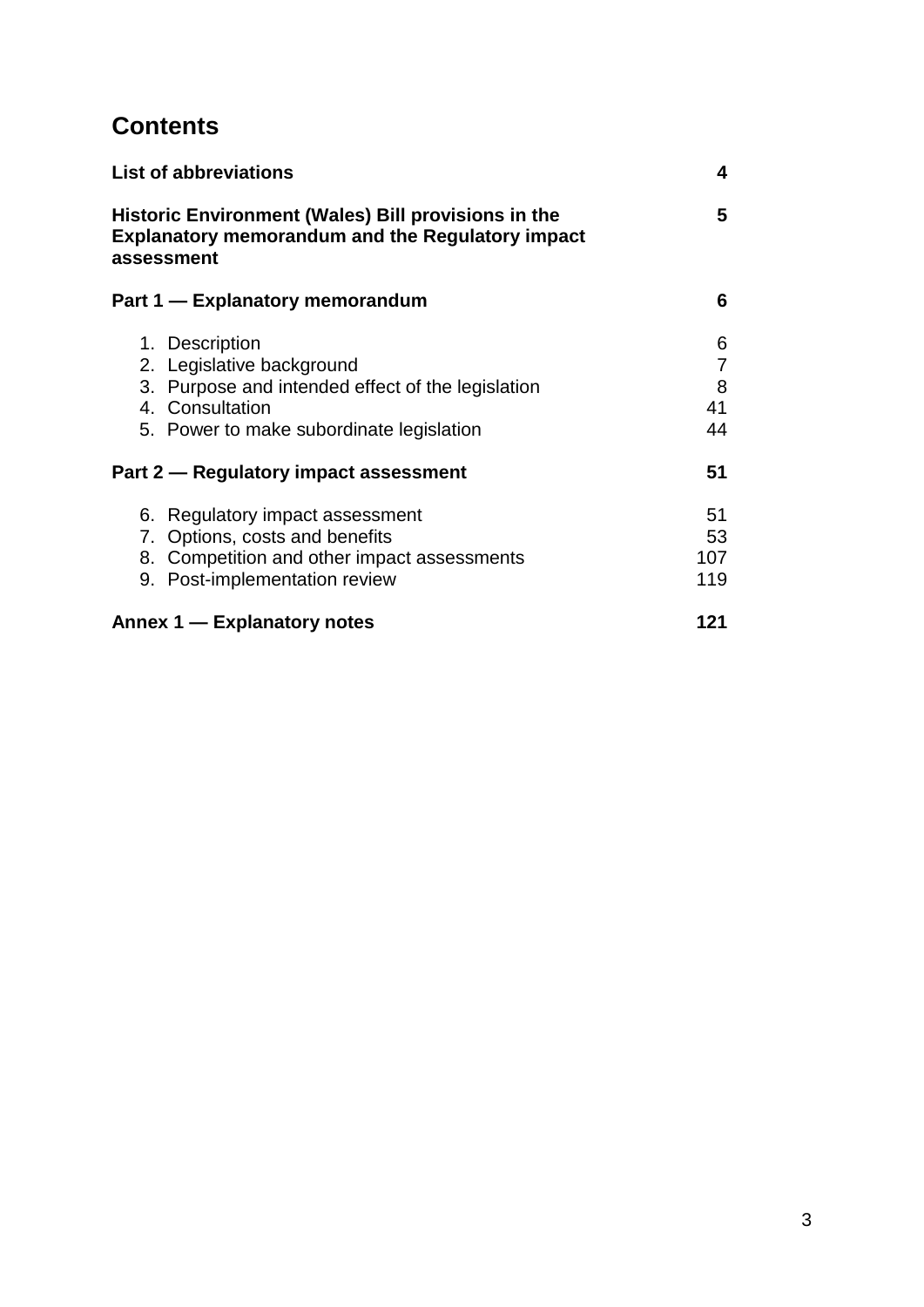# **List of abbreviations**

- 1979 Act Ancient Monuments and Archaeological Areas Act 1979
- 1990 Act Planning (Listed Buildings and Conservation Areas) Act 1990
- COI Certificate of immunity from listing
- HEG Historic Environment Group
- HER Historic environment record
- HPA Heritage partnership agreement
- LBC Listed building consent
- LPA Local planning authority
- RCAHMW Royal Commission on the Ancient and Historical Monuments of Wales
- RIA Regulatory impact assessment
- SMC Scheduled monument consent
- TSN Temporary stop notice
- WAT Welsh archaeological trust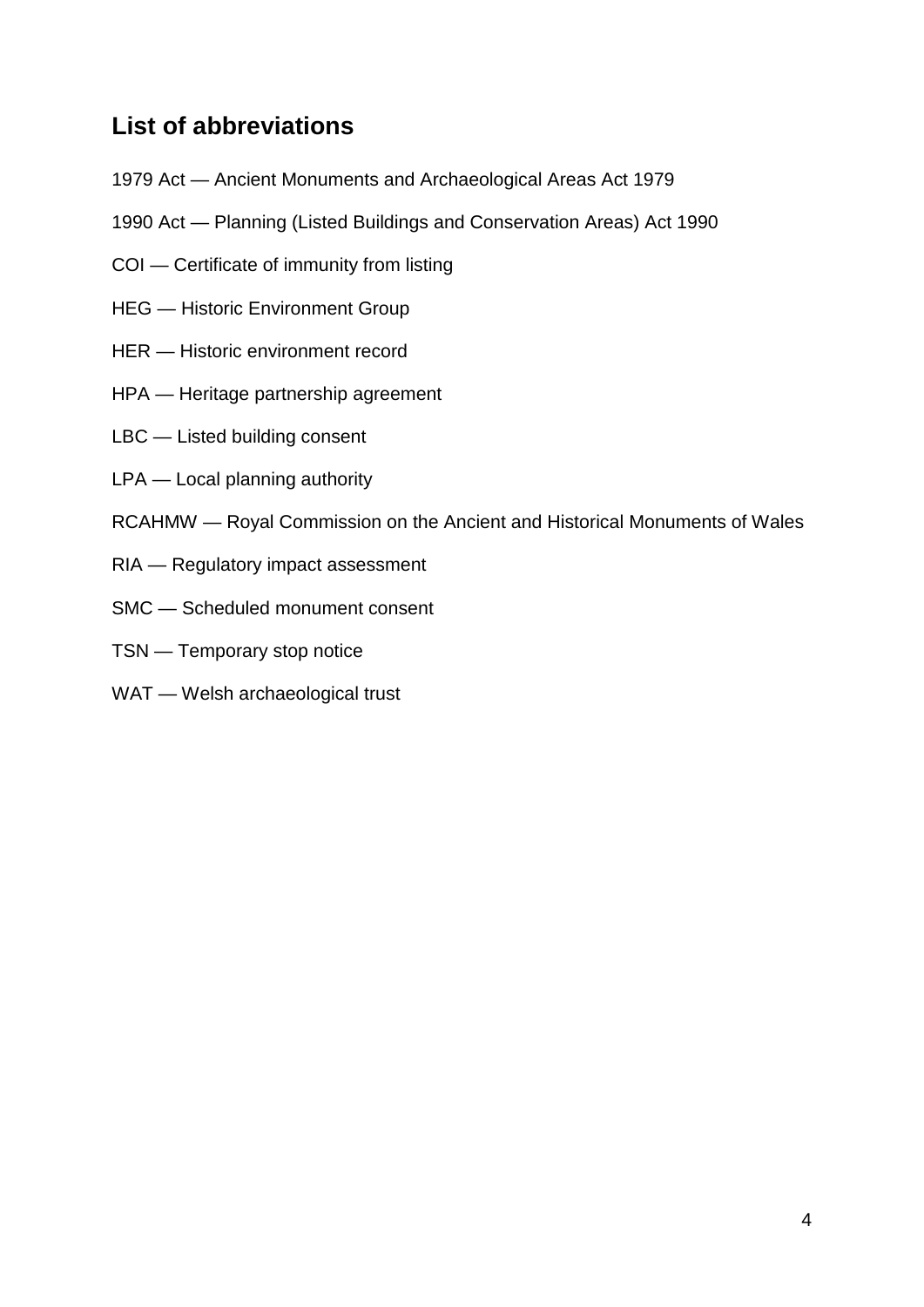# **Historic Environment (Wales) Bill provisions in the Explanatory memorandum and Regulatory impact assessment**

| Provision                                                                                                                              | Bill section/s | Explanatory<br>Memorandum | <b>Regulatory Impact</b><br>Assessment |
|----------------------------------------------------------------------------------------------------------------------------------------|----------------|---------------------------|----------------------------------------|
|                                                                                                                                        |                |                           |                                        |
| Measures to introduce greater accountability and transparency                                                                          |                |                           |                                        |
| Establishment of an advisory panel for the Welsh historic environment                                                                  | $37 - 38$      | pp. 11-13                 | pp. 102-105                            |
| Consultation, interim protection and review for designations                                                                           | 3-4 and 24-26  | pp. 13-15                 | pp. 53-57                              |
| Measures to enable the Welsh Government and local authorities to give more effective protection to the historic                        |                |                           |                                        |
| environment                                                                                                                            |                |                           |                                        |
| Extension of the definition of a scheduled monument                                                                                    | 22             | pp. 16-17                 | pp. 76-81                              |
| Amendments to the criminal offences and defences relating to scheduled                                                                 | $15 - 17$      | pp. 17-19                 | pp. 64-68                              |
| monuments                                                                                                                              |                |                           |                                        |
| Introduction of enforcement and temporary stop notices for scheduled                                                                   | $12 - 13$      | pp. 19-22                 | pp. 61-64                              |
| monuments                                                                                                                              |                |                           |                                        |
| Powers of entry for the archaeological investigation of an ancient monument<br>in imminent danger of damage or destruction             | 19             | pp. 22-23                 | pp. 74-76                              |
|                                                                                                                                        | 18             |                           |                                        |
| Creation of a statutory register for historic parks and gardens                                                                        |                | pp. 24-25                 | pp. 68-74                              |
| Extension of the scope of urgent works to listed buildings and the recovery of<br>costs through the introduction of local land charges | 30             | pp. 26-29                 | pp. 93-97                              |
| Introduction of temporary stop notices for listed buildings                                                                            | 29             | pp. 29-31                 | pp. 90-93                              |
|                                                                                                                                        |                |                           |                                        |
| Measures to enhance existing mechanisms for the sustainable management of the historic environment                                     |                |                           |                                        |
| Requirement for local planning authorities to create and maintain historic                                                             | $33 - 36$      | pp. 31-33                 | pp. 98-101                             |
| environment records                                                                                                                    |                |                           |                                        |
| Introduction of heritage partnership agreements                                                                                        | 11 and 28      | pp. 33-37                 | pp. 85-90                              |
| Modifications to the scheduled monument consent process                                                                                | $5 - 10$       | pp. 37-39                 | pp. 57-61                              |
| Relaxation of the conditions for an application for a certificate of immunity                                                          | 27             | pp. 39-40                 | pp. 82-85                              |
| from listing                                                                                                                           |                |                           |                                        |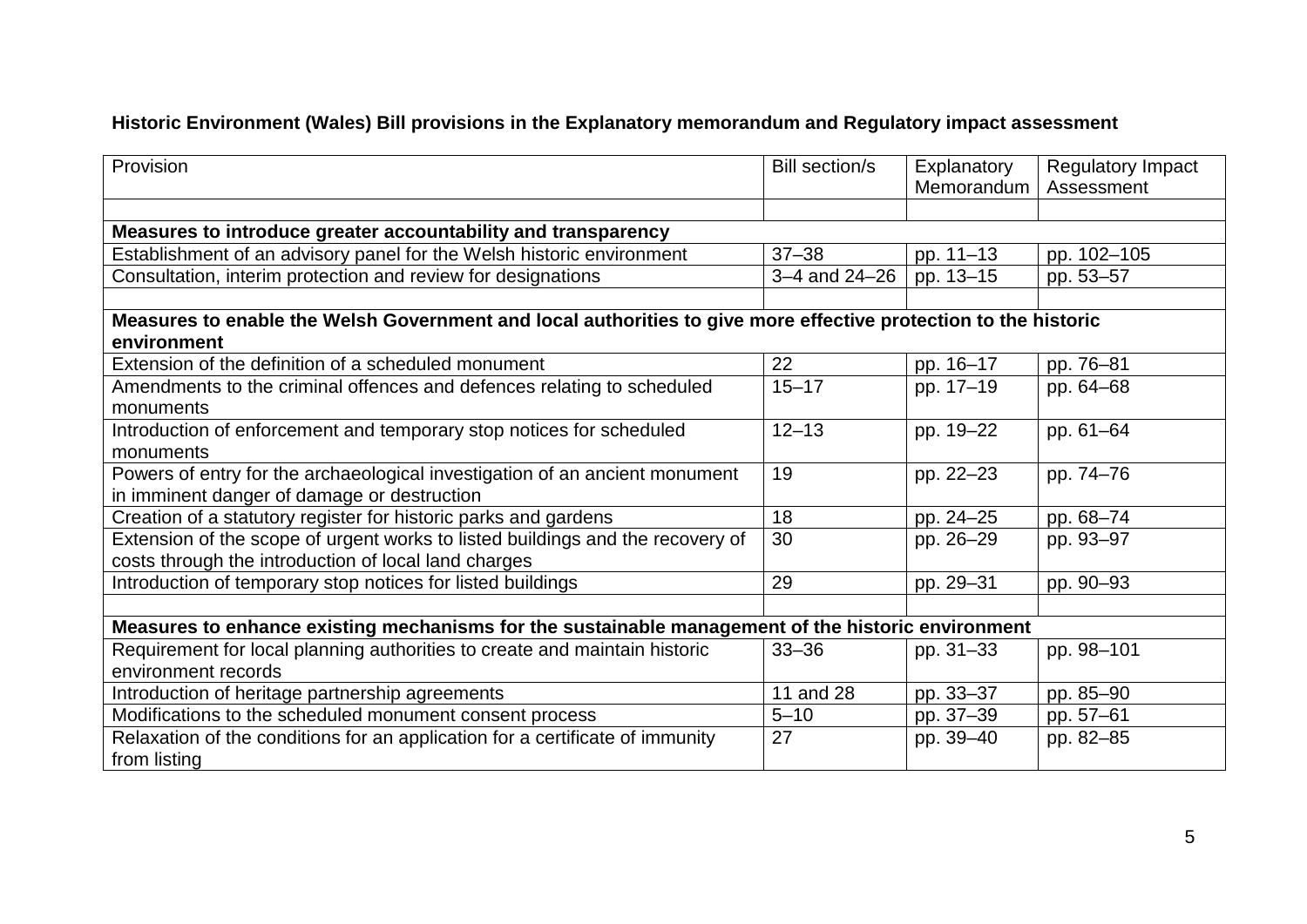# **Part 1 — Explanatory memorandum**

# **Section 1: Description**

- 1. The Historic Environment (Wales) Bill forms part of a suite of legislation, policy, advice and guidance that makes important improvements to the existing systems for the protection and sustainable management of the Welsh historic environment. In broad terms, the Bill gives more effective protection to listed buildings and scheduled monuments, enhances existing mechanisms for the sustainable management of the historic environment, and introduces greater transparency and accountability into decisions taken on the historic environment.
- 2. The Bill creates new measures that:
	- allow the Welsh Ministers to put an immediate halt to unauthorised works to scheduled monuments and make it easier for action to be taken against those who have damaged or destroyed monuments;
	- enable authorities to act quickly if a listed building is under threat from unauthorised works and give them greater flexibility in dealing with historic buildings that require urgent works to protect them from further decay;
	- make it easier for owners or developers to create sustainable new uses for unlisted historic buildings by relaxing the conditions for applications for certificates of immunity from listing;
	- create a statutory register of Wales' historic parks and gardens;
	- allow owners of historic assets to negotiate partnership agreements with consenting authorities for a period of years, eliminating the need for repeated consent applications for similar works and encouraging more consistent and coherent management of the buildings or monuments;
	- secure a more stable future for Wales' historic environment records, which provide detailed information and advice on the historic environment to local planning authorities and the public;
	- make existing structures for the designation of nationally important historic assets more open and transparent by introducing formal consultation with owners and establishing a mechanism to review decisions; and
	- establish an independent panel to advise on historic environment policy and strategy at a national level in Wales.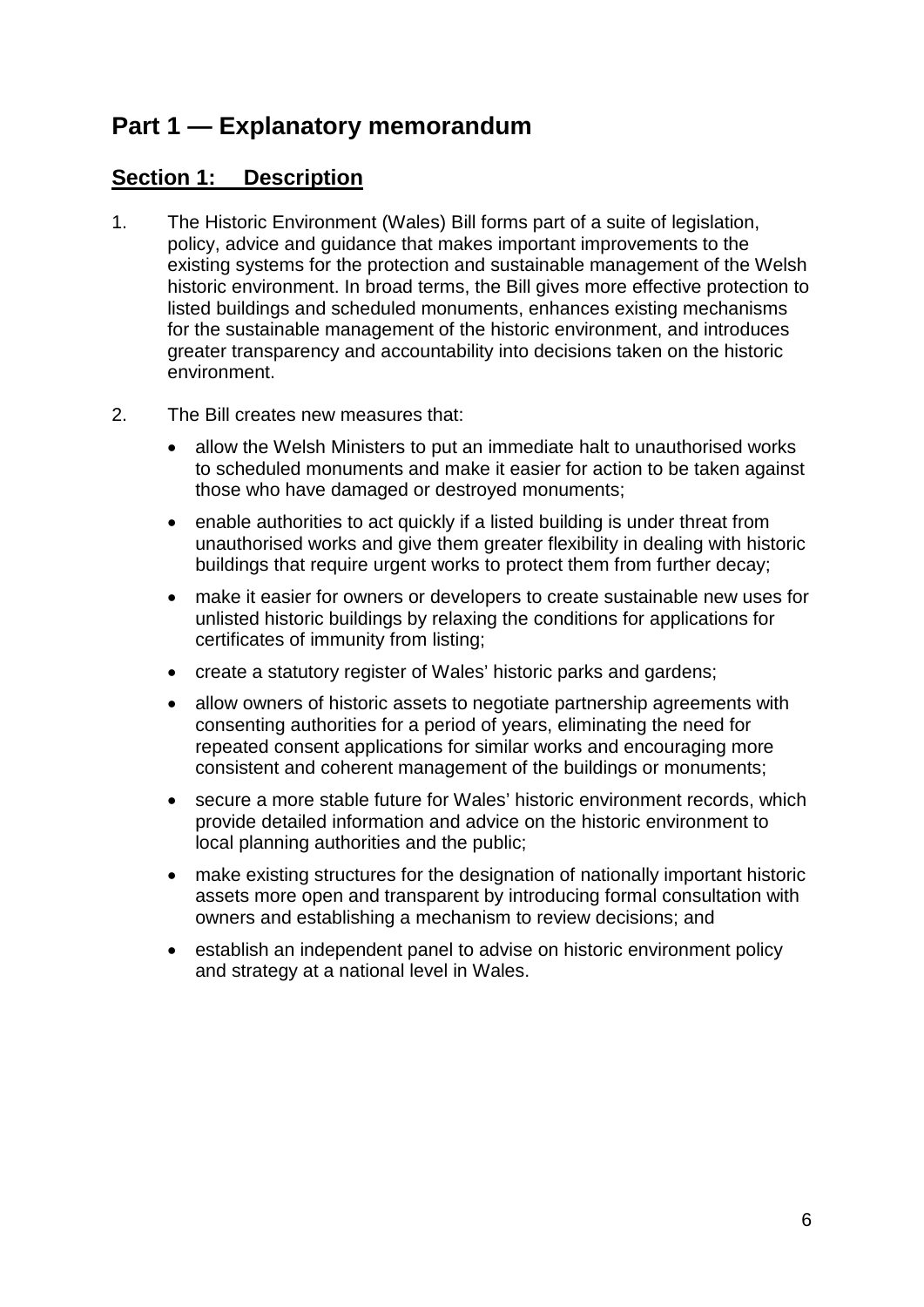# **Section 2: Legislative background**

- 3. The National Assembly for Wales ('the Assembly') has the legislative competence to make provision in the Historic Environment (Wales) Bill pursuant to Part 4 of the Government of Wales Act 2006. The relevant provisions of the Government of Wales Act 2006 are set out in section 108 and Schedule 7.
- 4. Paragraphs 2, 3, 6 and 18 of Schedule 7 set out the following subjects on which the Assembly may legislate.
	- Ancient monuments and historic buildings
		- − Archaeological remains. Ancient monuments. Buildings and places of historical or architectural interest. Historic wrecks.
	- Culture
		- − Archives and historical records.
	- **Fnvironment** 
		- − Countryside and open spaces (including the designation and regulation of national parks and areas of outstanding natural beauty).
	- Town and country planning
		- − Town and country planning, including listed buildings and conservation areas…Spatial planning…Protection of visual amenity.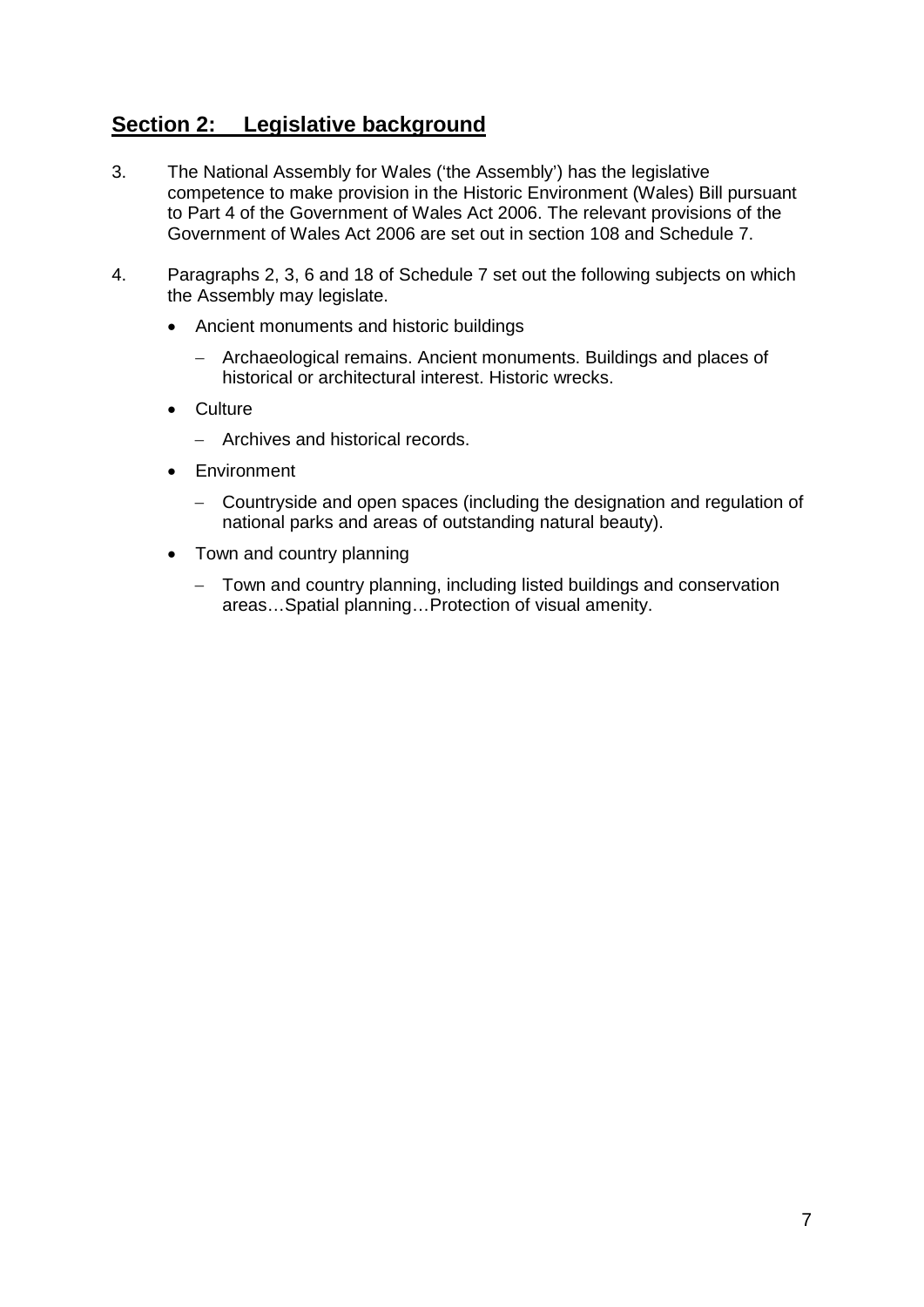# **Section 3: Purpose and intended effect of the legislation**

# **Wales' historic environment — a precious and fragile resource**

- 5. The face of Wales has been shaped by thousands of years of human activity. Ancient monuments and historic buildings are prominent features of town and countryside and in every corner of Wales the landscape itself yields evidence of the lives and labours of our forebears.
- 6. This historic environment is a precious and irreplaceable legacy for the nation. It has left an unmistakeable imprint on our national culture and identity and contributes to local distinctiveness and community pride. The historic environment furnishes the backdrop for the day-to-day life, work and leisure of the people of Wales, generating a sense of place and belonging that contributes to well-being. It also provides children and adults with educational opportunities that help them gain knowledge and skills that will enhance their lives and enable them to fulfil their potential at school and in the workplace.
- 7. In addition to the cultural, social and environmental benefits that the historic environment brings to the people of Wales, it also makes a substantial contribution to the nation's economy. According to recent research, it supports over 30,000 jobs and adds around £840 million to Wales' Gross Value Added. It has been estimated that the historic environment and historic attractions account for one-fifth of total tourism expenditure in Wales.<sup>[1](#page-7-0)</sup>
- 8. The historic environment has also been recognised as a powerful catalyst for regeneration in both urban and rural areas. Historic buildings often provide the focus or setting for regeneration projects. The historic environment can, therefore, be an important factor in strengthening community confidence and attracting inward investment to stimulate development and economic growth.<sup>[2](#page-7-1)</sup>
- 9. If the historic environment is a precious resource, it is also a fragile one. A careless or unwitting act can destroy or irreparably damage a site that has survived for centuries, even millennia. Even small changes, seemingly insignificant in themselves, can gradually accumulate to erode and eventually obscure the historic nature of a venerable building or even an entire area. Such losses impoverish our surroundings, threatening the richness and variety of the historic environment that contributes to the individual distinctiveness of Wales' communities and proves so attractive to visitors.
- 10. The historic environment must be protected so present and future generations of Welsh citizens and visitors to our nation can continue to be inspired by it, learn from it and enjoy its many benefits. However, it cannot be frozen in time. At the most basic level, change is inevitable since the passage of years will take its toll on even the most substantial monuments or buildings. More importantly, the historic environment is under pressure as patterns of land use, consumer behaviour and religious observance change in twenty-first-

<span id="page-7-1"></span><span id="page-7-0"></span><sup>&</sup>lt;sup>1</sup> ECOTEC Research and Consulting Ltd, *Valuing the Welsh Historic Environment* (2010), p. 8.

<sup>2</sup> Welsh Government, *Vibrant and Viable Places: New Regeneration Framework* (2013), pp. 20, 25.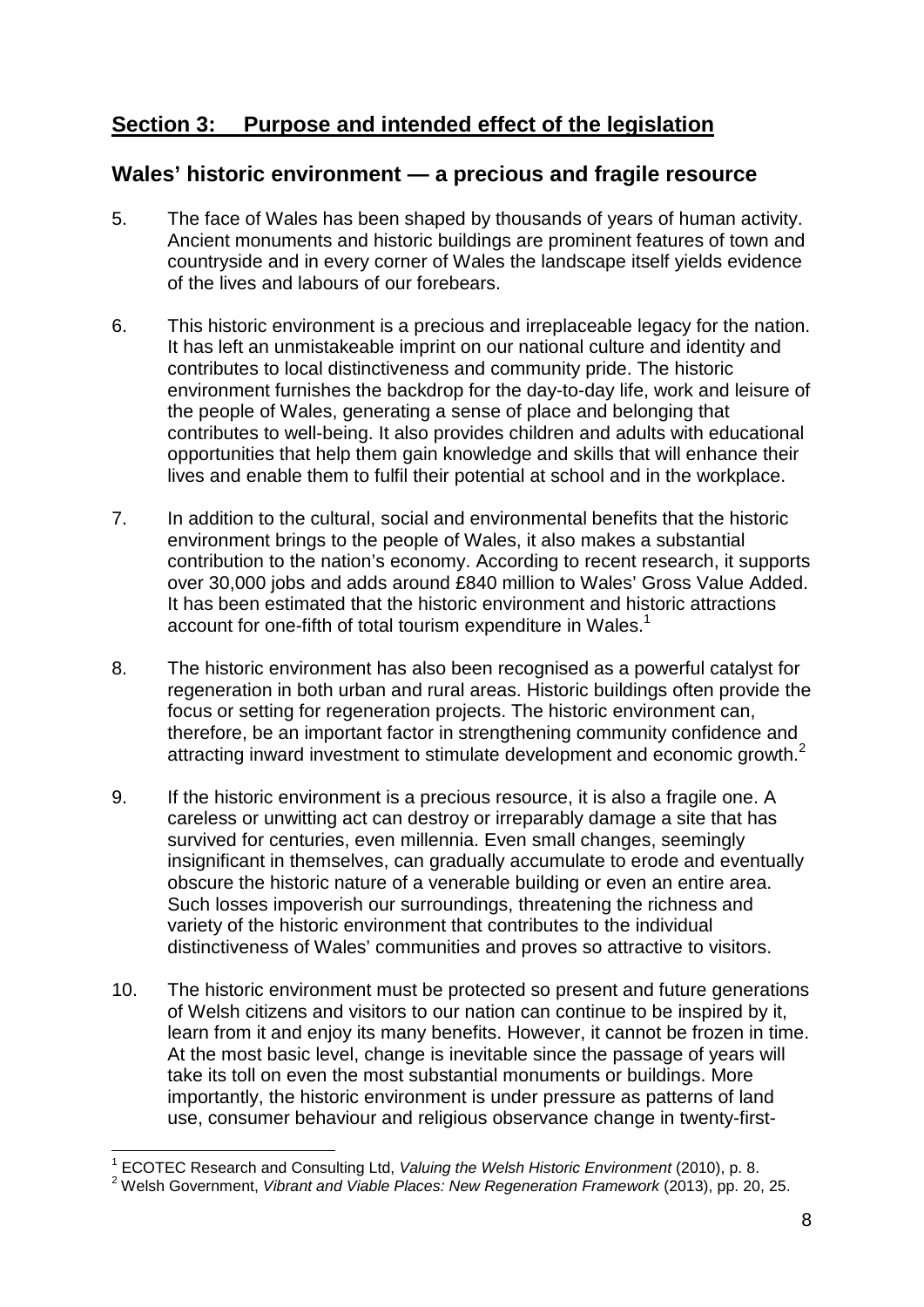century Wales. If it is going to respond to the requirements of modern life and meet the challenges of the future without losing its special qualities, the historic environment will need to be carefully and sustainably managed.

# **The existing framework for the protection and management of the Welsh historic environment**

- 11. The current framework for the protection and management of the Welsh historic environment rests, in the main, upon two pieces of UK legislation.
- 12. The Ancient Monuments and Archaeological Areas Act 1979 ('the 1979 Act') provides for the designation and protection of scheduled monuments of national importance by the Welsh Ministers and makes it an offence to damage a scheduled monument or undertake works without the Welsh Ministers' formal consent. There are currently over 4,000 scheduled monuments in Wales.
- 13. The Planning (Listed Buildings and Conservation Areas) Act 1990 ('the 1990 Act') gives the Welsh Ministers powers to designate listed buildings of special architectural or historic interest. It also sets out a consent procedure for permitted works to listed buildings, establishes offences for unauthorised works and furnishes mechanisms for enforcement actions. In addition, the 1990 Act places a responsibility on local planning authorities ('LPAs') to designate areas of special architectural or historic interest as 'conservation areas' and periodically review them. Nearly 30,000 Welsh buildings have been listed and LPAs have designated 523 conservation areas.
- 14. Other elements of the historic environment that do not receive specific statutory protection — for instance, registered historic parks and gardens are given consideration during the planning process in line with the Welsh Government's current policy and guidance.
- 15. The Welsh Government's high-level land use planning policies are set out in *Planning Policy Wales* (July 2014). Chapter 6 — 'Conserving the Historic Environment' details planning policy for the historic environment as it relates to the preparation of local development plans and decisions on applications for planning consent, conservation area consent and listed building consent.
- 16. This policy is currently augmented by three Welsh Office circulars:
	- Circular 60/96 Planning and the Historic Environment: Archaeology
	- Circular 61/96 Planning and the Historic Environment: Historic Buildings and Conservation Areas
	- Circular 1/98 Planning and the Historic Environment: Directions by the Secretary of State for Wales
- 17. While much of the guidance that they contain is still valid, these three circulars are nearly two decades old and need to be updated.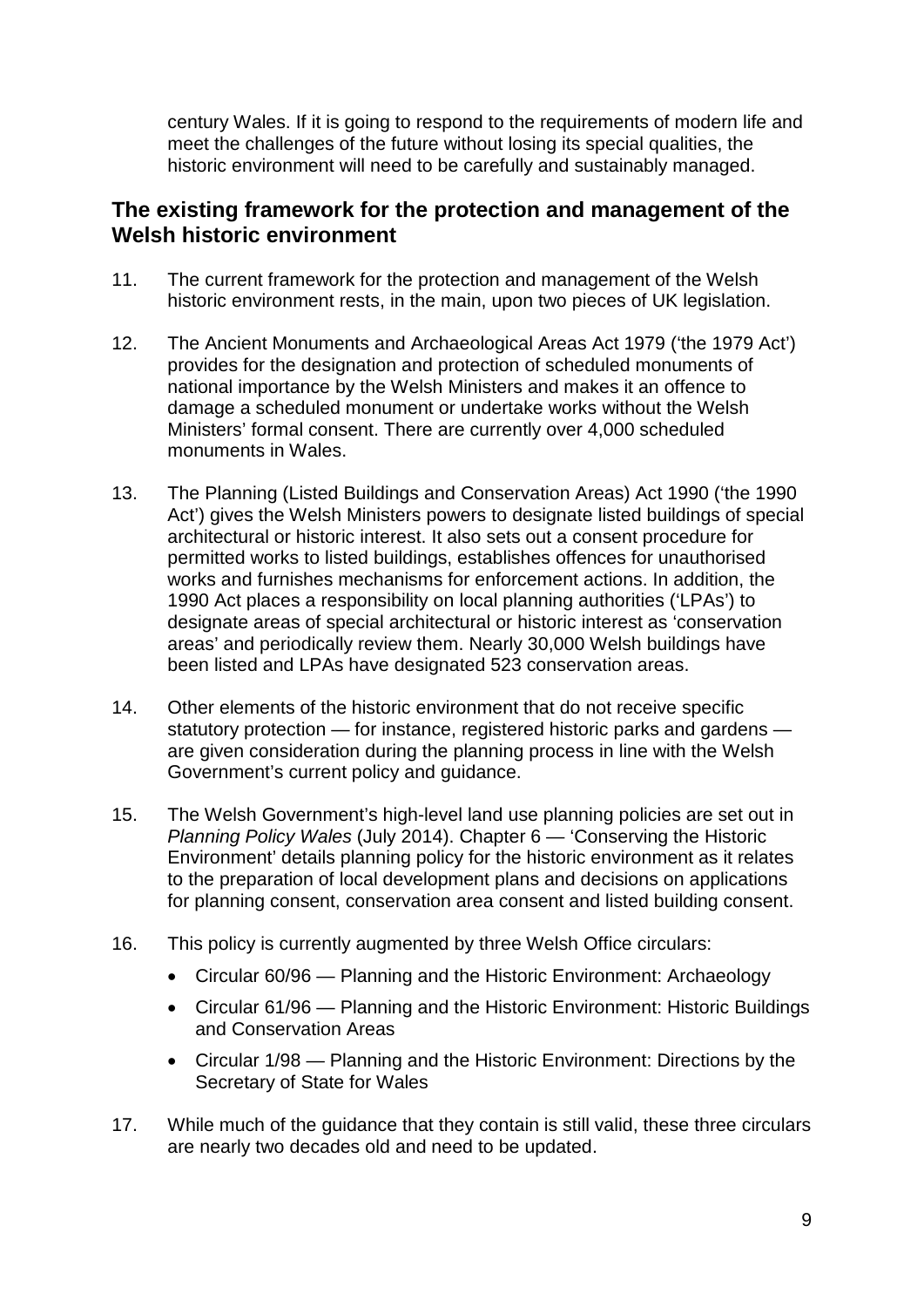18. During wide-ranging engagement and consultation exercises undertaken in 2012–2013, there was little appetite for radical change to the present systems for safeguarding the Welsh historic environment. Participants generally felt that the existing legislative structures are fundamentally sound, but identified areas where protection could be enhanced or management improved. These views have shaped the development of the proposals for the Historic Environment (Wales) Bill.

# **The Historic Environment (Wales) Bill**

- 19. The Programme for Government, the Welsh Government's five-year strategic plan issued in 2011, made a commitment to introduce a 'Heritage Protection Bill' as a central means to realise the aim to 'enrich the lives of individuals and communities through culture and heritage'. The Historic Environment (Wales) Bill represents the fulfilment of that commitment.
- 20. A number of the Bill's provisions depend upon subordinate legislation or statutory guidance for implementation. A policy intent paper is being published alongside the Bill to outline detailed implementation matters. These include:
	- regulations relating to consultation on the designation of historic assets and to requests for the Welsh Ministers to review a designation decision;
	- regulations pertaining to measures to simplify the scheduled monument consent process;
	- regulations relating to operational requirements of heritage partnership agreements;
	- regulations governing additional disqualifications for membership of the Advisory Panel for the Welsh Historic Environment; and
	- regulations permitting the amendment of the definition of a historic environment record.
- 21. A draft of the statutory guidance on the management of historic environment records for which the Bill provides will accompany the policy intent statement on historic environment records.
- 22. Moreover, the Historic Environment (Wales) Bill will be complemented by policy, advice and guidance that will reflect the Bill's measures and make additional improvements to the existing systems for the protection and sustainable management of the Welsh historic environment. Amongst these will be:
	- a revised chapter 6 'The Historic Environment' of *Planning Policy Wales;*
	- a new planning technical advice note for the historic environment that will supersede outdated Welsh Office Circulars 60/96, 61/96 and 1/98; and
	- a suite of guidance documents that will include the following titles:
		- Managing Change to Listed Buildings in Wales;
		- Managing Change in World Heritage Sites in Wales; and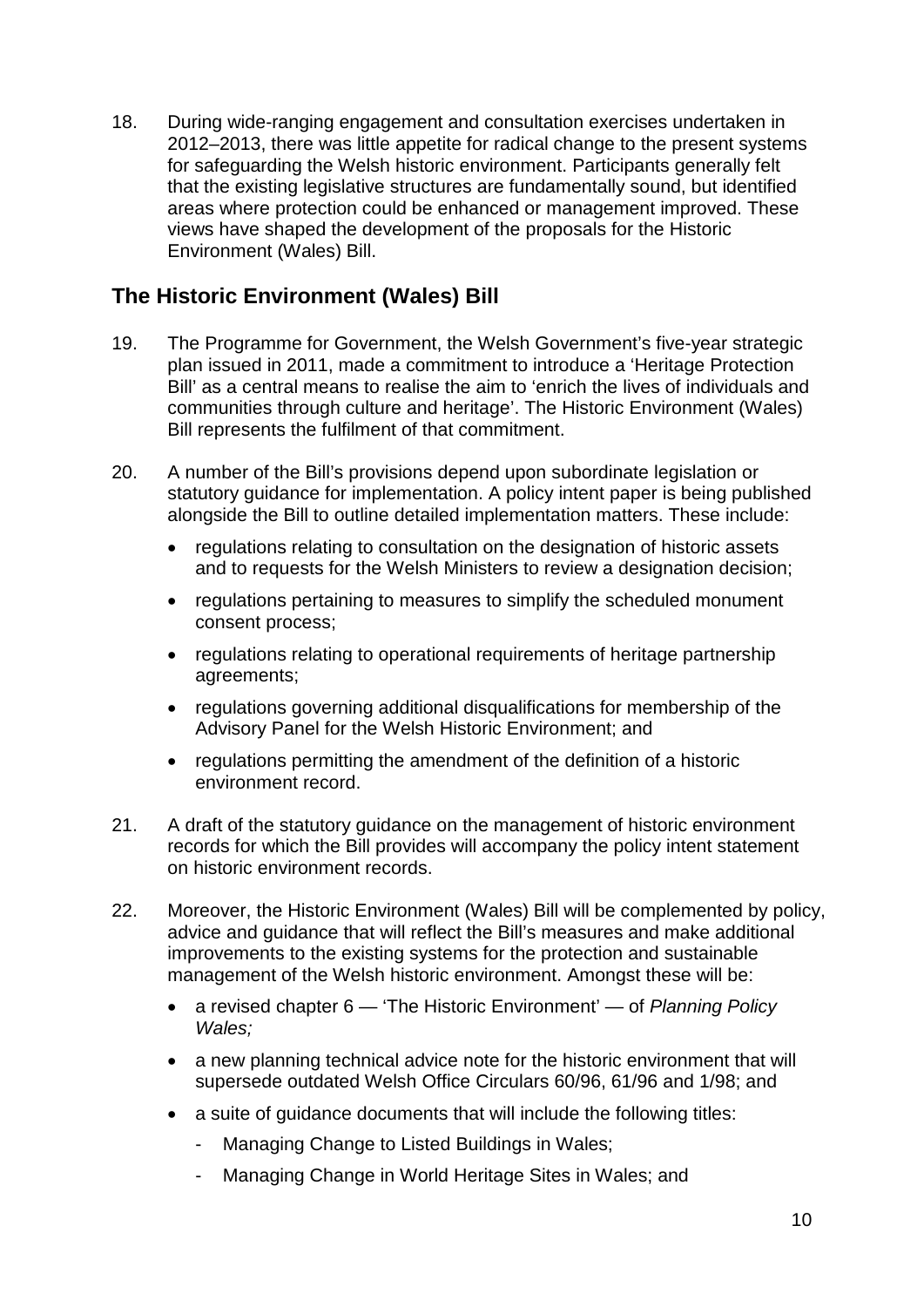- Managing Lists of Historic Assets of Special Local Interest.
- 23. Prior to any formal consultation, these supplementary documents have been supplied in draft form for consideration alongside the Bill.

# **Aims**

- 24. The Historic Environment (Wales) Bill aims to:
	- introduce greater transparency and accountability into decisions taken on the historic environment;
	- give more effective protection to listed buildings and scheduled monuments; and
	- enhance existing mechanisms for the sustainable management of the historic environment.
- 25. Apart from two pieces of stand-alone legislation, the Bill's provisions involve amendments to the 1979 and 1990 Acts. The three principal aims of the Bill form the main headings for the presentation of the provisions below.

# **Measures to introduce greater transparency and accountability**

Establishment of an advisory panel for the Welsh historic environment (sections 37–38)

#### **Background**

26. There has never been a body with appointed members to advise the Welsh Ministers on historic environment policy and the development and delivery of strategic programmes of work. The Ancient Monuments Advisory Board and the Historic Buildings Advisory Council provided advice on particular aspects of casework, but these were discontinued in 2010. The Historic Environment Group ('HEG'), established in 2004, comprises nominated representatives from across the historic environment sector and acts as a forum for stakeholder communication and coordinated action.

#### Current position

- 27. Cadw (the historic environment division of the Welsh Government), the Royal Commission on the Ancient and Historical Monuments of Wales ('RCAHMW') and other organisations that receive government funding for work relating to the historic environment of Wales undertake a variety of functions covering three related areas of activity.
	- Knowledge the advancement of understanding of the historic environment, including programmes of investigation, excavation and survey.
	- Conservation the protection and sustainable management of the historic environment.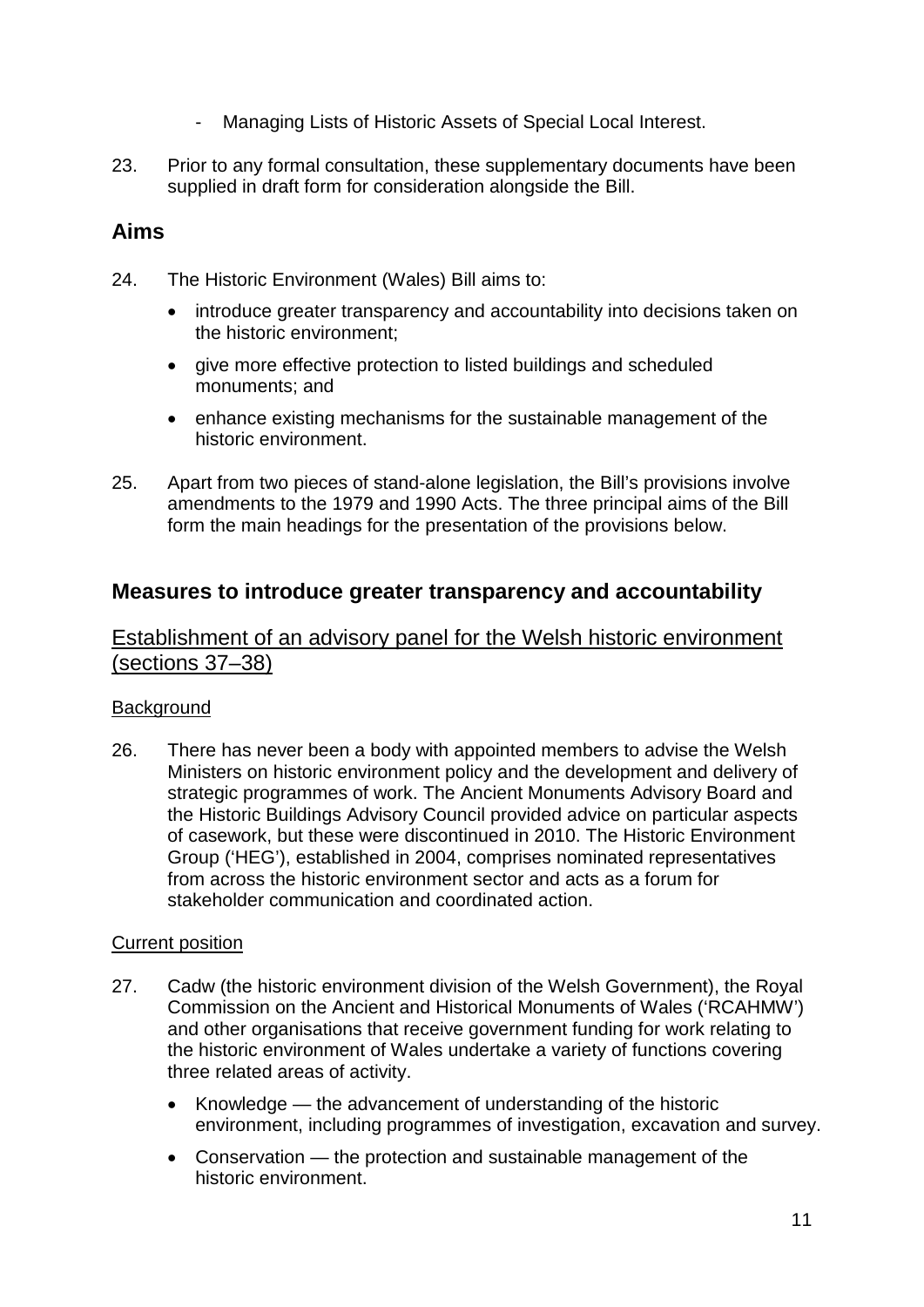• Public engagement — the promotion and interpretation of the historic environment and the provision of public access, including programmes of active public participation and learning in conservation and discovery.

It is essential that all of the organisations concerned develop and implement coordinated works programmes and work together to deliver shared objectives.

28. The Welsh Ministers have challenging statutory responsibilities for heritage protection and management, and have an important role in developing programmes of lifelong learning, skills development, public participation and product/monument development. Many of these themes cut across the conservation, knowledge and public engagement agendas identified above and all contribute to the Welsh Government's six well-being goals for a sustainable Wales. $3$  New and stimulating perspectives on how the historic environment sector can contribute to these challenging outcome-focused priorities are needed, especially where expertise within the Welsh Government is limited. There is, however, no body that can provide independent, expert advice on the historic environment to the Welsh Ministers.

#### Purpose of the provisions

- 29. The provisions place a duty on the Welsh Ministers to establish the 'Advisory Panel for the Welsh Historic Environment'. The new independent panel will complement the work of HEG and provide expert advice to the Welsh Ministers on the formulation, development, resourcing and delivery of historic environment policy and strategy.
- 30. The new panel will have a broad remit to provide advice on a variety of activities relating to the historic environment of Wales and assets of historical, architectural or archaeological interest. It is anticipated that this will include, but not necessarily be limited to:
	- expert advice on the development of historic environment policy and how this might contribute to wider government priorities and the six well-being goals for a sustainable Wales;
	- expert advice to inform the development of strategic plans for the historic environment sector;
	- expert advice on the balance of resource allocation between the three core activity areas — knowledge, conservation and public engagement; and
	- expert advice, guidance and challenge for those who deliver public historic environment services at a national level in Wales.
- 31. The panel is also likely to have a role in reporting to the Welsh Ministers on the delivery of the strategic plans for the Welsh historic environment.
- 32. The panel will prepare a regular three-year forward work programme covering the three core areas of activity and submit it to the Welsh Ministers for approval.

<span id="page-11-0"></span> $3$  Set out in the Well-being of Future Generations (Wales) Bill.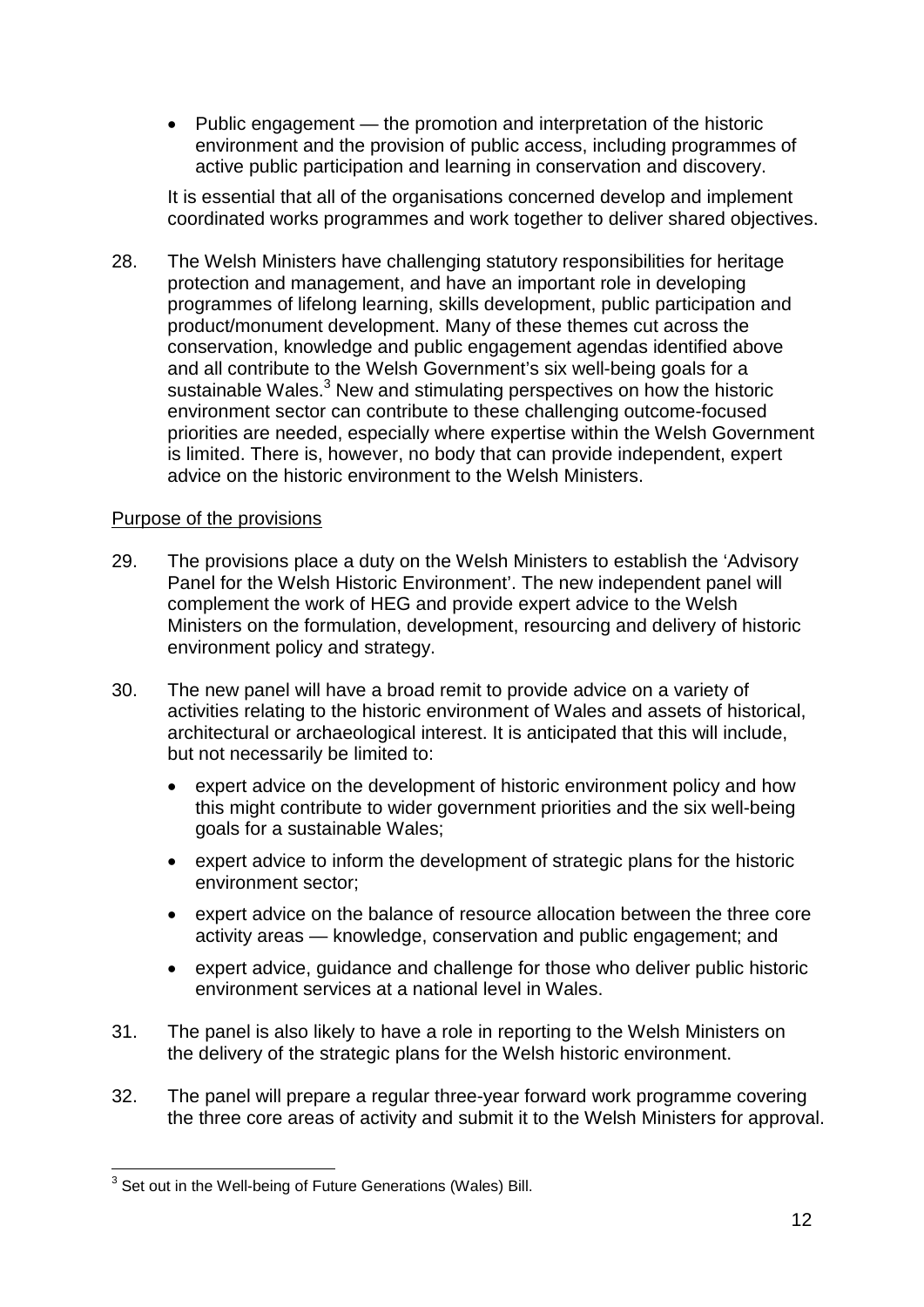33. Appointments to the panel will be made in line with the Nolan Principles and the Code of Practice for Ministerial Appointments to Public Bodies, and the Panel will not exceed 15 members. The Welsh Ministers will provide staff, accommodation and facilities in order to allow the panel to carry out its functions.

#### Intended effect of the provisions

34. By establishing the statutory Advisory Panel for the Welsh Historic Environment, these provisions ensure that the Welsh Ministers will be able to obtain independent, expert advice on a range of matters relating to the formulation, development and implementation of policy and strategy in relation to the historic environment of Wales.

## Consultation, interim protection and review for designations (sections 3– 4 and 24–26)

#### **Background**

- 35. Under the 1979 Act, the Welsh Ministers are required to compile and maintain a schedule of monuments ('the Schedule') that meet certain published criteria and that they deem to be of national importance.
- 36. Similarly, under the 1990 Act, the Welsh Ministers have a statutory duty to compile a list of buildings of special architectural or historic interest. While scheduling is discretionary, the Welsh Ministers have no option to exclude a building from the list if it meets published criteria.
- 37. Once designated, scheduled monuments and listed buildings are subject to consent regimes under which owners and occupiers must obtain formal authorisation for specified works. The requirement for consent serves to safeguard nationally important assets from changes that may damage or destroy their interest or character.

#### Current position

#### Scheduled monuments

38. There is no requirement for the Welsh Ministers to consult with owners before making a decision to add a monument to the Schedule. However, in practice, the Welsh Ministers routinely consult any owners and occupiers who can be identified, unless such consultation would place a monument at risk of damage or destruction. The relevant LPA and other public bodies with a specialist interest are also informed of the proposal. The duty to inform owners of a decision to amend the Schedule rests with the Welsh Ministers. In those cases where it is not possible to trace the owner/occupier, a bilingual notice is placed on the site in a process known as 'scheduling by proclamation'.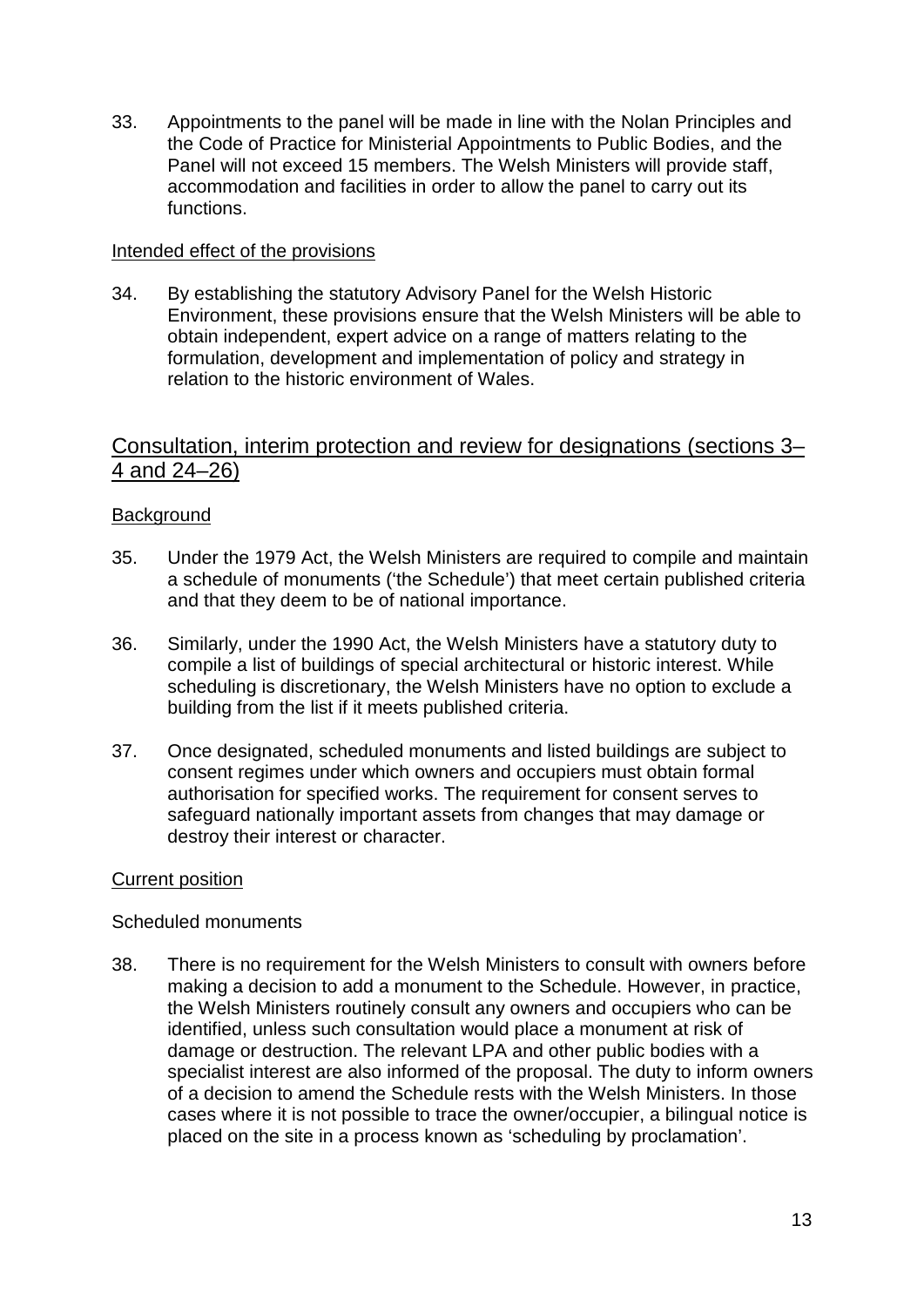#### Listed buildings

- 39. The Welsh Ministers have traditionally consulted LPAs and other public bodies with a specialist interest when considering proposals for listing. There is, however, no statutory requirement for the Welsh Ministers to consult with owners or occupiers before making a decision to add a building to the list.
- 40. Since 2005, the Welsh Ministers have, in fact, consulted owners and occupiers on all listing proposals, unless there is a real risk that such consultation might provoke damage to or destruction of a building before a decision on the listing can be made. The consultation period is open for 28 days and any comments are considered before a decision is taken. The duty to inform owners of a decision to list rests with the LPA, but it has been the practice for the Welsh Ministers to provide informal notice at the point of listing.
- 41. Buildings are not generally subject to any additional protection while they are being considered for listing. However, if an LPA considers that an unlisted building of special architectural or historic interest is in danger of alteration or demolition, it can serve a building preservation notice on the owner and occupier which remains in force for 6 months.

Inadequacies of the present systems

- 42. Once a building or monument has been designated, there is no statutory right to request a review of the decision of the Welsh Ministers, although it may be challenged by judicial review. However, the Welsh Ministers will entertain a substantive request for the reconsideration of a decision; such a request might, for instance, present additional evidence that was not previously considered.
- 43. The absence of any statutory rights for owners and occupiers to be consulted on designation decisions or to request a review of such decisions is hard to reconcile with natural justice or the need for transparency and accountability in decisions that affect people directly. It is also out of step with the principle endorsed by the Welsh Government that everyone should have the opportunity to participate in decisions on the historic environment by means that are accessible, inclusive and informed. $4$
- 44. However, the introduction of a formal consultation process would need to be supplemented by interim protection to prevent historic assets from being damaged or destroyed during the consultation period.

#### Purpose of the provisions

Scheduled monuments

45. The provisions amend the 1979 Act to place a duty on the Welsh Ministers to consult with appropriate persons, including the owner, when proposing to add,

<span id="page-13-0"></span><sup>4</sup> *Conservation Principles for the sustainable management of the historic environment in Wales* (Cadw, 2011), p. 13.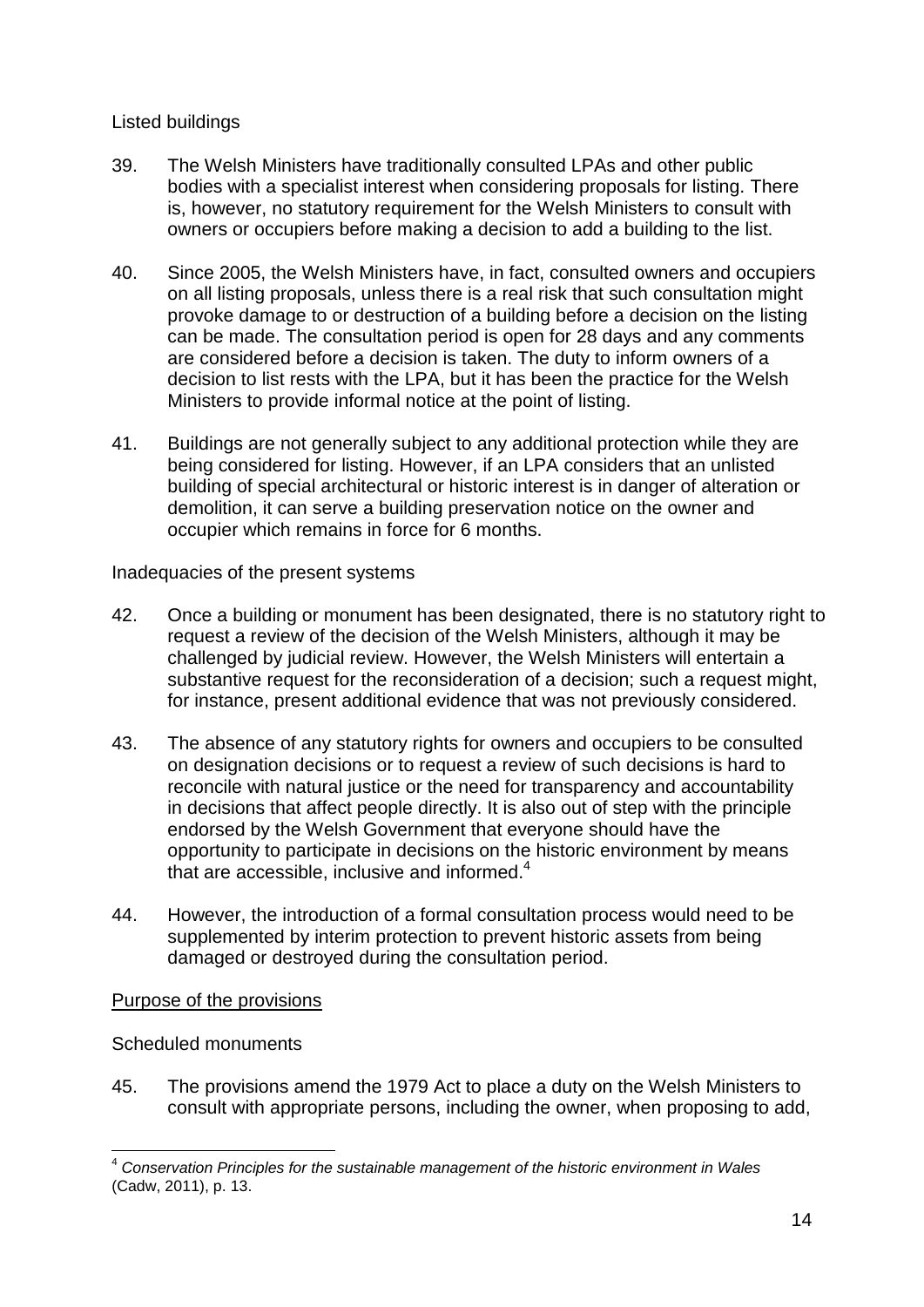remove or make a material amendment to an entry in the Schedule. An amendment is considered material if it adds to or reduces the scheduled area.

- 46. The Bill also introduces interim protection, so that the provisions of the 1979 Act will apply to a monument as if already scheduled during the period of the consultation. Furthermore, it gives an owner or occupier the right, in certain circumstances, to request that the Welsh Ministers review a decision to schedule a monument or to make a material amendment to an entry relating to a monument in the Schedule.
- 47. The Welsh Ministers may appoint a person to undertake such a review. It is anticipated that the Planning Inspectorate will undertake these reviews on behalf of the Welsh Ministers.

#### Listed buildings

- 48. Amendments to the 1990 Act put comparable measures in place for listed buildings. The Welsh Ministers must consult with the owner and other appropriate persons when proposing to add or remove an entry on the list of buildings of special architectural or historic interest. During the consultation period, a proposed building will receive interim protection as if already listed under the 1990 Act.
- 49. The provisions accord owners and occupiers the right, in certain circumstances, to request that the Welsh Ministers review the decision to list a building.
- 50. The Welsh Ministers may appoint a person to undertake such a review. It is anticipated that the Planning Inspectorate will undertake these reviews on behalf of the Welsh Ministers.

#### General

- 51. The provisions provide for the payment of compensation if the imposition of interim protection occasions direct loss or damage and the Welsh Ministers decide not to proceed with the proposed designation.
- 52. The provisions also oblige the Welsh Ministers to publish by electronic means a list containing particulars of each historic asset that is given interim protection. To support this duty, the Welsh Government is developing a publicly accessible, map-based, online database that, amongst other information, will furnish details on any building or monument given interim protection. This online resource will be available before the provisions pass into law.

#### Intended effect of the provisions

53. The provisions will make the designation of historic assets transparent and accountable by formally involving owners and others in the decision-making process and providing a mechanism for the review of designation decisions. The introduction of interim protection will safeguard historic assets from damage or destruction during the consultation period.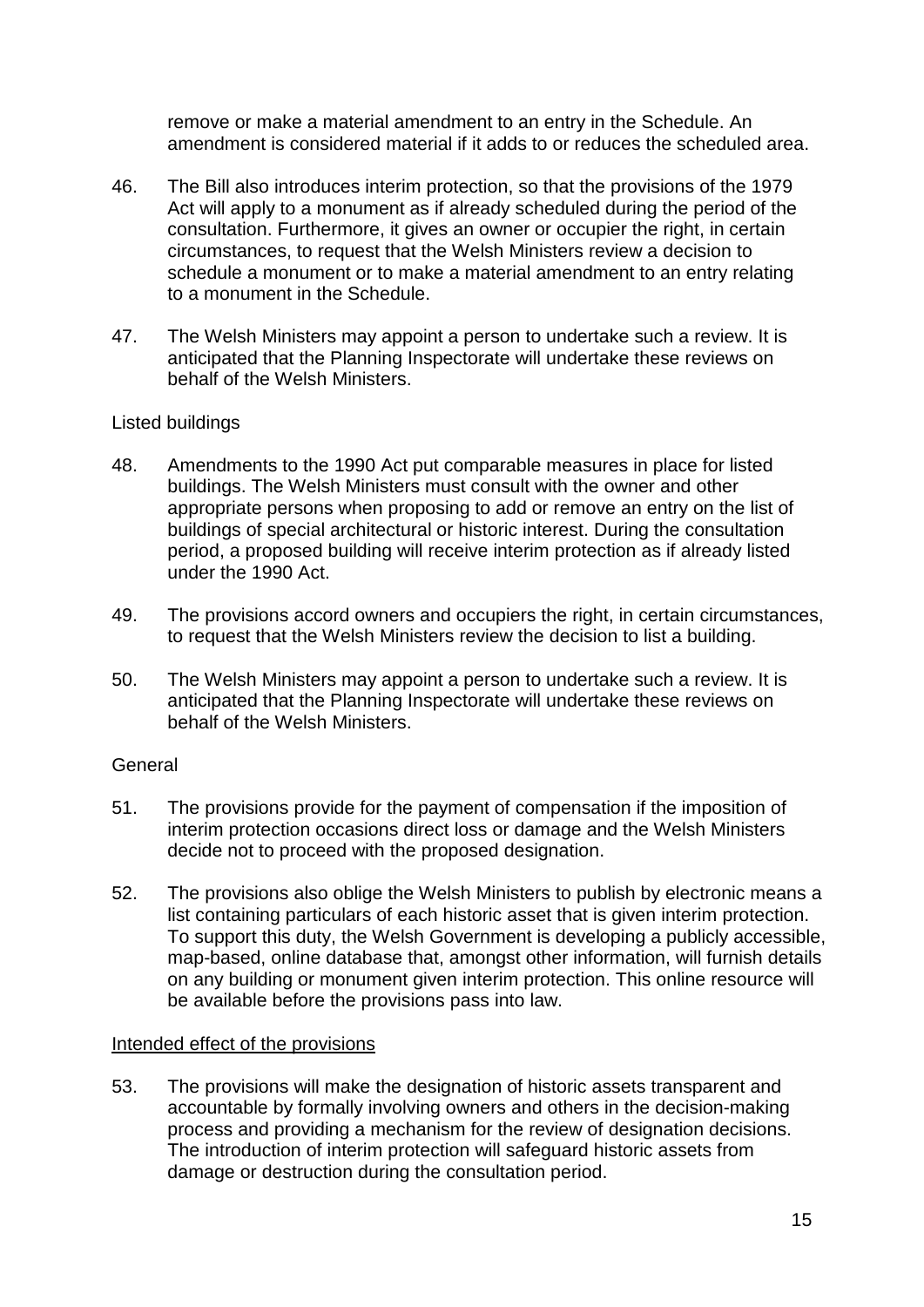# **Measures to enable the Welsh Government and local authorities to give more effective protection to the historic environment**

# Extension of the definition of a scheduled monument (section 22)

#### **Background**

54. Over 4,000 sites in Wales have been designated as scheduled monuments of national importance in line with published criteria. They include a range of monuments from archaeological sites completely buried below ground, through the standing ruins of Wales' great medieval castles and monasteries, to military structures from the time of the Cold War. Scheduling provides these monuments with protection from unauthorised works or damage.

#### Current position

- 55. For the purposes of scheduling, the 1979 Act currently defines a monument as:
	- (a) any building, structure or work, whether above or below the surface of the land, and any cave or excavation;
	- (b) any site comprising the remains of any such building, structure or work or of any cave or excavation; and
	- (c) any site comprising, or comprising the remains of, any vehicle, vessel, aircraft or other movable structure or part thereof which neither constitutes nor forms part of any work which is a monument within paragraph (a) above;

and any machinery attached to a monument shall be regarded as part of the monument if it could not be detached without being dismantled.<sup>[5](#page-15-0)</sup>

56. As archaeological knowledge has increased and techniques for the recovery of evidence about the past have improved, it has become clear that this definition excludes from scheduling sites that preserve invaluable archaeological evidence for past human activity, yet show no traces of structures or works. Important prehistoric sites, for example, may be nothing more than scatters of artefacts.

#### Purpose of the provisions

- 57. The provisions broaden the scope of scheduling by allowing the Welsh Ministers to designate a wider range of nationally important sites that furnish archaeological evidence of past human activity.
- 58. These provisions are particularly important for affording protection to those rare and fragile sites that provide evidence of Wales' earliest past, but they can also be applied to sites from later periods, such as historic battlefields or industrial waste tips.
- 59. Although the new definition will be applied primarily to terrestrial monuments, it can also be extended to maritime contexts to cover, for instance, sites of

<span id="page-15-0"></span> $55$  Section 61(7) of the 1979 Act.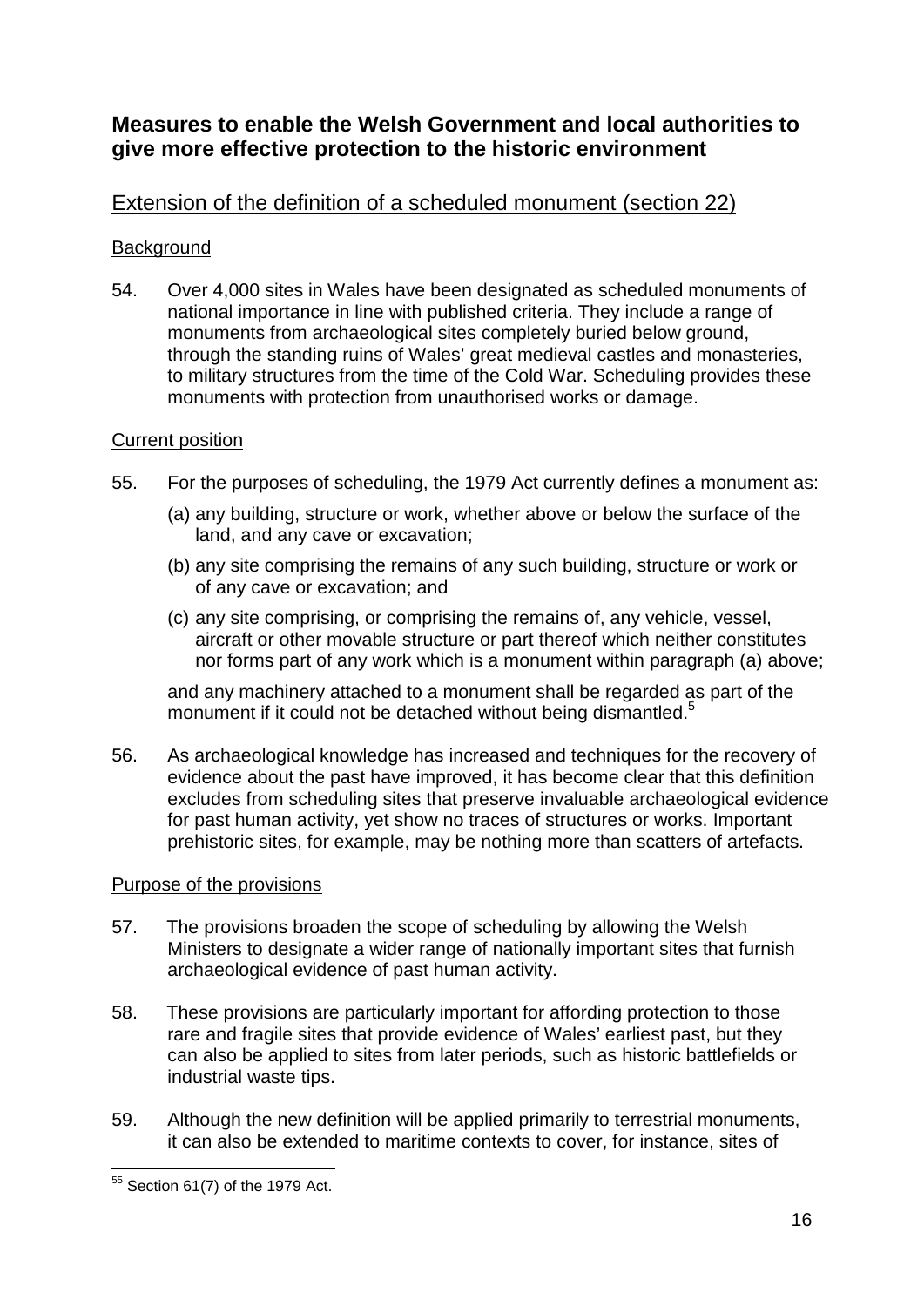prehistoric activity inundated by rising sea levels or spreads of debris from unlocated wrecks.

- 60. While the Welsh Ministers will enjoy wider discretion to schedule 'any thing, or group of things, that evidences previous human activity', a significant increase in the number of scheduled monuments in Wales is not expected. The Welsh Ministers will only employ the extended definition to give protection to sites of national importance that fulfil the published criteria.
- 61. It is estimated that fewer than 30 sites from all periods in Wales are likely to be eligible for scheduling under the extended definition.

#### Intended effect of the provisions

62. By extending the definition of a monument to encompass 'any thing, or group of things, that evidences previous human activity', the provisions will enable the Welsh Ministers to use scheduling to recognise and protect the full range of nationally important archaeological sites in Wales.

# Amendments to the criminal offences and defences relating to scheduled monuments (sections 15-17)

#### **Background**

- 63. The [a](#page-16-0)rrangements for the protection of ancient monuments $<sup>6</sup>$  are set out under</sup> three separate sections of the 1979 Act. Each section establishes the offences for contravention and the defences available to a person accused of an offence. Under each of the three sections, the accused is permitted to employ what is widely known as 'a defence of ignorance'.
- 64. The first section<sup>[7](#page-16-1)</sup> makes it an offence for a person to execute, cause or permit to be executed specified works to a scheduled monument unless scheduled monument consent ('SMC') has been obtained from the Welsh Ministers. In unauthorised works cases, the Act allows the defence that the accused did not know and had no reason to believe that the monument was scheduled or located in the area of the works.
- 65. Th[e](#page-16-2) second section<sup>8</sup> establishes that a person who, without lawful excuse, damages or destroys a protected monument commits an offence if that person knew the monument was protected and intended to destroy or damage it or acted in reckless disregard of the monument's protected status. A person accused of an offence under this section must be shown to have

<span id="page-16-0"></span> $6$  The 1979 Act (Section 61(12)) defines an 'ancient monument' as 'any scheduled monument and any other monument which in the opinion of the Welsh Ministers is of public interest by reason of the historic, architectural, traditional, artistic or archaeological interest attaching to it.' 7 Section 2 of the 1979 Act.

<span id="page-16-2"></span><span id="page-16-1"></span><sup>&</sup>lt;sup>8</sup> Section 28 of the 1979 Act. A protected monument is any scheduled monument and any monument under the ownership or guardianship of the Welsh Ministers or a local authority under the provisions of the 1979 Act.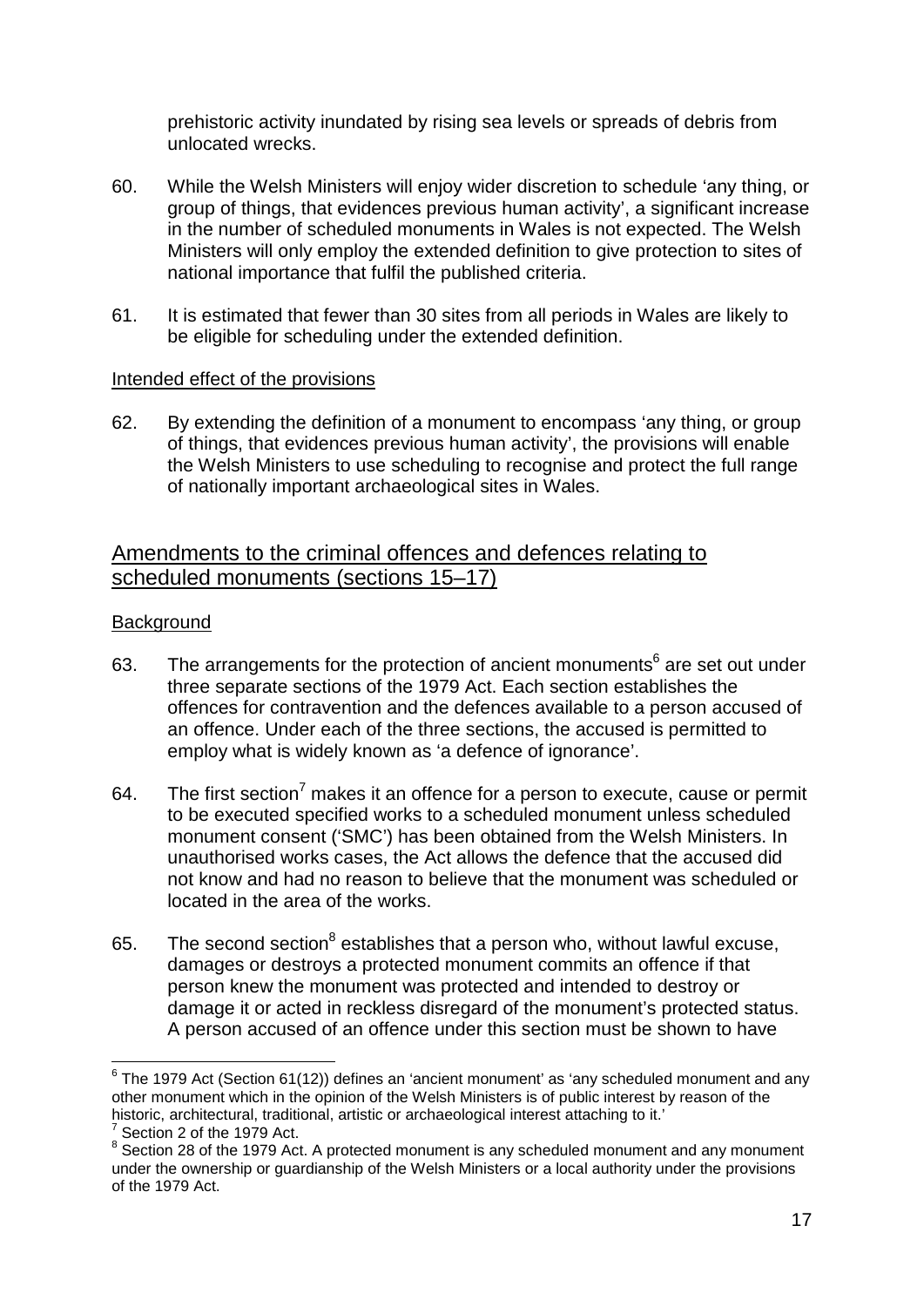known that the monument was protected, so a defence that the status of the monument was not known is implicit.

- 66. The third section<sup>[9](#page-17-0)</sup> makes it an offence to use metal-detecting equipment on a protected monument without written consent from the Welsh Ministers. A charge of unlawfully using a metal detector on a protected site can be met with the defence that the accused had taken all reasonable steps to ascertain if the site was protected and did not believe that it was.
- 67. Any person guilty of an offence under these sections of the Act is liable to a fine or even, in some circumstances, imprisonment.

#### **Current position**

- 68. Successful prosecutions of those who damage or carry out unauthorised works to a monument can provide a valuable deterrent. When incidents occur, the Welsh Ministers may refer the case to the police for investigation and liaise with the Crown Prosecution Service in considering whether to pursue a prosecution through the courts. Successful prosecutions, however, are very rare.
- 69. For example, between 2006 and 2012 there were 119 recorded cases of damage to scheduled monuments. Four of these were reported to the police for investigation, but only one was successfully prosecuted resulting in a relatively small fine. Lack of evidence that the accused knew of the protected status of the monument was a common reason for not pursuing a prosecution.
- 70. During the consultation that informed the development of the Bill, the rarity of successful prosecutions for unauthorised works or damage to scheduled monuments was a cause of concern to many respondents. A number identified the defence of ignorance as an important contributory factor and called for action to require a higher standard of proof from defendants that they were genuinely unaware of a monument's status or location.

#### Purpose of the provisions

- 71. The purpose of the provisions is to limit the availability of the defence of ignorance under the 1979 Act.
- 72. A lack of knowledge of the status or location of a scheduled monument will only be permitted as a defence in unauthorised works cases if the accused can prove that all reasonable steps were taken to find out if there was a scheduled monument in the area affected by the works.
- 73. The reference to a person's state of knowledge will also be changed in the section dealing with intentional damage to or destruction of a protected monument; an offence will have occurred if the accused knew or reasonably ought to have known that a monument was protected.

<span id="page-17-0"></span> $<sup>9</sup>$  Section 42 of the 1979 Act.</sup>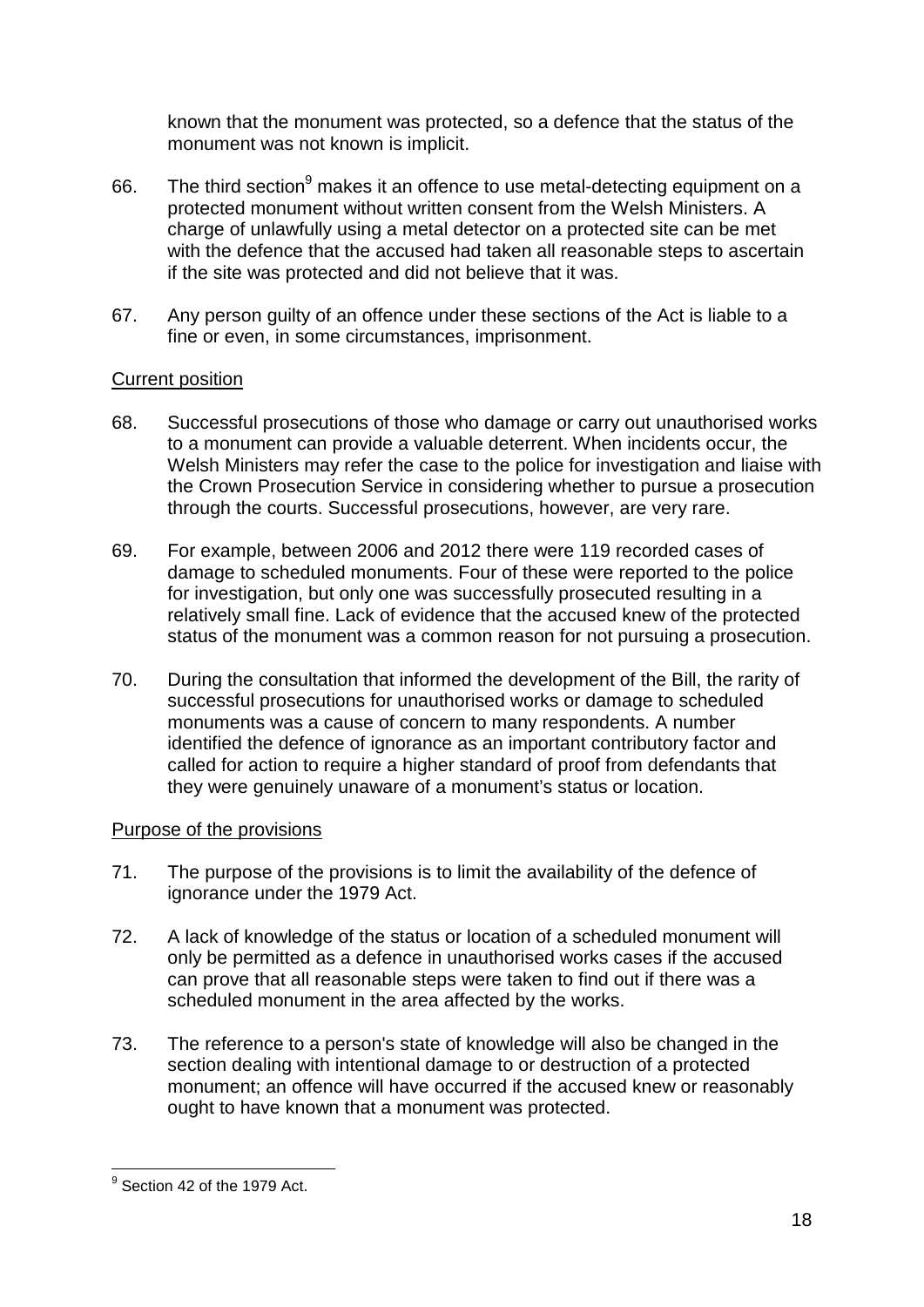- 74. The existing defence for metal detecting on a protected monument will be retained, subject to minor changes to modernise the drafting.
- 75. These changes reflect the fact that the complete removal of the defence of ignorance would be too great a step and that there will be occasions where damage is caused without intent. For example, the precise extent of a monument on the ground may be difficult to determine. For this reason, damage or unauthorised works to monuments will not be strict liability offences.
- 76. The status and location of a monument is currently notified to owners and occupiers at the time of scheduling and the designation is made the subject of a land charge. Furthermore, the information and advice that is available to the public and land owners has increased significantly since the 1979 Act and the Welsh Government is committed to ensuring that the quality of this information is improved still further. The location and extent of all scheduled monuments will be made available on a publicly accessible, map-based, online database before the new provisions pass into law.

#### Intended effect of the provisions

77. The provisions aim to amend the defence of ignorance of the status or location of a protected monument so that, in cases of damage or unauthorised works, this defence can only be used if the accused had taken all reasonable steps to find out if a protected monument would be affected.

### Introduction of enforcement and temporary stop notices for scheduled monuments (sections 12–14)

#### **Background**

- 78. It is an offence to carry out works to a scheduled monument unless they have been authorised through the prior grant of SMC by the Welsh Ministers or they qualify as permitted works granted SMC under the Ancient Monuments (Class Consent) Order 1994. It is also an offence to fail to comply with the conditions attached to a SMC.
- 79. However, the 1979 Act does not allow the Welsh Ministers to put an immediate halt to works to a scheduled monument that are unauthorised or contravene SMC conditions, leaving a court injunction as the only available mechanism. The 1979 Act also does not allow the Welsh Ministers to require the remediation of unauthorised works or the fulfilment of SMC conditions, short of prosecution.

#### Current position

80. In almost all of the 119 recorded instances of damage to scheduled monuments recorded in Wales between 2006 and 2012, the Welsh Ministers were able, through informal contacts, to put a stop to unauthorised works and secure the repair or reinstatement of the monuments. However, should a person who is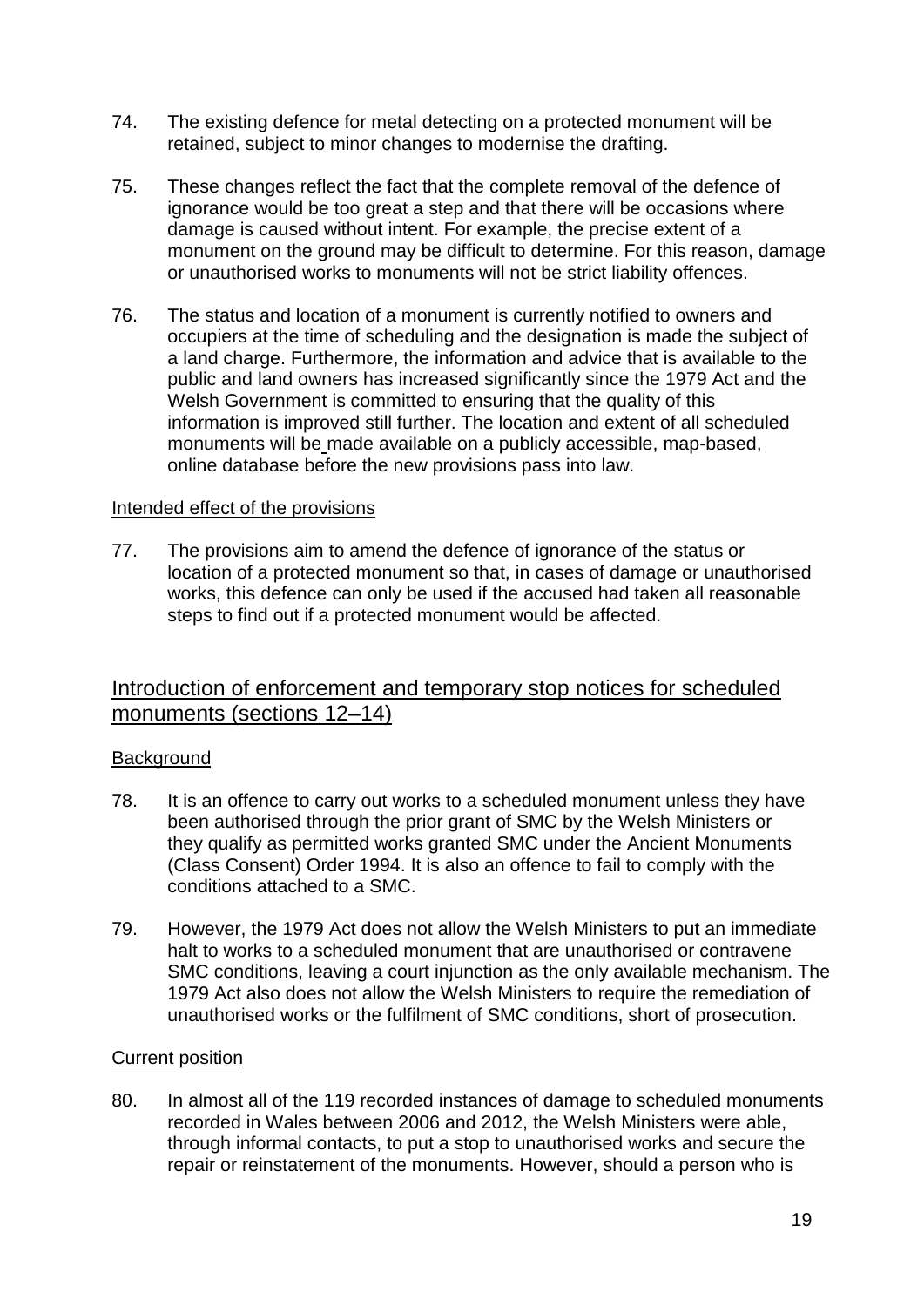undertaking or has undertaken unauthorised works refuse to cooperate, the Welsh Ministers' only recourse is to seek an injunction from the courts or to refer the case to the police for investigation and possible prosecution.

- 81. It is also difficult to take firm action in circumstances where a person undertaking works has failed to comply with the conditions of an SMC. Most non-compliance issues are relatively minor and are resolved informally. Nevertheless, between 2006 and 2012, there were a minimum of 17 cases in which there were substantial failures to comply with SMC conditions.
- 82. In a number of these cases, applicants did not furnish required photographic records of work undertaken or prepare reports of archaeological excavations. These are not inconsequential infringements; the failure to fulfil a condition requiring analysis and publication of an archaeological report in a timely manner can lead to an ever-increasing risk that an irreplaceable archaeological record of Wales' past will be lost or compromised.
- 83. The use of listed building enforcement notices is well established and the lack of similar powers in respect of scheduled monuments has been a source of criticism.

#### Purpose of the provisions

- 84. These provisions give the Welsh Ministers new powers to take formal action in instances where scheduled monuments have been or are being damaged by unauthorised works or works that do not comply with the conditions attached to an SMC. It is anticipated that these new powers will only be used infrequently and proportionately, since, in all cases, an open and informal resolution to any problems will first be sought.
- 85. The provisions introduce two complementary notices the temporary stop notice ('TSN') and the scheduled monument enforcement notice — that the Welsh Ministers will be able to use separately or in conjunction. Although it is anticipated that these notices will usually be applied to terrestrial scheduled monuments, the provisions are framed to allow their use in the marine environment should the need arise.

#### Temporary stop notice

- 86. The TSN allows the Welsh Ministers to require an immediate halt to any works that have recently been or are being carried out to a scheduled monument in contravention of the 1979 Act. The notice normally remains in effect for 28 days from its first display on the site. It is also served on the person carrying out the works and other people with an interest in the monument or land (including the owner and/or occupier).
- 87. While the notice is in force, the Welsh Ministers will seek an agreed resolution regarding the suspended works with the person or persons undertaking them. If a voluntary agreement cannot be reached within that time, the Welsh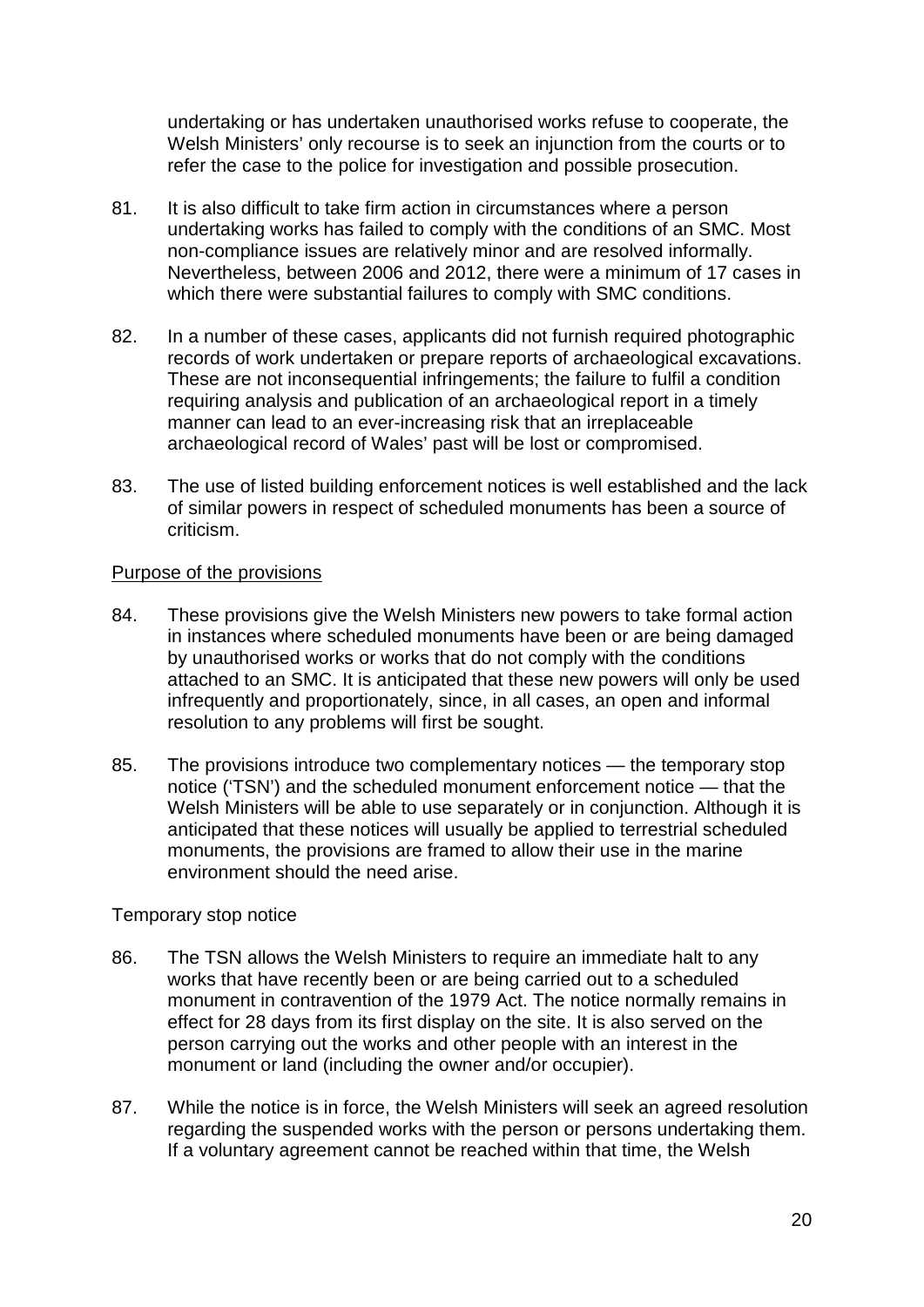Ministers can consider serving a scheduled monument enforcement notice or seeking an injunction as described below.

- 88. Contravention of a TSN is an offence, and, if found guilty, the accused is liable to a fine. Since deliberate damage to a monument may be prompted by the prospect of gain, the Bill directs that, when setting the fine, the court should have regard to any financial benefit the person may have received or will be likely to receive as a result of the offence.
- 89. Since a TSN only requires the suspension of works deemed to be unauthorised for a strictly limited period, no allowance is made for a formal appeal. The legislation recognises, however, that in some instances a person with an interest in a monument or land may be legitimately entitled to compensation for loss or damage, including that arising from breach of contract, suffered directly as the result of the service of a TSN.
- 90. The principal features of the TSN for scheduled monuments echo those for a comparable notice for listed buildings proposed elsewhere in the Historic Environment (Wales) Bill (see p. 28).

Scheduled monument enforcement notice

- 91. If the TSN furnishes a much-needed emergency response in cases of ongoing harm to a monument, the scheduled monument enforcement notice gives the Welsh Ministers a formal mechanism to set out their requirements to repair, or at least ameliorate, damage that has been done to a monument. It also gives the Welsh Ministers a means to enforce the fulfilment of undischarged SMC conditions.
- 92. Unlike the TSN, a scheduled monument enforcement notice does not take effect until a date specified in the notice, which must be at least 28 days after it is served. The written notice is served on any person who has an interest in the monument or land whom the Welsh Ministers deem to be materially affected by the notice.
- 93. An enforcement notice allows the Welsh Ministers to call for specified works to cease and for steps to be taken to:
	- restore the monument or land to its former state;
	- alleviate the effect of works carried out without SMC, if restoration is not practicable or desirable; or
	- bring the monument or land to the state it would have been in if the conditions of a granted SMC had been fulfilled.
- 94. The last not only allows the Welsh Ministers to demand the execution of any physical works that might be necessary to fulfil undischarged conditions, but also permits them to require the completion of any outstanding archaeological reports or other records.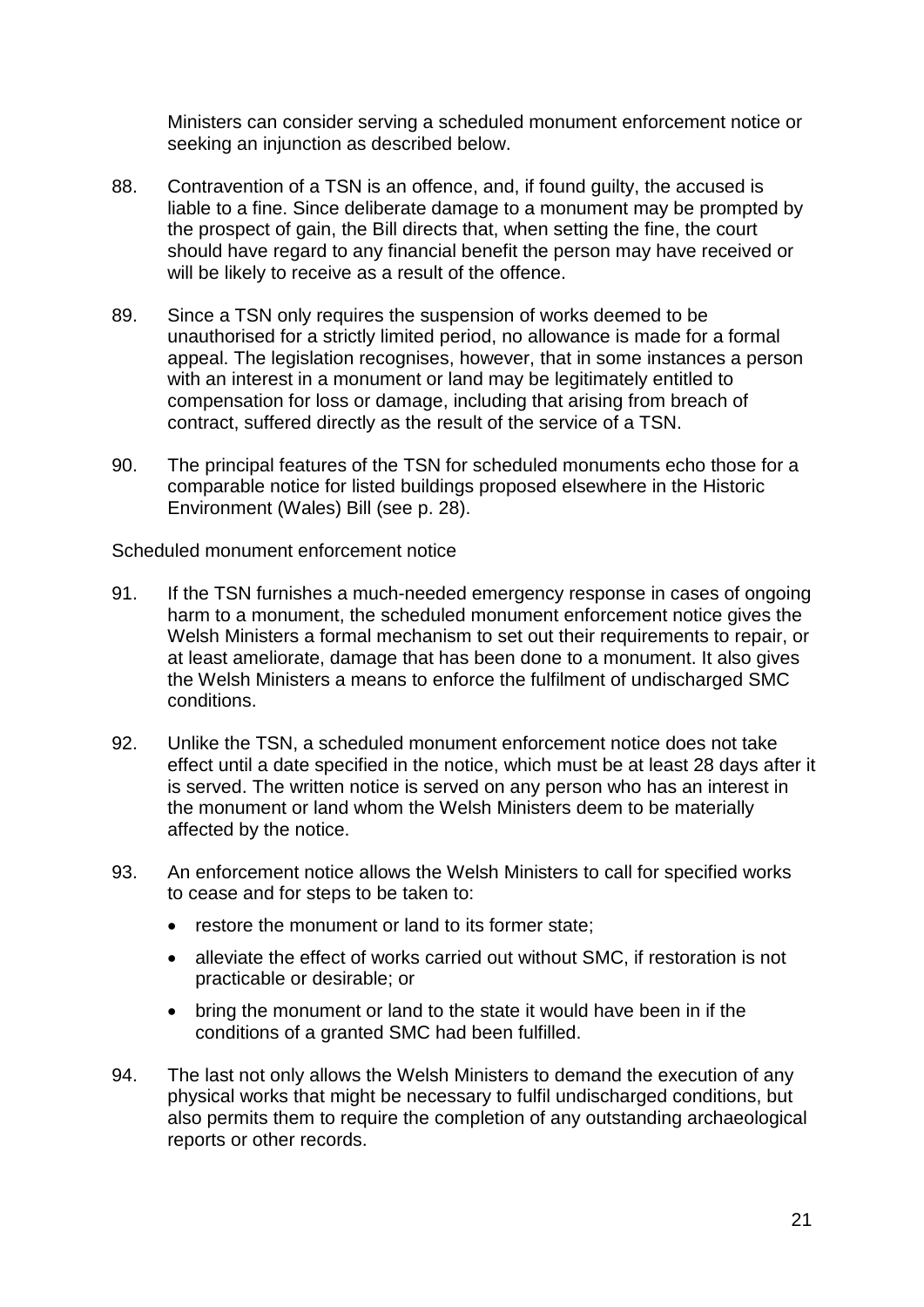- 95. Since an enforcement notice may place burdens upon an owner or other party with an interest in a monument or land concerned, the Bill makes explicit provision for an appeal against a notice to a magistrates' court. If an appeal is brought, an enforcement notice will not take effect until the appeal has been determined or withdrawn.
- 96. If the actions specified in an enforcement notice are not taken within the specified time, the monument might suffer further damage or archaeological information might be lost. The legislation therefore provides for a person duly authorised by the Welsh Ministers to enter the land to take the necessary steps and recover the costs from the owner or lessee.
- 97. Failure to comply with the terms of a scheduled monument enforcement notice is an offence, and, if found guilty, the responsible person is liable to a fine. In this instance, again, the Bill directs the court to consider any financial benefit the defendant gained or might expect to gain when setting the level of the fine.

#### **Injunctions**

98. The Bill's provisions also specifically permit the Welsh Ministers to apply to the High Court or the county court for an injunction if they consider it necessary or expedient to restrain actions on a scheduled monument that contravene the 1979 Act.

#### Intended effect of the provisions

99. The provisions will improve the protection of Wales' scheduled monuments, by giving the Welsh Ministers new instruments to act quickly to halt damage or unauthorised works and to require appropriate action to repair or ameliorate damage without recourse to the courts. The provisions will give the Welsh Ministers enforcement powers for scheduled monuments that are broadly comparable to those that are current or proposed for listed buildings in Wales.

## Powers of entry for the archaeological investigation of an ancient monument in imminent danger of damage or destruction (section 19)

#### **Background**

- 100. The 1979 Act currently includes powers of entry that allow a person duly authorised by the Welsh Ministers to enter any land at any reasonable time to monitor and record the condition of a scheduled monument and undertake a variety of functions relating to the granting and operation of scheduled monument consent.
- 101. It also includes a specific power that permits a person duly authorised by the Welsh Ministers to undertake archaeological excavations with a view to recording matters of archaeological or historical interest on land known or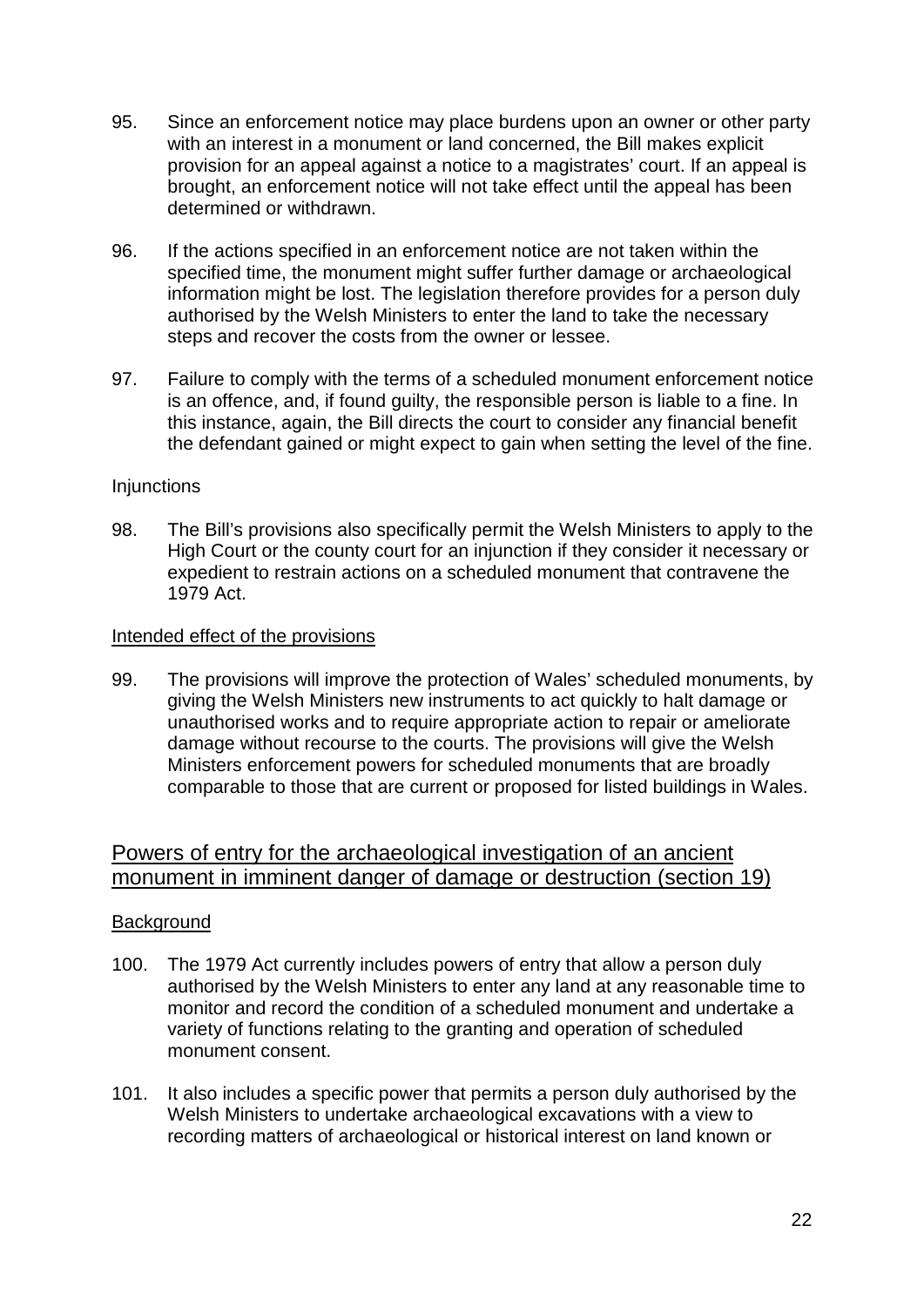believed to contain an ancient monument.<sup>[10](#page-22-0)</sup> These excavations, however, may only be undertaken if agreement has been obtained from every person from whom consent would be required.

#### Current position

- 102. In the majority of instances, this requirement for consent before such recording excavations can proceed causes no particular difficulties, since there is no pressing danger to the archaeological deposits concerned. However, occasions do arise in which archaeological or historical evidence is threatened with imminent damage or destruction. In recent years, for example, erosion and storms have exposed fragile archaeological deposits along the coasts of Wales that are acutely vulnerable to further weathering. Similarly, unauthorised works to scheduled monuments may uncover and disturb archaeological evidence that needs to be assessed through excavation and recorded without delay. In such instances, the need to obtain the necessary consent or consents for the excavations may lead to the loss of unique and irreplaceable information on Wales' past.
- 103. The problems in obtaining the required consents promptly may be compounded by uncertainty about the identity and/or whereabouts of a monument's owner. The Welsh Government does hold records on the ownership of scheduled monuments and endeavours to keep them up to date. However, while a land charge is placed on a monument at the time of scheduling, there is no requirement for the Welsh Government to be informed of its sale or transfer. Information on the ownership of some monuments may, therefore, be unavailable or inaccurate. There may also be instances in which the legal ownership of a monument is unclear, or the owner lives overseas and is difficult to contact.

#### Purpose of the provisions

104. The provisions furnish the Welsh Ministers with the power to authorise archaeological excavations for the purpose of recording evidence from an ancient monument threatened by damage or destruction without the consent of the owner and any other person whose consent might be required. The removal of the requirement for consent in such archaeological emergencies will allow a person duly authorised by the Welsh Ministers to take immediate steps to limit the loss of archaeological information. It is anticipated that this new power will only be used in exceptional circumstances, for instance where an owner is unknown or efforts to contact the owner have been unsuccessful.

#### Intended effect of the provisions

105. The provisions will enable the Welsh Ministers to take prompt action to record information about the Welsh past that is at risk of being lost through the imminent damage or destruction of an ancient monument.

<span id="page-22-0"></span> $10$  See footnote 6 above for a definition of 'ancient monument'.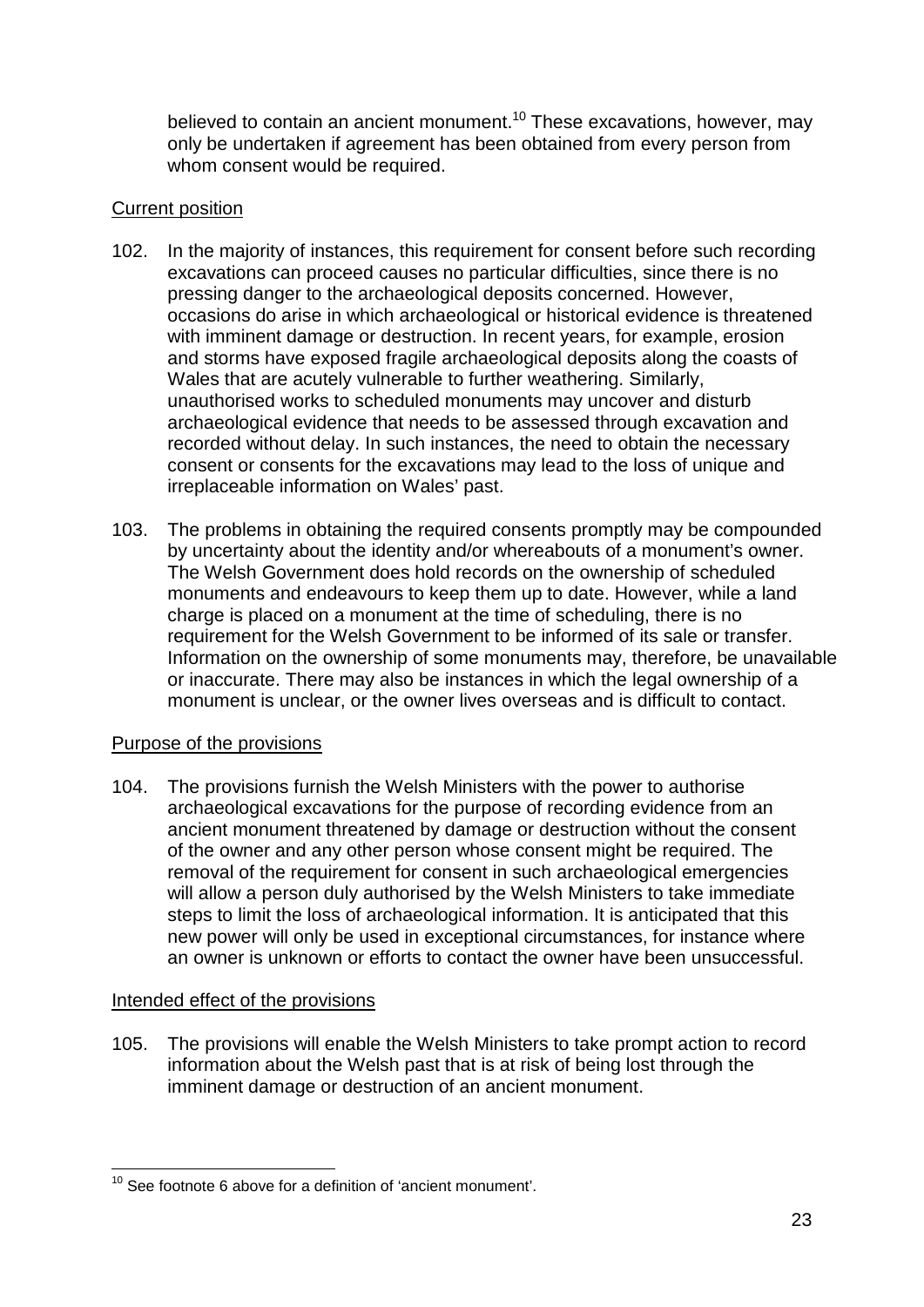# Creation of a statutory register for historic parks and gardens (section 18)

#### **Background**

106. During the 1960s and the 1970s, there was a growing recognition of the need to improve protection for significant historic parks and gardens in the United Kingdom. In the decades that followed, registers or inventories of parks and gardens of special historic interest were established in England, Scotland and Wales. In Wales, a non-statutory register was published in a series of volumes between 1994 and 2007.<sup>[11](#page-23-0)</sup>

#### Current position

- 107. The non-statutory register currently includes 386 parks and gardens of special historic interest. Candidate sites are assessed against published criteria and a grading system of I, II\* and II sites, analogous to that used for listed buildings.<sup>[12](#page-23-1)</sup> Until now, sites have only been included on the register with the agreement of the owner. Consequently, a number of sites that meet the published criteria have not been placed on the register because the landowner has withheld permission. This has compromised the register's ability to present a comprehensive picture of known historic parks and gardens of special historic interest in Wales.
- 108. At present, there is no formal mechanism to review the inclusion of an entry or to amend the boundaries of an entry on the register. Due to the voluntary nature of the register, a landowner could seek the removal of a site from the register when purchasing a property or as a prelude to making a planning application.
- 109. The register was published as printed regional volumes, and these are generally available only in larger public or academic libraries. There is no single list of all the registered sites available on paper or online and access to information about the sites is poor.
- 110. Furthermore, since the sites on the register are not designated, they do not appear as a land charge on the Land Registry. A site will not, therefore, be found during a legal search undertaken prior to a sale. There is, therefore, no reliable mechanism for a prospective purchaser to identify whether a site is included in the register apart from a direct inquiry to Cadw or the relevant LPA.
- 111. The register was developed to inform the conservation of historic parks and gardens by owners, LPAs, developers, statutory bodies and all others concerned with them. Registered sites are given weight by *Planning Policy Wales,* which states that LPAs should take the register 'into account in

<span id="page-23-0"></span><sup>11</sup> Cadw and ICOMOS, *Register of Landscapes, Parks and Gardens of Special Historic Interest in Wales — Part 1: Parks and Gardens*, 7 vols (1994-2007).

<span id="page-23-1"></span> $12$  The criteria and grading scheme appear in each published volume of the register and in Annex B of Welsh Office Circular 61/96, *Planning and the Historic Environment: Historic Buildings and Conservation Areas*.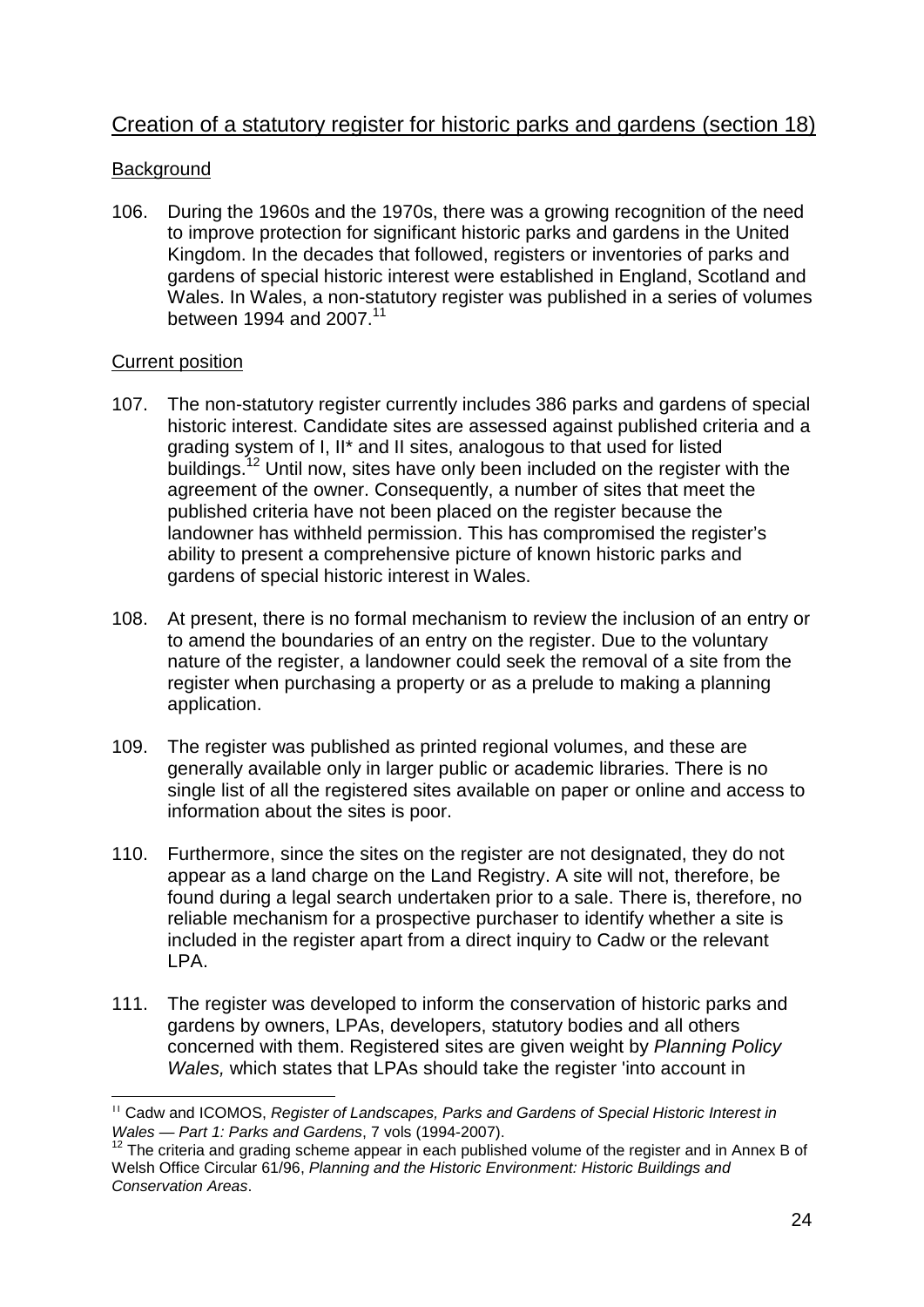preparing development plans' and that the effect of a proposed development on a site included in the register, or on its setting, 'may be a material consideration in the determination of a planning application.<sup>[13](#page-24-0)</sup>

- 112. *Planning Policy Wales* also states that LPAs should consult Cadw on planning applications affecting grade I and II\* sites. Cadw seeks to be consulted on all applications affecting sites on the register, but this does not always happen.
- 113. The register also has a role outside of the planning system. It can support other forms of land management, for example, through agri-environment schemes and woodland management, and inclusion on the register can also be a significant factor in securing grant aid for conservation and restoration projects.

#### Purpose of the provisions

- 114. The provisions place a new statutory duty on the Welsh Ministers to compile and maintain a register of historic parks and gardens of special historic interest. The provisions also provide the Welsh Ministers with the power to modify the register by adding or removing sites or by amending existing entries. As soon as practicable after making a change to the register, the Welsh Ministers must inform the owner, the occupier and the relevant local authority or National Park authority.
- 115. The new statutory status of the register will not be accompanied by additional legal restrictions on historic parks and gardens or the introduction of a new consent regime. Rather, registered sites will continue to receive the current level of protection through the planning regime. However, the intention is to amend regulations to direct LPAs to consult with Cadw on all planning applications affecting grade I and II\* sites and with a nominated amenity society on all planning applications affecting registered parks and gardens.
- 116. In support of the new provisions, up-to-date information on all registered parks and gardens (including their boundaries) will be included on a publicly available, map-based, online database. This will provide interested parties, including prospective purchasers, with accessible information on all sites included in the register.

#### Intended effect of the provisions

117. The provisions will require the Welsh Ministers to compile and maintain a comprehensive register of historic parks and gardens of special historic interest in Wales and to make this information publicly available. This will aid the informed conservation of the registered sites by owners, LPAs, statutory bodies and all others concerned with them.

<span id="page-24-0"></span><sup>13</sup> *Planning Policy Wales* (July 2014), paragraphs 6.4.9 and 6.5.25.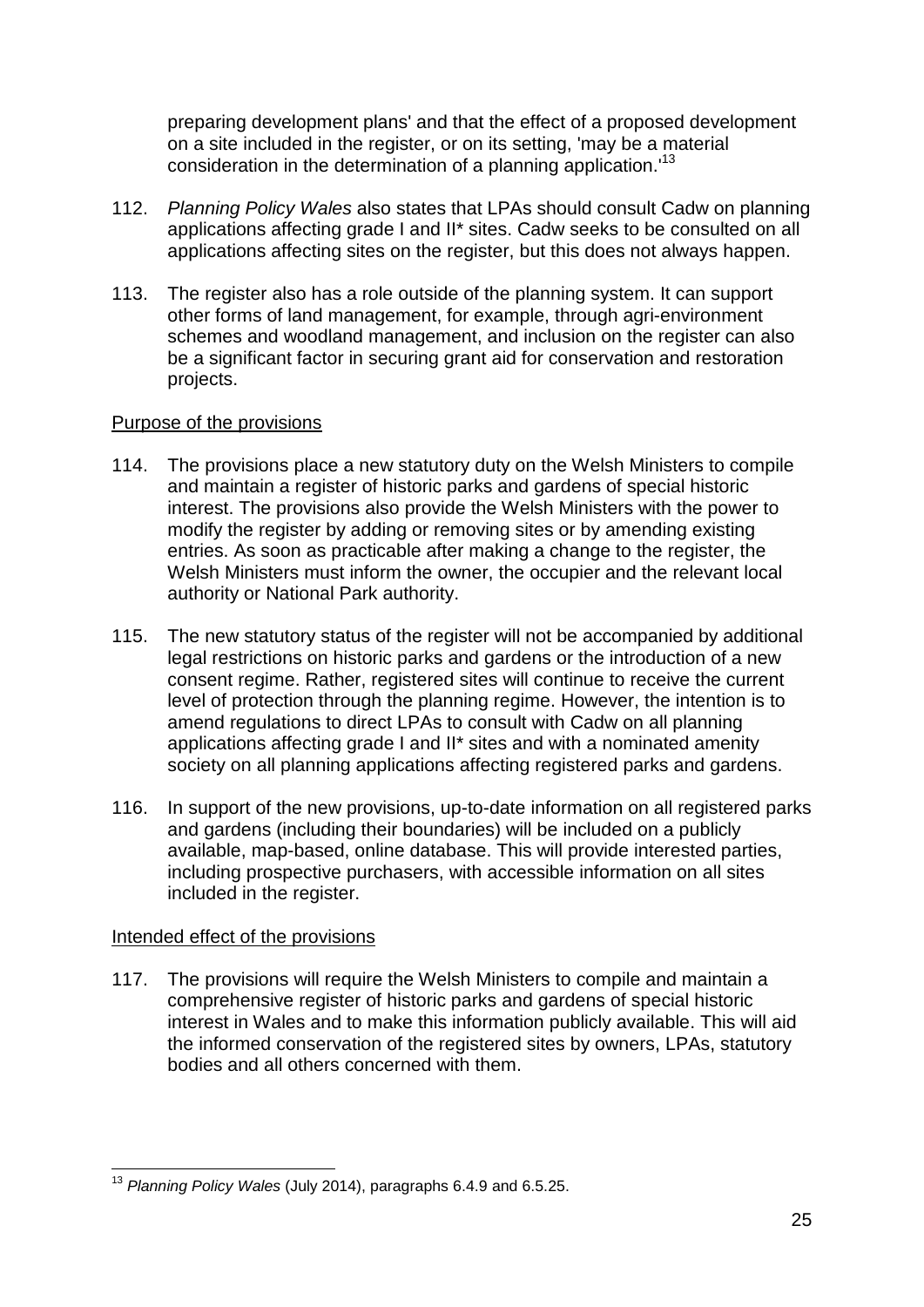# Extension of the scope of urgent works to listed buildings and the recovery of costs through the introduction of local land charges (section 30)

### **Background**

- 118. Maintaining historic buildings in use and in good condition contributes to the environmental, social and economic well-being of the people of Wales. The owners of listed buildings are not under any specific legal obligation to keep their properties in a good state of repair, but the majority of the country's approximately 30,000 listed buildings are well maintained.
- 119. Yet, nearly a quarter of the listed buildings in Wales are deemed to be at risk or vulnerable, often because they have lost their original functions and have fallen victim to neglect. As Welsh society changes in the twenty-first century, historic traditional farm buildings, industrial buildings and chapels and churches are at particular risk. Any empty or neglected building is a wasted asset that degrades the quality of its surroundings and can damage an area's economic and social vibrancy.
- 120. In many cases, LPAs can work with owners to provide encouragement and support for action to secure vulnerable buildings and find new, long-term uses for them. In others, LPAs may find that owners lack the means to undertake necessary works or are simply unwilling to take responsibility for neglected buildings.

#### Current position

- 121. Where support to an owner, which may include grants, fails to provide a solution to the problem of a deteriorating listed building, an LPA can call upon a range of statutory powers to address the issue. These include a specific power under the 1990 Act that enables an LPA to carry out any works that appear to be urgently necessary for the preservation of a listed building. If an LPA intends to undertake such works, they must be detailed in a notice to be served on the owner at least seven days before the works commence.
- 122. Current Welsh planning guidance restricts urgent works to emergency repairs — such as those that may be needed to prevent a building's collapse, make it weather tight or secure it against vandalism and theft. The current guidance directs that any steps taken should be the minimum necessary to deal with the pressing threats to the security of the building.<sup>[14](#page-25-0)</sup> The owner may choose to carry out the works specified in the notice, but, if not, the LPA may act.
- 123. As currently framed, the 1990 Act only permits urgent works on unoccupied buildings or on parts of occupied buildings that are not in use. This restriction places a significant limit on the applicability of urgent works and may make LPAs reluctant to consider their use. The use of a building for storage, for instance, may constitute occupation for the purposes of the Act, potentially obstructing

<span id="page-25-0"></span><sup>&</sup>lt;sup>14</sup> Welsh Office Circular 61/96, paragraph 132.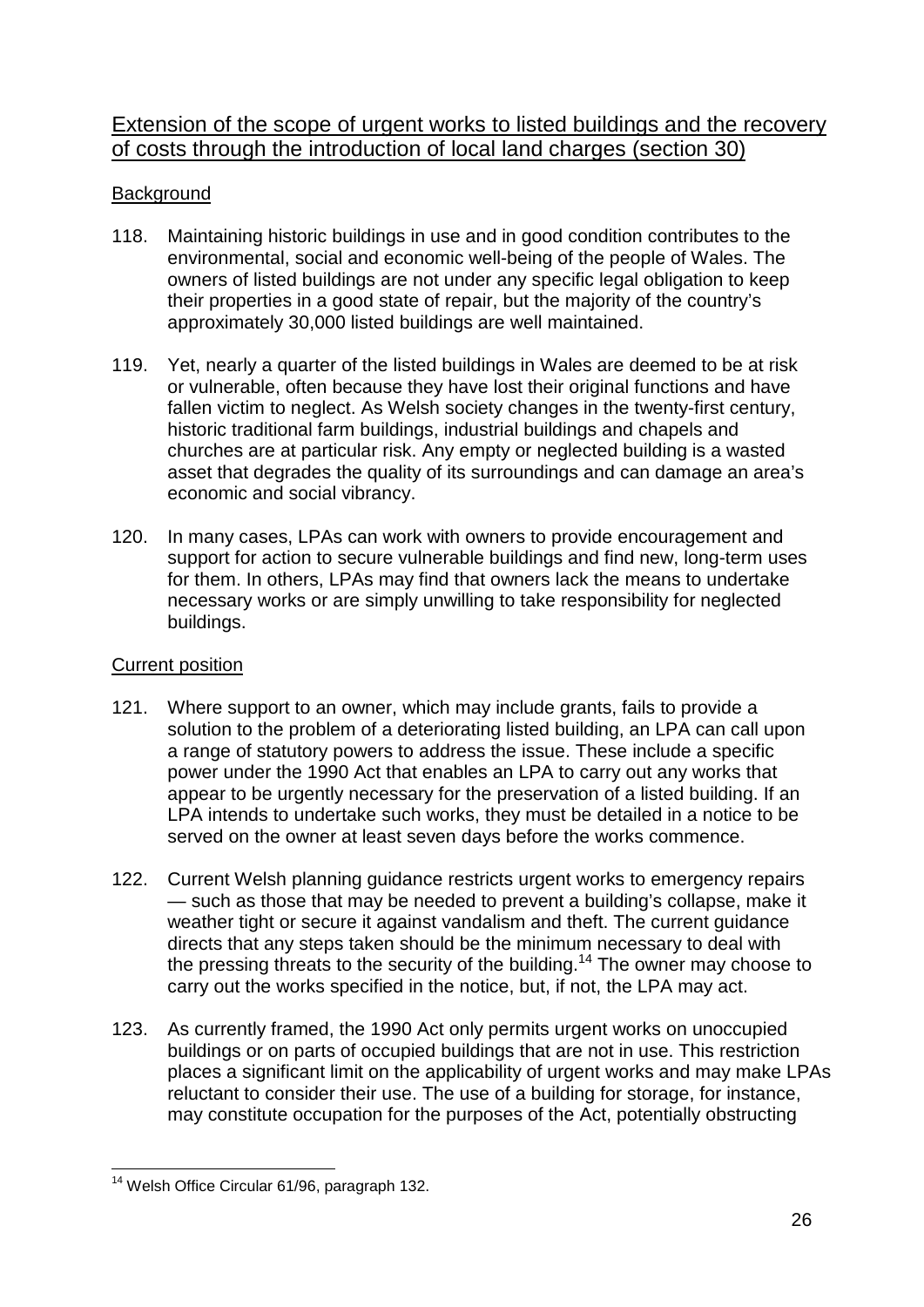urgent works. Indeed, it has been suggested that, on occasion, owners have deliberately moved goods or materials into buildings to forestall them.

- 124. If a building is partly occupied, an LPA may be discouraged from pursuing urgent works by the difficulty of formulating an effective programme that only affects the parts not in use. Partly occupied buildings constitute 46 per cent of the buildings at risk in Wales,<sup>[15](#page-26-0)</sup> so this could be an important consideration in many cases where urgent works may be required.
- 125. Another factor that may deter LPAs from undertaking urgent works is the financial risk involved, which can be considerable when dealing with neglected historic buildings. The 1990 Act does make provision for the recovery of expenses for urgent works. The LPA may give notice to an owner requiring the payment of expenses, including any ongoing costs associated with the provision of temporary support or shelter for the building. Within 28 days of the service of that notice, the owner may dispute those expenses by asking for a determination from the Welsh Ministers. When giving notice of their determination, the Welsh Ministers must give their reasons and specify the amount recoverable by the LPA.
- 126. Yet the legislation provides the LPA with no specific mechanism for the recovery of those expenses, which must be pursued through the courts. If the ownership of the building is unclear, complex or vested in a company registered outside the UK, the proceedings to recover any debt can become lengthy, complicated and costly in themselves. This has been the experience of Welsh LPAs in several recent cases, and, in the current straitened financial climate, any uncertainty about the recovery of expenses will act as a powerful disincentive to undertaking urgent works.
- 127. The 1990 Act also empowers the Welsh Ministers to undertake urgent works to listed buildings. The Welsh Ministers will only exercise such powers in exceptional circumstances, when, for instance, an LPA is reluctant to undertake works or a building is in LPA ownership.<sup>[16](#page-26-1)</sup> The Welsh Ministers may also use their urgent works powers to preserve an unlisted building that is important for maintaining the character or appearance of a conservation area.

#### Purpose of the provisions

- 128. The provisions extend the scope of urgent works to occupied and unoccupied buildings alike and remove the restriction that urgent works can only be undertaken on areas of an occupied building not in use. This will allow LPAs to take action even if deteriorating buildings are being used for storage or other non-residential purposes and make it easier for them to develop plans for buildings in partial occupation.
- 129. If a building is in residential use, urgent works will still be permitted provided that they do not unreasonably interfere with that use. This is an important limitation

<span id="page-26-0"></span> $15$  A total of 1,657 buildings are classified as at risk and 769 are categorised as partly occupied. These figures have been obtained from Cadw's Listed Building Condition Database (2011).

<span id="page-26-1"></span><sup>&</sup>lt;sup>16</sup> Welsh Office Circular 61/96, paragraph 131.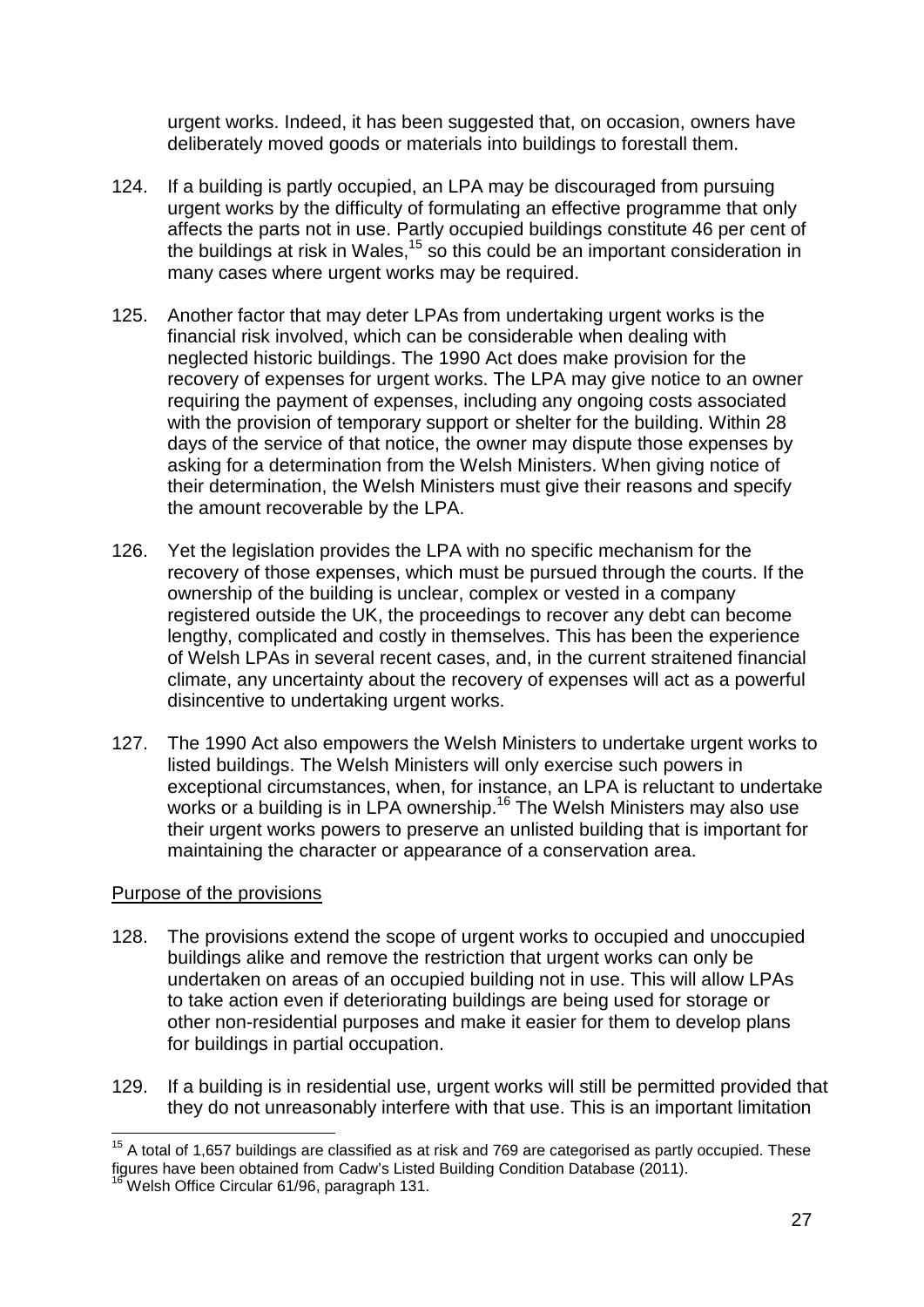required to protect the human rights of any occupants, but in practice it will only rarely interfere with urgent works. There may be cases, however, where it would have a bearing on urgent works to buildings in partial occupation.

- 130. The provisions would make no changes to the nature of the works that can be undertaken, but would require the service of a notice of urgent works on both the owner and the occupier if a building is in residential use. They will also make important changes to the existing measures governing the recovery of costs for urgent works.
- 131. If the Welsh Ministers deliver a determination on the costs recoverable for urgent works, there is currently no mechanism for further appeal. To remedy this, the provisions will allow either the building's owner or the LPA to appeal to the county court within 28 days of the determination.
- 132. Since there have been instances in which months, if not years, have passed before LPAs have been able to recover costs arising from urgent works, the Bill also enables LPAs to charge interest from the time any notice requiring the payment of expenses becomes operative (following the determination of any appeals that may be lodged) until they recover any expenses and interest accrued.
- 133. The most important change that the Bill is making to facilitate the recovery of expenses from urgent works is establishing them as a charge upon the land. This legal charge is a local land charge, taking effect as soon as the payment notice becomes operative and remaining in effect until the debt and any accrued interest is paid.
- 134. To enable LPAs to enforce these charges, the Bill gives them powers of sale and lease, of accepting the surrender of leases and of appointing a receiver just as if they were a mortgagee of the property by deed.
- 135. These provisions apply equally to the Welsh Ministers, but it is expected that they will rarely, if ever, use their extended powers to undertake urgent works or recover costs.
- 136. The introduction of the local land charge and the accompanying enforcement powers should help to reduce the financial risk of urgent works for LPAs. It is hoped that this will encourage LPAs to make greater use of this important means to halt the continuing decay of many of the listed buildings in Wales that are most at risk.
- 137. In spite of the changes that the Bill will make, urgent works, by their very nature, can only ever be a part of the solution to the complex problem of a neglected listed building. If a building at risk is to be rescued, it must be brought back into active use with a function that will give it a viable future something that legislation and guidance alone can never achieve.
- 138. The Welsh Government is committed to working across the historic environment sector to arrest the decay of historic buildings at risk. An all-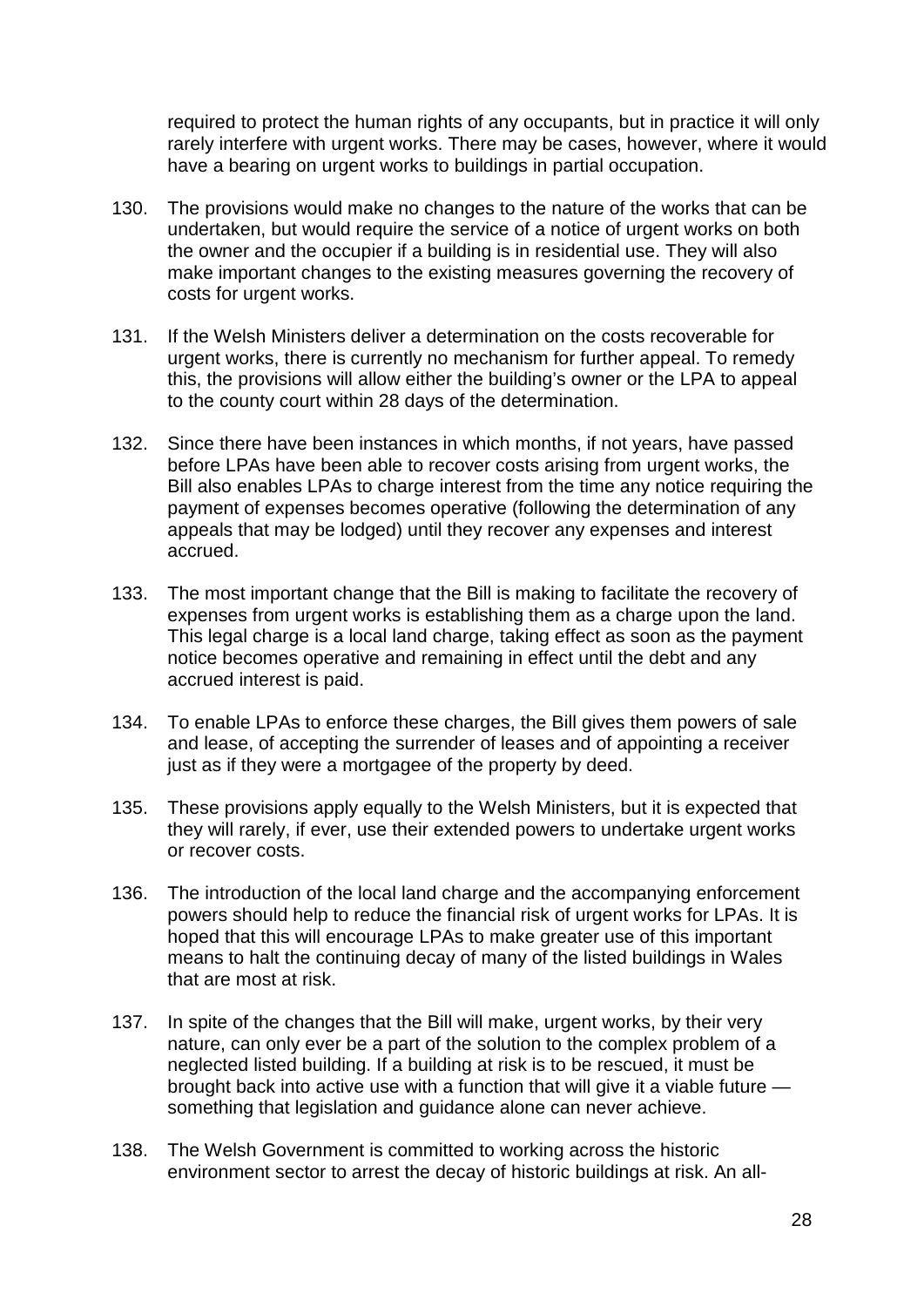Wales condition review of listed buildings has been initiated that will provide information on the condition of listed buildings and identify vulnerable and at risk buildings. This will enable strategies to be developed that target those buildings most in need.

#### Intended effect of the provisions

139. These provisions aim to make urgent works a more useful tool for LPAs in their efforts to deal with the problem of neglected listed buildings. By reducing the restrictions on the applicability of urgent works, they should make it easier for LPAs to plan and implement emergency repairs on a wider range of listed buildings at risk. By instituting the costs for urgent works as a local land charge and establishing powers for enforcement, the provisions should help LPAs manage the financial risks associated with urgent works. These legislative changes should give LPAs greater confidence when taking decisions to halt the further decay of Wales' nationally important listed buildings through urgent works.

## Introduction of temporary stop notices for listed buildings (section 29)

#### **Background**

- 140. The 1990 Act directs that listed building consent ('LBC') is needed for any works to demolish a listed building or to extend or alter a listed building in a way that would affect its character as a building of special architectural or historic interest. The LPA is primarily responsible for the administration of the LBC system in its area, which includes not only the receipt and determination of applications, but also any necessary enforcement actions.
- 141. It is an offence under the Act to carry out unauthorised works to a listed building, or to fail to comply with the conditions of an LBC. However, rather than resorting to prosecution, an LPA may find it expedient to issue a listed building enforcement notice. In the notice, the LPA must identify the works that are contravening or have contravened the 1990 Act and require steps to:
	- restore the building to its former state;
	- alleviate the effect of unauthorised works if restoration is not possible or desirable; or
	- bring the building to the state in which it would have been had the conditions attached to an LBC been fulfilled.
- 142. An enforcement notice cannot take effect sooner than 28 days after it is served or until any appeal against it is determined.

#### Current position

143. Unauthorised works can quickly damage or destroy the special interest of a listed building. Between 2008 and 2013, Welsh LPAs recorded 501 cases of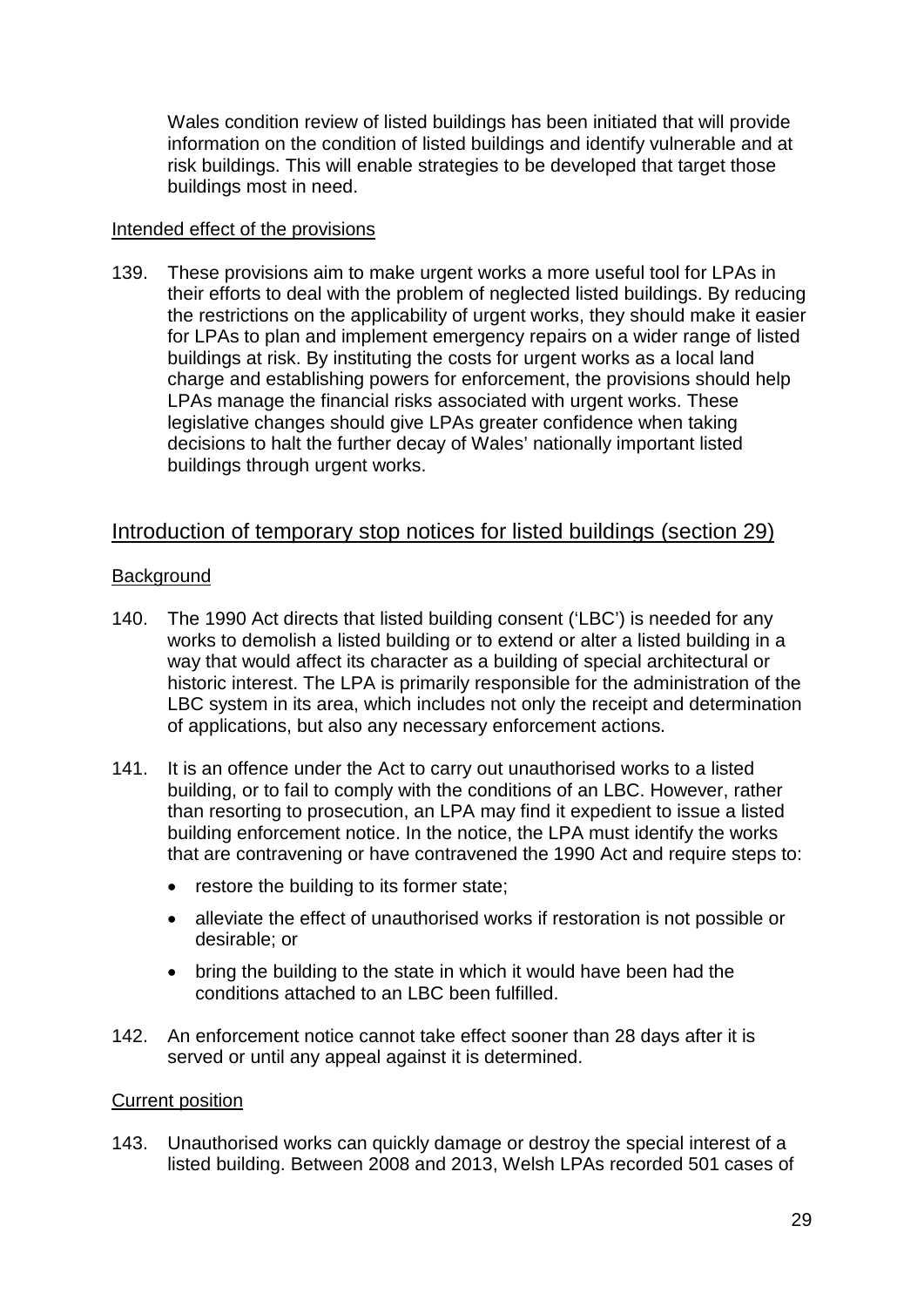unauthorised works to listed buildings — a figure that undoubtedly does not reflect the true number of cases due to inconsistencies in recording. In many instances, the intervention of an LPA officer — perhaps with a reminder that unauthorised works constitute an offence — will bring a prompt halt to unauthorised works.

144. However, should a person refuse to cease unauthorised works to a listed building, the 1990 Act currently provides an LPA with no specific powers to require an immediate stop. A listed building enforcement notice cannot take effect for at least 28 days, during which time a building could easily be irremediably damaged or completely demolished. Prosecution is simply too slow a process to deal with such a situation, so, unless an LPA is able to use other powers under the planning control system, the only option is to apply to the courts for an injunction against the continuation of the works.

#### Purpose of the provisions

- 145. The provisions amend the 1990 Act to give LPAs the power to issue a TSN to prevent the continuation of unauthorised works that appear to them to affect adversely the special architectural or historical interest of a listed building. It is expected, however, that LPAs will routinely try to secure a voluntary suspension of any damaging works and that a TSN will only be used if a historic asset is in imminent danger and the person responsible is uncooperative or cannot be contacted.
- 146. The TSN for listed buildings closely mirrors the TSN for scheduled monuments proposed elsewhere in the Historic Environment (Wales) Bill (see p. 19) and those already widely used in general development control.
- 147. A listed building TSN will be issued in writing, specifying the works that must immediately cease and explaining that contravention of the notice constitutes an offence. The notice can be served on any person who appears to the authority to be carrying out the works or to have an interest in the building in question. A copy of the notice must also be displayed on the building, and takes effect from the date of its first display.
- 148. After 28 days, the notice ceases to have effect. If the local authority had not reached an agreed resolution to the situation during that time, it can choose to serve a listed building enforcement notice or seek an injunction from the courts
- 149. If found guilty of contravening a TSN, a person will be subject to a fine. In acknowledgement of the fact that the prospect of gain might encourage a person to disregard a notice and proceed to demolish a building or damage it to such an extent that it no longer qualifies for listing, the Bill directs the court to take into account any financial benefits the individual received or might receive as a result of the offence when setting the fine.
- 150. The provisions do not allow for an appeal against a TSN, but, in certain specified circumstances, permit claims for compensation from any person who had an interest in a building on the day that a notice was first displayed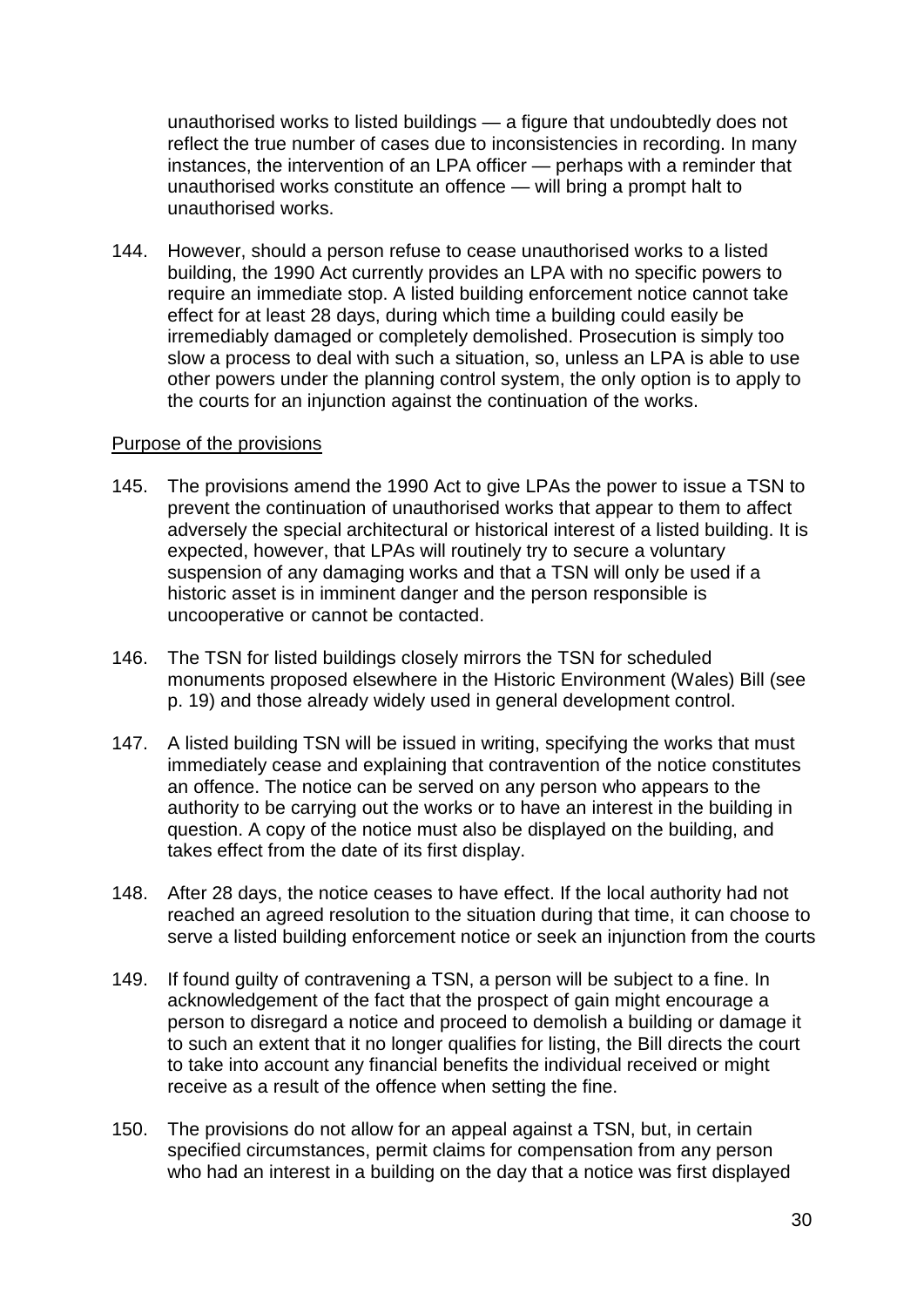and suffered direct loss or damage, including penalties from breach of contract, resulting from the service of the notice.

#### Intended effect of the provisions

151. The provisions have been framed to enable LPAs to take prompt and effective action to protect listed buildings in Wales from unauthorised works that threaten their special architectural and historical interest.

# **Measures to enhance existing mechanisms for the sustainable management of the historic environment**

Requirement for local planning authorities to create and maintain historic environment records (sections 33–36).

#### **Background**

152. Historic environment records ('HERs') store and provide access to systematically organised information about the historic environment and specific historic assets in a given area. They are critical sources of information for those making decisions about the sustainable management of the historic environment. The information they contain is an important starting point for management processes, conservation, fieldwork and research, and public engagement and outreach relating to the historic environment. They form the basis on which archaeological and other heritage management advice is provided to local planning authorities. Without this information, the essential advice that informs, for example, the assessment of the impact on the historic environment of development proposals will be brought into question.

#### Current position

- 153. There are currently four HERs in Wales, which had their origins in the Sites and Monuments Records established by the four Welsh archaeological trusts ('WATs') in the 1970s. Their creation was primarily prompted by a lack of archaeological information and the consequent loss of archaeological remains following development. Between them, the four HERs provide comprehensive coverage of the whole of Wales.
- 154. They are used to:
	- support strategic and local policies for conserving the historic environment;
	- provide information about historic assets that might be affected by planning applications and other development proposals;
	- inform heritage-led regeneration;
	- contribute to educational and lifelong learning activities;
	- support research; and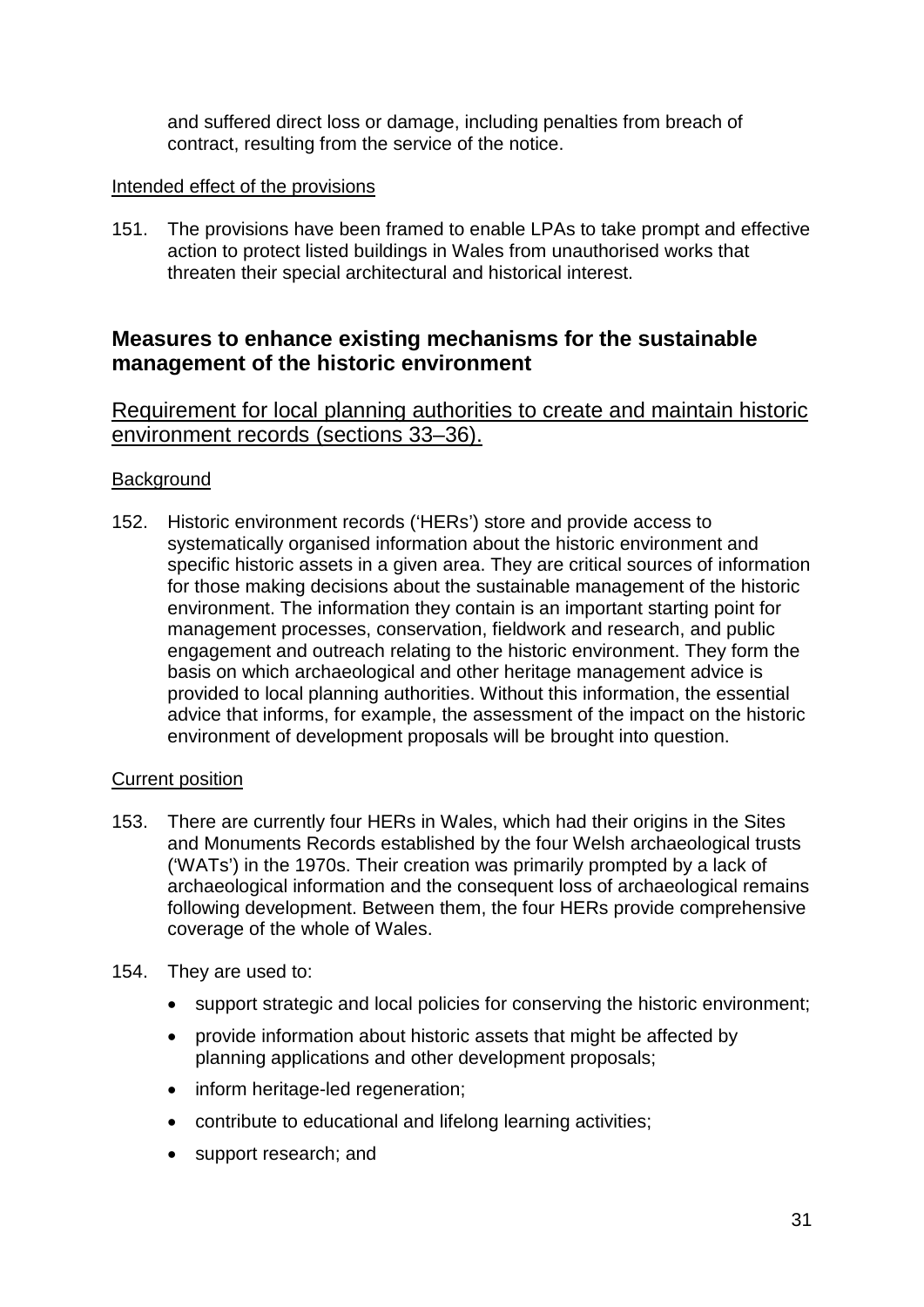- support and promote public participation and enjoyment of the historic environment.
- 155. The HERs complement the permanent archives held by local authorities and the RCAHMW by pulling together information about the historic environment and signposting in-depth resources elsewhere.
- 156. At present, the four HERs in Wales are owned and managed by charitable HER trusts and they have no statutory status. The WATs, which are registered charities, maintain and provide public access to the HERs on behalf of the associated charitable trusts. The WATs provide development control advice on the impact of planning proposals on the historic environment to the LPAs in their regions. This advice is largely based on the information held in the HERs, which can take the form of paper documents, photographs or digital data. Members of the public may access the HERs in person, at the offices of the WATs, or through an online access system (*Archwilio*) and associated mobile phone App.
- 157. The principal funding for the management and enhancement of the HERs and the provision of public access is provided as grant aid to the WATs from the Welsh Ministers, either directly or via the RCAHMW. Other contributions are received from the local authorities, commercially funded work, or the WATs' own charitable resources.
- 158. Elsewhere in the United Kingdom, the majority of HERs are owned and managed directly by the relevant local authority. However, in the absence of a statutory role or status for the HERs, many are vulnerable to local authority cuts. In Wales, local authorities obtain their archaeological advice from the WATs or, in a small number of cases, from their own officers. However, formal recognition of the HERs as the source of this advice by local authorities is, at best, patchy and the status of existing service level agreements between LPAs and the WATs is variable. This has led to calls for local authorities to be obliged to take formal 'ownership' of an HER that meets a recognised standard for the purposes of informing archaeological and other heritage management advice.

#### Purpose of the provisions

- 159. The provisions require every LPA in Wales to create and keep up to date an HER and to make arrangements for information on the historic environment to be recorded, stored and made publicly available. The provisions detail the range of information to be contained in each HER. This includes information on designated and registered historic assets, historic assets that are considered to be of local interest and details of any relevant investigations that have been carried out in the authority's area.
- 160. Each LPA is obliged to make its HER a publicly available resource, free of charge and supported by professional advice and assistance to interpret the information that it contains. However, the authority may impose reasonable charges to recover the costs of certain services associated with the HERs.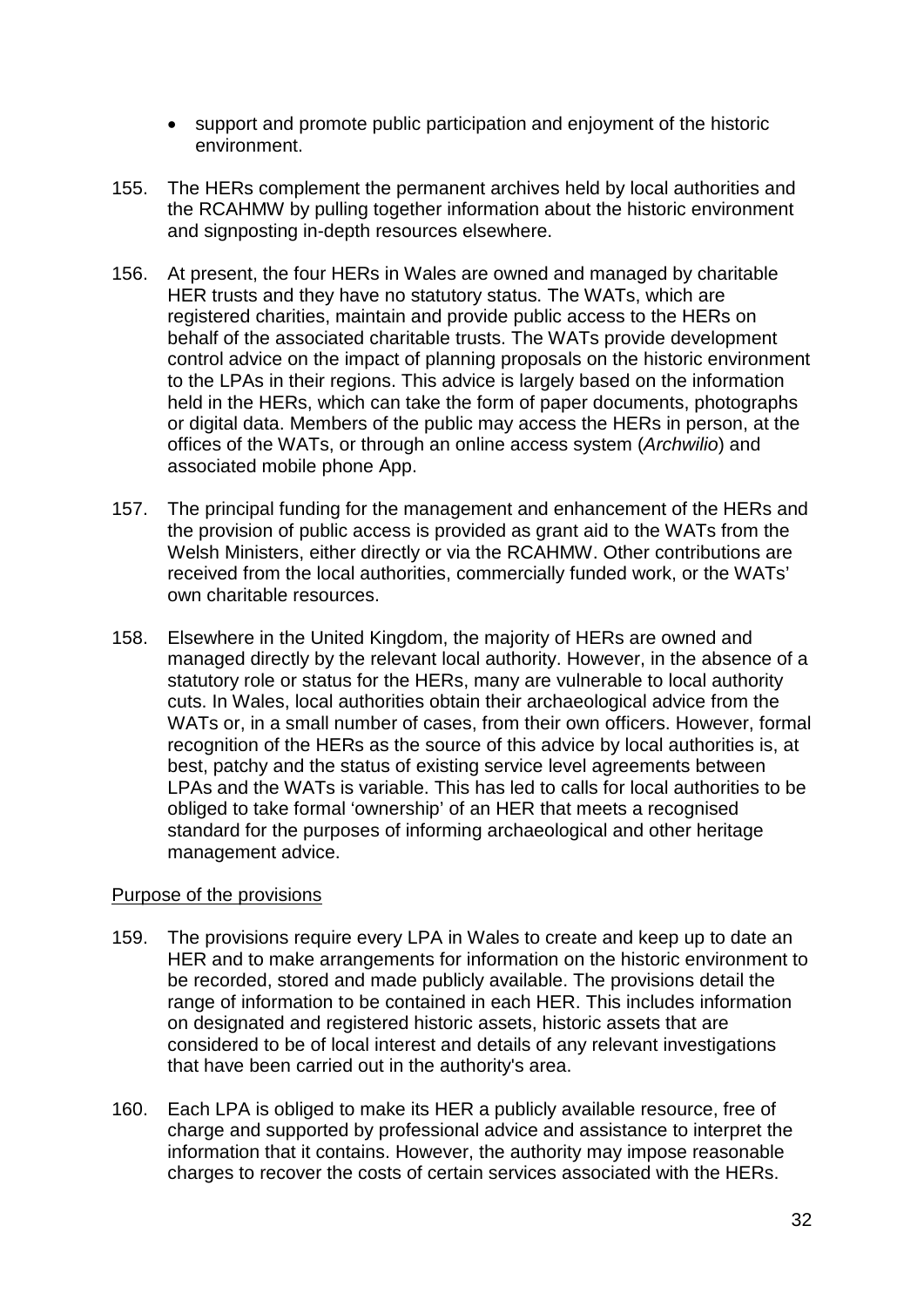- 161. The provisions permit an LPA to delegate the creation and maintenance of its HER to another 'person' or provider. The expectation is that authorities are likely to wish to continue the current arrangements whereby the WATs and the associated HER charitable trusts discharge those functions. Grant aid for this arrangement will continue to be provided by the Welsh Ministers, either directly or indirectly. The authorities will be free to make alternative arrangements should they wish to do so. However, the Welsh Ministers will have to be satisfied that any such arrangements are appropriate and meet the standard required of an HER.
- 162. The provisions also allow for the Welsh Ministers to issue guidance, following consultation, on the creation and maintenance of HERs, arrangements for the discharge of those functions, the publication of HERs and the setting of fees.

#### Intended effect of the provisions

163. The provisions seek to secure the future of HERs in Wales so that authoritative information on the historic environment is recorded and stored in an effective way and will be publicly available at a local level with appropriate professional interpretation and assistance for future reference, research and educational purposes. Henceforth, LPAs and other land managers will be able to base decisions that affect the historic environment of their area — strategic planning and development control decisions, for instance — on authoritative advice, information and evidence furnished by the HERs.

## Introduction of heritage partnership agreements (sections 11 and 28)

#### **Background**

- 164. Authorised works to designated historic assets are regulated by consents obtained from the relevant authorities. LBCs are usually granted by LPAs, although in certain cases applications are directed to the Welsh Ministers. All SMCs are secured from the Welsh Ministers.
- 165. The two consent regimes are broadly similar in operation. The written consents specify the permitted works and may be subject to particular conditions. Undertaking work without the necessary consent or failure to comply with a consent or its conditions constitutes an offence, which may trigger the service of an enforcement notice (already in place for listed buildings and proposed elsewhere in the Bill for scheduled monuments) or prosecution.
- 166. Applications for consents usually require detailed proposals, including thorough descriptions of the planned works, supported by maps and plans or drawings.[17](#page-32-0) While such information is essential for the proper evaluation of an

<span id="page-32-0"></span> $17$  Although a simplified process for certain scheduled monument consents is proposed elsewhere in the Bill (see pp. 36–7).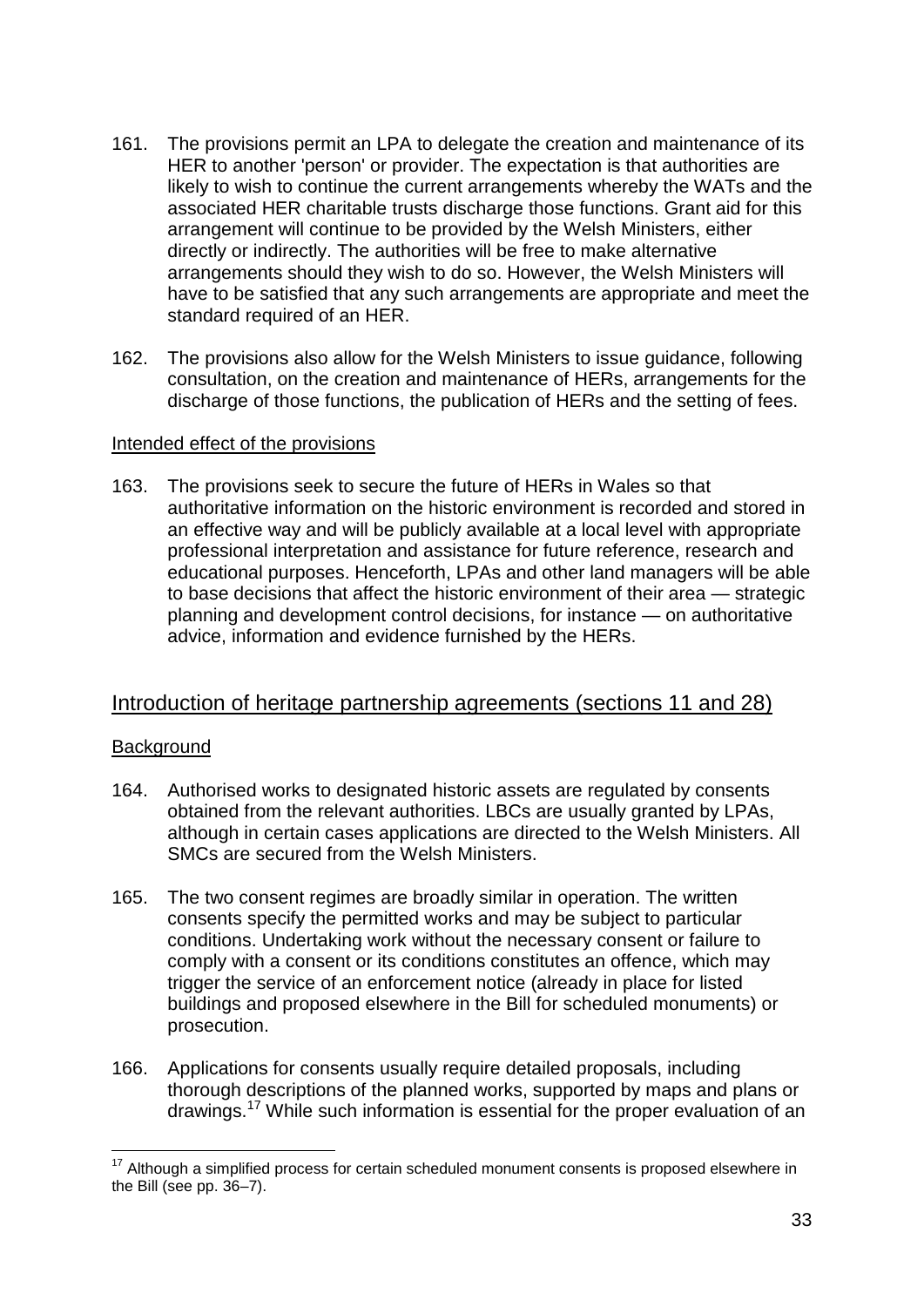application by the consenting authority, applicants may have to expend considerable time, and sometimes money, on their preparation.

#### Current position

- 167. The owner of a single designated asset may only occasionally, or never, need to submit a consent application. However, private and institutional owners of large estates or multiple assets may find that they regularly have to apply for an array of separate consents for repairs or changes; these may include both LBCs and SMCs. If many of the assets are of a similar type and age — for instance, agricultural buildings or structures associated with canals and waterways — an owner may be faced with the prospect of repetitive applications for similar works, which nevertheless must be tailored to each individual asset to satisfy the application requirements.
- 168. The current system can be time-consuming and burdensome for both owners and the consenting authorities, whether LPAs or the Welsh Government. Even if a programme of works planned for several designated historic assets is supported by the applicant and authorities alike, all concerned will still be involved in a process made more complicated and resource intensive by the multiple consents required. In fact, piecemeal applications can sometimes obscure the wider objectives of a conservation programme and lead to disputes over specific details.
- 169. Management plans may help to reduce some of this burden. Plans for complex sites encompassing multiple listed buildings have sometimes been negotiated between LPAs and owners and managers. Since these have no statutory standing, they can only serve as informal memoranda of understanding and LBCs must still be applied for separately. The plans, however, may simplify the preparation and processing of any applications.
- 170. The 1979 Act currently makes statutory provision for management plans for ancient monuments and adjoining or nearby land that allow for a range of minor maintenance works without scheduled monument consent. However, separate applications would be required for any more substantial works. Moreover, such agreements may only be entered into with the occupier of the monument and associated land, though other interested persons may be a party to it.
- 171. While such plans undoubtedly assist in the positive management of the historic assets concerned, they would not, due to their respective characteristics and limitations, provide the basis for an integrated solution to the burden of consents faced by owners of large estates or multiple assets.

#### Purpose of the provisions

172. These provisions introduce heritage partnership agreements ('HPAs') to Wales. These entirely voluntary agreements will bring the relevant consenting authorities together with owners and other interested parties to put in place a plan for the medium- to long-term management of one or more designated historic assets. As statutory agreements, they will be able to incorporate both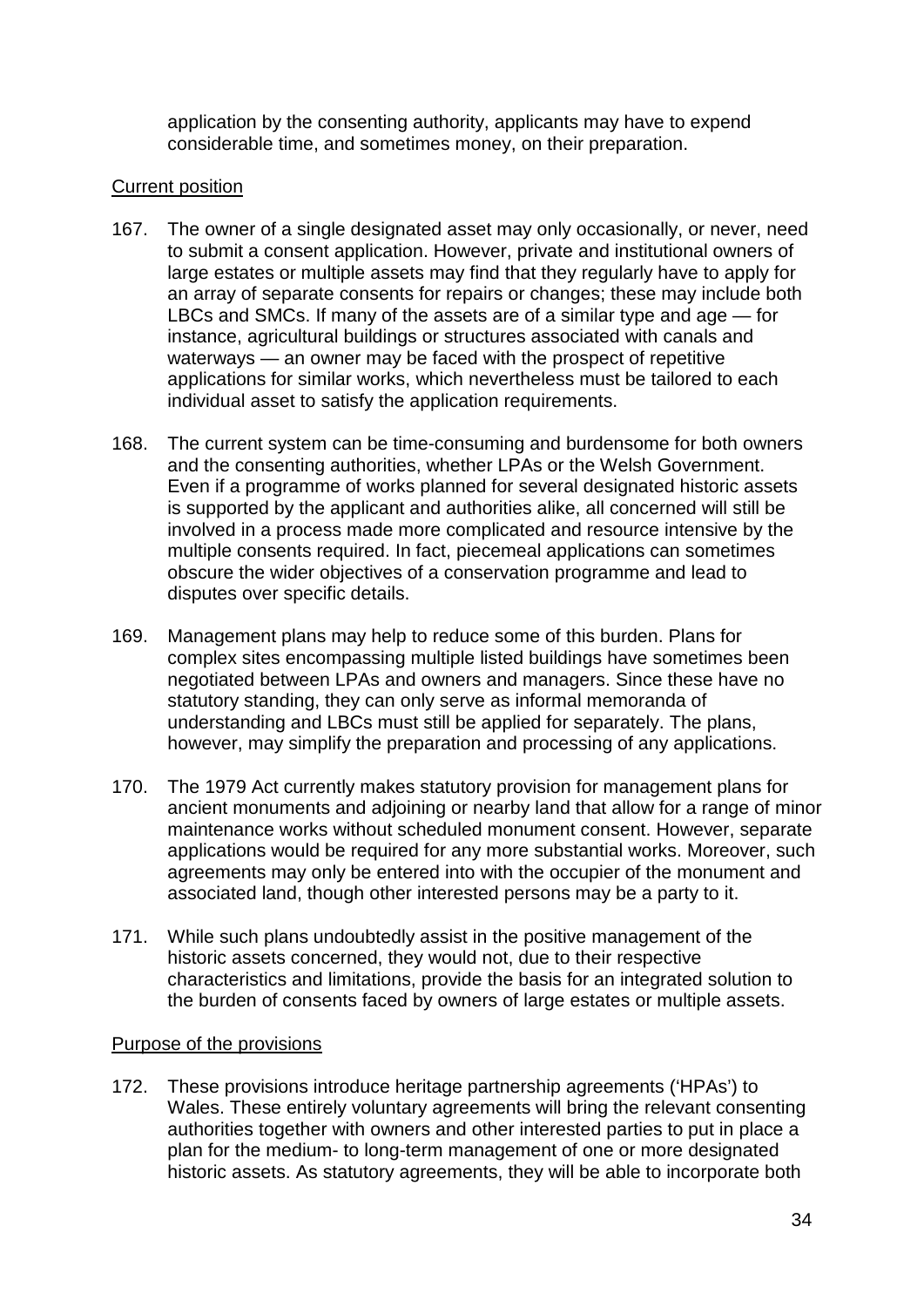LBCs and SMCs authorising works that have been identified and agreed by the parties. Such consents will be particularly useful for routine works required for the conservation and management of multiple assets that would otherwise have necessitated successive and largely repetitive applications. HPAs will be useful in situations such as:

- complex sites comprising many different historic assets, for instance a country house in its historic setting, a historic agricultural complex, or a university campus;
- dispersed sites of a single or similar asset type under single ownership, for example, bridges in local authority ownership; and
- sites already subject to management regimes where an HPA could work in alignment.
- 173. Research suggests that a number of benefits are likely to follow from the introduction of HPAs including:
	- regular communication between owners, LPAs and other statutory bodies, which would contribute to a reduction in non-compliant works to heritage assets;
	- time and resource savings when compared with individual consents;
	- greater certainty and clarity amongst partners about works that had received consent;
	- greater flexibility for owners in the management of their heritage assets, which would contribute to simplifying and improving the management of routine works; and
	- improved consistency and performance in managing historic assets within a complex estate.<sup>[18](#page-34-0)</sup>
- 174. The provisions modify both the 1979 Act and the 1990 Act in order to allow the establishment of HPAs for either scheduled monuments or for listed buildings. In some cases 'composite' HPAs covering both scheduled monuments and listed buildings might be established, although in reality they would comprise two legally distinct but parallel agreements.
- 175. In order to be effective, HPAs will need to be flexible so they can accommodate not only different types of sites and conservation requirements, but also different configurations of ownership, management and wider community involvement.
- 176. The required parties to an HPA will be the owner (or owners) of the assets and the relevant consenting authority. The Welsh Ministers will be a party to any HPA for scheduled monuments. In most HPAs for listed buildings, the LPA will be the consenting authority, although, in cases where an LPA is itself the owner, the Welsh Ministers would act as the consenting authority.

<span id="page-34-0"></span><sup>18</sup> https://www.gov.uk/government/uploads/system/uploads/attachment\_data/file/78120/hrp\_breport\_eightpilotprojects.pdf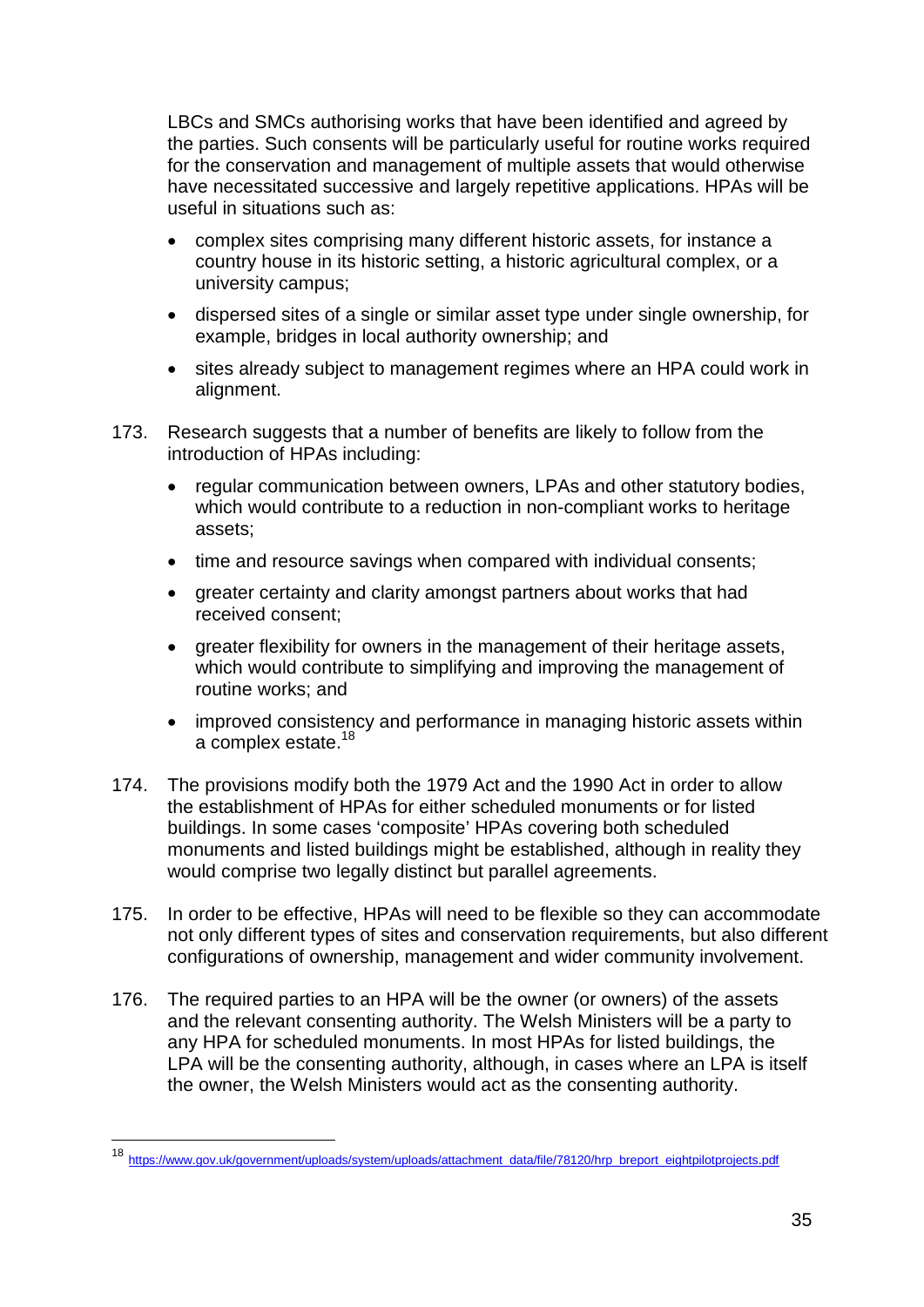- 177. Additional parties to an HPA may be the Welsh Ministers (if not the consenting authority), an LPA (if not the consenting authority), the occupier or manager of a historic asset, any person with an interest in an asset or any person who has special knowledge of or interest in an asset or similar assets generally.
- 178. The broad participation in HPAs permitted by the Bill will ensure that these agreements are able to engage all those who can contribute to the positive management of the historic assets concerned. The Welsh Ministers, for instance, might wish to be a party to an HPA affecting a portion of a World Heritage site or an assemblage of sites in many parts of Wales. Equally, a community or amenity group that values a group of assets and wishes to have a more active role in their management might elect to join in an HPA.
- 179. Central to any HPA will be a negotiated management plan for the assets concerned that identifies works that will be required over the lifetime of the agreement. Once the parties concur on those works, the requisite consents with any attached conditions will be embodied in the HPA. Yet, HPAs will not just be packages of consents; the Bill makes provisions for HPAs to deal with a range of issues that affect the management of historic assets. These include:
	- the identification of works that would or would not require further consents;
	- matters relating to maintenance and preservation;
	- arrangements relating to the provision of public access and associated facilities or the restriction of access or use; and
	- the provision of payments by the Welsh Ministers or an LPA towards costs for works under the agreement or arising from the agreement.
- 180. HPAs will not provide consents for all works that may be needed upon the designated assets. Not all works can be anticipated or agreed in advance. Major interventions that will have a significant impact on assets will still require individual consents, since the plans would need full and detailed consideration. Additionally, any planning permission that might be necessary alongside the consents included in the HPA will need to be applied for separately.
- 181. It is intended that breach of an HPA by an owner will automatically terminate the agreement and any consents it may have provided. Individual consents would thereafter be needed for all works to designated assets, even if they had been agreed and granted consent under the HPA. If a breach occurs, the owner could be served with an enforcement notice or, if it involves an offence under the 1979 or the 1990 Act, be prosecuted.
- 182. If conditions contained with an HPA, either attached to a consent or to the agreement generally, are not fulfilled, it is expected that in the first instance it will be a matter for negotiation between the consenting authority and the parties to the HPA. If the situation cannot be resolved, the HPA can, as a last resort, be terminated and an enforcement notice served.
- 183. The establishment of an HPA will inevitably require a substantial investment of time and expense for all parties involved. Detailed assessments of the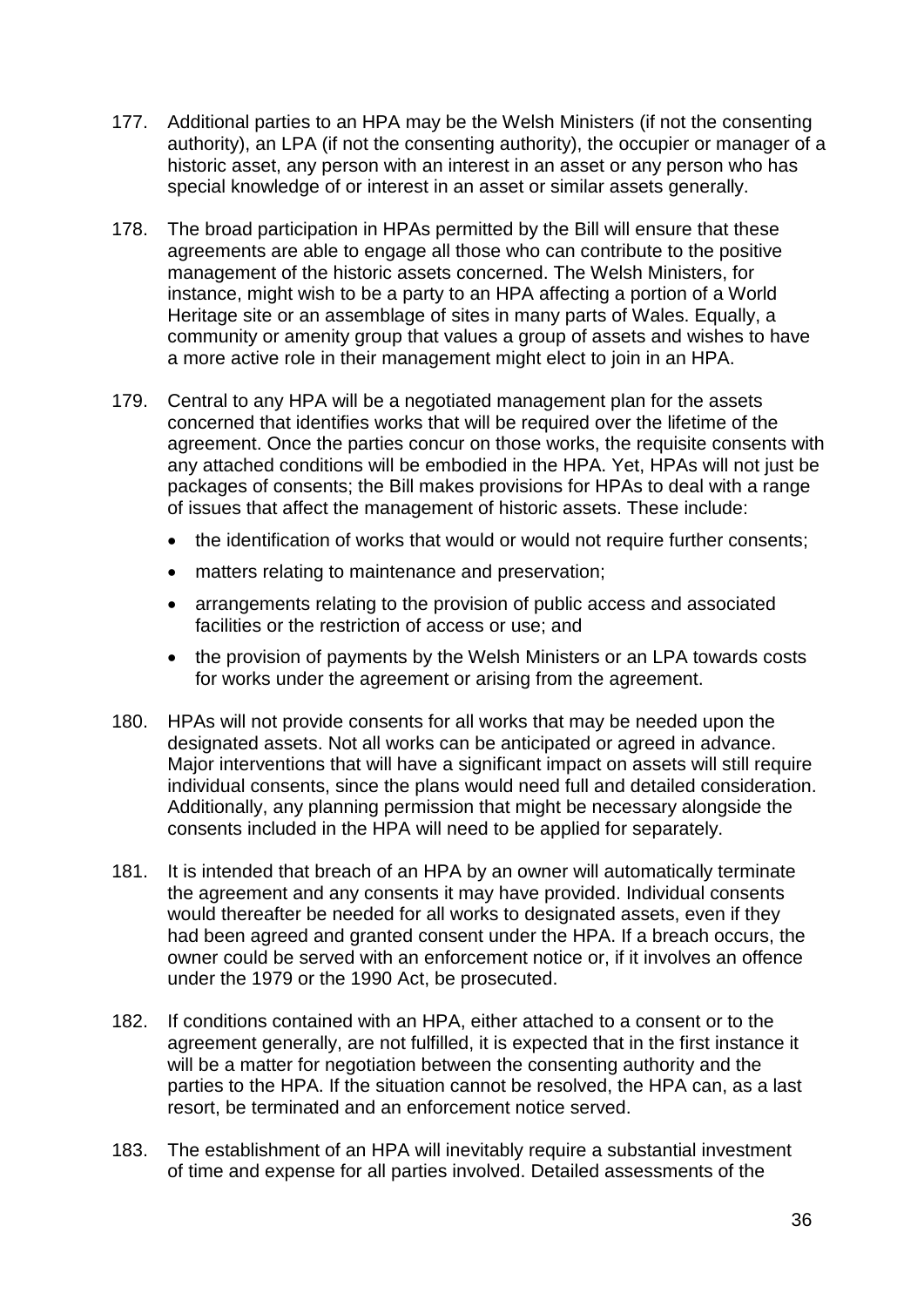assets to be covered by the agreement and the nature of the planned works will need to be completed and a management plan formulated before an HPA can be settled. In order to recover these initial costs through savings made on the individual consents that would have been needed, an HPA will have to have a long life. In light of such considerations, the term of an HPA will need to be decided by the parties and stated in the agreement.

- 184. As well as offering savings over the medium to long term, an HPA will also bring a more positive partnership approach to the sustainable management of the designated historic assets. This will result in greater certainty over the aspirations and requirements of all involved. It will also provide more consistent and coherent conservation and management of the assets based on:
	- a better understanding of the significance of assets and the risks posed to them;
	- a better understanding of potentially conflicting interests in the management of the assets and the identification of positive solutions; and
	- a proactive rather than reactive approach to the management of sites through planned programmes of works.

#### Intended effect of the provisions

185. The HPA provisions have been framed to improve the sustainable management of Wales' designated historic assets through the creation of management plans agreed by consenting authorities, owners and other interested parties working in voluntary partnership. The agreements will support integrated and coherent programmes of work over periods of years. This will not only benefit the assets, but also bring savings to the parties involved.

# Modifications to the scheduled monument consent process (sections 5– 10)

## **Background**

186. The 1979 Act makes it an offence to carry out specified works to a scheduled monument unless they are authorised either by an SMC granted by the Welsh Ministers, or as permitted works under certain class consents.

#### Current position

- 187. At present, SMC applications are submitted to the Welsh Ministers on a form prescribed by regulations. Although there is no requirement for consultation on SMC applications, in practice relevant external bodies are consulted on those few occasions when applications are controversial or complex.
- 188. Once an application has been considered, the Welsh Ministers send an interim decision letter to the applicant, which will include any conditions they are proposing to attach to the SMC. The applicant may accept the proposed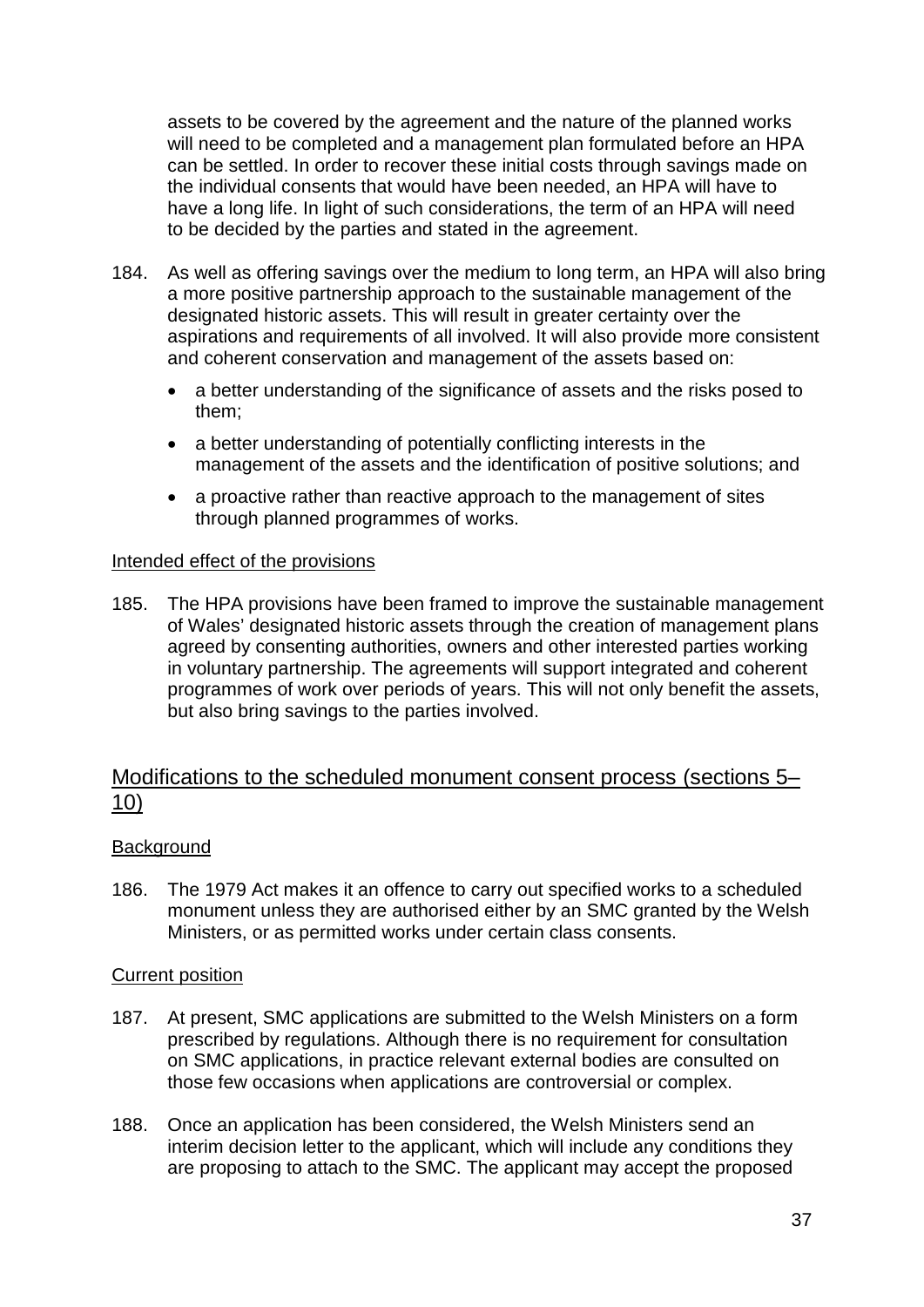decision or make further representations before the application is determined and the final written SMC decision letter is issued. The applicant also has a right to a public local inquiry or a hearing before a person appointed by the Welsh Ministers before the final determination.

- 189. The SMC process has, in general, worked well. However, several areas have been identified where aspects of the process could be updated, simplified or otherwise improved.
- 190. The current, formal, written approach does not take account of new ways of delivering public services that have become available since 1979, in particular the ability to submit and grant consent electronically.
- 191. Most types of work to a scheduled monument require SMC and a significant number of applications involve proposals for simple or unobtrusive minor works and repairs. Yet, there is currently no discretion in the way that the SMC process is applied, which can be a disincentive to owners in carrying out works which would benefit a monument.
- 192. There is no legal mechanism to allow the Welsh Ministers to grant consent for unauthorised works already undertaken. In some circumstances, it could be in the best interests of the monument for unauthorised works to be retained, particularly where reversal would lead to additional damage to a monument or where uncontentious works would leave the monument vulnerable if not completed. It could also be considered appropriate in some cases to remove the threat of future prosecution or other sanction. For example, a farmer might carry out unauthorised, but beneficial, repairs and then risk financial penalties under an agri-environmental scheme.
- 193. Because there is no fee attached to an SMC application, the process is potentially open to costly abuse, with repeated applications being made for the same or similar works, even if previously refused. Similarly, the current system allows requests for hearings whatever the proposed decision by the Welsh Ministers.
- 194. The right to such hearings, following the issue of interim decisions, are increasingly out of step with other parallel consent processes and there are proposals to remove this right in respect of both planning and LBC applications. In practice, requests for hearings are extremely rare. Instead, a more efficient, timely and cost-effective approach would be the consideration of written representations by an appointed person.

#### Purpose of the provisions

- 195. The provisions amend the 1979 Act to modernise and simplify the existing SMC process and introduce certain enhancements.
- 196. They relax the rules governing the SMC process to allow applications for, and grants of SMC to be made by means other than in writing.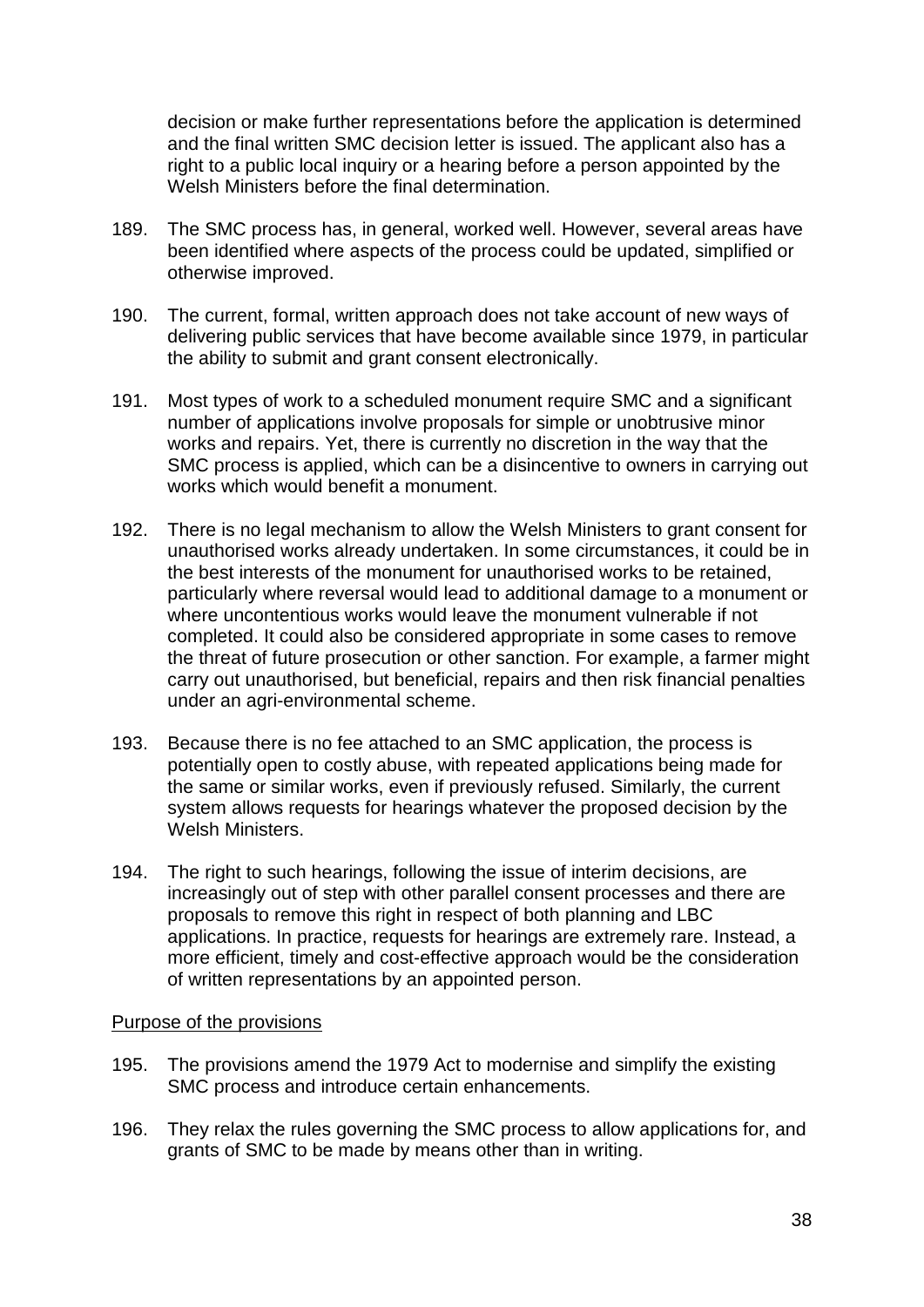- 197. The Welsh Ministers will be able to introduce a simplified application procedure under which the Welsh Ministers, with the agreement of the owner, can simply authorise a defined set of minor works without the need for an application form or interim decision letter.
- 198. The provisions make allowance for SMC to be granted for unauthorised works already executed and for the retention of unauthorised works.
- 199. The Welsh Ministers may refuse to entertain an application for SMC where a similar application has been refused in the previous two years and there has been no significant change in any material considerations.
- 200. Applicants for SMC will no longer have an automatic right to a hearing before the determination of their application. While an applicant can still request a hearing, it will be for the Welsh Ministers to decide the most appropriate method of review.

#### Intended effect of the provisions

201. The provisions aim to streamline and update the SMC process and align it more closely with LBC procedures and the planning system.

## Relaxation of the conditions for an application for a certificate of immunity from listing (section 27)

#### **Background**

- 202. Historic buildings make up a substantial proportion of the building stock in Wales — some 35 per cent of our buildings were built before 1919. A small proportion of Welsh historic buildings are protected by listing, around two per cent, and many of the remainder are in regular use. However, in virtually every community in Wales, historic buildings stand empty and gradually decaying, waiting for a new use that will bring them back to life.
- 203. An owner or developer contemplating the rescue of such a building could be concerned that any project for its reuse would call attention to its architectural or historical character and lead to its listing. Although listing is not a block on the reuse of existing buildings, many developers regard it as a costly burden that acts as a disincentive to development. The prospect that a historic building might be listed could deter an owner or developer even considering plans that might give it a sustainable future.

#### Current position

204. Under the terms of the 1990 Act, any person can apply to the Welsh Ministers for a certificate stating that the Welsh Ministers have no intention to list a particular building. The receipt of an application for such a 'certificate of immunity from listing' ('COI') will trigger the full consideration of the building for designation. If it meets the criteria, the Welsh Ministers will list the building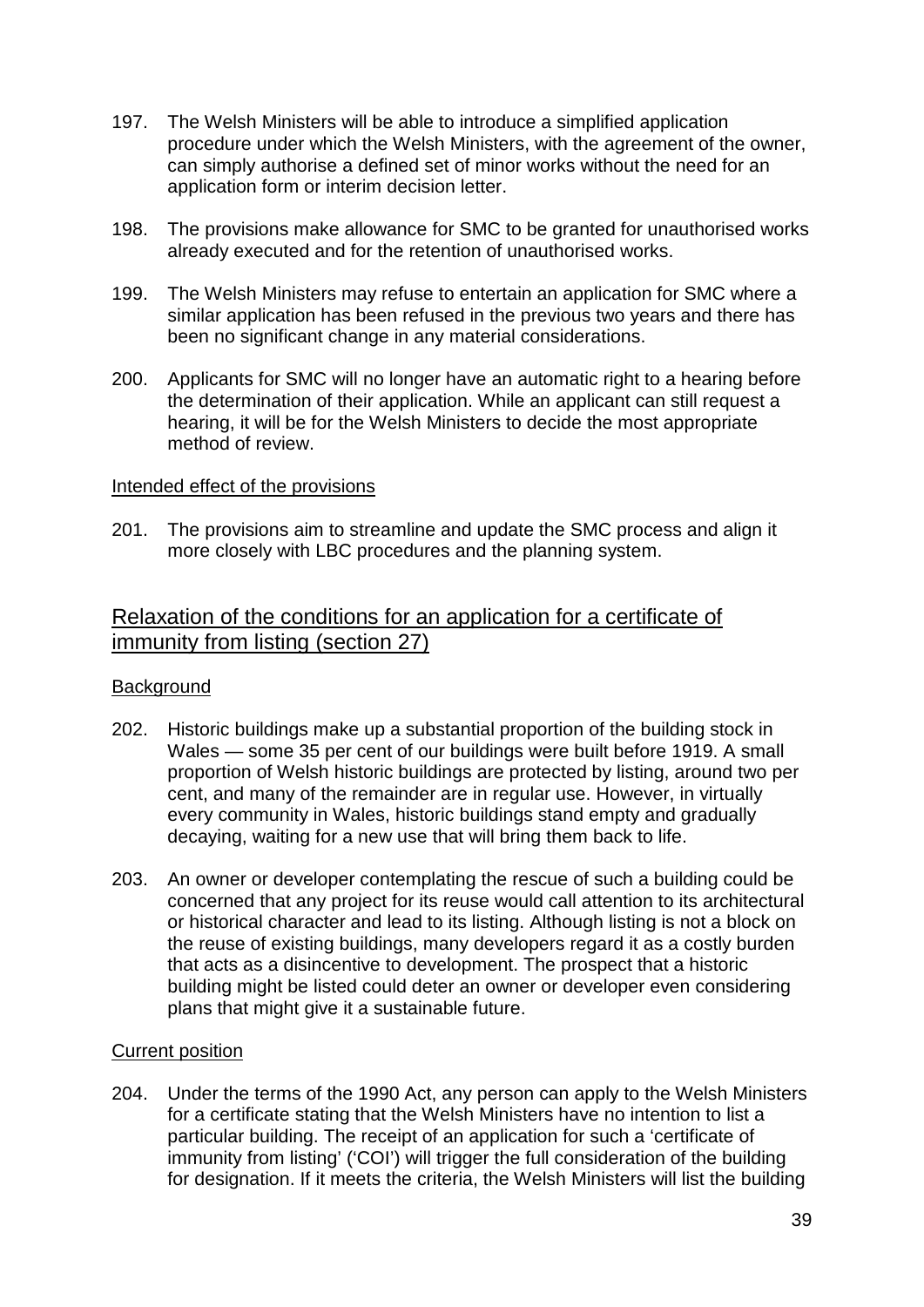and the applicant will be able to decide whether to proceed with the project in the knowledge that LBC will be necessary for the works.

- 205. If the building does not meet the designation criteria, the Welsh Ministers will issue a COI, stating that they have no intention to list the building for a period of five years. The issue of a COI will also preclude an LPA from serving a building preservation notice for the same period.<sup>[19](#page-39-0)</sup> A COI, therefore, will give an owner or developer the confidence to carry a development forward without troubling concerns that listing or the service of a building preservation notice might disrupt a development.
- 206. At present, an application for a COI can only be made once a planning application has been submitted or planning permission has been obtained. Evidence from LPAs and developers indicates, however, that much of a project's feasibility is often determined before any planning application is lodged. A developer might invest considerable time and resources in plans for a historic building before an application for a COI could be made, and listing at a late stage in a project's development could lead to costly delays or even its complete abandonment.

#### Purpose of the provisions

- 207. The provisions relax the conditions for an application for a COI, so it can be made at any time, irrespective of any application for or grant of planning permission. The features of the existing system for the administration of COIs otherwise remain unchanged.
- 208. An owner or developer will, therefore, be able to apply for a COI well in advance of any substantial investment of time or money on a feasibility study or a planning application. There is no charge for a COI application, but an applicant will be required to provide information on the location and historic character of the building.

#### Intended effect of the provisions

209. By allowing an application for a COI to be made at any time, the provisions will allow owners or developers contemplating the reuse of a historic building to proceed with greater confidence. If a COI can be obtained to clarify the status of a building at the very outset of a project, the Welsh Government expects that developers will be more likely to invest the time and resource to formulate plans for undesignated historic buildings, secure planning permission and complete their projects.

<span id="page-39-0"></span> $19$  An LPA can use a building preservation notice to protect an unlisted building under the provisions of the 1990 Act for a period of six months, if the building is of special architectural or historical interest and it is in imminent danger of demolition or alteration that would affect that interest. During that time, the building will be considered for designation.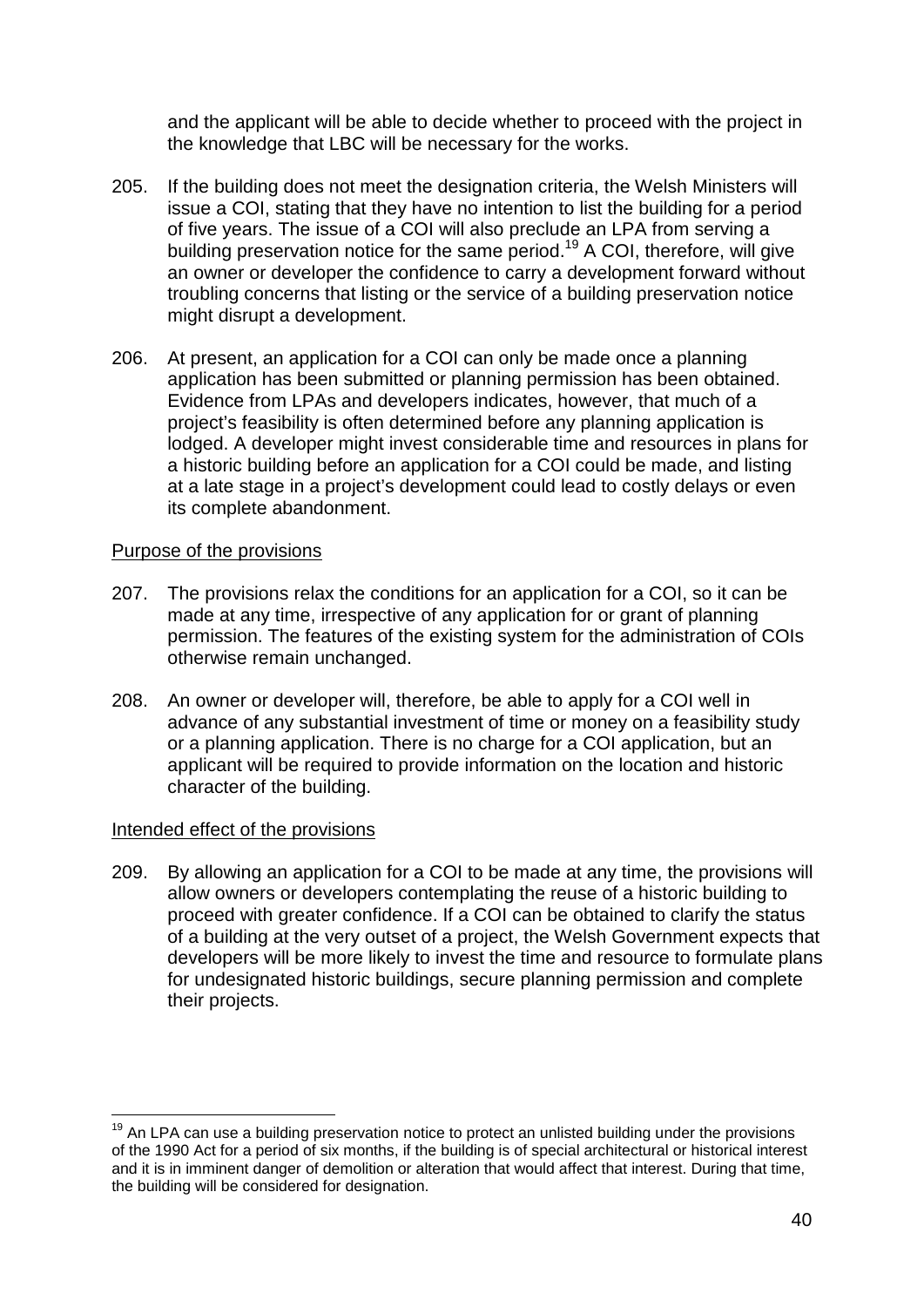# **Section 4: Consultation**

210. The development of the Historic Environment (Wales) Bill has been informed by extensive engagement with stakeholders across the historic environment sector in Wales and members of the public, two public consultations and specially commissioned research. This activity is summarised below.

# **Engagement**

- 211. During 2012, Cadw organised a series of events with heritage professionals, the third sector and members of the public to gather their views on the existing systems for the conservation and management of the historic environment and get ideas about how those systems might be improved.
	- Three horizon-scanning workshops were held in Cardiff, Aberystwyth and Llandudno Junction in February and March 2012. With over 90 participants, these workshops sought to identify the challenges that the Welsh historic environment is likely to face in the future and consider how they might be met. A report on these workshops has been published online at:

[http://cadw.wales.gov.uk/historicenvironment/policy/towardsaheritagebillfor](http://cadw.wales.gov.uk/historicenvironment/policy/towardsaheritagebillforwales/?lang=en) [wales/?lang=en](http://cadw.wales.gov.uk/historicenvironment/policy/towardsaheritagebillforwales/?lang=en)

- Four specialist workshops were organised in May and June 2012 to explore specific issues in the historic environment. Nearly 130 people attended sessions on:
	- − the built historic environment (at Aberystwyth);
	- − historic landscapes, parks and gardens (at Stackpole, Pembrokeshire);
	- − archaeology (at Llandudno Junction); and
	- − historic assets from the owner's perspective (at Fonmon Castle, Vale of Glamorgan).
- The fourth Treftadaeth conference, 'The Future of our Past', held in Cardiff in July 2012 was attended by nearly 150 people and was the venue for active stakeholder discussion on the issues that the Bill should address.
- Three open, public 'Have your Say' events were organised with assistance from CyMAL: Museums, Archives and Libraries Wales and the Wales Council for Voluntary Action during October and November 2012. Held in Carmarthen, Brecon and Conwy, these occasions gave third sector organisations and local communities opportunities to feed their views into the development of the Bill. Over 120 people took part.
- 212. The information gathered at these events informed the Welsh Government's *Historic Environment Strategy for Wales* and its associated 'Headline Action Plan' and shaped the proposals developed for the Historic Environment (Wales) Bill.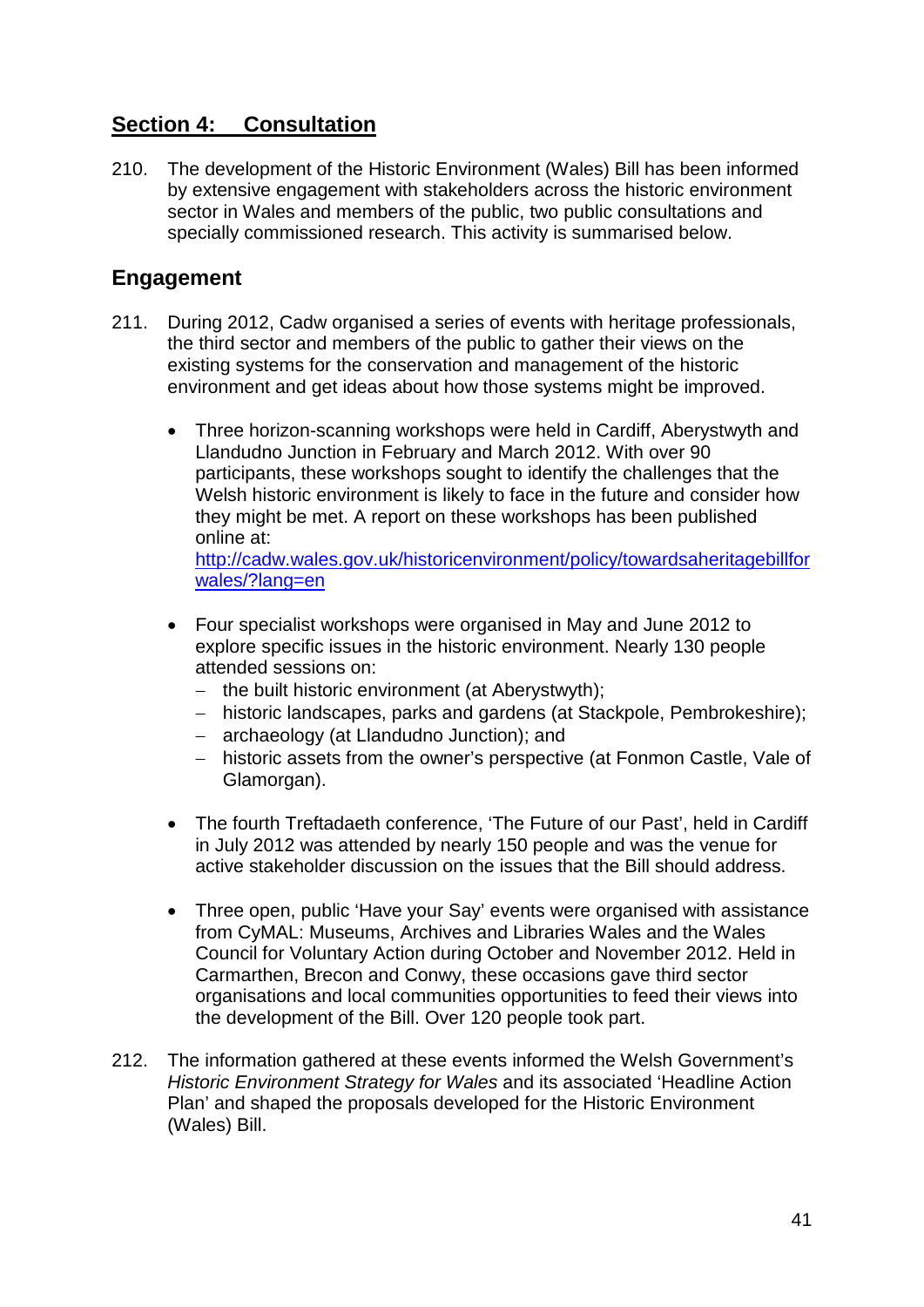# **Consultation**

## *The future of our past*

- 213. A formal twelve-week consultation, *The future of our past*, was launched on 18 July 2013 to obtain responses from the historic environment sector and the wider public to the proposals for the Welsh historic environment being considered for the Bill and associated measures.
- 214. The consultation received 177 responses, many of which contained detailed and insightful views that reflected the importance of the historic environment to the people of Wales.
- 215. In most cases, the consultation elicited clear support for the Bill's proposals to extend protection where needed, to increase flexibility in the existing systems for management and to improve accountability and transparency. The responses also revealed that, for many, the improved guidance that is being proposed to support the sustainable management of the historic environment will be as important as the proposed changes to legislation.
- 216. A summary report on the consultation and the consultation responses are available online at: [http://wales.gov.uk/consultations/cultureandsport/heritage](http://wales.gov.uk/consultations/cultureandsport/heritage-bill/?status=closed&lang=en)[bill/?status=closed&lang=en](http://wales.gov.uk/consultations/cultureandsport/heritage-bill/?status=closed&lang=en)
- 217. Several consultation events were also organised. The Historic Environment (Wales) Bill team worked with Cadw's Lifelong Learning team to develop and deliver consultation events for sixth-form Welsh Baccalaureate students in Swansea and Conwy/Llandudno Junction. The students took part in an activity based on a real-life application for consent to demolish a listed building, which encouraged them to consider the importance of the historic environment and to engage with some of the central issues relating to its sustainable management. A total of 187 students from eight schools took part in the events, which were well received by the young people and their teachers. A report on these sessions is included in the summary report on the consultation (link above).
- 218. Two workshops were also held. The first, attended by 21 key stakeholders, looked in detail at the future of the third sector in Wales in light of proposals in the consultation. Analysis of the outcome of the workshop and the consultation responses to the questions on those proposals has been included in Hyder Consulting's report, 'An Options Appraisal for the Future of Third Sector Support for the Historic Environment in Wales' (see paragraphs 222–223).
- 219. The second workshop was attended by over 40 people. It provided an opportunity for key stakeholders to develop their knowledge and understanding of the options under consideration for the future of RCAHMW and Cadw to enable them to respond comprehensively to the consultation.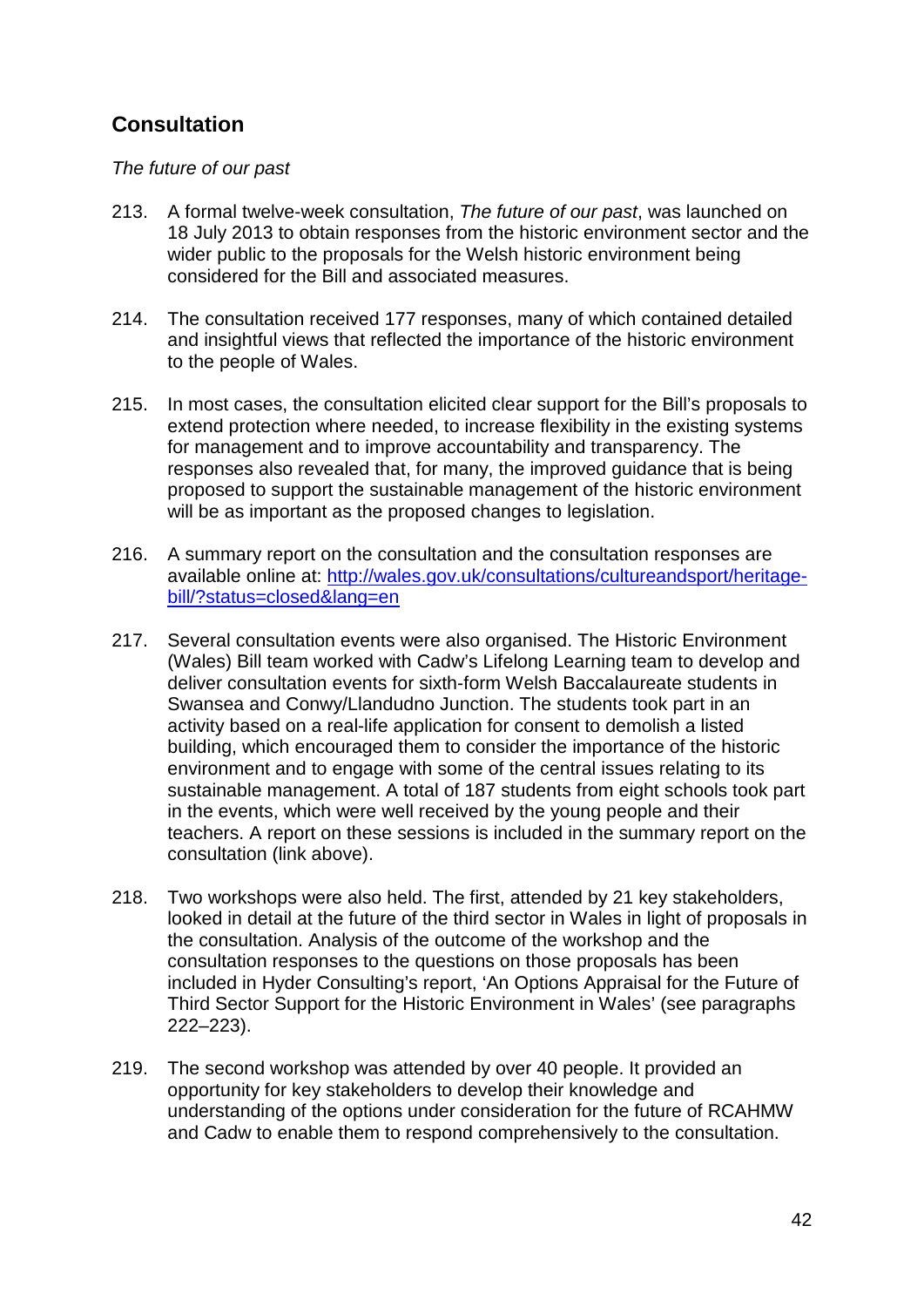*Proposed amendments to the criminal offences and defences in sections 2, 28 and 42 of the Ancient Monuments and Archaeological Areas Act 1979*

- 220. A number of respondents to the consultation, *The future of our past,*  expressed concern about the rarity of prosecutions for damage to scheduled monuments. In light of this and other supporting evidence, the Welsh Government conducted a supplementary six-week consultation, *Proposed amendments to the criminal offences and defences in sections 2, 28 and 42 of the Ancient Monuments and Archaeological Areas Act 1979*, to solicit views on proposals that would limit the availability of a defence based on ignorance of a scheduled monument's status or location.
- 221. A total of 60 responses were received and there was general support for the proposals. A summary report on the consultation and the consultation responses can be consulted online at: [http://wales.gov.uk/consultations/cultureandsport/proposed-amendments-to](http://wales.gov.uk/consultations/cultureandsport/proposed-amendments-to-the-criminal-offences-and-defences/?status=closed&lang=en)[the-criminal-offences-and-defences/?status=closed&lang=en](http://wales.gov.uk/consultations/cultureandsport/proposed-amendments-to-the-criminal-offences-and-defences/?status=closed&lang=en)

# **Research**

- 222. In order to obtain more detailed evidence to support the formulation of policy for the Bill and the suite of measures that will complement it, the following four research studies were commissioned.
	- Ove Arup & Partners Ltd, 'Heritage Bill for Wales: A research project to investigate three of the emerging topics' (heritage partnership agreements, historic areas and local lists)
	- Hyder Consulting (UK) Ltd, 'Heritage Bill for Wales: Options for the Delivery of Local Authority Historic Environment Conservation Services'
	- Hyder Consulting (UK) Ltd, 'Refining the Listed Building Consent Process'
	- Hyder Consulting (UK) Ltd, 'An Options Appraisal for the Future of Third Sector Support for the Historic Environment of Wales'
- 223. All are available online at: [http://cadw.wales.gov.uk/historicenvironment/policy/towardsaheritagebillforwal](http://cadw.wales.gov.uk/historicenvironment/policy/towardsaheritagebillforwales/?lang=en) [es/?lang=en](http://cadw.wales.gov.uk/historicenvironment/policy/towardsaheritagebillforwales/?lang=en)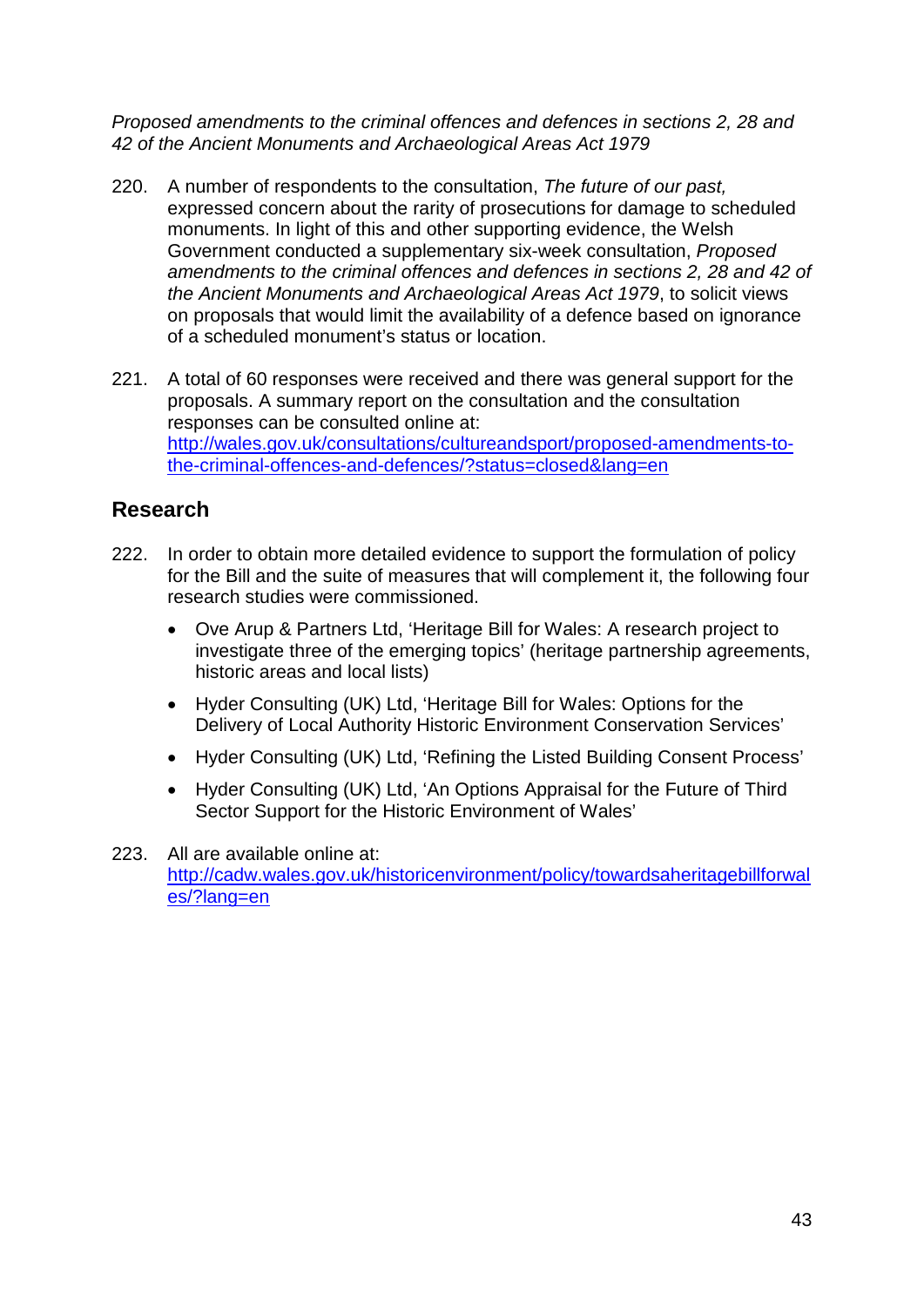# **Section 5: Power to make subordinate legislation**

- 224. The Bill contains provisions to make subordinate legislation and directions and issue guidance. Table 5.1 (subordinate legislation) and Table 5.2 (directions and guidance) set out in relation to these provisions:
	- the person upon whom, or the body upon which, the power is conferred;
	- the form in which the power is to be exercised;
	- the appropriateness of the delegated power; and
	- the procedure to be applied that is 'affirmative', 'negative' or 'no procedure', together with reasons why it is considered appropriate.
- 225. To assist in understanding the Welsh Ministers' intended use of these powers, a separate 'Statement of Policy Intent' is being published alongside the Bill.
- 226. The Welsh Government will consult on the content of the subordinate legislation where it is considered appropriate to do so. The precise nature of the consultation will be decided upon when the proposals have been formalised.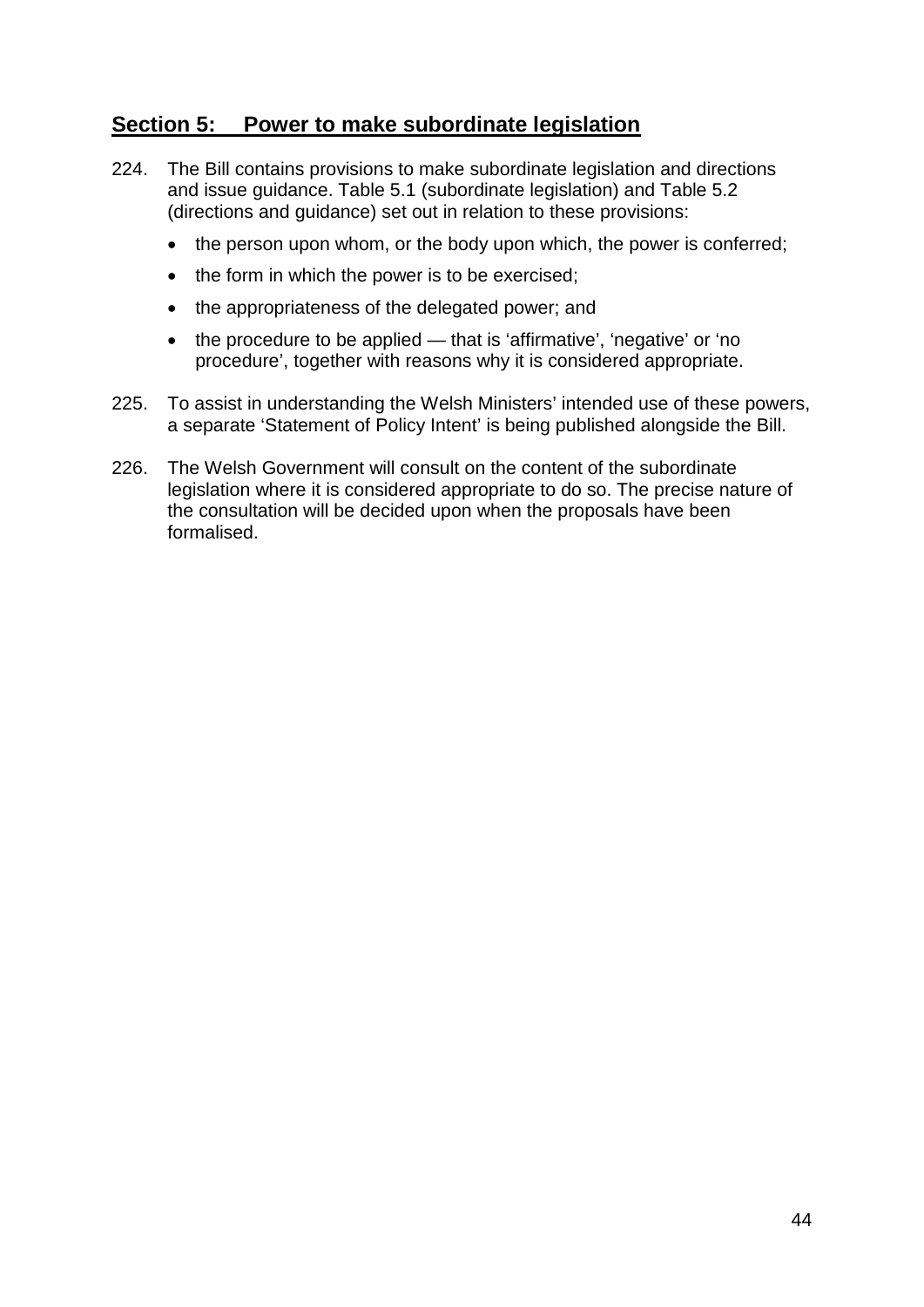|                                                                                                                                    |                     | Part 2: Amendments to the Ancient Monuments and Archaeological Areas Act 1979 |                                                                                                                                                                                                                                                                                                                 |                  |                                                                                                                                                                                               |  |
|------------------------------------------------------------------------------------------------------------------------------------|---------------------|-------------------------------------------------------------------------------|-----------------------------------------------------------------------------------------------------------------------------------------------------------------------------------------------------------------------------------------------------------------------------------------------------------------|------------------|-----------------------------------------------------------------------------------------------------------------------------------------------------------------------------------------------|--|
| <b>Section</b>                                                                                                                     | Power conferred on  | <b>Form</b>                                                                   | Appropriateness                                                                                                                                                                                                                                                                                                 | <b>Procedure</b> | <b>Reason for procedure</b>                                                                                                                                                                   |  |
| Section 3(1)<br>inserting section<br>$1AA(6)$ — Duty to<br>consult on certain<br>amendments<br>relating to the<br>Schedule.        | The Welsh Ministers | Regulations                                                                   | Suitable for delegated powers<br>as this enables the Welsh<br>Ministers to make regulations<br>to add to the categories of<br>people identified in the Bill who<br>should be served with a notice<br>of the proposed inclusion or<br>exclusion of a monument, or of<br>a proposed amendment to the<br>Schedule. | Affirmative      | The regulation-making power<br>allows the Welsh Ministers to<br>make consequential<br>amendments to the 1979 Act<br>to extend the categories of<br>people who should be formally<br>notified. |  |
| Section 3(1)<br>inserting section<br>$1AD(2)$ —<br>Compensation for<br>loss or damage<br>caused by interim<br>protection.          | The Welsh Ministers | <b>Regulations</b>                                                            | Suitable for delegated powers<br>as this enables the Welsh<br>Ministers to set out the time<br>and manner in which any<br>compensation claim needs to<br>be made to the Welsh<br>Ministers.                                                                                                                     | Negative         | Prescribes matters of detail<br>which may change from time to<br>time.                                                                                                                        |  |
| Section 3(1)<br>inserting section<br>$1AE(6)$ - Review<br>of decisions on<br>certain<br>amendments<br>relating to the<br>Schedule. | The Welsh Ministers | <b>Regulations</b>                                                            | Suitable for delegated powers<br>as this enables the Welsh<br>Ministers to make regulations<br>setting out the grounds on which<br>an application for a review may<br>be made and other procedural<br>matters associated with the<br>review. These are technical<br>matters that require flexibility.           | Negative         | Prescribes technical matters of<br>detail which may change from<br>time to time.                                                                                                              |  |
| Section 5(1)<br>inserting new<br>section $2(5B)$ —<br>Simplification of<br>SMC process.                                            | The Welsh Ministers | <b>Regulations</b>                                                            | Suitable for delegated powers<br>as this enables the Welsh<br>Ministers to set out the form<br>and content of SMC. This is a<br>technical matter that may need<br>updating.                                                                                                                                     | Negative         | Prescribes technical matters of<br>detail which may change from<br>time to time.                                                                                                              |  |

**Table 5.1 — Summary of powers to make subordinate legislation in the provisions of the Historic Environment (Wales) Bill**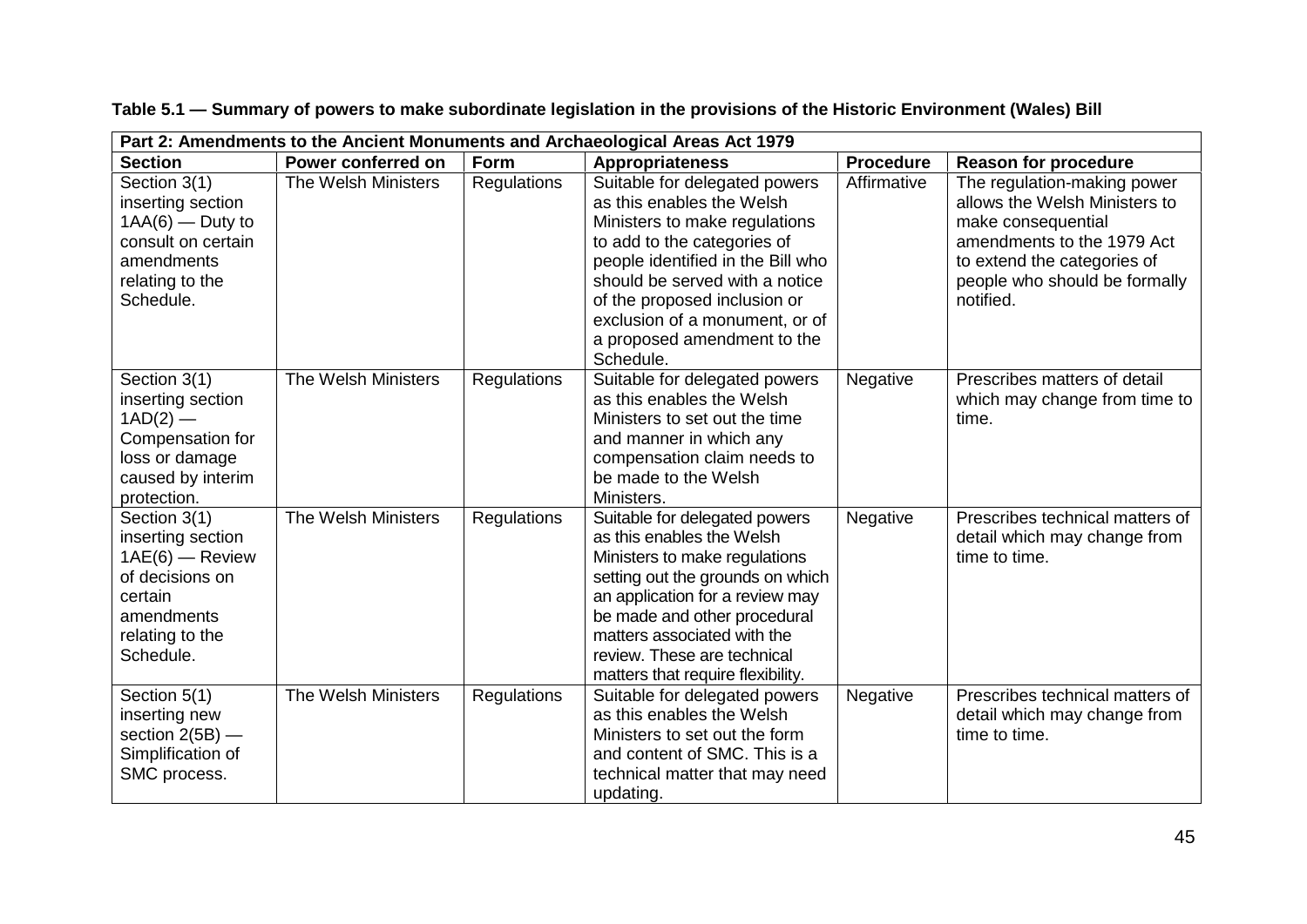| Section 5(2)<br>inserting paragraph<br>1(3) into Part 1 of<br>Schedule 1-<br>Simplification of<br>SMC process.                               | The Welsh Ministers | <b>Regulations</b> | Suitable for delegated powers<br>as this enables the Welsh<br>Ministers to make regulations<br>setting out the circumstances<br>when an application form for<br>SMC is not required. This may<br>need updating from time to time.                                                                                                                                                               | Negative    | Prescribes technical matters of<br>detail which may change from<br>time to time.                                                                                                    |
|----------------------------------------------------------------------------------------------------------------------------------------------|---------------------|--------------------|-------------------------------------------------------------------------------------------------------------------------------------------------------------------------------------------------------------------------------------------------------------------------------------------------------------------------------------------------------------------------------------------------|-------------|-------------------------------------------------------------------------------------------------------------------------------------------------------------------------------------|
| Section 10<br>inserting new<br>section 7(4A) into<br>the 1979 Act $-$<br>compensation for<br>refusal of<br>scheduled<br>monument<br>consent. | The Welsh Ministers | <b>Regulations</b> | Suitable for delegated powers as<br>it enables the Welsh Ministers<br>to make regulations setting out<br>the types of works that would<br>still result in compensation<br>where SMC has been refused,<br>even where those works would<br>have resulted in damage to the<br>monument                                                                                                             | Negative    | Prescribes matters of detail<br>which may change from time to<br>time.                                                                                                              |
| Section 11<br>inserting section<br>$9ZB(3)$ - HPAs<br>relating to<br>scheduled<br>monuments.                                                 | The Welsh Ministers | Regulations        | Suitable for delegated powers<br>as this enables the Welsh<br>Ministers to make provision with<br>respect to HPAs for<br>consultation, publicity and the<br>application, disapplication or<br>reproduction of provisions of the<br>1979 Act. It also allows<br>regulations to be made enabling<br>the Welsh Ministers to terminate<br>by order an HPA or any<br>provision of such an agreement. | Affirmative | The regulation-making power<br>allows the Welsh Ministers to<br>disapply or apply, with or<br>without modifications, any<br>provisions in the 1979 Act for<br>the purposes of HPAs. |
| Section 13<br>inserting section<br>$9ZL(1)$ - TSNs:<br>compensation                                                                          | The Welsh Ministers | <b>Regulations</b> | Suitable for delegated powers<br>as this enables the Welsh<br>Ministers to set out the time<br>and manner in which any<br>compensation claim needs to<br>be made to the Welsh<br>Ministers.                                                                                                                                                                                                     | Negative    | Prescribes matters of detail<br>which may change from time to<br>time.                                                                                                              |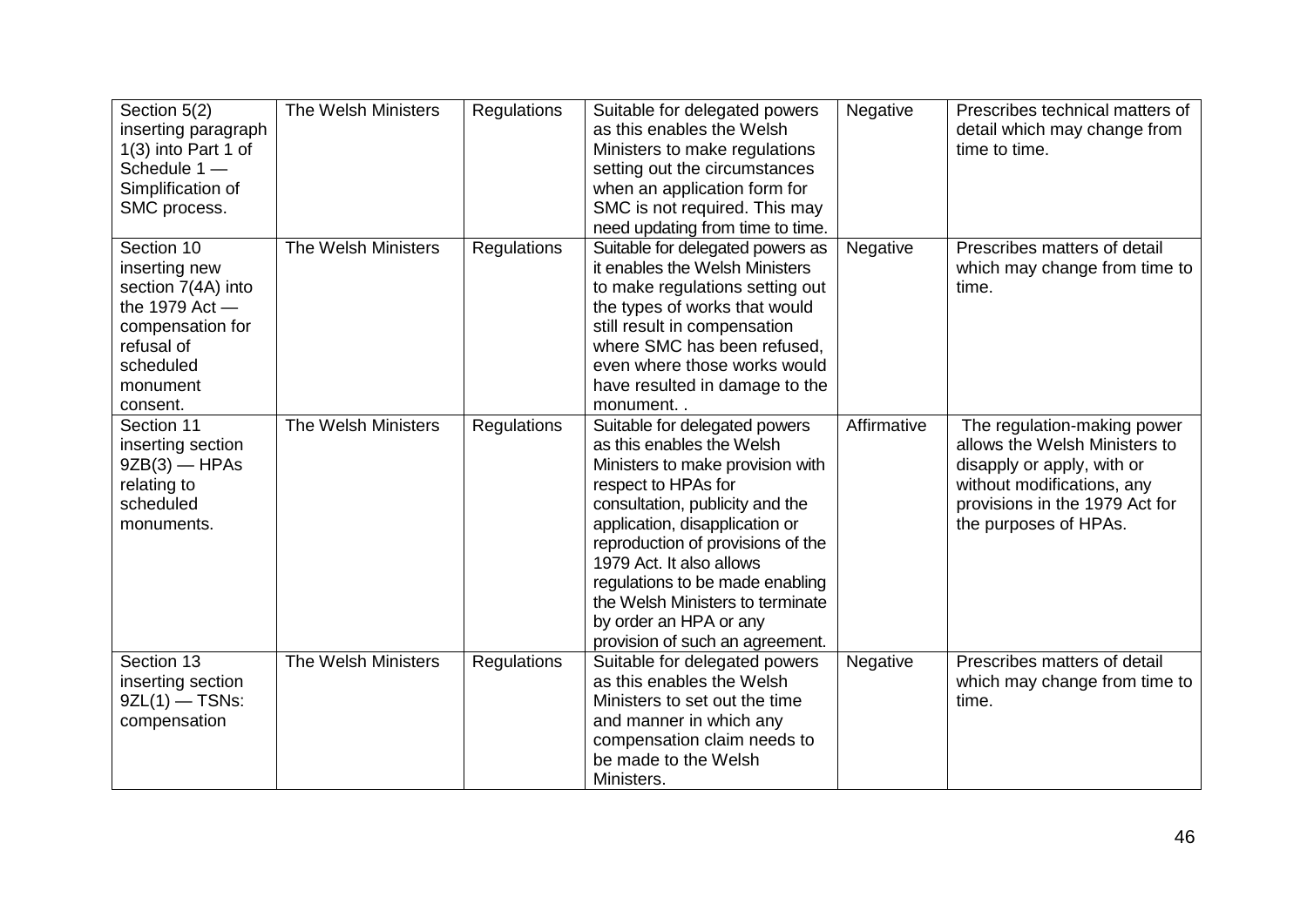|                                                                                                                 | Part 3: Amendments to the Planning (Listed Buildings and Conservation Areas) Act 1990 |                    |                                                                                                                                                                                                                                                                                                                     |                  |                                                                                                                                                                                                                         |
|-----------------------------------------------------------------------------------------------------------------|---------------------------------------------------------------------------------------|--------------------|---------------------------------------------------------------------------------------------------------------------------------------------------------------------------------------------------------------------------------------------------------------------------------------------------------------------|------------------|-------------------------------------------------------------------------------------------------------------------------------------------------------------------------------------------------------------------------|
| <b>Section</b>                                                                                                  | Power conferred on                                                                    | Form               | <b>Appropriateness</b>                                                                                                                                                                                                                                                                                              | <b>Procedure</b> | <b>Reason for procedure</b>                                                                                                                                                                                             |
| Section 24<br>inserting $2A(5)$ -<br>Duty to consult on<br>certain changes to<br>lists.                         | The Welsh Ministers                                                                   | <b>Regulations</b> | Suitable for delegated powers<br>as this enables the Welsh<br>Ministers to make regulations to<br>add to the categories of people<br>identified in the Bill who should<br>be served with a notice of the<br>proposed inclusion or exclusion<br>of a building from the list.                                         | Affirmative      | The regulation-making power<br>allows the Welsh Ministers to<br>make consequential<br>amendment to the 1990 Act to<br>extend the categories of<br>people who should be formally<br>notified.                            |
| Section 24<br>inserting $2D(6)$ —<br>Review of certain<br>listing decisions.                                    | The Welsh Ministers                                                                   | <b>Regulations</b> | Suitable for delegated powers<br>as this enables the Welsh<br>Ministers to make regulations<br>setting out the grounds on<br>which an application for a<br>review may be made and other<br>procedural matters associated<br>with the review. These are<br>technical matters that may<br>need updating occasionally. | Negative         | Prescribes technical matters of<br>detail which may change from<br>time to time.                                                                                                                                        |
| Section 24(3)<br>inserting $28B(2)$ -<br>Compensation for<br>loss or damage<br>caused by interim<br>protection. | The Welsh Ministers                                                                   | Regulations        | Suitable for delegated powers<br>as this enables the Welsh<br>Ministers to set out the time<br>and manner in which any<br>compensation claim needs to<br>be made to the Welsh<br>Ministers.                                                                                                                         | Negative         | Prescribes matters of detail<br>which may change from time to<br>time.                                                                                                                                                  |
| Section 28<br>inserting section<br>$26M(3) -$<br>HPAs relating to<br>listed buildings.                          | The Welsh Ministers                                                                   | <b>Regulations</b> | Suitable for delegated powers<br>as this enables the Welsh<br>Ministers to make provision with<br>respect to HPAs for<br>consultation, publicity and the<br>application, disapplication or<br>reproduction of provisions of the<br>1990 Act. It also allows<br>regulations to be made enabling                      | Affirmative      | The regulation-making power<br>allows the Welsh Ministers to<br>disapply or apply, with or<br>without modification, certain<br>provisions within the 1990 Act<br>for the purpose of heritage<br>partnership agreements. |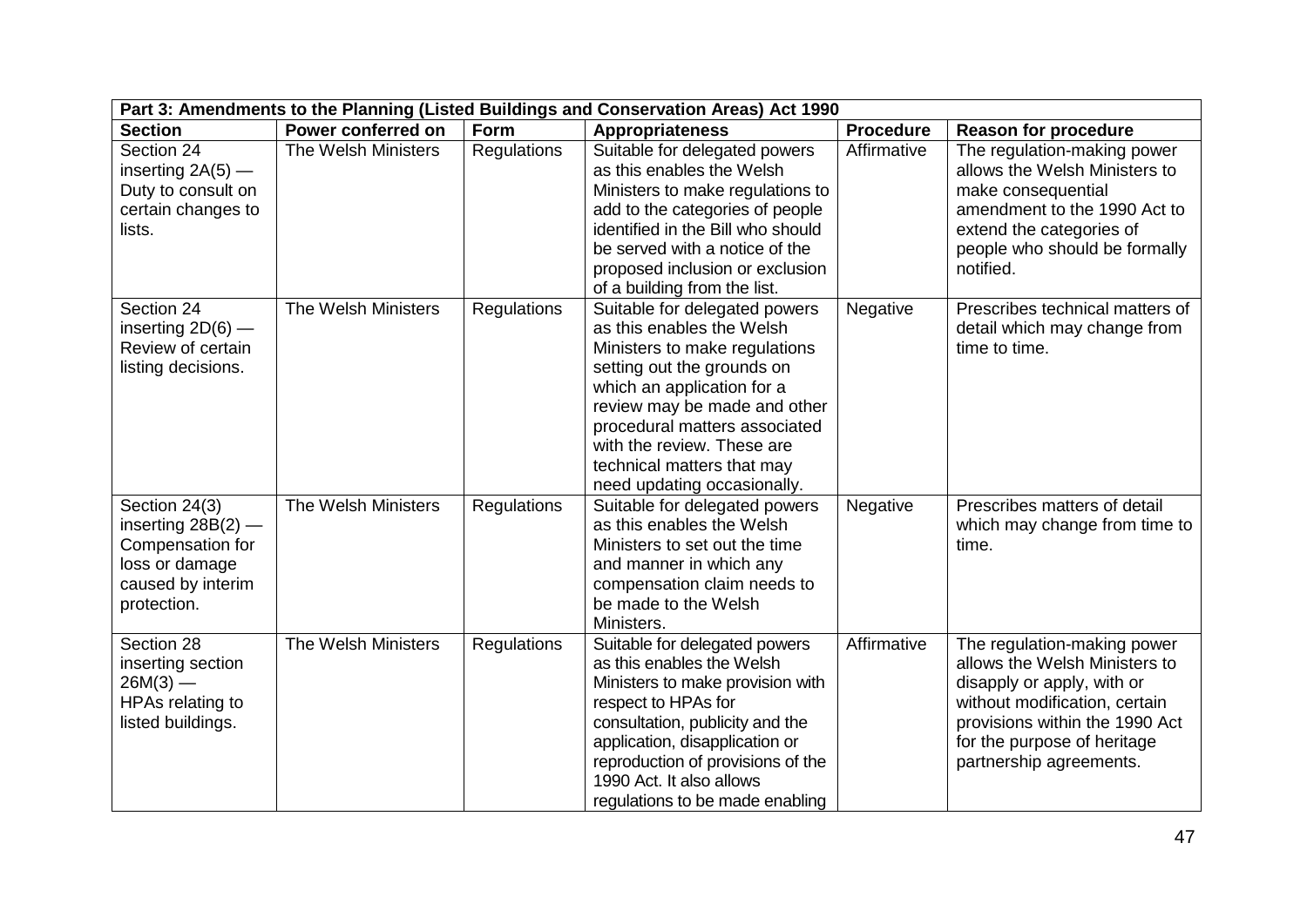|                                                                |                     |                    | the Welsh Ministers and local<br>planning authorities to terminate<br>by order an HPA or any<br>provision of such an agreement.                                                                                                                                                                                    |          |                                                                        |
|----------------------------------------------------------------|---------------------|--------------------|--------------------------------------------------------------------------------------------------------------------------------------------------------------------------------------------------------------------------------------------------------------------------------------------------------------------|----------|------------------------------------------------------------------------|
| Section 29<br>inserting 44B(11)<br>$-$ TSNs.                   | The Welsh Ministers | <b>Regulations</b> | Suitable for delegated powers<br>as this enables the Welsh<br>Ministers to prescribe<br>circumstances when a TSN<br>should apply. The main<br>circumstances are included on<br>the face of the Bill, but the<br>regulation provides some<br>flexibility to adapt their use in<br>light of experience of their use. | Negative | Prescribes matters of detail<br>that may change from time to<br>time.  |
| Section 29(1)<br>inserting $44D(1)$ —<br>TSNs:<br>compensation | The Welsh Ministers | <b>Regulations</b> | Suitable for delegated powers<br>as this enables the Welsh<br>Ministers to set out the time<br>and manner in which any<br>compensation claim needs to<br>be made to the Welsh<br>Ministers.                                                                                                                        | Negative | Prescribes matters of detail<br>which may change from time to<br>time. |

| <b>Part 4: Miscellaneous</b> |                     |             |                                                                                                                                                                                                                                                                                                                                                                               |                  |                                                                                                                                                                      |
|------------------------------|---------------------|-------------|-------------------------------------------------------------------------------------------------------------------------------------------------------------------------------------------------------------------------------------------------------------------------------------------------------------------------------------------------------------------------------|------------------|----------------------------------------------------------------------------------------------------------------------------------------------------------------------|
| <b>Section</b>               | Power conferred on  | <b>Form</b> | <b>Appropriateness</b>                                                                                                                                                                                                                                                                                                                                                        | <b>Procedure</b> | <b>Reason for procedure</b>                                                                                                                                          |
| Section $33(9)$ —<br>HERs.   | The Welsh Ministers | Regulations | Suitable for delegated powers<br>as this enables the Welsh<br>Ministers to vary the meaning<br>of historic environment records<br>in light of experience of their<br>use. Prior to making the<br>regulations the Welsh<br>Ministers are required to<br>consult with local planning<br>authorities and any other<br>person whom they consider<br>appropriate (section 33(10)). | Affirmative      | The regulation-making power<br>allows Welsh Ministers to<br>amend the meaning given in<br>the Bill as to what records the<br>historic environment should<br>contain. |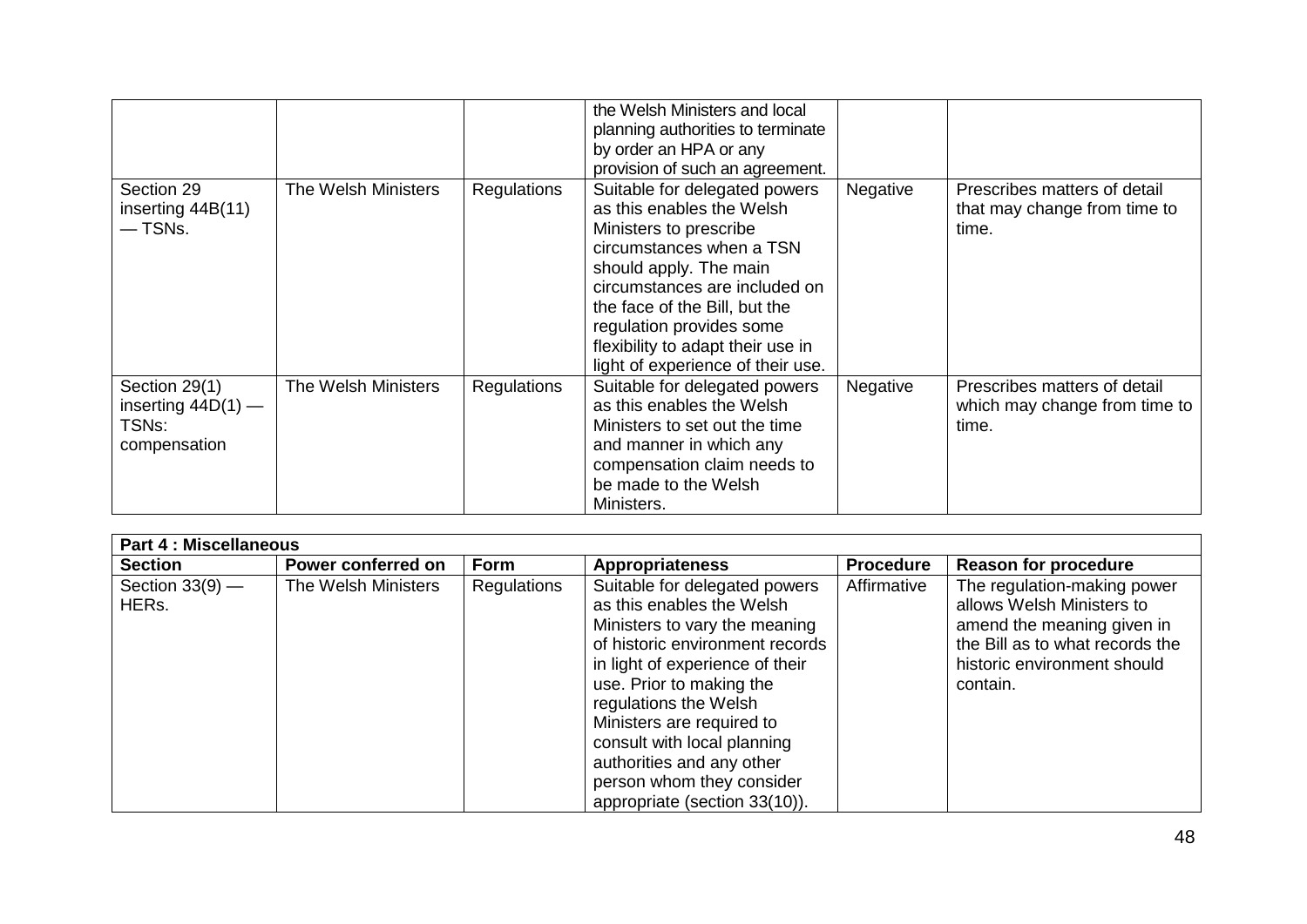| Section $38(7)(h)$ —<br>Advisory panel:<br>constitution, etc. | The Welsh Ministers | <b>Regulations</b> | Suitable for delegated powers as<br>this enables the Welsh Ministers<br>to specify who would be<br>disqualified from membership of<br>the panel in the future. The main<br>disqualifications from<br>membership are already<br>included in section 36(7).                                        | Negative               | The main disqualifications from<br>membership are already<br>included in the Bill and<br>therefore any subordinate<br>legislation will be concerned<br>with relatively minor detail. |
|---------------------------------------------------------------|---------------------|--------------------|--------------------------------------------------------------------------------------------------------------------------------------------------------------------------------------------------------------------------------------------------------------------------------------------------|------------------------|--------------------------------------------------------------------------------------------------------------------------------------------------------------------------------------|
| Section $40(3)$ —<br>coming into force.                       | The Welsh Ministers | Order              | Suitable for delegated powers<br>as this enables the Welsh<br>Ministers to commence certain<br>provisions of the Bill that are<br>not commenced automatically.<br>Transitional, transitory or<br>saving provisions can be made<br>in connection with the coming<br>into force of the provisions. | <b>No</b><br>procedure | These orders relate to<br>commencement and are<br>technical in nature.                                                                                                               |

| <b>Schedules</b>                                                                                                                                                            |                     |                    |                                                                                                                                                                                                                                                         |                  |                                                                                  |
|-----------------------------------------------------------------------------------------------------------------------------------------------------------------------------|---------------------|--------------------|---------------------------------------------------------------------------------------------------------------------------------------------------------------------------------------------------------------------------------------------------------|------------------|----------------------------------------------------------------------------------|
| <b>Section</b>                                                                                                                                                              | Power conferred on  | Form               | <b>Appropriateness</b>                                                                                                                                                                                                                                  | <b>Procedure</b> | <b>Reason for procedure</b>                                                      |
| Schedule 1 of the<br><b>Bill inserting</b><br>Schedule A2 into<br>the 1979 Act $-$<br>Paragraph 1(1):<br><b>Classes of reviews</b><br>for decision by<br>appointed persons. | The Welsh Ministers | <b>Regulations</b> | Suitable for delegated powers<br>as this enables the Welsh<br>Minister to prescribe the<br>classes of reviews in which a<br>decision is to be made by an<br>appointed person instead of<br>the Welsh Ministers. This may<br>need updating occasionally. | Negative         | Prescribes technical matters of<br>detail which may change from<br>time to time  |
| Schedule 2<br>inserting Schedule<br>1B into the 1990<br>$Act -$<br>Paragraph 1(1):<br><b>Classes of reviews</b><br>for decision by<br>appointed persons.                    | The Welsh Ministers | <b>Regulations</b> | Suitable for delegated powers<br>as this enables the Welsh<br>Minister to prescribe the<br>classes of reviews in which a<br>decision is to be made by an<br>appointed person instead of<br>the Welsh Ministers. This may<br>need updating occasionally. | Negative         | Prescribes technical matters of<br>detail which may change from<br>time to time. |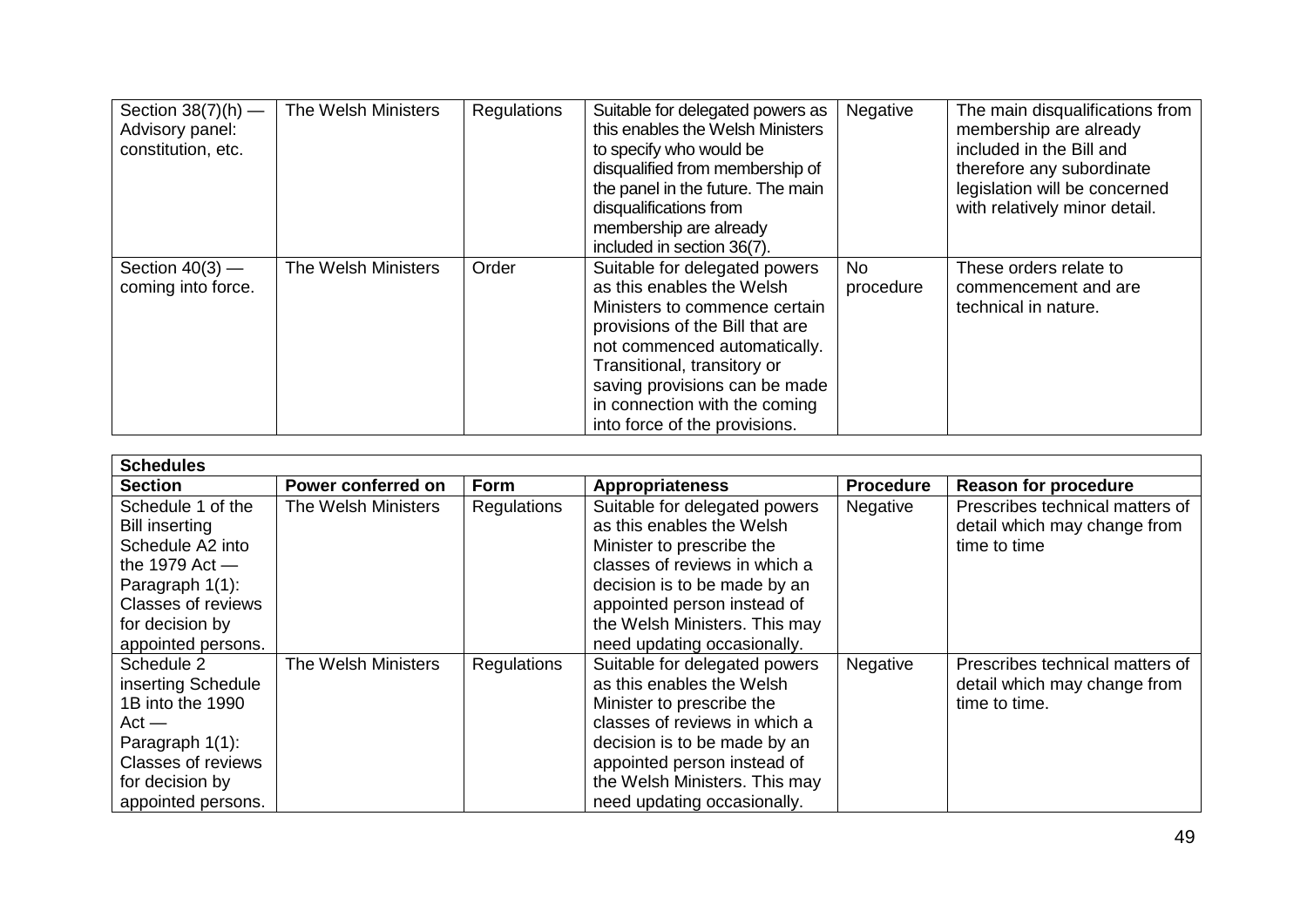| <b>Section</b>                                                                                                                         | Power conferred on  | <b>Form</b>       | <b>Appropriateness of</b><br>delegated power                                                                                                                                                                                                                                                                       | <b>Procedure</b>       | <b>Reason for procedure</b>                                                                                                                                                                                                     |
|----------------------------------------------------------------------------------------------------------------------------------------|---------------------|-------------------|--------------------------------------------------------------------------------------------------------------------------------------------------------------------------------------------------------------------------------------------------------------------------------------------------------------------|------------------------|---------------------------------------------------------------------------------------------------------------------------------------------------------------------------------------------------------------------------------|
| Section 36 –<br>HERs.                                                                                                                  | The Welsh Ministers | Guidance          | Allows the Welsh Ministers to<br>issue guidance to LPAs on<br>their duties in relation to HERs.                                                                                                                                                                                                                    | <b>No</b><br>procedure | The power to issue guidance is<br>intended to facilitate the<br>application of the primary<br>legislation. The guidance will<br>be largely concerned with<br>process and, as such,<br>Assembly procedure is not<br>appropriate. |
| Schedule 1<br>inserting Schedule<br>A2 into the 1979<br>Act — Paragraph<br>5: Administrative<br>tasks associated<br>with reviews.      | The Welsh Ministers | <b>Directions</b> | Allows the Welsh Ministers to<br>issue a direction that anything<br>that should have been done by<br>an appointed person in relation<br>to a review of the Welsh<br>Ministers' decision to schedule<br>a monument, with the<br>exception of making the<br>decision, may be done instead<br>by the Welsh Ministers. | <b>No</b><br>procedure | This enables the Welsh<br>Ministers to direct that some<br>administrative tasks may be<br>undertaken by them rather<br>than the appointed person.                                                                               |
| Schedule 2<br>inserting Schedule<br>1B into the 1990<br>$Act -$<br>Paragraph 5:<br>Administrative<br>tasks associated<br>with reviews. | The Welsh Ministers | <b>Directions</b> | Allows the Welsh Ministers to<br>issue a direction that anything<br>that should have been done by<br>an appointed person in relation<br>to a review of the Welsh<br>Ministers' decision to list a<br>building, with the exception of<br>making the decision, may be<br>done instead by the Welsh<br>Ministers.     | <b>No</b><br>procedure | This enables the Welsh<br>Ministers to direct that some<br>administrative tasks may be<br>undertaken by them rather<br>than the appointed person.                                                                               |

## **5.2 Summary of powers to make directions and to issue guidance in the provisions of the Historic Environment (Wales) Bill**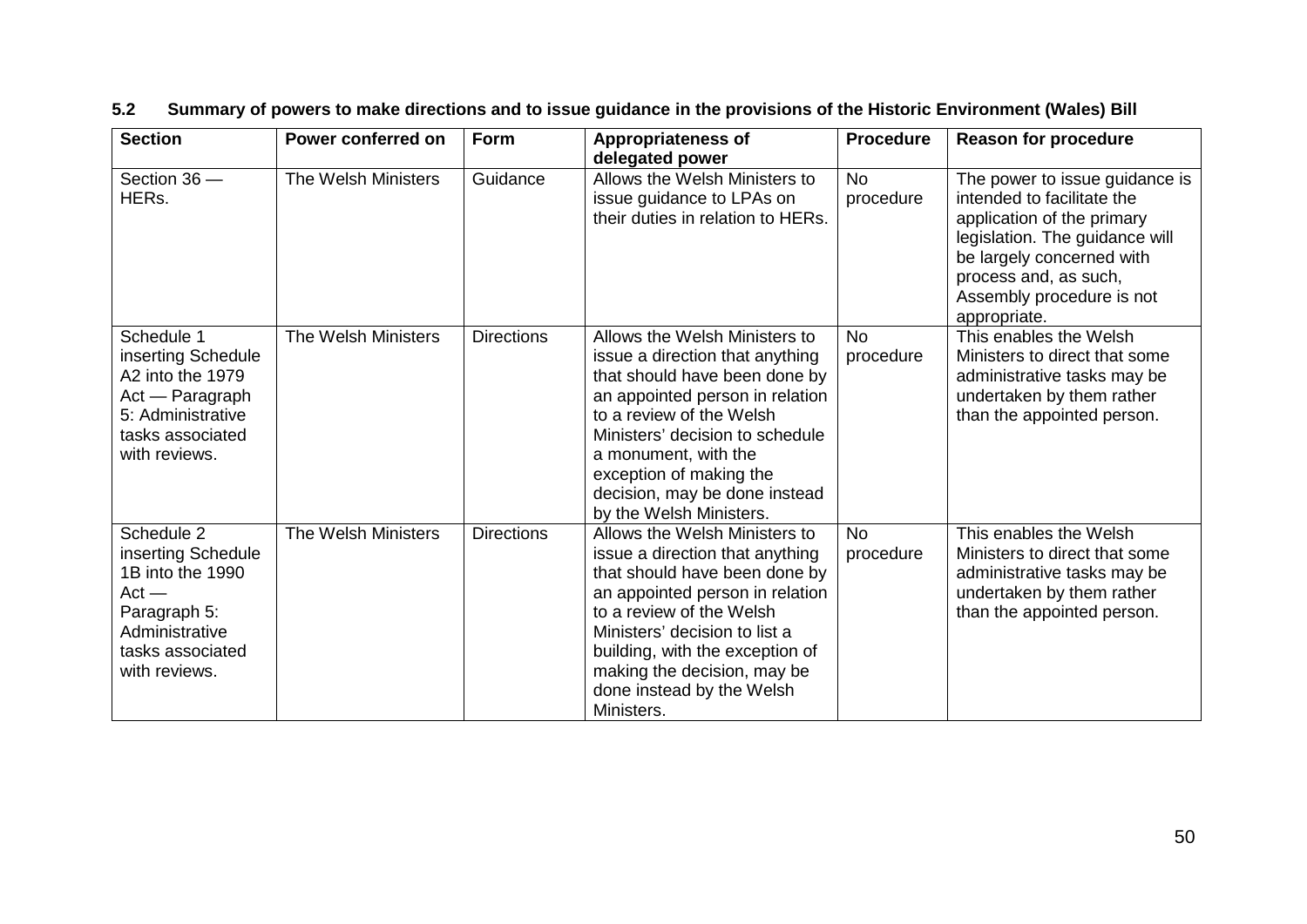# **Part 2 — Regulatory impact assessment**

# **Section 6: Regulatory impact assessment**

- 227. The historic environment makes a substantial contribution to the economy of Wales. A 2010 study found that it supported 19,000 full-time-equivalent jobs directly and over 30,000 indirectly with the sector contributing some £1.8 billion in output and approximately £840 million to Wales' national Gross Value Added (GVA).<sup>[20](#page-50-0)</sup> The same study found that tourism represented a significant proportion of this economic value, with the historic environment forming one of the top reasons to visit Wales.
- 228. However, the historic environment is not just valued for its economic importance. A number of UK and international studies conducted over the last 20 years have assessed the value that society places on individual historic buildings and sites, including townscapes and archaeological sites. These studies are best summarised by a report by Eftec for English Heritage.<sup>[21](#page-50-1)</sup> As is the case with the natural environment, society derives both 'use' and 'non-use' value from the historic environment. People derive value not only from using (i.e., visiting) historic sites, but also from the knowledge that sites exist (existence value), are available for others (altruistic value) or will be available for future generations (bequest value). There is general agreement across society that actions to protect and preserve the historic environment — and the values derived from it — are necessary and worthwhile. Nevertheless, while these values to society are significant, they cannot be meaningfully monetised.
- 229. The importance of these non-quantifiable values must be borne in mind in the evaluation of the costs and benefits of the provisions in the Historic Environment (Wales) Bill that follows. Although the benefits of protecting, conserving and enhancing the historic environment may be apparent, it is often difficult to attach a simple monetary value to the improvements to the effective and transparent management of the historic environment that the Bill will make.
- 230. This regulatory impact assessment ('RIA') has been completed in accordance with Standing Order 26.6(vi) of the National Assembly for Wales. There are no specific provisions in the Bill which charge expenditure on the Welsh Consolidated Fund.
- 231. The assessment is structured around the individual elements of the Bill. It presents a range of possible options for each element, followed by costs, benefits and the preferred option. Although the subordinate legislation arising from the Bill will have its own RIA in due course, the cost of the effects of the subordinate legislation have been identified in the analysis that follows.

<span id="page-50-0"></span><sup>20</sup> ECOTEC Research and Consulting Ltd, *Valuing the Welsh Historic Environment* (2010)*.*

<span id="page-50-1"></span><sup>21</sup> Eftec, *Valuation of the Historic Environment* (July 2005).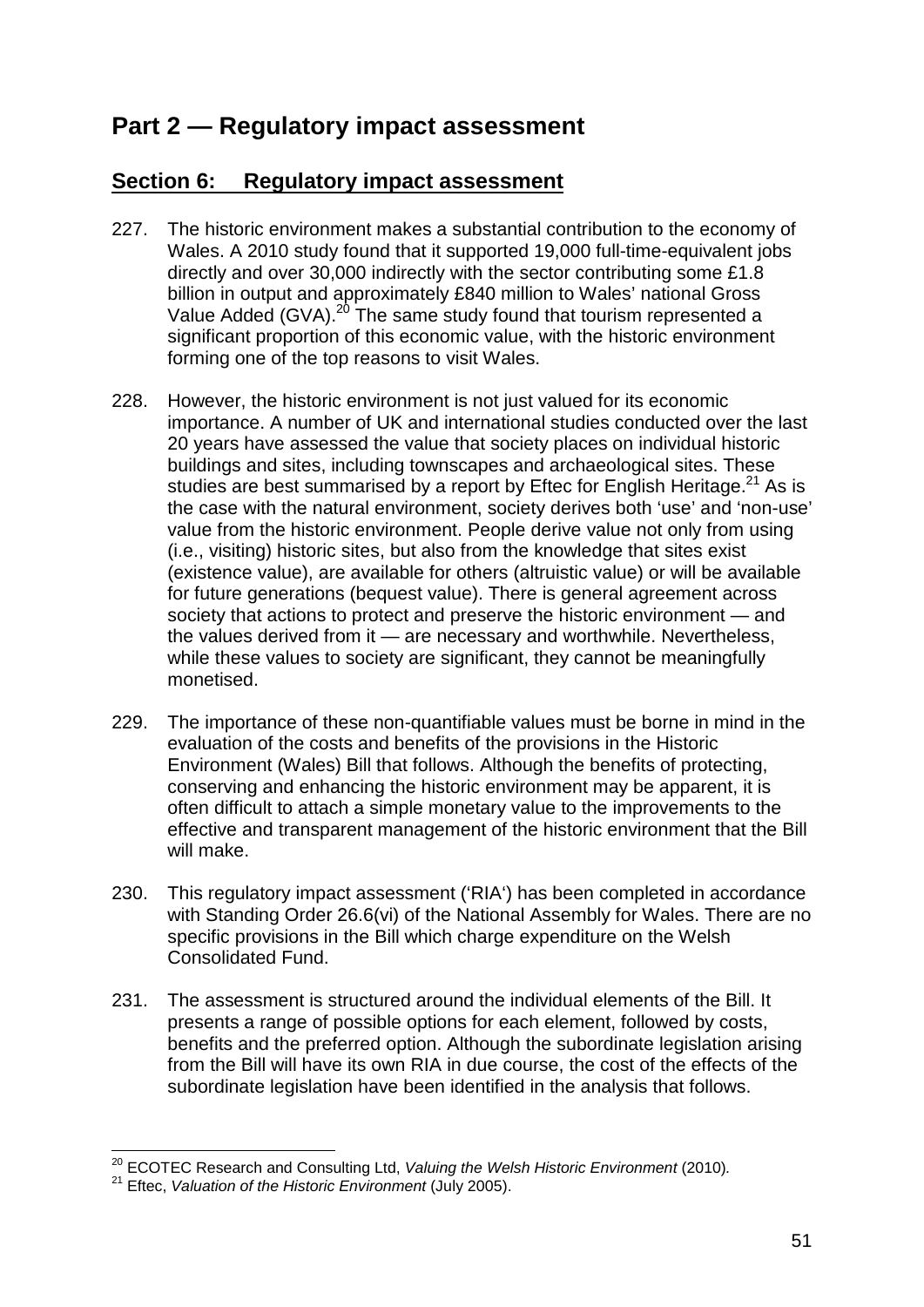232. The analysis has been based upon the best information available at the time of writing, with much of it obtained from discussions with stakeholders. Although costs and savings are indicated, some provisions are subject to variables which mean that only a potential range of costs can be outlined.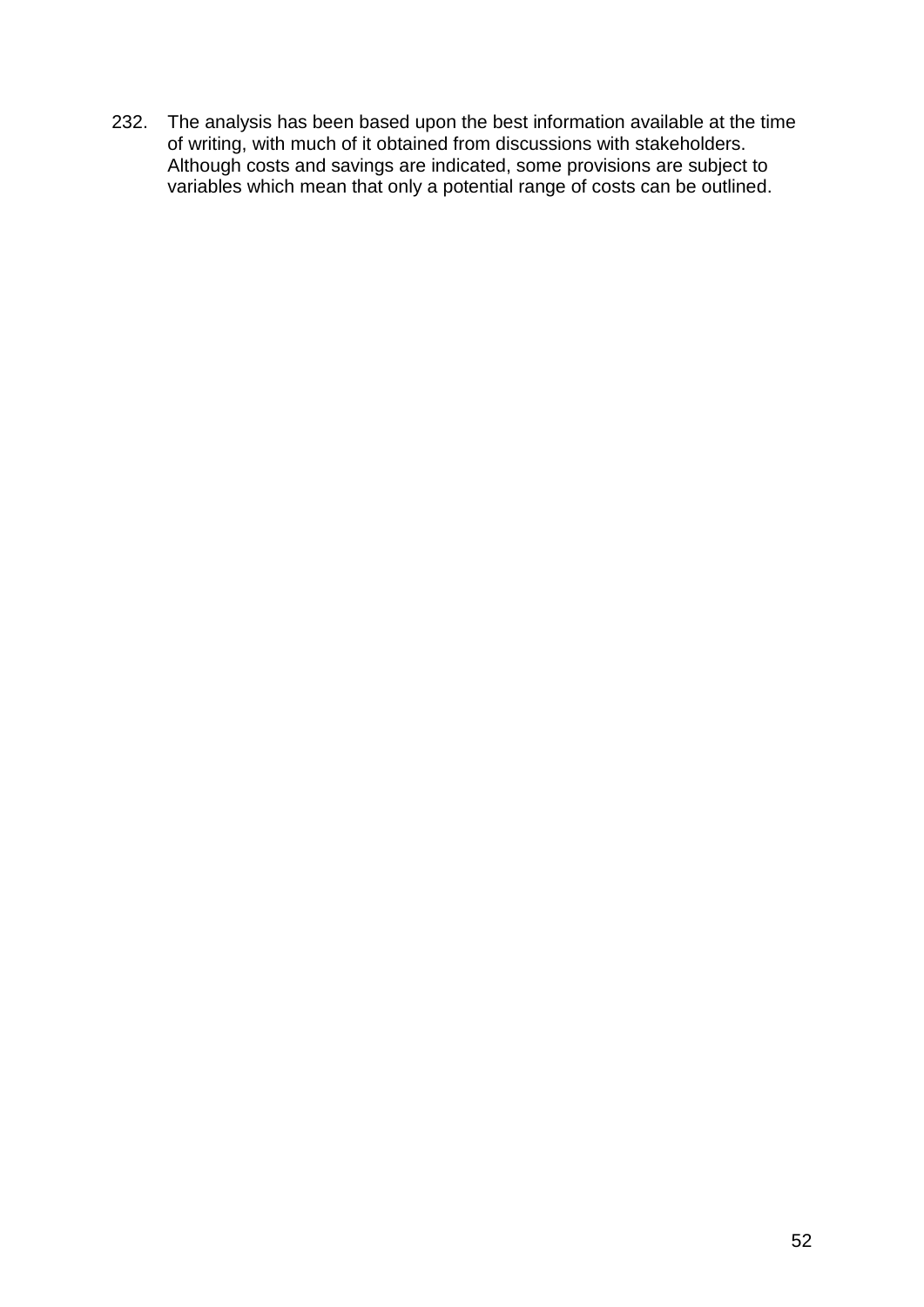# **Section 7: Options, costs and benefits**

# Consultation, interim protection and review for statutory designations (sections 3–4 and 24–26)

# **Options**

- 233. Two options were considered:
	- Option 1 Do nothing and continue with existing informal consultation procedures prior to designation and informal appeals to Cadw against designation.
	- Option 2 Formally consult owners prior to designation of a historic asset and create a structure for the review of designation decisions.

#### **Option 1 — Do nothing and continue with existing informal consultation procedures prior to designation and informal appeals to Cadw against designation.**

- 234. There is no statutory obligation on the Welsh Ministers to consult an owner before the designation of their property as either a listed building or a scheduled monument, which carries with it legal constraints on how that property can be used or changed. In practice, Cadw consults owners informally and will take any representations into account in reaching a designation decision. This informal procedure does not fully satisfy the Welsh Government's objective of acting transparently and inclusively.
- 235. There is also no current review process for an owner who disagrees with a decision to designate other than to challenge the decision through judicial review. This can act as a barrier to many owners. Cadw believes that only one designation decision in Wales has ever been taken to judicial review, and that concerned a major commercial development.

#### **Option 2 — Formally consult owners prior to designation of a historic asset and create a structure for the review of designation decisions.**

- 236. This option would place a duty on the Welsh Ministers to consult the owner and occupier, together with the LPA and any other interested parties, when they are minded to list a building or schedule a site.
- 237. During the consultation period, the site or building will be subject to interim protection. Whilst under interim protection, listing or scheduling legislation will apply, as appropriate, including the need to apply for consents as well as any liability for offences relating to damage or unauthorised works.
- 238. If, following consultation, the Welsh Ministers decide to designate a property, the owner and occupier will have a right, within a prescribed time period, to request a formal review of the decision. Where such a request is made, the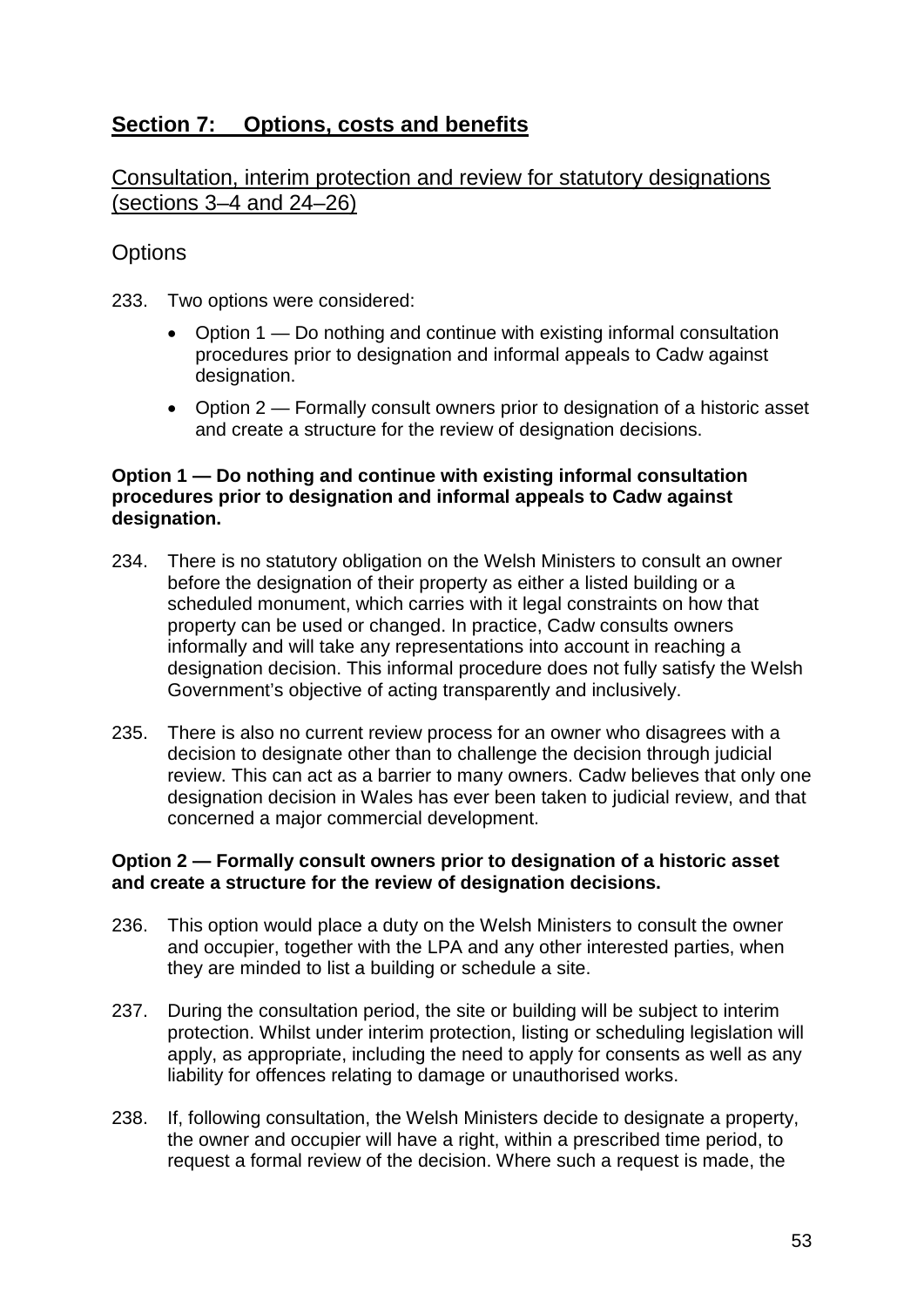Welsh Ministers will appoint an independent person to carry out the review and decide whether the statutory designation should stand.

# Costs

#### **Option 1 — Do nothing and continue with existing informal consultation procedures prior to designation and informal appeals to Cadw against designation.**

239. Continuation of the existing arrangements will not result in any additional costs.

#### **Option 2 — Formally consult owners prior to designation of a historic asset and create a structure for the review of designation decisions.**

- 240. It is already Cadw's practice to consult owners, occupiers and interested parties prior to designation, so statutory consultation will not result in any increase in costs in the vast majority of cases. Only in situations where a site or building is under threat, when immediate spot-scheduling or spotlisting would have taken place, will a negligible increase occur. The new arrangements for consultation and interim protection will require an additional notification letter in such cases, creating a slight increase in administrative costs. However, such action is only rarely required — less often than once a year — and would equate to an additional annual staff cost of less than £50.
- 241. Interim protection will similarly not result in any increase in costs given that it will only be put in place where the Welsh Ministers, following inspection and research, are minded to designate and notice of the start of interim protection will be given in the consultation letter. The administrative costs, therefore, will be the same as those for the current practice of informal consultation.
- 242. Both the Welsh Government and the LPA will need to amend constraints mapping and records to show the interim protection and subsequently update them to reflect the final designation decision. As such an additional step in the process will be introduced.

## The Welsh Government

243. In the Welsh Government, the mapping is assessed at taking less than 0.5 hours per case and, therefore, the additional stage in amending the mapping will cost less than £10 per case.<sup>[22](#page-53-0)</sup> Following the completion of the listing survey of Wales in 2005, the annual number of designations is currently relatively low (see Table 1). Basing the calculation on 67 cases per year (the average of the period from 2008 to 2013), the additional costs would amount to less than £1,000 per annum.

<span id="page-53-0"></span><sup>&</sup>lt;sup>22</sup> Staff costs based on updated Annual Gross Costs 'Pay Band Costs and Standardisation of DRC Forecasting', Welsh Government (June 2014).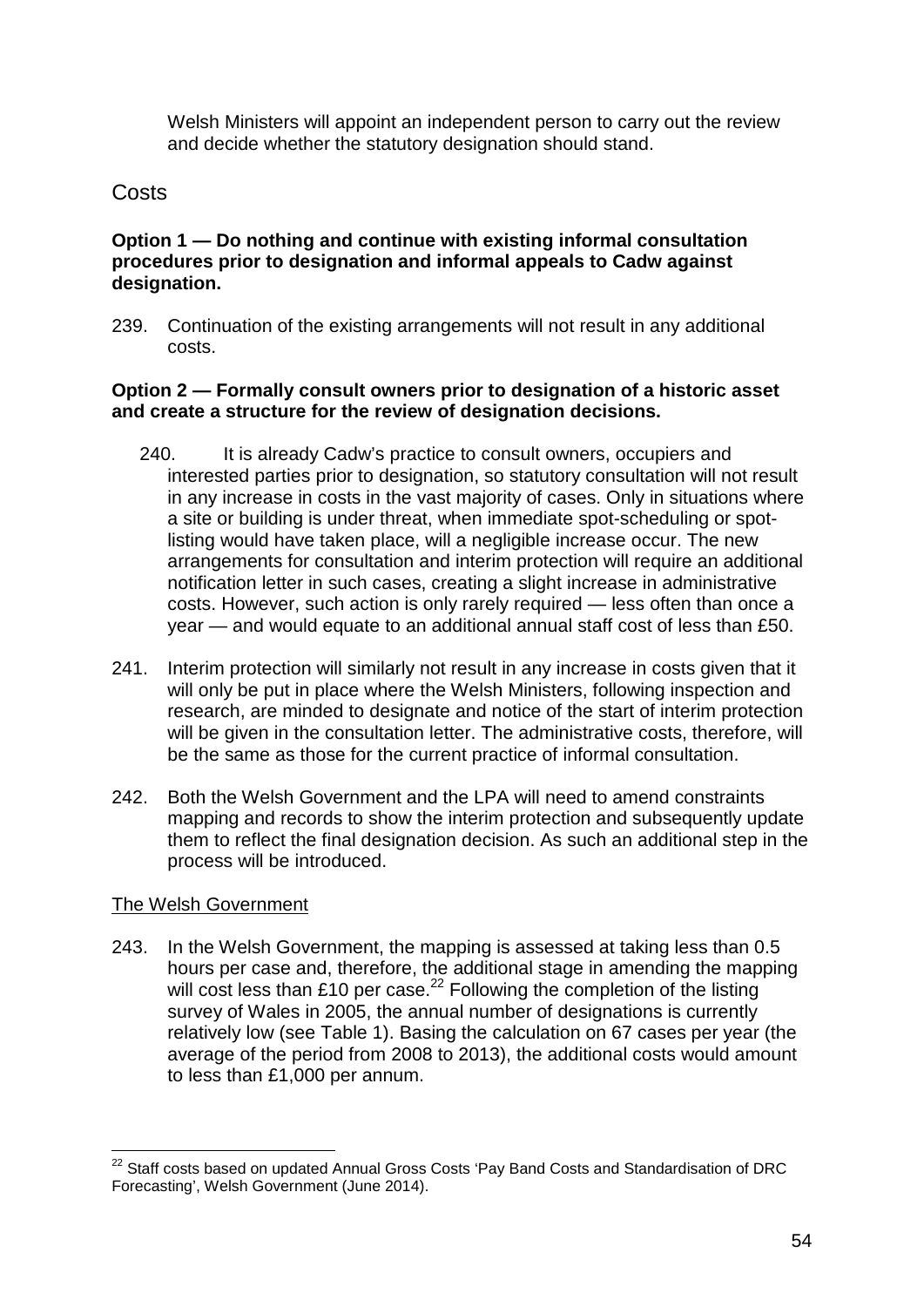| י שושאי<br>$\overline{I}$ withdul Hambold of aboldination abublic, 2000 $\overline{2}$ 010. |           |           |           |           |           |  |  |
|---------------------------------------------------------------------------------------------|-----------|-----------|-----------|-----------|-----------|--|--|
|                                                                                             | 2008/2009 | 2009/2010 | 2010/2011 | 2011/2012 | 2012/2013 |  |  |
| Listings                                                                                    |           |           | ດຕ        |           |           |  |  |
| <b>Schedulings</b>                                                                          | 131       | 49        | 58        |           |           |  |  |
| <b>Total</b>                                                                                | 152       | 60        | 90        | 25        |           |  |  |

Table 1 — Annual numbers of designation actions,  $2008-2013^{23}$  $2008-2013^{23}$  $2008-2013^{23}$ 

- 244. The likely number of reviews annually is difficult to anticipate. Until now, judicial review furnished the only means to challenge a designation, and, to the best of Cadw's knowledge, it has only ever been used once. The new review mechanism, which is relatively straightforward and will entail limited cost for the owner, can be expected to lead to a greater number of formal challenges.
- 245. The key factor in determining the number of likely review requests is the number of designations proposed by Cadw which, as shown in Table 1, is highly variable and dependent upon the resources and priority allocated to this area of work. Cadw's view is that most issues relating to the strength of the evidence in support of a designation are resolved during the consultation phase and that consequently challenges on the grounds that the criteria for scheduling or listing have not been met are rare. It also advises that it relatively unusual for schedulings to be challenged, since the impacts on the owner are typically very limited or even beneficial.
- 246. Cadw estimates that, at the most, reviews will be requested in around 5 per cent of the designation decisions made every year, although the numbers could prove to be much lower. Using 67 as the average number of designations over the 5 years shown in Table 1, there would then be some 3 reviews annually. If, as anticipated, the reviews are managed by the Planning Inspectorate, there will be an annual cost of £6,750 (based on the assumption that a Planning Inspector receiving written representations would need 3 days for each case at a daily cost of £750).
- 247. There are limited avenues to challenge the decision of the appointed person on the review, but the potential for judicial review remains. In light of the extreme rarity of the judicial review of designation decisions in Wales, it is anticipated that no such challenges will be made over the next five years and, therefore, any cost can be discounted.
- 248. Interim protection could potentially give rise to costs resulting from compensation claims where the owner/occupier has suffered financial loss as a result of interim protection and the Welsh Ministers decide not to proceed with designation. However, interim protection will only be conferred when the Welsh Ministers are minded to designate, thereby reducing the risk of compensation claims. Initial contact with owners/occupiers at the inspection stage, prior to formal consultation, will also highlight additional information and any issues that may give rise to compensation claims, such as extant planning permissions.

<span id="page-54-0"></span><sup>&</sup>lt;sup>23</sup> Source, Cadw.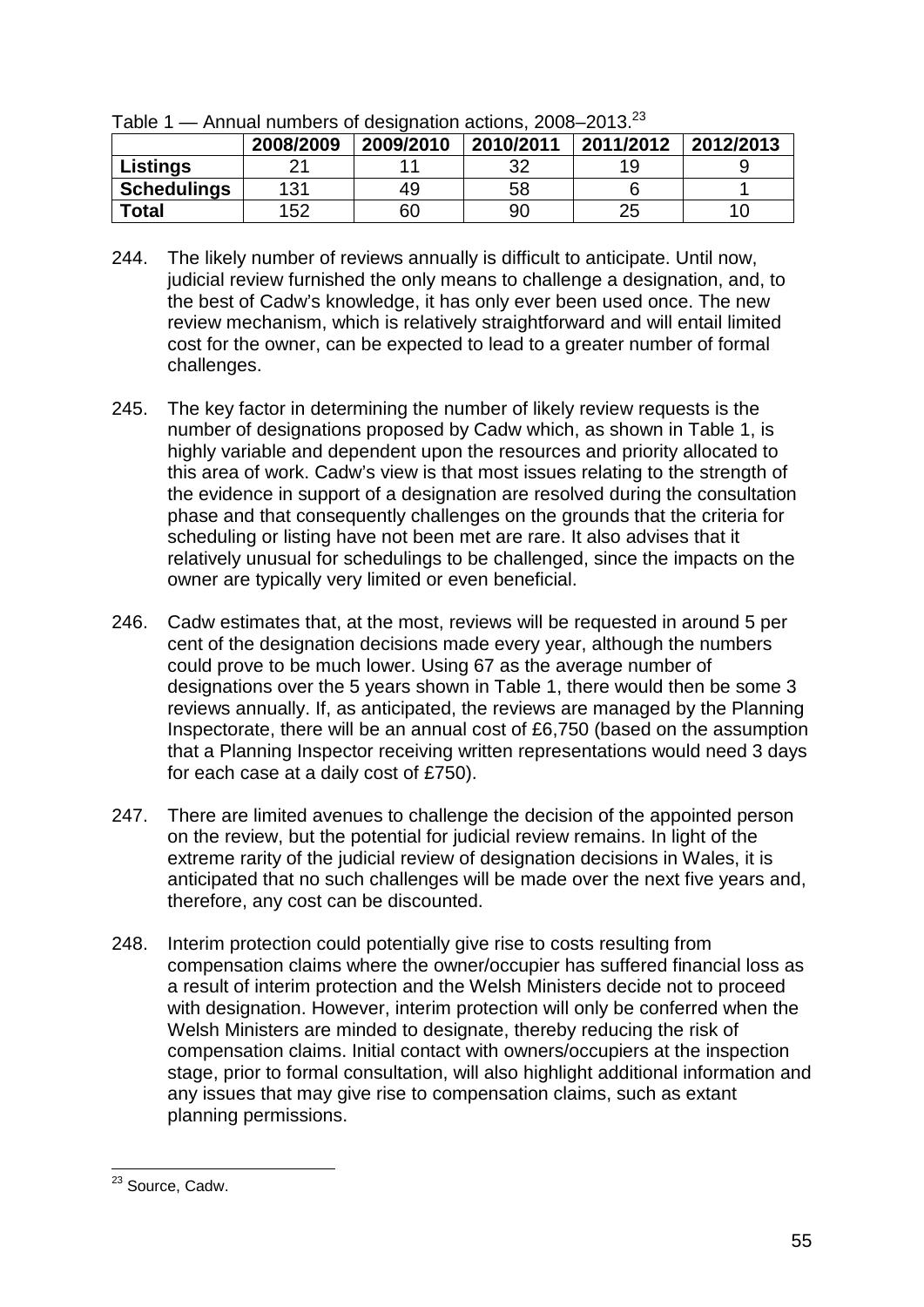249. Though the potential for compensation claims exists, Cadw believes that it will be possible to avoid any claims through prior informal discussion and negotiation. Indeed, Cadw has no record of any successful claims arising from scheduling or listing under the existing provisions of the 1979 and 1990 Acts. The best estimate of this cost is, therefore, zero.

## **Owners**

250. There would be a new cost to an owner of the designated land or building in seeking a review. The review itself would be free, but the owner would need to make a submission setting out the grounds and evidence for disputing the designation decision. This could range from simply compiling photographic evidence showing the extent to which the property had been restored, to commissioning consultants to provide expert opinion. The cost to the owner is estimated to be between £50 to £2,000. This is, however, likely to be less costly than judicial review — currently the only available means of challenge.

## Local planning authorities

251. The LPAs will also need to update their constraints mapping to show sites subject to interim protection. This will increase costs by introducing an additional stage into existing processes of mapping sites designated as listed buildings or scheduled monuments. Based on a cost per case of £10 and an annual average of 67 designations, this would mean an annual additional staff cost of £670 across the Welsh LPAs.

# **Benefits**

#### **Option 1 — Do nothing and continue with existing informal consultation procedures prior to designation and informal appeals to Cadw against designation.**

252. This option continues the existing arrangements and so does not bring any new benefits. The system is, however, long established and informal consultation and review by Cadw is generally accepted. The arrangements also have the benefit for the Welsh Ministers of being straightforward, with limited rights of owners to challenge designation decisions. However, following the completion of the listing resurvey of Wales in 2005, large numbers of designations are not anticipated, so this procedural benefit is reduced.

#### **Option 2 — Formally consult owners prior to designation of a historic asset and create a structure for the review of designation decisions.**

253. Placing a duty on the Welsh Ministers to consult will ensure an open and transparent designation system which will formally involve owners and other interested parties in the decision-making process.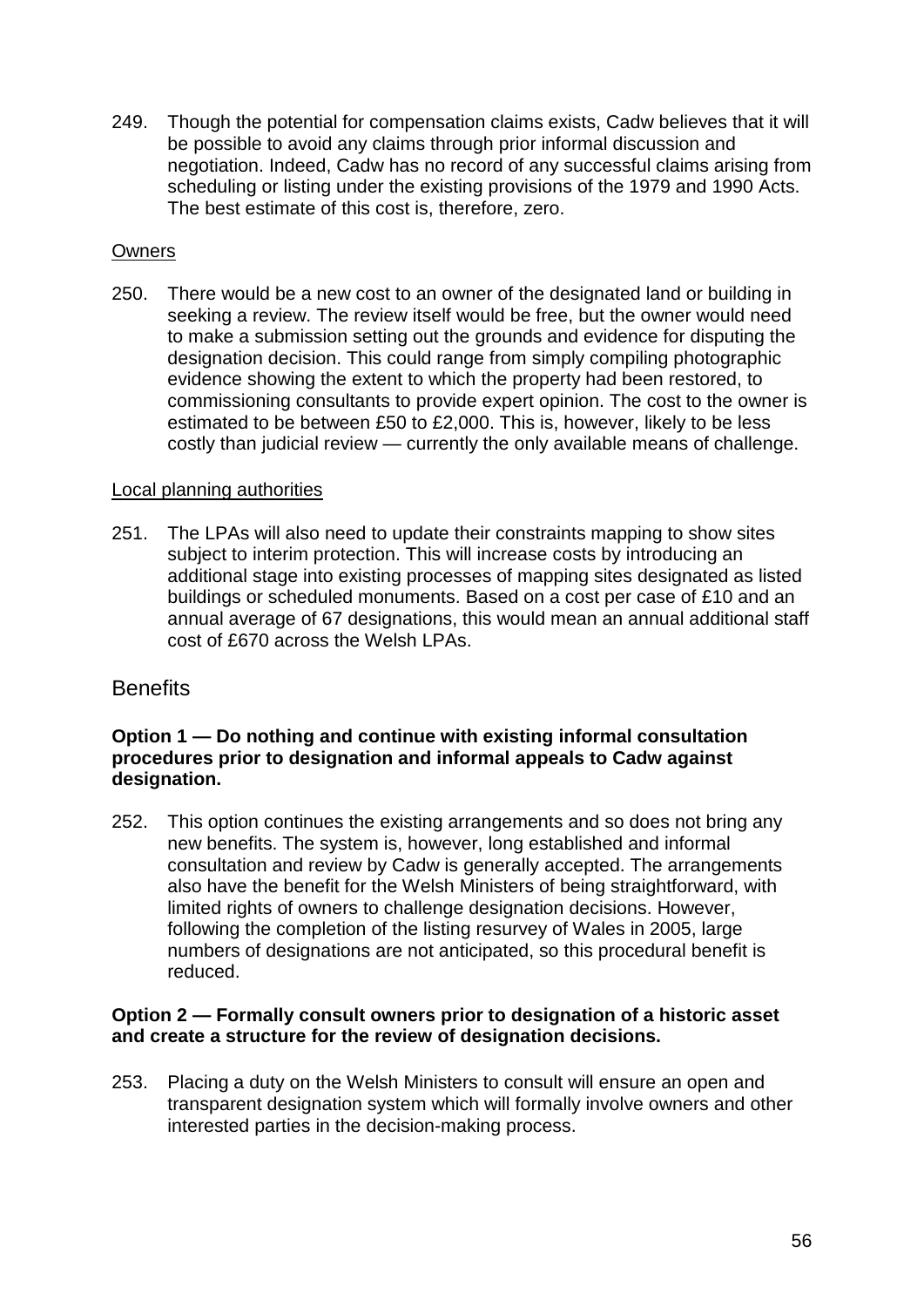- 254. Sites under consideration for designation can be vulnerable to deliberate damage or destruction, whether following initial inspection or during consultation. Cases are rare, but the proposed interim protection system will ensure that candidate sites will enjoy temporary protection as scheduled monuments or listed buildings once the Welsh Ministers are minded to designate.
- 255. The proposed independent review of designations will provide a straightforward system which will be more accessible and less costly to owners than the current mechanism for judicial review.

# Summary and preferred option

- 256. The Welsh Ministers do not consider that the current arrangements, under option 1, should be sustained given the constraints that statutory designation can place on the rights of owners to the use of their property.
- 257. Option 2, which places a duty on the Welsh Ministers to consult, with a consequent need for interim protection, and a duty to carry out an independent review of any decisions, is the preferred option. It will put in place a transparent system of designation and a straightforward process of review.

|                      | Current costs | <b>Future costs</b> | Comments           |
|----------------------|---------------|---------------------|--------------------|
| The Welsh Government | Nil           | £670 per            | Additional digital |
|                      |               | annum               | mapping stage      |
|                      | Nil           | £6,750 per          | <b>Review</b>      |
|                      |               | annum               |                    |
| <b>LPAs</b>          | N/A           | £670 per            | Additional digital |
|                      |               | annum               | mapping stage      |
| Owners               | N/A           | £0 to £2,000        | Optional request   |
|                      |               | per case            | for designation    |
|                      |               |                     | review             |

Table 2 — Summary of costs for preferred option 2.

# Reform of the scheduled monument consent process (sections 5–10)

# **Options**

- 258. Two options were considered:
	- Option 1 Do nothing and maintain the existing SMC procedures.
	- Option 2 Streamline SMC procedures and harmonise them with those for LBC and planning controls.

## **Option 1 — Do nothing and maintain the existing SMC procedures.**

259. Consideration was given to maintaining the status quo for the SMC processes that have remained effectively unchanged since first introduced in 1979. Almost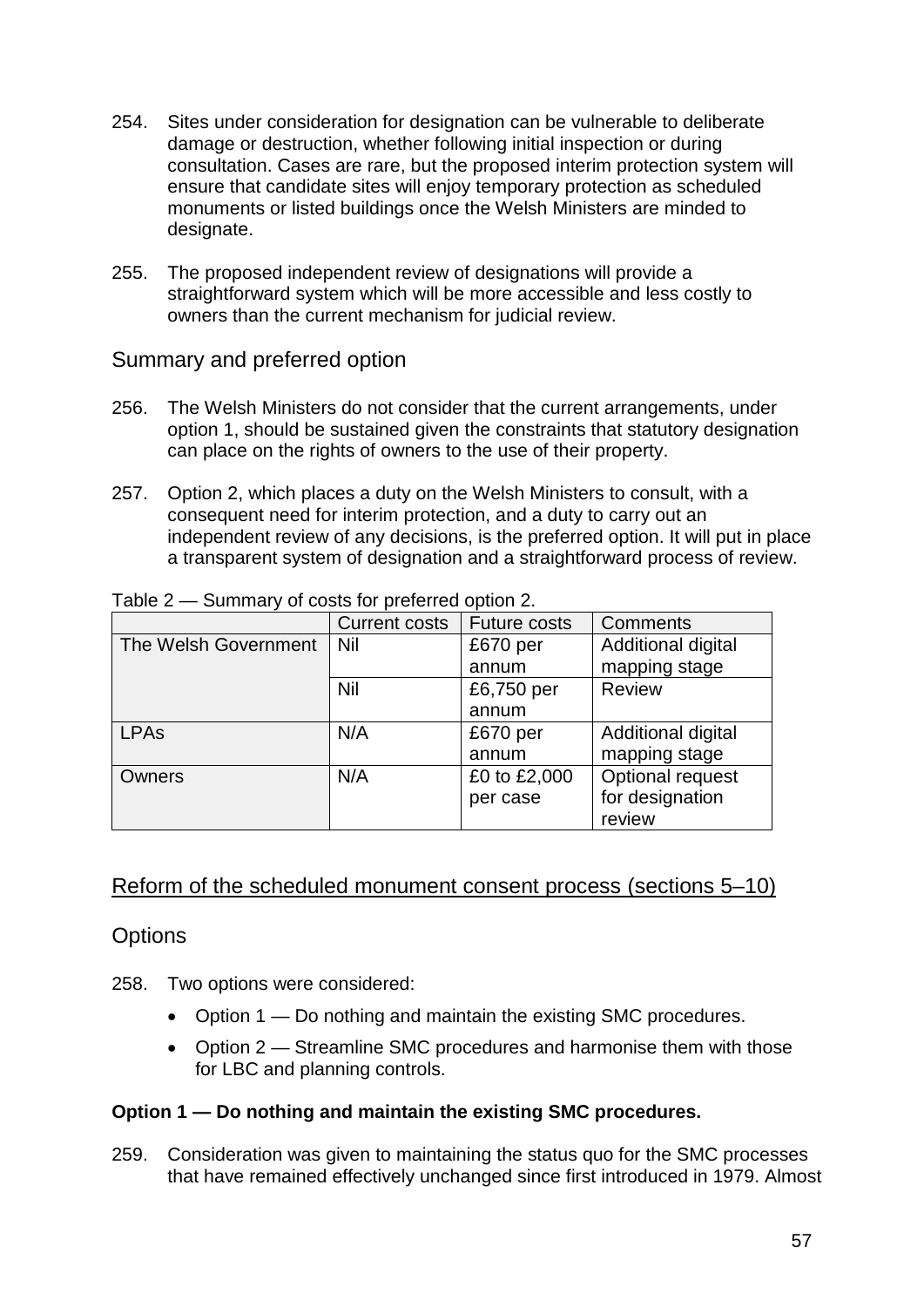all works that would have a physical impact on the protected area of a scheduled monument, including works of like-for-like repair, require SMC from the Welsh Ministers. The number of SMC applications has been relatively consistent in recent years at some 110 annually. All are dealt with by Cadw for the Welsh Ministers. Applications are made on a form prescribed by secondary legislation. Once an application is received, Cadw will issue an interim decision letter with any proposed conditions, which the applicant can accept or reply to with further representations before the final decision letter is issued. Before issuing the final decision, the Welsh Ministers must also either arrange a public local inquiry or provide the applicant with the right to a hearing before a person appointed by the Welsh Ministers. The last public inquiry held was in 2003.

## **Option 2 — Streamline SMC procedures and harmonise them with those for LBC and planning controls.**

- 260. Under this option there would be a number of changes to the SMC procedures with the aim of simplifying them or harmonising them with parallel processes in relation to LBC or planning permission. There would also be an extension of the existing power to carry out archaeological excavations, but without the need to obtain the owner's consent when a monument is at risk of imminent damage or destruction. The main changes are:
	- a power for the Welsh Ministers to issue SMC other than in writing:
	- a simplified SMC process where, if all parties agree, works may be authorised by the Welsh Ministers without the need for an application or interim decision letter;
	- the retrospective grant of SMC for unauthorised works to bring arrangements in line with those for LBC and planning permission;
	- the removal of an applicant's automatic right to a hearing before the determination of an SMC application; and
	- a power to refuse to entertain repeat applications for SMC where a previous application for similar works was refused.

## Costs

#### **Option 1 — Do nothing and maintain the existing SMC procedures.**

261. This option maintains the status quo and would not result in any additional costs or savings.

#### **Option 2 — Streamline SMC procedures and harmonise them with those for LBC and planning controls.**

#### The Welsh Government

262. The power to issue SMC by means other than in writing will regularise the use of electronic communications. In only around 15 per cent of the 110 applications for SMC in 2012 were paper documents submitted and issued.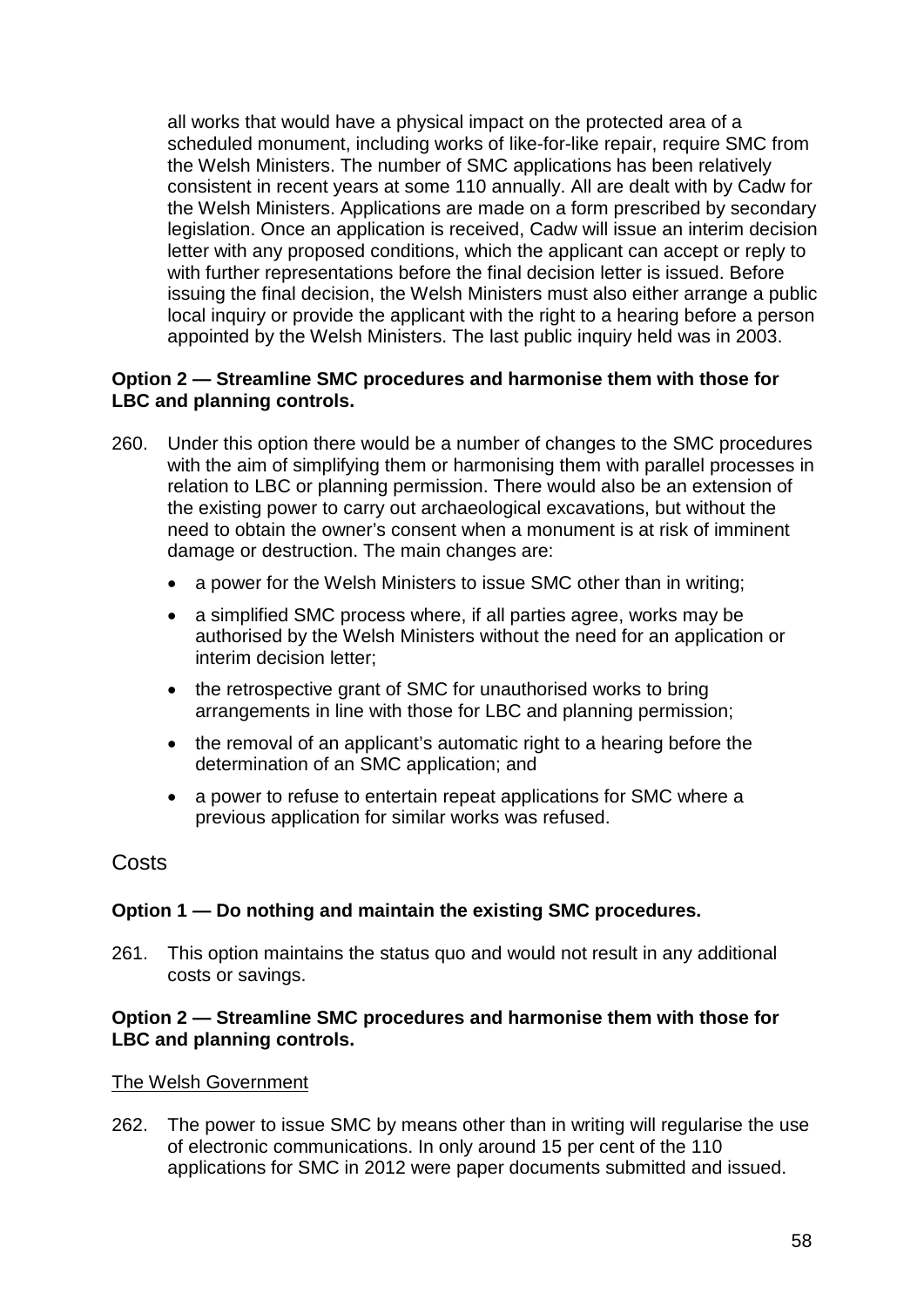Cost savings will be limited to a small saving in stationery and postage costs of less than £20 per annum.

- 263. The power would also support the introduction of a simplified, e-mail-based SMC process for straightforward cases. This process would not usually require the applicant to complete an application form. Instead, where, following discussions, both the applicant and Cadw agree, consent would simply be issued authorising specified works. The standard cost for Cadw of processing and issuing an SMC is some £86.20 plus any travel expenses, which would be reduced to £72.20 plus travel under the simplified system — a saving of £14 per case. It is estimated that up to a third of SMC applications (36 per year) could be managed under this process resulting in an annual saving of some £504. This is only a small saving, but, in the view of the Welsh Government, the key advantage is that, by eliminating the need for applications and interim decision letters and authorising works immediately, some owners will be encouraged to carry out modest works to monuments to benefit their conservation.
- 264. It is anticipated that the shortened SMC procedure will be used at the discretion of the Welsh Ministers where it is appropriate and amendments to online guidance or published material will not be necessary.
- 265. The power to allow the Welsh Ministers to grant SMC for works already executed would only be used exceptionally, in order to avoid fostering the impression that SMC is not an essential precondition for any works to a scheduled monument. Cadw estimates that there would be no more than two such retrospective grants annually. The cost of each case would be £86.20, giving an annual additional cost to the Welsh Ministers of £172.40. However, retrospective consent is often likely to be accompanied by SMC for continuing works, so costs are likely to be broadly neutral.
- 266. The removal of the automatic right of SMC applicants to a hearing before a person appointed by the Welsh Ministers could also result in a small saving if the Welsh Ministers decide that written representations, rather than a hearing or public local inquiry, are appropriate. In practice, applicants only occasionally invoke this right; it was last exercised in Wales in 2003. Disagreements are usually resolved through informal dialogue, so it is anticipated that the Welsh Ministers will only have to determine the most suitable way to receive an applicant's representations once in the next 5 to 10 years.
- 267. The power to refuse to entertain an application for SMC where a similar application has been refused in the previous 2 years is likely to be used extremely rarely. It would save up to £86.20 plus any travel in each case and might be employed once every 5 to 10 years.
- 268. There will also be small additional costs for Cadw for training and for amending and updating published and online guidance to reflect the changes to the SMC process. This is estimated to cost less than £200 and will be subsumed within existing workloads and budgets.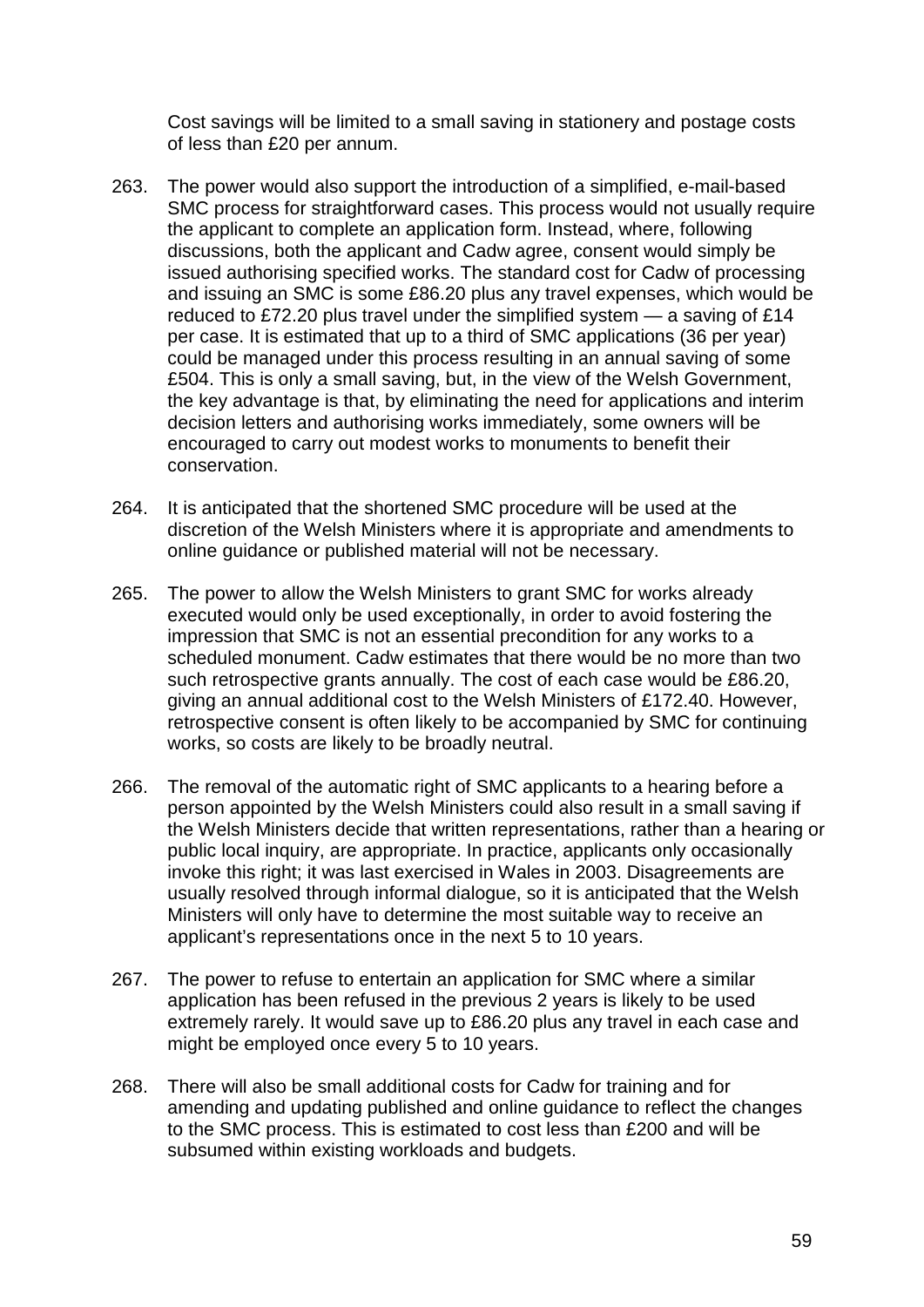## **Owners**

269. Owners will realise a small saving from the simplified SMC process since they will not necessarily have to complete an application form or respond to an interim decision letter. However, since the procedure will only apply to simple proposals, there would not have been significant costs for individual owners. Based on the time needed to complete and submit an application and to respond by post to an interim decision, there would be a saving of some £10 per case or up to £360 per annum over all.

## Local planning authorities

270. Most LPAs have general information about scheduled monuments on their websites which may require some amendment or editing as part of ongoing updating at a cost of less than £15 for each authority.

# **Benefits**

## **Option 1 — Do nothing and maintain the existing SMC procedures.**

271. The current SMC process is effectively common to England and Wales and is well understood by heritage professionals. The guidance and literature relating to the current process are readily available in both printed and electronic form from Cadw and through links to its website from other organisations (e.g., LPAs) and would not require any updating.

## **Option 2 — Streamline SMC procedures and harmonise them with those for LBC and planning controls.**

- 272. This option would align SMC procedures more closely with those for LBC and planning permission by allowing the Welsh Ministers to:
	- grant retrospective consent for unauthorised works;
	- refuse to consider repeat applications for works that have previously been refused; and
	- determine the most appropriate means by which any dispute can be heard by an independent person before an SMC application is determined.
- 273. The option would also allow the Welsh Ministers greater flexibility in authorising proposed works, chiefly for small-scale repair or improved management. Although it will bring some savings, its key benefit is that it will permit the authorisation of beneficial works in instances where an otherwise willing owner does not wish to engage in the bureaucracy of a formal SMC application.

## Summary and preferred option

274. Option1 continues the existing arrangements, which are largely fit for purpose despite the fact that the procedures have effectively remained unchanged for 35 years. Option 2 is, however, the preferred option as it will help to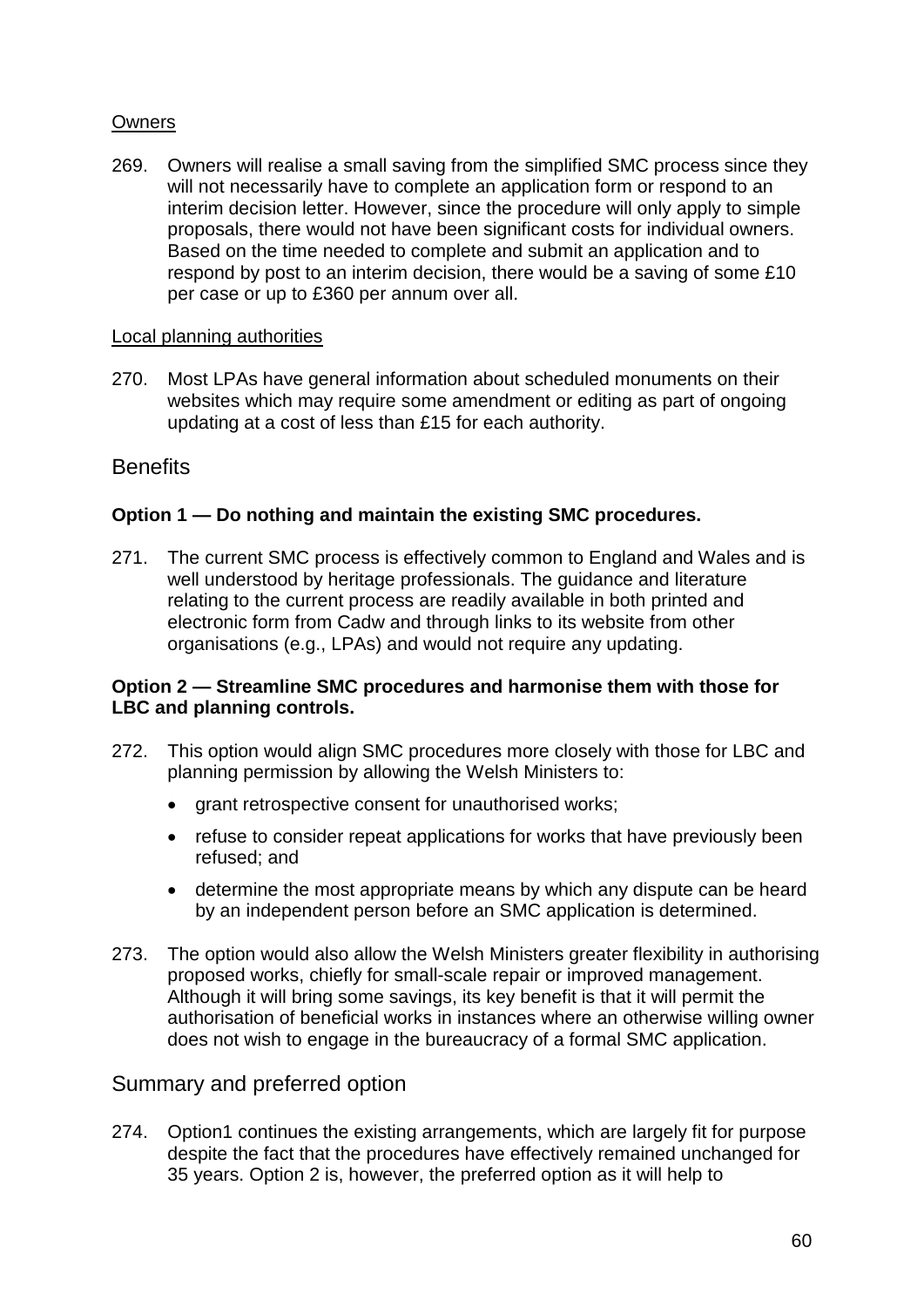modernise some elements of the SMC process and align them more closely with current arrangements for the parallel processes of LBC and planning permission.

|                      | Current |              | <b>Future</b> | Comment                   |  |
|----------------------|---------|--------------|---------------|---------------------------|--|
|                      | costs   | <b>Costs</b> | Savings       |                           |  |
| The Welsh Government | N/A     |              | $£504$ per    | Electronic and            |  |
|                      |         |              | annum         | simplified SMC            |  |
|                      |         |              |               | process                   |  |
|                      | N/A     | £172 per     |               | <b>Retrospective SMC</b>  |  |
|                      |         | annum        |               |                           |  |
|                      | N/A     | £200         |               | <b>Guidance revisions</b> |  |
|                      |         | (one-off     |               |                           |  |
|                      |         | cost)        |               |                           |  |
| <b>Owners</b>        | N/A     |              | £360 per      | <b>Simplified SMC</b>     |  |
|                      |         |              | annum         | procedure                 |  |

## Table 3 — Summary of costs for preferred option 2.

# Introduction of enforcement and temporary stop notices for scheduled monuments (sections 12–13)

# **Options**

275. Two options have been considered:

- Option  $1 Do$  nothing.
- Option 2 Introduce powers to serve TSNs and enforcement notices against unauthorised works to scheduled monuments.

## **Option 1 — Do nothing.**

- 276. Under this option the long-standing legislative arrangements in the 1979 Act would continue to apply. It is a criminal offence to damage or to carry out unauthorised works to a scheduled monument. It is also an offence to fail to comply with the conditions attached to an SMC granted by the Welsh Ministers, which sets out the manner by which works to a monument must be carried out.
- 277. Cadw's records show that almost all of the 119 recorded instances of damage to scheduled monuments between 2006 and 2012 were resolved informally. In a small number of cases, however, those engaged in unauthorised works were unwilling to cease them entirely and in one instance in 2007, which eventually resulted in a successful prosecution, police involvement was needed before works stopped. Over the same period, there were 17 cases of failure to comply with SMC conditions, which equates to 2 to 3 cases per annum.
- 278. Under this option, the Welsh Ministers would continue to have no power to stop unauthorised works other than by seeking an injunction or requesting assistance from the police. Similarly, where works have already taken place,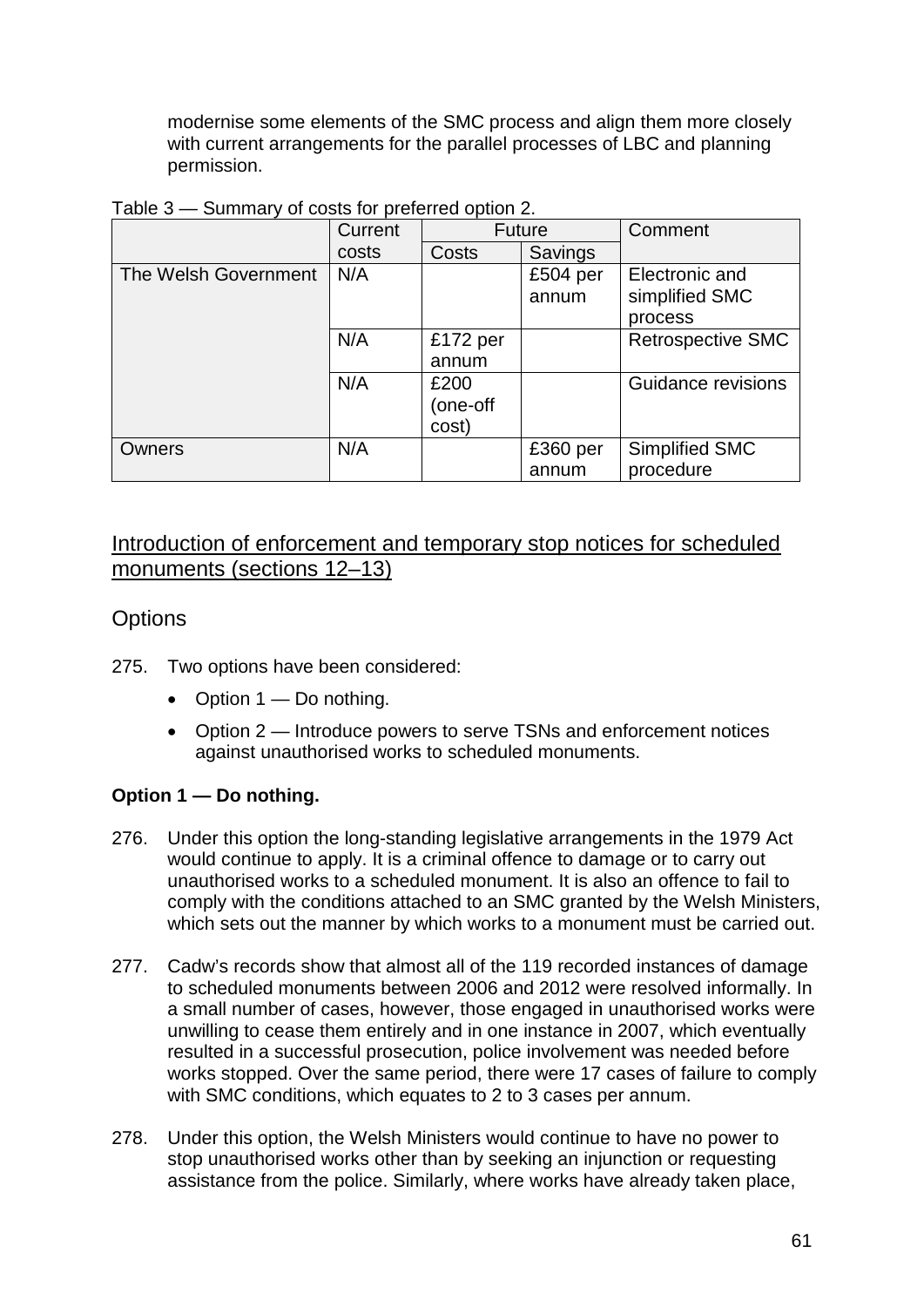they would have no powers to require works to repair or mitigate the damage. The only recourse would be to seek a prosecution and, if successful, a compensation order to cover the cost of remedial works.

279. This option does not meet the Welsh Ministers' policy objectives for the protection of the historic environment since it continues to provide no straightforward means to address problems caused by unauthorised works. As such, the arrangements for scheduled monuments are out of line with provisions for enforcement powers contained in parallel 1990 Planning Acts, including that for listed buildings.

### **Option 2 — Introduce powers to serve TSNs and enforcement notices against unauthorised works to scheduled monuments.**

- 280. Stop notices and enforcement powers under the Town and Country Planning Act 1990 are widely used in development control. Enforcement powers are already available in respect of listed buildings and this Bill also proposes to extend these to provide powers for the service of TSNs.
- 281. This option would provide the Welsh Ministers with statutory powers to prevent illegal works to scheduled monuments by enabling them to stop ongoing unauthorised works and to require repairs or remedial works following such works. Cadw envisages that such powers would only be used in the small number of cases that cannot be resolved voluntarily, with the potential use of statutory enforcement acting as a deterrent to those unwilling to enter into such voluntary arrangements.

# **Costs**

# **Option 1 — Do nothing.**

282. This option would not introduce any additional costs or savings. However, should the owner refuse to halt unauthorised works voluntarily, there is potential for loss or damage to monuments of national importance at an unquantifiable cost. It also continues arrangements under which additional costs may arise from any need to involve the police to ensure that works stop. If works do not cease, there is an increased likelihood of more severe damage and a greater need for prosecution with attendant justice costs. In an instance of unauthorised works to Offa's Dyke in 2013, Cadw had to fund archaeological investigations and an engineering design for repairs at a cost of some £10,000. Since the police decided not to pursue a prosecution and in the absence of statutory powers of enforcement under the 1979 Act, Cadw must now seek other means to recover its costs directly or indirectly from the owner.

#### **Option 2 — Introduce powers to serve TSNs and enforcement notices against unauthorised works to scheduled monuments.**

283. The use of TSNs will be discretionary. Cadw's previous experience is that those carrying out unauthorised works will almost always stop voluntarily when advised that the works are illegal. This experience is supported by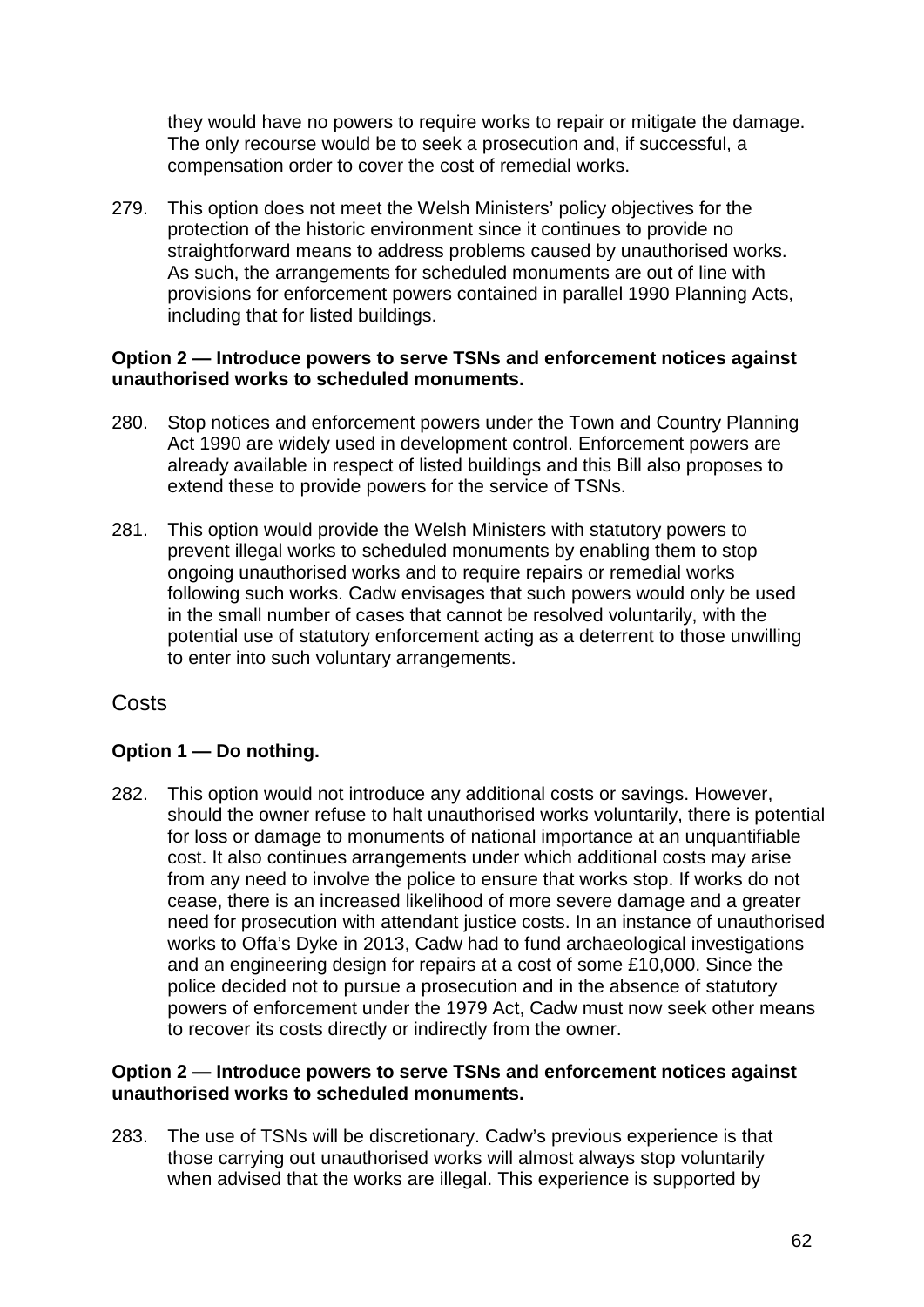evidence from Scotland. While TSNs were introduced there in 2011, it is understood that none has yet been issued. They are nonetheless seen in Scotland as an effective legal sanction and deterrent.

284. Non-compliance with a TSN will be a new offence. However, it is not expected that this offence will be prosecuted in isolation; it is only likely to constitute an additional charge in a prosecution for unauthorised works. As such, it is not envisaged that the provision will lead to any increased costs for the justice system.

## The Welsh Government

- 285. Based on the experience of erecting a non-statutory stop notice during unauthorised works at Offa's Dyke in 2013, Cadw estimates the cost of preparing and erecting a bilingual notice on site at no more than £350. It is anticipated that no more than one notice will be issued annually.
- 286. Scheduled monument enforcement notices will be more complicated to draft and Cadw estimates that, depending on the complexity of the case, staff costs will vary between £350 and £1,400, excluding any travel time. Given that the perpetrators of unauthorised works will generally carry out mitigation works voluntarily, it is expected that one enforcement notice will be issued annually. There should not be substantive additional costs, however, because, following unauthorised works, Cadw staff already inspect the monument, assess any damage and write to the owner setting out works necessary to mitigate the situation.

# **Benefits**

## **Option 1 — Do nothing.**

287. This option would not introduce any new benefits.

#### **Option 2 — Introduce powers to serve TSNs and enforcement notices against unauthorised works to scheduled monuments.**

288. Statutory enforcement powers and TSNs are only likely to be used infrequently and as a last resort. However, the Welsh Government considers that both powers are necessary to address a widely perceived weakness in current legislation, and bring the scheduled monument regime into line with parallel, more up-to-date powers for listed buildings and general development controls. It will also put in place formal mechanisms to set out any works necessary to repair or mitigate the effects of unauthorised works and to recover any costs where the remedial works are carried out by the Welsh Ministers.

## Summary and preferred option

289. The Welsh Government considers option 1 to be unsatisfactory. It will bring no change to the current situation and leave the Welsh Ministers without statutory powers to stop illegal works or, subsequently, to require works to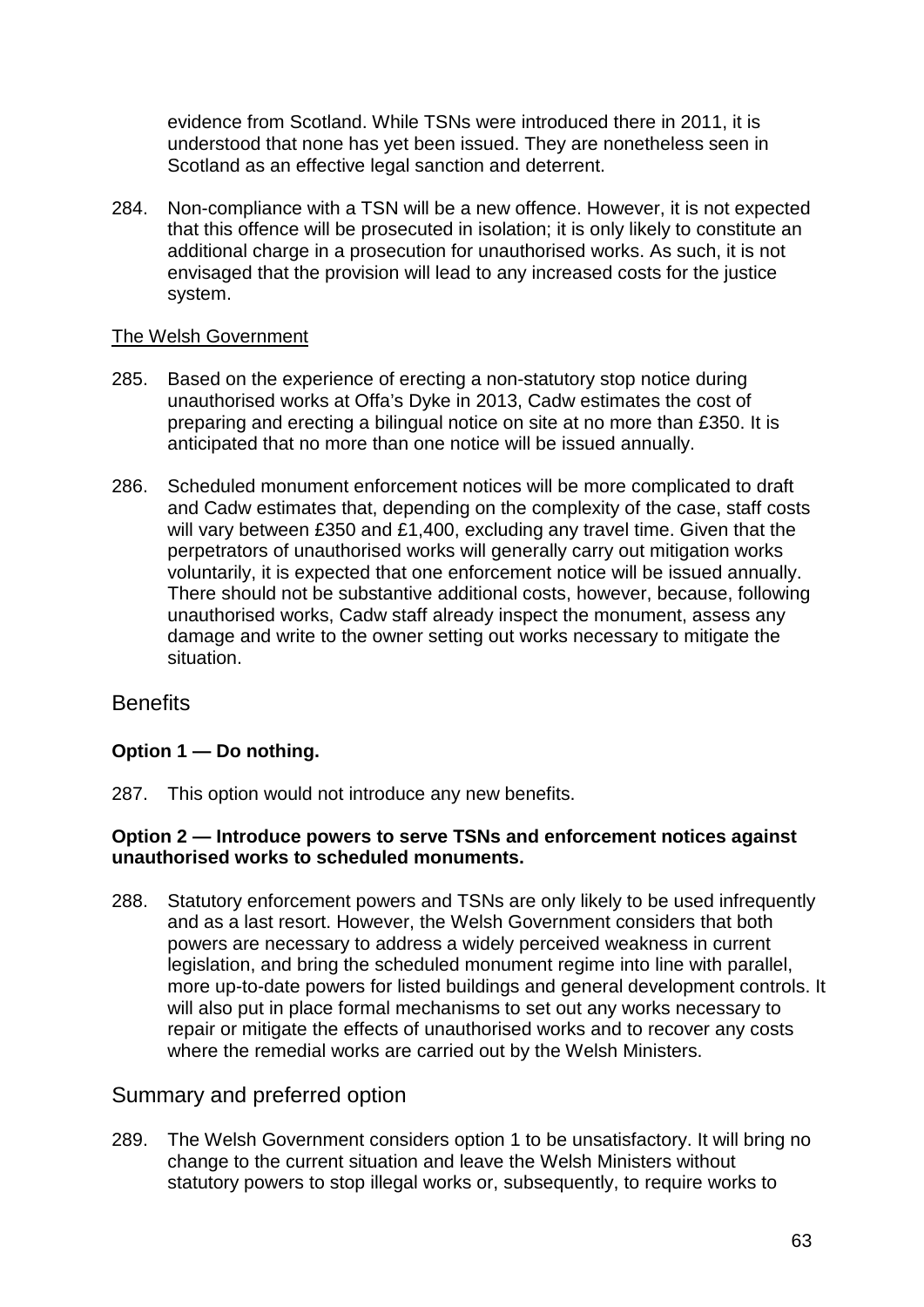mitigate their effect. Option 2, on the other hand, would provide appropriate and proportionate statutory powers, which would better align the protection of scheduled monuments of national importance with that for listed buildings and general development controls.

| Table 4 - Summary of costs for preferred option 2. |  |  |  |  |
|----------------------------------------------------|--|--|--|--|
|                                                    |  |  |  |  |

|                      | <b>Current costs</b> | <b>Future costs</b> | Comment                |  |  |  |  |  |
|----------------------|----------------------|---------------------|------------------------|--|--|--|--|--|
| The Welsh Government | N/A                  | £350 per annum      | <b>Service of TSNs</b> |  |  |  |  |  |
|                      | N/A                  | £350 to £1,400 per  | Enforcement            |  |  |  |  |  |
|                      |                      | annum               | notices                |  |  |  |  |  |

# Amendments to the offences and defences in sections 2, 28 and 42 of the 1979 Act (sections 15–17)

# **Options**

290. Three options have been considered:

- Option 1 Do nothing and retain current offences and defences.
- Option 2 Make damage and unauthorised works to scheduled monuments strict liability offences.
- Option 3 Amend the offences short of strict liability and the defences to reduce the availability of the 'ignorance defence'.

#### **Option 1 — Do nothing and retain current offences and defences.**

- 291. Under this option, the relevant provisions of the 1979 Act would stand.
- 292. There were some 119 cases of damage to scheduled monuments recorded by Cadw between 2006 and 2012. The majority involved minor damage and only one case was investigated by the police, resulting in a successful prosecution for unauthorised works.
- 293. Most cases of significant damage took place on agricultural holdings, where there are already significant financial penalties for cross-compliance breaches of agri-environmental scheme rules.
- 294. Cadw has no record of any police investigation or prosecution under the 1979 Act relating to the unauthorised use of metal detectors.
- 295. However, Cadw and the Welsh Ministers have faced criticism over the lack of prosecutions for unauthorised works and damage to scheduled monuments, particularly after the serious damage to Offa's Dyke in 2013, where, in spite of a 10-month investigation, prosecution was not pursued due to lack of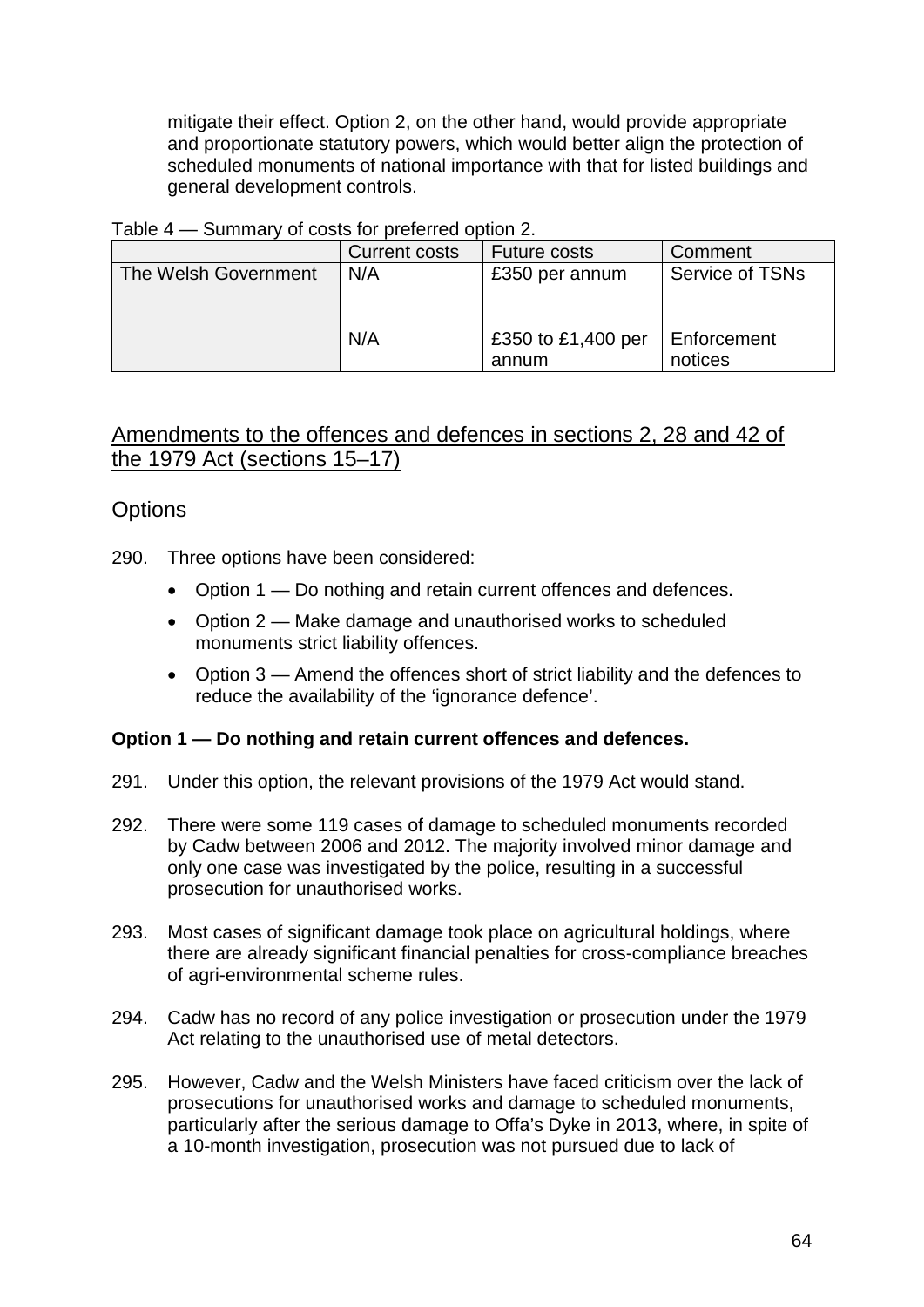evidence. The Welsh Ministers do not consider option 1 satisfactory since it does not provide an adequate level of protection for scheduled monuments.

## **Option 2 — Make damage and unauthorised works to scheduled monuments strict liability offences.**

- 296. This option would make undertaking unauthorised works on or causing damage to a scheduled monument a strict liability offence. This would bring the protection of scheduled monuments into line with that for listed buildings, where carrying out unauthorised works is an offence, unless the works are minimal and necessary for health and safety or the preservation of the building.
- 297. The Welsh Ministers do not consider this to be a reasonable or viable option. At the time of a monument's scheduling, the owner will be notified and a land charge imposed. Subsequently, Cadw staff will make occasional monitoring visits. However, unlike a listed building, the location or extent of a scheduled monument may not be readily apparent, particularly if it consists of buried remains. In the view of the Welsh Ministers, a strict liability offence would not be proportionate. Owners and others might inadvertently or accidentally stray into a protected area where they may have no reason to suspect the existence of a scheduled monument. In such circumstances, there must be some latitude to protect individuals, rather than criminalising their actions with consequent impacts on the rights of owners to the enjoyment of their possessions.

## **Option 3 — Amend the offences short of strict liability and the defences to reduce the availability of the 'ignorance defence'.**

- 298. This option would make the criminal offences and defences more effective in protecting monuments by placing a greater responsibility on those carrying out works to have taken reasonable steps to check whether a scheduled site would be affected. The option stops short of imposing a strict liability offence, but limiting the availability of the 'ignorance defence' would allow the prosecution of a person who ought to have known that a site may be protected and failed to take reasonable steps to check.
- 299. Between 2000 and 2013, Cadw's records show that four cases of significant damage were investigated. Only one proceeded to prosecution, with the police or the Crown Prosecution Service deciding not to pursue the others on the basis of a lack of evidence. Cadw believes that at least one of these cases would have resulted in prosecution under this option.

# **Costs**

## **Option 1 — Do nothing and retain current offences and defences.**

300. This option would not result in any additional costs or savings. It would, though, not address the issue of costs arising from abortive investigations of offences, which might have been recoverable following successful convictions.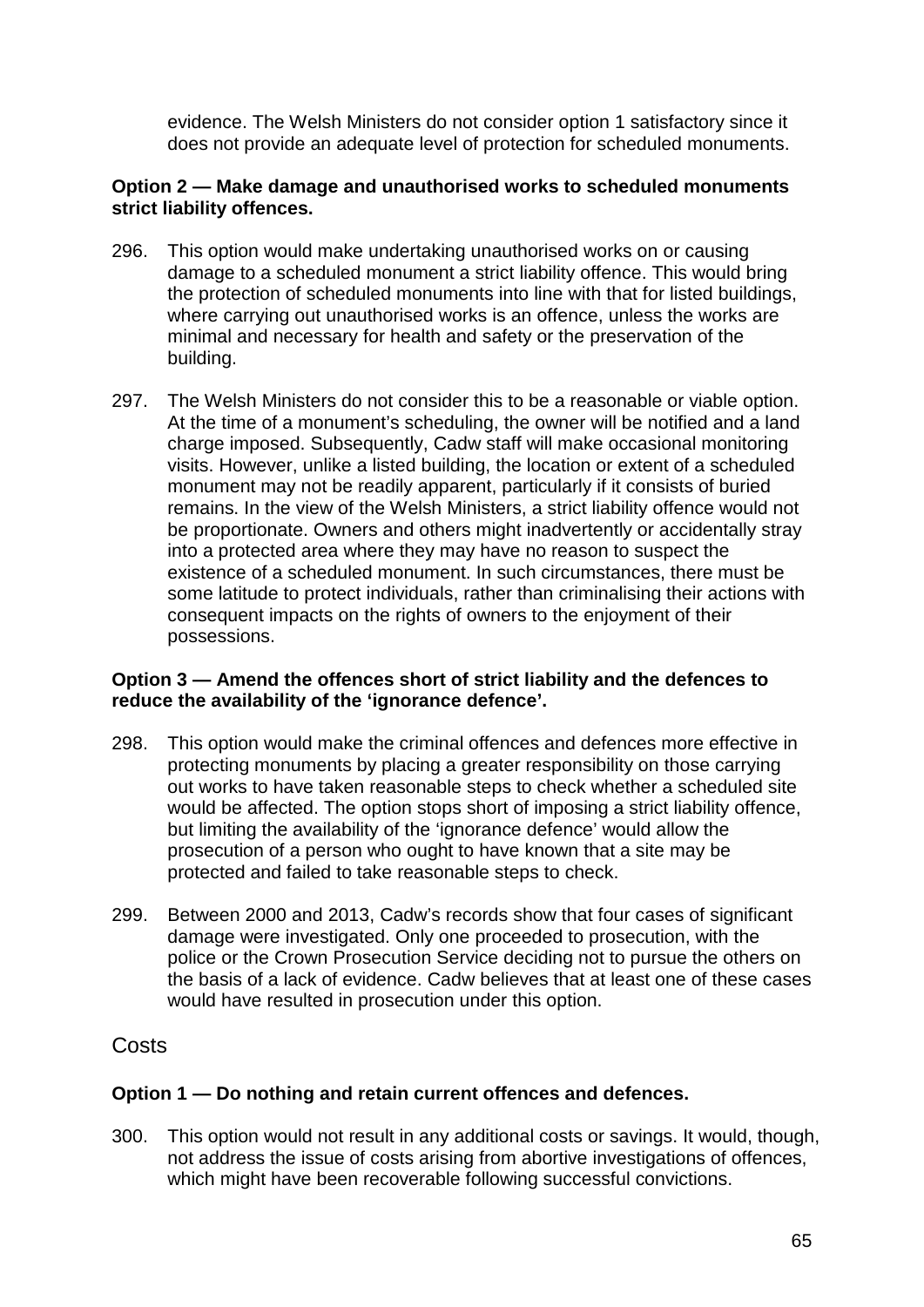## **Option 2 — Make damage and unauthorised works to scheduled monuments strict liability offences.**

- 301. Cadw's records show that between 2006 and 2012 there were 119 recorded instances of damage to scheduled monuments, mostly minor or unintended. A strict liability offence would mean that all would potentially be prosecutable, although the public interest tests applied by the Crown Prosecution Service would mean that only a fraction would be considered for prosecution. A strict liability offence would allow the Welsh Ministers, the police and the Crown Prosecution Service less flexibility to investigate and prosecute in only the most serious cases, with consequent increases in costs arising from the investigation of more minor infringements.
- 302. It is difficult to predict how many damage cases would lead to prosecution if strict liability were introduced. As noted above, four damage cases were considered serious enough to warrant investigation by the police between 2000 and 2013 and it can be assumed that this would represent the minimum number of cases that would have been prosecuted.
- 303. There has been no specific research into the costs of damage or unauthorised works to scheduled monuments or any subsequent justice costs. Research by the Home Office<sup>[24](#page-65-0)</sup> has considered the economic and social costs of crime with the nearest comparative crime, criminal damage, estimated, on average, to cost £866 (at 2003 prices), with the majority of this cost related to the physical and emotional impact on the victim. Quite apart from the fact that, in many cases of damage to scheduled monuments, it would be difficult to identify a victim, this estimated sum is not helpful since it falls far below what is likely to be required for repair or remediation in most circumstances.
- 304. The potential range of realistic costs, based on previous prosecutions, is considered in more detail under option 3.

## **Option 3 — Amend the offences short of strict liability and the defences to reduce the availability of the 'ignorance defence'.**

305. Only one of the four cases of damage to a scheduled monument investigated by police between 2000 and 2013 was successfully prosecuted. An analysis by Cadw has shown that two others were dropped by the police on the basis of lack of evidence that the accused knew of the monument's scheduled status, while the third was not pursued by the Crown Prosecution Service on the same grounds. Cadw's view is that at least one of those cases is likely to have proceeded to prosecution under the proposed amendments. On this basis, Cadw considers that the number of prosecutions for damage or unauthorised works to a scheduled monument would increase by an average of up to one additional case over a five-year period.

<span id="page-65-0"></span><sup>&</sup>lt;sup>24</sup> Home Office Online Report 30/05 (HOOR 30/05) and Home Office Research Study 217 (HORS 217).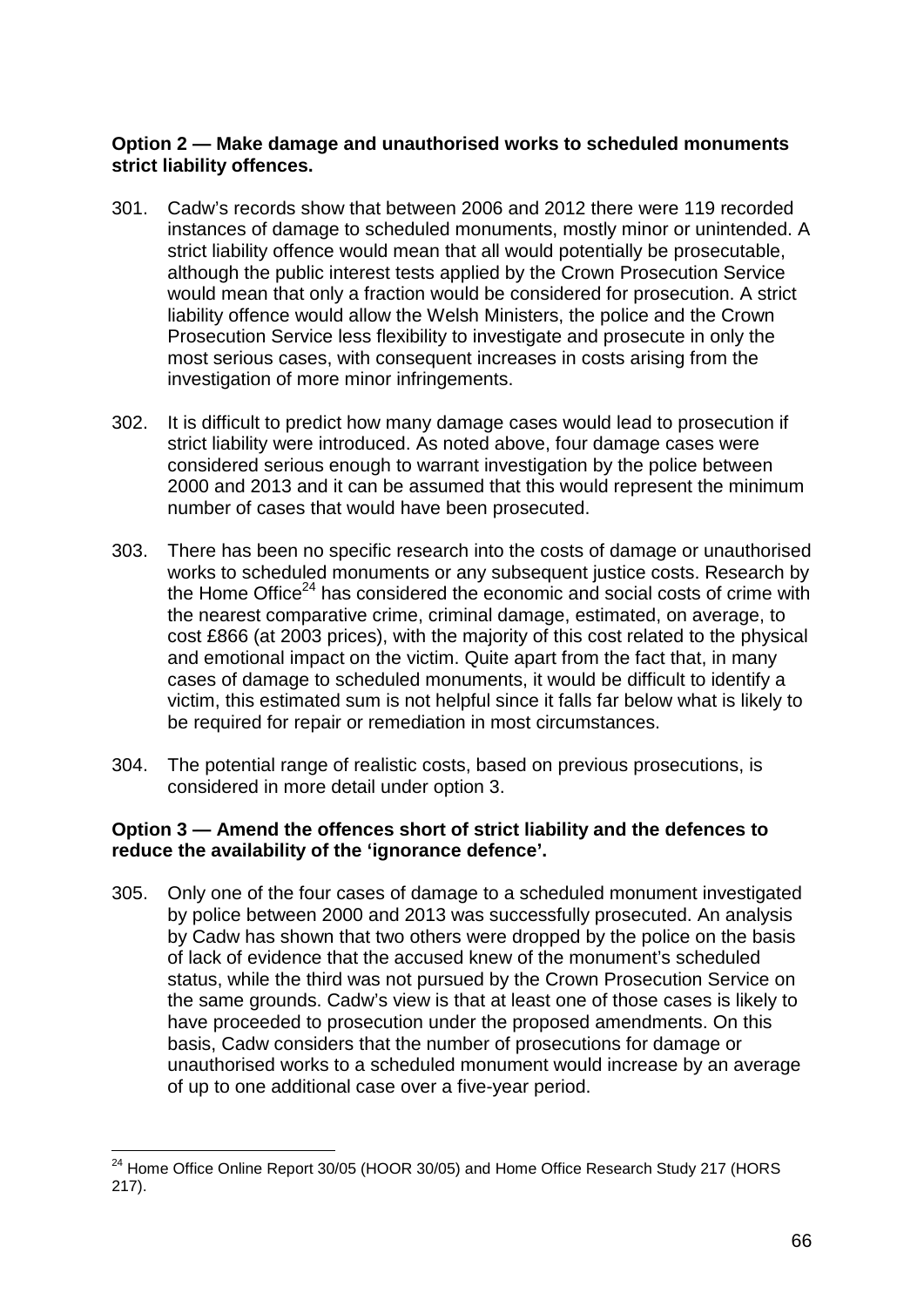- 306. It is difficult to monetise the likely cost of additional prosecutions given the small number of comparable prosecutions across the UK and the potential for wide variations in scale and the consequent time needed for police investigations. Cases may be heard before either a magistrates' court or the Crown court although most cases are likely to be heard at a magistrates' court as was the last case prosecuted in Wales in 2007. The average staff and judicial costs per day is some £1,522 for the Crown court and £1,111 for a magistrates' court at 2013/14 prices. $25$  However, the court time necessary for each prosecution will vary according to the seriousness and complexity of the case. Therefore, a more meaningful indication of the range of potential costs may be the prosecution costs awarded in previous cases. They ranged from the £60 prosecution costs awarded by the magistrates' court in the 2007 case in Wales, where the owner pleaded guilty and witnesses were not required to appear, to costs of £7,500 (plus a £2,500 fine and up to £40,000 in voluntary mitigation works) awarded by the Crown court in 2012 in respect of more serious damage to a scheduled monument in Somerset.
- 307. The unauthorised use of metal detectors on scheduled monuments is not uncommon and minor damage is regularly noted retrospectively during site inspections, but Cadw has no record of any prosecution under the 1979 Act. The potential for prosecutions will remain, but they are not anticipated.
- 308. For this option to be effective, those planning to carry out works or use a metal detector must have easy access to information on the location and extent of scheduled areas. The Welsh Government is developing a publicly available mapping portal that will be searchable and will show the location and boundaries of scheduled monuments and other designated historic assets. The website will be fully available in 2016. The development of this portal is independent of this Bill, so the development costs are not included here.
- 309. Publicity will be required for these legislative changes through press releases aimed at relevant magazines, websites, local authorities and ownerrepresentative bodies such as the farming unions. This would be supported by more detailed information on the Cadw website and the total cost is estimated to be less than £500.

# **Benefits**

## **Option 1 — Do nothing and retain current offences and defences.**

310. This option would have no additional benefits and would not address the manifest difficulties that have hindered successful prosecutions for unauthorised works and damage to scheduled monuments. There would remain a limited deterrent to such offences other than potential fines under agri-environmental schemes. The lack of successful prosecutions under the existing legislation has led to widespread criticism of the Welsh Government.

<span id="page-66-0"></span><sup>25</sup> HM Courts & Tribunals Service, *Annual Report and Accounts 2013-14*.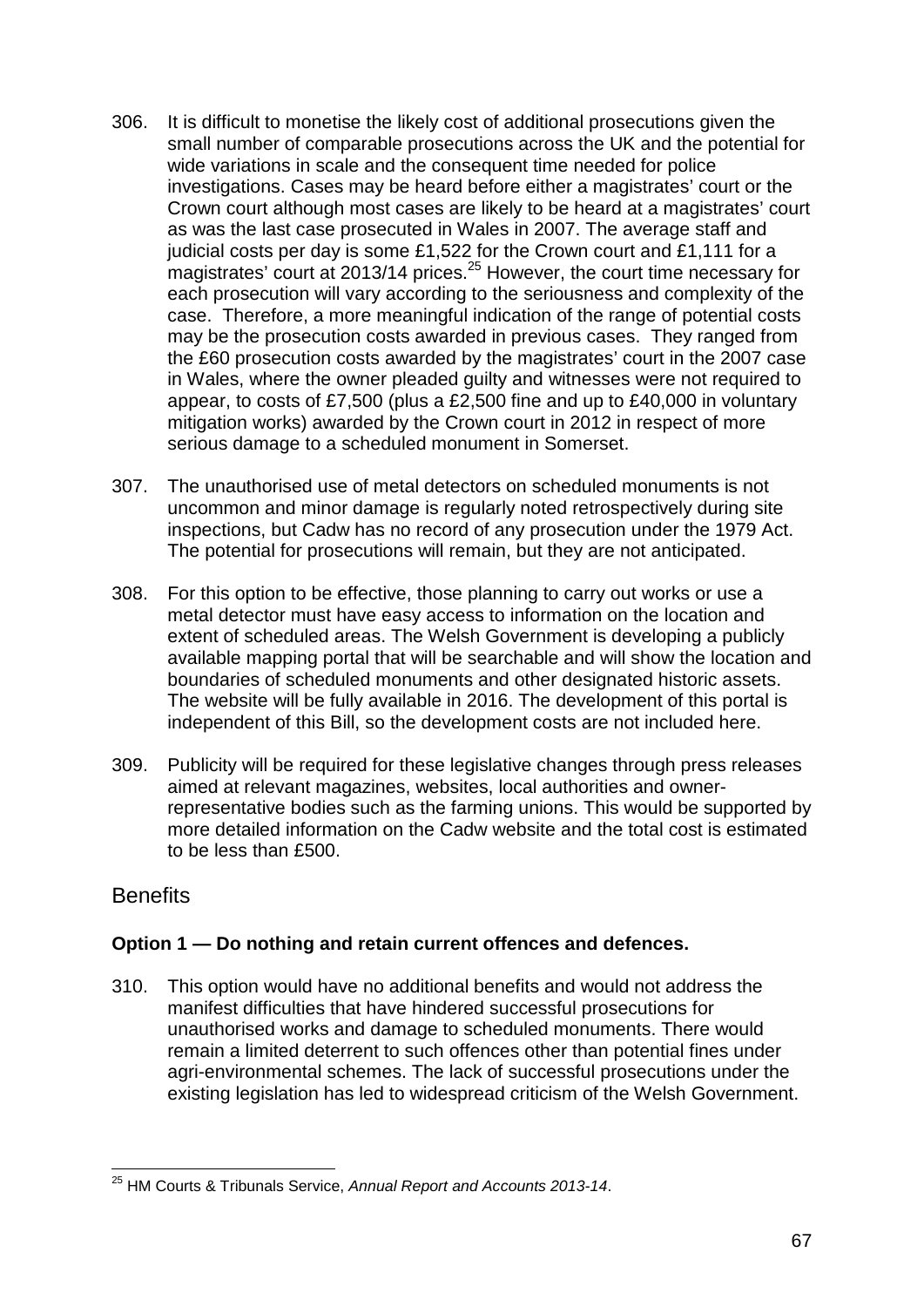#### **Option 2 — Make damage and unauthorised works to scheduled monuments strict liability offences.**

311. This option would have the benefit of rendering any unauthorised works or damage to a scheduled monument a clear-cut offence, making prosecution theoretically more straightforward. It would, however, criminalise any unauthorised actions placing a disproportionate burden on owners.

### **Option 3 — Amend the offences short of strict liability and the defences to reduce the availability of the 'ignorance defence'.**

312. Amending the offences and defences was almost universally welcomed during consultation. The option would increase the likelihood of successful prosecution in respect of serious and deliberate damage by lessening the requirement for the prosecution to provide clear, usually documentary, evidence that the accused had been notified of the status of the site. The proposal also stops short of introducing a strict liability offence and, as such, is proportionate in that it lessens the risks for owners and others of being prosecuted for accidental infringements.

## Summary and preferred option

- 313. The consultation on the proposed amendments supported the Welsh Government's view that the current offences and defences under the 1979 Act limited the potential for successful prosecutions for damage and unauthorised works to scheduled monuments. As such it is considered that continuing the existing arrangements under option 1 are not tenable.
- 314. The introduction of a strict liability offence under option 2 is considered by the Welsh Government to be disproportionate since it would criminalise any damage or unauthorised works to scheduled monuments, even when the location or extent of the monument may not be visually apparent.
- 315. Option 3 would place a greater weight on those carrying out works or using a metal detector to take reasonable steps to check whether a protected site would be affected. The Welsh Government considers that this change will be proportionate and, while not unreasonably affecting the interests of landowners, will increase the likelihood of successful prosecutions for serious and deliberate damage with a consequent deterrent effect.

# Creation of a statutory register for historic parks and gardens (section 18)

## **Options**

316. Three options have been considered: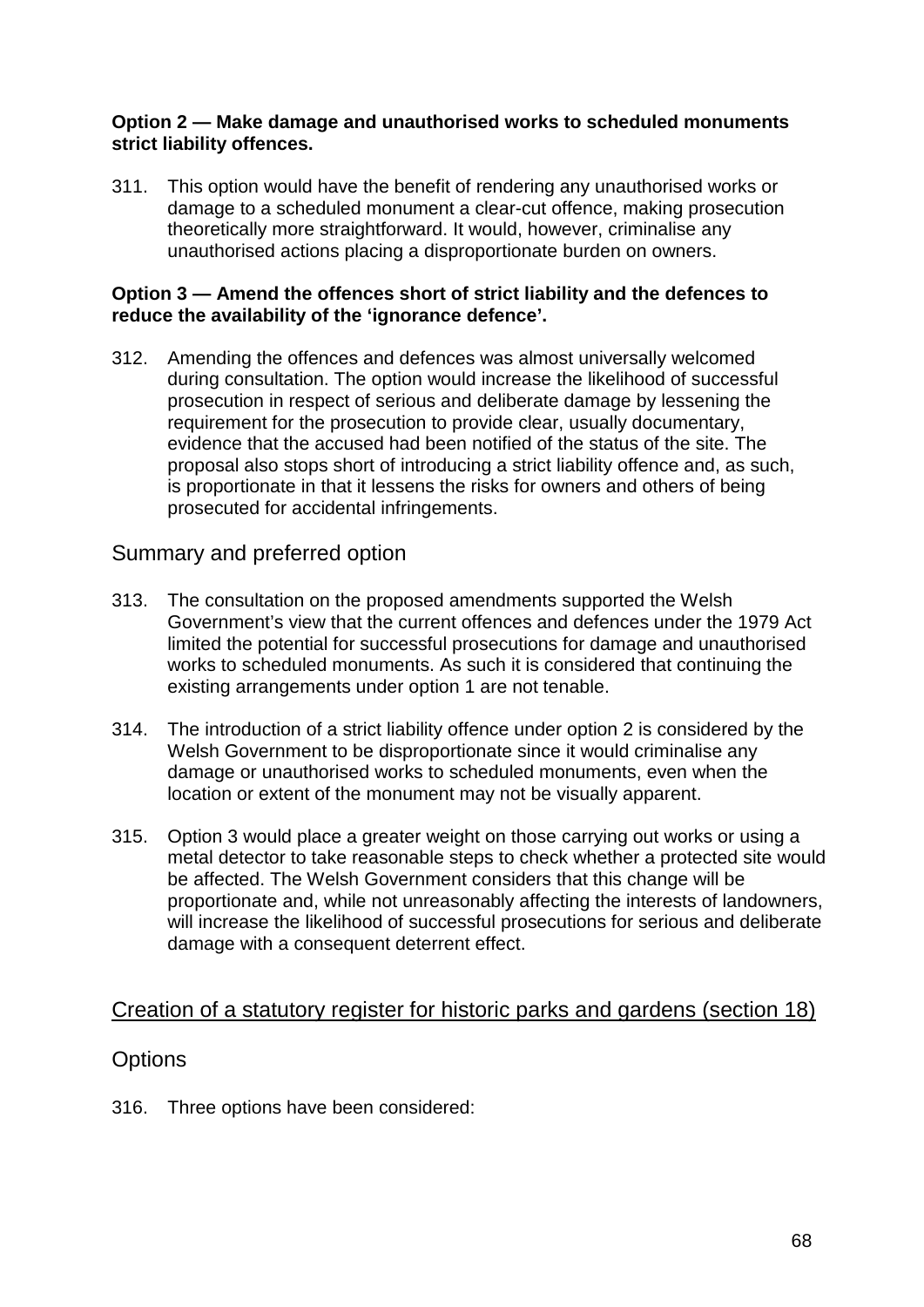- Option 1 Do nothing and continue the voluntary approach to inclusion on the '*Register of Historic Parks and Gardens*'.[26](#page-68-0)
- Option 2 Designate parks and gardens using existing scheduling and listing powers.
- Option 3 Place the *Register of Historic Parks and Gardens* on a statutory basis.

#### **Option 1 — Do nothing and continue the voluntary approach to inclusion on the** *Register of Historic Parks and Gardens.*

- 317. Under this option, the *Register of Historic Parks and Gardens* would continue to be published with sites included only where owners have given their express approval. Currently the register includes 386 historic parks and gardens, but 14 complete sites have been omitted entirely because the owner's permission could not be obtained while parts of a further 7 parks and gardens have been excluded for the same reason. Although these cases are not numerous, they have compromised the register's ability to present a comprehensive picture of the known historic parks and gardens of national interest.
- 318. Inclusion on the register does not confer any statutory protection but *Planning Policy Wales*<sup>[27](#page-68-1)</sup> requires LPAs to protect registered historic parks and gardens and their settings when considering planning applications. As a result, the Welsh Government is consulted on planning applications for works such as new buildings, car parks and structural landscaping as well as on any changes to listed structures. Additional controls are also imposed through tree preservation orders, the protection of trees in conservation areas and tree-felling licencing. However, there are no restrictions on an owner making changes to a park or garden where the works constitute permitted development in the form of planting alterations or the felling of unprotected trees. Nonetheless, there is no firm evidence that the existing system of controls is not effective. No park or garden has been removed from the register since the county volumes were published between 1994 and 2007. Indeed most historic parks and gardens are not generally subject to pressures for change; where change is likely to be substantive and to affect their character, controls are usually in place through the need for planning permission.
- 319. The voluntary basis for the register does mean that existing or new owners of historic parks and gardens could withdraw their agreement, requiring the removal of significant sites with a consequent reduction in protection from inappropriate change.
- 320. During consultation and engagement on the Bill, a number of people voiced concern about the sustainability of the voluntary parks and gardens register in the future should the Welsh Government decide to remove its support.

<span id="page-68-0"></span><sup>26</sup> This abbreviated form of the title will be used throughout. The full title is *Register of Landscapes, Parks and Gardens of Special Historic Interest in Wales, Part 1: Parks and Gardens*, Cadw/ICOMOS UK (1994 to 2007).

<span id="page-68-1"></span><sup>27</sup> *Planning Policy Wales*, Welsh Government.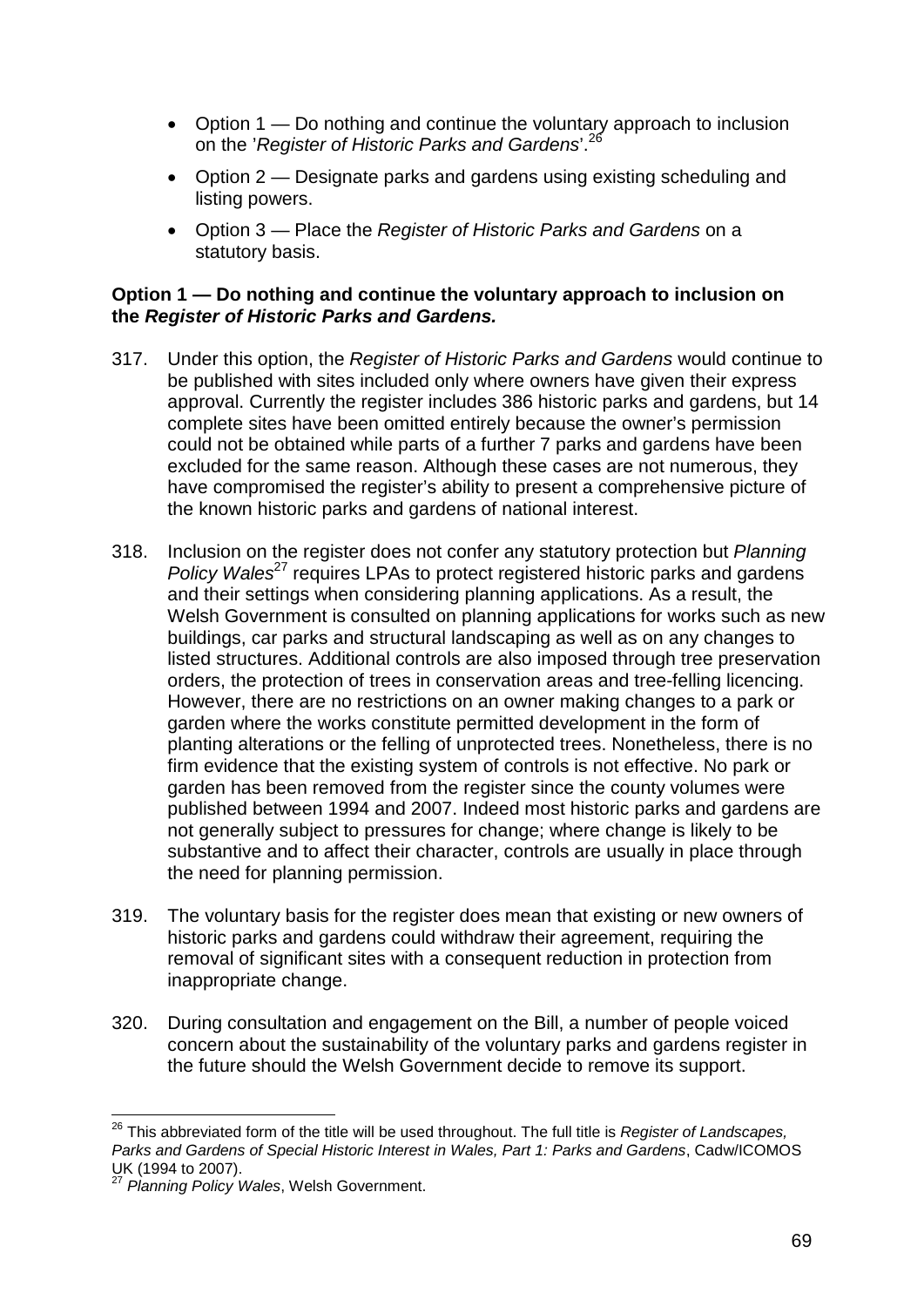## **Option 2 — Designate parks and gardens using existing scheduling and listing powers.**

- 321. This option would use existing listing and scheduling designations to protect historic parks and gardens. Many existing buildings and structures in historic parks and gardens are already listed, including buildings, statues and garden structures, but this category of designation cannot be applied to plantings, flower beds or trees.
- 322. Scheduling is also already used to protect parts of registered historic parks and gardens — mainly earlier archaeological sites and features which survive within the grounds, but also some ruinous garden features. Some gardens are wholly scheduled due to their historic significance, but these are relict gardens which are no longer in use.
- 323. Because it aims to protect the archaeological integrity of sites that are archaeologically or historically significant but no longer in economic use, scheduling imposes tight controls by requiring prior consent for almost all works within the designated area. Changes through secondary legislation could provide blanket consent for domestic and other gardening works, but works, for instance, to install new structures, lay paths, replant or uproot trees, or repair ditches would require full SMC. This would place an unacceptable level of constraint on owners and interfere with the effective management and use of historic parks and gardens. This option was, therefore, rejected.

## **Option 3 — Place the** *Register of Historic Parks and Gardens* **on a statutory basis.**

324. This option would place a statutory duty on the Welsh Ministers to maintain and enhance the register. All historic parks and gardens that meet the published criteria would be included on the register and be subject to the same controls. It would also ensure that the *Register of Historic Parks and Gardens* is maintained for future generations. The option would also place a duty on the Welsh Ministers to notify the owners and/or occupiers of a historic park or garden so that they are aware of the registration and its implications.

## **Costs**

## **Option 1 — Do nothing and continue the voluntary approach to inclusion on the** *Register of Historic Parks and Gardens.*

325. The continuation of the existing arrangements would not impose any additional costs. However, the Welsh Ministers consider that there is a need for updated guidance on the management of historic parks and gardens.

## **Option 2 — Designate parks and gardens using existing scheduling and listing powers.**

326. A detailed analysis of costs has not been prepared as the Welsh Ministers do not consider that the close controls imposed on owners by scheduling would be acceptable.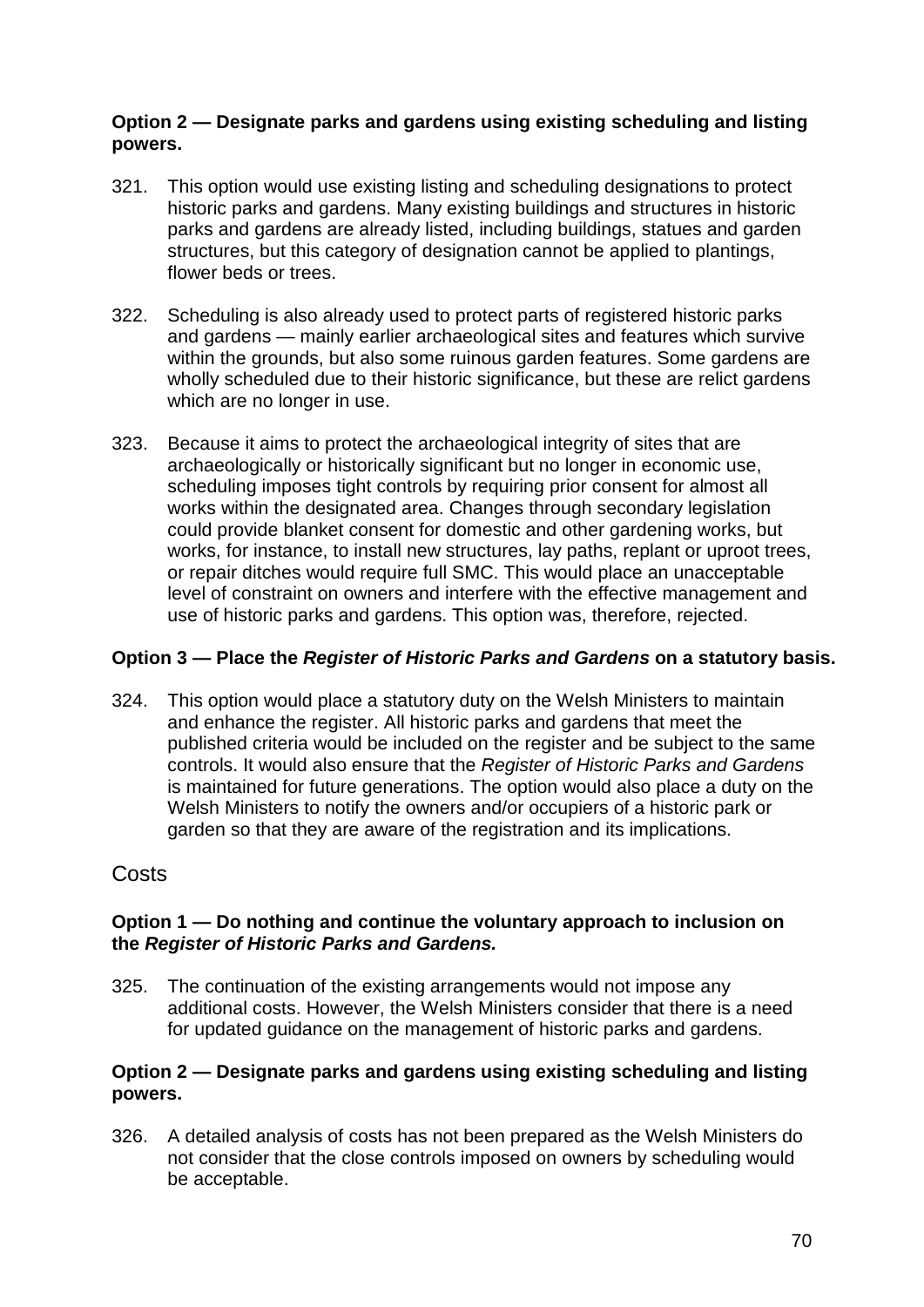## The Welsh Government

- 327. However, as an indication, it costs the Welsh Government approximately £630 to schedule a monument.<sup>[28](#page-70-0)</sup> The designation of the 386 parks and gardens on the register would therefore cost in the region of £250,000 and would be completed over a two-year period. As part of the designation process, owners would have an opportunity to request a review of the Welsh Ministers' decision to designate. It is estimated that 5 per cent of all designations would be reviewed, which would cost in the region of £90,000 spread over the two years.
- 328. If a formal designation process is to be adopted, a system of consent would also need to be introduced. Most continuing horticultural works will be automatically authorised by class consent, $^{29}$  $^{29}$  $^{29}$  but any new works such as extensions to flower beds or the planting of new trees would require SMC. It is estimated that this would result in a minimum of 30 applications for consent each year, and based on Cadw's administrative costs of £86.20 plus travel per SMC, this would cost in the region of £2,600 per annum.

## **Owners**

329. Costs for owners would increase under this option. Inclusion on the register currently only affects owners if they apply for planning permission, when registration of a park or garden becomes a material consideration. Under this option, owners would need to apply for SMC, as well as discuss their proposals with Cadw to ensure that they are satisfactory. It is likely that the costs for owners will be broadly similar to those for the Welsh Ministers, amounting to a total cost of some £2,600 per annum.

## **Option 3 — Place the** *Register of Historic Parks and Gardens* **on a statutory basis.**

## The Welsh Government

- 330. The primary costs for this option would fall on the Welsh Ministers and arise from the duty to notify all owners and occupiers of inclusion on the register. There are currently 382 sites included on the *Register of Historic Parks and Gardens* in a variety of types of ownership as summarised, based on Cadw's current knowledge, in Table 5.
- 331. Cadw estimates that the notification procedure, plus any necessary follow-up site meetings to resolve queries, will require an annual staff cost of some 0.5 whole time equivalent (WTE) at Management Band 2, plus a similar level of administrative support at Management Band 1. It is proposed that the process will be carried out over a two-year period giving staff and travel costs of some £21,200 in 2016–2017, rising to some £22,200 the following year. Once this phase of work has been completed there would be no additional ongoing costs.

<span id="page-70-0"></span><sup>&</sup>lt;sup>28</sup> Cadw estimate based on Welsh Government 'Pay Band Costs and Standardisation of DRC Forecasting'

<span id="page-70-1"></span><sup>&</sup>lt;sup>29</sup> The Ancient Monuments (Class Consents) Order 1994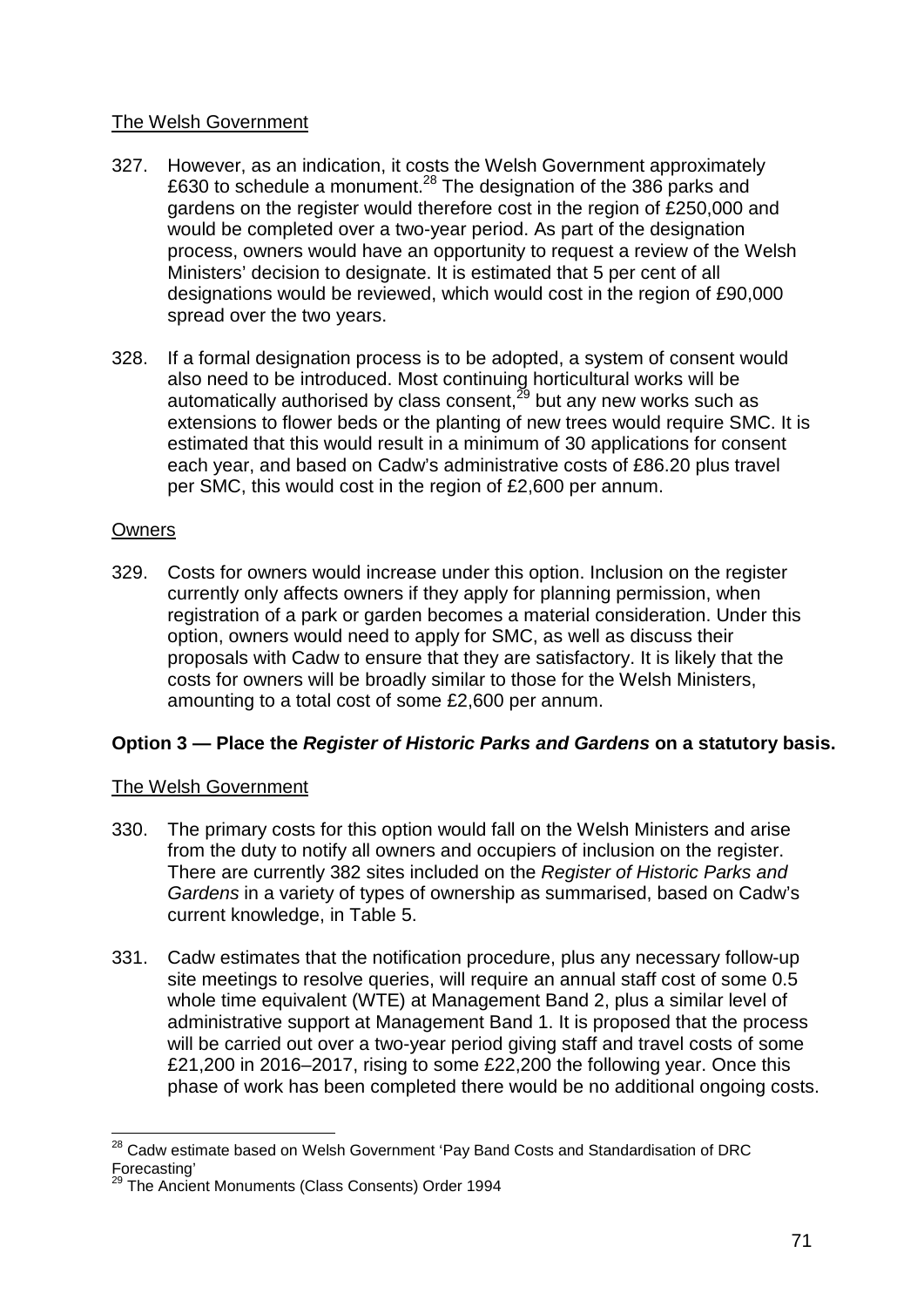|               | <b>Ownership type</b> |    |    |    |    |                |                 |               |     |  |
|---------------|-----------------------|----|----|----|----|----------------|-----------------|---------------|-----|--|
| County        | <b>Single</b>         |    |    |    |    | <b>Divided</b> | <b>Multiple</b> | <b>Totals</b> |     |  |
|               | <b>WG</b>             | _A | CB | HO | IО | <b>PO</b>      |                 |               |     |  |
| Gwent         | 1                     | 12 | 4  | 11 | 5  | 22             | 8               | 1             | 64  |  |
| Clwyd, excl.  | $\overline{2}$        | 5  | 6  | 24 | 3  | 24             | $\overline{2}$  | 3             | 69  |  |
| part of       |                       |    |    |    |    |                |                 |               |     |  |
| Conwy/Powys   |                       |    |    |    |    |                |                 |               |     |  |
| Conwy, Ynys   | 1                     | 5  | 6  | 12 | 7  | 25             | 6               | 3             | 65  |  |
| Mon, and      |                       |    |    |    |    |                |                 |               |     |  |
| Gwynedd       |                       |    |    |    |    |                |                 |               |     |  |
| Powys         | 1                     | 4  | 4  | 14 | 6  | 20             | $\overline{2}$  | 4             | 52  |  |
| Glamorgan     | 4                     | 36 | 4  | 5  | 4  | 8              | 5               | 4             | 70  |  |
| Carms, Cere,  | 4                     | 5  | 10 | 12 | 5  | 17             | 10              | 3             | 66  |  |
| and Pembs     |                       |    |    |    |    |                |                 |               |     |  |
| <b>Totals</b> | 13                    | 67 | 34 | 78 | 30 | 116            | 33              | 15            | 386 |  |

Table 5 — Ownership of historic parks and gardens in Wales.

**Key:**

**WG**: The Welsh Government or other government bodies, e.g., NHS.

**LA**: Local authority, primarily urban and country parks.

**CB**: Charitable bodies, largest number with the National Trust.

**HO**: Hereditary owners who have held the estate for 100 years or more.

**IO**: Institutional owners, mainly hotels, schools and golf courses.

**PO**: Private owners who have held the site for less than 100 years.

**Divided**: Where a park and/or garden is held by two owners.

**Multiple**: Sites with more than two owners.

- 332. The Welsh Government considers that there is a need for specific guidance for owners and LPAs on the protection and management of historic parks and gardens. It is estimated that this will cost up to £5,000 and will be produced in 2016–2017.
- 333. The Welsh Government is also developing a publicly available, searchable, online mapping portal that will show the location and boundaries of registered historic parks and gardens. This will help to make successive owners aware of the registration of a historic park or garden. The development of this tool is independent of the Bill, so the development costs are not included here.

## Local planning authorities and owners

334. The addition of 14 complete sites and 7 additional parts to existing entries on the register will mean that national planning policies for the protection of historic parks and gardens will thereafter apply to them. Additional consideration will consequently be needed when making and determining any planning application. Should a planning application be made for any of the additional sites to be included on the register, the LPA will need to include Cadw and any nominated advisory body in its list of consultees.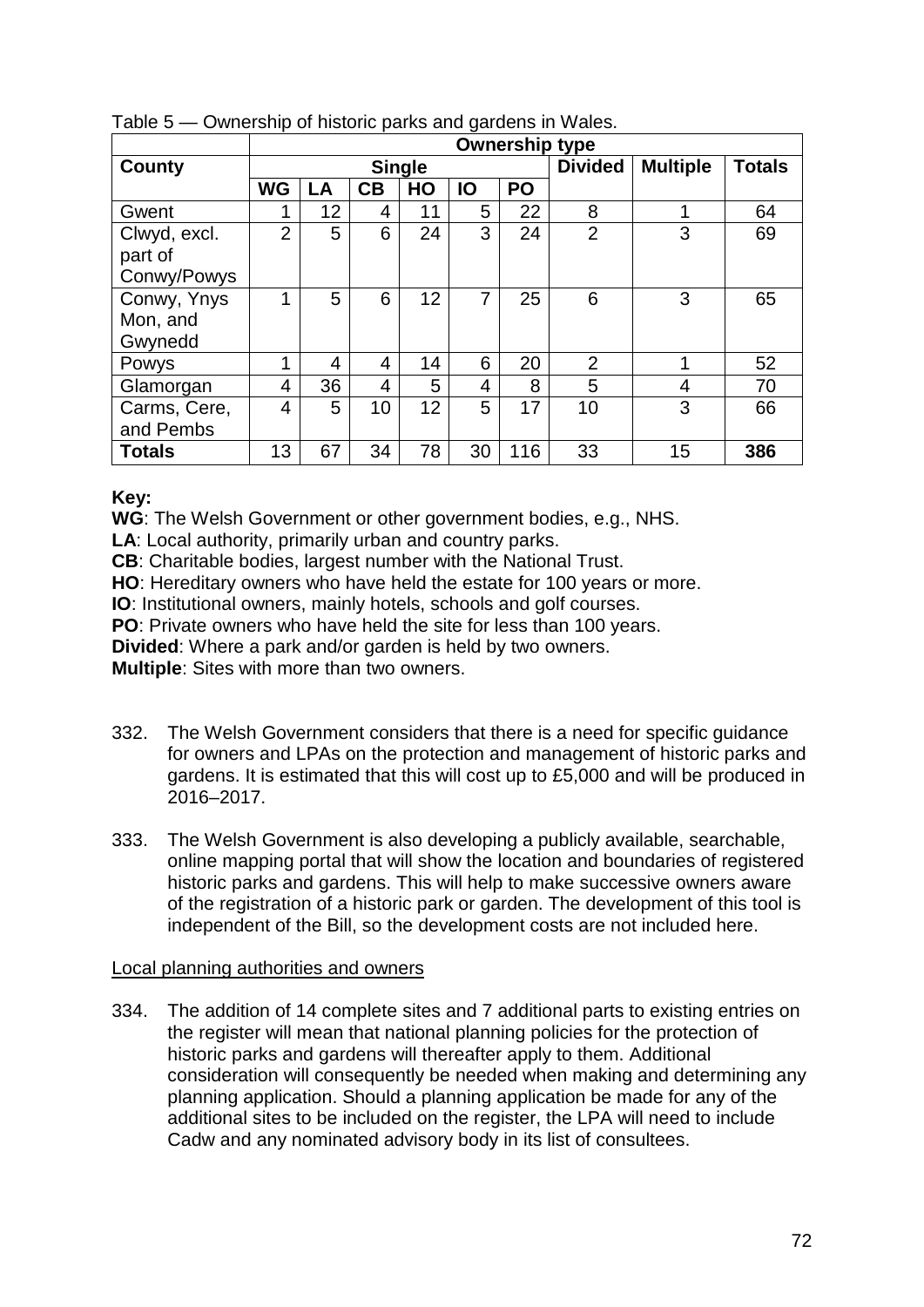# **Benefits**

#### **Option 1 — Do nothing and continue the voluntary approach to inclusion on the** *Register of Historic Parks and Gardens.*

335. Continuing the existing arrangements will bring no new benefits but would not address the problems presented by a small number of owners opting out of voluntary inclusion in the register.

### **Option 2 — Designate parks and gardens using existing scheduling and listing powers.**

336. The Welsh Ministers are already subject to a duty to designate buildings and structures that meet the criteria for listing. The scheduling of all or part of a park and/or garden would have the benefit of imposing tight regulation on changes or works.

#### **Option 3 — Place the** *Register of Historic Parks and Gardens* **on a statutory basis.**

337. Placing a duty on the Welsh Ministers to compile and maintain the *Register of Historic Parks and Gardens* will ensure that the arrangements established under the current voluntary regime will be sustained for the future. The inclusion of all historic parks and gardens, including the small number for which owners withheld permission when the county volumes were published between 1994 and 2007, will ensure equal treatment under the development control system. A duty on the Welsh Ministers to notify owners and occupiers that sites have been included on the register, together with up-to-date guidance and online mapping, will ensure that all are fully aware of the potential constraints on their land under the development control system.

## Summary and preferred option

- 338. The Welsh Ministers consider that the current voluntary arrangements provided for in option 1 are no longer viable now that the *Register of Historic Parks and Gardens* has become firmly embedded in national and local planning policies over the two decades since the first county volume was published.
- 339. The only policy gain from option 2 would be the imposition of tighter regulations on owners by requiring prior consent for any change to a park or garden over and above the constraints already imposed by the planning, listing and scheduling regimes. The Welsh Ministers do not have evidence that such close controls are necessary on the 386 parks and gardens already registered. Such broad, additional regulation would place an inappropriate constraint on the rights of owners to enjoy their property and require an unnecessary, and complex, system to administer it. This option has, therefore, not been considered further.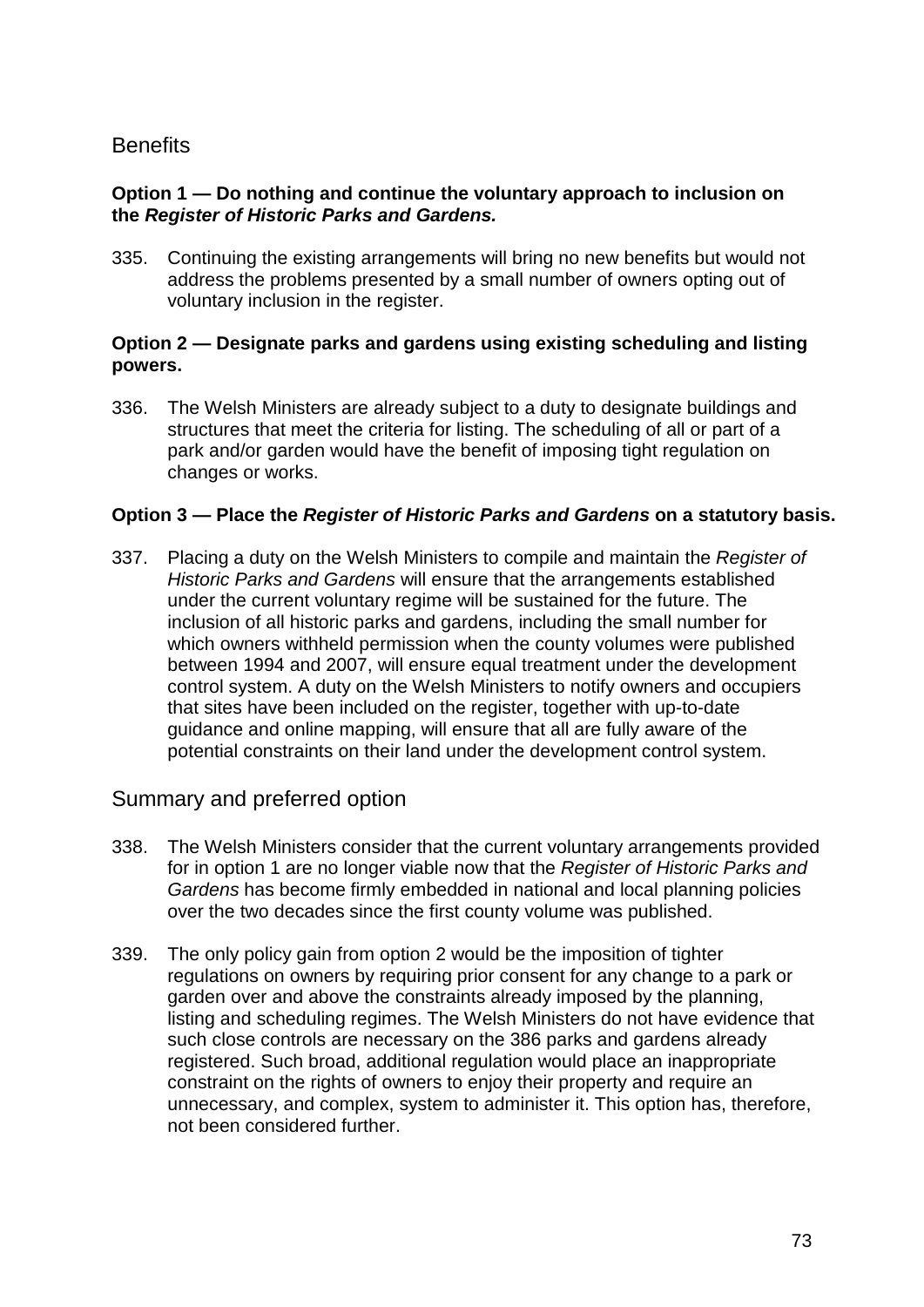340. Option 3 would ensure that the *Register of Historic Parks and Gardens* is a comprehensive and sustainable resource for the appropriate management of Wales' historic environment in the future. It would also result in a transparent and equitable system of constraints for the owners and occupiers affected. The notification process would involve additional costs for the Welsh Government, but these will be achievable within existing programme budgets.

| . avit v<br>Additional costs to the VVGISH OOVERINGHERH DIGIGHED ODITOH S |         |         |         |         |         |  |  |
|---------------------------------------------------------------------------|---------|---------|---------|---------|---------|--|--|
|                                                                           | 2016/17 | 2017/18 | 2018/19 | 2019/20 | 2020/21 |  |  |
| Staff costs                                                               | £18,700 | £19,700 |         |         |         |  |  |
| Travel                                                                    | £2,500  | £2,500  |         |         |         |  |  |
| Guidance                                                                  | £5,000  |         |         | _       |         |  |  |
| <b>Total</b>                                                              | £26,200 | £22,200 |         |         |         |  |  |

Table 6 — Additional costs to the Welsh Government for preferred option 3

## Power of entry for the archaeological excavation of monuments in imminent danger of damage or destruction (section 19)

# **Options**

- 341. Two options were considered:
	- Option 1 Do nothing and continue with existing arrangements which require the owner or occupier to give consent before archaeological excavation can take place.
	- Option 2 Provide the Welsh Ministers with a power of entry to carry out archaeological excavation without the consent of the owner or occupier when they believe an ancient monument is at imminent risk of damage or destruction.

#### **Option 1 — Do nothing and continue with existing arrangements which require the owner or occupier to give their consent before archaeological excavation can take place.**

342. The Welsh Ministers already have various statutory powers of entry to inspect scheduled or ancient monuments and may carry out recording. However, they may only undertake archaeological excavation with the prior permission of the owner or occupier. As a result, there is a risk that, if the owner is unknown or cannot be contacted, a monument may be damaged or destroyed in the interim with a consequent loss of archaeological information.

### **Option 2 — Provide the Welsh Ministers with a power of entry to carry out archaeological excavation without the consent of the owner or occupier when they believe an ancient monument is at imminent risk of damage or destruction.**

343. This option would allow the Welsh Ministers to carry out archaeological excavations without the owner or occupier's prior consent but only if they believe that the monument is at imminent risk of damage or destruction. The power is only likely to be used in exceptional circumstances. Cadw advises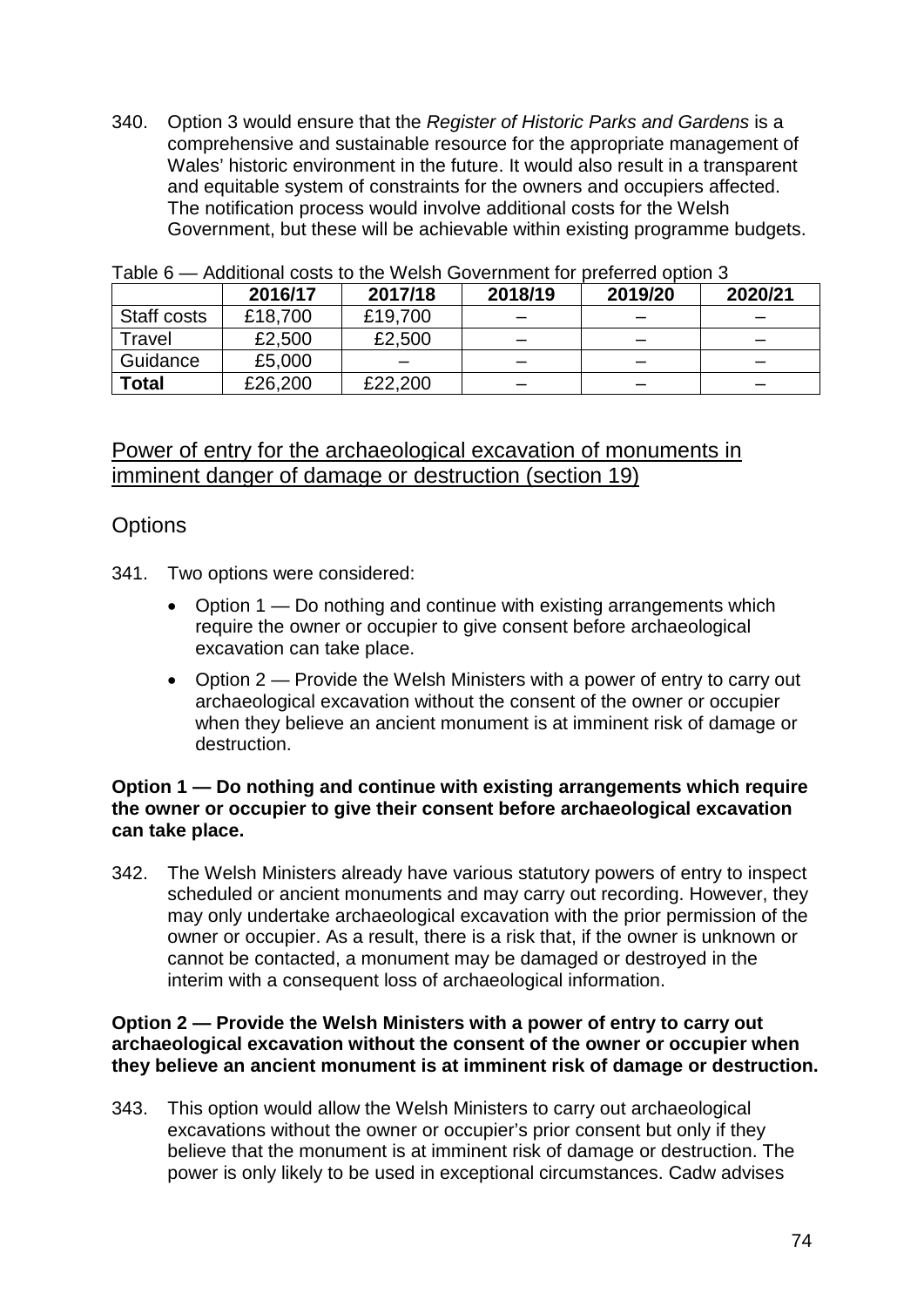that in such circumstances owners or occupiers will usually give their consent freely and it maintains comprehensive details of owners and occupiers. However, there are a small number of sites where the ownership is unknown or unclaimed. Situations can also arise where unauthorised works have taken place or are underway, leaving a monument vulnerable to damage, and there are problems in contacting the owner. For example, when Offa's Dyke was damaged in 2013, the site had recently been sold and Cadw was unable to identify the new owner through enquiries with neighbours.

# **Costs**

### **Option 1 — Do nothing and continue with existing arrangements which require the owner or occupier to give their consent before archaeological excavation can take place.**

344. This option will not give rise to any additional costs, but could potentially result in the unquantifiable cost of the loss of an archaeologically or historically significant ancient monument and the loss of archaeological information.

#### **Option 2 — Provide the Welsh Ministers with a power of entry to carry out archaeological excavation without the consent of the owner or occupier when they believe an ancient monument is at imminent risk of damage or destruction.**

### The Welsh Government

- 345. Under this option, any archaeological excavation carried out without the consent of the owner or occupier would have to be funded by the Welsh Ministers. The costs of such works are impossible to predict since they will vary according to the needs of the site, ranging from minor test pitting and recording, at a cost of no more than £70, through, potentially, to significant archaeological excavation. In the case of the 2013 damage at a scheduled section of Offa's Dyke, the archaeological excavation cost some £6,000, but this would represent the upper end of the scale of potential archaeological works.
- 346. However, the use of the power will be at the discretion of the Welsh Ministers and, as noted above, any necessary excavation will normally be carried out by agreement without the need for its use. In cases of unauthorised works to scheduled monuments, where the owner refuses to meet the costs of any necessary excavation the proposed scheduled monument enforcement notices may be used to require the works to be carried out.
- 347. It is anticipated that the power would be used exceptionally and most often in cases where a monument has been left in a vulnerable condition after unauthorised works. In such circumstances, the works carried using the statutory power will be limited to those immediately necessary and, as such, are likely to be at the lower end of the range of costs for excavation. Where the risk to a scheduled monument arises from unauthorised works, the minimal preliminary excavation would then be followed up at the cost of the owner following a scheduled monument enforcement notice or, if required, a successful prosecution.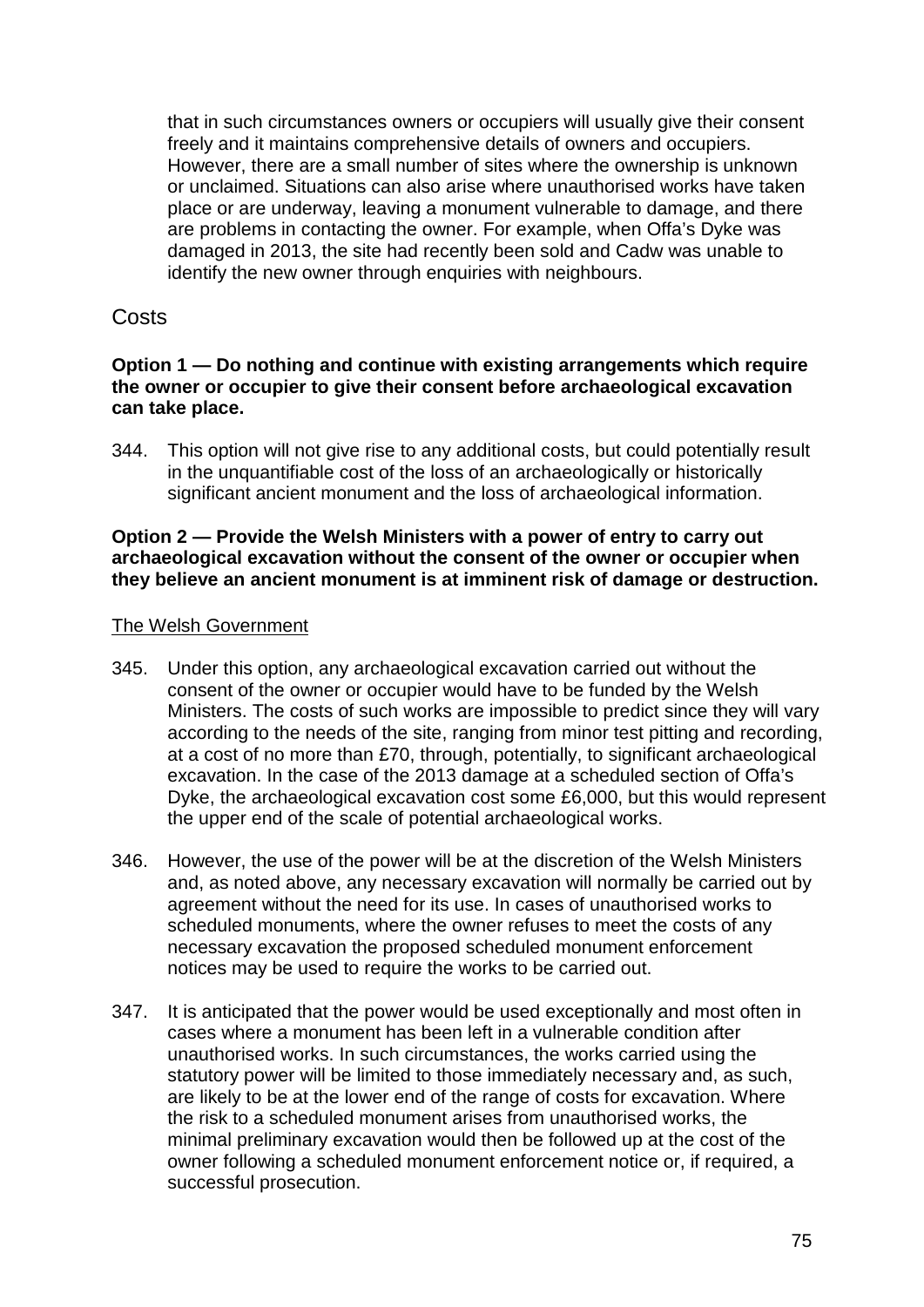## **Owners**

348. Any emergency excavation carried out under these provisions would be undertaken at the expense of the Welsh Government and the land reinstated.

## **Benefits**

#### **Option 1 — Do nothing and continue with existing arrangements which require the owner or occupier to give their consent before archaeological excavation can take place.**

349. In the majority of instances where a monument is at imminent risk of damage or destruction, the owner or occupier will provide consent for works to take place.

#### **Option 2 — Provide the Welsh Ministers with a power of entry to carry out archaeological excavation without the consent of the owner or occupier when they believe an ancient monument is at imminent risk of damage or destruction.**

350. This option would provide the Welsh Ministers with the power to carry out archaeological excavation without the owner or occupier's prior consent. This power would only be exercised on an exceptional basis when there is an imminent threat that a scheduled monument will be damaged or destroyed, in order to ensure that archaeological information from a nationally important site is not lost.

## Summary and preferred option

- 351. Option 1 continues the existing arrangements and is likely to be satisfactory in most situations. However, where there is an imminent threat and the owner cannot be identified or contacted, it would not address the problem of damage to, or loss of, a nationally important scheduled monument and its archaeological information due, for example, to collapse, erosion or unauthorised works.
- 352. Option 2 addresses this weakness and is the preferred option. The Welsh Government considers that the power, which would impact on the rights of landowners, would only be used exceptionally. The archaeological works would be limited to those urgently necessary and would be at the Welsh Government's own cost.

# Extension of the definition of a scheduled monument (section 22)

## **Options**

- 353. Three options have been considered:
	- Option 1 Do nothing.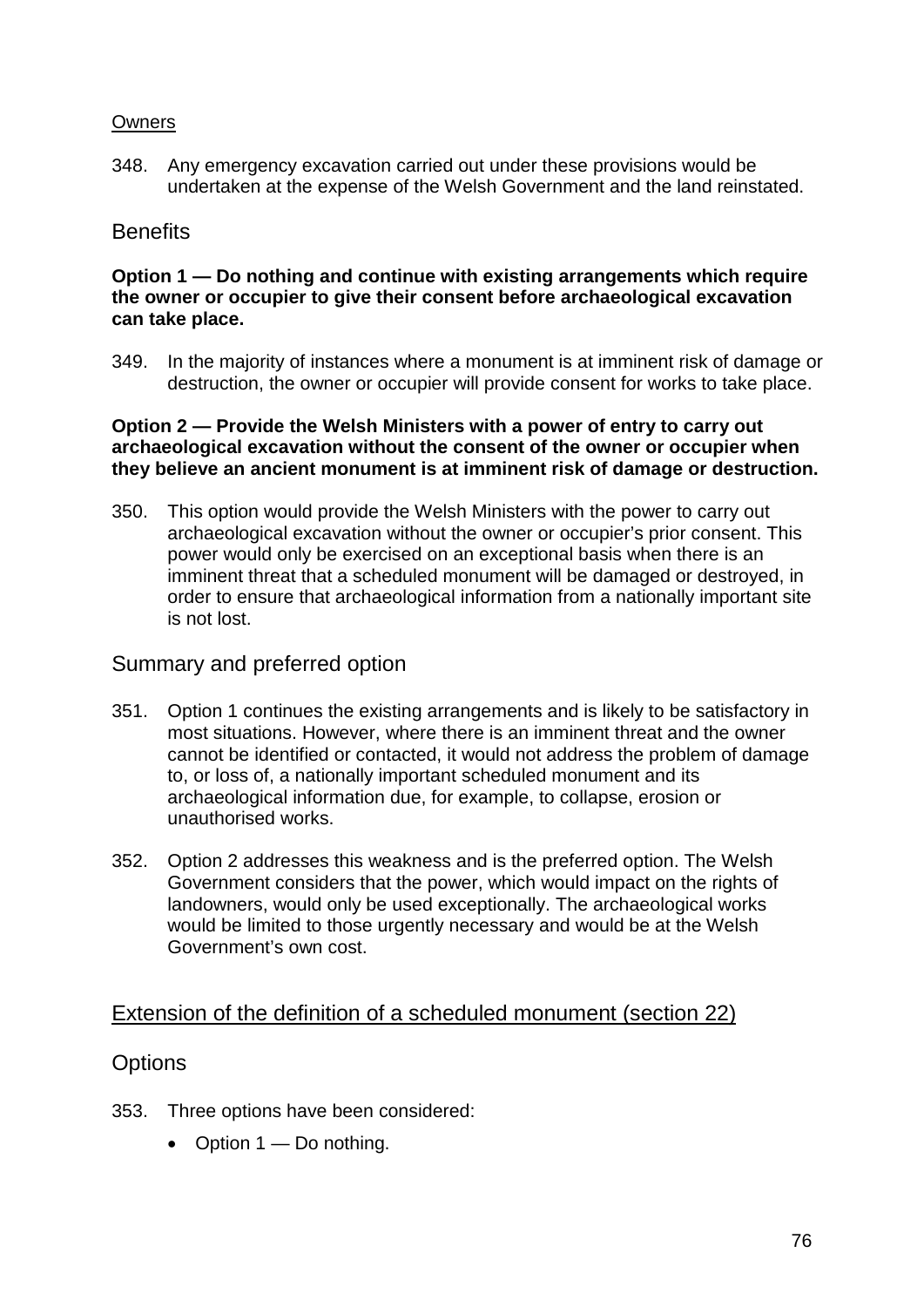- Option 2 Revise the statutory definition of what may be scheduled to include any monument which the Welsh Ministers consider to be of national importance for its historic, architectural, traditional, artistic or archaeological interest.
- Option 3 Extend the definition of what may be scheduled to include all sites that provide evidence of past human activity.

## **Option 1 — Do nothing.**

- 354. Under this option the scheduling of ancient monuments would continue to employ the existing definition in the 1979 Act, which restricts statutory designation to sites which are structures or works.
- 355. The definition has not been amended since the Act was passed and has allowed the scheduling of over 4,000 sites in Wales. The process is well understood and largely uncontroversial since almost all of those sites are archaeological sites, ruins or buildings for which there is little prospect of economic use.
- 356. While the current definition is effective in allowing the scheduling of the vast majority of important sites, artefact scatters and other archaeological deposits devoid of structures or works fall outside the existing definition and, even if nationally important, cannot be scheduled. These are chiefly early, and extremely rare, sites from the Palaeolithic and Mesolithic periods where human activity, occupation and industry are evidenced only by artefact scatters or votive offerings.

#### **Option 2 — Revise the statutory definition of what may be scheduled to include any monument which the Welsh Ministers consider to be of national importance for its historic, architectural, traditional, artistic or archaeological interest.**

- 357. This option would make any site, feature, structure or area of historic or archaeological significance eligible for scheduling and, thereby, protection under the statutory SMC regime.
- 358. The option would allow a huge range of sites to be designated notionally, a substantial proportion of the more than 150,000 individual entries in the four regional HERs might be considered. It might also conflict with other, more appropriate, forms of statutory or non-statutory designation or registration. It could result in pressures for the scheduling of large areas of land, including elements of landscapes on the *Register of Landscapes of Special Historic*  Interest in Wales.<sup>[30](#page-76-0)</sup> The scheduling of buildings in use would cut across the listing regime and impose an inappropriately restrictive system of controls on owners and occupiers.

<span id="page-76-0"></span><sup>30</sup> *Register of Landscapes, Parks and Gardens of Special Historic Interest in Wales, Part 2: Landscapes of Historic Interest in Wales,* Countryside Council for Wales/Cadw/ICOMOS UK (1998 to 2001).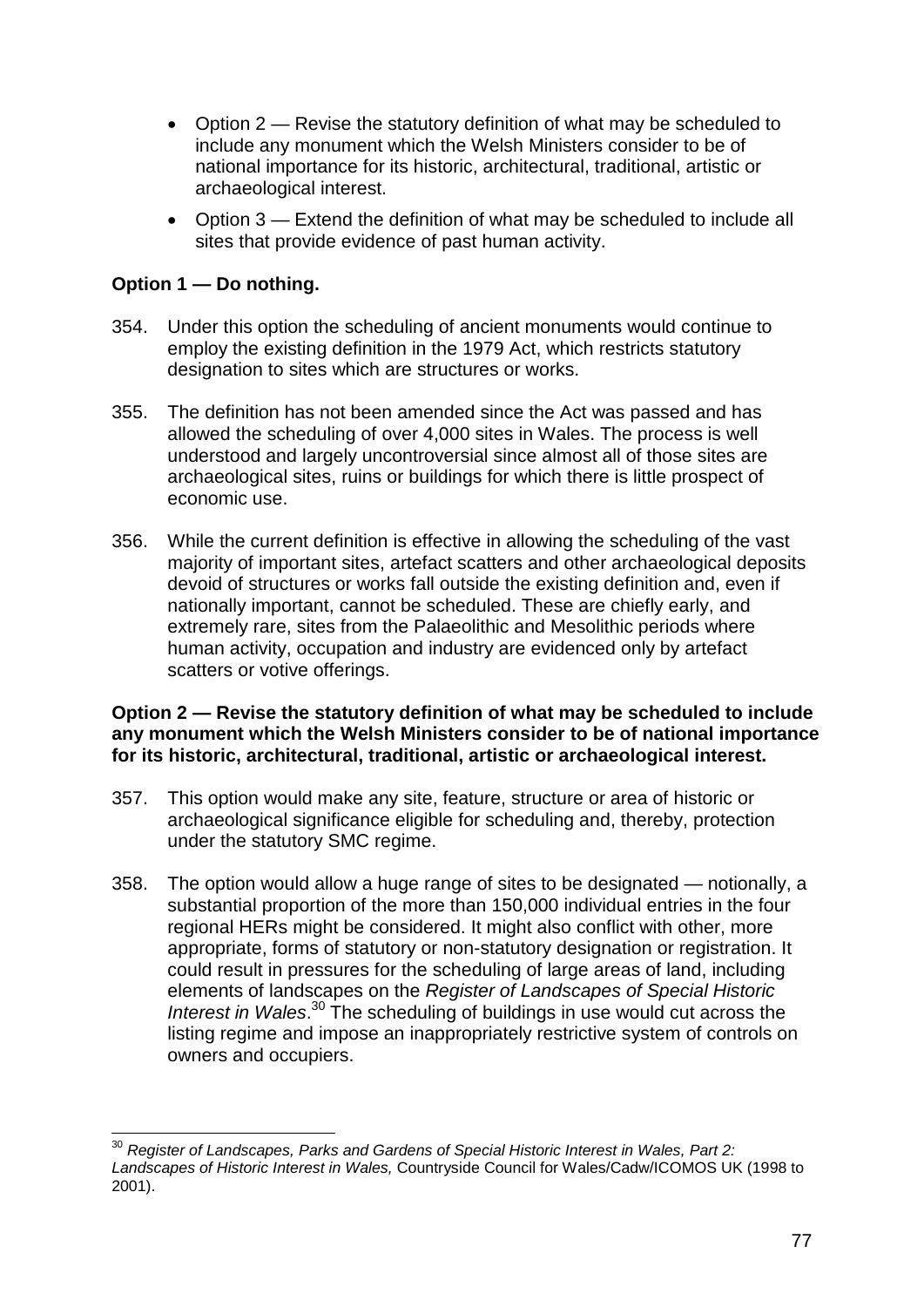359. Such a broad definition would need to be accompanied by stringent criteria, either set out in secondary legislation or policy documents. There would be opposition from owners to such a wide definition of a monument, and the restrictive system of control on owners and occupiers would be seen as complex, bureaucratic, inefficient and obstructive to normal work practices.

### **Option 3 — Extend the definition of what may be scheduled to include all sites that provide evidence of past human activity.**

- 360. The option would allow the scheduling, protection and appropriate management of a relatively small number of sites — probably less than 30 which do not satisfy the current definition for scheduling but are known to be of national archaeological importance. As such, they are vulnerable to damage and the loss of their archaeological significance, particularly as a result of inappropriate management or use.
- 361. Extending the definition of what may be scheduled would mean that a small number of owners would be affected by the scheduling of their land. This would impose restrictions by requiring most new works that would disturb the ground or monument to be first authorised by the Welsh Ministers through the granting of SMC. However, a body of 'class consents' allows existing usage of a scheduled site, such as grazing, to continue.
- 362. The definition could potentially allow the scheduling of large areas which have been subject to human activity. In the Preseli Mountains in Pembrokeshire, for example, evidence for prehistoric activity can be found over an extensive area. The Welsh Ministers would need to issue specific criteria to define the artefact scatters and deposits considered to be of national importance that this option seeks to protect; this will ensure that the definition is not widely and inappropriately applied.

# **Costs**

363. The statutory scheduling of ancient monuments has been in place since 1913 and took its current form in 1979, but there has been no substantive research into the impact of scheduling on land values. However, guidance published in 2014 by the Royal Institute of Chartered Surveyors analysed the sale of scheduled monuments, typically smaller sites with archaeological remains or ruins, and concluded that they sold at prices slightly above land value, with an additional premium ranging from 10 to 20 per cent.<sup>[31](#page-77-0)</sup> The lack of substantive adverse impacts arising from scheduling is supported by anecdotal evidence from Cadw that it is rarely contentious or opposed by owners, unless it would affect a much larger development, such as a wind farm or an opencast mine. The existence of a scheduled monument on farmland can also benefit the owner by attracting additional funding for its appropriate management under agri-environmental schemes such as Glastir.

<span id="page-77-0"></span> $31$  'Valuation of historic buildings', RICS information paper,  $1<sup>st</sup>$  edition, May 2014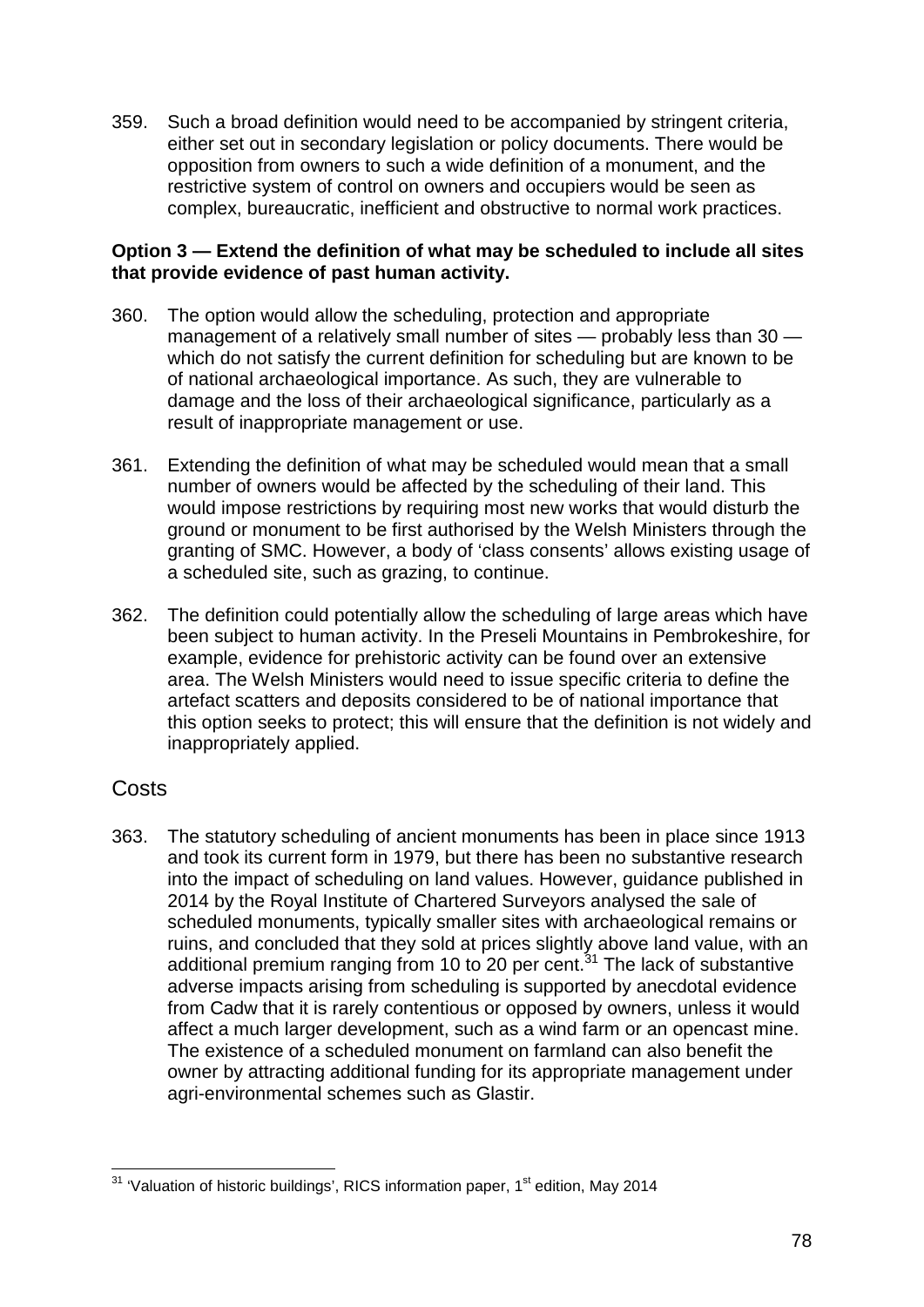## **Option 1 — Do nothing.**

364. There would be no additional costs associated with this option. Scheduling is at the discretion of the Welsh Ministers and Cadw's programme of scheduling of potential sites identified by the surveys it commissions is carried out according to the staff resources available, the significance of the site and the degree to which it is at risk.

#### **Option 2 — Revise the statutory definition of what may be scheduled to include any monument which the Welsh Ministers consider to be of national importance for its historic, architectural, traditional, artistic or archaeological interest.**

365. The extension in the range of sites that would follow from an effectively unrestricted criterion for scheduling is impossible to estimate with any precision. Policy definitions on what might be scheduled could be introduced that would reduce the number of possible sites for scheduling. In practice, the Welsh Government would extend the corpus of sites still to be considered as part of the scheduling enhancement programme to accommodate the sites meeting the new definition. Currently, Cadw has virtually completed its assessment of known prehistoric and Roman sites in Wales, and good progress is being made on the assessment of medieval and post-medieval sites and of twentieth-century military sites. Unless constrained by policy definitions, the scheduling enhancement programme would, for all intents and purposes, become open-ended under this option.

#### The Welsh Government

- 366. A standard scheduling action costs, in Cadw staff time some £630.00, plus any travel costs. It can be assumed that the sites meeting the scheduling definition would include the 30 sites proposed under option 3. The upper limit of the number of other sites potentially schedulable is difficult to estimate, but would be far less than the 150,000 entries on the HERs as most of these would not be of national importance. A conservative estimate would be that the upper limit would be in the region of 25 per cent of the existing number of scheduled monuments or some 1,000 additional sites. This would mean that the potential additional cost, over the life of the scheduling enhancement programme would be between £19,000 (30 x £630) and some £630,000 (1,000 x £630) plus travel costs. This cost would be over and above the cost of the current scheduling enhancement programme and be incurred over the programme's lifetime.
- 367. In addition, as the definition proposed for this option would be much more open to interpretation, it is likely that that there would be an increase in the number of reviews sought by owners. Based on the number of designation reviews predicted above of some 5 per cent of cases at an individual cost of £2,250,<sup>[32](#page-78-0)</sup> the additional costs would range between £3,375 and £112,500.

<span id="page-78-0"></span> $32$  Based on the assumption that an average review relying upon written representations will require three days of a Planning Inspector's time at a rate of £750 per day (see paragraph 245).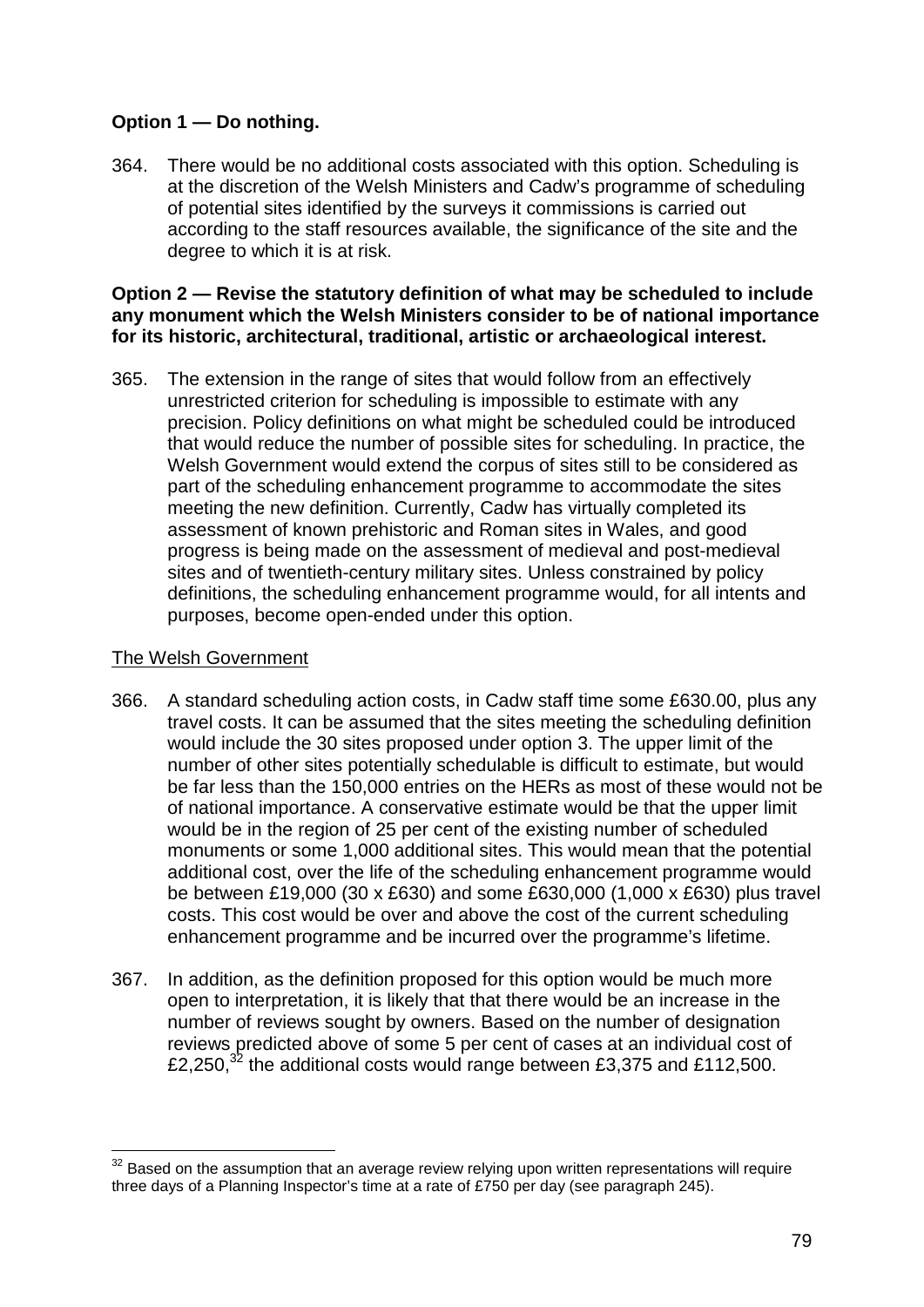368. In 2012, Cadw managed 110 applications for SMC. This number, which has remained relatively steady over the last 5 years, represents works to only a small proportion (some 2.4 per cent) of the over 4,000 monuments currently on the Schedule. If the number of monuments to be scheduled increased dramatically, there would be a knock-on effect on the number of SMC applications that would need to be administered by the Welsh Government. Based on 1,000 additional monuments, with each simple SMC application costing the Welsh Government in the region of £86.20 to administer, this would represent an additional cost of £86.20 x 24 or some £2,070 per annum.

#### **Option 3 — Extend the definition of what may be scheduled to include all sites that provide evidence of past human activity.**

#### The Welsh Government

- 369. The addition of less than 30 sites to the corpus of candidate sites for scheduling would not lead to any significant additional costs for the Welsh Government as it would represent a small percentage of the total of remaining sites potentially eligible under the existing criteria. Over the lifetime of the scheduling enhancement programme, the additional cost would amount to 30 x £630 (the cost of a standard scheduling action) or some £18,900 plus any travel costs. Around 10 sites, renowned for their significance, would be given priority for scheduling. They would be designated between 2016 and 2021 at an annual cost of £1,260.
- 370. Owners and other interested parties will have the right to request an independent review of a designation decision under other provisions of this Bill. It is estimated that 5 per cent of scheduling proposals will result in such a request which, based on the 30 sites anticipated, would mean 1 to 2 reviews at a total cost of some £3,375 based on the written representations procedure. If 10 sites are scheduled over the next 5 years, this would give a cost over this period of up to £1,125. However, given that these sites have survived without being subject to undue damage and are well known for their archaeological significance, it is probable that no reviews will be requested.

#### **Owners**

371. As outlined above it is difficult to estimate the costs for an owner of their property being scheduled given that potential sites could range from unimproved grazing land through to a complex of ruinous industrial buildings or a disused slate quarry. The study by the Royal Institute of Chartered Surveyors concluded that scheduling had a positive effect on land values and agricultural, horticultural and forestry works can continue largely unchanged. Dwellings cannot be scheduled and buildings in economic use will not be scheduled, other then where they are in use as a museum or in a similar role. The annual number of SMC applications represents about 2.4 per cent of the total number of scheduled monuments, although a large proportion of this annual number of applications relates to a small number of monuments subject to change and development, such as Cardiff Castle. Accordingly, most owners will never need to apply for SMC for monuments in their ownership.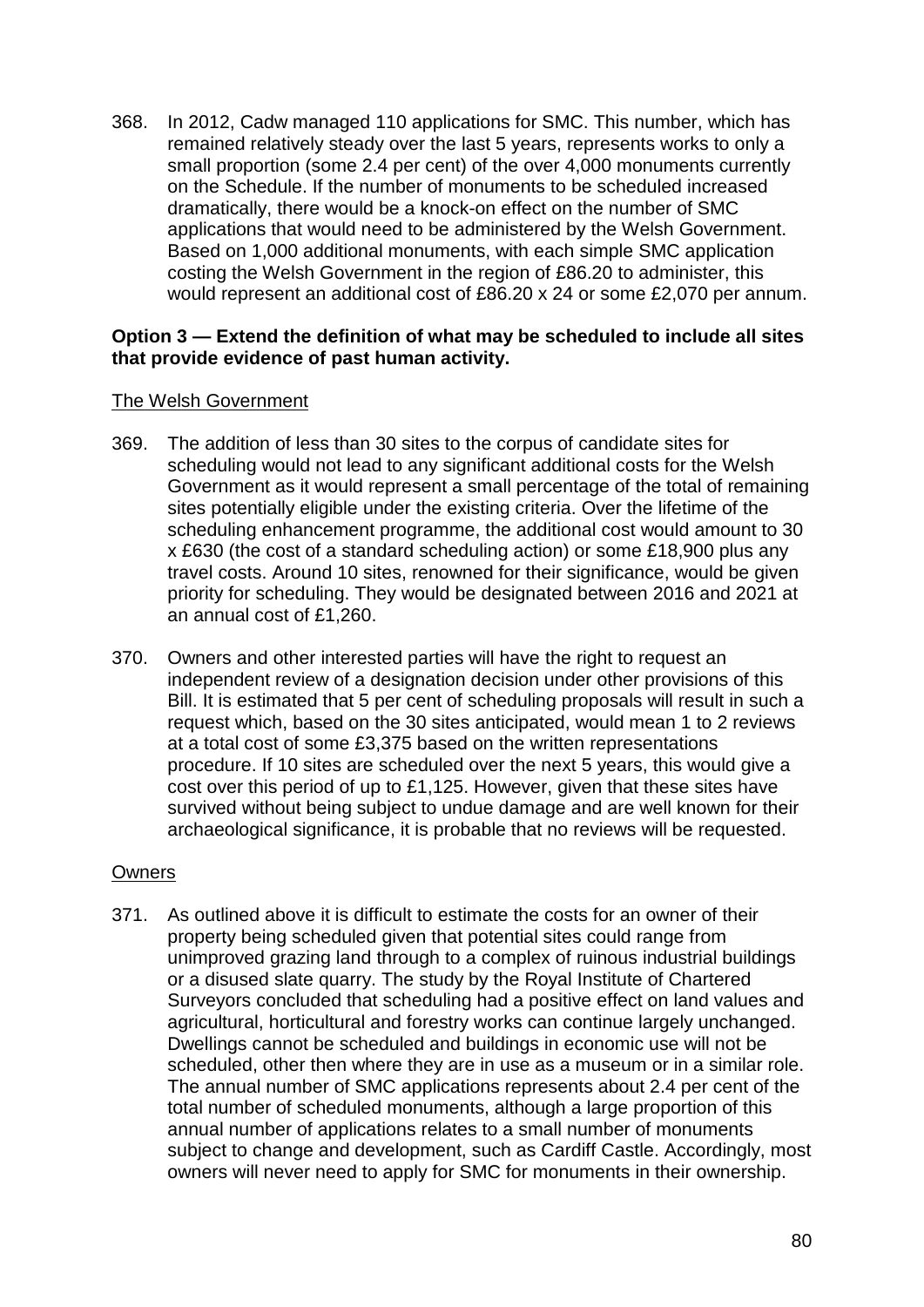# **Benefits**

## **Option 1 — Do nothing**

372. This option would bring no benefits aside from it not requiring any legislative change. However, it would not address the lack of protection of a small number of nationally important archaeological sites.

### **Option 2 — Revise the statutory definition of what may be scheduled to include any monument which the Welsh Ministers consider to be of national importance for its historic, architectural, traditional, artistic or archaeological interest.**

373. As well as covering sites of the type proposed in option 3, it could encompass a vast range of historic sites including buildings in active use, hedgerows and extensive areas of historic interest. Policy guidance or secondary legislation would be needed to limit prospective sites to those that would be most suited to the restrictive controls imposed by the scheduling regime.

### **Option 3 — Extend the definition of what may be scheduled to include all sites that provide evidence of past human activity.**

374. This option would slightly extend the range of sites that would satisfy the criteria set out in the 1979 Act. As a result, a relatively small number of highly significant archaeological sites could be added to the schedule of monuments protecting them for future generations.

# Summary and preferred option

- 375. Option 1 would produce no benefits, whilst option 2 would unacceptably extend the range of sites that might be scheduled and thereafter subjected to strict controls on works carried out to them. As such, it would need to be limited by policy restrictions on what might be scheduled.
- 376. The Welsh Government considers that option 3 the extension of the definition of what may be scheduled to include sites that provide evidence of past human activity — offers the best way forward. It will ensure that the scheduling programme is able to protect the most archaeologically important sites in Wales in the most open and transparent way. In the view of Cadw, only a small number of sites would become eligible for scheduling, but those represent a group of highly significant archaeological sites that should be protected from damage and loss.

|                      | <b>Current costs</b> | <b>Additional costs</b> | Comment         |
|----------------------|----------------------|-------------------------|-----------------|
|                      | N/A                  | £18,900                 | One-off cost of |
| The Welsh Government |                      |                         | scheduling      |
|                      | N/A                  |                         | One-off cost of |
|                      |                      | £3,375                  | reviews         |
| ʻotal                |                      | £22,275                 |                 |

#### Table 7 — Summary of additional costs for preferred option 3.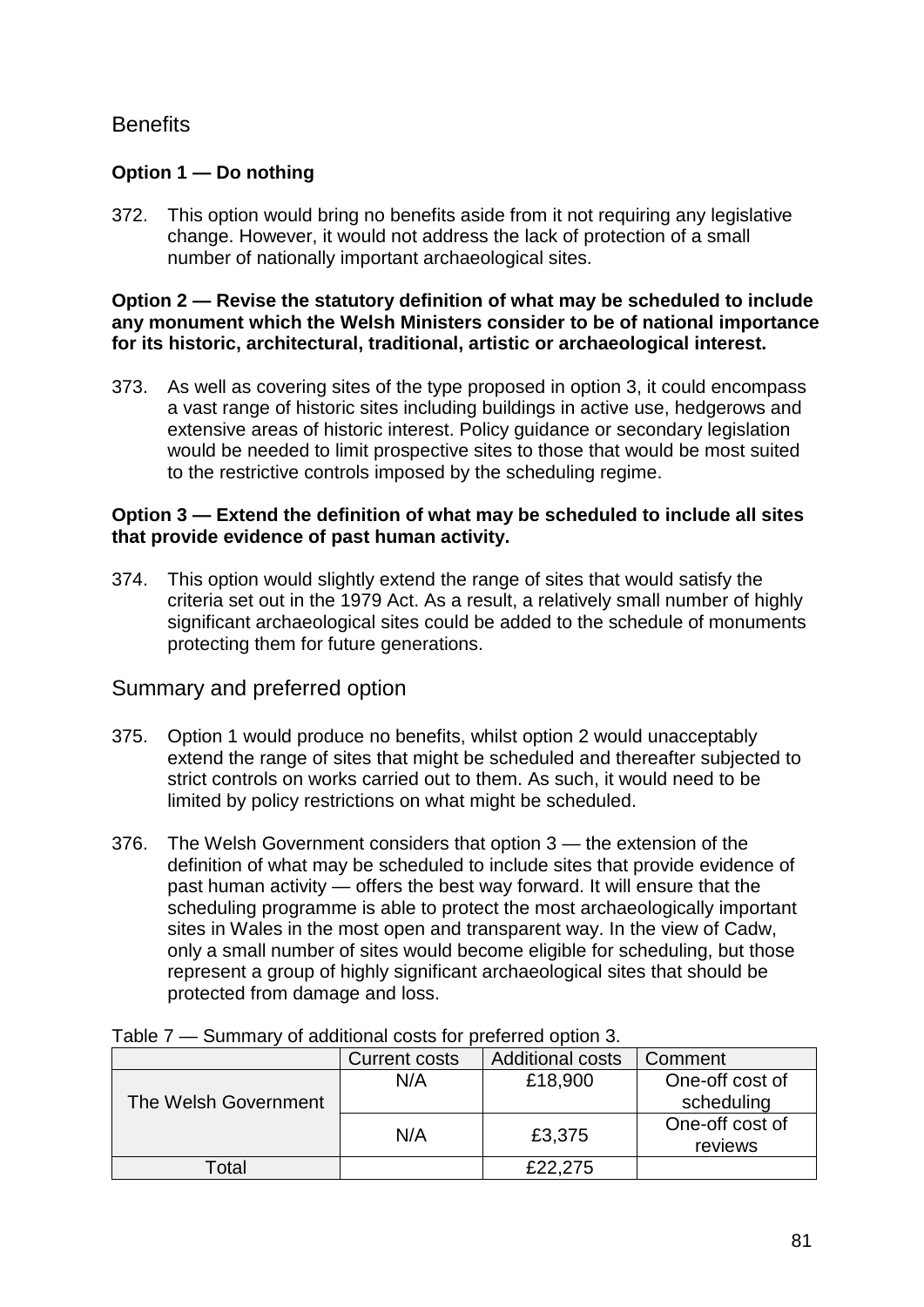# Relaxation of the conditions for an application for a certificate of immunity from listing (section 27)

# **Options**

- 377. Three options were considered:
	- Option 1 Do nothing and continue to require that planning permission must be obtained or applied for before an application for a COI can be made.
	- Option 2 Do the minimum by encouraging pre-application discussions with Cadw.
	- Option 3 Relax the rules so that COI applications can be made at any time.

### **Option 1 — Do nothing and continue to require that planning permission must be obtained or applied for before an application for a COI can be made.**

- 378. Under this option, a COI can only be sought from the Welsh Ministers when an application for planning permission has been submitted to the LPA or planning permission has been obtained.
- 379. The option has the disadvantage that a property owner or developer must seek planning permission before an assurance can be obtained that a building will not be listed for a period of five years. The only advantage of maintaining the link to the planning process is that it is likely to limit the number of COI applications. Given that numbers of COI applications will probably remain low, it is considered that this option places an unnecessary burden on applicants and LPAs.

## **Option 2 — Do the minimum by encouraging pre-application discussions with Cadw.**

380. Under this option, an owner or developer would have the right to request a discussion with Cadw as part of the statutory pre-application service proposed in the Planning (Wales) Bill in order to seek assurance that a building would not be listed. However, the discussion would not have a statutory basis and the Welsh Ministers could subsequently come to a different view. Since the Welsh Ministers are under a duty to designate any building that, in their estimation, meets the criteria for listing, this option would fail to deliver an authoritative assurance of a building's immunity from listing. On that basis, this option is not considered to be viable.

## **Option 3 — Relax the rules so that COI applications can be made at any time.**

381. This option would allow a property owner or potential developer to seek a COI at any time, making it possible to obtain a legal guarantee that a building would not be listed before time and resources are invested in the formulation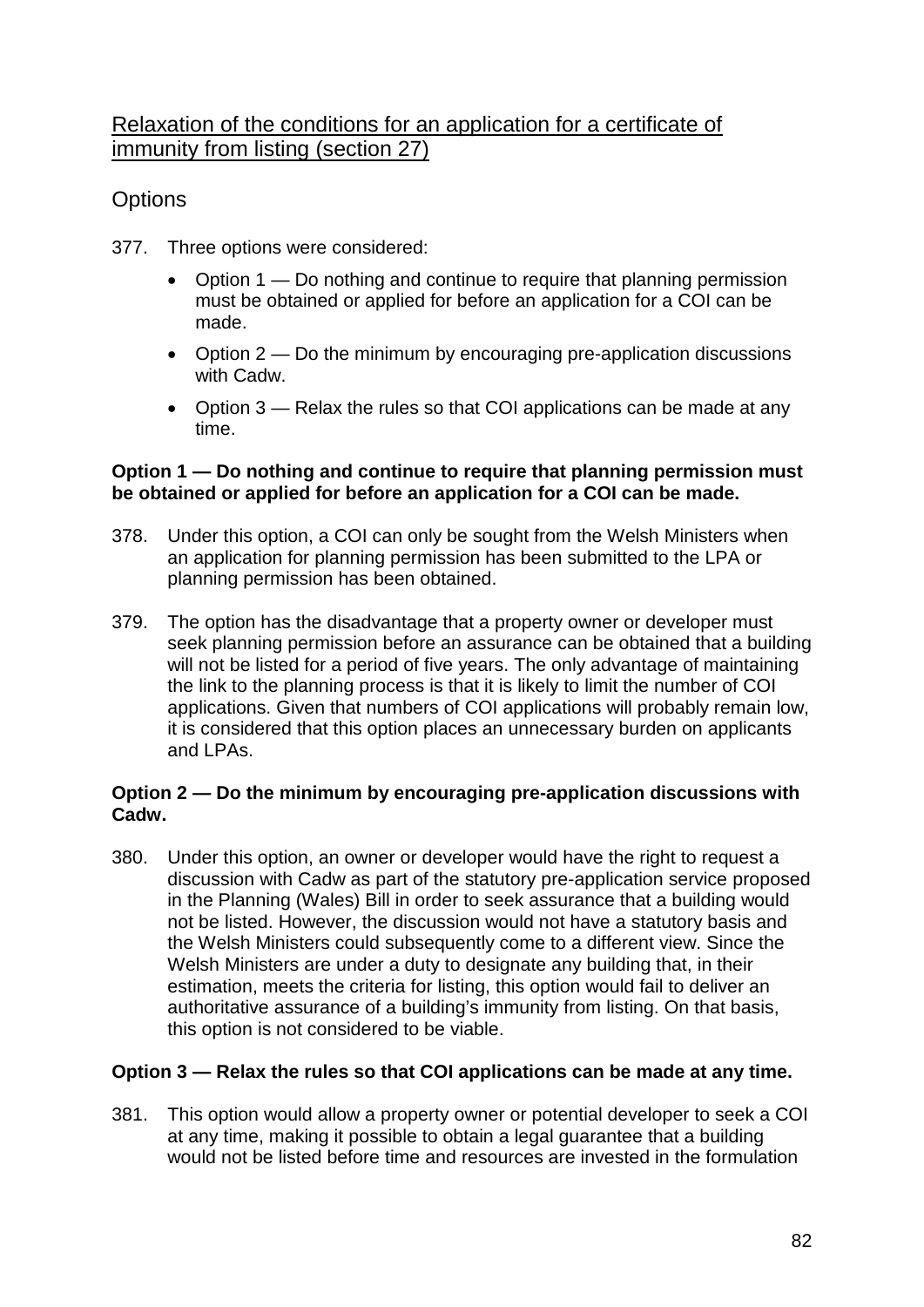of proposals for development or purchase. There would be no charge to the applicant for submitting an application.

# **Costs**

### **Option 1 — Do nothing and continue to require that planning permission must be obtained or applied for before an application for a COI can be made.**

- 382. There would no additional costs associated with this option. However, the need to seek planning permission before applying for a COI potentially places unnecessary costs on the applicant. Even a nominal planning application for an alteration to a residence is likely to cost about  $£172<sup>33</sup>$  $£172<sup>33</sup>$  $£172<sup>33</sup>$  Research carried out in 2009 estimated that the average overall cost of a planning application for a typical householder development was £1,300 (uprated to current prices). $34$
- 383. There may also be unnecessary costs for the LPA since the current planning fee only covers, on average, some 66 per cent of the costs of determination.<sup>[35](#page-82-2)</sup>

#### **Option 2 — Do the minimum by encouraging pre-application discussions with Cadw.**

- 384. Detailed analysis of this option has not been undertaken as it would bring no benefits over the current arrangements. Developers concerned that their property may meet the listing criteria are already able to submit a request for an informal opinion from Cadw, so costs in this respect would be unchanged.
- 385. The Planning (Wales) Bill seeks to encourage the provision of a preapplication service by LPAs. There would be additional costs for the Welsh Government if developers sought Cadw's involvement in pre-application discussions on site, even if there is no realistic prospect that the building is of listable quality. Based on attendance at an hour-long meeting, the cost for the Welsh Government would be some £20 per case, plus travel time and costs. Initial research prior to the meeting and any subsequent correspondence would equate to a further two hours of staff time or £40. The total cost would therefore average some £100 per case. Without further research, it is impossible to estimate the likely demand for such pre-application discussions. However, Cadw estimates that some 35 per cent of buildings in Wales were built before 1919, which would provide a large pool of buildings which have some historic value.

#### **Option 3 — Relax the rules so that COI applications can be made at any time.**

386. The number of COIs currently sought in Wales is low (see Table 8), reflecting the fact that the listing resurvey of Wales was completed in 2005.

<span id="page-82-0"></span><sup>&</sup>lt;sup>33</sup> Planning Portal Fee Calculator

<span id="page-82-1"></span><sup>&</sup>lt;sup>34</sup> Benchmarking the costs to applicants of submitting a planning application, Arup for the Department of Communities and Local Government, July 2009.

<span id="page-82-2"></span><sup>35</sup> Source, Welsh Local Government Association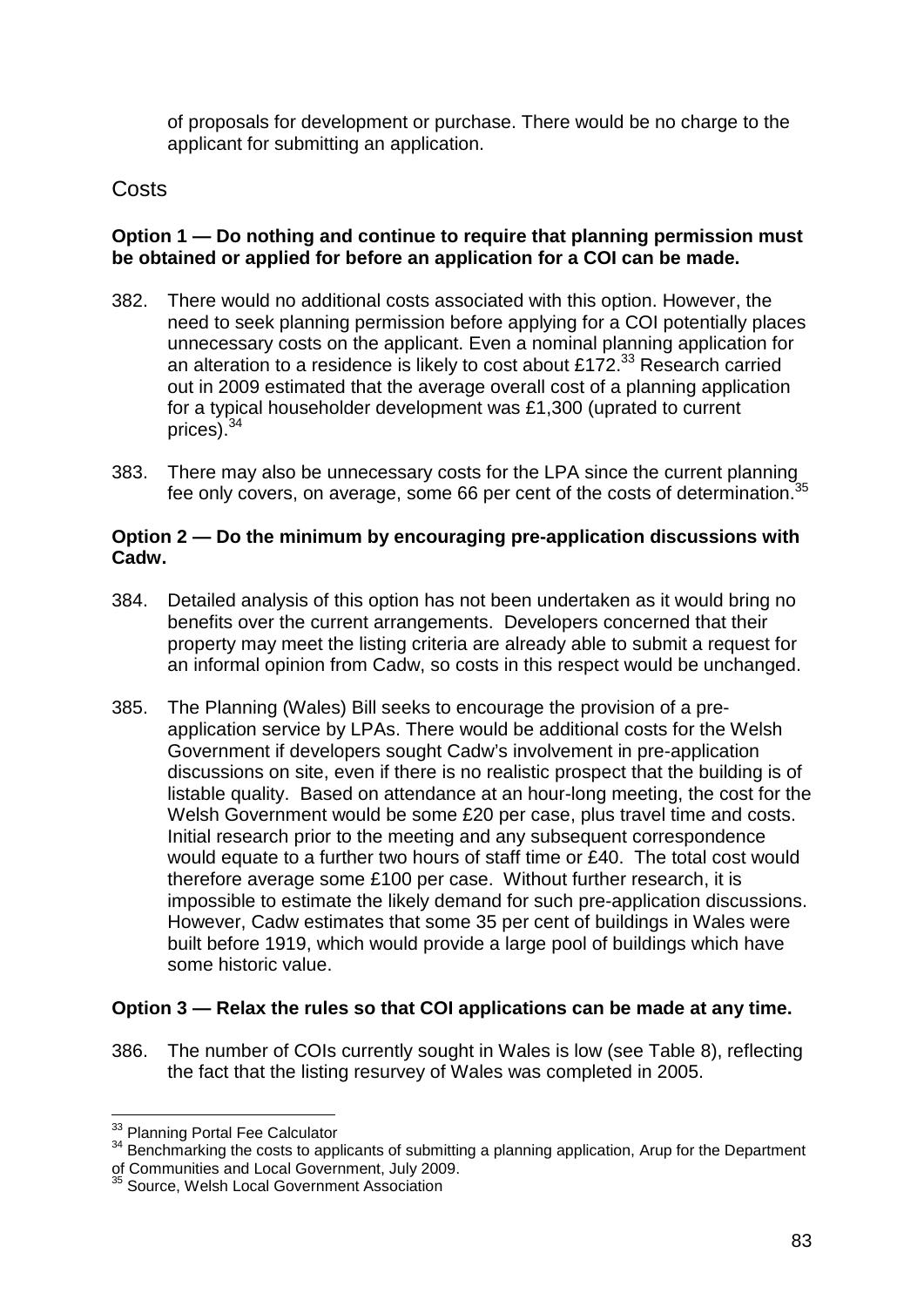| i uviv v<br>$\overline{I}$ without thoroughouse of applications for OOIS, 2000. 2017, |         |         |         |         |         |         |  |
|---------------------------------------------------------------------------------------|---------|---------|---------|---------|---------|---------|--|
| COI applications                                                                      | 2008/09 | 2009/10 | 2010/11 | 2011/12 | 2012/13 | 2013/14 |  |
| Received                                                                              |         |         |         |         |         |         |  |
| Granted                                                                               |         |         |         |         |         |         |  |

Table 8 — Annual number of applications for COIs, 2008–2014.

### The Welsh Government

387. Similar arrangements for seeking COIs were introduced in Scotland in 2011 and in England in 2013. Both Historic Scotland and English Heritage report only a marginal increase in the numbers of certificates being sought. On this basis, Cadw does not anticipate receiving more than one additional application per annum, which can be accommodated within routine staff workloads. Cadw estimates that the staff costs for processing each application is £832 plus any travel.

### Owners/developers

388. Costs for owners/developers will be unchanged in making a COI application, for which there is no charge. There is no application form, but an applicant is asked to provide details of the building's location, photographs and any background information available. This cost can be estimated at less than £50. However, there will no longer be a requirement to submit evidence of a planning application/permission, the costs for which are set out in option 1. In instances where no subsequent planning application is needed, there will, therefore, be a potential saving of between £172 and £1,300 for each COI application.

#### Local planning authorities

389. There will also be a small saving for LPAs since they will no longer need to determine planning applications submitted solely as a precondition for a COI. In cases were a subsequent planning application is not needed, based on the range of costs shown above, this would equate to a saving of between £58 and £403 per COI application.

## **Guidance**

390. Information on COIs for LPAs and owners/developers is set out in draft Technical Advice Note 24: Historic Environment — part of the suite of documents prepared or updated in support of the Bill. The Cadw website will also be updated as part of routine business.

# **Benefits**

#### **Option 1 — Do nothing and continue to require that planning permission must be obtained or applied for before an application for a COI can be made.**

391. This option brings no benefits but has the disadvantage for property owners/developers and LPAs of requiring a potentially unnecessary planning application before a certificate can be sought.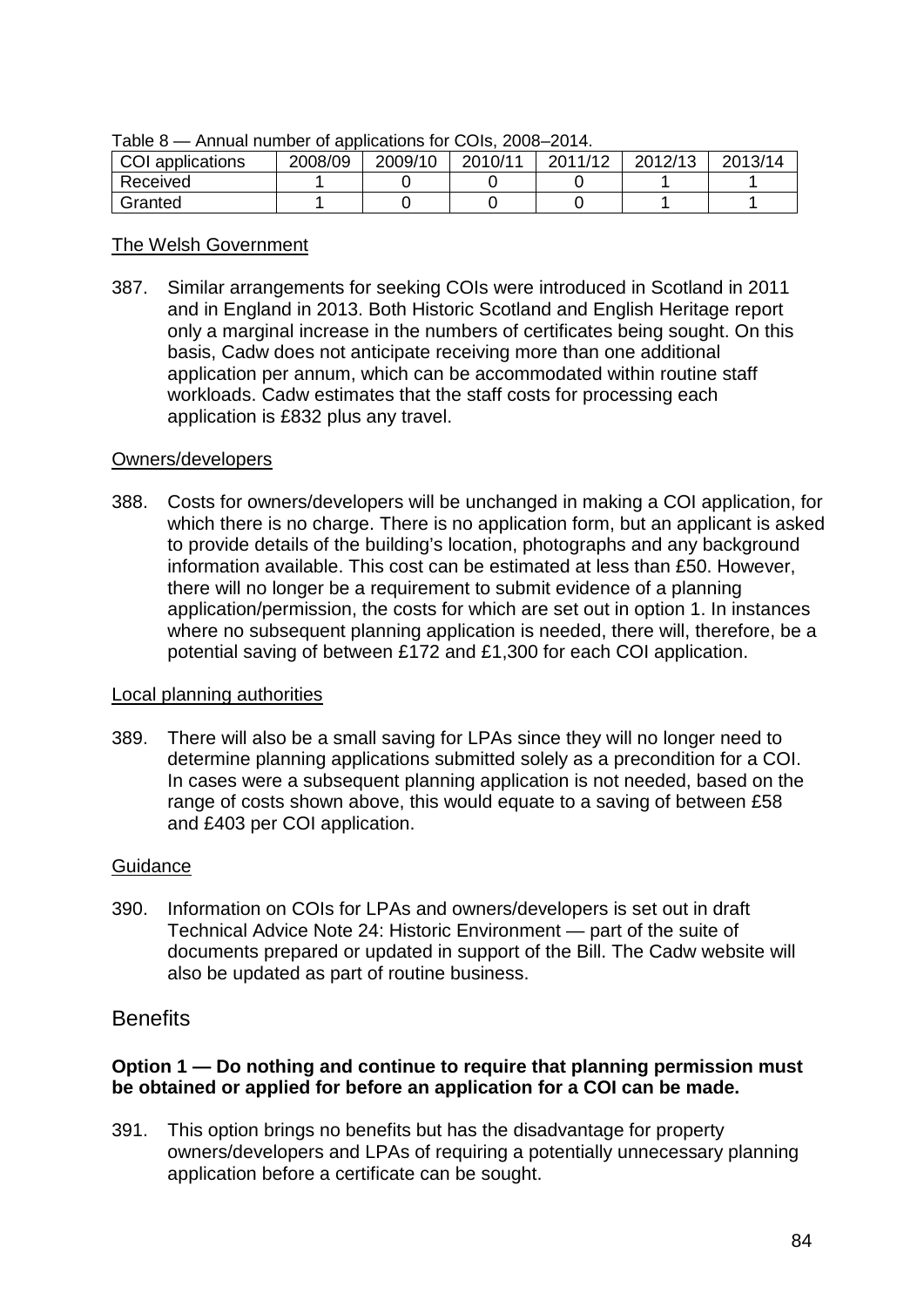### **Option 2 — Do the minimum by encouraging pre-application discussions with Cadw.**

392. The option provides no benefits over the current arrangements as any views on whether the building meets the listing criteria would have no legal status and it would still be liable to be listed subsequently.

## **Option 3 — Relax the rules so that COI applications can be made at any time.**

393. This option would sever the link between applying for a COI and the need for a prior application for planning permission, offering savings to owners/developers and LPAs. With the costs and bureaucratic burden of preliminary planning applications eliminated, it will be easier for owners and developers to seek COIs, enabling them to seek new uses for unlisted historic buildings with greater confidence.

## Summary and preferred option

- 394. Option 1 brings no additional benefits and continues to require an applicant to first meet the sometimes unnecessary cost of submitting a planning application.
- 395. Option 3 would remove the unnecessary burden on owners of submitting a planning application before seeking a COI. The change is expected to result in one additional application per annum and can be accommodated within Cadw's existing workloads.

|                              | <b>Current annual</b> | Future annual costs/ |                   | Comment                                                                |
|------------------------------|-----------------------|----------------------|-------------------|------------------------------------------------------------------------|
|                              | costs                 |                      | savings           |                                                                        |
|                              |                       | Costs                | Savings           |                                                                        |
| The Welsh<br>Government      | £832                  | £1,664               |                   | One additional<br>COI application<br>annually                          |
| Owners/<br><b>Developers</b> | £222 to £1,350        | £100                 | £172 to<br>£1,300 | Savings by<br>dispensing with<br>prior planning<br>application         |
| <b>LPAs</b>                  | £50 to £400           |                      | $£50$ to<br>£400  | Potential saving if<br>no prior planning<br>application is<br>required |

#### Table 9 — Summary of costs for preferred option 3.

# Introduction of heritage partnership agreements (sections 11 and 28)

# **Options**

396. Three options were considered: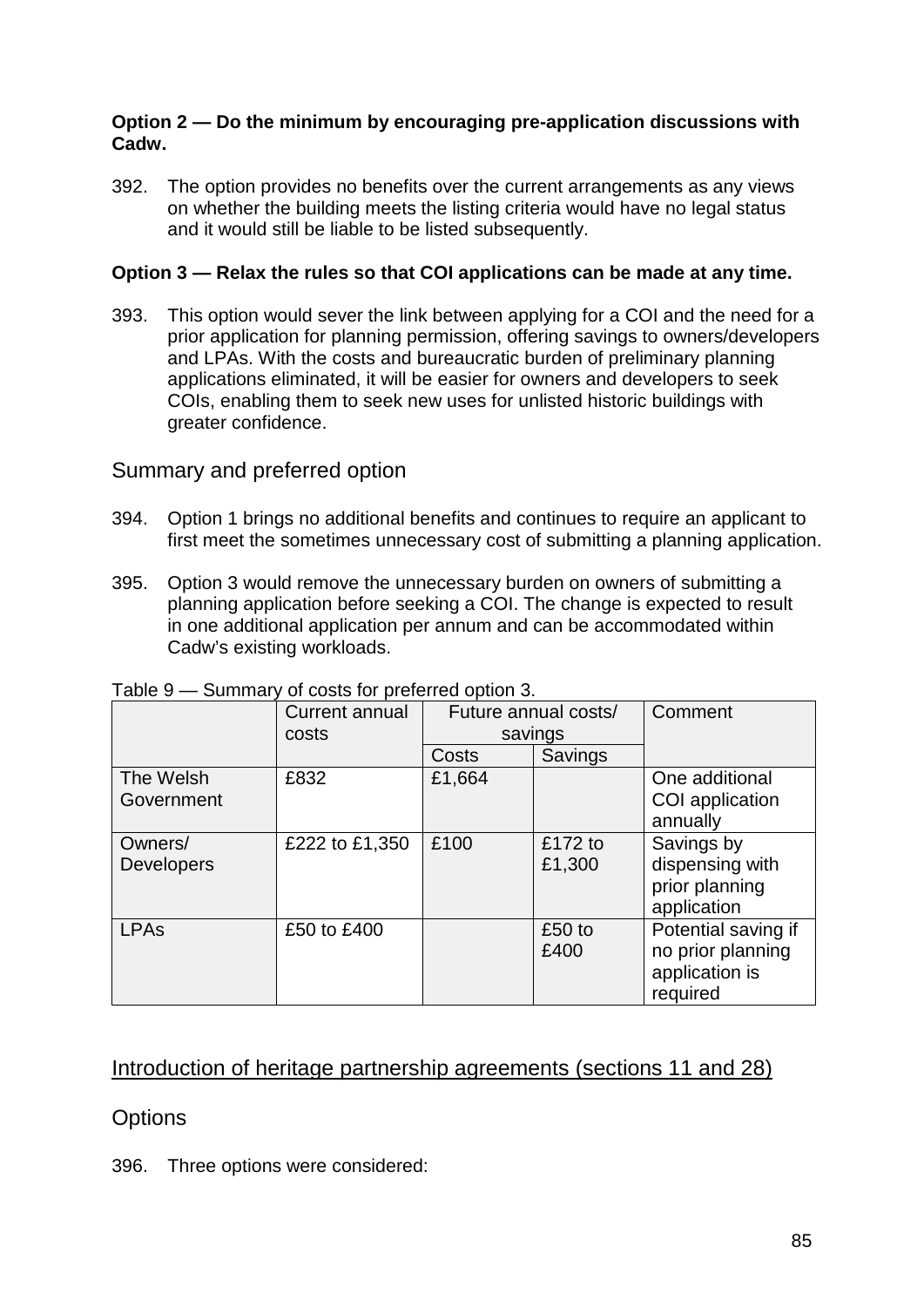- Option 1 Do nothing and continue with existing consents regimes.
- Option 2 Do the minimum by encouraging the development of management plans within the existing consents regimes and making wider use of section 17 agreements.
- Option 3 Introduce HPAs for a programme of permitted works within a fixed period.

#### **Option 1 — Do nothing and continue with existing consents regimes.**

397. Under this option, current LBC and SMC arrangements would remain unchanged, obliging owners undertaking programmes of repair or change on a number of historic assets to apply for multiple individual consents. For scheduled monuments, SMC must be obtained any time repairs are required. This cumbersome process can be time-consuming and expensive for both owners and consenting authorities and, since consent cannot be taken for granted, creates uncertainty for owners planning works. Moreover, piecemeal applications can sometimes obscure the wider objectives of a conservation programme and lead to disputes over specific details.

#### **Option 2 — Do the minimum by encouraging the development of management plans within the existing consents regimes and making wider use of section 17 agreements.**

- 398. Under this option, management plans that incorporate informal agreements about proposed future works can be agreed between owners and consenting authorities. Where this involves the negotiation of detailed, but non-binding, agreements for proposed works this can be a time-consuming process for all involved. However, formal consents would still be needed and, such management plans notwithstanding, a degree of uncertainty would remain for owners; this limits the usefulness of this approach.
- 399. Almost all works to scheduled monuments, even minor, annual repairs, require prior SMC. Section 17 of 1979 Act provides for the establishment of management agreements between occupiers of scheduled monuments and the Welsh Ministers. These can be used to grant SMC for works to be carried out over an agreed period and according to an agreed methodology. This overcomes the need for individual applications for each set of works, but can only provide for works of maintenance or repair and cannot grant SMC for works to change or alter the monument. Section 17 agreements also cannot apply to listed buildings.

#### **Option 3 — Introduce HPAs for a programme of permitted works within a fixed period.**

400. The introduction of HPAs will furnish a means to grant LBC and SMC, but not planning permission, for a programme of agreed works over a specified period, which is likely to be between 5 and 20 years. An HPA will be able to set out: the agreed works receiving consent, specific works that do not require consent, mechanisms for variation and modification of the agreement and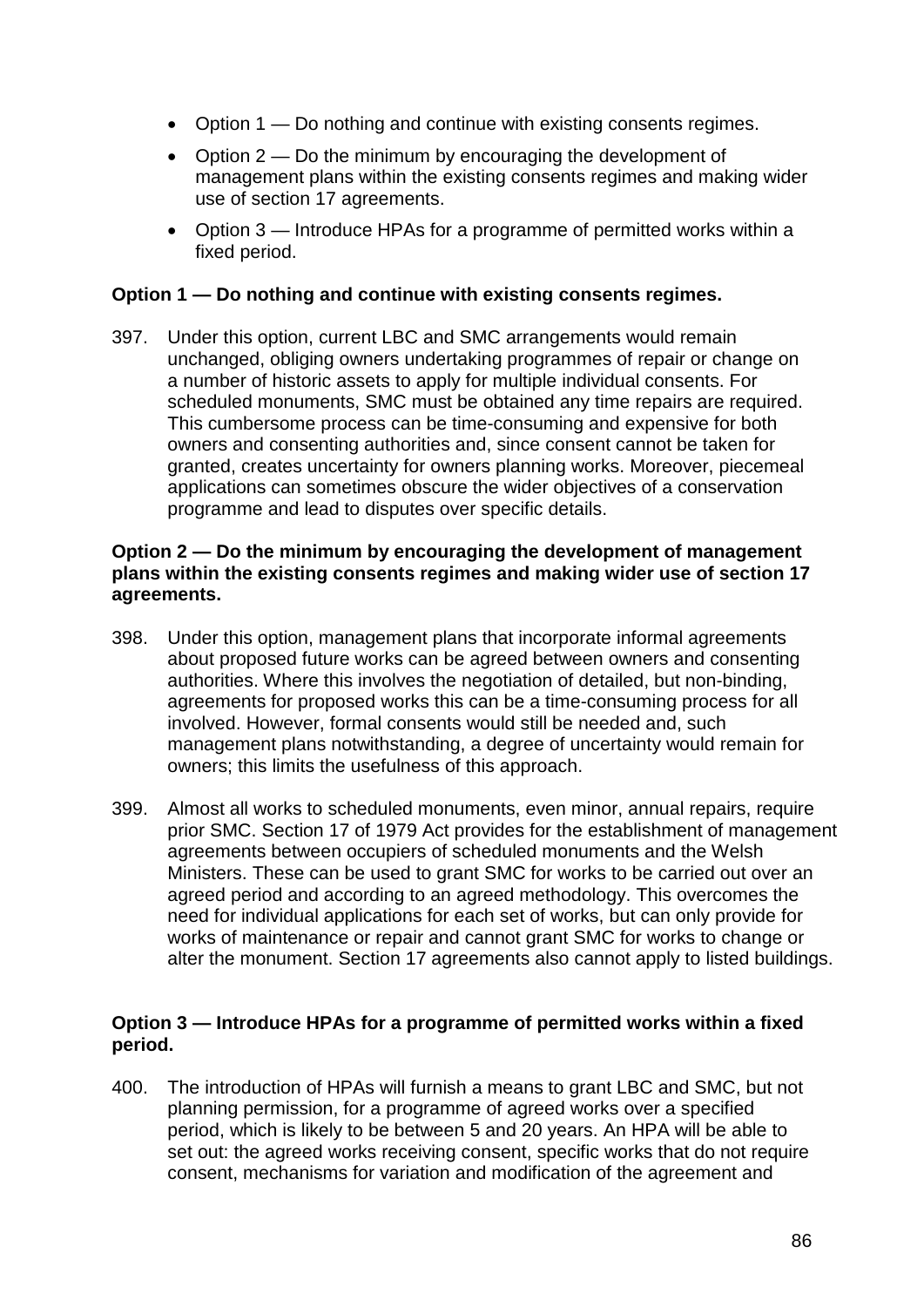arrangements for funding and public access. While they will not be universally useful, HPAs could bring benefits in respect of:

- large or complex sites containing a variety of designated buildings or sites;
- groups of similar heritage assets in dispersed locations, such as road bridges or canal structures; and
- sites already subject to management regimes where an HPA could work in alignment with, for example, a Glastir or inheritance tax exemption agreement.

## **Costs**

### **Option 1 — Do nothing and continue with existing consents regimes.**

401. Continuing with the existing consents regimes will not add any additional costs or savings.

### **Option 2 — Do the minimum by encouraging the development of management plans within the existing consents regimes and making wider use of section 17 agreements.**

#### **Owners**

- 402. Heritage management plans are already commonly used by the owners of large or complex estates containing designated historic assets. Such plans might vary from a simple plan agreed with Cadw (for example, one farm in the Conwy Valley has 19 important archaeological features in two scheduled fields) to a complex scheme developed for an estate owner by specialist consultants at a cost of several thousand pounds. Such plans would remain discretionary and would only be developed where the owner deems it advantageous. This option would, however, continue the current arrangements of requiring individual consent applications, preceded, perhaps, by pre-application discussions.
- 403. Section 17 agreements for funding the positive management of scheduled monuments over a set period, usually five years, have been used by Cadw since the 1979 Act passed into law. Currently there are some 50 extant agreements in place, a small number of which have been used as a means of granting SMC for repeat works. A further 25 section 17 agreements have been built into Glastir agreements as a means of granting SMC for straightforward works, such as ongoing erosion repairs. Given that section 17 agreements can only be used for works of repair or maintenance, agreeing appropriate methodologies for like-for-like repair would be relatively straightforward and could be incorporated into Cadw's existing work programme for the management of scheduled monuments at no additional cost.

### **Option 3 — Introduce HPAs for a programme of permitted works within a fixed period.**

404. Since an HPA will be discretionary, an agreement will only be pursued where the owner, the consenting body or bodies and any other party involved regard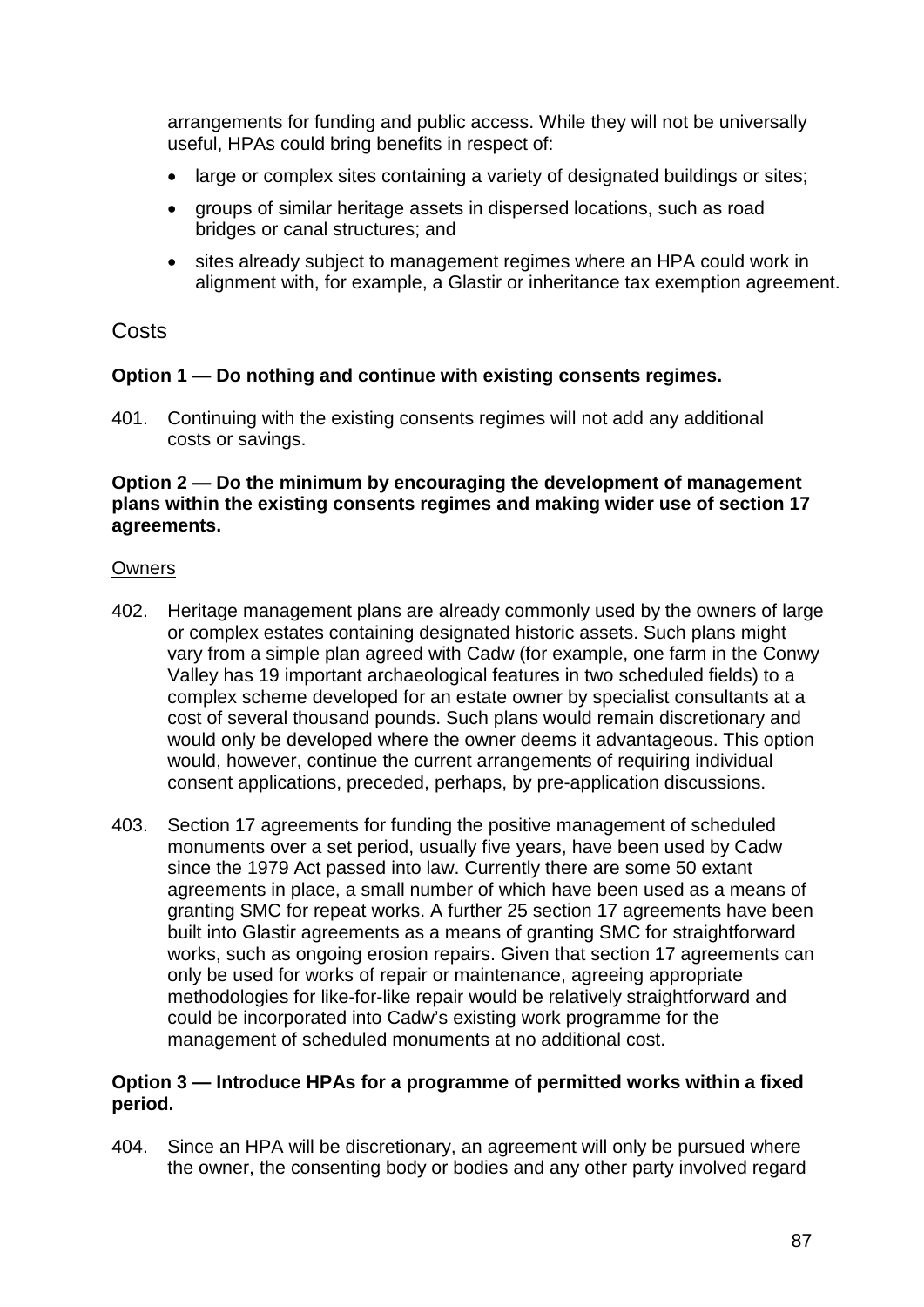it as mutually advantageous. It is likely that there will only be a limited number of HPAs in the short term. The likely costs of the implementation of HPAs are difficult to forecast as they could be highly variable in scale, ranging from individual owners proposing to carry out modest schemes of work over a period of time to their property through to large public sector estates planning a challenging programme of works to a large number of listed buildings and scheduled monuments. It will also be necessary for training and guidance to be given to staff of the Welsh Government and LPAs.

405. A detailed assessment of eight pilot projects was undertaken in 2006 in advance of the proposed joint Wales and England Heritage Protection Bill.<sup>[36](#page-87-0)</sup> The most successful of the projects involved in the study, which covered localauthority-owned bridges, milestones and wayside crosses, cost some £4,464, whilst another, covering a range of listed buildings and other historic assets at the University of East Anglia, cost £70,000 but was still considered successful. The report considered the impacts of the pilots, all in England, on the owners, the local authorities responsible for listed buildings and the national body responsible for scheduled monuments. It concluded that the number of variables involved meant that they could not specify costs or savings over the existing consents regimes in monetary terms but, as shown in Table 10, each pilot had either a neutral or positive impact. The report concluded that '…all the pilots suggested that overall there would be at worst no greater cost to a properly run system, and in many cases significant savings on doing what was (or should have been) done.' Therefore, although the initial costs of putting an HPA in place can be high, it is anticipated that, in most cases, this will be outweighed by savings for all parties to the HPA over its life.

| <b>Pilot</b>    |          | <b>Time and Costs</b> |                |          |       | <b>Process</b> |          |      | Overall |        |                |          |
|-----------------|----------|-----------------------|----------------|----------|-------|----------------|----------|------|---------|--------|----------------|----------|
|                 | Owner    | LA                    | EН             | All      | Owner | LA             | EН       | All  | Owner   | LA     | EH             | All      |
| <b>Cornwall</b> |          | 0                     | $\overline{2}$ |          | 2     | -1             | 2        |      | 1.5     | $-0.5$ | $\overline{2}$ |          |
| <b>UEA</b>      |          | 0                     | $\Omega$       | 0.33     | 2     | 2              | 1        | 1.67 | 1.5     |        | 0.5            |          |
| Kenilworth      |          | -1                    | $\overline{2}$ | 0.67     |       | 0              | и        | 0.67 |         | $-0.5$ | 1.5            | 0.67     |
| <b>Darnall</b>  |          | -1                    |                | 0.33     |       |                | 1        |      |         | 0      |                | 0.33     |
| London          | 0        | -1                    | 0              | $-0.33$  |       |                | 1        | 1    | 0.5     | 0      | 0.5            | 0.33     |
| U'ground        |          |                       |                |          |       |                |          |      |         |        |                |          |
| Weld            |          | -1                    | 0              | $\bf{0}$ |       | 0              | $\Omega$ | 0.33 |         | $-0.5$ | $\Omega$       | 0.17     |
| <b>RAF</b>      | $\Omega$ | -1                    |                | $\bf{0}$ |       | -1             | $\Omega$ | 0    | 0.5     | -1     | 0.5            | $\bf{0}$ |
| <b>Scampton</b> |          |                       |                |          |       |                |          |      |         |        |                |          |
| Langdale        | $\Omega$ | -1                    | 0              | $-0.33$  | 0     |                | 0        | 0.33 | 0       | 0      | $\Omega$       | 0        |
| Average         | 0.625    | 0.75<br>---           | 0.75           | 0.209    | 1.125 | 0.375          | 0.75     | 0.75 | 0.875   | 0.188  | 0.75           | 0.44     |

Table 10 — Impacts of eight pilot HPAs.

 $LA = Local$  authority  $EH = English$  Heritage *Time and Costs:*  Savings:  $2 = \text{many}$ ;  $1 = \text{some}$ ;  $0 = \text{neutral}$  Costs:  $-1 = \text{some extra}$ ;  $-2 = \text{many extra}$ ; *Process:* 

Benefits:  $2 =$  many;  $1 =$  some;  $0 =$  neutral Disbenefits:  $-1 =$  some;  $-2 =$  many

406. The potential for the use of HPAs will be raised as part of usual business with representatives of the sector, including owners, through the Built Heritage Forum, HEG and other bodies. It is not currently the intention to produce bespoke guidance on HPAs in Wales. Cadw will, however, work closely with

<span id="page-87-0"></span><sup>36</sup> Heritage Protection Review, Historic Environment Conservation, April 2006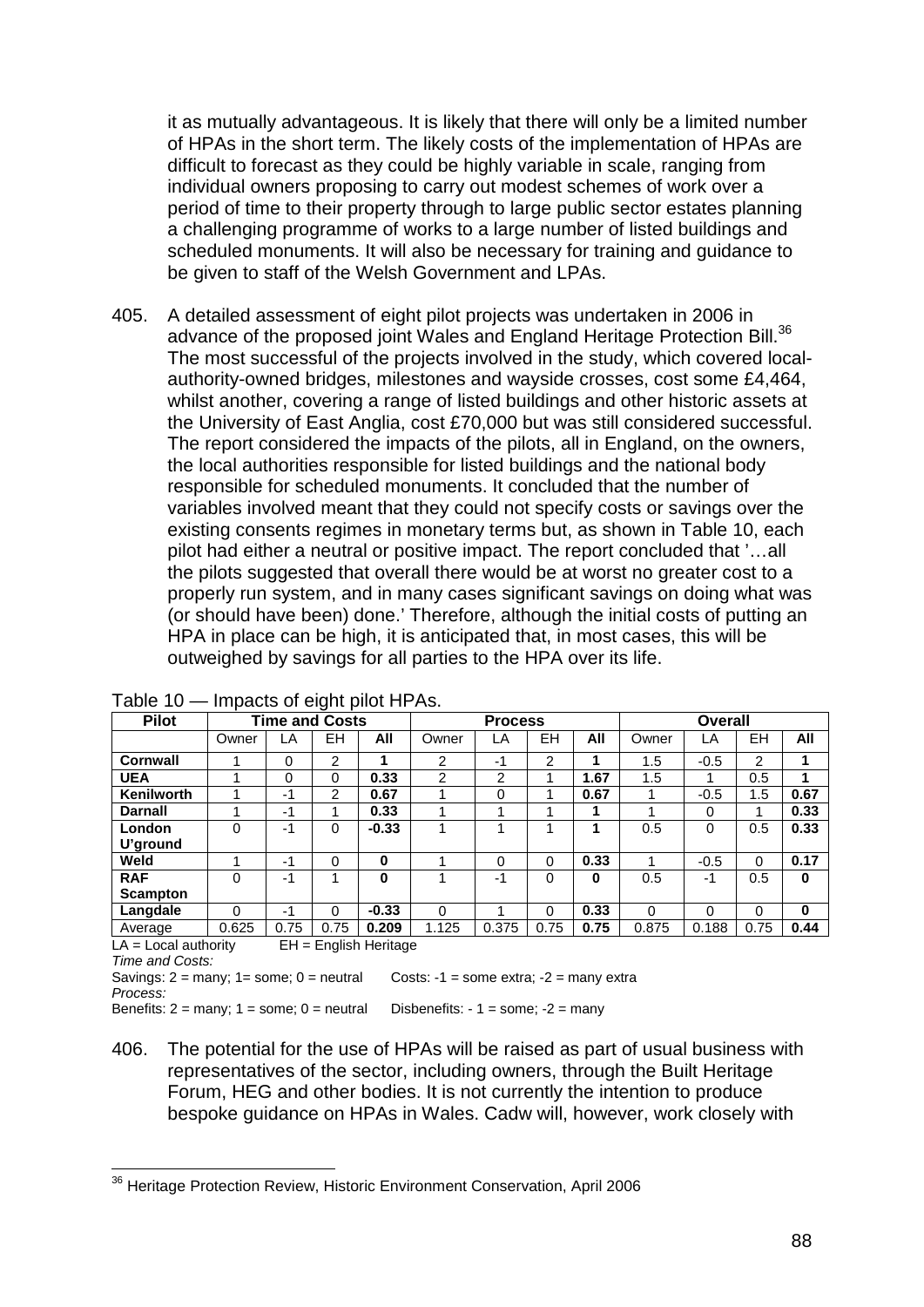partners involved in developing the first HPAs and will review the need for additional guidance to strengthen existing good practice.

# **Benefits**

## **Option 1 — Do nothing and continue with existing consents regimes.**

407. The LBC and SMC procedures are long established and familiar to most owners of complex or multiple designated assets. These processes will also be appropriate for the vast majority of owners, who will only want to carry out works requiring consent occasionally or in respect of a single phase of significant works to restore or develop a building. However, owners of multiple designated assets carrying out extended programmes of works would have to continue to obtain multiple consents, with consequent uncertainty over the grant of individual consents. This recurring need to secure separate consents can complicate and fragment planning for long-term programmes of conservation and development.

#### **Option 2 — Do the minimum by encouraging the development of management plans within the existing consents regimes and making wider use of section 17 agreements.**

- 408. It is existing good practice for an owner, whether public or private, of an estate containing multiple designated historic assets to adopt a heritage management plan. This will be drawn up in consultation with LPA conservation officers, Cadw and other interested bodies. The plan aids future planning by setting out the aims and principles for the care of the estate and ensures an appropriate approach to works and change. A heritage management plan will not, however, put in place any required consents, which may be necessary to obtain some grants for future phases of works, nor will it be binding on any future consent applications.
- 409. Section 17 agreements can be used to grant consent for certain works to scheduled monuments and are already used by Cadw as a means of granting consent for repeat works and in Glastir management plans for approving simple repair works carried out in accordance with a prescribed methodology. Nevertheless, they can only grant SMC for works of repair and maintenance and they cannot be employed at all for listed buildings.

### **Option 3 — Introduce HPAs for a programme of permitted works within a fixed period.**

410. Through HPAs, owners, LPAs, the Welsh Ministers and other interested parties will be able to work together to create holistic plans for the sustainable conservation and development of multiple designated historic assets. The agreements will incorporate consents, agreed and granted in advance, providing a greater degree of certainty for owners and assurance for grantawarding bodies.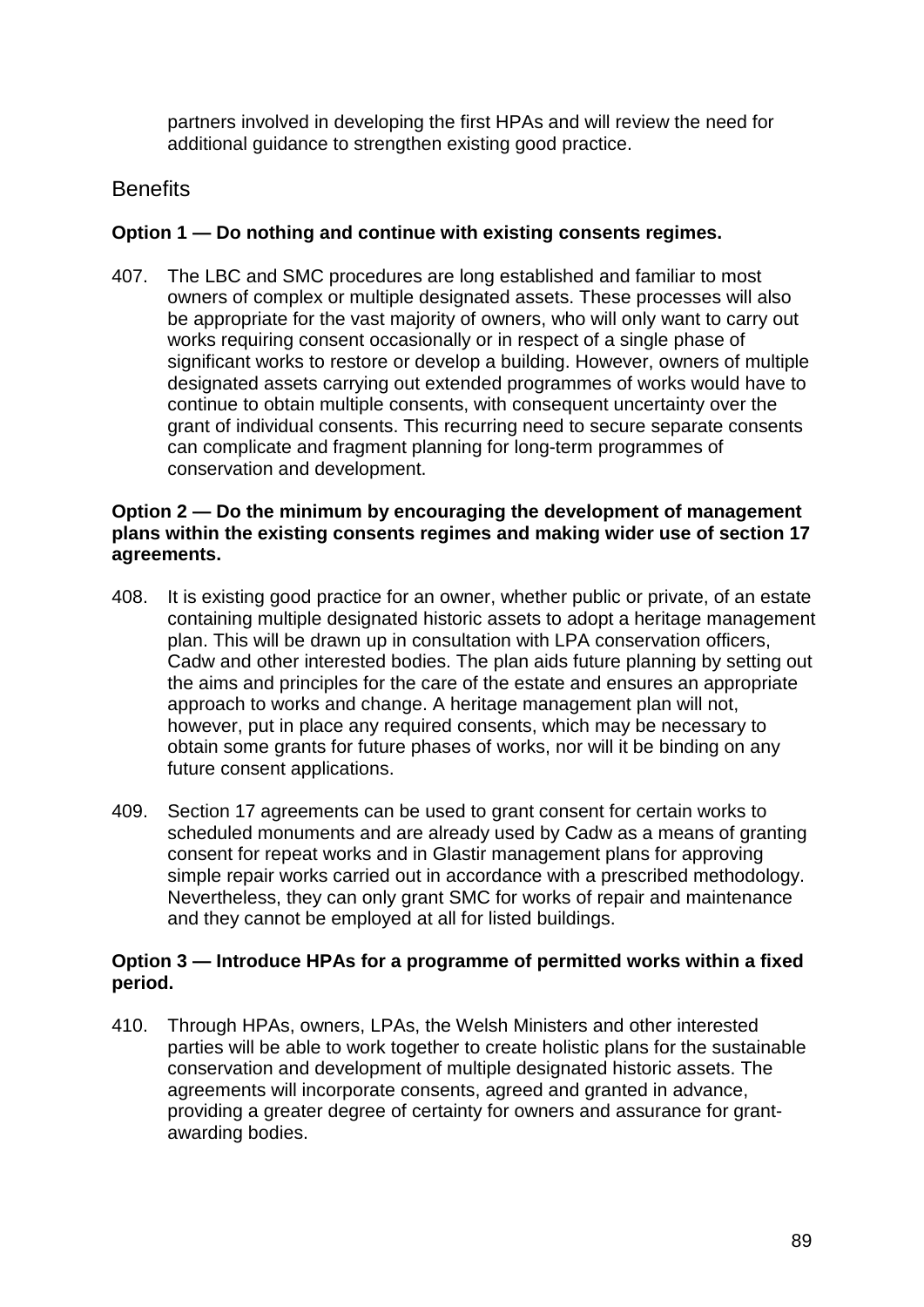# Summary and preferred option

- 411. Option 1 would continue the existing system, which remains appropriate for the vast majority of designated historic assets and their owners. For large and complex estates, however, it would perpetuate the need to obtain multiple and repeated consents, which can be a hindrance to long-term conservation planning. The Welsh Ministers therefore consider that this option does not provide an optimal solution.
- 412. Option 2 also largely continues existing practices and simply seeks to encourage good practice in terms of management planning and extend the use of section 17 agreements in conformity with current Cadw practice. It again fails to overcome the need for consent to be obtained individually for each programme of work.
- 413. Option 3 is the preferred option of the Welsh Ministers. Although only relevant to a relatively small number of private and public sector estates, HPAs will support a partnership approach to the sustainable management of estates containing multiple designated historic assets. Although HPAs are timeconsuming and costly to establish, there is evidence that the consequent reduction in the number of applications for consent over the lifetime of the agreement will lead to savings for both the owner and the consenting body.

# Introduction of temporary stop notices for listed buildings (section 29)

# **Options**

- 414. Two options were considered:
	- Option 1 Do nothing and rely on existing legal powers.
	- Option 2 Introduce powers to serve TSNs for unauthorised works to listed buildings.

## **Option 1 — Do nothing and rely on existing legal powers.**

- 415. This option would continue existing arrangements in the 1990 Act which make unauthorised works to a listed building a criminal offence, but do not provide LPAs with any powers to stop such works, other than seeking an injunction or using other planning enforcement powers available to them.
- 416. Consultation on the draft Bill proposals clearly highlighted that the existing powers were considered inadequate and out of line with powers available to LPAs in general planning control to halt works carried out without planning permission, despite this not being a criminal offence. In Scotland, TSNs for listed buildings were introduced in 2011.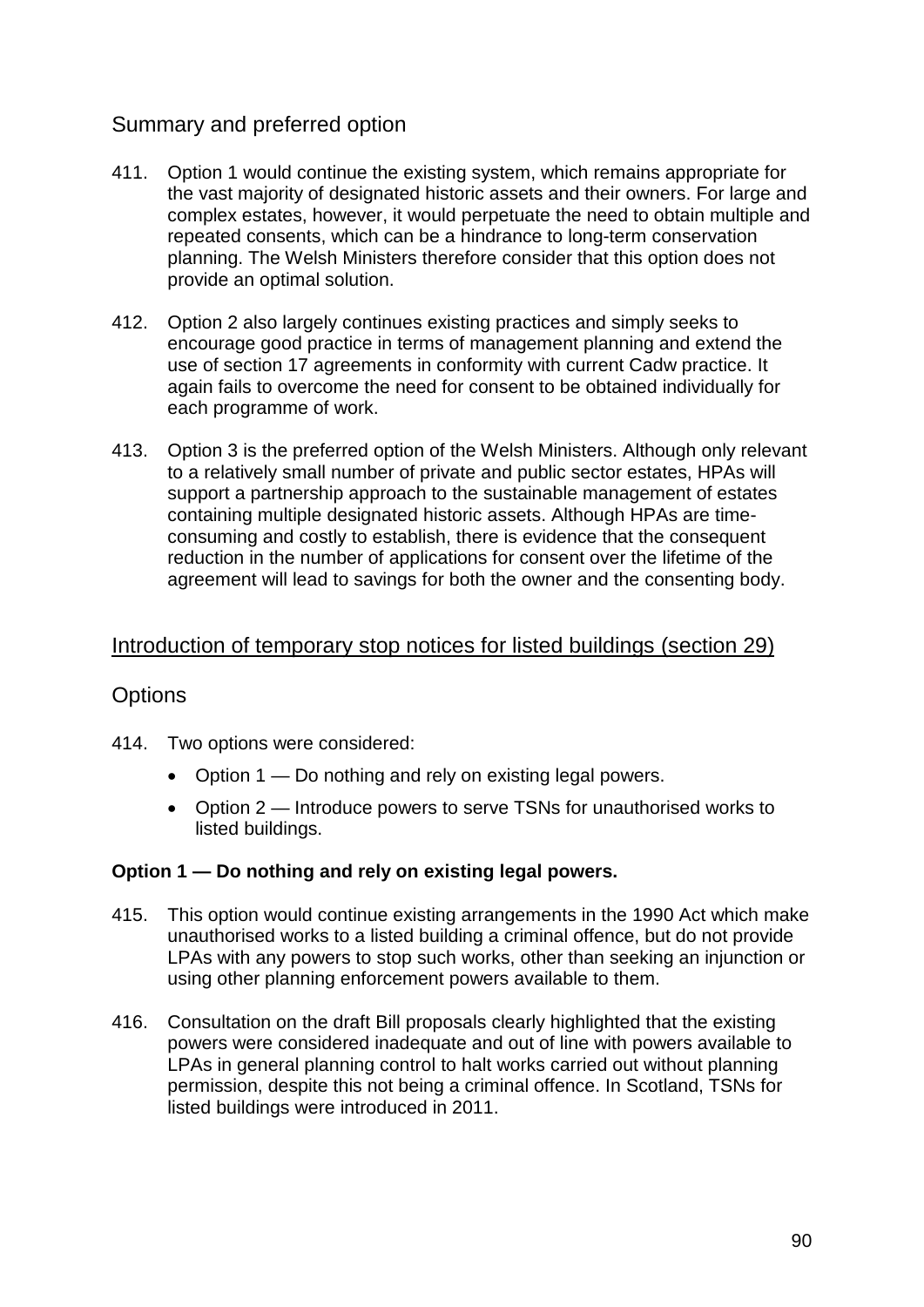#### **Option 2 — Introduce powers to serve TSNs for unauthorised works to listed buildings**

- 417. The use of stop notices and TSNs in general development control enforcement work is long established and familiar to LPA staff. Although these notices are infrequently used, they are considered to be effective tools when needed. $37$  The introduction of TSNs for listed buildings will build on these established procedures and model notices. Produced to a standard template, TSNs can be issued quickly using powers typically delegated to a chief planning officer.
- 418. A TSN would require an immediate cessation of unauthorised works. Unlike breaches of planning control, carrying out unauthorised works to a listed building is a criminal offence, so, in most cases, owners will cease works voluntarily. However, service of a TSN will establish clearly that the LPA considers the works to be unauthorised and provide a definite sanction if works are not halted.

# **Costs**

## **Option 1 — Do nothing and rely on existing legal powers.**

419. There would be no additional costs or savings arising under this option. However, these is a risk of losing more nationally important buildings due to unauthorised works as it is currently difficult, without an injunction, to put an immediate stop to those works

### **Option 2 — Introduce powers to serve TSNs for unauthorised works to listed buildings**

420. Listed building TSNs were introduced in Scotland in 2011. Historic Scotland's view is that the notices provide enforcement officers with an additional tool that can be used alongside listed building enforcement notices and other existing powers. However, it is understood that they have primarily brought benefits as deterrents when owners/occupiers are first asked to stop work voluntarily.

## Local planning authorities.

421. Based on the evidence from Scotland, it is anticipated that no more than one TSN will need to be issued annually by LPAs in Wales. Issuing a notice will be discretionary and only used as a last resort, but will cost in the region of £350 to £1,270 depending on the complexity of the case and the procedural arrangements within the council. The TSNs that are already in common usage in general development control are based on a standard model. Cadw will produce a model notice for listed buildings and will discuss their use with local authority conservation officers at the Built Heritage Forum. However, given the familiarity with their use in general planning enforcement, Cadw does not

<span id="page-90-0"></span><sup>&</sup>lt;sup>37</sup> Arup with Fortismore Associates, 'Research into the Review of the Planning Enforcement System in Wales', May 2013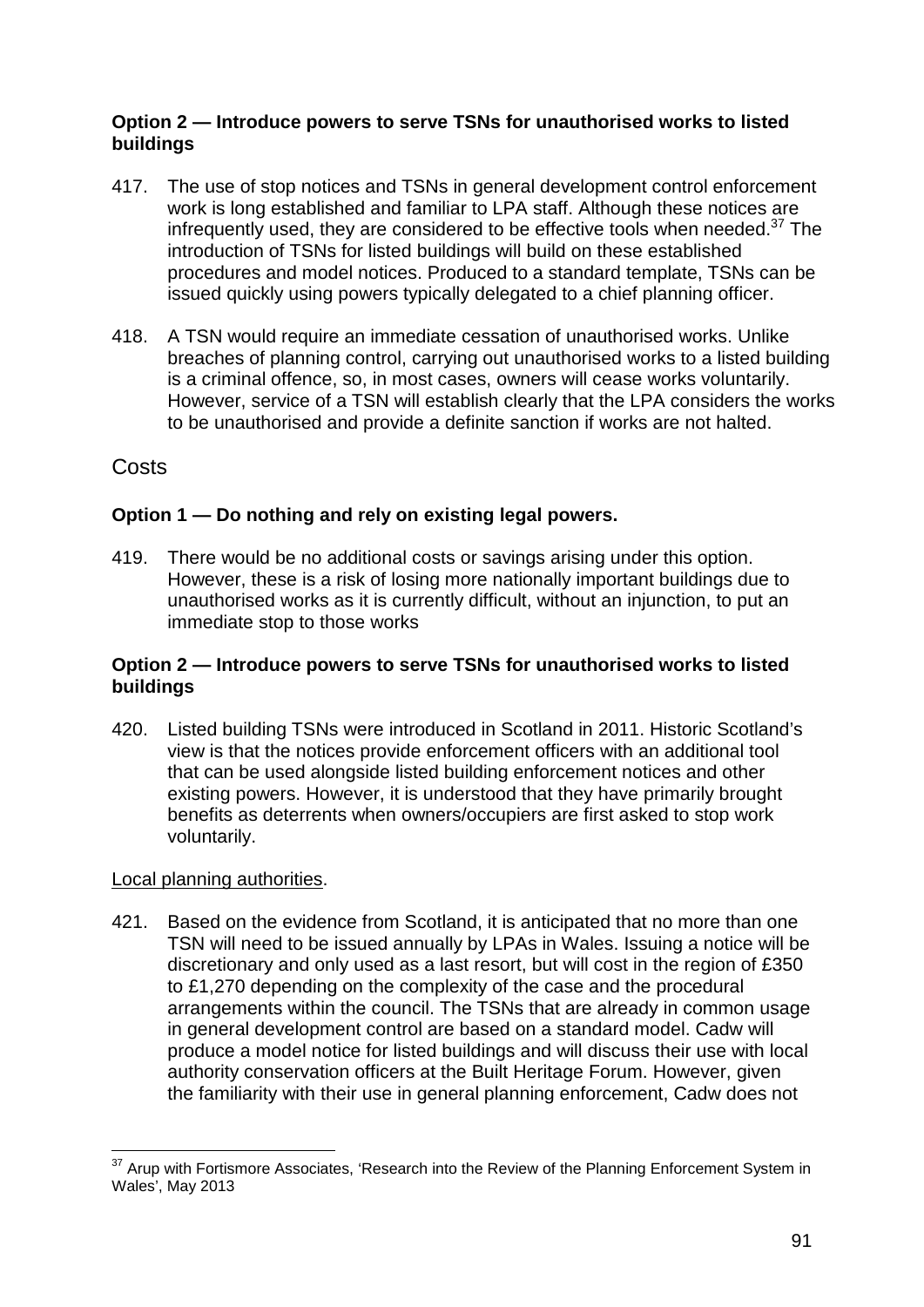consider that any specific training is required, although this will be kept under review.

- 422. The main potential cost arises from the risk of compensation for losses incurred by an owner/developer where a notice is wrongly served because the works were not unauthorised or illegal. In such a circumstance the owner/developer will be compensated for any loss by the LPA. Clearly, where the TSN is served properly, the owner/developer will not be able to seek compensation because the works were unauthorised and illegal. The law regarding what works are unauthorised is relatively clear and the number of TSNs issued is likely to be very low. Provided LPAs exercise appropriate due diligence, it is anticipated that valid compensation claims should not arise.
- 423. It is not meaningful to attempt to establish a likely or average cost for a successful compensation claim. The works stopped could range from minor alterations to a residential property, such as the installation of a new window (which might lead to a compensation claim of no more than £100), to a more costly claim for compensation should the notice delay a major redevelopment scheme and result in lost grant aid (and this might amount to £100,000 or more).

# **Benefits**

## **Option 1 — Do nothing and rely on existing legal powers.**

424. This option brings no additional benefits given that it continues with existing arrangements.

#### **Option 2 — Introduce powers to serve TSNs for unauthorised works to listed buildings**

425. The addition of TSNs to the enforcement tools already available to LPAs would help to prevent ongoing damage to nationally important historic assets through illegal and unauthorised works. Although the evidence indicates that TSNs would only be issued rarely, the Scottish experience suggests that the prospect of the service of a notice, with its attendant sanctions, can be a persuasive factor in bringing individuals to agree to halt unauthorised works. The service of a notice can also save staff time when pursuing enforcement or seeking injunctions from the courts.

## Summary and preferred option

- 426. Option 1 maintains the status quo, which is largely effective. The overwhelming majority of owners are willing to stop unauthorised works voluntarily when warned that they are committing an offence.
- 427. The Welsh Ministers, however, prefer option 2. It will bring listed building controls in line with the enforcement powers in general development control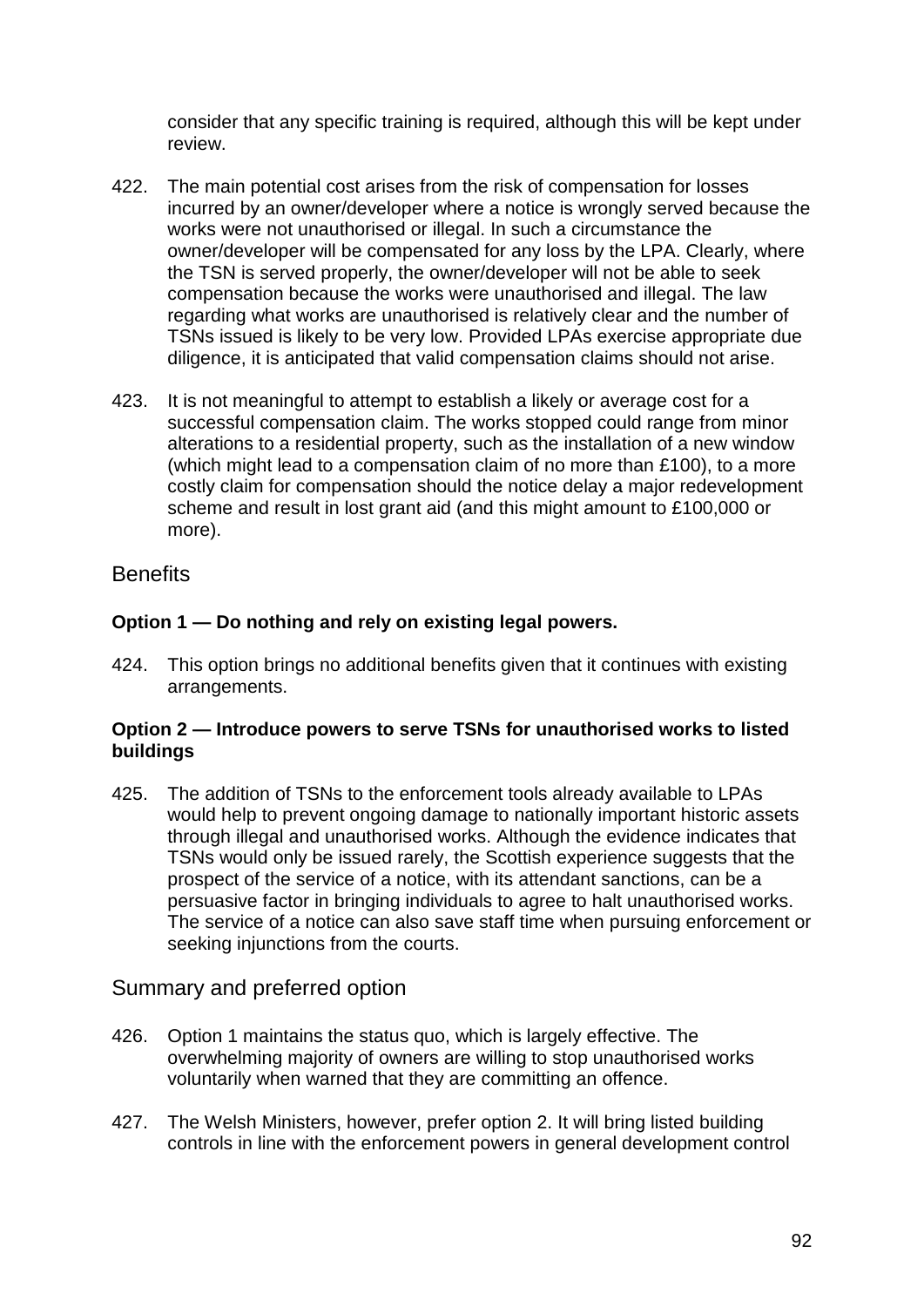by putting in place simple-to-use powers to require the cessation of unauthorised works.

# Extension of the scope of urgent works and enabling the recovery of costs through a land charge (section 30)

# **Options**

- 428. Four options were considered
	- Option 1 Do nothing and rely on existing statutory powers.
	- Option 2 Extend the scope of urgent works to any listed building.
	- Option 3 Extend the scope of urgent works to listed buildings where the works would not interfere unreasonably with residential use, but without powers to impose a land charge.
	- Option 4 Extend the scope of urgent works to listed buildings where the works would not interfere unreasonably with residential use and introduce powers to impose a land charge.

## **Option 1 — Do nothing and rely on existing statutory powers**

- 429. This option would retain the existing legislative arrangements under which urgent works may be undertaken where the building is unoccupied or not in use. This limitation has been criticised as significantly restricting the instances in which the statutory power can be used. Owners can also exploit this limitation to block urgent works by bringing a property back into nominal use as a store or workshop.
- 430. Welsh LPAs already have a range of statutory enforcement powers that can be used, in some instances, to tackle the neglect of listed buildings; these include the service of notices under section 215 of the Town and Country Planning Act 1990 requiring works to address adverse impacts on amenity. Section 215 notices will not, however, be appropriate in many circumstances.
- 431. This option would also not address a key concern raised during the consultation on proposals for the Bill, namely that LPAs are reluctant to resort to urgent works because of the lack of provision for the recovery of costs incurred in executing required works if an owner fails to undertake them.

#### **Option 2 — Extend the scope of urgent works to any listed building.**

432. In the widespread consultation on the Bill's proposals, there was strong support for making all listed buildings eligible for urgent works. This would give LPAs greater flexibility when addressing the problems posed by neglected listed buildings in Wales, particularly the 9 per cent that are classed as 'at risk'.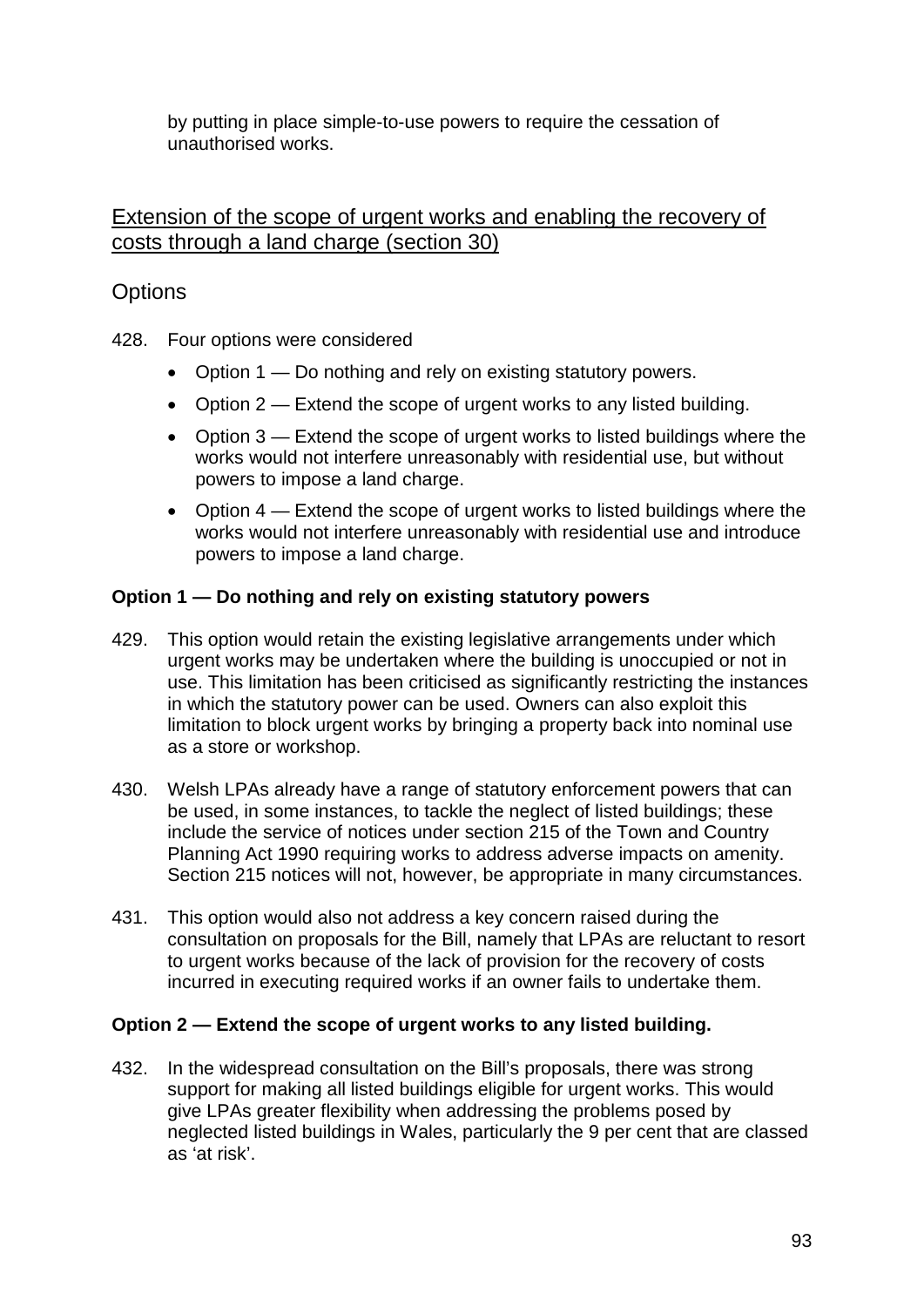433. Table 11 presents data from a 2011 condition survey,  $38$  which shows that, amongst the three largest categories (numerically) of listed buildings at risk, those in residential use were the least likely to be of concern.

| ZU I I IISTEG DUIIGING CONGNUON SUIVEY. |                              |                |           |  |  |  |  |
|-----------------------------------------|------------------------------|----------------|-----------|--|--|--|--|
| <b>Building type</b>                    | Total number of<br>buildings | Number at risk | % at risk |  |  |  |  |
| Agricultural                            | 1.473                        | 449            | 30%       |  |  |  |  |
| Domestic                                | 12,036                       | 448            | 4%        |  |  |  |  |
| Outbuilding                             | .280                         | 306            | 24%       |  |  |  |  |

Table 11 — Data on the three largest categories of listed buildings at risk from the 2011 listed building condition survey.

- 434. Even within the domestic category, the greatest problems lay where the buildings were vacant or only partly occupied.
- 435. Extending urgent works to all listed buildings, including residential properties, would engage the European Convention on Human Rights. It is likely to be seen as placing a disproportionate restriction on owners' property rights and, therefore, a breach of the Convention.
- 436. Urgent works are restricted to emergency repairs to weatherproof a building or safeguard it from collapse, vandalism or theft. As such, they should rarely involve a building inhabited as a residence. Given the potential for this option to impinge on the rights of homeowners and the limited evidence for need, the Welsh Government does not consider this to be a preferred option for addressing the problem of neglected buildings.

### **Option 3 — Extend the scope of urgent works to listed buildings where the works would not interfere unreasonably with residential use, but without powers to impose a land charge.**

- 437. Under this option, urgent works could be undertaken on any listed building, except where the required works would interfere unreasonably with its residential use. Urgent works would consequently be permissible on most buildings that are in such poor condition that emergency intervention is need, but they would not interfere unreasonably with the rights of homeowners.
- 438. However, this option would not address the difficulties faced by LPAs in recovering the costs of urgent works from owners — identified by many respondents to the consultation as a key deterrent to the wider use of urgent works.

### **Option 4 — Extend the scope of urgent works to listed buildings where the works would not interfere unreasonably with residential use and introduce powers to impose a land charge.**

439. Under this option, just as under option 3, urgent works would be allowed on any listed building, except where they would interfere unreasonably with

<span id="page-93-0"></span><sup>&</sup>lt;sup>38</sup> Listed Building Condition Database, Cadw, 2011.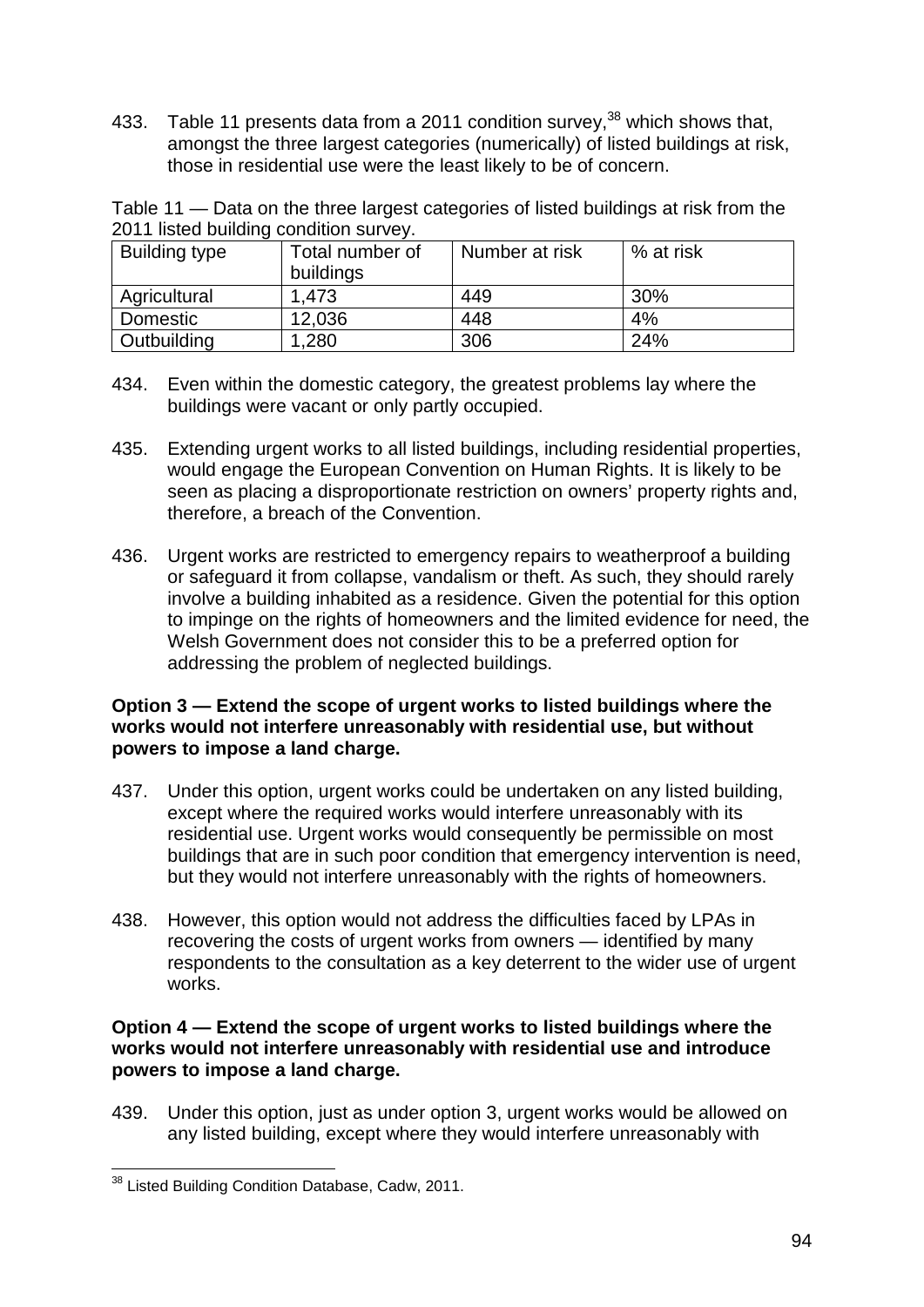residential use. This would allow the scope of urgent works to be widened, without disproportionately restricting the rights of the homeowners.

- 440. This option would also allow an LPA to recover any expenses it incurred during urgent works by imposing a charge on the land on which the building stands and charging appropriate interest on that sum.
- 441. The Welsh Government considers that this option would go some way towards addressing the problem of the neglect of significant listed buildings with consequent damage to both the historic building stock of Wales and the quality of local amenity.

## **Costs**

### **Option 1 — Do nothing and rely on existing statutory powers.**

- 442. Maintaining the current arrangements would not introduce any additional costs. It would, however, not address the current problems faced by LPAs in recovering the costs associated with their execution of urgent works. The legislation does not currently make any provision for the recovery of costs, so LPAs must seek to recover monies by pursuing debts through court action. This can be a costly and complex enterprise, particularly where the property is in multiple or foreign ownership, ownership is transferred between companies or the owner submits successive appeals and judicial review applications.
- 443. The costs incurred by an LPA in carrying out urgent works can be highly variable. The works are restricted to those urgently necessary to preserve a listed building and can range from relatively modest operations to provide temporary shelter, support or security, through to complex structural repairs to a substantial building or complex of buildings. At the upper end of the scale, the repairs carried out by Denbighshire County Council to the former North Wales Hospital in Denbigh cost some £930,000. The long-term resource implications for LPAs, both in terms of cost and time, are a deterrent to the use of these powers.

#### **Option 2 — Extend the scope of urgent works to any listed building.**

444. This option would not impose any additional costs in so far as the use of urgent works would remain at the discretion of the LPA. However, extending the range of buildings to which urgent works apply could lead LPAs to employ the powers more often according to local circumstances. As outlined above, the costs associated with urgent works are difficult to quantify, since the necessary works can range from relatively minor propping or security fencing through to a highly expensive package of repair. Using the examples cited above, costs could vary from less than £10,000 to £1 million. Should an owner elect to undertake the required urgent works, the costs to an LPA will be limited to administrative expenses. These again will be variable, ranging from less than £1,000 to, perhaps, £100,000, where the owner makes repeated legal challenges to the notice.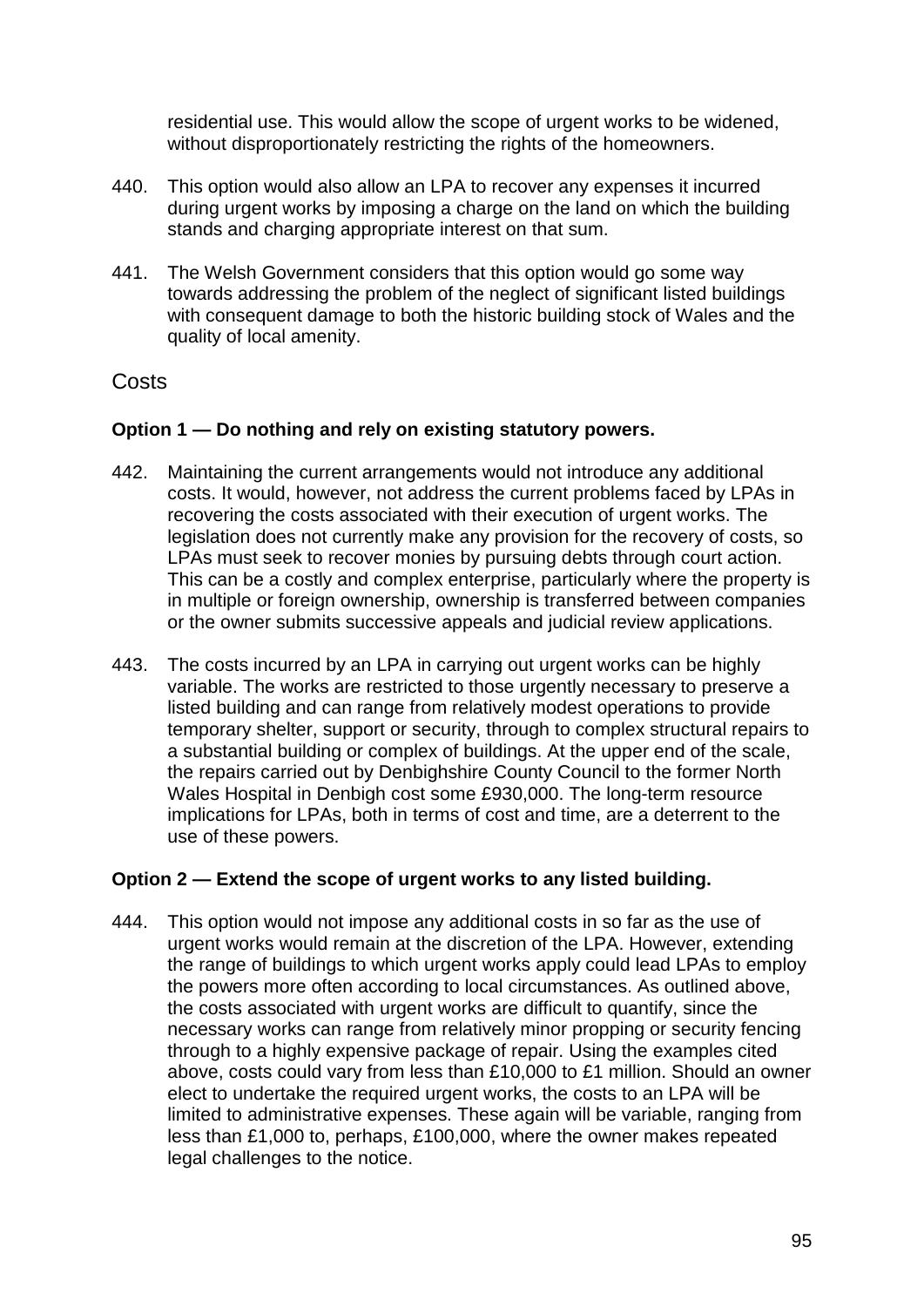**Option 3 — Extend the scope of urgent works to listed buildings where the works would not interfere unreasonably with residential use, but without powers to impose a land charge.** 

445. This option would raise the same cost issues as options 2 and 4, but like option 2 would not address the problem of the recovery of costs by LPAs.

### **Option 4 — Extend the scope of urgent works to listed buildings where the works would not interfere unreasonably with residential use and introduce powers to impose a land charge.**

- 446. As with options 2 and 3, this option would not impose any additional costs on LPAs since urgent works powers would continue to be discretionary. It would, however, extend the scope of urgent works to cover most listed buildings which are in a sufficient state of disrepair to necessitate the use of statutory powers to arrest their further deterioration. As discussed above, the costs associated with urgent works depend on the scale and duration of the work required but could range from less than £10,000 to £1 million. A further key benefit of this option is that it would empower an LPA to impose a land charge, thus ensuring the eventual recovery of its costs plus any interest from the property owner. The extended scope of the powers coupled with the greater assurance that costs could be recovered might encourage LPAs to undertake urgent works more often.
- 447. In order to comply with human rights legislation it is considered that options 2, 3 and 4 require a right of further appeal to a county court following the Welsh Ministers' determination of an initial appeal against the costs recoverable for the urgent works. Appeals to the Welsh Ministers are infrequent and are estimated by the Planning Inspectorate to average one every three to four years. It is likely that the use of the further appeal to the county court would be still less common and equate to a maximum of one every five years. Based on the average court costs cited in paragraph 305 above this would mean an additional cost of £1,522 over a five-year period that would fall on the justice system.

## **Benefits**

## **Option 1 — Do nothing and rely on existing statutory powers.**

448. This option would not provide any additional benefits. The existing provisions significantly limit the application of urgent works and provide no statutory means for the recovery of costs incurred by an LPA in carrying out any required works. The Welsh Ministers do not consider that this provides a sustainable option for the prevention of the neglect of important listed buildings in Wales.

#### **Option 2 — Extend the scope of urgent works to any listed building.**

449. This option would provide LPAs with the greatest flexibility by allowing the execution of urgent works on any listed building where they are warranted. However, the application of the statutory powers to residential properties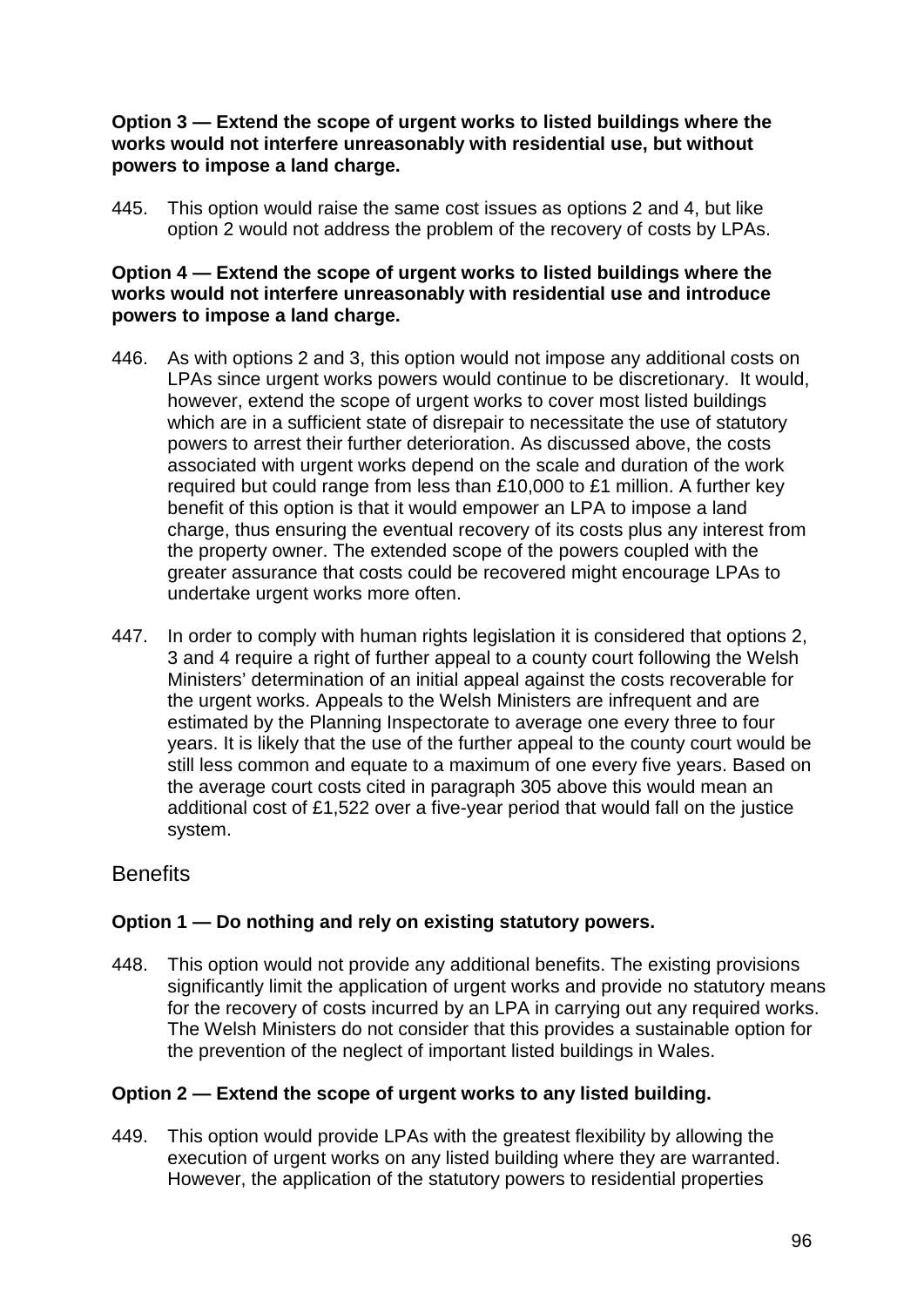could breach the European Convention on Human Rights leaving the legislation open to legal challenge. In practice, moreover, the scope for the application of urgent works would not be significantly wider than under options 3 or 4, since most buildings that have become so derelict as to be candidates for urgent works are unlikely to be capable of full residential use.

### **Option 3 — Extend the scope of urgent works to listed buildings where the works would not interfere unreasonably with residential use, but without powers to impose a land charge.**

450. This option would broaden the scope of urgent works to include most circumstances in which an LPA would consider them necessary to deal with serious neglect. However, this option would not address the disincentive to the use of urgent works presented by the lack of statutory provision for the recovery of costs. The Welsh Government accordingly does not regard this as an adequate solution.

#### **Option 4 — Extend the scope of urgent works to listed buildings where the works would not interfere unreasonably with residential use and introduce powers to impose a land charge.**

451. The extension of urgent works to all listed buildings where the works would not interfere unreasonably with residential use would give LPAs greater flexibility in the exercise of the statutory powers. This option would also put in place a statutory mechanism for LPAs to recover their costs. The new powers to impose a land charge would provide effective financial assurance for LPAs seeking to address threats to listed buildings in their areas.

## Summary and preferred option

- 452. The Welsh Government does not consider that maintaining the status quo in the form of option 1 would deliver its policy objective of protecting the listed buildings of Wales from neglect. As well as significantly limiting the applicability of urgent works to listed buildings that are unoccupied or not in use, it also does not provide any secure means for LPAs to recover costs incurred in carrying out essential works. The latter point also means that options 2 and 3 should be discounted, with option 2 also being considered likely to breach the European Convention on Human Rights.
- 453. Option 4 is the Welsh Ministers' preferred option. It would significantly extend the range of neglected listed buildings eligible for urgent works and would overcome concerns that owners can thwart the efforts of LPAs to use this power by bringing buildings back into partial reuse. The consultation on proposals for the Bill also gave clear expression to the widely held view that the main deterrent to the greater use of urgent works is the risk that LPAs will be unable to recover the potentially high costs of carrying out works from owners, or that recovery will be expensive and prolonged. The powers to impose a charge on the land and charge interest will bring urgent works in line with similar enforcement powers in development control and provide LPAs with greater long-term assurance that they will not be exposed to unrecoverable costs.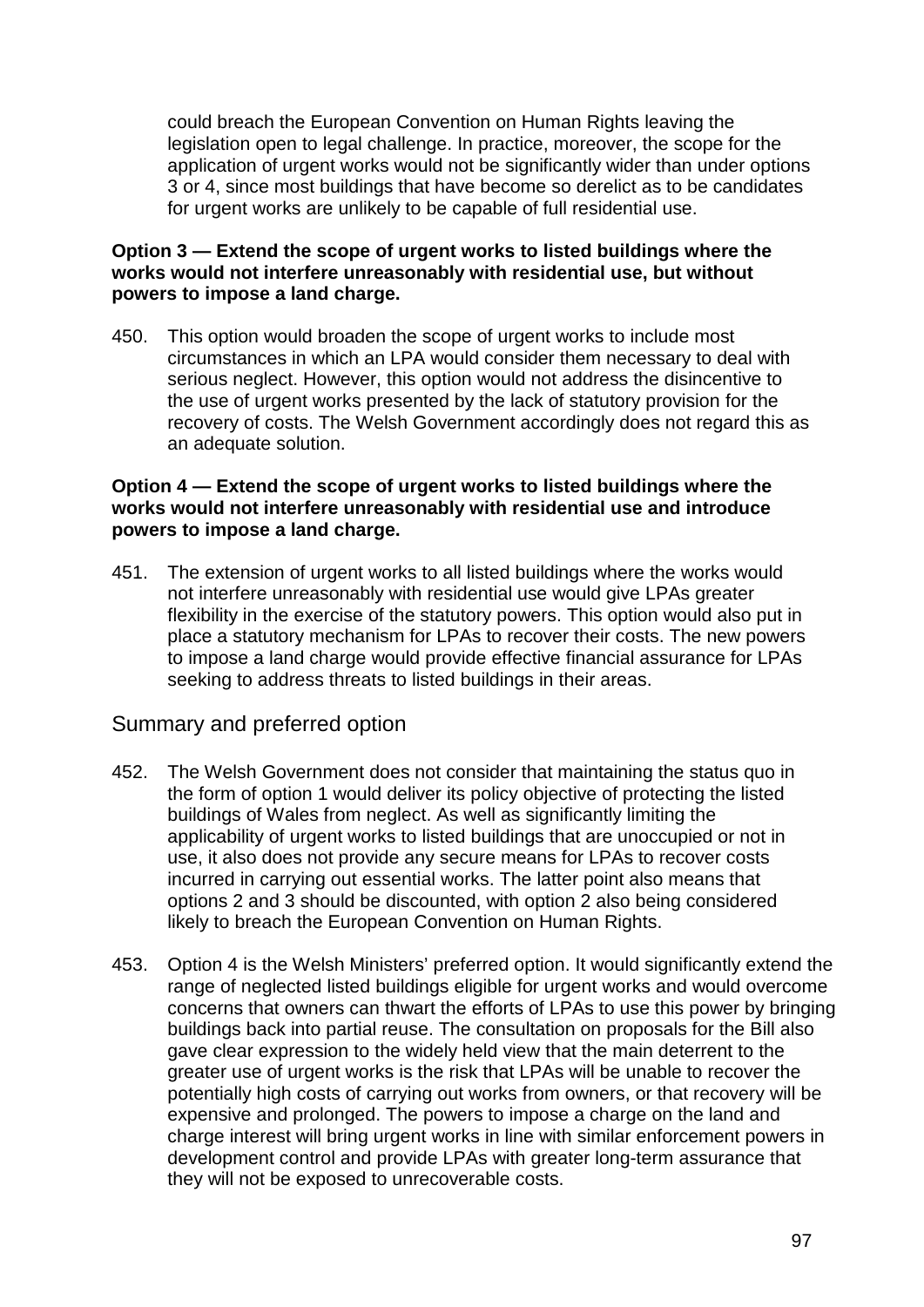# Requirement for local planning authorities to create and maintain historic environment records (sections 33–36)

# **Options**

454. Three options were considered:

- Option 1 Do nothing and continue existing arrangements.
- Option 2 Publish non-statutory guidance on the adoption and management of HERs by LPAs.
- Option 3 Place a duty on LPAs to create and keep up to date HERs.

## **Option 1 — Do nothing and continue existing arrangements.**

- 455. The HERs underpin the heritage management and development control advice provided to LPAs and a wide range of other organisations and individuals.
- 456. The HERs were established by the four WATs in the 1970s. On a number of occasions one or more of the trusts have run into financial difficulties that have threatened their survival and, by extension, their HERs. In an attempt to safeguard the HERs in the future, their ownership was passed to separate HER charitable trusts in 2008, but they continue to be managed and maintained by the WATs.
- 457. There nevertheless remains a residual concern, especially in the face of future funding challenges, that HERs would be vulnerable if their parent WATs should fail. Without HERs to furnish information and advice essential for the proper assessment of the impact of development proposals on the historic environment, LPAs would be unable to carry out effectively their planning and other responsibilities towards the historic environment.

### **Option 2 — Publish non-statutory guidance on the adoption and management of HERs by LPAs.**

458. Under this option, the Welsh Government would issue non-statutory guidance to LPAs and the WATs on the management of HERs. The guidance would encourage LPAs to adopt HERs for the purpose of obtaining planning advice relating to archaeology and other management purposes. It would also encourage the WATs to maintain the HERs to certain benchmarks and standards.

## **Option 3 — Place a duty on LPAs to create and keep up to date HERs.**

459. This option would make LPAs responsible for HERs and their functions, including the storage and maintenance of information about the local historic environment and the provision of public access to that information. An LPA would be able to make arrangements for the discharge of this duty through another body. The expectation is that LPAs would be likely to meet this obligation by maintaining the current arrangements with the WATS. There would be a requirement for the archaeological trusts to meet specified benchmarks in order to provide the service.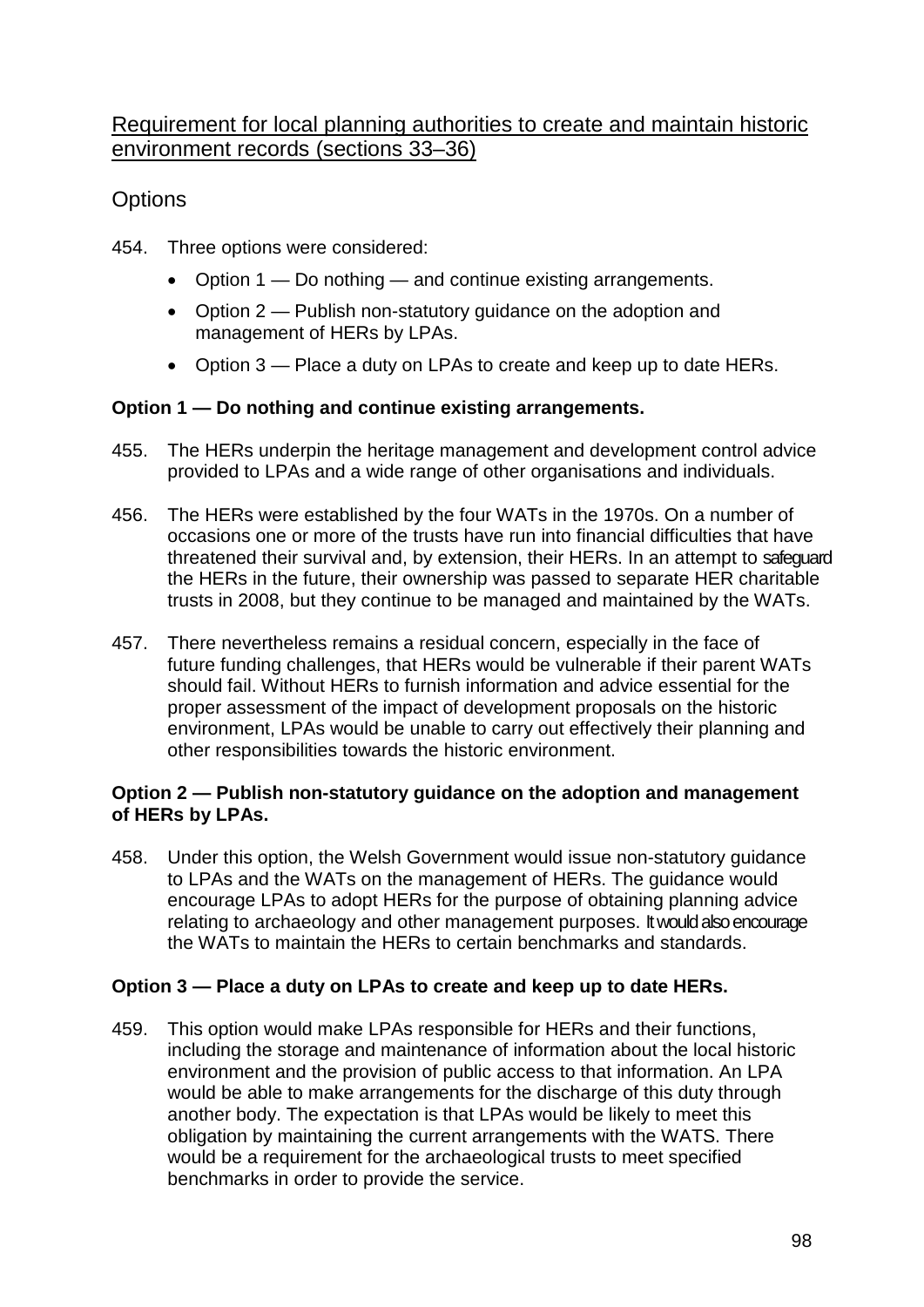# **Costs**

## **Option 1 — Do nothing and continue existing arrangements.**

- 460. The HERs have been compiled and collected over a long period of time by a variety of means. The Welsh Government provides the main funding for the HERs in the form of an annual grant of £120,000 to the WATs for their maintenance and management. Cadw gives the trusts an additional sum of around £30,000 per year to support a public enquiries service. The LPAs occasionally commission small projects or provide small grants for the enhancement of HERs in their areas. However, the present grant funding falls short of that required to support a full-time officer in each WAT dedicated to the upkeep, maintenance and management of the HER.
- 461. The WATS can raise some additional revenue through charging fees for commercial access to the HERs. These charges are intended to cover officer costs, materials and services, such as photocopying. The current fee for commercial enquiries is £25 per hour.
- 462. The importance of the HERs is not always adequately recognised by LPAs. Without this source of information and the advice that is provided alongside the information, then there is a risk that development proposals may be assessed inadequately and have a negative impact on the historic environment.
- 463. In England, the majority of LPAs own and manage their own HERs. However, in the absence of any statutory role or status for HERs, many are vulnerable to local authority cuts. In some areas, the HER has become a static resource that fails to furnish adequate archaeological support or interpretation in the planning process.

#### **Option 2 — Publish non-statutory guidance on the adoption and management of HERs by LPAs.**

- 464. Those costs identified in option 1 would remain. The Welsh Government would prepare the guidance and undertake the necessary consultation on it. This would occupy a member of staff at HEO grade for one month at a cost of less than £4,000.
- 465. The guidance would encourage each LPA to adopt an HER as the source of advice on the historic environment — currently formal recognition is patchy. There would, therefore, be a requirement for the LPAs to enter into service level agreements with the relevant WATs over the provision of archaeological and heritage management advice. Some LPAs already have such agreements in place, and these could be used as templates for other areas.
- 466. It is estimated that it would cost approximately £1,000 to establish a service level agreement (based on 2 days of WAT and LPA officer time to develop and negotiate the agreement) and £500 per year to sustain it (based on 2 half-day review meetings annually). To introduce such agreements across the 25 Welsh LPAs, therefore, there would be a one-off cost of £25,000 in 2016– 2017 and an annual cost of £12,500.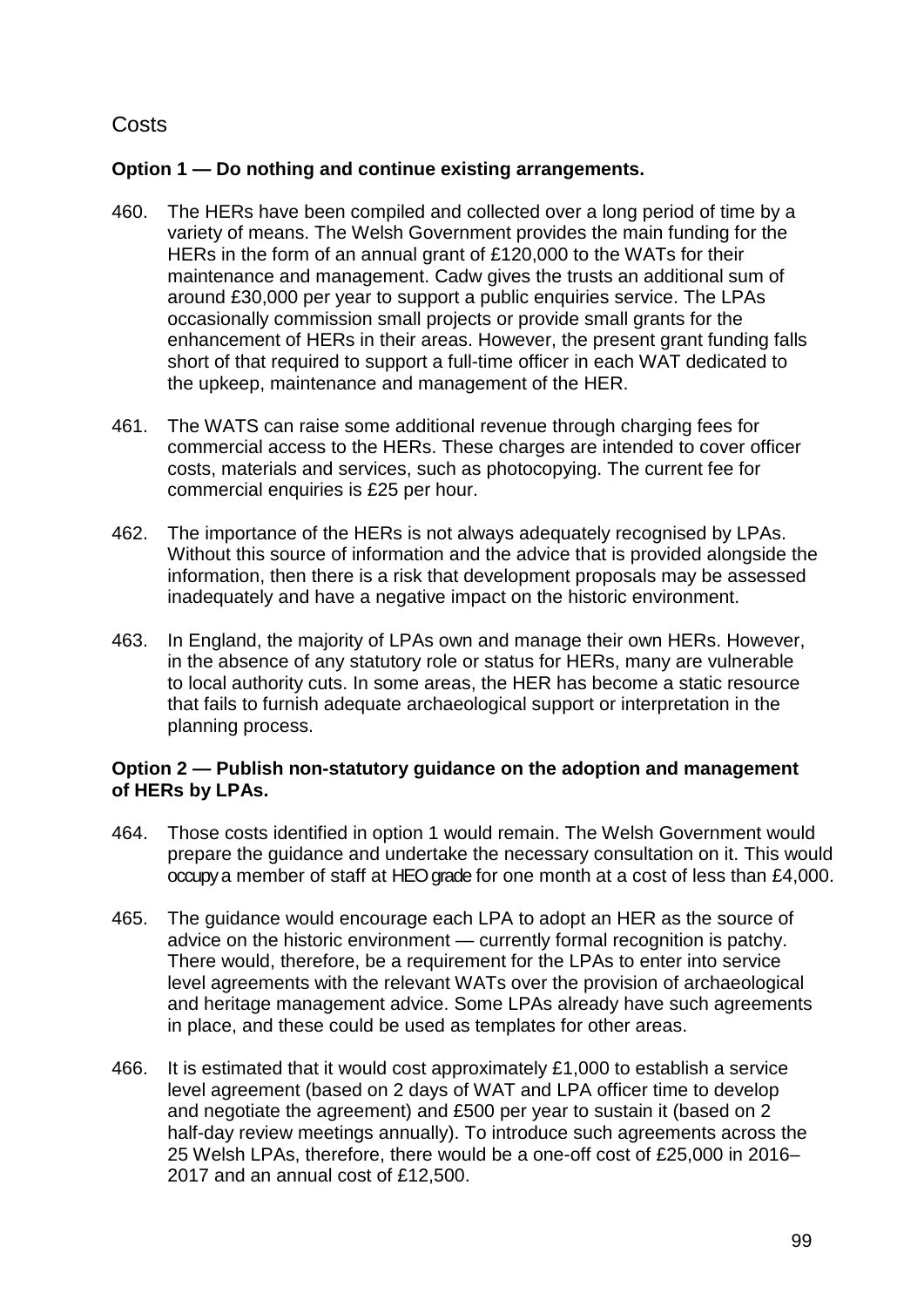467. This option might promote the status of the HERs within LPAs, but there would be no requirement on the authorities to adopt and follow the guidance.

### **Option 3 — Place a duty on LPAs to create and keep up to date HERs.**

#### The Welsh Government

- 468. Under this option, each HER would be required to employ one full-time officer at an appropriate grade (at a salary of £50,000 plus costs) — generally regarded as the minimum level of staffing needed for an effective HER.<sup>[39](#page-99-0)</sup> Since the WATs already employ staff to maintain and manage the HERs, it is estimated that this would cost an additional £80,000 per annum across the four trusts. The Welsh Government would accordingly need to increase its annual HER grant to the WATs by that amount.
- 469. Guidance to accompany this new duty would be required at a one-off cost to the Welsh Government of less than £4,000 (estimated on the same basis as option 2).

#### Local planning authorities

- 470. Under this option the LPAs (or anybody acting on their behalf) would be able to charge a fee for providing copies, advice or assistance for HER enquiries. Welsh Government funding would cover the cost of public enquiries, and therefore only commercial inquiries would be charged. The charge cannot be profit making, and therefore the current rate of £25 per hour would continue to apply.
- 471. It is anticipated that the LPAs would meet with the WATs regularly to monitor performance. Based on the assumption that a representative from each LPA would meet with the relevant HER officer for half a day twice a year representing a total of 8 hours per year for 29 people (representing the 25 LPAs and 4 WATs) — the estimated annual cost to the LPAs would be £6,000 per annum.

## **Benefits**

## **Option 1 — Do nothing and continue existing arrangements.**

472. The current structure for the HERs is well understood and widely recognised as being very successful and cost effective. The four HERs provide comprehensive coverage of the whole of Wales.

#### **Option 2 — Publish non-statutory guidance on the adoption and management of HERS by LPAs.**

473. More formal links between the HERs' expert archaeological advisers and local authority conservation services might provide more integrated

<span id="page-99-0"></span> $39$  See the recommendations on staffing in the published HER guidance from the Association of Local Government Archaeological Officers.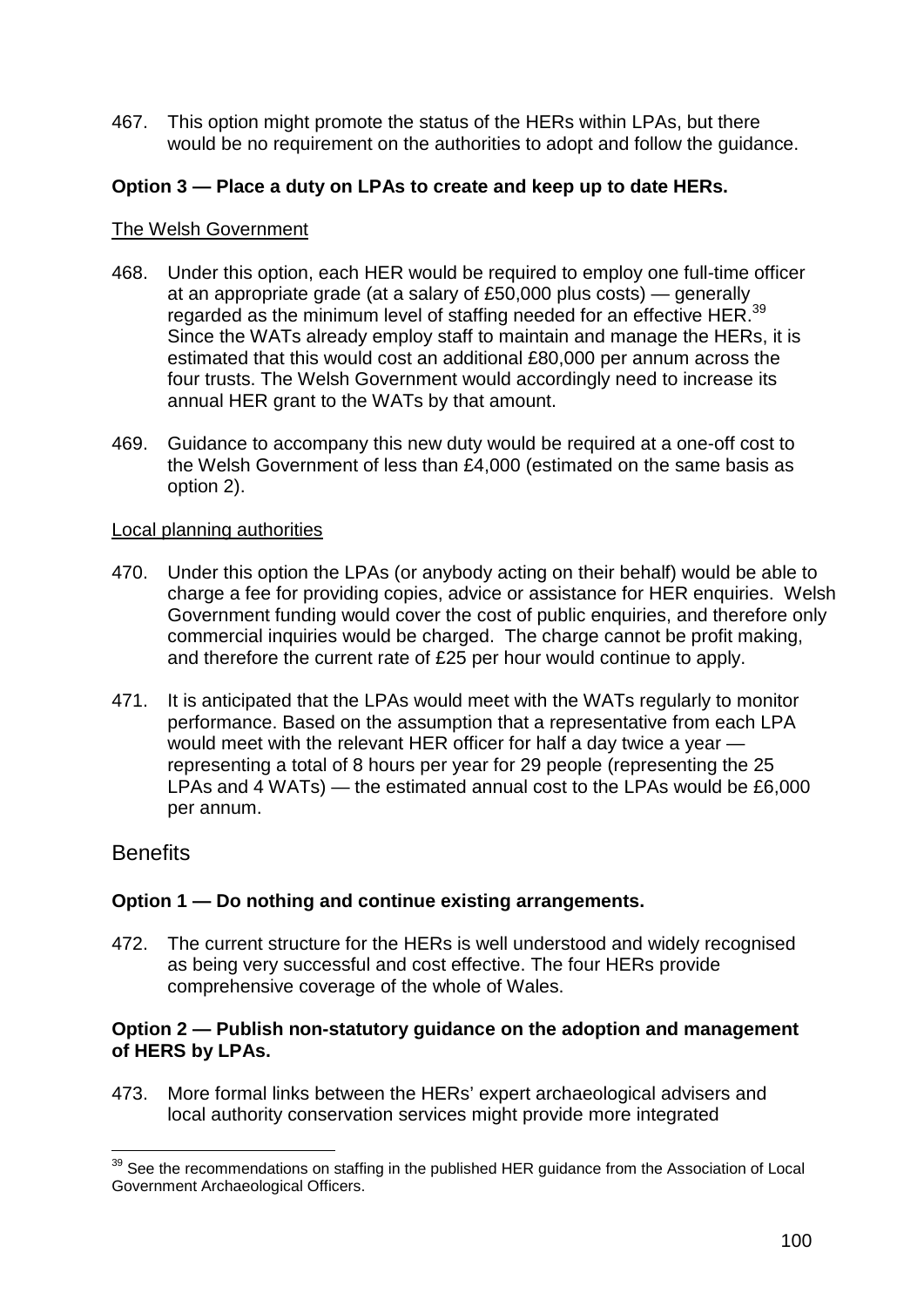provision for matters pertaining to the built historic environment and archaeology.

## **Option 3 — Place a duty on LPAs to create and keep up to date HERs.**

- 474. The HERs are an essential source of information for managing, caring for and understanding the historic environment. Access to consistent, up-to-date and high-quality information about the historic environment from the HERs is an important requirement for the delivery of planning and development control as well as for public benefit and educational use. Collectively the HERs act as a unique repository, signposting over two hundred thousand years of human activity, and providing a resource for conservation, regeneration and local history.
- 475. Professional planning advice and a well-maintained HER are critical for local economic growth and development. They allow commercial firms to meet statutory requirements more promptly and specialists to provide an early indication of the impact on heritage assets. They also help to prevent wasted applications and minimise unplanned costs and delays to development.
- 476. Placing HERs on a statutory footing will ensure that they are better resourced, more effectively managed and better able to provide sound advice and evidence for decisions affecting the Welsh historic environment. This will result in more coherent and consistent management of the historic environment with attendant public benefits in the long term.

# Summary and preferred option

477. The Welsh Government's preferred option is option 3. Only by placing the HERs on a statutory basis will their futures be secured. Without this duty, the HERs could become obsolete, which would have a detrimental impact on our understanding of the historic environment as well as leading to a decline in specialists providing professional advice. Since the Welsh Government currently gives grants to the WATs to maintain the HERs, there will be minimal additional cost from placing the HERs on a statutory basis.

Table 12 — Summary of costs for preferred option 3.

| THU VYUDIT UUVUHIITUHT |         |         |         |         |         |  |  |  |
|------------------------|---------|---------|---------|---------|---------|--|--|--|
|                        | 2016/17 | 2017/18 | 2018/19 | 2019/20 | 2020/21 |  |  |  |
| Additional<br>grant    | £80,000 | £80,800 | £80,800 | £80,800 | £80,800 |  |  |  |
| Guidance               | £4,000  |         |         |         |         |  |  |  |
| Total                  | £84,000 | £80,800 | £80,800 | £80,800 | £80,800 |  |  |  |

The Welsh Government

LPAs

|                           | 2016/17 | 2017/18 | 2018/19 | 2019/20 | 2020/21 |
|---------------------------|---------|---------|---------|---------|---------|
| Performance<br>monitoring | £6,000  | £6,000  | £6,000  | £6,000  | £6,000  |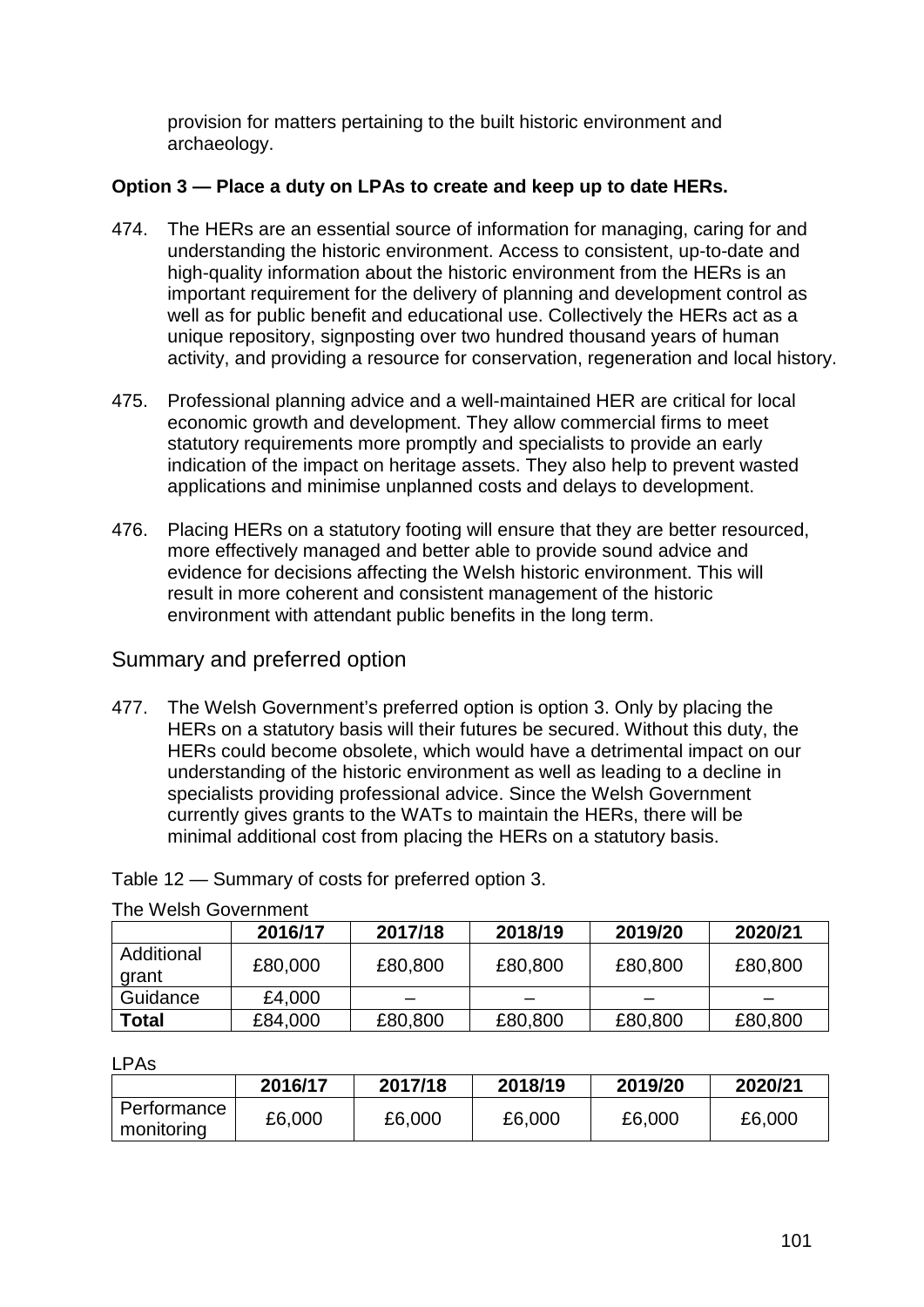# Establishment of an advisory panel for the Welsh historic environment (sections 37–38)

# **Options**

- 478. Three options were considered:
	- Option 1 Do nothing.
	- Option 2 Establish an advisory panel on a non-statutory basis.
	- Option 3 Establish an advisory panel on a statutory basis.

# **Option 1 — Do nothing.**

- 479. In 2010, the Ancient Monuments Advisory Board and the Historic Buildings Advisory Council were discontinued. These bodies had provided specialist advice to the Welsh Government and its predecessors on statutory ancient monument issues and grant allocations to historic buildings respectively. Neither body aimed to provide strategic advice on broader historic environment policy. Since that time there has been no body with appointed members to provide independent expert advice to the Welsh Ministers on historic environment policy and strategy and the delivery of public historic environment services at a national level in Wales.
- 480. The non-statutory HEG was established in 2004 and comprises nominated representatives of organisations from across the historic environment sector in Wales. It acts as a forum for stakeholder communication and coordinated action.

## **Option 2 — Establish an advisory panel on a non-statutory basis.**

- 481. Under this option, a new advisory panel would be established to provide independent advice across a broad range of policy development activities, as well as specific expert advice relating to the wider historic environment and the management of properties in the care of the Welsh Government. Such a body would be flexible and the Welsh Government would easily be able to amend its functions and constitution to ensure that it effectively delivers the advice needed.
- 482. A non-statutory panel may, however, only enjoy a limited status in the eyes of the historic environment sector. There would also be the key risk that it could be abolished, or its purpose changed, without a need to consult the wider sector.

## **Option 3 — Establish an advisory panel on a statutory basis.**

483. This option would have the same benefits as option 2 in terms of creating a panel to provide independent advice. Its statutory nature would reflect the high value attached to its role by the Welsh Government and the recognition of the need for long-term integrated policy development and planning. Establishing the panel by statute would also endorse its independence and safeguard its future with abolition only possible after appropriate, transparent debate and consultation.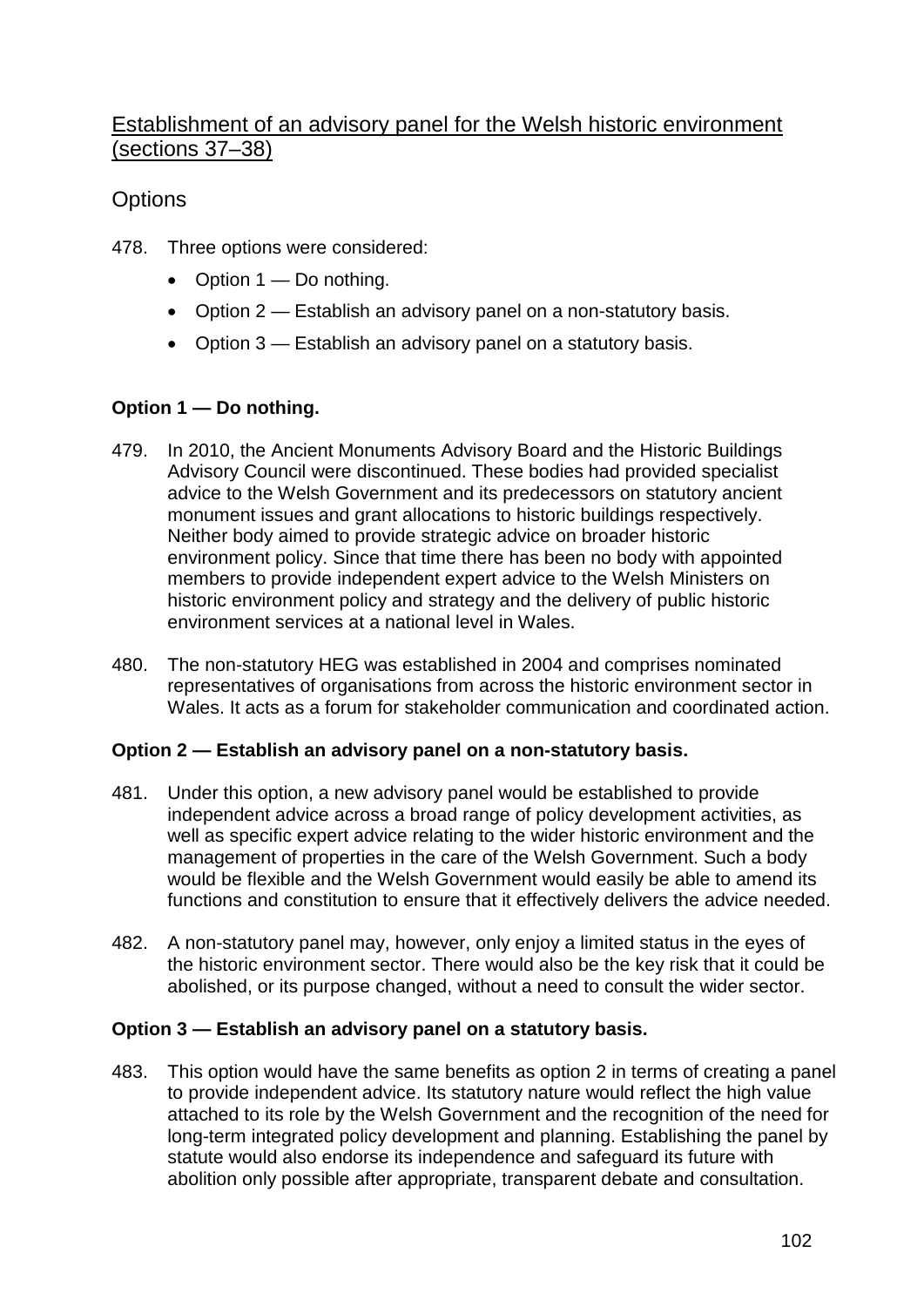# **Costs**

## **Option 1 — Do nothing.**

484. This option would not lead to any additional costs. There are four HEG meetings a year with costs in the region of £5,000 per annum to cover travel, subsistence and room hire/catering. Generally, organisations represented on HEG take turns in hosting the meetings, and therefore, in the majority of instances, the Welsh Government covers the catering costs only. Representatives give up their time freely to contribute to the meetings. The HEG secretariat takes up to 25 per cent of the time of an officer at HEO grade at a cost of £13,000 per annum.

## **Option 2 — Establish an advisory panel on a non-statutory basis.**

485. The cost of establishing a non-statutory advisory panel would fall to the Welsh Government. It is expected that the maximum recruitment cost under this option would be £11,000, which would cover the advertisement of the positions, the establishment of a selection panel, the provision of administrative support throughout the process and the payment of candidates' expenses. The recruitment costs would be incurred in 2016–2017. The annual cost to cover remuneration and other expenses would be in the region of £50,000. Fourteen panel members would be paid £145 per day for a maximum of 10 days, with the chair receiving a slightly higher rate (£190 per day) for a maximum of 15 days. It is anticipated that the secretariat would require up to 50 per cent of the time of an individual at HEO grade or equivalent at a cost of £26,000 per year. The panel would not be responsible for budget or staff.

## **Option 3 — Establish an advisory panel on a statutory basis.**

486. The costs associated with establishing an advisory panel on a statutory basis would fall to the Welsh Government and would be the same as for option 2.

# **Benefits**

## **Option 1 — Do nothing.**

487. The historic environment sector understands the current arrangements for sharing good practice. Every year, HEG meets four times and the Welsh Government Minister responsible for the historic environment attends to chair two of those meetings. Cadw chairs the meetings in the Minister's absence and also provides the secretariat. The forum enables HEG members to hear about the Welsh Government's priorities and latest thinking and provides them with opportunities to comment and offer input on matters such as the Historic Environment (Wales) Bill, the Historic Environment Strategy (and its action plan) and future funding for the historic environment third sector. The forum provides opportunities for the Minister to speak directly to the sector which helps to ensure clear messaging.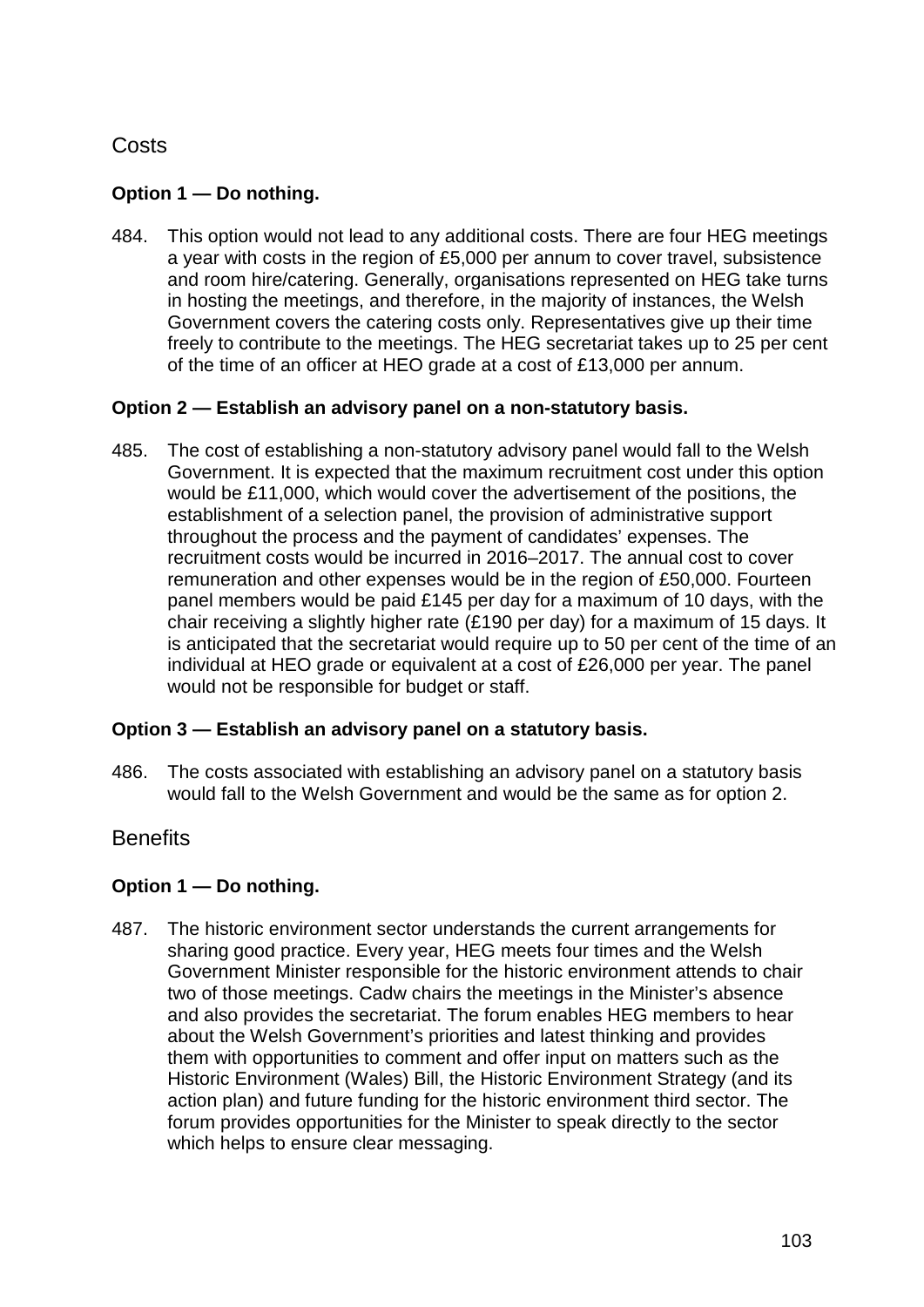488. The organisations represented on HEG value the outcomes that have been delivered, especially through the subgroups; an example is the report, 'A strategic approach for assessing the potential impact of climate change on the historic environment of Wales', issued in December 2012. The Archaeological Archives subgroup has undertaken a review of the storage and use of archaeological archives in Wales in light of pressing problems in terms of access and space. However, members of HEG are there to represent their own organisations and so it cannot meet the policy objective of the provision of independent, expert advice on historic environment policy and strategy.

## **Option 2 — Establish an advisory panel on a non-statutory basis.**

489. The panel could provide advice to the Welsh Ministers and other historic environment services on the development of strategy and policy. The Welsh Government would have the flexibility to decide on recruitment, size, logistics and the agenda of the panel.

## **Option 3 — Establish an advisory panel on a statutory basis.**

- 490. There was widespread support for a statutory panel from stakeholders who responded to the consultation on proposals for the historic environment. Many stakeholders made a case for a panel that could provide independent expert advice for the development of the Welsh Government's historic environment policy. The panel would also be able to furnish such advice to inform the development of the proposed strategic plans for the sector and to report on the delivery of those plans. Furthermore, the panel could offer independent expert advice, guidance and, where appropriate, challenge for those who deliver public historic environment services at a national level in Wales. By making the panel part of the Bill, it would be future-proofed, requiring any future proposal to abolish or significantly alter the nature of the panel to be subject to appropriate debate and consultation.
- 491. A similar body was in place in Scotland until 2009 the Historic Environment Advisory Council for Scotland. In its final report,<sup>[40](#page-103-0)</sup> the council outlined its achievements and highlighted its ability to influence future thinking on a number of important issues. Although its recommendations were not always accepted by Ministers in Scotland, the council provided the sector with an evidence base on which decisions could be based. Within the document, the chair of the council made a notional calculation of the value of the advice provided by body. The calculation was based on an estimate of the average time spent by members on the council's work over six years, multiplied by a conservative estimate of the daily rate which any of the members could command as consultants; the total sum was over £1 million.

# Summary and preferred option

492. Option 1 continues the status quo and is not considered the optimum option. There are currently no independent advisors to the Welsh Government following

<span id="page-103-0"></span><sup>40</sup> Historic Environment Advisory Council for Scotland, *Annual Report 2008/2009.*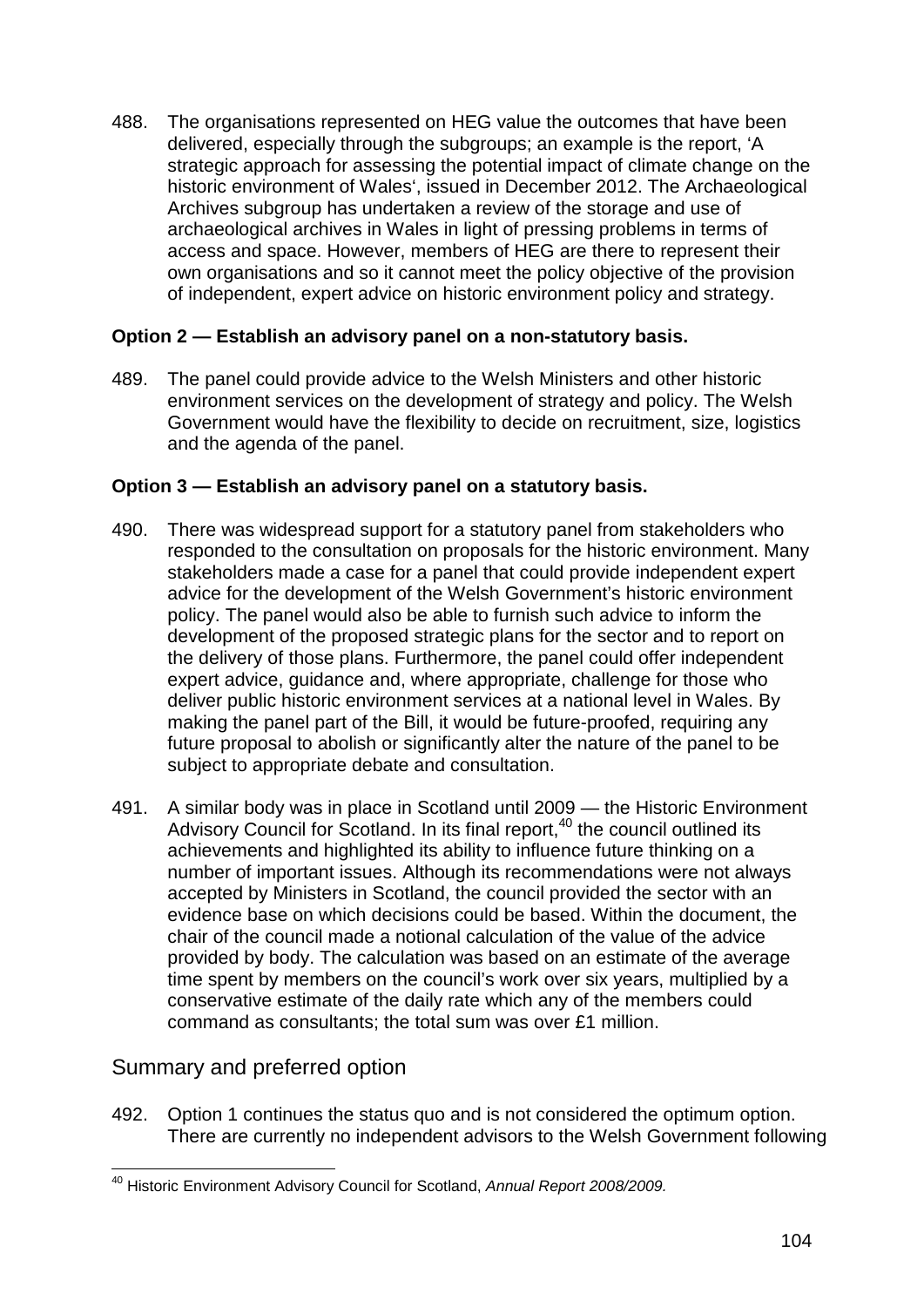the abolition of the Ancient Monuments Advisory Board and the Historic Buildings Advisory Council in 2009. Both bodies only provided specialist advice on subjects within their relatively narrow remits. A broader policy perspective is provided by HEG, but this non-statutory group is not independent or transparent, with members representing invited organisations within the sector.

493. Options 2 and 3 would provide transparently recruited panels representing a broad range of expertise across the historic environment sector. The Welsh Ministers, however, consider that option 3 is to be preferred since statutory status would future-proof the panel, ensuring that any future proposal to abolish or significantly alter the nature of the panel would be subject to appropriate debate and consultation.

|                      | <b>Current costs</b> | Future costs   Comment |                                              |
|----------------------|----------------------|------------------------|----------------------------------------------|
| The Welsh Government | £18,000 per<br>annum | £18,000 per<br>annum   | Annual cost for HEG<br>secretariat           |
|                      | N/A                  | £50,000 per<br>annum   | Annual cost for the panel                    |
|                      | N/A                  | £11,000                | One-off cost for<br>appointment to the panel |

Table 13 — Summary of costs for preferred option 3.

# Annual costs and savings

- 494. Overall the RIA finds that the costs associated with the Bill's provisions are modest, fall primarily on the Welsh Government, and can be met within current resource allocations.
- 495. A complicating factor is that some of the provisions are enabling, but the associated costs can either only be expressed in terms of a potential range (for example, carrying out urgent works), or cannot be realistically predicted in terms of when they are likely to be incurred (for instance, compensation costs which may be incurred immediately or not at all).

## The Welsh Government

496. The majority of the costs arise from the three provisions relating to placing the *Register of Historic Parks and Gardens* on a statutory basis, placing the HERs on a statutory basis and establishing the advisory panel. The predicted costs, including one-off costs, are shown in Table 14.

## Local planning authorities

497. The new costs to be imposed on LPAs by the Bill are very limited. The chief new cost will be additional costs relating to the formal monitoring of the HERs at some £6,000 per year. The other costs are effectively restricted to the cost of the local administration of constraints mapping for interim protection, which is expected to be less than £1,000 per year across the Welsh LPAs, and the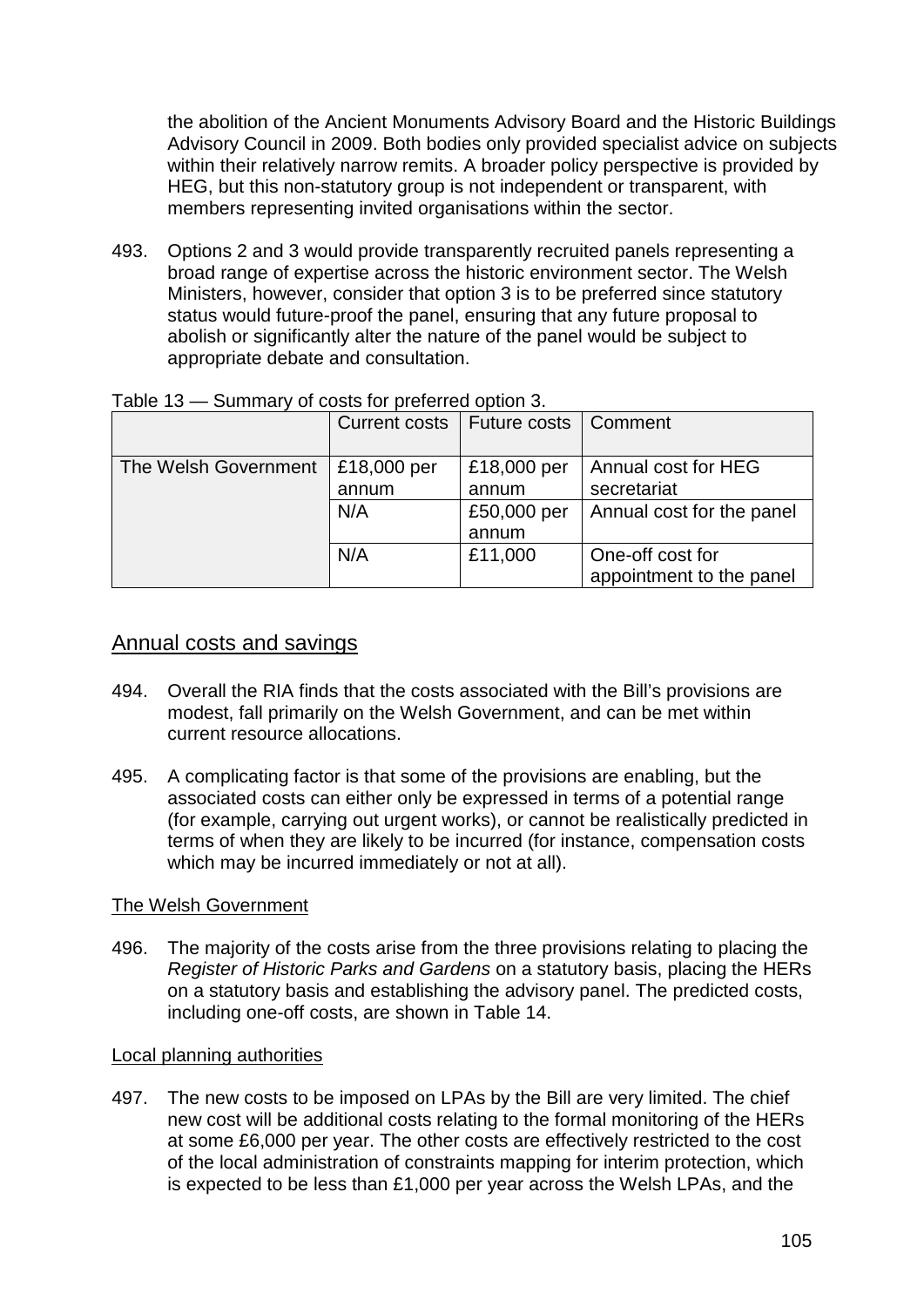costs arising from the new powers to serve listed building TSNs, which are likely to amount to some £1,000 annually. Costs relating to the extended powers to carry out urgent works and impose land charges cannot be predicted meaningfully in terms of either monetary sums or timing.

#### Owners/developers

498. The Bill's proposals will have few cost implications for owners or developers. Certificates of immunity have the potential for average annual savings of up to £1,237 where an unnecessary planning application is avoided. The designation review provisions will provide a new, cost-effective mechanism to challenge designation decisions, but, if pursued, will nevertheless lead to costs per case of between £50 and £2,000 depending on the complexity of the case.

|                                                        | 2016/17  | 2017/18  | 2018/19  | 2019/20  | 2020/21  |
|--------------------------------------------------------|----------|----------|----------|----------|----------|
| Interim protection<br>mapping                          | £1,000   | £1,000   | £1,000   | £1,000   | £1,000   |
| <b>Designation reviews</b>                             | £6,750   | £6,750   | £6,750   | £6,750   | £6,750   |
| <b>Simplified SMC</b><br>procedure                     | $-E524$  | $-£524$  | $-£524$  | $-£524$  | $-E524$  |
| <b>Retrospective SMC</b>                               | £172     | £172     | £172     | £172     | £172     |
| SMC guidance                                           | £200     |          |          |          |          |
| Scheduled monument<br><b>TSNs</b>                      | £350     | £350     | £350     | £350     | £350     |
| Scheduled monument<br>enforcement notices              | £875*    | £875*    | £875*    | £875*    | £875*    |
| Amendments to<br>offences and<br>defences - guidance   | £500     |          |          |          |          |
| Statutory register of<br>historic parks and<br>gardens | £26,200  | £22,200  |          |          |          |
| Historic parks and<br>gardens - guidance               | £5,000   |          |          |          |          |
| Extension of<br>scheduling definition                  | £2,070   | £2,070   | £2,070   | £2,070   | £2,070   |
| COIs                                                   | £832     | £832     | £832     | £832     | £832     |
| <b>Statutory HERs</b>                                  | £80,000  | £80,000  | £80,000  | £80,000  | £80,000  |
| <b>HER</b> guidance                                    | £4,000   |          |          |          |          |
| Statutory advisory<br>panel - support costs            | £50,000  | £50,000  | £50,000  | £50,000  | £50,000  |
| Statutory advisory<br>panel - recruitment              | £11,000  |          |          |          |          |
| <b>TOTAL</b>                                           | £188,425 | £163,725 | £141,525 | £141,525 | £141,525 |

|  | Table 14 — Summary of predicted costs for the Welsh Government. |  |
|--|-----------------------------------------------------------------|--|
|  |                                                                 |  |

\*The cost shown is the median cost in a range of potential costs.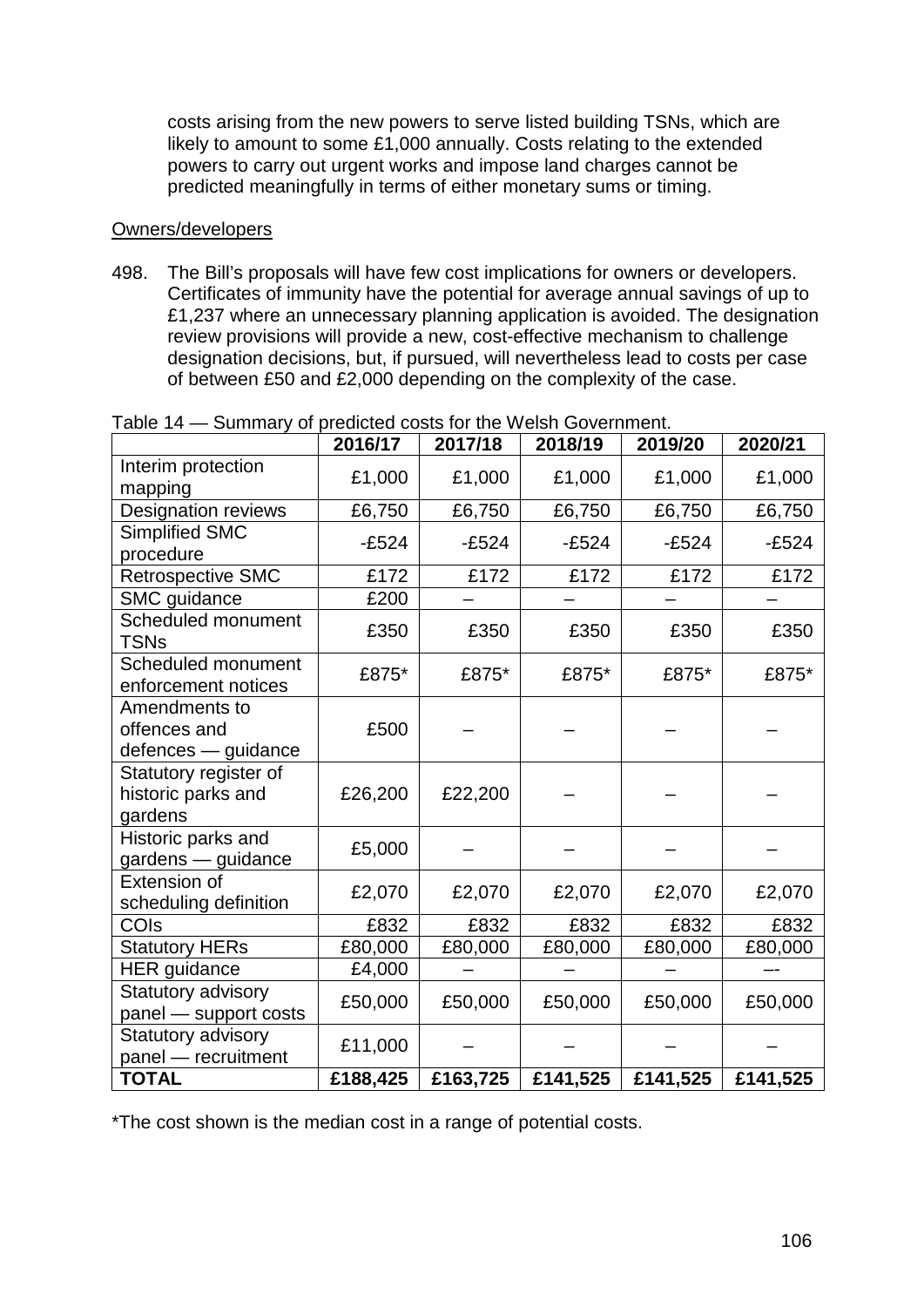# **Section 8: Competition and other impact assessments**

# **Competition assessment**

499. A competition filter test has been completed for the legislation and is presented below.

| The competition filter test                                          |               |
|----------------------------------------------------------------------|---------------|
| Question                                                             | <b>Answer</b> |
|                                                                      | yes or no     |
| Q1: In the market(s) affected by the new regulation, does any firm   | <b>No</b>     |
| have more than 10% market share?                                     |               |
| Q2: In the market(s) affected by the new regulation, does any firm   | No.           |
| have more than 20% market share?                                     |               |
| Q3: In the market(s) affected by the new regulation, do the          | <b>No</b>     |
| largest three firms together have at least 50% market share?         |               |
| Q4: Would the costs of the regulation affect some firms              | No            |
| substantially more than others?                                      |               |
| <b>Q5:</b> Is the regulation likely to affect the market structure,  | <b>No</b>     |
| changing the number or size of firms?                                |               |
| Q6: Would the regulation lead to higher set-up costs for new or      | <b>No</b>     |
| potential suppliers that existing suppliers do not have to meet?     |               |
| Q7: Would the regulation lead to higher ongoing costs for new or     | <b>No</b>     |
| potential suppliers that existing suppliers do not have to meet?     |               |
| Q8: Is the sector characterised by rapid technological change?       | No            |
| Q9: Would the regulation restrict the ability of suppliers to choose | No            |
| the price, quality, range or location of their products?             |               |

500. A detailed consideration of the very limited impact of the provisions of the Historic Environment (Wales) Bill on competition follows.

### **Consultation and review of decisions to designate historic buildings and ancient monuments**

501. There will be no competition impacts. The provisions will simply add transparency and openness to existing designation procedures by providing for consultation with owners and others prior to designation and putting in place a procedure for owners to request a review of any decision to designate.

#### **Reform of the scheduled monument consent process**

502. The amendments to the SMC process, which authorises works to scheduled monuments, are largely technical and aim to streamline and simplify the procedures involved. As such, they will affect all applicants equally and will have no impact on competition.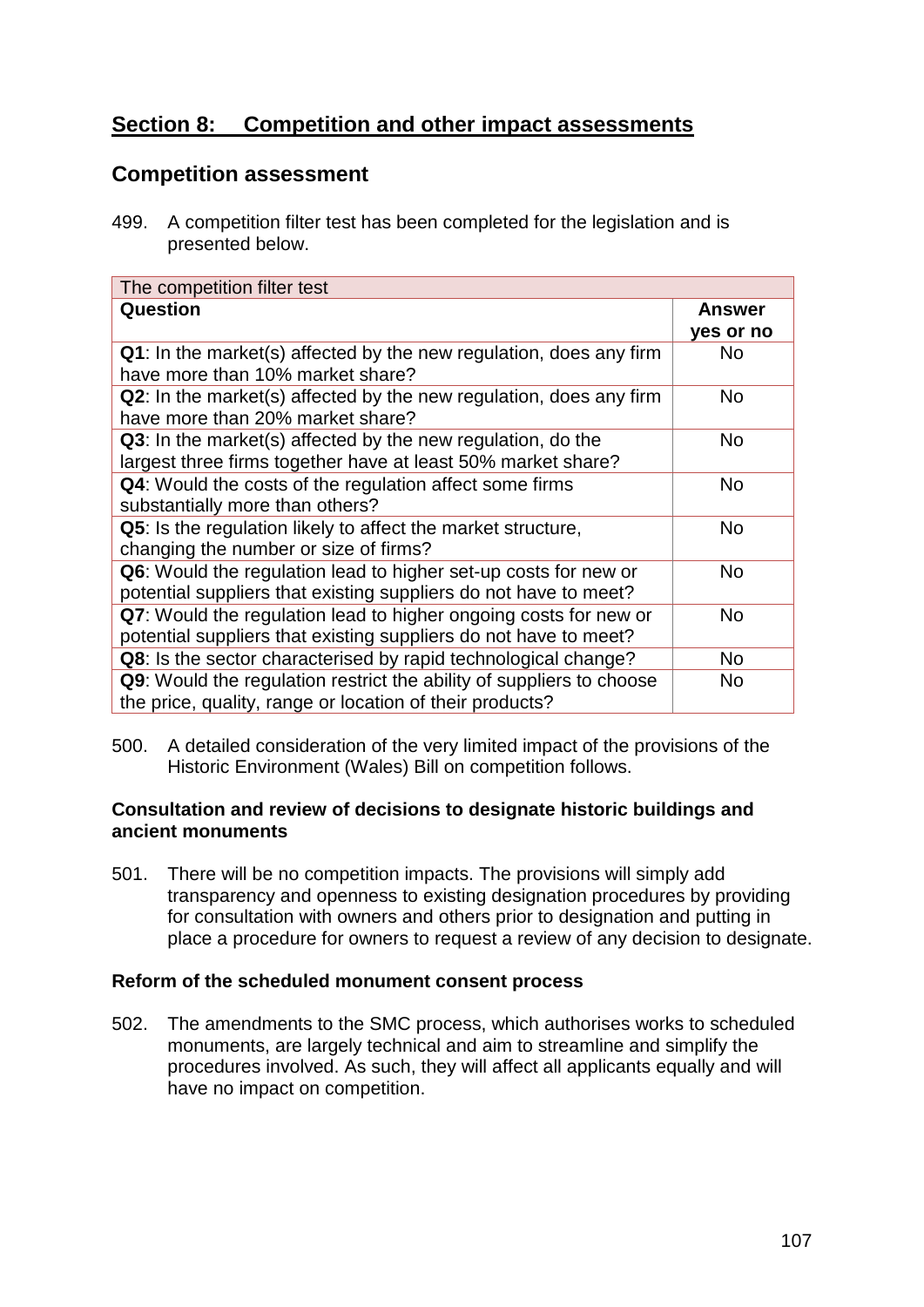#### **Enforcement against unauthorised works affecting scheduled monuments and listed buildings and changes to the offences and defences in the 1979 Act**

- 503. The enforcement provisions are intended to ensure that prompt and effective action can be taken against those who have carried out, or are in the process of carrying out, unauthorised — and therefore illegal — works to designated historic assets. The provisions would not affect competition between businesses legally carrying out works to historic assets.
- 504. The changes to the offences and defences in the 1979 Act aim to ensure greater success in the prosecution of those who have damaged or carried out unauthorised works to scheduled monuments and will not affect anyone acting legally.

### **Statutory duty on the Welsh Ministers to compile and maintain a register of historic parks and gardens**

505. The provisions will place the current non-statutory register, on which the parks and gardens have only been included with the agreement of the owner, on a statutory basis. Given that inclusion on the register is a material consideration in national planning policy, the provisions have the potential to affect the owners of sites not currently on the register if they should seek to change or develop their property in a way that requires planning permission. However, relatively few owners will be affected — only 14 complete and 7 partial sites have been excluded from the current register of 386 historic parks and gardens — and many of those may not seek to develop their property or will do so in a way that will not damage its character. As such, it is not considered that the provisions will have a material impact on competition.

#### **Extend the definition of what sites may be scheduled**

506. The extension of the definition of the type of historic site that can be designated as a scheduled monument will impact on the owners of the land or sites in question. However, it is estimated that less than 30 such sites will be added to the Schedule, which currently includes over 4,000 sites. Scheduling will not usually be used to designate buildings in economic use and does not prevent the continuation of existing land uses. As outlined in the RIA, research has shown that scheduling generally has a positive impact on land values, and that it can attract additional funding in agri-environmental schemes giving a farming business a potential financial advantage over competitors.[41](#page-107-0) However, the presence of a scheduled monument is only one of a number of elements considered in the calculation of grant funding. Given this and the fact that the number of sites likely to be added to the Schedule will represent only a marginal increase in the total number of monuments, many of which are on farms, it is not considered that the impact on competitiveness is material.

<span id="page-107-0"></span><sup>41</sup> See pp. 78–80.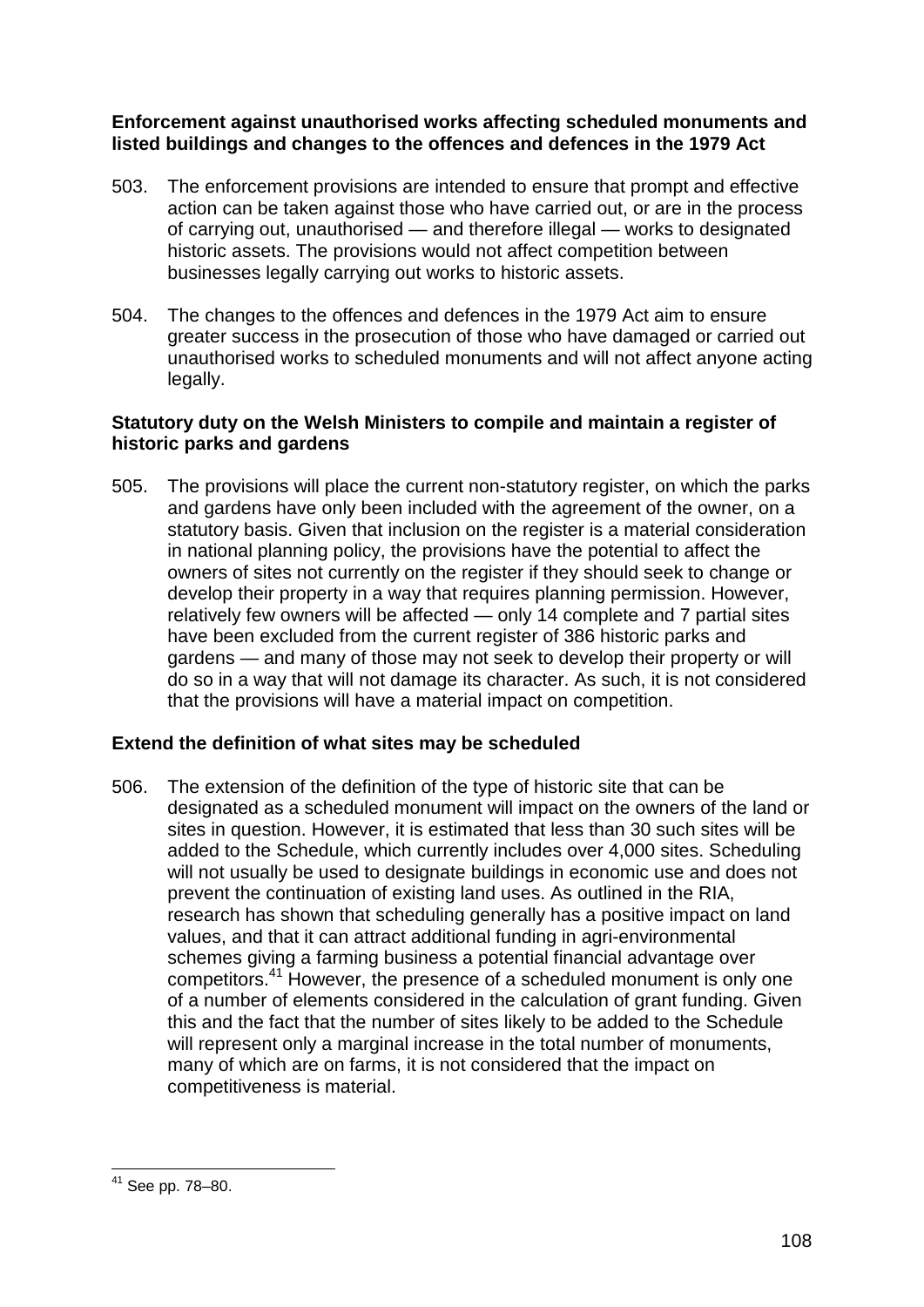# **Certificates of immunity from listing**

507. The provisions would allow COI applications to be made at any time, not just when planning permission has been applied for or already obtained. The change will benefit owners and developers, but it will be common to all parties and not affect competitiveness.

#### **Heritage partnership agreements**

508. The introduction of HPAs will allow SMCs and LBCs to be granted for longterm programmes of works to designated sites, eliminating the need to seek individual consents for specified works. Provided the relevant consenting bodies agree to this approach, the agreements will be available to all owners and not impact on competition.

# **Urgent works**

509. The extension of urgent works to all listed buildings, provided those works do not interfere with residential use, has the potential to affect all owners who neglect the maintenance or repair of their property and will not, therefore, impact on competition.

#### **Historic environment records**

510. Placing a duty on LPAs to create and maintain HERs will ensure that the information in the records continues to be available to all and will have no impact on competitiveness.

#### **Establishment of an advisory panel for the Welsh historic environment**

511. The role of the panel will be to provide independent advice to the Welsh Ministers across a broad range of policy development and areas requiring expert advice. It will have no impact on competitiveness.

# **Specific impact assessments**

512. Specific assessments of the impact of the Historic Environment (Wales) Bill on a variety of policy areas have been completed in conjunction with the RIA.

# Equality impact assessment

513. Under the public sector equality duty, the Welsh Government must have 'due regard' to the need to eliminate unlawful discrimination, harassment and victimisation as well as to advance equality of opportunity and foster good relations between people who share a protected characteristic and those who do not. The equality impact assessment (EIA) is the Welsh Government's formal and systematic mechanism to evidence that due regard.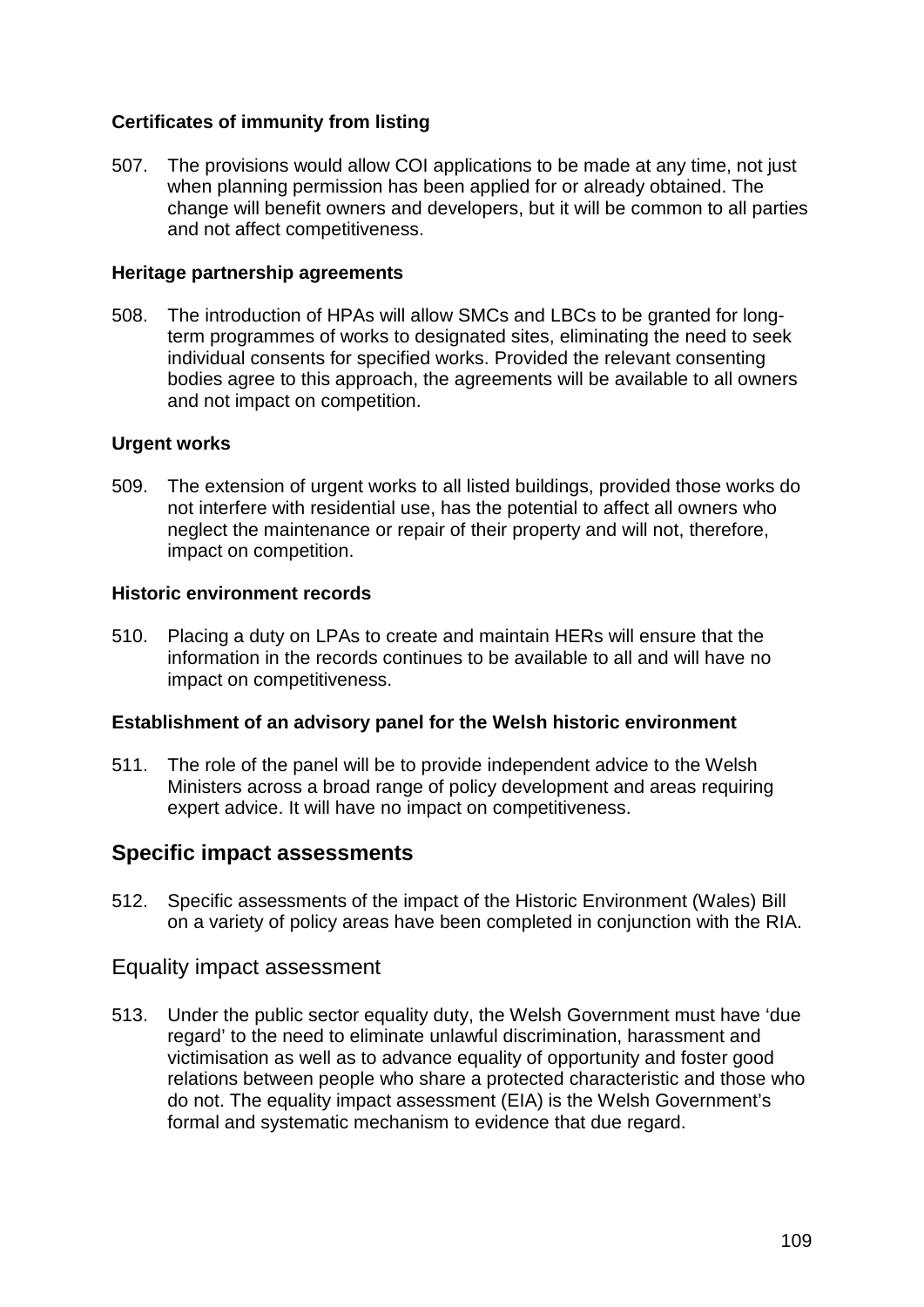- 514. By improving the protection and sustainable management of the Welsh historic environment, the Historic Environment (Wales) Bill will ensure that it continues to bring economic, social and environmental benefits to all of the people of Wales now and in the future. Any differential impacts that the Bill will have on groups with protected characteristics will be negligible.
- 515. The Advisory Panel for the Welsh Historic Environment will act as a voice for access and inclusion in the strategic and policy advice that it provides to the Welsh Ministers. Positive efforts will be made to recruit people with protected characteristics to the panel in line with the Welsh Government's policy.
- 516. The provisions of the Historic Environment (Wales) Bill have been framed to be compliant with the Human Rights Act and have been thoroughly analysed to confirm their compliance.
- 517. In light of the negligible impact of the Historic Environment (Wales) Bill on groups with protected characteristics, the Equality, Diversity and Inclusion Division have confirmed that it is unnecessary to proceed to Stage 2 of the EIA.

The United Nations Convention on the Rights of the Child

- 518. The Rights of Children and Young Persons (Wales) Measure 2011 requires the Welsh Ministers to give due regard to the United Nations Convention on the Rights of the Child in the development of all legislation and policy.
- 519. During the development of the Historic Environment (Wales) Bill, consultation events for sixth-form Welsh Baccalaureate students were organised in north and south Wales. A total of 187 pupils from eight schools took part in the events. The sessions introduced the young people to some of the issues central to the protection and sustainable management of the historic environment and gathered their views on its importance and the priority that should be given to safeguarding it.
- 520. The consultation events showed that many young people regard the historic environment as an important part of Welsh communities and support its sustainable management so it can continue to deliver meaningful social, economic and environmental benefits to the people of Wales. The Historic Environment (Wales) Bill will benefit all of the people of Wales, but it will also have some particular positive outcomes for children, young people and their families across Wales.
- 521. By placing the HERs on a more stable footing, for instance, the Bill will help to support and further their educational and outreach activities, which include the development of educational resources to assist schools in educating children and young people about the importance of the historic environment and the local history of their areas. The online, map-based resource being developed alongside the Bill to provide information on all designated and registered historic assets will also help to make information on the historic environment more widely available to everyone, including young people.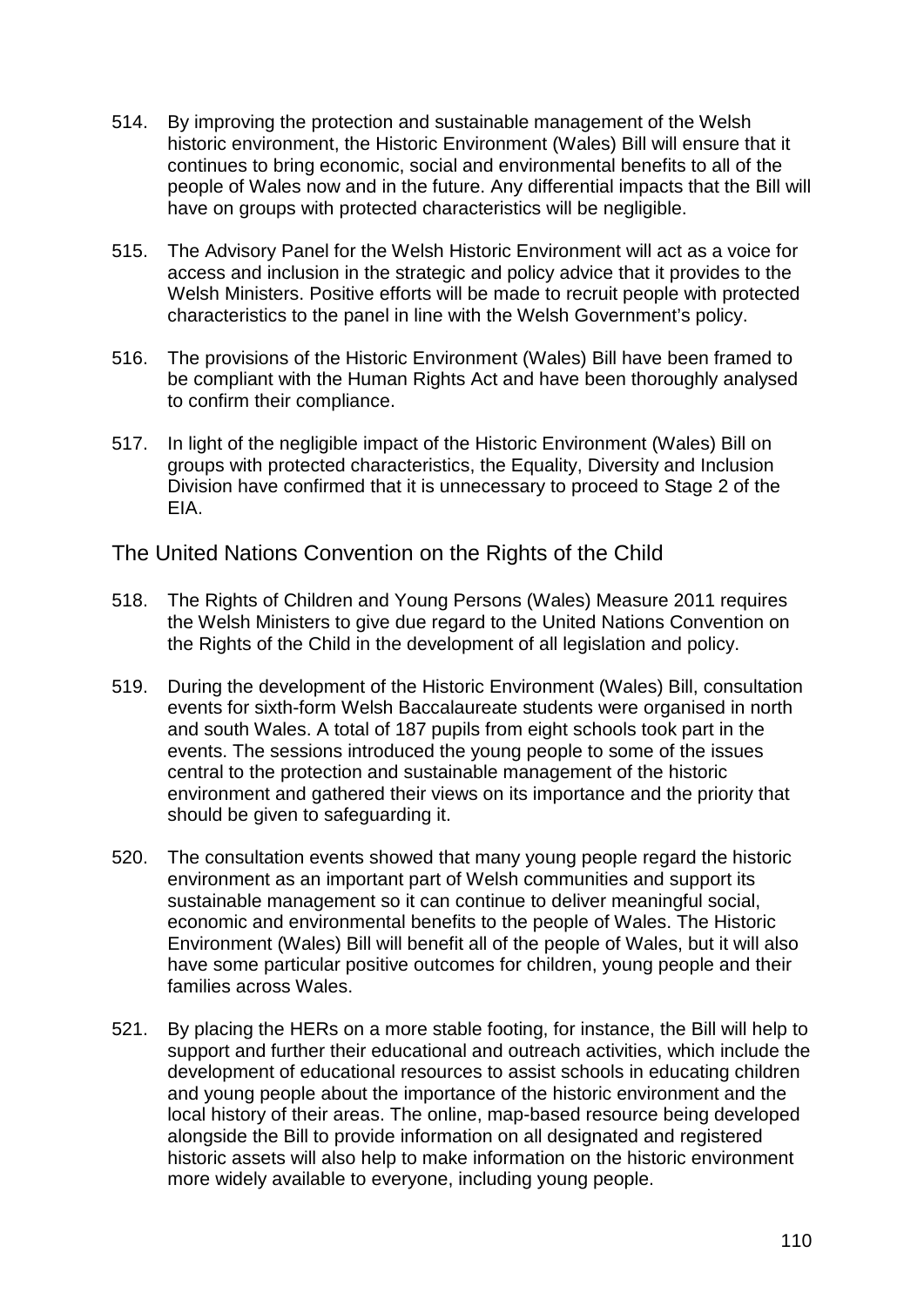522. The results of the consultation events not only informed the development of the Bill, but also helped to shape the Welsh Government's approach to further engagement with young people to improve their understanding and knowledge of the historic environment. This can be demonstrated through the work being undertaken to support the new Welsh Baccalaureate and the National Curriculum more generally. It is also evident in the project that Cadw is developing under the community archaeology framework in partnership with other key stakeholders and with the financial support of the Heritage Lottery Fund. The project, entitled 'Unloved Heritage', will see young people between 18 and 25 investigate different themes of Wales' unique past while developing specialist skills in archaeology

# Impact on the Welsh language

- 523. The Bill is technical in nature and will not have a direct impact on the Welsh language. In preparing the Welsh language impact assessment, a number of indirect positive and negative impacts were identified, as well as a missed opportunity to promote the language further.
- 524. The historic environment contributes to local distinctiveness and generates a powerful sense of place that inspires community pride and confidence and gives people a sense of belonging that fosters well-being. The historic environment of an area is fundamental to sustaining traditions, including the use of the Welsh language.
- 525. The Advisory Panel on the Welsh Historic Environment could have a positive impact on the Welsh language. The panel will advise Welsh Ministers on historic environment policy and the development and delivery of strategic programmes of work. This could include advice on the importance of the historic environment to the Welsh language.
- 526. The Welsh language will be promoted through the numerous notices and communications that will be required under the Bill's provisions. All notices will be displayed bilingually, and any correspondence with owners and occupiers will be in their preferred language.
- 527. The Bill will introduce a duty on every LPA to create and maintain an HER, but will allow an LPA to discharge that duty through another person or body, such as one of the WATs currently responsible for the HERs. The HERs are not bilingual resources, and, due to the number of records contained within the HERs (over 150,000 primary records), it would be costly to make all records available bilingually. The Trusts do offer accompanying services, such as interpretation of the records and planning advice, bilingually and all have a Welsh language policy.
- 528. During the consultation on the Bill, some people called for legislation to place a duty on LPAs to keep a list of Welsh language place names and to accord them some form of protection. However, the focus of the Historic Environment (Wales) Bill is on the protection and sustainable management of the physical traces of past human activity in the historic environment — including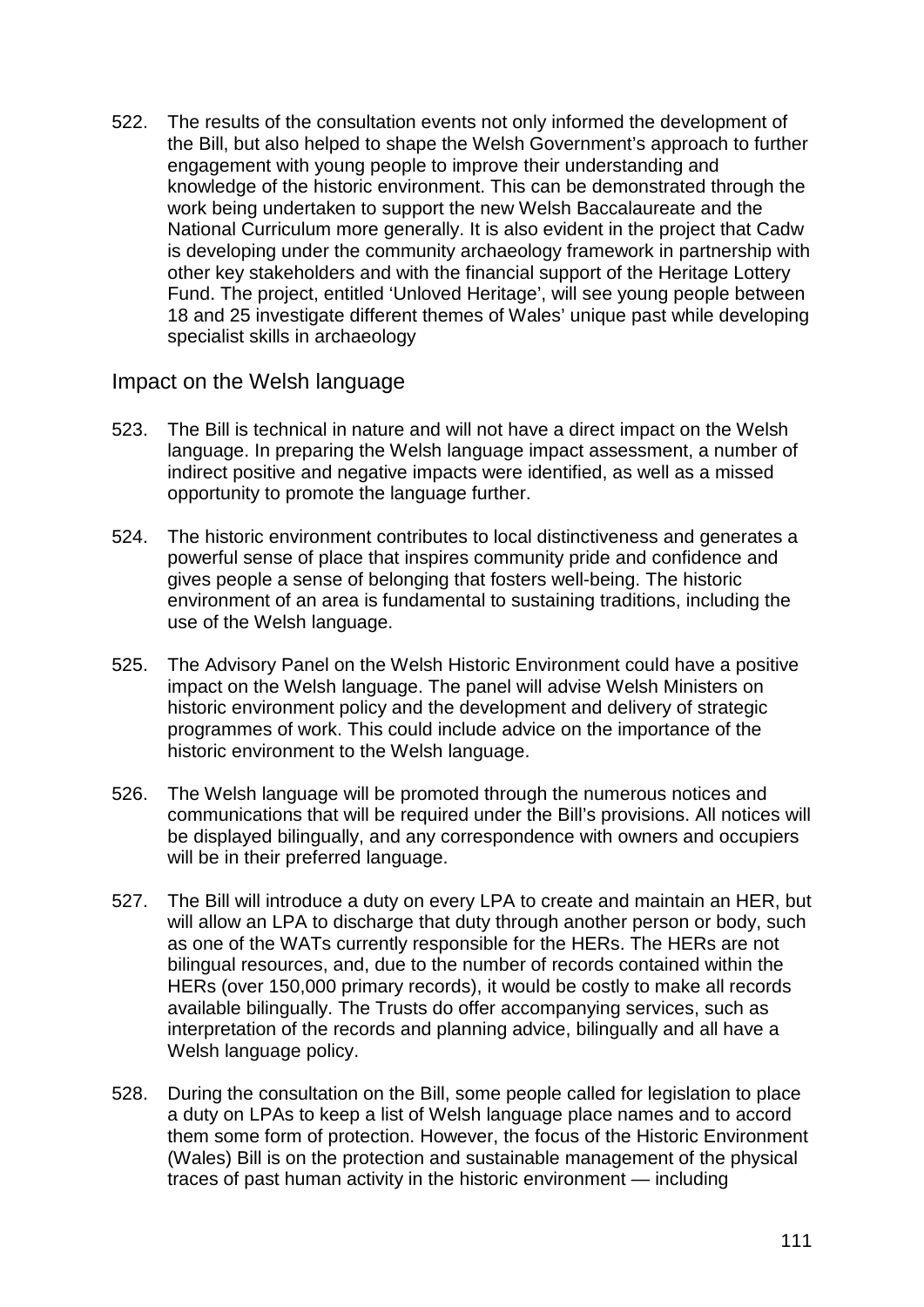archaeological sites, monuments and historic buildings. The protection of place names falls outside the scope of the Bill.

529. Nevertheless, the Welsh Government recognises the value of place names as key sources of evidence for informing the identification and management of historic assets. The Welsh HERs already collect such evidence and make it publicly available. Local authorities, in turn, draw upon the material in the HERs when considering planning decisions affecting the historic environment. By placing the HERs on a more stable footing, the Bill will enable them to continue to gather place name evidence and integrate it with other information about the historic environment.

# Sustainable development

530. The central organisational principle of the Welsh Government is sustainable development.

'Sustainable development means enhancing the economic, social and environmental well-being of people and communities [and] achieving a better quality of life for our own and future generations in ways which promote social justice and equality of opportunity and enhance the natural and cultural environment and respect its limits.<sup>[42](#page-111-0)</sup>

- 531. The Historic Environment (Wales) Bill will do much to promote this principle by enhancing existing mechanisms for the sustainable management of the historic environment.
- 532. The Bill's provisions for HPAs and HERs will have a positive impact on the sustainable management of historic assets. The HPA provisions have been framed to improve the sustainable management of Wales' designated historic assets through voluntary agreements between consenting authorities, owners and other interested parties working in partnership. The agreements will require the development of management plans that will support integrated and coherent programmes of work over periods of years. This will not only benefit the assets, but also bring savings to the parties involved.
- 533. The Welsh HERs store and provide access to systematically organised information about the wider historic environment and specific historic assets in a given area. By placing a requirement on LPAs to create and maintain HERs, the Bill will ensure that this authoritative information is recorded and stored in an effective way and is publicly available at a local level with appropriate professional interpretation and assistance for reference, research and educational purposes. The HERs will also serve as critical sources of advice and evidence upon which LPAs and other land managers can base decisions that may have an impact on the historic environment of their area.

<span id="page-111-0"></span><sup>42</sup> *A Sustainable Wales: Better Choices for a Better Future — Consultation on proposals for a Sustainable Development Bill* (Welsh Government, 2012), p. 2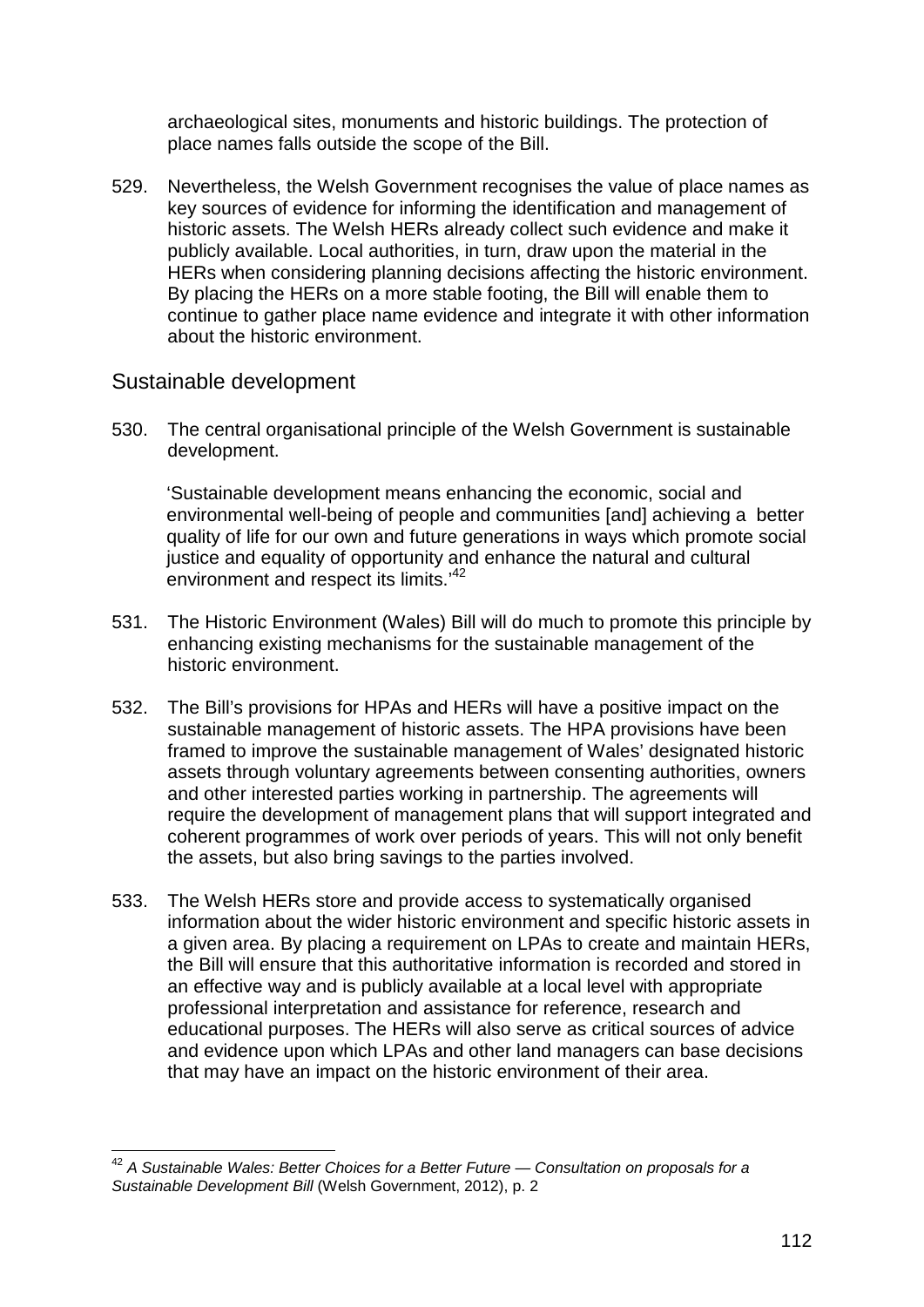534. In conjunction with the Historic Environment (Wales) Bill, policy, advice and guidance documents are being prepared to enhance existing mechanisms for the sustainable management of the historic environment. At the heart of the sustainable management of change are systems of consents that ensure that the special values of historic assets are carefully considered and protected or enhanced so that those assets can continue to bring social and economic benefits. The planning system has a central role to play in conserving the unique historic environment of Wales and in managing it sustainably. The revised historic environment chapter for *Planning Policy Wales* and the new technical advice note for the historic environment — both of which have been drafted to complement the Bill and will be the subject of public consultation in late 2015/early 2016 — embed the principles of the sustainable management of the historic environment into the planning system.

# Rural proofing

- 535. The Historic Environment (Wales) Bill will impact both urban and rural areas.
- 536. Rural areas include countless traditional buildings and historic features and the great majority of Wales' archaeological sites. Conservation of our historic environment is increasingly recognised as an integral part of the drive towards a more sustainable farming industry.
- 537. The Bill and its associated policy, advice and guidance aim to enhance existing mechanisms for the sustainable management of the historic environment and to give more effective protection to listed buildings and scheduled monuments. These provisions should have a positive impact on rural areas.
- 538. Access to information will be important for the effective implementation of the Bill. A new online, map-based database is being developed that will provide information on all listed buildings, scheduled monuments and registered historic parks and gardens in Wales. This will give landowners and the general public a clear, easily available and free means to obtain authoritative descriptions and maps.
- 539. With the right information, land managers can play a vital role in ensuring that our historic sites are passed down to future generations. The HERs will provide sources of information on the historic environment and important starting points for management processes, conservation, fieldwork and research, and public engagement and outreach relating to the historic environment.
- 540. Extending the definition of a scheduled monument will result in an increase in the number of monuments eligible for scheduling. Land management activities may be restricted when a monument is scheduled. However, provisions exist for automatic consents for the continuation of any agricultural, horticultural or forestry works of the same kind as had been lawfully carried out at the monument during the preceding six years.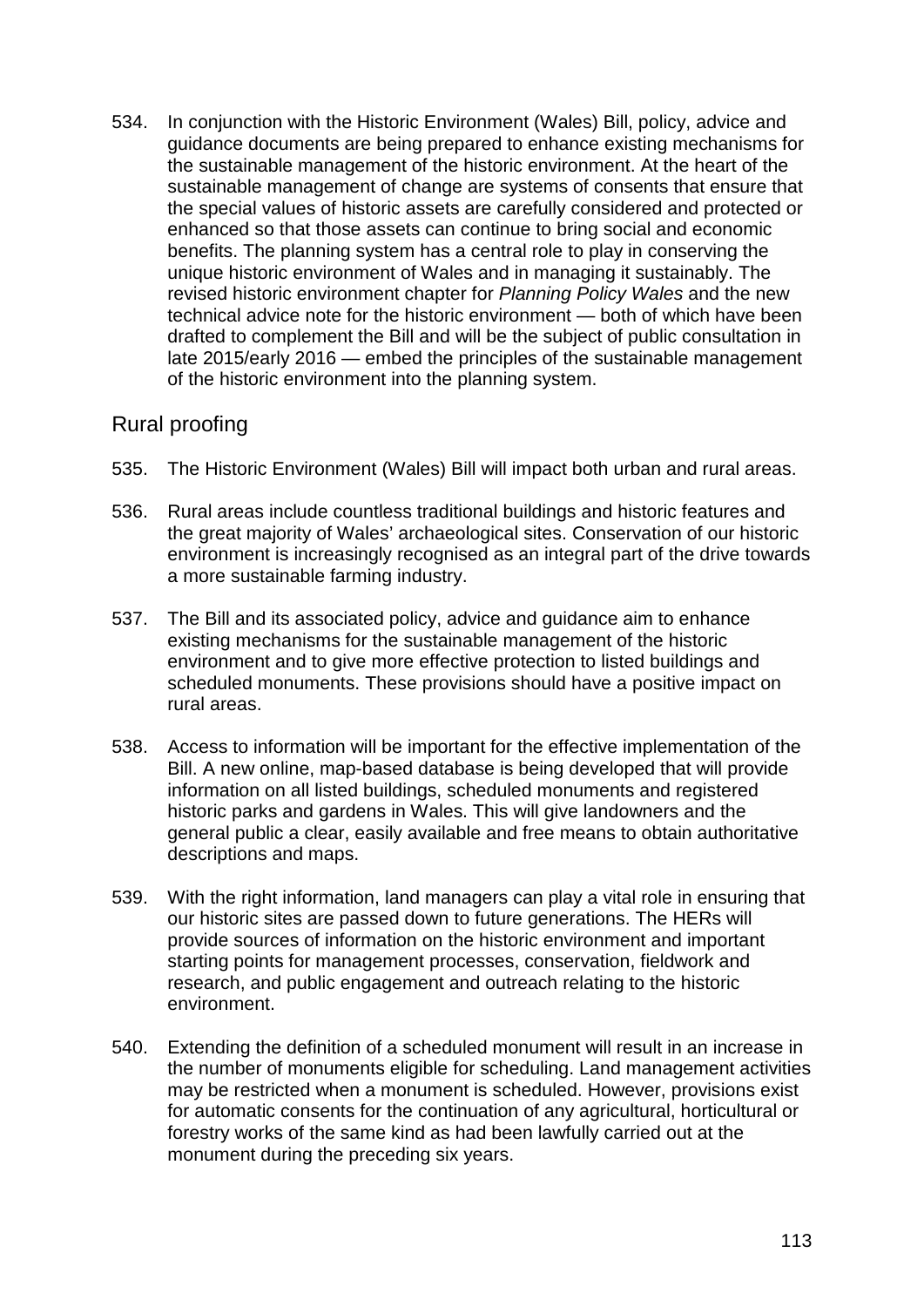# Health and well-being

- 541. The Historic Environment (Wales) Bill will not impact directly on health and well-being, but there will be indirect impacts arising from improvements in the protection and sustainable management of the historic environment and the introduction of greater transparency and accountability in decision-making processes.
- 542. Specific research was carried out in England in 2014 into the impact of heritage on well-being.<sup>[43](#page-113-0)</sup> The research found that visiting heritage sites such as historic towns, buildings, industrial sites and archaeological sites had a significant positive relationship with life satisfaction. Overall, the study concluded that impact of such visits on life satisfaction was slightly higher than the impact of participating in sport or the arts and could be monetised as having an annual value per person equivalent to £1,646.
- 543. Surveys have shown that some 73% of adults visited a heritage site in the previous 12 months which, as well as benefiting life satisfaction, can also support active lifestyles by providing an environment to explore or a focus for walks and other activities.
- 544. Placing the *Register of Historic Parks and Gardens* on a statutory basis will ensure that it is comprehensive and up to date. Many of the sites on the register are public parks and gardens and the provision will ensure that these continue to be protected through the planning process as community amenities.
- 545. Placing the HERs on a statutory basis will ensure their sustainable future as central providers of information on historic assets and historical information about an area, thereby making a positive contribution to community's sense of place and supporting its identity and cohesion.

Impact on privacy

546. The Privacy Impact Assessment Screening Tool was applied to each provision of the Bill in order to identify whether there would be any impact on privacy that would require a full assessment. The screening confirmed that no substantive new impacts on privacy would arise directly from the Bill. It was therefore agreed with the Welsh Government's Information Rights Unit that the Bill did no require a full Privacy Impact Assessment.

# Impact on the voluntary sector

547. There are over 700 voluntary organisations in Wales with an interest in history or the historic environment. Many receive funding from the Welsh

<span id="page-113-0"></span><sup>&</sup>lt;sup>43</sup> Daniel Fujiwara, Thomas Corwall and Paul Dolan, 'Heritage and Wellbeing' (English Heritage, 2014).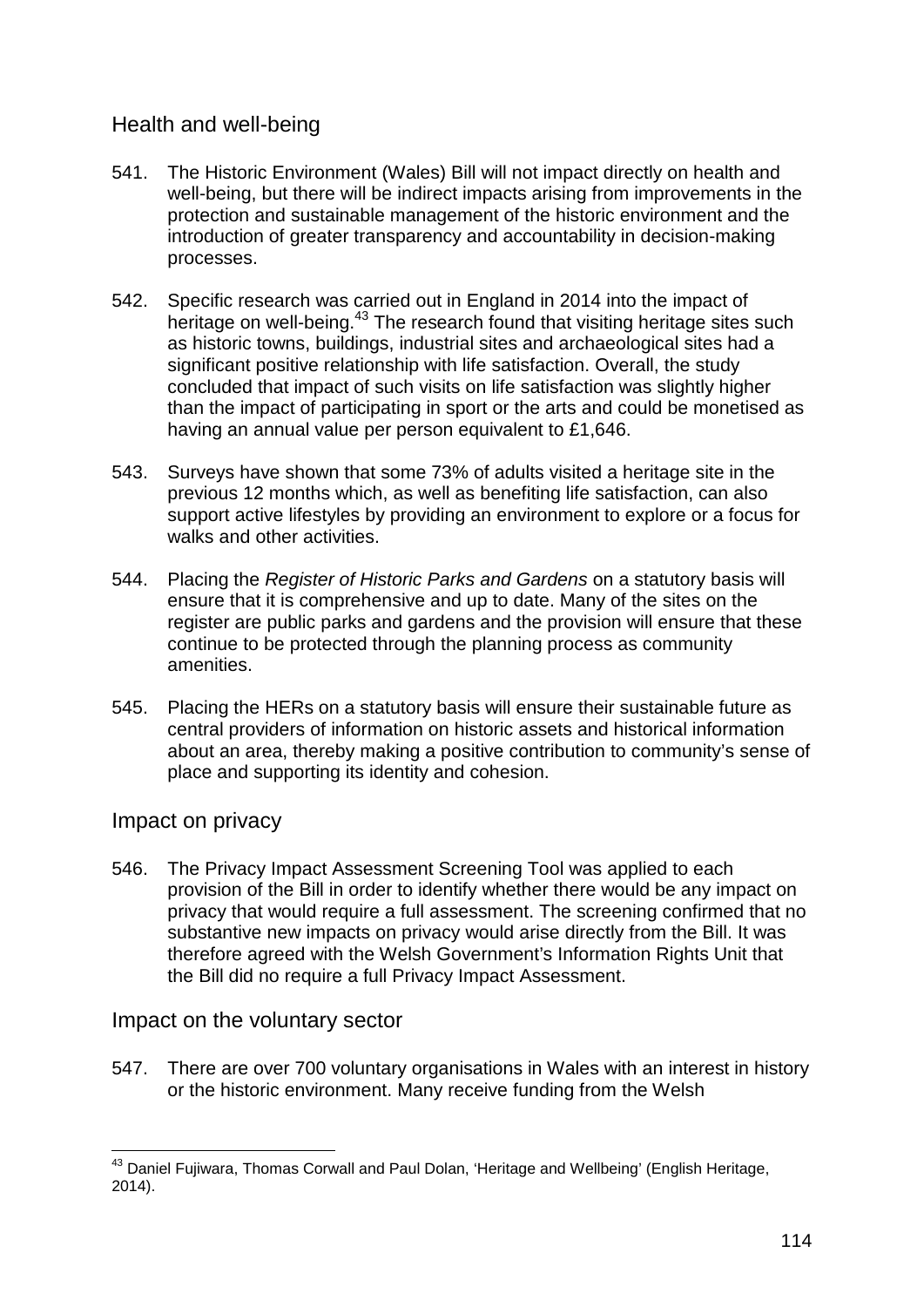Government to support important specialist roles in caring for and promoting aspects of the historic environment and in providing expert advice.

- 548. The Historic Environment (Wales) Bill will have the greatest impact on a small number of third sector organisations, such as the National Trust and some wildlife trusts, with significant landholdings containing designated historic assets. As owners of multiple designated assets, such organisations could gain significant benefits from the introduction of HPAs, which would enable the negotiation of agreed management plans with consenting authorities and eliminate the need for repeated individual consent applications. The modernisation of the scheduled monument consent process might also bring those organisations efficiency savings.
- 549. The extension of the definition of a scheduled monument has the potential to extend scheduling to sites in third sector ownership that currently cannot be designated. The numbers will, however, be small and, as most organisations that are likely to be affected are already working in the field of conservation in some capacity, it is not anticipated that the new designations would be onerous or opposed. Similarly, placing the *Register of Historic Parks and Gardens* on a statutory basis will increase the number of registered sites. However, it is understood that all third sector organisations that own registered parks and gardens have already voluntarily agreed to the inclusion of their sites on the register.
- 550. The Advisory Panel for the Welsh Historic Environment will be made up of members appointed for their expertise in key aspects of the Welsh historic environment rather than as representatives of particular organisations. Given the importance of the third sector to the historic environment, members with experience of the work of the sector will have an opportunity to provide expert advice on the needs of the sector and to inform the development of polices for the historic environment.

# Justice impacts

- 551. As analysed in detail in chapter 7 of the RIA, the Bill will introduce three new criminal offences and amend three existing criminal offences/defences:
	- a new offence in the 1979 Act of failing to comply with a TSN in respect of unauthorised works to a scheduled monument;
	- a new offence in the 1979 Act of failing to comply with an enforcement notice to repair or remedy unauthorised works or damage to a scheduled monument;
	- a new offence in the 1990 Act of failing to comply with a TSN in respect of unauthorised works to a listed building; and
	- amendments to the criminal offences and defences under sections 2, 28 and 42 of the 1979 Act — relating respectively to unauthorised works, damage and use of a metal detector — that will place greater weight on those accused of offences under those sections to show that they had no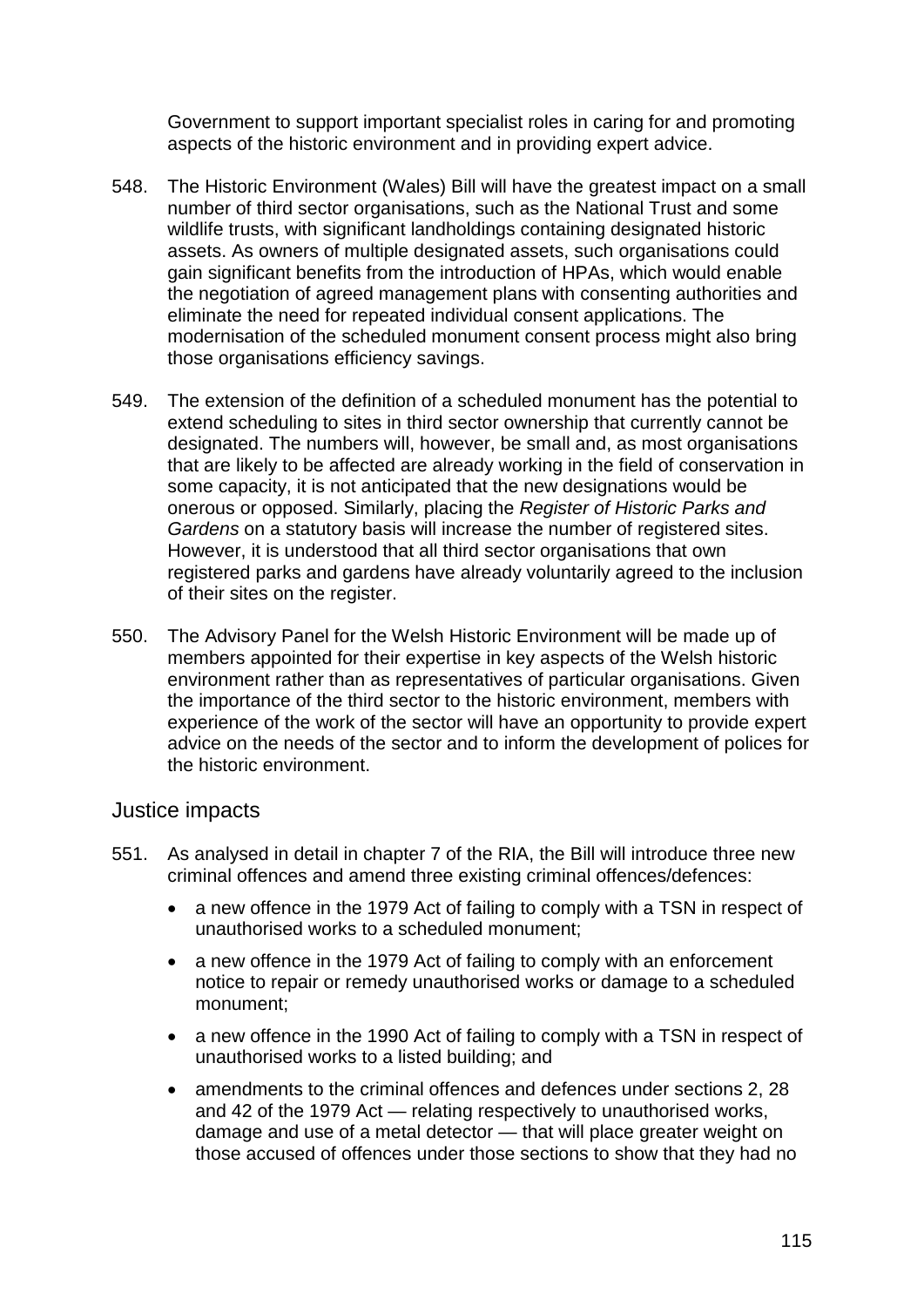reason to believe a site was protected and that they took reasonable steps to check.

- 552. The three new offences are likely to only arise very rarely and would not be subject to prosecution in their own right; rather they would form additional charges in prosecutions for the more serious offences of unauthorised works or damage to a scheduled monument or listed building.
- 553. The amendments to the offences and defences in the 1979 Act are intended to increase the likelihood of successful prosecutions for unauthorised works or damage to a scheduled monument. Currently the number of prosecutions for such offences is low and, although the new provisions will increase that number, there is only likely to be an additional one to two cases over a fiveyear period.
- 554. This estimate of the volume of prosecutions for unauthorised works to scheduled monuments is based on a review of damage cases between 2006 and 2012. Four cases were subject to police investigation, but only one case was prosecuted. Two cases were dropped by the police and one by the Crown Prosecution Service, all on lack of evidence. Cadw's estimate is that least one of the three cases would have been prosecuted under the amended provision.
- 555. It is difficult to quantify the costs involved in such prosecutions. No academic research into the cost of such prosecutions has been carried out. Research by the Home Office on the economic and social costs of crime puts the average cost of criminal damage at £866 at 2003 prices. However, much of this cost is associated with the impact on the victim rather than the judicial process. In its *Annual Report and Accounts, 2013–14,* the HM Courts and Tribunals Service published information on the average daily staff and judicial costs for Crown and magistrates' courts, but due to the infrequency of prosecutions in England and Wales it is difficult to estimate the average duration of prosecution cases, which will also vary substantially according to complexity.
- 556. The summary table below (Table 15) shows a likely range of costs based on the prosecution costs awarded by a magistrates' court in north Wales in 2007 and by the Crown court in an English case in 2012. The latter case involved serious damage to a very well known scheduled monument and is likely to represent the upper limit of costs. Although a range of potential costs is offered there, the costs are best characterised as negligible.
- 557. It should be noted that the additional prosecution costs arising from the new provisions may also be partially offset by the award of costs following a successful prosecution. These costs would currently be lost as abortive costs by the police and Crown Prosecution Service when prosecutions are dropped because of lack of evidence.
- 558. The Bill also provides for a new right of further appeal to the county court in respect of the costs of urgent works to a listed building. This would follow the determination of an initial review by the Welsh Ministers, considered on their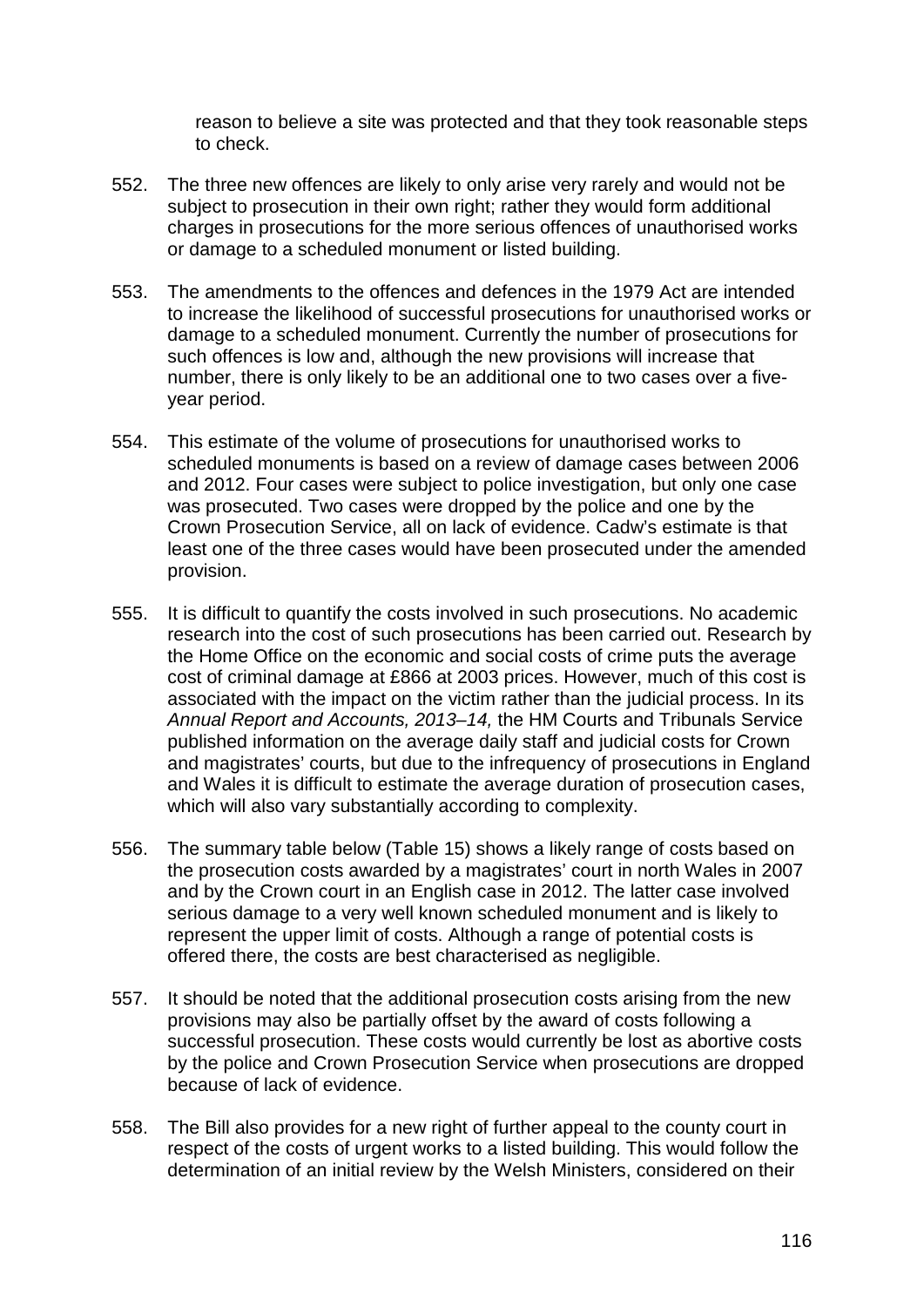behalf by the Planning Inspectorate. The number of review requests to the Welsh Ministers is presently low and equates to approximately one case every three to four years.

- 559. Welsh LPAs do not often undertake urgent works, largely because of the financial risk. The Bill seeks to increase the use of urgent works by broadening the scope of situations in which they can be employed and introducing land charges for the recovery of costs. If the frequency of urgent works increases, the number of review requests to the Welsh Ministers could increase to a maximum of one per year. This estimate takes into account advice from the Planning Inspectorate that they only receive one appeal against land charges every three to four years.
- 560. It is unlikely that many people would wish to pursue an appeal after receiving the determination of the Welsh Ministers, so it is estimated that there will be no more than one appeal to the county court in every five-year period. A case is likely to last no more than a day and, according to the HM Courts and Tribunals Service, the average daily staff and judicial costs in the civil courts amount to  $£1,522.<sup>44</sup>$  $£1,522.<sup>44</sup>$  $£1,522.<sup>44</sup>$

| Who will be<br>affected by this<br>proposal (details<br>from information<br>provided above) | <b>Volumes</b>                                                                                                                    | Type (e.g. prison place,<br>tribunal hearing, fixed<br>penalty, etc.)                                  | <b>Estimated</b><br>costs(f)    |
|---------------------------------------------------------------------------------------------|-----------------------------------------------------------------------------------------------------------------------------------|--------------------------------------------------------------------------------------------------------|---------------------------------|
| <b>Criminal Offences</b><br>and Civil Penalties<br>and Sanctions                            | 1 to 2 cases over<br>a 5-year period<br>relating to<br>unauthorised<br>works and<br>damage to<br>scheduled<br>monuments           | Triable either way, but likely<br>to be heard in a magistrates'<br>court and be punishable by<br>fine. | $£60$ to<br>£7,500 per<br>annum |
| Non-devolved -<br><b>HM Courts and</b><br><b>Tribunals Services</b>                         | 1 case over a 5-<br>year period<br>relating to a<br>further appeal to<br>the county court<br>against the costs<br>of urgent works | County court                                                                                           | £1,522 per<br>case              |
| <b>Devolved Tribunals</b>                                                                   | Nil                                                                                                                               |                                                                                                        |                                 |
| Legal Aid                                                                                   | Nil                                                                                                                               |                                                                                                        |                                 |

Table 15 — Summary table of justice impacts.

<span id="page-116-0"></span><sup>44</sup> The HM Courts and Tribunals Service, *Annual Report and Accounts, 2013–14.*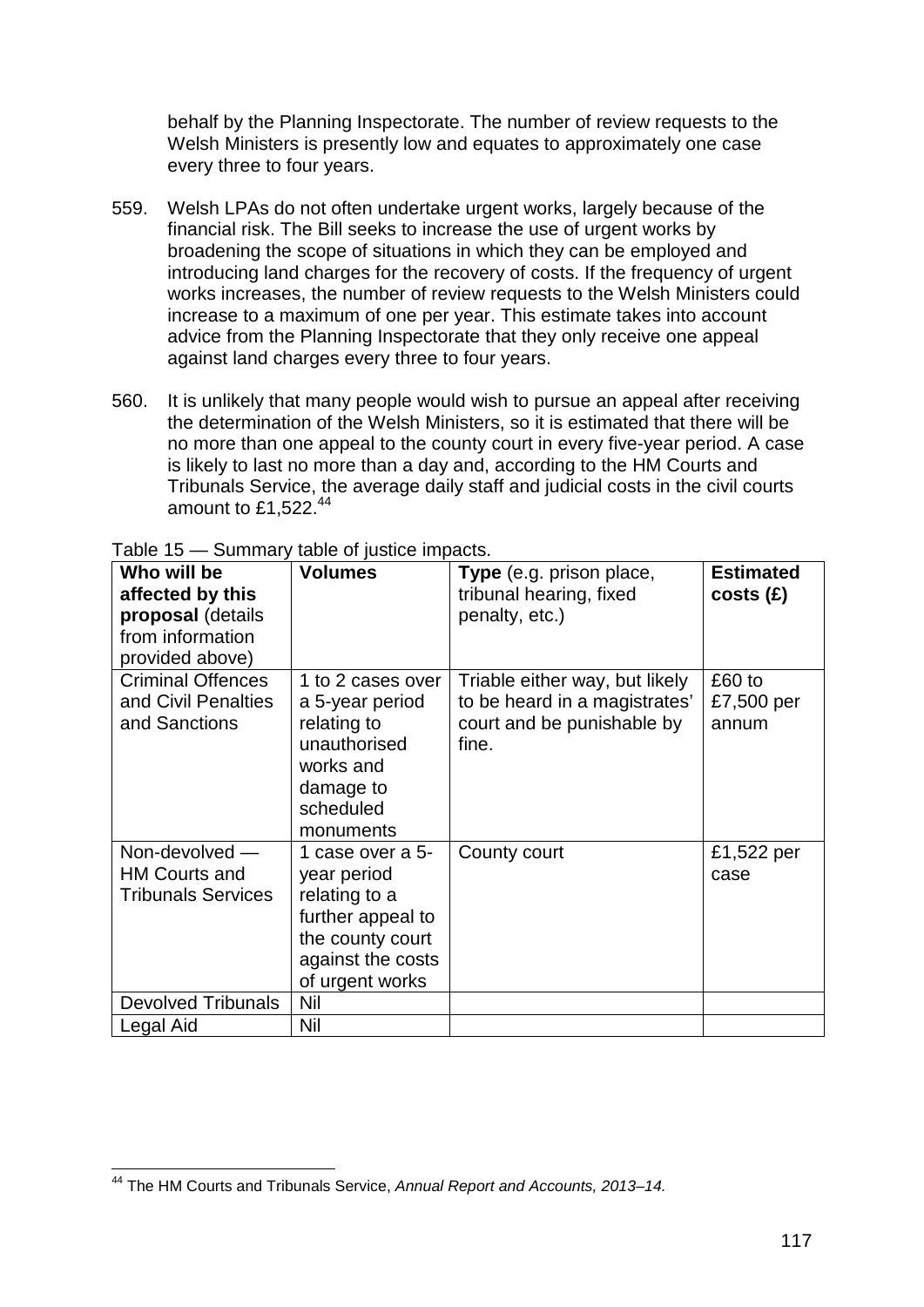# Prison and Offender Management Services

| <b>Offence</b>                                                                                          | <b>Maximum</b><br><b>Penalty</b>                | No. of<br>prosecutions<br>brought per<br>annum | <b>Likely</b><br>conviction<br>rate | <b>Likely</b><br>sentence                                                                                                               |
|---------------------------------------------------------------------------------------------------------|-------------------------------------------------|------------------------------------------------|-------------------------------------|-----------------------------------------------------------------------------------------------------------------------------------------|
| Section 28 of<br>the 1979 Act<br>— deliberate<br>destruction or<br>damage of a<br>scheduled<br>monument | Unlimited<br>fine or 2<br>years<br>imprisonment | 1 to 2 over 5<br>years                         | 1 to 2 over 5<br>years              | Imprisonment<br>is a potential<br>sanction, but<br>this has never<br>been used and<br>only fines have<br>been imposed<br>as a sentence. |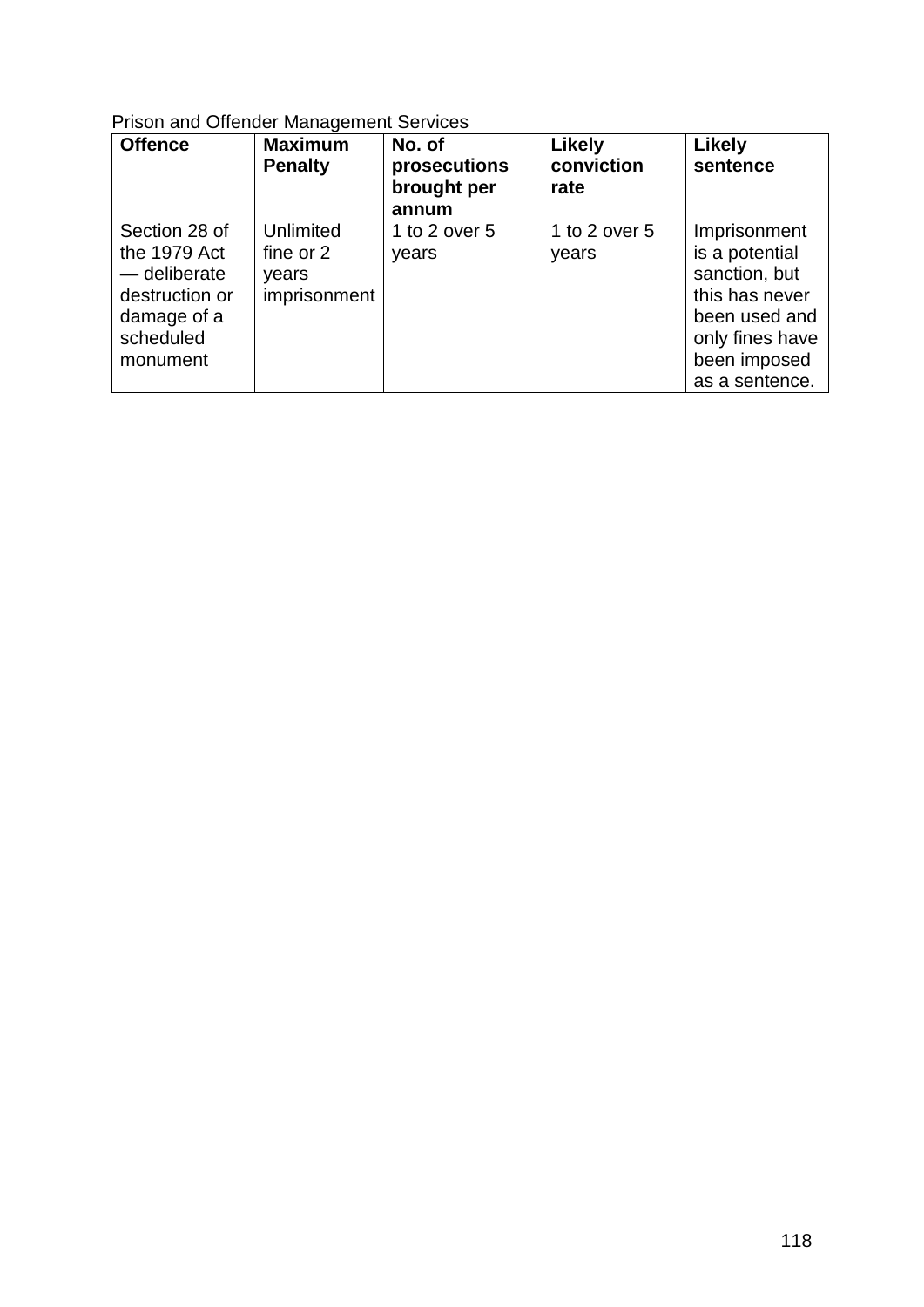# **Section 9: Post-implementation review**

- 561. The effect of the Historic Environment (Wales) Bill will be measured by a variety of means, mainly through the adaptation of existing data collection and recording, but also through evaluation of particular provisions.
- 562. One of the aims of the new Advisory Panel for the Welsh Historic Environment is to provide independent, expert advice to the Welsh Ministers on a range of matters relating to the formulation, development and implementation of policy and strategy in relation to the historic environment of Wales. The Bill, as the first substantive change to heritage legislation in 25 years, represents a central element of the Welsh Government's historic environment policy. While the precise content of the panel's work programme will be a matter for its own determination, the impact of the Bill will undoubtedly receive its detailed attention. The panel will be able to draw on data collected by Welsh Government officials, but it will be free to seek further information or undertake research as it sees fit.

Improving mechanisms for the sustainable management of the historic environment

- Heritage partnership agreements
- Reform of the scheduled monument consent process
- Certificates of immunity from listing
- Historic environment records
- 563. Trial projects for the HPAs that have been introduced in England have been the subject of some research. Although of slightly different character to the HPAs that the Bill will establish in Wales, this research will provide useful contextual data. Whether or not the Welsh Government is a consenting authority in the first HPAs to be negotiated in Wales, officials will seek to be involved in the formulation of the agreements.
- 564. Data on SMCs, scheduling designations and COIs are already subject to long-term recording by the Welsh Government. A report on the impacts of the legislative change will be prepared annually.
- 565. Placing the HERs on a statutory basis will ensure their long-term sustainability but should not affect their day-to-day operation. Any impacts will be kept under review by officials during annual support grant discussions with the WATs.

# Introducing greater transparency and accountability

- Consultation and review of decisions to designate historic buildings and ancient monuments
- Statutory register of historic parks and gardens
- Advisory Panel for the Welsh Historic Environment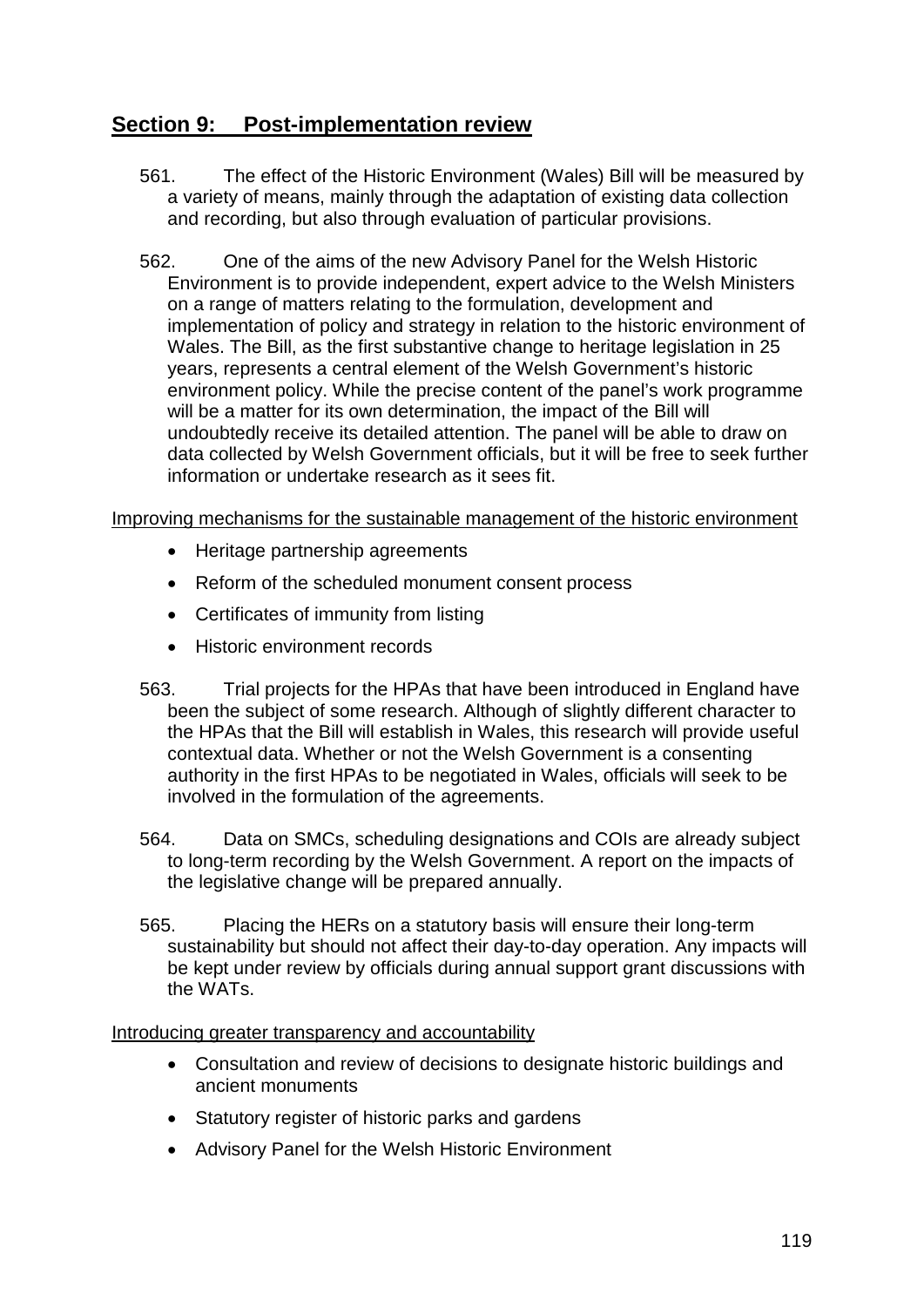- 566. Data on statutory consultation and review numbers will be collected by the Welsh Government as part of the regular collection of data on designations. Officials will undertake an annual evaluation of the number of designations and the impact of the new review provisions.
- 567. Progress on the renotification process for historic parks and gardens as well as the addition of any new or partial entries to the register will be recorded and reported by officials.

More effective protection for listed buildings and scheduled monuments

- Extension of the definition of what sites may be scheduled
- Scheduled monument enforcement and temporary stop notices
- Amendments to the offences and defences in the 1979 Act
- Listed building temporary stop notices
- Extension of the scope of urgent works for listed buildings
- 568. The use of scheduled monument enforcement and temporary stop notices will be recorded by Welsh Government officials and reviewed annually to assess the impact of the new powers. Given that their use will be infrequent and sporadic, a more detailed evaluation project will be carried out after five years.
- 569. The conservation departments of the Welsh LPAs will be asked to provide information to the Built Heritage Forum on the use of listed building temporary stop notices and urgent works undertaken and associated land charges. Again, given that their use will be infrequent and sporadic, a more detailed evaluation will be carried out after five years to assess the impact of the new powers and the need for any additional guidance, support or training.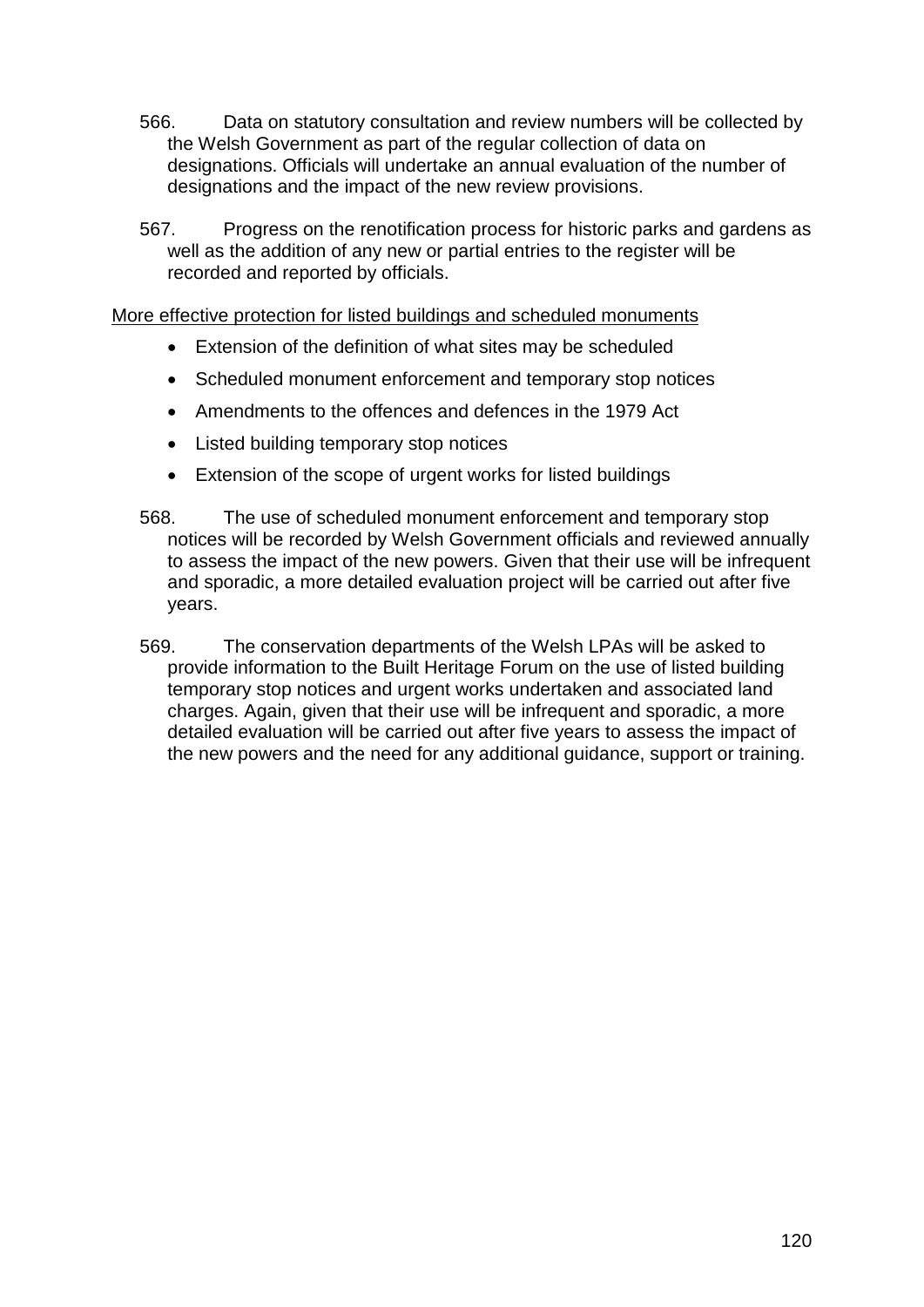# **Annex 1 — Explanatory notes**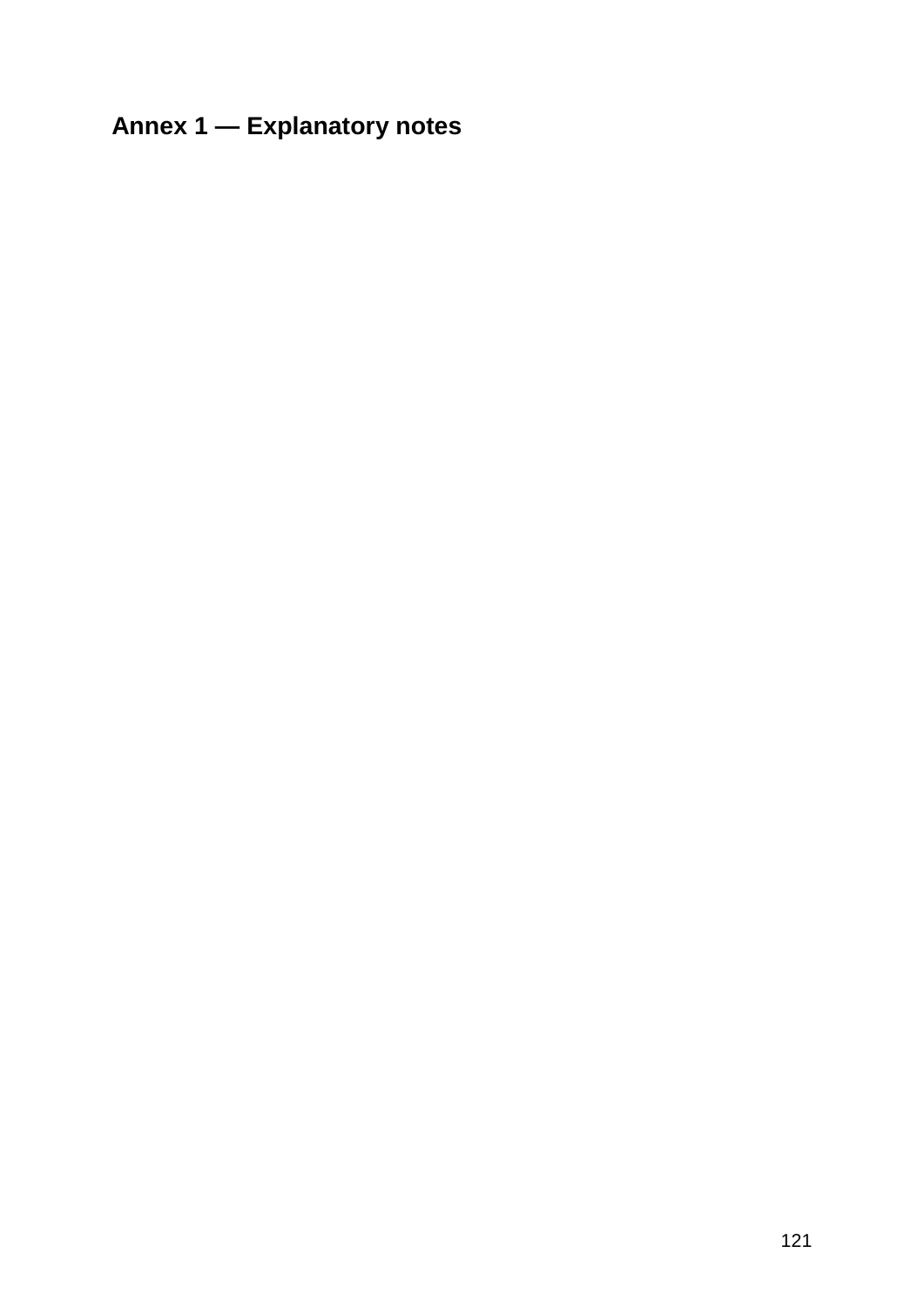# **HISTORIC ENVIRONMENT (WALES) BILL**

# **EXPLANATORY NOTES**

\_\_\_\_\_\_\_\_\_\_\_\_\_\_\_\_

#### **INTRODUCTION**

1. These Explanatory Notes are for the Historic Environment (Wales) Bill which was introduced into the National Assembly for Wales on 1 May 2015. They have been prepared by Cadw, the Welsh Government's historic environment division, in order to assist the reader of the Bill. The Explanatory Notes should be read in conjunction with the Bill but are not part of it.

#### **SUMMARY**

- 2. The Historic Environment (Wales) Bill forms part of a suite of legislation, policy, advice and guidance to augment the existing systems for the protection and sustainable management of the Welsh historic environment. In broad terms, the Bill: creates new measures for the protection of listed buildings and scheduled ancient monuments; enhances existing mechanisms for the sustainable management of the historic environment; and introduces greater transparency and accountability into decisions taken on the historic environment.
- 3. The Bill contains provisions that:
	- allow the Welsh Ministers to put an immediate halt to unauthorised works to scheduled ancient monuments and make it easier for action to be taken against those who have damaged or destroyed monuments;
	- enable authorities to act quickly if a listed building is under threat from unauthorised works and give them greater flexibility in dealing with listed buildings that require urgent works to protect them from further decay;
	- make it easier for owners or developers to create sustainable new uses for unlisted historic buildings by relaxing the conditions for applications for certificates of immunity from listing;
	- allow owners of historic assets to negotiate partnership agreements with consenting authorities for a period of years, eliminating the need for repeated applications for consent for similar works and encouraging more consistent and coherent management of the buildings or monuments;
	- make new arrangements for the management of Wales' historic environment records, which provide detailed information and advice on the historic environment to local planning authorities and the public;
	- make existing structures for the designation of nationally important historic assets more open and transparent by introducing a requirement for consultation with owners and establishing a mechanism to review decisions;
	- require Welsh Ministers to compile and maintain a register of historic parks and gardens; and
	- establish an independent panel to advise on historic environment policy and strategy at a national level in Wales.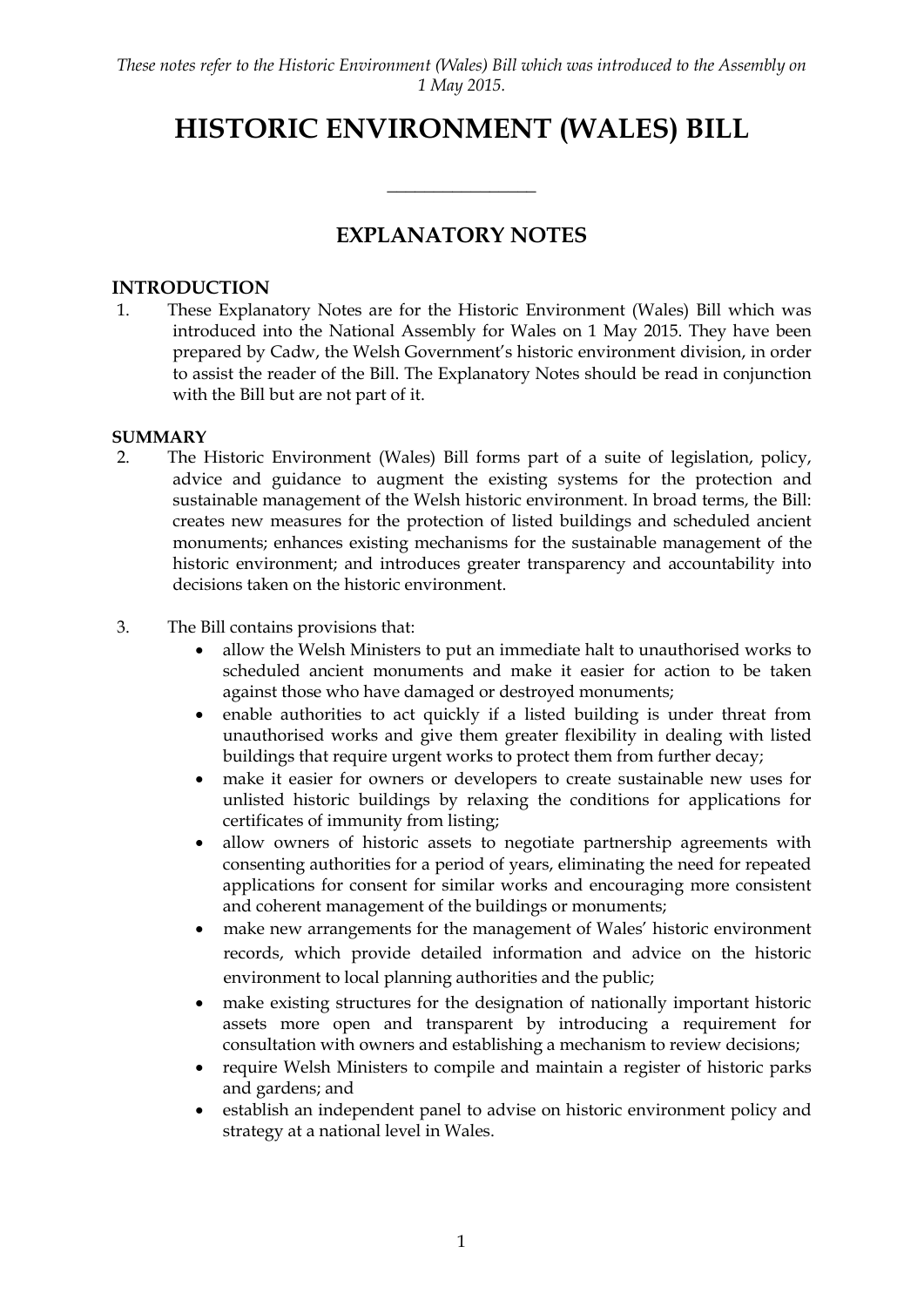# **LEGAL BACKGROUND**

- 4. The Historic Environment (Wales) Bill amends two principal pieces of legislation relating to the protection of the historic environment, the Ancient Monuments and Archaeological Areas Act 1979 and the Planning (Listed Buildings and Conservation Areas) Act 1990. The Bill also introduces new stand-alone provisions relating to historic environment records and an advisory panel for the historic environment in Wales.
- 5. The Ancient Monuments and Archaeological Areas Act 1979 provides for the designation and protection of scheduled monuments of national importance by the Welsh Ministers and makes it an offence to carry out works which affect a scheduled monument without the Welsh Ministers' consent. In addition, the Act gives the Welsh Ministers and local authorities power to designate areas of archaeological importance and provides protection for those areas.
- 6. The Planning (Listed Buildings and Conservation Areas) Act 1990 gives the Welsh Ministers powers to designate listed buildings of special architectural or historic interest. It also sets out a procedure for obtaining consent to carry out works which affect the character of listed buildings, establishes offences for unauthorised works and furnishes mechanisms for enforcement action. In addition, the Act places a responsibility on local planning authorities ("LPAs") to designate areas of special architectural or historic interest as "conservation areas" and review them periodically.

#### **COMMENTARY ON SECTIONS PART 1: OVERVIEW Section 1 - Overview**

7. Section 1 of the Historic Environment (Wales) Bill provides an overview of the provisions in the Bill. The Bill amends the Ancient Monuments and Archaeological Areas Act 1979 and the Planning (Listed Buildings and Conservation Areas) Act 1990. The Bill also introduces two new stand-alone provisions relating to historic environment records and an advisory panel for the historic environment in Wales.

# **PART 2: ANCIENT MONUMENTS ETC**

# **Section 2 – Overview of this Part**

8. Section 2 provides an overview of the provisions within this Part of the Bill, which makes amendments to the Ancient Monuments and Archaeological Areas Act 1979 ("the 1979 Act")**.**

# **Section 3 – Amendments relating to the Schedule**

- 9. Section 3(1) inserts new sections 1AA to 1AE into the 1979 Act placing a requirement on the Welsh Ministers to consult on certain amendments to the schedule of monuments ("the Schedule"); introducing interim protection pending decisions on certain amendments relating to the Schedule; and providing for the review of decisions on certain amendments relating to the Schedule.
- 10. Section 1(1) of the 1979 Act places a duty on the Welsh Ministers to compile and maintain the Schedule. Section 1(6) requires the Welsh Ministers, as soon as possible after including, amending or excluding an entry in the Schedule, to inform the owner, the occupier and any local authority in whose area the monument is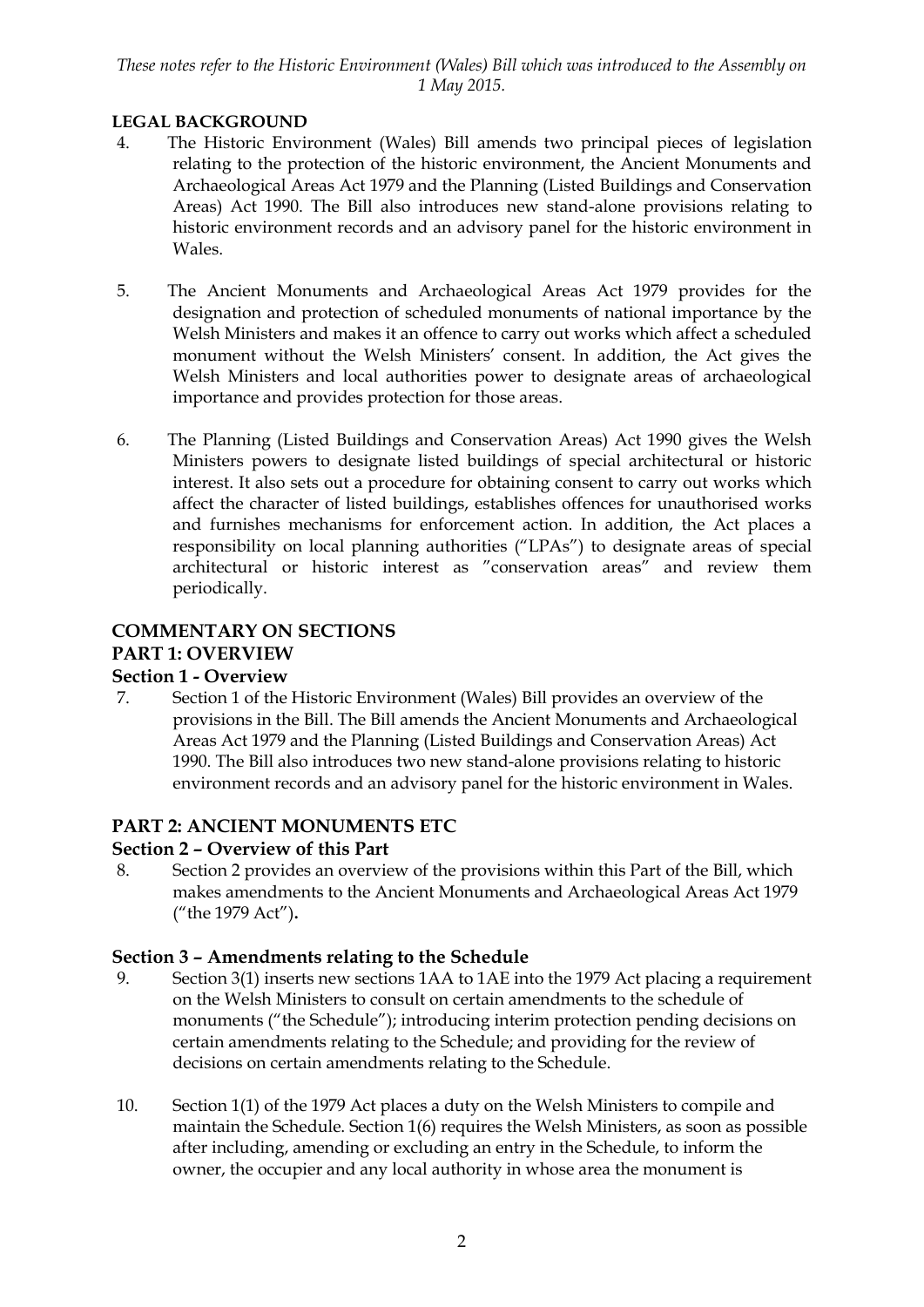situated. There is no statutory requirement for the Welsh Ministers to consult with owners on any proposed scheduling and, consequently, there is no requirement to involve owners in the decision-making process.

#### 11. **1AA Duty to consult on certain amendments relating to the Schedule** New section 1AA places a requirement on the Welsh Ministers to consult on proposals to include or exclude a monument from the Schedule, or make a material amendment relating to an entry in the Schedule.

- 12. A Schedule entry contains only the name of the monument, but is accompanied by a map identifying the exact extent of the monument that is protected. Section 1AA(5) defines a "material amendment" as one that adds to or reduces the area shown for the monument on such a map. If it is proposed to increase or reduce the area shown for a monument on the map, the Welsh Ministers must consult on the change.
- 13. The Welsh Ministers must carry out the consultation by serving notice of the proposal on the appropriate persons, as defined in section 1AA(3). Section 1AA(6) provides regulation-making powers to allow the Welsh Ministers to add further appropriate persons to the list in subsection (3) and make any consequential amendments to the Act that may be necessary as a result.
- 14. Section 1AA(4) requires the notice to include specific information, including:
	- the date by which the appropriate persons must make their written representations about the proposed scheduling (which must be at least 28 days from the date that the notice is served);
	- an explanation that interim protection will apply where the proposal is to include a monument in the Schedule, or to make a material amendment in relation to an entry in the Schedule which would increase the area of land that is scheduled. The monument will then be protected as though it were scheduled in accordance with the proposal until a further notice is served on the owner, occupier and LPA. Any unauthorised works to the monument in the meantime will be a criminal offence; and
	- the date that the interim protection takes effect, which may be the same date as that on which the notice of consultation is served on the appropriate persons (under section 1AA(2)).
- 15. Section 56 of the 1979 Act sets out how documents are to be served under the Act, and its provisions apply to the delivery of notices to the appropriate persons under new section 1AA.

#### 16. **1AB Interim protection pending decisions on certain amendments relating to the Schedule**

New section 1AB makes provision for monuments and areas of land to be given interim protection pending the decision of the Welsh Ministers on the making of certain amendments relating to the Schedule.

17. While a monument is being considered and consulted upon for scheduling, it needs to be protected from destruction, alterations or damage that may compromise its significance. Similarly, an area of land which the Welsh Ministers are considering adding to the area shown on a map as forming part of a scheduled monument needs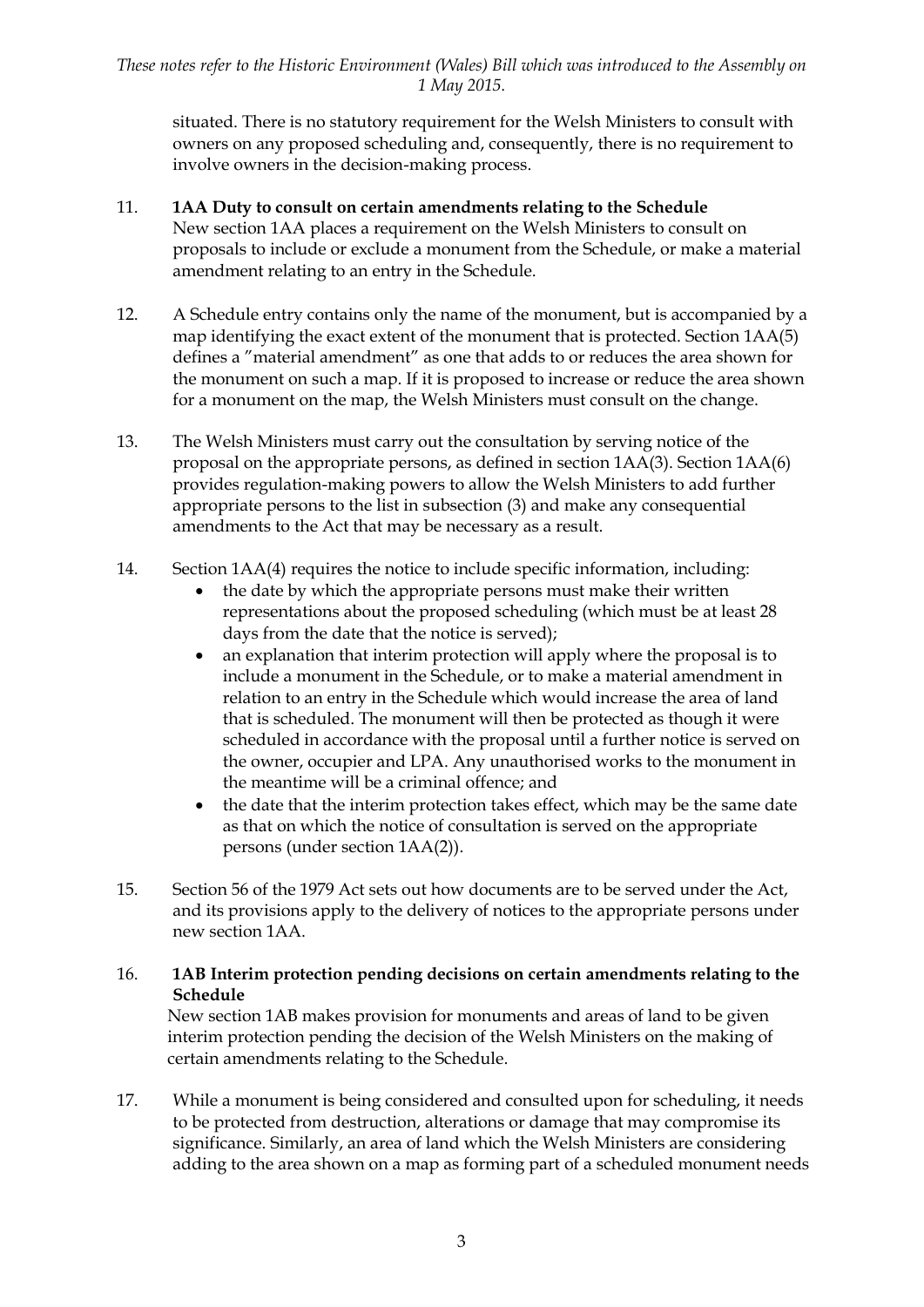to be protected so that its significance cannot be compromised before the Welsh Ministers' decision is made.

- 18. Section 1AB(1) specifies that interim protection will apply where the Welsh Ministers have served a notice of a proposal either to include a monument in the Schedule, or to make a material amendment that increases the area shown for a monument on a map that accompanies the monument's entry in the Schedule.
- 19. Section 1AB(2) sets out the date from which the interim protection will apply. The provisions of the 1979 Act have effect from that date as though the monument were in the Schedule, or as though the amendment to the map were made.
- 20. Section 1AB(4)–(5) makes provision that interim protection will cease when the Welsh Ministers:
	- include the monument in the Schedule;
	- serve notice on the owner/occupier and LPA that the monument will not be included on the Schedule;
	- make a material amendment that increases the area shown for the monument on a map that accompanies the monument's entry in the Schedule; or
	- serve notice on the owner/occupier and LPA that a material amendment of that kind will not be made.
- 21. Section 1AB(6) requires the Welsh Ministers to publish electronically a list of all monuments in relation to which interim protection has effect, and to provide a copy of any notice served under section 1AA on request.

# 22. **1AC Provisions applicable on lapse of interim protection**

New section 1AC introduces Schedule A1 into the 1979 Act. The Schedule contains provisions which apply where interim protection ceases to have effect as a result of the Welsh Ministers' decision not to include a monument in the Schedule or not to make a material amendment that increases the area shown for a monument on a map that accompanies the monument's entry in the Schedule.

# 23. **1AD Compensation for loss or damage caused by interim protection**

New section 1AD makes provision for compensation to be paid for loss or damage caused by interim protection if the Welsh Ministers decide not to include a monument in the Schedule or not to make a material amendment that increases the area shown for a monument on a map that accompanies the monument's entry in the Schedule.

#### 24. **1AE Review of decisions on certain amendments relating to the Schedule** New section 1AE contains provisions for the review of the Welsh Ministers' decisions to make certain amendments relating to the Schedule.

25. At present, there is no statutory right to obtain a review of the Welsh Ministers' decisions relating to the Schedule, although those decisions may be challenged by judicial review. These provisions will create a structure for the review of decisions by the Welsh Ministers to make certain amendments relating to the Schedule.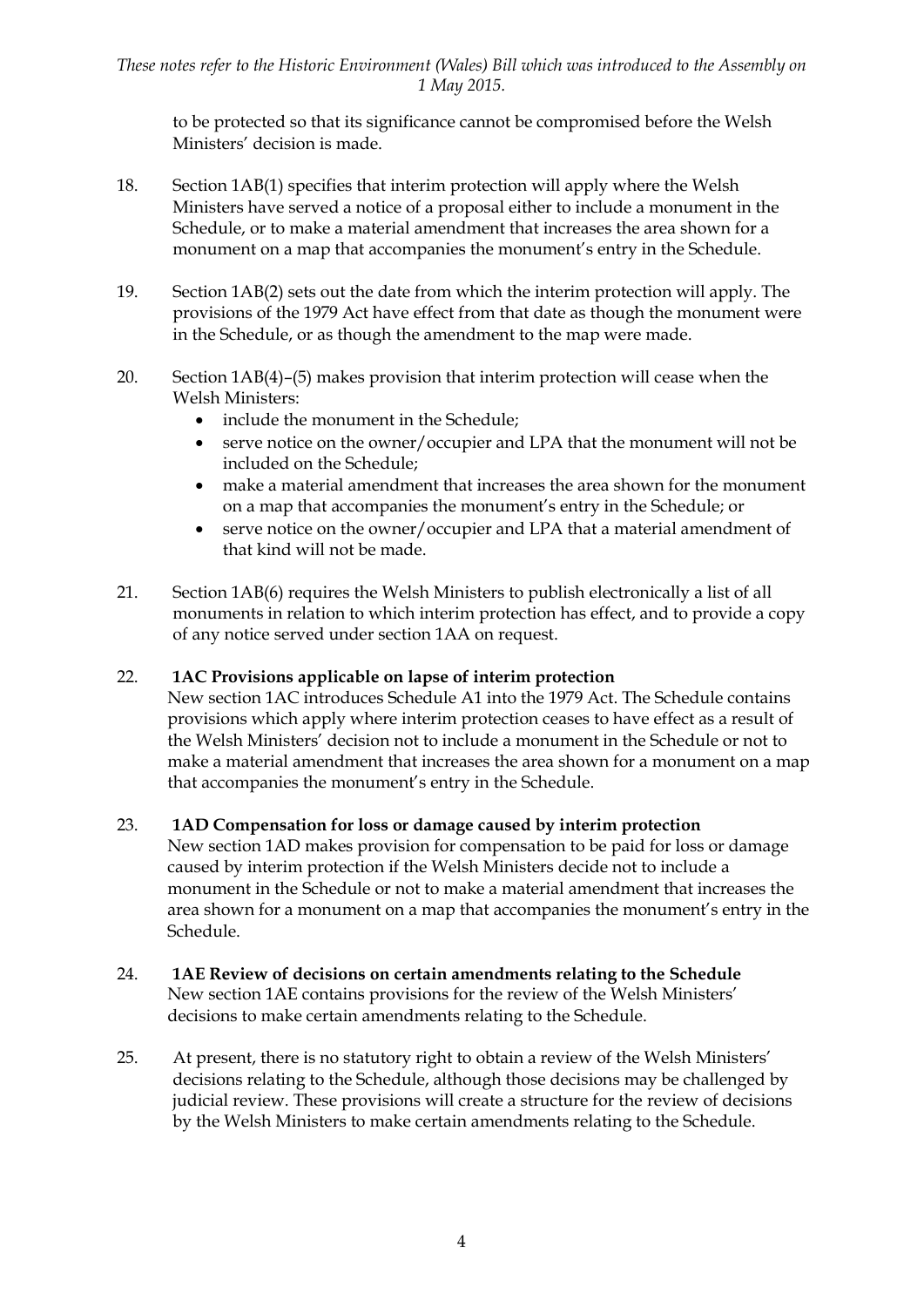- 26. Under section 1AE there will be a right of review where the Welsh Ministers include a monument in the Schedule, or make a material amendment that adds to the area shown for a monument on a map that accompanies the monument's entry in the Schedule.
- 27. Section 1AE(2) requires the Welsh Ministers to serve a notice on the owner and occupier (if the owner is not the occupier) informing them that the monument has been included in the Schedule, or that an amendment has been made that adds to the area shown for the monument, and that an application may be made to the Welsh Ministers requesting a review of the decision.
- 28. Section 1AE(3) requires the Welsh Ministers to undertake the requested review and to give effect to their decision on the review by amending the Schedule or map appropriately.
- 29. Section 1AE(4) specifies that a review decision can only be challenged in the High Court by way of section 55 of the 1979 Act. The only permitted grounds for a challenge under section 55 are that the decision was not within the powers of the 1979 Act or that relevant requirements have not been complied with and that the interests of the aggrieved person have been prejudiced as a result.
- 30. Section 1AE(5) requires the Welsh Ministers to carry out the review by means of a local inquiry, a hearing or written representations. The Welsh Ministers may decide which procedure is the most appropriate.
- 31. Section 1AE(6) enables the Welsh Ministers to make regulations setting out the grounds on which reviews may be requested and other procedural matters.
- 32. Section 1AE(8) introduces Schedule A2 into the 1979 Act which allows the Welsh Ministers to appoint a person to make decisions on reviews.
- 33. Section 3(2) inserts new section 2(6A) into the 1979 Act which provides a defence for a person who is accused of carrying out unauthorised works to a monument on which interim protection has been conferred. The defence applies where the accused can prove that he or she did not know, and could not reasonably have been expected to know that interim protection had been conferred on the monument. If such a defence is raised, the prosecution will have to prove that, if an interim protection notice should have been served on the accused under section 1AA(2), it had been served.

# **Section 4 - Amendments relating to the Schedule: consequential provision**

- 34. Section 4 makes consequential amendments to the 1979 Act as a result of introducing the consultation, interim protection and review provisions.
- 35. Section 4(1) inserts new section 1(5A) into the 1979 Act, signposting the new provisions about consultation by the Welsh Ministers on proposals to include or exclude a monument on the Schedule or to make a material amendment in relation to the Schedule.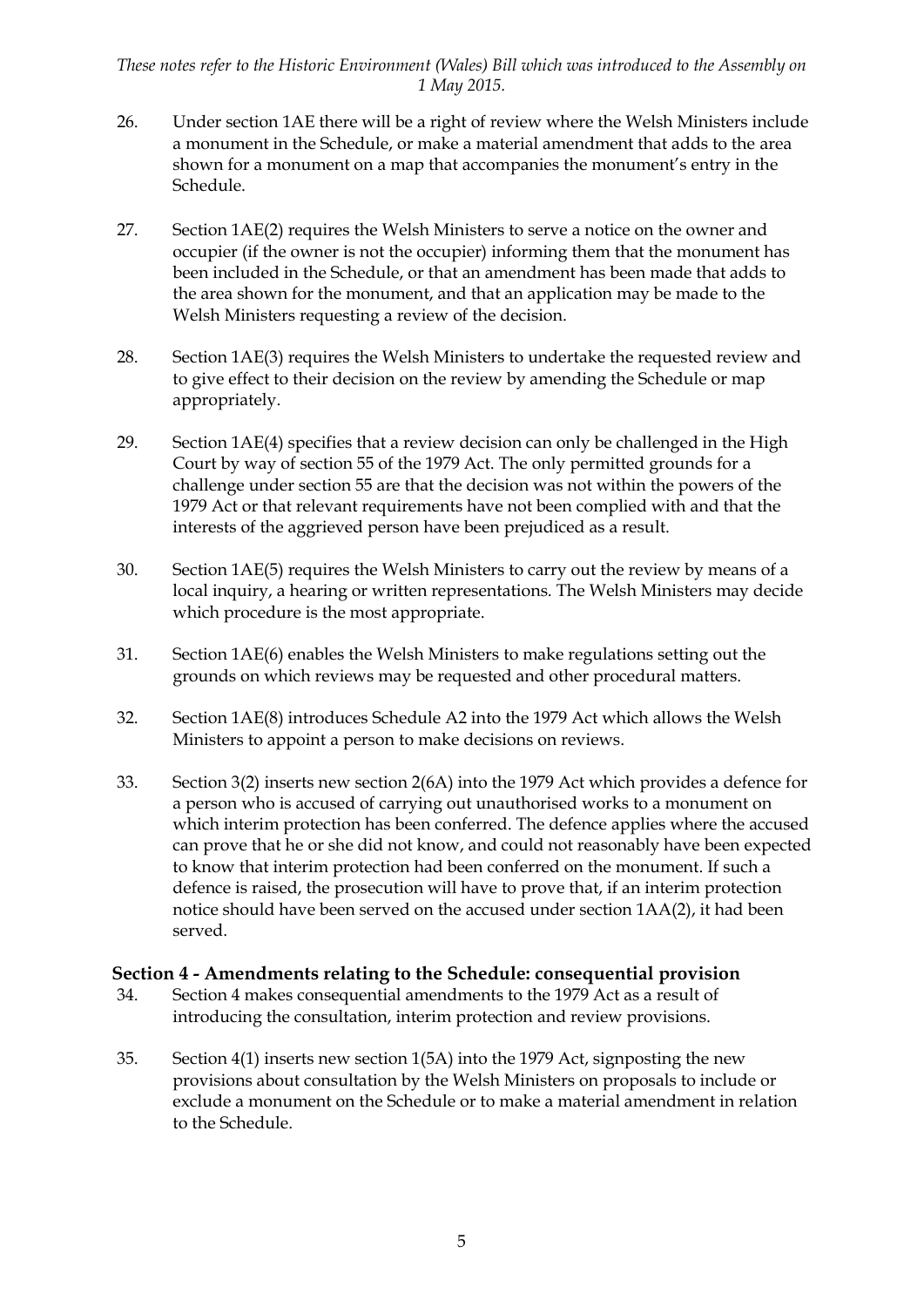- 36. Section 4(2) inserts new subsections (6B) and (6C) into section 1 of the 1979 Act. Section 1(6B) requires the Welsh Ministers to inform the owner and the occupier of a monument, and the local authority in whose area the monument is situated, where an amendment has been made to the area shown for the monument on the scheduling map, and to send them a copy of the amended map. Section 1(6C) signposts provisions about additional information that needs to be provided to owners and/or occupiers when certain amendments are made in relation to the Schedule.
- 37. Section 4(3) applies section 27 of the 1979 Act, which treats the depreciation of the value of an interest in land, to the compensation provisions for interim protection scheduled monuments in section 1AD.
- 38. Section 4(4) clarifies that section 55 of the 1979 Act applies to a review decision under section 1AE, so that a decision taken by the Welsh Ministers on a review may only be referred to the High Court on certain grounds.

# **Section 5 - Simplification of process**

- 39. Section 5(1) inserts new subsections (5A) and (5B) into section 2 of the 1979 Act and section 5(2) inserts paragraph 1(3) into Part 1 of Schedule 1 of that Act. The new provisions enable regulations to be made to simplify the process by which scheduled monument consent ("SMC") is applied for and granted.
- 40. Section 2(1) of the 1979 Act states that SMC is required for:
	- any works resulting in damage to or demolition of a scheduled ancient monument,
	- any works to remove or repair such a monument or part of it or any alterations or additions to it, and
	- any flooding or tipping operations on land in, on or under which there is a scheduled monument.
- 41. A significant proportion of SMC applications involve straightforward proposals, for example the like-for-like replacement of a stile, or the simple repair of erosion scars. Irrespective of the complexity of the work to be undertaken, a full application for SMC must currently be made in accordance with the requirements set out in regulations made under Schedule 1, Part 1, paragraph 1 of the 1979 Act.
- 42. New paragraph 1(3) of Part 1 of Schedule 1 enables regulations to be made by the Welsh Ministers to allow applications for SMC to be made in other ways. Those regulations may give the Welsh Ministers discretion to decide on the application procedure that may be appropriate.
- 43. New section 2(5A)–(5B) allows the Welsh Ministers to make regulations on the form and content of granting of SMC and removes the requirement that SMC must be granted in writing.
- 44. These regulation-making powers will enable the Welsh Ministers to introduce simplified procedures for applying for and granting SMCs. This could be done, for instance, by removing elements of the process — for example, the requirement to complete an application form or the need for the applicant to accept the terms of an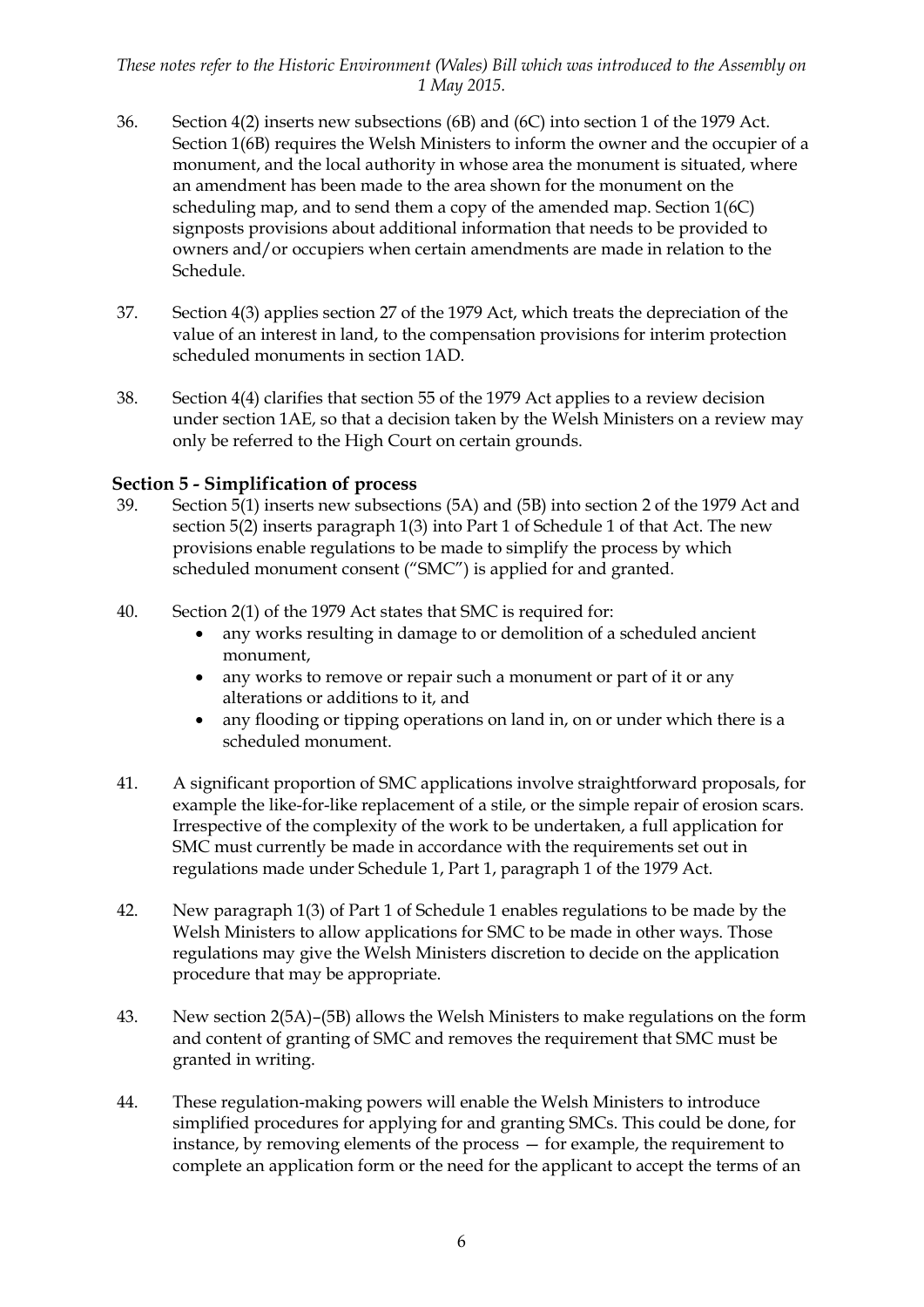interim decision letter — where the application relates to simple and straightforward proposals for unobtrusive minor works and both the Welsh Ministers and the applicant are content to proceed by way of a simplified procedure.

#### **Section 6 - Grant of consent for unauthorised works**

- 45. Section 6 inserts new subsections (3A) and (3B) into section 2 of the 1979 Act. These provisions allow SMC to be granted for works already executed.
- 46. Section 2 of the 1979 Act makes it an offence to carry out specified works to a scheduled monument unless the Welsh Ministers have granted written SMC for those works. However, there is no legal mechanism to allow the Welsh Ministers to grant consent for works already undertaken.
- 47. In certain circumstances, it may be better to retain unauthorised works to a monument than to require their reversal particularly where their reversal could lead to further damage to the monument. For instance, works to remove the foundations constructed for a building or to reinstate a track could lead to further ground disturbance. The grant of SMC to authorise works already carried out and to control, through conditions, their completion would resolve uncertainties about the lawfulness of retaining the works and eliminate the prospect of future prosecution or other sanctions.

#### **Section 7 - Offence of false information on application**

- 48. Paragraph 2(1) of Schedule 1 to the 1979 Act allows the Welsh Ministers to refuse to entertain an application for SMC unless it is accompanied by a specified certificate. Paragraph 2(2) of Schedule 1 gives the Welsh Ministers power to make regulations regarding the form of such certificates and the further particulars that they must contain. Paragraph 2(4) of Schedule 1 makes it an offence to issue a certificate that purports to comply with the requirements of paragraph 2, but which contains a statement which is false or misleading in a material particular.
- 49. Section 7 amends paragraph 2(4) of Part 1 of Schedule 1 of the 1979 Act to clarify that it is also an offence to issue a certificate that purports to comply with any requirements contained in regulations made by the Welsh Ministers under paragraph 2 of Schedule 1, but which contains a statement that is false or misleading in a material particular.

# **Section 8 - Refusal of repeat applications etc**

- 50. Section 8 inserts new paragraph 2B into Part 1 of Schedule 1 to the 1979 Act, enabling the Welsh Ministers to decline to consider an SMC application in certain situations.
- 51. There is currently no limit on the number of applications for SMC that might be submitted for the same or similar works, even when they have been previously refused.
- 52. New paragraph 2B provides the Welsh Ministers with a power to refuse to consider an application for consent where:
	- the application is similar to an application made within the previous two years and the Welsh Ministers consider that there has been no significant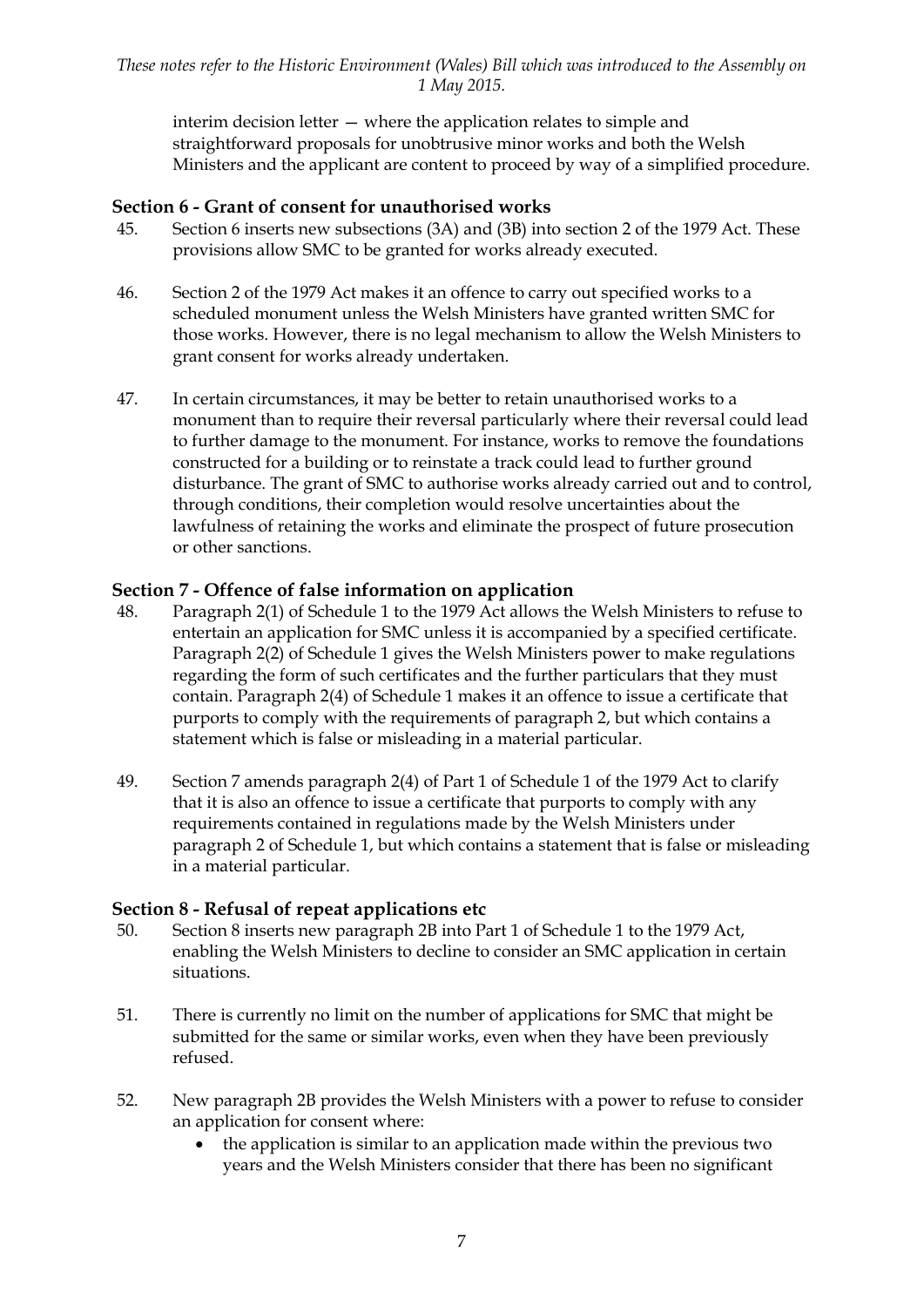change in any material consideration since the similar application was refused; or

• the application is made while a similar application is under consideration by the Welsh Ministers.

# **Section 9 - Power to hold inquiry or hearing**

- 53. Section 9 inserts a new sub-paragraph (2A) into paragraph 3 of Part 1 of Schedule 1 to the 1979 Act.
- 54. Paragraph 3(2) of Schedule 1 provides that, before determining whether or not to grant SMC, the Welsh Ministers must hold a public local inquiry or provide the applicant with an opportunity to appear before and be heard by a person appointed by the Welsh Ministers.
- 55. Requests for hearings or public inquiries are very rare, but they can be requested when the issues being considered are straightforward and could be determined by a different method, such as the consideration of written representations.
- 56. Section 9 amends the 1979 Act to provide the Welsh Ministers with discretion (rather than a duty) to hold a public local inquiry or a hearing before determining whether or not to grant SMC. This does not affect the Welsh Ministers' duty to take account of any representations made by an applicant before making a decision on an SMC application.

# **Section 10 – Compensation for refusal of scheduled monument consent**

- 57. Section 10 amends section 7 of the 1979 Act which regulates compensation if an applicant for SMC suffers loss or damage as a result of its refusal or its grant subject to conditions.
- 58. The section restricts the application of section 7(4) of the 1979 Act to England and inserts new subsection (4A). The new subsection sets out that in Wales no compensation will be payable if the works for which SMC was sought would have resulted in the total or partial demolition of a monument, unless those works would only have entailed operations directly related or incidental to the use of the monument's site for purposes specified in regulations issued by the Welsh Ministers.

# **Section 11 - Heritage partnership agreements**

59. Section 11 inserts new sections 9ZA and 9ZB into the 1979 Act which make provision for heritage partnership agreements ("HPAs") in Wales. In broad terms, HPAs are agreements between the Welsh Ministers and the owners of scheduled monuments which will grant SMC for a programme of specified works to be carried out within a fixed period, negating the need to apply for separate consent for each set of works.

# 60. **9ZA Heritage partnership agreement**

Section 9ZA(1) sets out that an agreement will be between the Welsh Ministers and the owner of a scheduled monument or of land adjoining or in the vicinity of a scheduled monument. Section 9ZA(2) allows for additional parties to an agreement, including any person with an interest in the asset, such as a community group, or any person involved in the management of the asset, such as a site manager.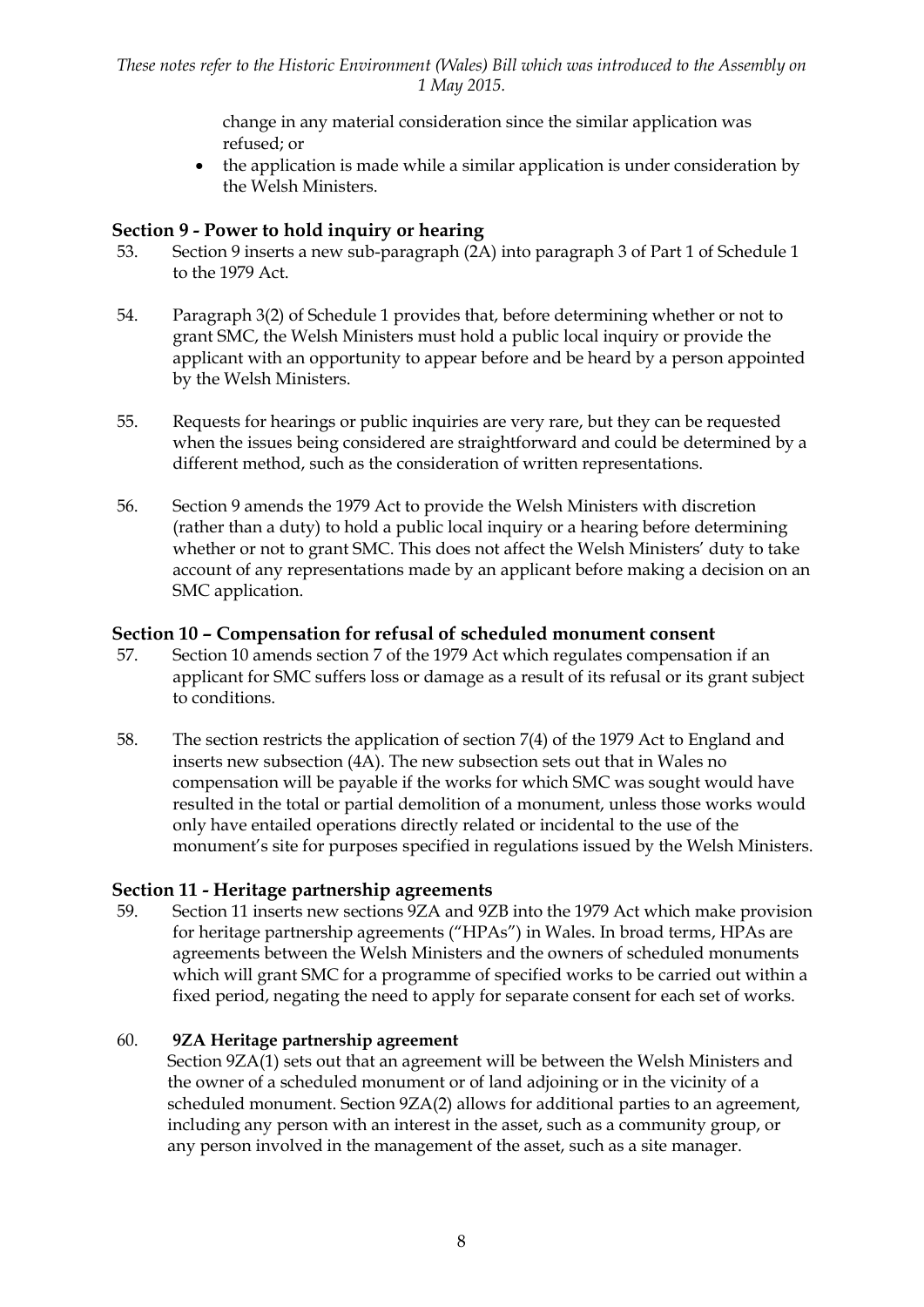- 61. The HPA may grant SMC for specified works for the purpose of:
	- removing or repairing the scheduled monument, or
	- making any alterations or additions to the monument.
- 62. The agreement may also specify any conditions attached to that consent.
- 63. A HPA may not grant SMC for works that result in the demolition or destruction of, or any damage to, a scheduled monument (section 2(2)(a) of the 1979 Act) or for any flooding or tipping operations on land, in, on or under which there is a scheduled monument (section 2(2)(b) of the 1979 Act).
- 64. Section 9ZA(4) sets out the range of additional matters that may be covered in a HPA, including works that the parties agree would not require SMC.
- 65. Section 9ZA(6)–(7) defines "owner" for the purpose of HPAs and allows the Welsh Ministers to enter into an agreement with any one or more of the owners of a scheduled monument that is in multiple ownership, without having to enter into an agreement with all such owners.

#### 66. **9ZB Heritage partnership agreement: supplemental**

New section 9ZB makes supplemental provision in relation to HPAs. Section 9ZB(1) specifies that such agreements must be in writing and must make provision for review, termination and variation by the parties.

- 67. Section 9ZB(2) makes it clear that more than one scheduled monument can be subject of an agreement, provided that in each case the Welsh Ministers and the owner are parties to the agreement.
- 68. Section 9ZB(3) sets out a range of matters about which the Welsh Ministers may make regulations, including consultation and publicity requirements, particular terms that must be included in an agreement and provision for termination of the agreement.
- 69. Regulations may also disapply, apply or reproduce, with or without modification, the provisions of the 1979 Act for the purpose of HPAs.
- 70. Section 9ZB(4) provides that HPAs will only be binding on parties to those agreements. Future owners of the scheduled monument will not be bound by an HPA, nor will they be able to benefit from the SMC associated with the agreement.

# **Section 12 - Enforcement notices**

- 71. Section 12 inserts new sections 9ZC to 9ZH into the 1979 Act which allow the Welsh Ministers to issue scheduled monument enforcement notices.
- 72. Currently, if works have been carried out to a scheduled monument without authorisation from the Welsh Ministers, the 1979 Act makes no provision for enforcement other than prosecution. Similarly, if unauthorised works are underway to a scheduled monument, or are being carried out in breach of conditions to an SMC, there is no power in the Act to force an immediate stop to the work. The only recourse is for the Welsh Ministers to seek an injunction preventing further works.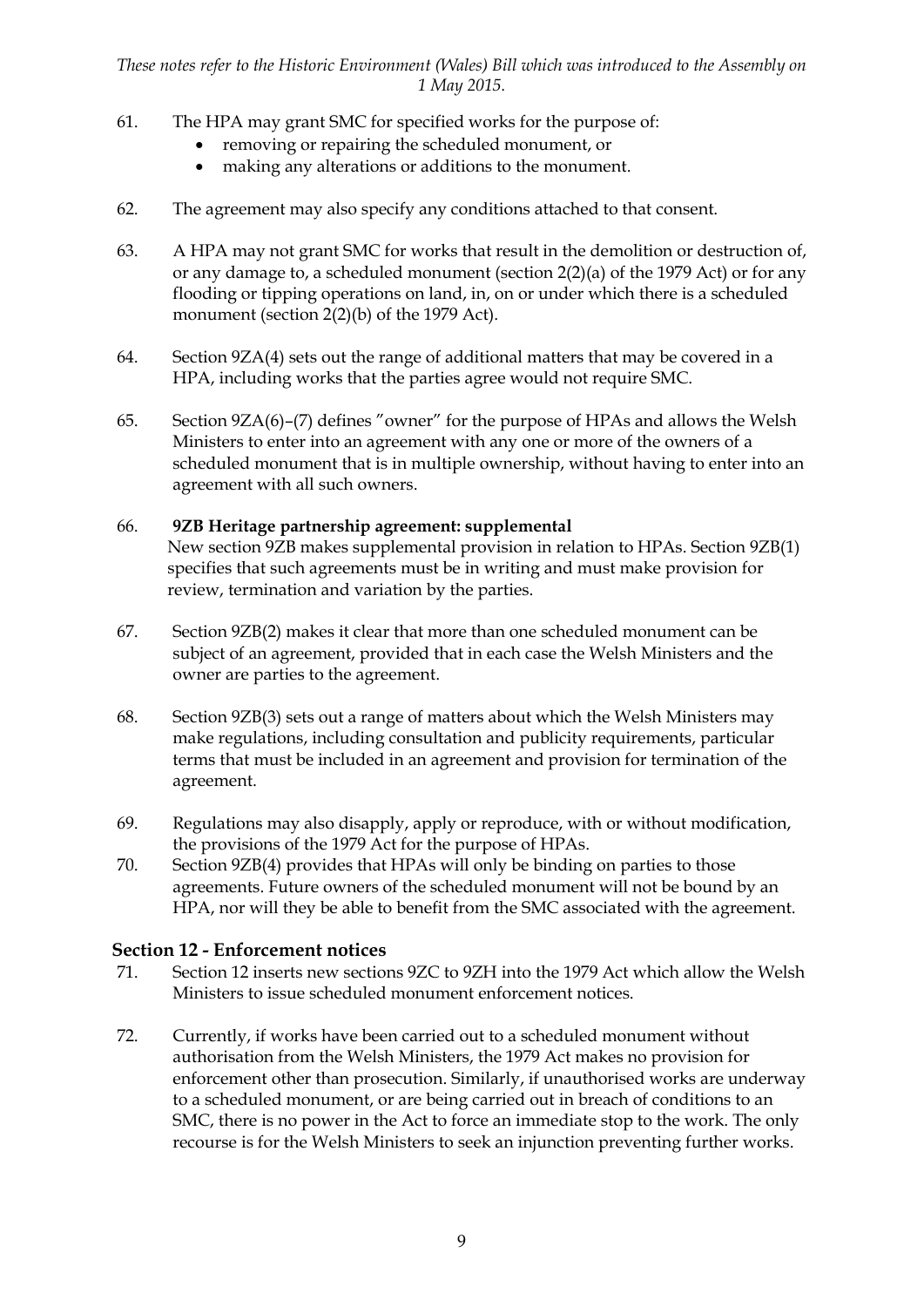#### 73. **9ZC – Scheduled monument enforcement notice**

Section 9ZC (1)–(2) allows the Welsh Ministers to serve enforcement notices for unauthorised works carried out, or being carried out, to a scheduled monument or to land in, on or under which there is a scheduled monument. In considering whether to issue an enforcement notice the Welsh Ministers must have regard to the effects of the works on the monument as one of national importance.

- 74. Section 9ZC(3) sets out that the enforcement notice must specify the alleged contravention, the works that are to cease and/or the steps required to restore the monument or land to its former state. If the Welsh Ministers consider that restoration to its former state is not practicable or desirable, the enforcement notice may specify the steps required to alleviate the effect of the unauthorised works. An enforcement notice may also specify the steps required for bringing the monument or land to the state it would have been in if the conditions of any SMC for the works had been complied with.
- 75. The enforcement notice must also set the period within which the Welsh Ministers require the works to cease and the period within which the steps required to restore the monument, or alleviate the effects of the unauthorised works, must be carried out. Given that a range of works of differing urgency may be required, section 9ZC(6) allows the notice to specify different periods for compliance for different works or steps. For example, the notice may require immediate archaeological investigation followed by the subsequent production of a report of the findings.
- 76. **9ZD Scheduled monument enforcement notice: supplementary provision** Section 9ZD(1) specifies on whom a copy of the scheduled monument enforcement notice must be served. In serving the documents, section 56 of the 1979 Act applies.
- 77. Section 9ZD(2) states that the Welsh Ministers may withdraw an enforcement notice and, if necessary, issue another. Section 9ZD(3) also enables the Welsh Ministers to amend the requirements imposed by an enforcement notice, for example by extending the deadline for compliance. However, the Welsh Ministers cannot amend an enforcement notice to impose more onerous requirements; if they wish to impose such requirements, they will need to withdraw the notice and issue a new notice.
- 78. Section 9ZD(5) requires the Welsh Ministers to publish a list of enforcement notices that have been issued and are still in effect, as well as to provide a copy of a notice on request.

#### 79. **9ZE – Scheduled monument enforcement notice: appeal**

This section sets out the process and grounds for appeal against an enforcement notice. A person on whom an enforcement notice has been served under section 9ZD(1) may challenge the notice by appeal to a magistrates' court. The grounds for appeal are set out in section 9ZE(3).

80. The appeal must be made before the date on which the notice takes effect (under section 9ZC(3)(a)). Once an appeal has been lodged, the enforcement notice has no effect until the appeal is withdrawn or finally determined.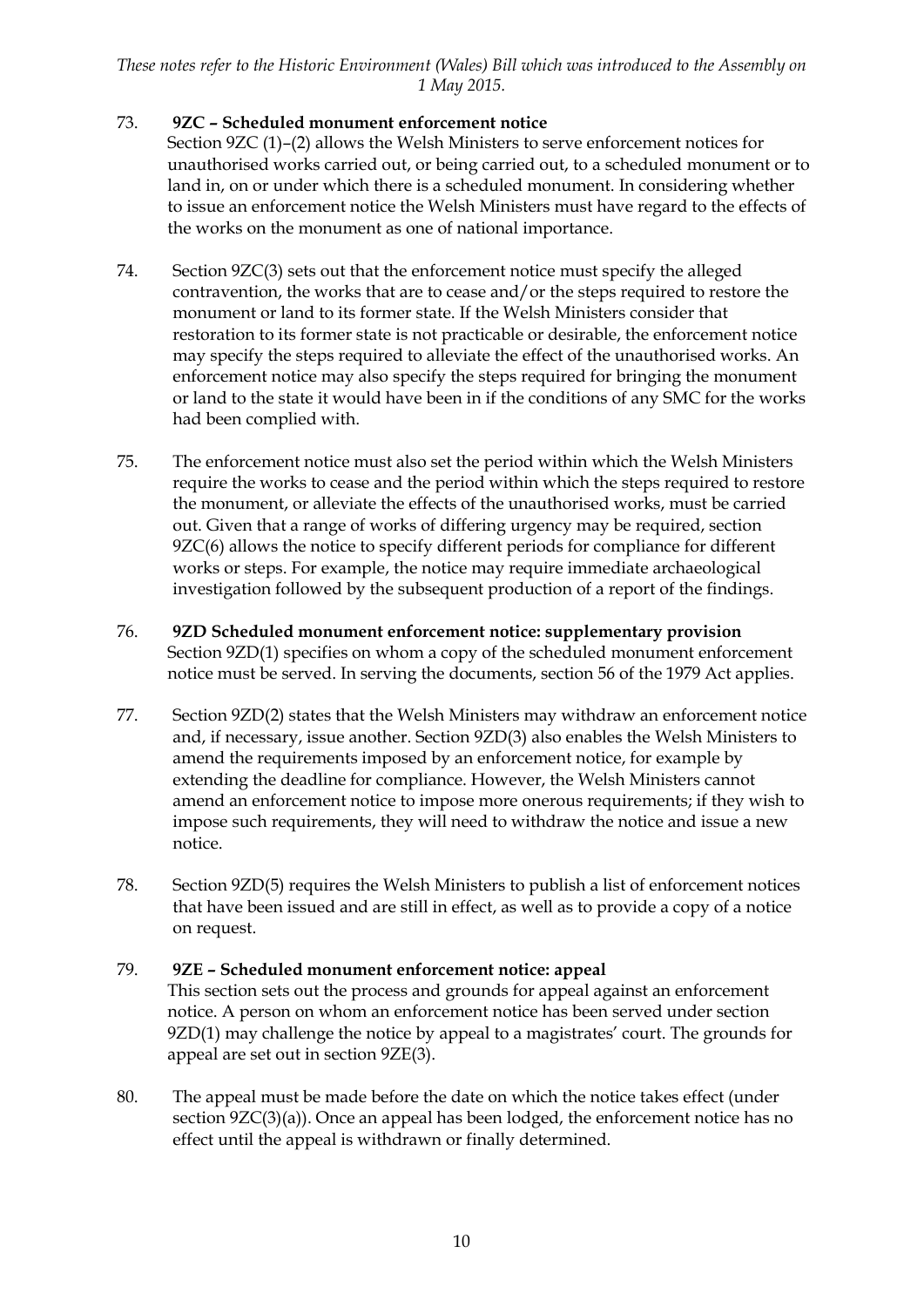81. Section 9ZE(6) allows an enforcement notice to be upheld even if it has not been served in accordance with section 9ZD, provided that no one with an interest in the monument or land is substantially prejudiced by the failure.

#### 82. **9ZF Scheduled monument enforcement notice: power of entry**

Section 9ZF(1) gives a person authorised in writing by the Welsh Ministers the power: to enter land at a reasonable time to ascertain whether an enforcement notice should be served; to secure an enforcement notice to the monument or to some object on the site of the monument or on the land (if the last known place of abode of the owner or occupier cannot be found); and to ascertain whether an enforcement notice has been complied with.

- 83. Section 9ZF(2) allows a person authorised by the Welsh Ministers to enter the land at a reasonable time to undertake any works which have not been carried out within the period of compliance stated in the notice. It also provides for the recovery of expenses incurred in carrying out such works from the owner or lessee of the monument or land.
- 84. Section 9ZF(3) limits the recovery of costs from owners receiving rent as a trustee for another person to the amount of money the trustee or agent has or has had in their hands on behalf of the beneficiary or principal.
- 85. If an occupier of a monument prevents an owner from undertaking required works, section 9ZF(4) permits the owner to apply to a magistrate for a warrant authorising entry to the land and the execution of the works.
- 86. **9ZG Failure to comply with scheduled monument enforcement notice** Section 9ZG sets out that where an enforcement notice has not been complied with within the specified period of compliance, the owner of the monument or land is in breach of the notice and is guilty of an offence. The person may be convicted of more than one offence in relation to the same enforcement notice.
- 87. Section 9ZG(5)–(6) sets out the defences to the offence, and section 9ZG(7) makes provision for the imposition of financial penalties on summary conviction or on conviction on indictment.

#### 88. **9ZH Effect of scheduled monument consent on notice**

Section 9ZH applies where a scheduled monument enforcement notice has been issued, and SMC is then granted under section 2(3A) of the Act for the retention of works (see section 6 above). In those circumstances, the enforcement notice will no longer have effect in so far as it requires such works to cease, steps to be taken involving the works or compliance of the works with the conditions of a previous SMC.

89. Section 12(2) amends section 46(3) of the 1979 Act so that the duty to pay compensation for damage caused to land when exercising a power of entry applies in relation to the new power of entry conferred by section 9ZF (Scheduled monument enforcement notice: power of entry).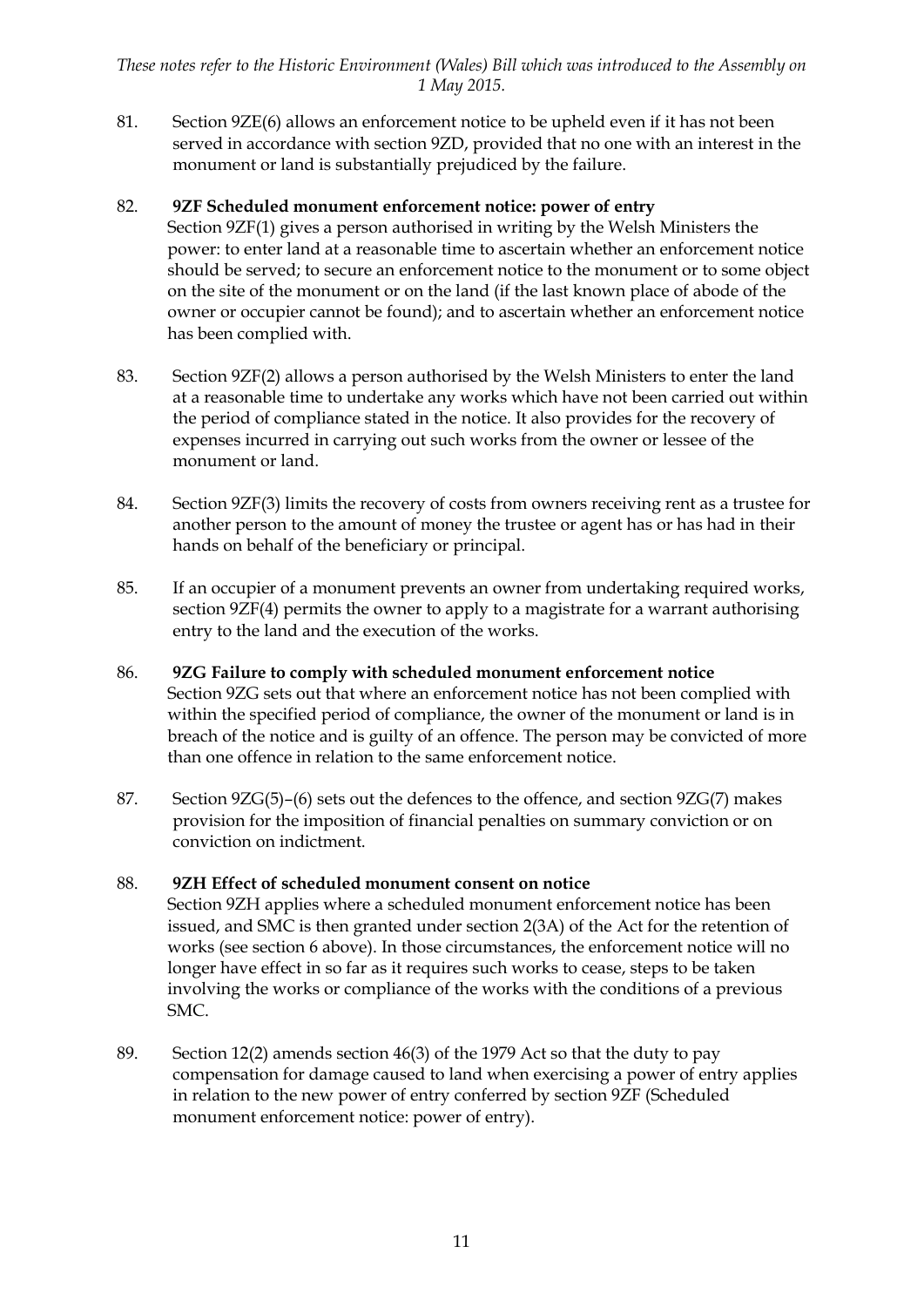# **Section 13 - Temporary stop notices**

- 90. Section 13 inserts new sections 9ZI to 9ZL into the 1979 Act that provide for the issue of a temporary stop notice ("TSN") for unauthorised works to scheduled monuments.
- 91. A TSN will allow the Welsh Ministers to require an immediate halt to unauthorised works before a scheduled monument is destroyed or damaged further. It will also provide a period of time to allow the situation to be assessed and for any arrangements for enforcement, prosecution or informal resolution to be put in place.

# 92. **9ZI – Temporary stop notice**

Section 9ZI(1)–(2) provides the Welsh Ministers with the powers to issue a TSN. A TSN may be issued where any works have been, or are being, executed to a scheduled monument or to land in, on or under which a monument is situated if it appears to the Welsh Ministers the works are unauthorised or fail to comply with a condition attached to a SMC and the Welsh Ministers consider that it is expedient to stop the works immediately, having regard to the effect of the works on the monument as one of national importance.

- 93. Section 9ZI(3) states that a TSN must be in writing and must specify the works which are to stop, explain why the TSN has been issued, and state that contravention of the TSN would be an offence.
- 94. Section 9ZI(4)–(5) regulates the arrangements for serving a TSN. The TSN must be displayed on the monument, or nearby if display on the monument might cause damage. In addition, the Welsh Ministers may serve a TSN on the person carrying out the works or causing them to be carried out, or on a person who has an interest in the monument or land. The TSN takes effect when the copy is first displayed on, or near, the monument. Section 56 of the 1979 Act applies to the service of the TSN.
- 95. Section 9ZI(7) states that the TSN ceases to have effect after a period of 28 days, or a shorter period that may be specified in the TSN. Section 9ZI(8) allows the Welsh Ministers to withdraw the TSN before the end of the 28-day period (or any shorter period specified). Section 9ZI(9) prohibits the issue of a further TSN in relation to the same works unless the Welsh Ministers have taken some other enforcement action in relation to the contravention, such as the service of an enforcement notice or the obtaining of an injunction under section 9ZM.

# 96. **9ZJ Temporary stop notice: power of entry**

Section 9ZJ allows the Welsh Ministers to authorise a person in writing to enter land to ascertain whether a TSN should be served, to place or remove a TSN, to determine if a TSN has been complied with, and to consider a claim for compensation. The authorised person may only enter the land at a reasonable time and does not require the explicit authority of the owner.

# 97. **9ZK Temporary stop notice: offence**

Section 9ZK(1)–(2) sets out the circumstances in which a person is guilty of an offence for contravening a TSN and allows a person to be convicted of different offences by reference to different days or periods. It will be possible, therefore, for a person to be convicted for more than one offence in relation to a TSN if the TSN is breached repeatedly.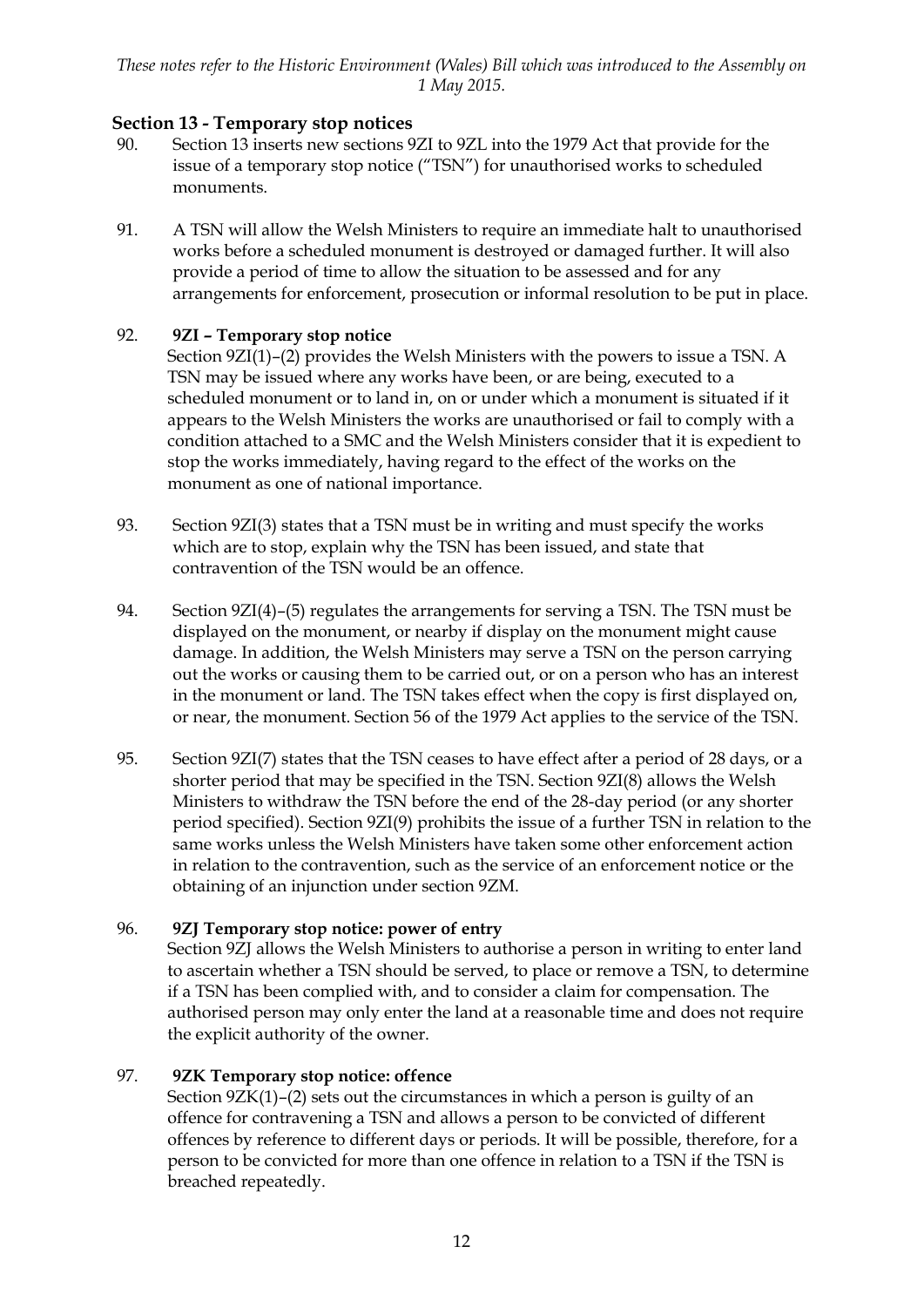- 98. Section 9ZK(3)–(4) sets out the defences to an offence under this section.
- 99. Section 9ZK(5) sets out the penalty for the offence of contravening of a TSN. Since deliberate damage to a monument may be prompted by the prospect of financial gain, the courts are to have regard to any financial benefit the person convicted may have received or be likely to receive as a result of the offence.

#### 100. **9ZL Temporary stop notice: compensation**

Section 9ZL(1)–(2) sets out the compensation entitlement in respect of any loss or damage which can be directly attributed to the service of the TSN. Compensation is limited to circumstances where the works specified in the TSN do not contravene sections 2(1) or 2(6) of the 1979 Act (either because SMC has been granted on or before the date the TSN is first served or SMC is not required) or where the Welsh Ministers withdraw the TSN other than following the grant of SMC authorising the works (for example, because it is discovered that the works were not unauthorised and that the TSN should not have been served).

- 101. Section 9ZL(4) specifies that no compensation will be payable for loss or damage that could have been avoided if the claimant had provided information required under section 57 of the 1979 or had otherwise cooperated with the Welsh Ministers when responding to the TSN.
- 102. Section 13(2) applies section 27 of the 1979 Act, which treats the depreciation of the value of an interest in land, to the compensation provisions for TSNs for scheduled monuments in section 9ZL.
- 103. Section 13(3) amends section 46(3) of the 1979 Act so that the duty to pay compensation for damage caused to land when exercising a power of entry applies in relation to the new power of entry conferred by section 9ZJ.

# **Section 14 - Injunctions**

104. Section 14 inserts new section 9ZM into the 1979 Act, which explicitly permits the Welsh Ministers to apply to the High Court or the county court for an injunction if they consider it necessary or expedient to restrain an actual or apprehended contravention of section 2(1) or (6) of the 1979 Act.

#### **Section 15 - Control of works affecting scheduled monuments**

- 105. Section 15 inserts new section 2(8A) into the 1979 Act to modify one of the current defences to the offence of carrying out unauthorised works to a scheduled monument.
- 106. Section 2 of the 1979 Act provides for the control of works affecting scheduled monuments through the requirement for SMC and is supported, in subsections (1) and (6), by criminal offences. Under section 2(8), it is currently a defence to some of those offences for the accused to prove, on the balance of probabilities, that he or she did not know and had no reason to believe that the monument was within the area affected by the works, or that the monument was scheduled.
- 107. Section 15 disapplies the section 2(8) defence in relation to Wales and replaces it with the new defence in section 2(8A). This new defence requires a person accused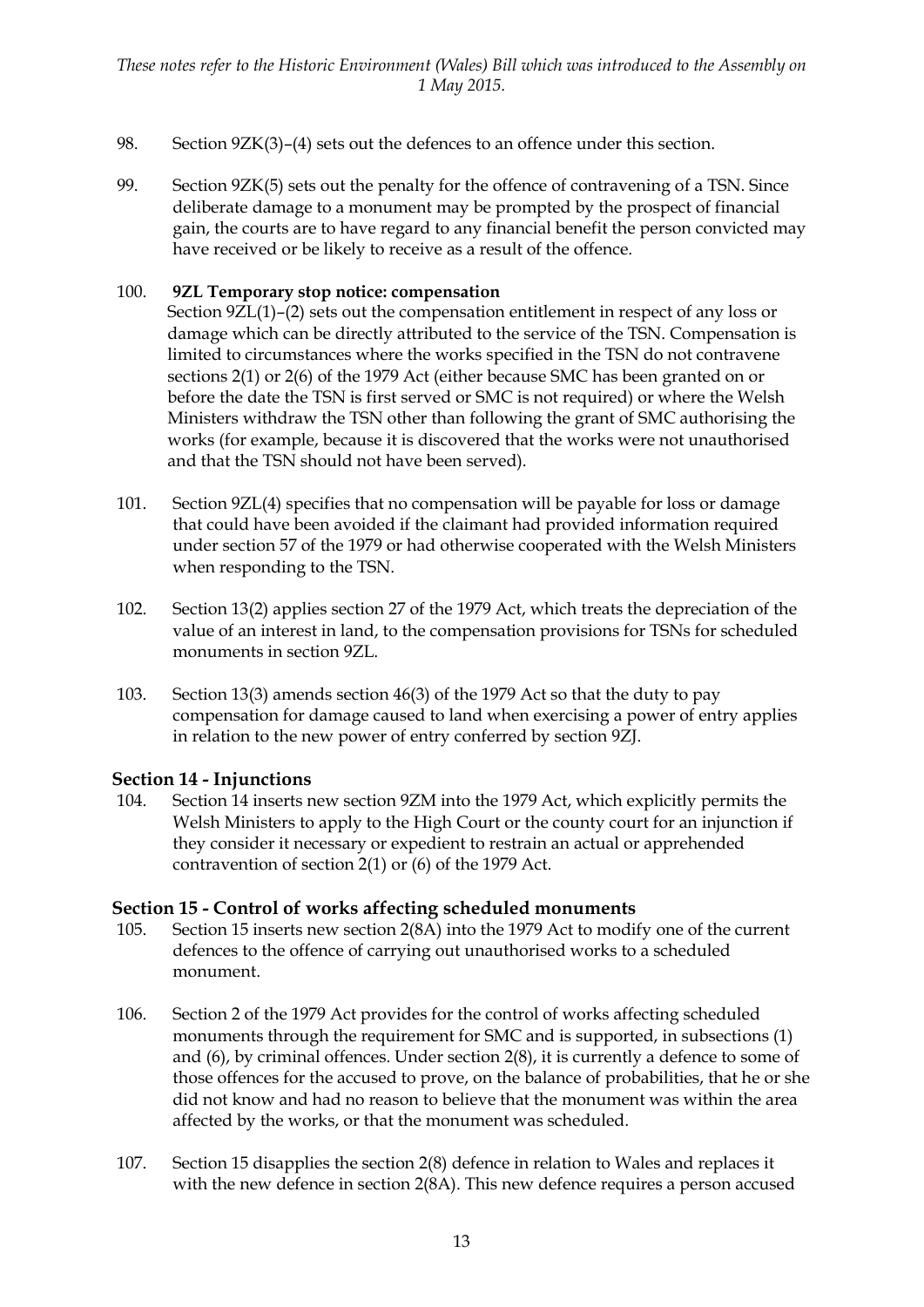of executing, causing or permitting unauthorised works in relation to a scheduled monument in Wales to prove, in addition, that he or she took all reasonable steps to find out whether the area affected by the works contained a scheduled monument. Such steps might include, for example, checking Cadw's publicly accessible online information on the location and extent of a scheduled monument.

# **Section 16 - Damaging certain ancient monuments**

- 108. Section 16 amends section 28 of the 1979 Act by inserting a new subsection (1A), which modifies the offence of destroying or damaging a protected monument. A "protected monument" is a monument which is:
	- i. an ancient monument (as defined in section 61(12) of the 1979 Act), or
	- ii. a monument under the ownership or guardianship of the Welsh Ministers or a local authority by virtue of the 1979 Act.
- 109. Under section 28(1), a person who without lawful excuse destroys or damages any protected monument, knowing that it is protected and intending to destroy or damage the monument, or being reckless as to whether the monument would be destroyed or damaged, is guilty of an offence. No offence will be committed if the person did not know that the monument was a protected monument.
- 110. Section 16 disapplies the section 28(1) offence in relation to Wales and replaces it with the new offence in section 28(1A), which states that a person who destroys or damages a protected monument is guilty of an offence if the person knew or ought reasonably to have known that it was a protected monument.

#### **Section 17 - Restrictions on use of metal detectors**

- 111. Section 17 amends section 42 of the 1979 Act by inserting new subsection (8), which modifies the current defence to the offence of using a metal detector in a protected place. A "protected place" is a place which is:
	- i. the site of a scheduled monument or a monument which is under the ownership or guardianship of the Welsh Ministers or a local authority by virtue of the 1979 Act, or
	- ii. situated in an area of archaeological importance.
- 112. Section 42 of the Act makes it an offence to use a metal detector in a protected place in Wales without the written consent of the Welsh Ministers. Under subsection (7), it is currently a defence for the accused to prove that he or she had taken all reasonable precautions to find out whether the place where the metal detector was used was protected and did not believe that it was. This defence places responsibility on the accused to show that appropriate precautions were taken, but does not test whether the accused's belief that the site was not protected was a reasonable belief.
- 113. Section 17 disapplies the section 42(7) defence in relation to Wales and replaces it with the new defence in section 42(8), which requires the accused to prove that all reasonable steps had been taken to find out whether the place in which the metal detector was used was a protected place, and that he or she did not know, and had no reason to believe, that it was protected.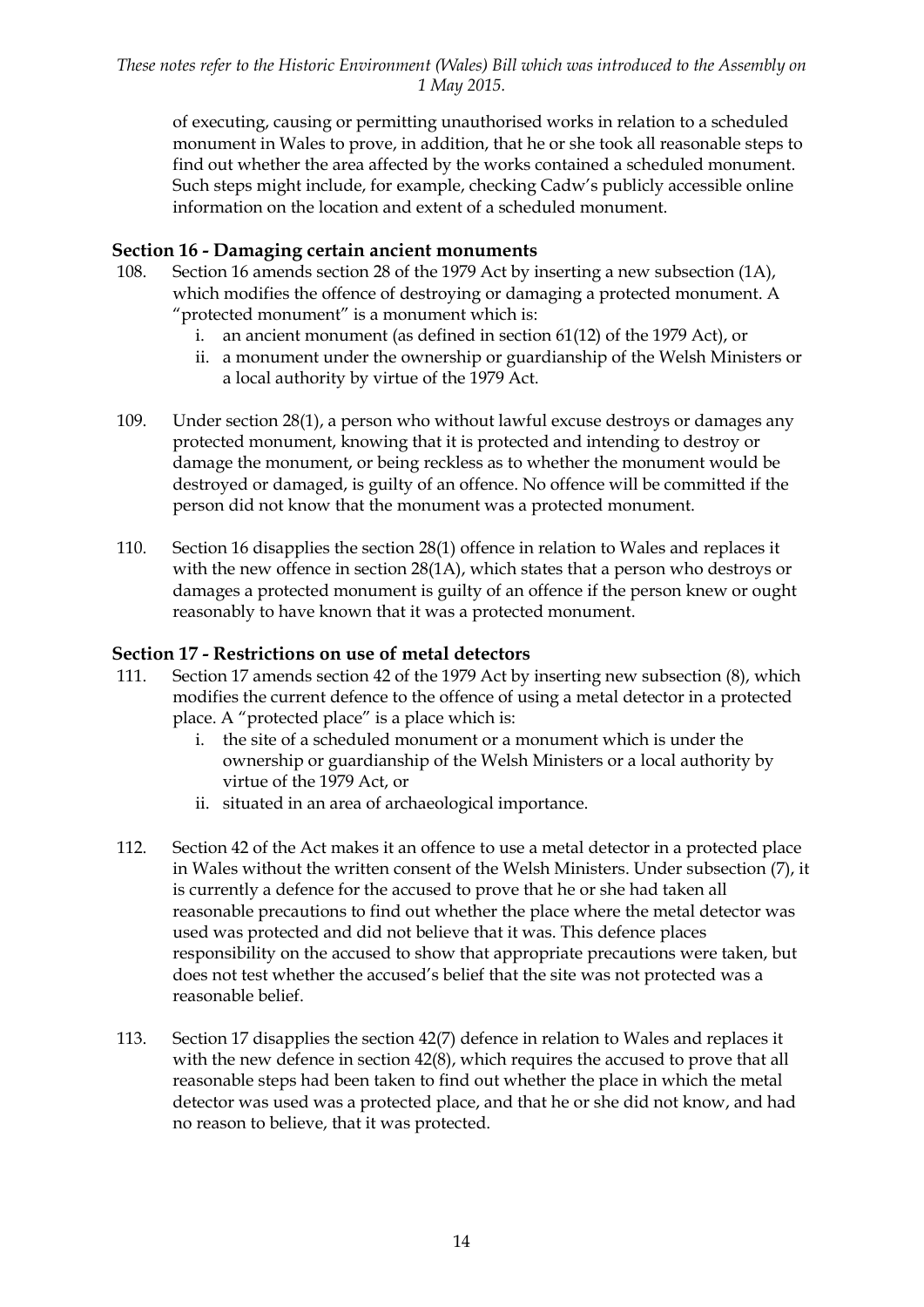# **Section 18 - Register of historic parks and gardens**

- 114. Section 18(1) inserts a new section 41A into Part 3 of the 1979 Act, which places a duty on the Welsh Ministers to compile and maintain a register of historic parks and gardens of special historic interest.
- 115. A non-statutory register of parks and gardens has already been compiled by the Welsh Government to identify sites of special historic interest and to aid their informed conservation by owners, LPAs, developers, statutory bodies and all others concerned with them. Because the register is non-statutory, some sites that meet the published criteria have not been included since the landowners would not give their permission. This has compromised the register's ability to present a comprehensive picture of known historic parks and gardens of special historic interest.

#### 116. **41A Register of historic parks and gardens in Wales**

- The definition of historic parks and gardens is included in section 41A(1)–(2). It includes parks, gardens, designed ornamental landscapes, places of recreation and other designed grounds, which could include, for example, cemeteries. In identifying parks and gardens of special historic interest, the Welsh Ministers are required by subsection (2) to decide whether to include land adjacent to the grounds being registered, or any building or water on the land within the grounds. This will allow the exercise of professional judgement in the definition of the most logical boundary line. For example, a grand splayed entrance to a driveway, which is outside the walls of an estate but clearly part of the design, could be included in a register entry. Alternatively, a modern greenhouse or stable block could be excluded from an entry.
- 117. Section 41A(3)–(4) provides the Welsh Ministers with the power to add, remove or amend entries to the register, but when doing so they must inform the owner, the occupier and the relevant local authority or National Park authority. When informing the relevant people under subsection (4) the Welsh Ministers may rely on section 56 of the 1979 Act (service of documents).
- 118. Section 41A(6) requires the Welsh Ministers to publish the up-to-date register. The register be supported by a publicly accessible, map-based, online record on which all nationally designated and registered historic assets will be depicted.
- 119. Section 18(2) amends section 50 of the 1979 Act to allow parks and gardens of special historic interest on Crown land to be included on the register of historic parks and gardens in Wales.

# **Section 19 - Land believed to contain an ancient monument: power of entry**

- 120. Section 19 inserts new section 26(4) into the 1979 Act to further specify the powers of entry of a person authorised by the Welsh Ministers.
- 121. Section 26(1) of the 1979 Act provides the Welsh Ministers with a power to authorise entry to any land where they know or have reason to believe there is an ancient monument (which may be, but need not be, a scheduled monument) for the purpose of inspecting the land to record matters of archaeological or historical interest. The power is limited in 26(3) by the requirement for the consent of the owner prior to any excavation, even when an ancient monument is at risk of imminent damage or destruction that could result in the loss of unique information.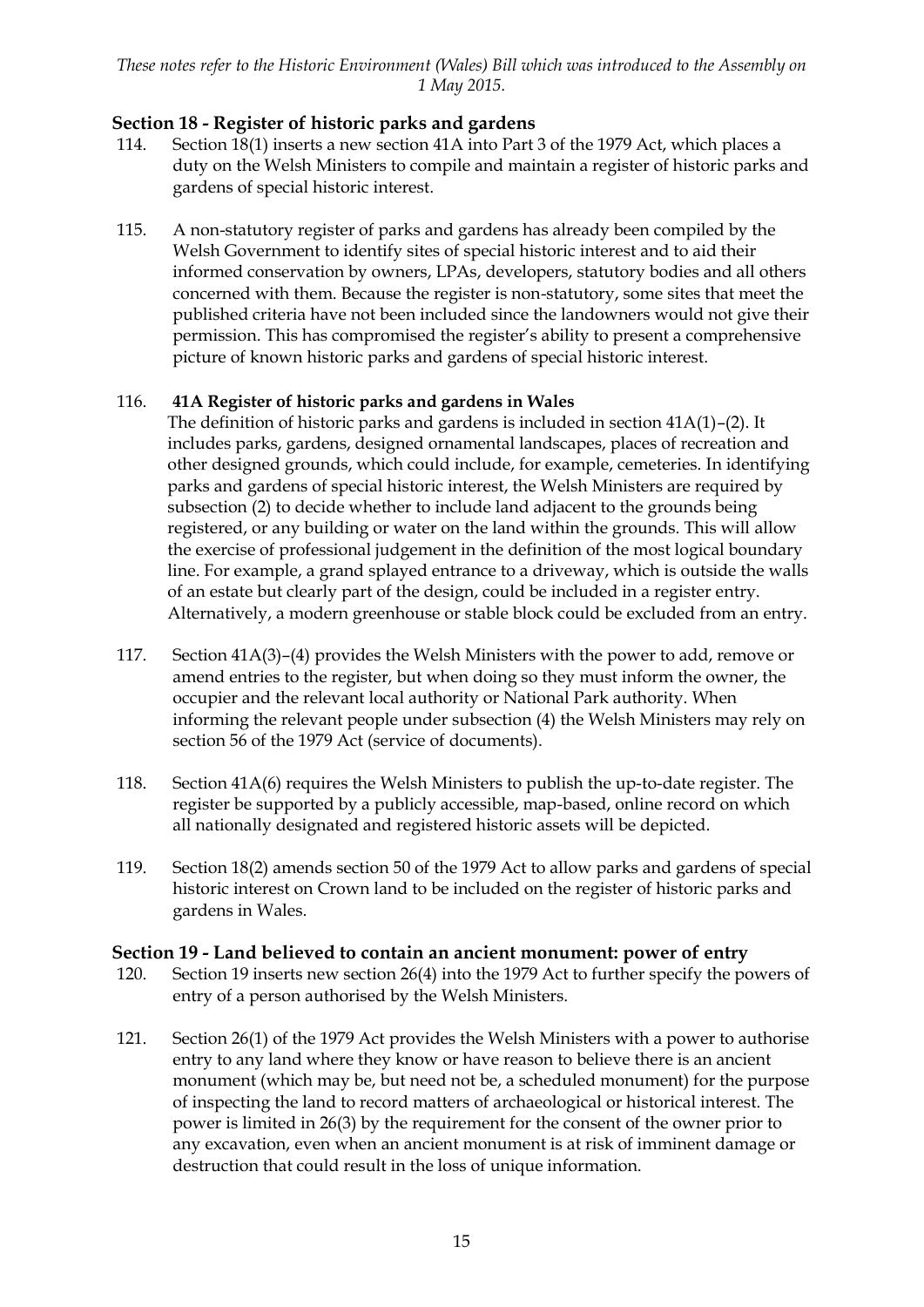122. New section 26(4) enables a person authorised by the Welsh Ministers to enter land to undertake archaeological excavations without the consent of the landowner, if an ancient monument is known, or believed, to be at risk of imminent damage or destruction. Such circumstances could include unauthorised works, damage or natural deterioration in the condition of the monument arising, for instance, from coastal erosion where cliff collapses can leave archaeological remains exposed or vulnerable.

# **Section 20 - Monuments in territorial waters**

123. Section 20 amends section 53 of the 1979 Act, providing clarity about the circumstances in which a monument in territorial waters is to be treated as being in Wales for the purposes of the Act. New subsection (2B) states that a monument in territorial waters is not to be treated as being in Wales unless it is situated in Wales as defined in section 158 of the Government of Wales Act. This definition of Wales includes the sea adjacent to Wales out as far as the seaward boundary of the territorial sea.

#### **Section 21 - Service of documents by electronic communication**

- 124. Section 21 amends section 56 of the 1979 Act by making provision for the service of documents by electronic means.
- 125. Section 56 of the 1979 Act makes provision for the service of a document by:
	- delivering it to the person on whom it is to be served;
	- leaving it at the usual or last known place of abode of that person;
	- sending it in a pre-paid registered letter or by recorded delivery; or
	- affixing it to the monument or to some object on the site of the monument, when the usual or last known address of the person cannot be found.

It does not currently allow documents to be served electronically.

- 126. Section 21(1) inserts new section 56(1)(ca) into the 1979 Act, which allows any document or notice under the Act to be served by electronic means under specified circumstances. It is unlikely that the Welsh Ministers would choose to serve a TSN by electronic means only and a copy of the notice must, in any event, be displayed on the monument or land in question.
- 127. Section 21(2) inserts new section 56(1A) into the 1979 Act, which sets out specific requirements with which documents served electronically must comply.

# **Section 22 - Meaning of "monument" in the Ancient Monument and Archaeological Areas Act 1979**

- 128. Section 22 amends the definition of a monument in section 61(7) of the 1979 Act to include sites that provide evidence of past human activity but are devoid of structures or works.
- 129. Many important archaeological sites in Wales, particularly those from the distant Palaeolithic and Mesolithic periods, consist of nothing more than artefact scatters or other insubstantial traces of human activity. Such sites do not currently fall within the definition of a "monument" and so cannot be scheduled.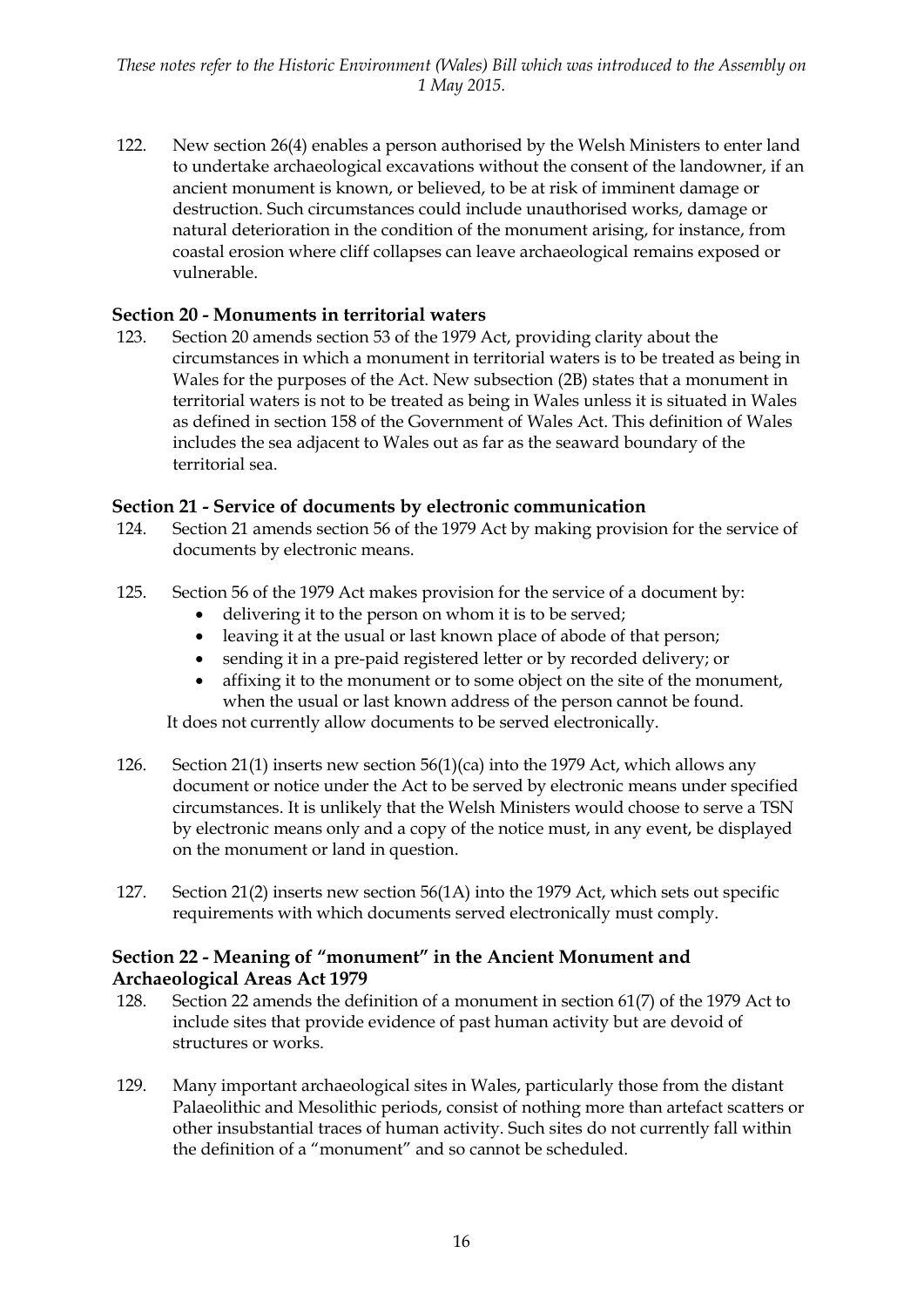- 130. New section 61(7)(d) expands the definition of a "monument". This will enable sites of national importance that provide evidence of past human activity to be designated as scheduled monuments by the Welsh Ministers.
- 131. Section 22(3) applies the Government of Wales Act 2006 definition of "Wales" to allow for the scheduling of non-structural sites out as far as the seaward boundary of the territorial sea.

# **PART 3: LISTED BUILDINGS**

# **Section 23 – Overview of this Part**

132. Section 23 provides an overview of the provisions within this Part of the Bill which make amendments to the Planning (Listed Buildings and Conservation Areas) Act 1990 ("the 1990 Act").

# **Section 24 - Amendments relating to the listing of buildings**

- 133. Section 24 inserts new provisions into the 1990 Act which place a duty on the Welsh Ministers to consult on certain changes to lists, to make arrangements for interim protection pending decisions as to whether to list buildings, and to provide for the review of certain listing decisions.
- 134. Currently, section 1 of the 1990 Act places the Welsh Ministers under a duty to compile a list of buildings of special architectural or historic interest. Section 1(4) requires the Welsh Ministers before compiling, approving or modifying any list, to consult with "such other persons or bodies of persons as appear to him appropriate as having special knowledge of, or interest in, buildings of architectural or historic interest". Currently there is no statutory requirement on the Welsh Ministers to consult with owners or occupiers of buildings being considered for listing.
- 135. Section 24(1) inserts new sections 2A to 2D into the 1990 Act to create mechanisms for consultation on listing decisions and their review.

# 136. **2A Duty to consult on certain changes to lists**

If the Welsh Ministers propose to include a building on the list or remove one from the list, new section 2A requires them to consult the appropriate persons, including the owner and occupier of the building, as listed in subsection (3). Section 2A(5) provides regulation-making powers to allow the Welsh Ministers to add further appropriate persons to the list in subsection (3) and make any consequential amendments to the Act that may be necessary as a result.

- 137. The Welsh Ministers must consult the appropriate persons by serving a notice upon them. The notice must give the appropriate persons at least 28 days to respond. If the proposal is to include a building in the list, the notice must explain that interim protection applies to the building until notified otherwise and that any unauthorised works to the building in the meantime will constitute a criminal offence.
- 138. Section 329 of the Town and Country Planning Act 1990 applies (by virtue of section 89 of the 1990 Act) to the service of notices under new section 2A.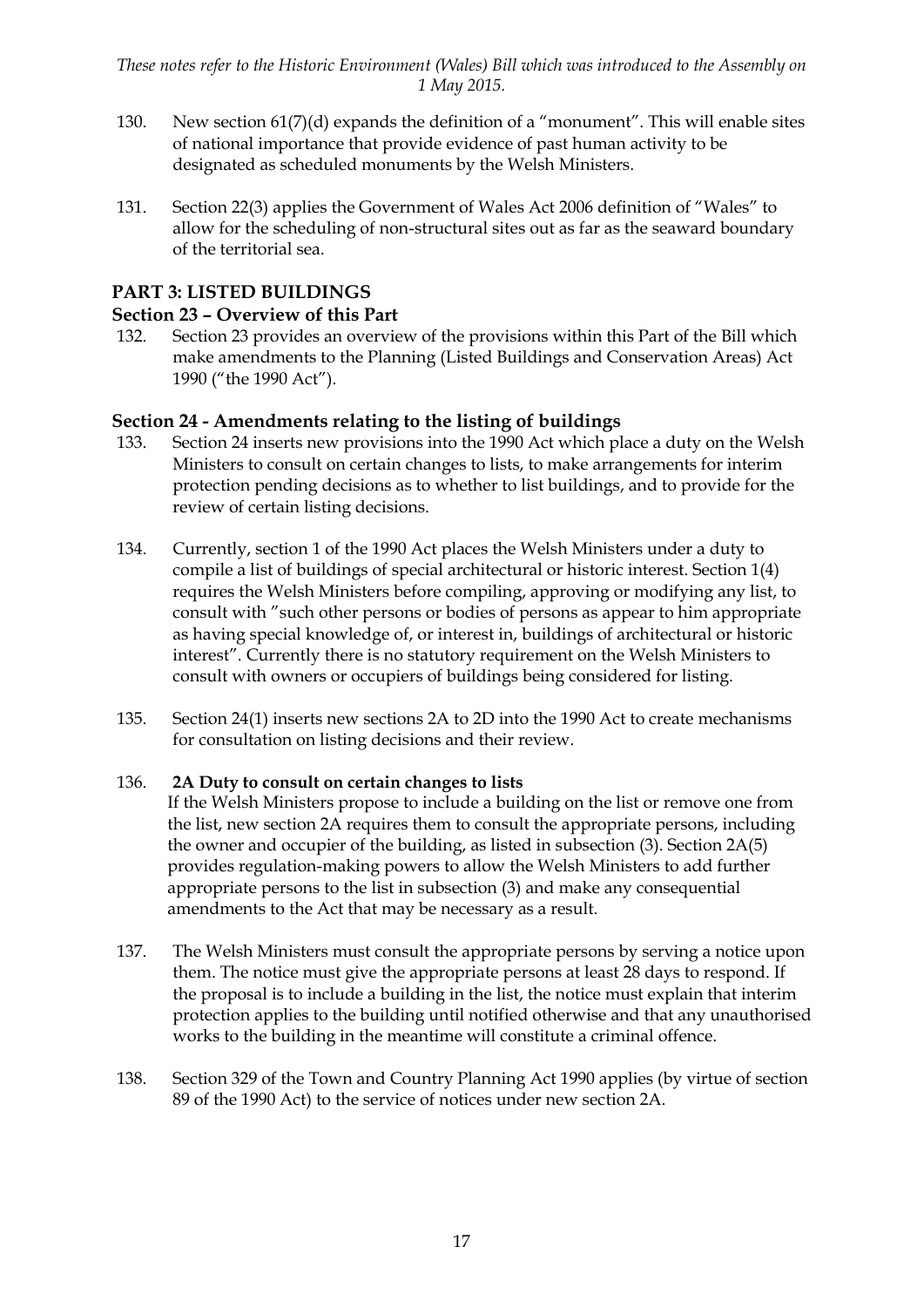#### 139. **2B Interim protection pending certain listing decisions**

New section 2B makes provision for interim protection for buildings which the Welsh Ministers are proposing to include in the list under section 1 of the 1990 Act.

- 140. Currently, a building is not afforded any additional protection during the listing process. In rare instances, owners who have learned that their buildings were likely to be listed have deliberately altered, damaged or destroyed those buildings in order to avoid that outcome.
- 141. In order to address this risk, new provisions are required to provide interim protection for buildings during the consultation process.
- 142. New section 2B(1) sets out the circumstances in which interim protection will apply.
- 143. Section 2B(2) sets out that interim protection applies from the beginning of the day specified in the notice served under section 2A, and that all the provisions of the 1990 Act (other than sections 47 to 51 and 59 — provisions relating to compulsory acquisition of listed buildings and acts causing or likely to result in damage to listed buildings) have effect from that date as if the building were a listed building.
- 144. Section 2B(4) makes provision for the cessation of interim protection following a decision by the Welsh Ministers to list, or not to list, the building.
- 145. Section 2B(5) requires the Welsh Ministers to publish electronically a list of all buildings granted interim protection, and to provide a copy of any notice served under section 2A on request.

# 146. **2C Provisions applicable on lapse of interim protection**

New section 2C introduces Schedule 1A into the 1990 Act. The Schedule contains provisions which apply where interim protection ceases to have effect as a result of the Welsh Ministers' decision not to list a building.

#### 147. **2D Review of certain listing decisions**

New section 2D makes provision for the review of certain listing decisions.

- 148. There is currently no statutory right to obtain a review of a decision by the Welsh Ministers to list a building, although such a decision may be challenged by judicial review. These provisions will create a structure for the review of decisions to list buildings.
- 149. Section 2D applies where the Welsh Ministers include a building on the list. Section 2D(2) requires the Welsh Ministers to serve a notice on the owner and occupier of the building informing them that the building has been included in the list and that they may make an application to the Welsh Ministers requesting them to review their decision.
- 150. Section 2D(3) requires the Welsh Ministers to carry out a review if requested to do so, and to make a decision on the review. It also requires them to amend the list if it is necessary to do so to give effect to the final decision.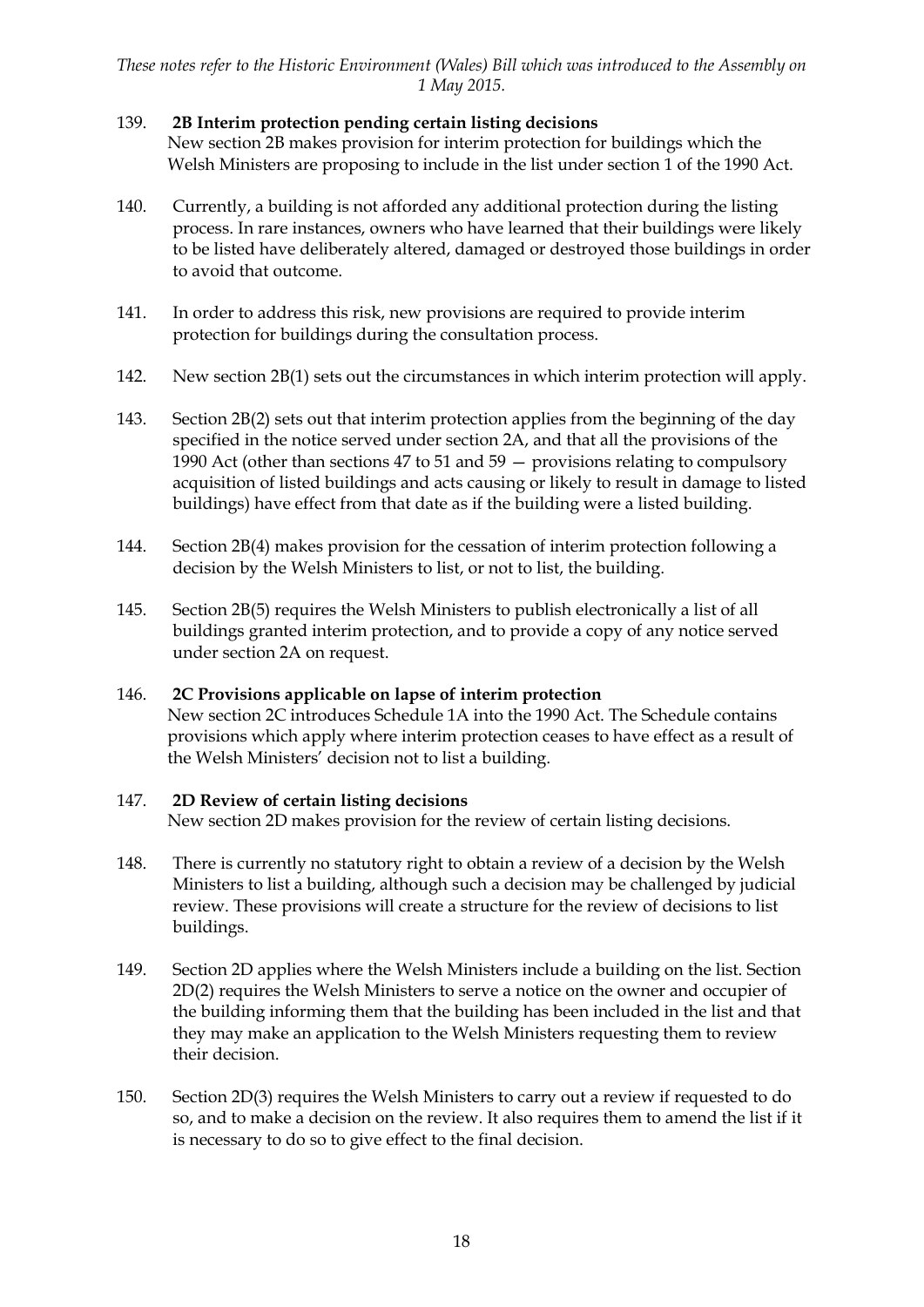- 151. Section 2D(4) prohibits any legal challenge to the validity of a decision made on a review, unless that challenge is brought by means of proceedings in the High Court under sections 62 and 63 of the 1990 Act. The decision may only be challenged under sections 62 and 63 on the grounds that the decision was not within the powers of the Act, or that any of the relevant requirements had not been complied with in relation to the decision and that the interests of the aggrieved person had been prejudiced as a result.
- 152. Section 2D(5) requires the Welsh Ministers to carry out the review by means of a local inquiry, a hearing or written representations. The Welsh Ministers may decide which procedure is the most appropriate.
- 153. Section 2D(6) enables the Welsh Ministers to make regulations setting out the grounds on which an application for a review may be made and other procedural matters relating to reviews.
- 154. Section 2D(7) introduces Schedule 1B into the 1990 Act which allows the Welsh Ministers to appoint a person to make decisions on reviews.
- 155. Section 24(2) inserts new subsection (3A) into section 9 of the 1990 Act. This new subsection provides a defence for a person who is accused of carrying out unauthorised works to a building on which interim protection has been conferred. The defence applies where the person can prove that he or she did not know, and could not reasonably have been expected to know, that interim protection had been conferred on the building. If such a defence is raised, the prosecution will have to prove that, if an interim protection notice should have been served on the person under section 2A(2), it had been served.
- 156. Section 23(3) inserts new section 28B into the 1990 Act which makes provision for compensation for loss or damage caused by interim protection if the Welsh Ministers decide not to include a building on the list.

# **Section 25 – Amendments relating to the temporary listing of buildings**

- 157. If an LPA believes that a building that may merit listing because of it special architectural or historical interest is in imminent danger of destruction or alteration that threatens its character as a building of interest, it may serve a building protection notice ("BPN") under section 3 of the 1990 Act. A BPN will take effect as soon as it is served on the owner and occupier and remain in force for up to six months. Section 3(5) specifies that while the BPN is in force, the provisions of the 1990 Act (with the exception of section 59) shall apply to the building as if it were listed. Prior to the service of the BPN, the LPA must have asked the Welsh Ministers to consider the building for listing.
- 158. Section 25 limits section 3 of the 1990 Act to England and introduces a new section 3A, which applies the fundamental structure of the BPN legislation in the 1990 Act to Wales while taking account of the new provisions for interim protection under section 24 of the Bill.
- 159. Section 3A(4) establishes that a BPN will cease to have effect if the Welsh Ministers serve a consultation notice that triggers interim protection under new section 2A(2)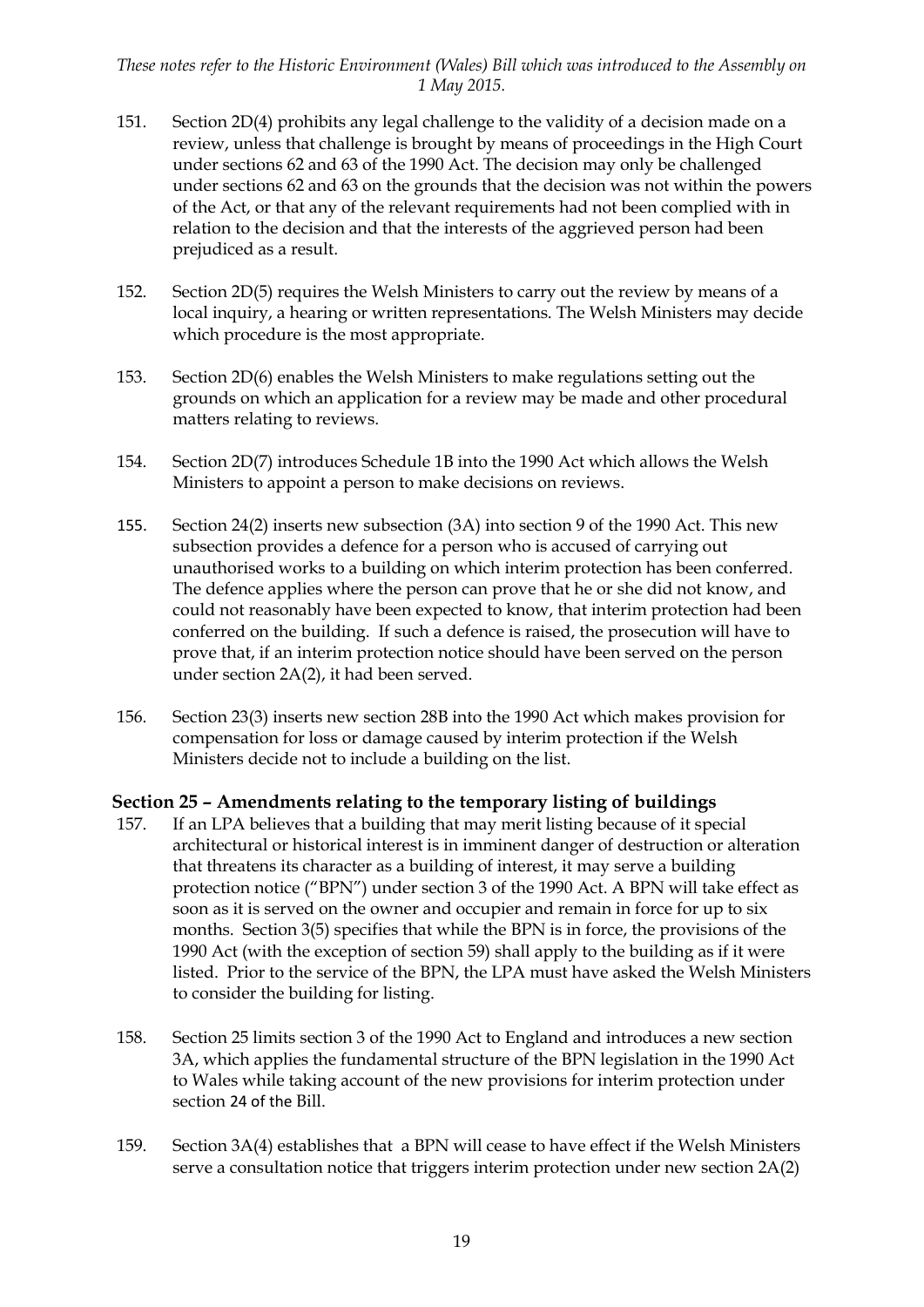or the Welsh Ministers notify the LPA in writing that they do not intend to consult under new section 2A on a proposal to include the building in a list.

- 160. Section 3A(5) specifies that while the BPN is in force, the provisions of the 1990 Act with the exception of sections 27-51 and section 59 (compulsory acquisition of listed buildings in need of repair and acts causing or likely to result in damage to listed buildings) apply.
- 161. Section 3A(6) makes provision that where interim protection supersedes a BPN, anything done under section 3A(5) of the 1990 Act while the BPN was in force, such as a grant of listed building consent ("LBC") or the service of a listed building TSN, shall be treated as if it had been done under interim protection by virtue of new section 2B(2).
- 162. Section 3A(7)–(8) requires the LPA to notify the owner and occupier of the building immediately if the Welsh Ministers advise that they do not intend to consult under new section 2A on a proposal to include the building in a list. The LPA may not serve another BPN on the building for a period of 12 months.
- 163. Section 25(4) clarifies aspects of compensation arrangements in instances where a BPN was in force immediately before interim protection began. It adds subsections (4) and (5) to new section 28(B) of the 1990 Act (compensation for loss or damage caused by interim protection). For the purposes of compensation, interim protection is to be treated as beginning at the time that the BPN came into force.
- 164. Section 25 (5) inserts new subsection (1A) into section 29 of the 1990 Act. It specifies that anyone who had an interest in a building at the time that a BPN was served shall be entitled to compensation from the LPA for any loss or damage directly attributable to the effect of the notice if the BPN ceases by virtue of its expiration at the end of six months (section 3A(3)(b)) or the Welsh Ministers' notification to the LPA that they do not intend to consult under new section 2A on a proposal to include the building in a list (section 3A(4)(b))

# **Section 26 - Amendments relating to the listing of buildings: consequential provision**

- 165. Section 26 makes amendments to the 1990 Act in consequence of the introduction of new requirements for consultation, interim protection and review of listing decisions.
- 166. Section 26(3) inserts new subsections (3A) and (3B) into section 2 of the 1990 Act. New section 2(3A) requires the Welsh Ministers to inform the LPA of their decision to include or remove a building from the list. It also requires the Welsh Ministers to inform the owner and occupier if a building has been removed from a list. The further steps that the Welsh Ministers must take when they include a building in a list are contained in new section 2D, and new section 2(3B) signposts this provision.
- 167. Section 21(4) of the 1990 Act allows an applicant making an appeal to the Welsh Ministers against an LPA's handling of an LBC application for a building under a BPN to include a claim that the building should not be included on the statutory list.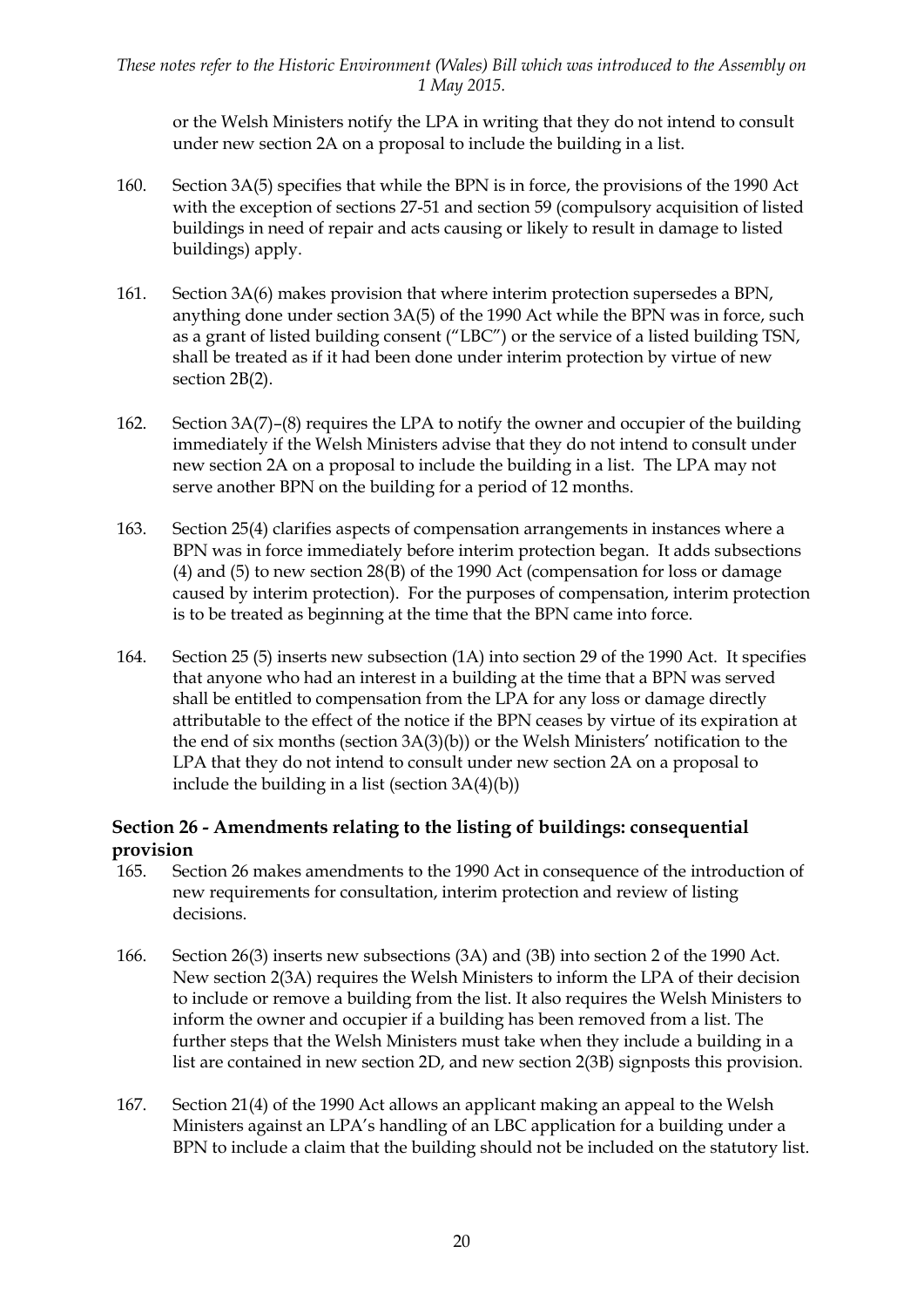Section 26(7) of the Bill amends that section of the Act so that it will also apply to a building under interim protection.

- 168. Section 26(8) applies section 31 of the 1990 Act, which treats the depreciation of the value of an interest in land, to the compensation provisions for interim protection to listed buildings in new section 28B of the 1990 Act, which will be inserted by section 24 (3) of the Bill.
- 169. Section 26(10) gives the Valuation Office a right to enter land to survey or estimate its value in connection with a claim for compensation for loss or damage arising from interim protection.

# **Section 27 - Issue of certificate that building not intended to be listed**

- 170. Section 27 inserts new section 6A into the 1990 Act.
- 171. The 1990 Act provides for the issue of a certificate of immunity from listing ("COI"), which guarantees that a building will not be listed for 5 years from the date of issue and prevents an LPA from serving a building preservation notice in relation to the building during the same period. Currently a COI application for a building can only be made where an application has been made for planning permission or planning permission has been given. This poses a risk to developers and owners, who may have already invested time and resource in planning a project before they are able to apply for a COI in conjunction with a planning application. Listing at a late stage in the preparation of a planning proposal can cause delay and other hardship to an owner or developer.
- 172. New section 6A will relax the rules governing applications for a COI, so that they can be made at any time. This will enable owners and developers to seek guarantees that their buildings will be immune from listing without having to incur the cost associated with an application for planning permission.

# **Section 28 - Heritage partnership agreements**

173. Section 28 inserts new sections 26L and 26M into the 1990 Act, which make provision for heritage partnership agreements ("HPAs") relating to listed buildings. At present, owners of complex or multiple historic assets may have to apply for an array of separate consents if they wish to carry out management programmes for their properties. In such cases, HPAs will provide a more positive approach for the sustainable management of listed buildings and bring a reduction in the number of consent applications.

# 174. **26L Heritage partnership agreements**

The Welsh Ministers or a relevant LPA may make an HPA with an owner of a listed building or part of a listed building in Wales, and any persons mentioned in section 26L(2) or (4) may be an additional party to the agreement.

175. Section 26L(6)–(7) sets out that an HPA may incorporate LBC for specified works under section 8(1) of the 1990 Act and any conditions attached to that consent. An HPA may not, however, grant consent for the demolition of a listed building or any other permission, such as planning permission.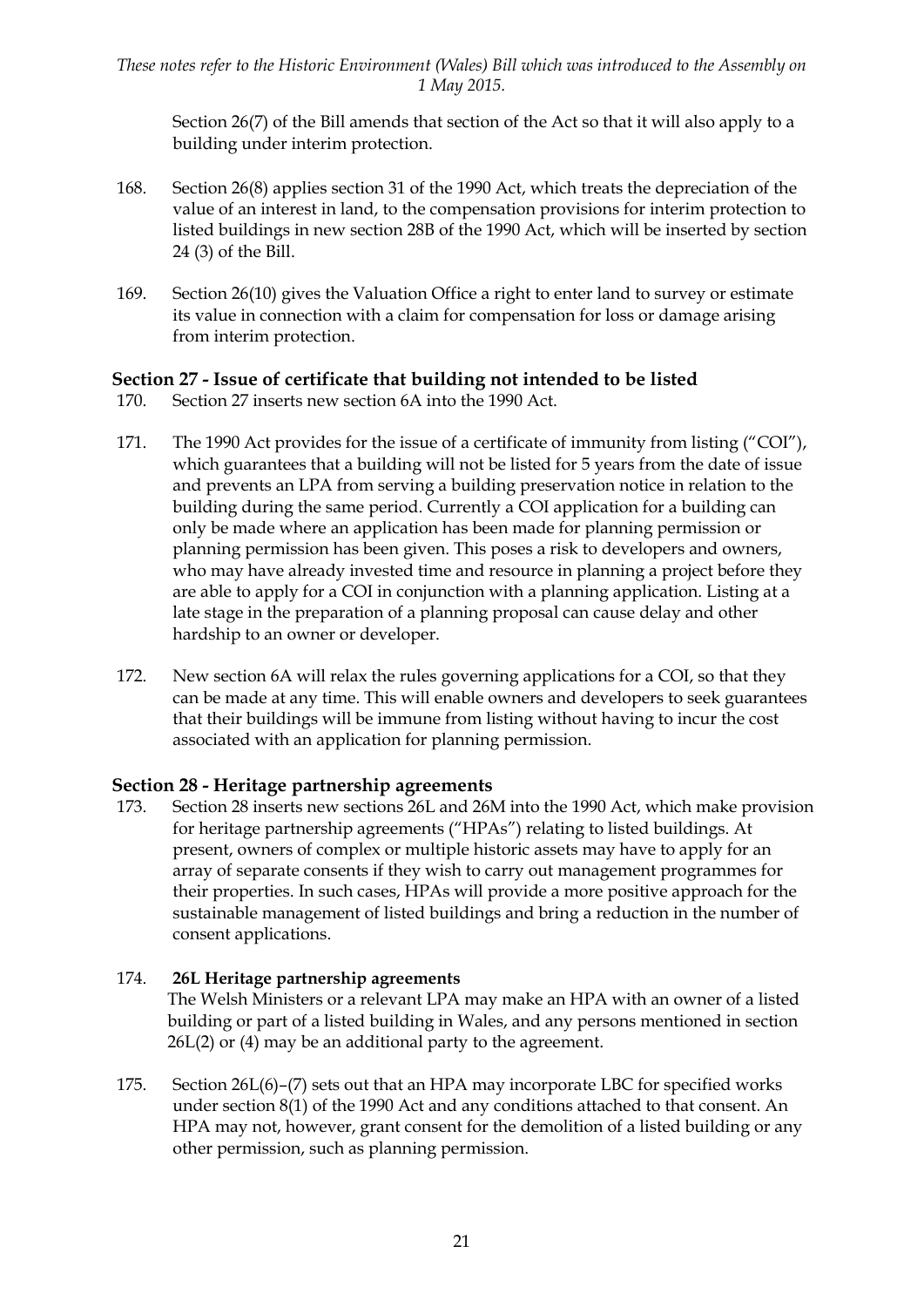- 176. Section 26L(8) sets out the range of additional matters that may be covered in an HPA, including works that the parties agree would not affect the character of the listed building and, therefore, do not require LBC.
- 177. Section 26L(10) defines "owner" and "relevant local planning authority" for the purpose of HPAs.
- 178. **26M Heritage partnership agreements: supplemental** New section 26M makes supplemental provision in relation to HPAs. Section 26M(1) provides that such agreements must be in writing and make provision for review, termination and variation by the parties.
- 179. Section 26M(2) allows an HPA to cover more than one listed building, provided that in each case a relevant LPA (or the Welsh Ministers) and an owner are parties to the agreement. For example, an HPA could include all the listed bridges in the ownership of a local authority.
- 180. Section 26M(3) sets out a range of matters on which the Welsh Ministers may make regulations including consultation and publicity requirements, any particular terms that must be included in an agreement and provisions for termination of the agreement. Regulations may also disapply, apply or reproduce, with or without modifications, certain provisions of the 1990 Act for the purpose of HPAs.
- 181. Section 26M(4) provides that HPAs will only be binding on the parties to those agreements. Future owners and occupiers of those buildings will not be bound by those agreements, nor will they be able to benefit from any LBC provided by the agreement.

#### **Section 29 - Temporary stop notices**

182. Section 29 inserts new sections 44B to 44D into the 1990 Act which makes provision for TSNs for listed buildings.

#### 183. **44B Temporary stop notices**

Unauthorised works often destroy the historic fabric, and can damage the special interest, of listed buildings. The 1990 Act makes it an offence to carry out unauthorised works to a listed building or fail to comply with the conditions of an LBC. The same Act makes provision for the service of a listed building enforcement notice to require the restoration of a listed building after unauthorised works, or steps to alleviate the effects of such works. A listed building enforcement notice cannot come into effect earlier than 28 days after its service. If an appeal is lodged against it, an enforcement notice will not take effect until the appeal has been determined or withdrawn, unless a court determines otherwise.

- 184. Sections 44B to44D will provide LPAs with a power to serve a TSN requiring the immediate cessation of unauthorised works for a period of 28 days whilst a solution to the situation is sought.
- 185. An LPA may serve a TSN if it appears to the LPA that works are being or have been carried out to a listed building without consent or in breach of a condition attached to a consent and the LPA considers that it is expedient to stop those works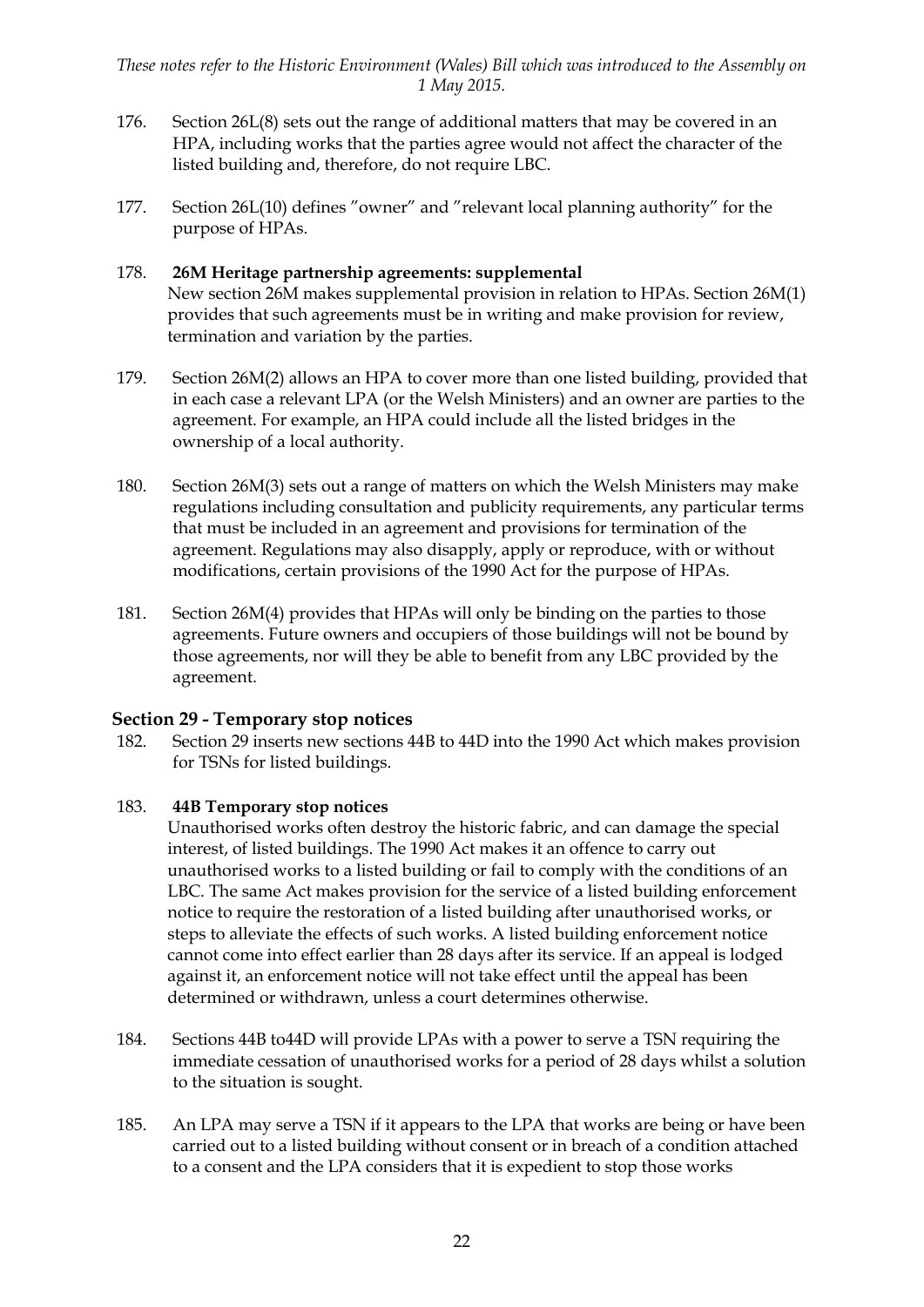immediately, in consequence of their effect on the character of the building as one of special architectural or historic interest (section 44B(1)–(2)).

- 186. Section 44B(3) requires the notice to be in writing and to specify the works which are to stop, explain why the notice has been issued and state that contravention of the notice would be an offence. The works specified in the TSN need not include all of the works that are underway. For example, an LPA may wish to stop the alteration or removal of a particular feature, such as a window, which is part of a wider programme of works, but may be satisfied that the remainder of the programme of works has been authorised by LBC or consists of simple repairs that will not affect the character of the building.
- 187. Section 44B(7) states that a TSN ceases to have effect after a period of 28 days, or a shorter period that may be specified in the notice. Section 44B(8)–(10) states that an LPA may withdraw the notice before the end of 28 days (or any shorter period specified), but a further TSN cannot be issued for the same works unless another enforcement action has been taken in relation to the contravention, for example, the service of a listed building enforcement notice or the obtaining of an injunction (under section 44A of the 1990 Act). There is no requirement for the TSN to be accompanied or followed by a listed building enforcement notice or any other enforcement action.
- 188. Section 44B(11) allows the Welsh Ministers to make regulations that exempt certain works, or works in certain circumstances, from the effects of a TSN. This provides some flexibility for the Welsh Ministers to adapt the use of TSNs in light of experience of their use.

#### 189. **44C Temporary stop notices: offence**

The execution of works to a listed building without LBC is an offence under section 9 of the 1990 Act, and may also be an offence under section 59 of that Act.

- 190. New section 44C sets out the circumstances in which a person is guilty of an offence for contravening a TSN and allows a person to be convicted of different offences by reference to different days or periods. It will be possible, therefore, for a person to be convicted for more than one offence if a TSN is breached repeatedly.
- 191. Section 44C(3)–(4) sets out the defences to an offence under this section.

#### 192. **44D Temporary stop notices: compensation**

Section 44D(1)–(3) sets out the compensation entitlement in respect of any loss or damage which can be directly attributed to the service of a TSN. Compensation is limited to those circumstances where the works specified in the notice do not contravene sections 9(1) or 9(2) of the 1990 Act (either because LBC has been granted on or before the date the TSN is first served or LBC is not required), or where the LPA withdraws the notice other than following the grant of LBC authorising the works (for example, because it is discovered that the works were not unauthorised and that the TSN should not have been served).

193. Section 44D(4) specifies that no compensation will be payable for loss or damage that could have been avoided if the claimant had provided information required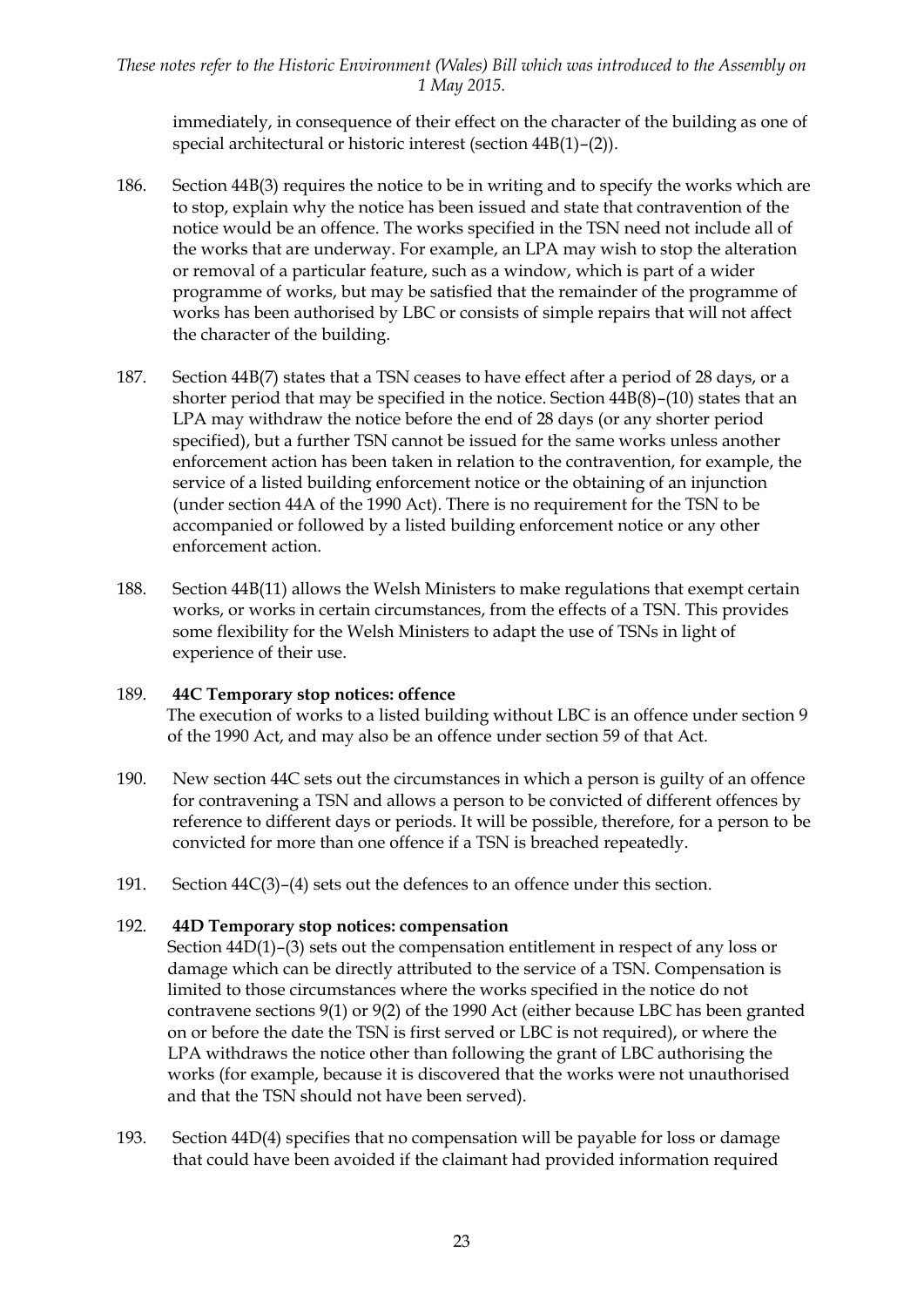under the provisions mentioned in section 44D(6) or had otherwise cooperated with the LPA when responding to the TSN.

- 194. The provisions mentioned in section 44D(5) are section 16 of the Local Government (Miscellaneous Provisions) Act 1976, which gives local authorities powers to obtain details of persons interested in land, and section 330 of the Town and Country Planning Act 1990, which allows the LPA or the Welsh Ministers to require information as to interests in land.
- 195. Section 29(2) applies section 31 of the 1990 Act, which treats the depreciation of the value of an interest in land, to the compensation provisions for TSNs for listed buildings in section 44D.
- 196. Section 29(3) amends section 82A(2) of the 1990 Act (Crown application) so that the provisions which deal with TSNs bind the Crown, except those in section 44C which make it an offence to contravene a TSN.
- 197. Section 29(4) amends section 88 of the 1990 Act (rights of entry) to allows LPAs to authorise a person in writing to enter land for the purpose of displaying or removing a TSN, ascertaining whether a TSN has been complied with and considering a claim for compensation.
- 198. Section 29(5) gives the Valuation Office a right to enter land to survey or estimate its value in connection with a claim for compensation arising from the service of a TSN.
- 199. Section 29(6) amends Schedule 2 of the 1990 Act so that on the lapse of a building preservation notice any TSN which has been served on the building ceases to have effect.

## **Section 30 - Urgent works: extension of scope and recovery of costs**

- 200. Section 30 inserts new sections 54(4A), 54(5A) and 55(5A)–(5G) into the 1990 Act. These provisions extend the scope of the urgent works that local authorities or the Welsh Ministers may carry out to preserve a listed building, provide a right of appeal against the Welsh Ministers' decision as to the expenses that may be recovered in respect of such works, and allow land charges to be created to secure the payment of those expenses.
- 201. Local authorities have a range of statutory enforcement powers at their disposal to deal with buildings that are vulnerable or at risk. The 1990 Act already provides for the issue of repairs notices and the execution of urgent works on listed buildings under sections 38 and 54 respectively. The powers in section 54 may be exercised by the Welsh Ministers too.
- 202. At present, however, urgent works can only be carried out under section 54 to preserve unoccupied buildings or the unused parts of occupied buildings. This limitation means that urgent works cannot be carried out where a building at risk is underused, but not vacant, or where it is fulfilling its intended use as a warehouse or barn even through it is rarely visited.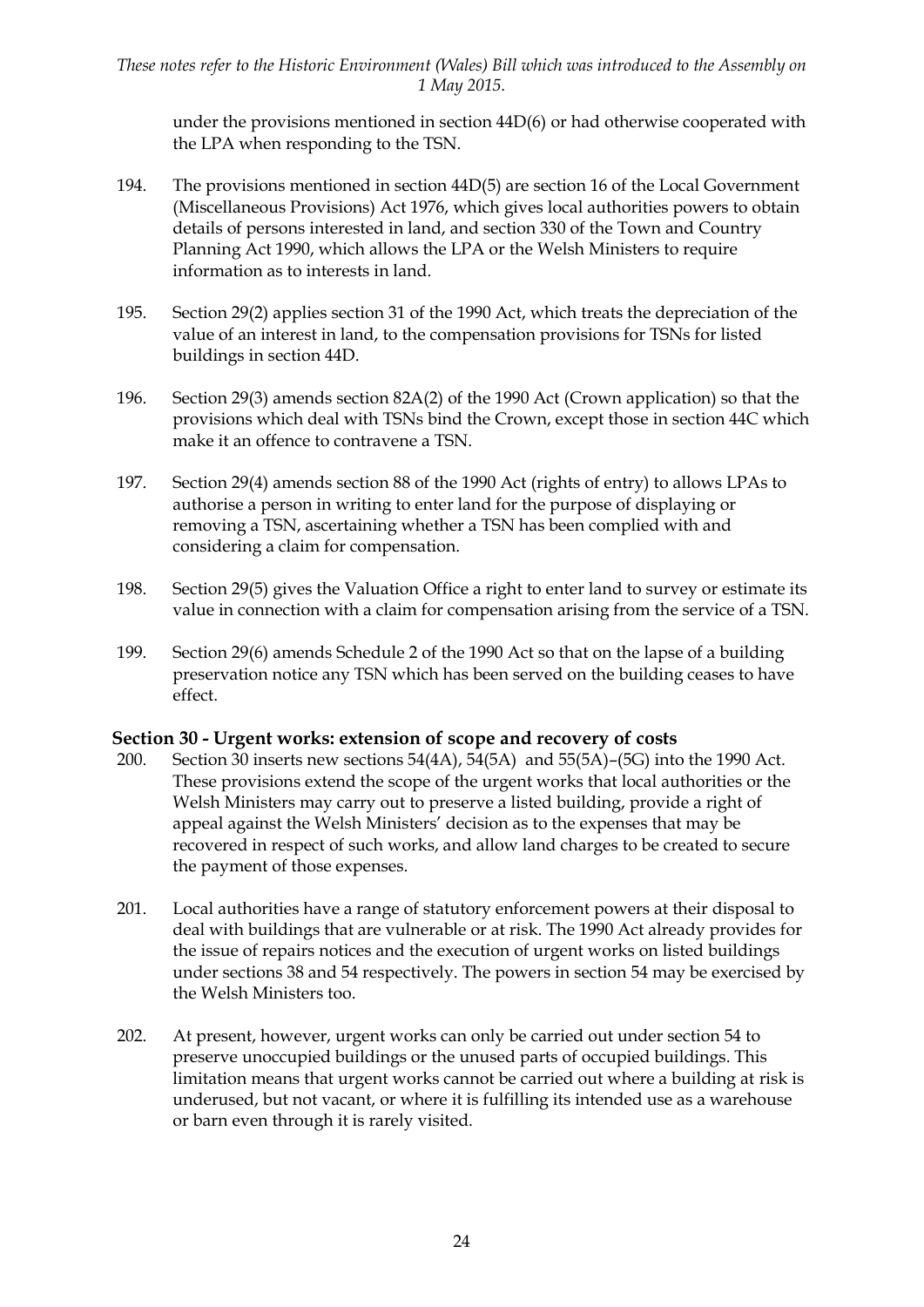- 203. New section 54(4A) amends the circumstances under which urgent works can be undertaken to preserve listed buildings in Wales. It enables urgent works to be carried out on any listed building in Wales as long as it does not unreasonably interfere with its residential use. For example, works may be urgently required to a listed building's roof and rainwater goods in order to preserve the building. If the building is not in residential use, for example a barn or warehouse, it will now be possible to carry out those works. It will also be possible to carry out those works if the building is in residential use, provided that the works do not interfere unreasonably with its residential use.
- 204. Section 30(3) inserts new subsection (5A) into section 54 of the 1990 Act, which requires an occupier of a building which is in residential use to be given not less than seven days notice of the intention to carry out urgent works to the property.
- 205. If local authorities or the Welsh Ministers incur expenses in undertaking urgent works to a listed building they may recover these expenses in accordance with section 55 of the 1990 Act. Section 55 provides that the process of recovery is initiated through the service of a notice on the owner. The owner may contest the recovery of expenses by making representations to the Welsh Ministers on the grounds set out in section 55(4). The Welsh Ministers determine the amount that is recoverable.
- 206. Section 30(6) inserts new subsection (5A) into section 55 of the 1990 Act which allows an owner of a listed building, within 28 days of receiving the decision of the Welsh Ministers as to the amount that is recoverable, to appeal that decision to the county court. A local authority may also appeal against the Welsh Ministers' decision in the same way.
- 207. There are currently no provisions in the 1990 Act for the authorities to recover the expenses by way of a charge on the property and LPAs therefore have to pursue recovery through the courts, which can be a lengthy and expensive process.
- 208. Section 30(6) also inserts new subsections (5B) to (5G) into section 55 of the 1990 Act which provide for the expenses incurred in carrying out the urgent works to be a land charge. The new subsections also provide for interest to be added to the sum owed, set out the manner in which a land charge takes effect, and specify that the LPA can rely on certain powers and remedies in the Law of Property Act 1925 to enforce the charge, including a power to appoint a receiver.

## **Section 31 - Service of documents by electronic communication**

209. Section 31 amends subsection 89(1A) of the 1990 Act which sets out restrictions on when documents can be served electronically. Section 31 removes this restriction in relation to buildings in Wales, allowing all documents to be served by electronic communications.

# **Section 32 - Determination of appeals by appointed person: supplementary provision**

210. Section 32 inserts new paragraph 7(3) into Schedule 3 of the 1990 Act. The new paragraph provides that where the Welsh Ministers appoint a member of staff of the Welsh Government to determine an appeal under Schedule 3, the functions of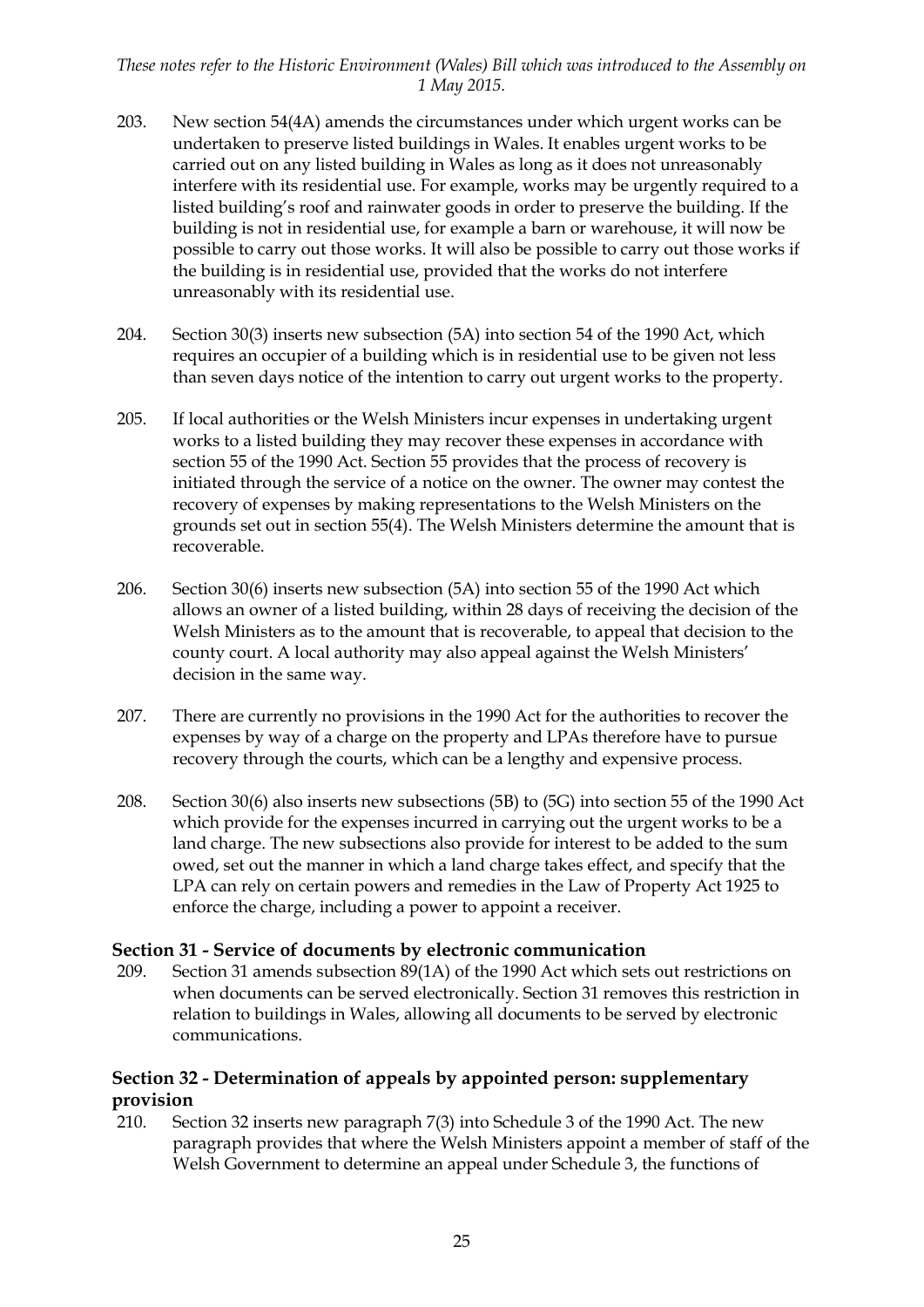determining the appeal and of doing anything in connection with the appeal are to be treated as functions of the Welsh Government for the purposes of the Public Services Ombudsman (Wales) Act 2005. This enables the Public Services Ombudsman for Wales to investigate any allegations of maladministration made in relation to the appointed person's discharge of those functions. .

## **PART 4: MISCELLANEOUS**

#### **Section 33 - Historic environment records**

- 211. Section 33 places a duty on each LPA to create and maintain an up-to-date historic environment record ("HER") for its particular area.
- 212. For those making decisions about the sustainable management of the historic environment, HERs are critical sources of information. That information is an important starting point for management processes, conservation, fieldwork and research, and public engagement and outreach relating to the historic environment. It forms the basis for archaeological and other heritage management advice provided to LPAs. Without such information, the essential advice that informs, for example, the impact on the historic environment of development proposals, would be brought into question.
- 213. Subsection (2) sets out the range of information that must be contained in an HER. Paragraphs (a) to (d) require details of those historic assets that are statutorily protected or registered under the 1979 or 1990 Acts to be included. Paragraphs (e), (f) and (g) require the inclusion of details of conflict sites, historic landscapes and world heritage sites.
- 214. Paragraph (h) requires the inclusion of details of every other area, site or place which the authority considers to be of historic, archaeological or architectural interest. These may include details of historic assets that local communities have identified as being of local significance.
- 215. Paragraph (i) requires the incorporation of information about the way in which the historic, archaeological or architectural development of an area has contributed to its present character. This information may be obtained from ongoing urban and rural characterisation programmes and processes such as conservation area appraisals. These area-based studies add value by explaining how the historic environment contributes to the distinctive local/regional character of an area and how this character can be conserved for the future.
- 216. Subsections (3) to (8) define the different terms used in section (3) to describe what a historic environment record must contain.
- 217. Subsections (9) and (10) enable the Welsh Ministers to amend, by regulations, the categories of information that must be contained in an HER. The Welsh Ministers must consult LPAs and any other persons they consider appropriate before making the regulations.

#### **Section 34 - Publication**

218. Section 34 requires an HER is to be a publicly available resource, access to which should be available free of charge. An LPA must also furnish professional advice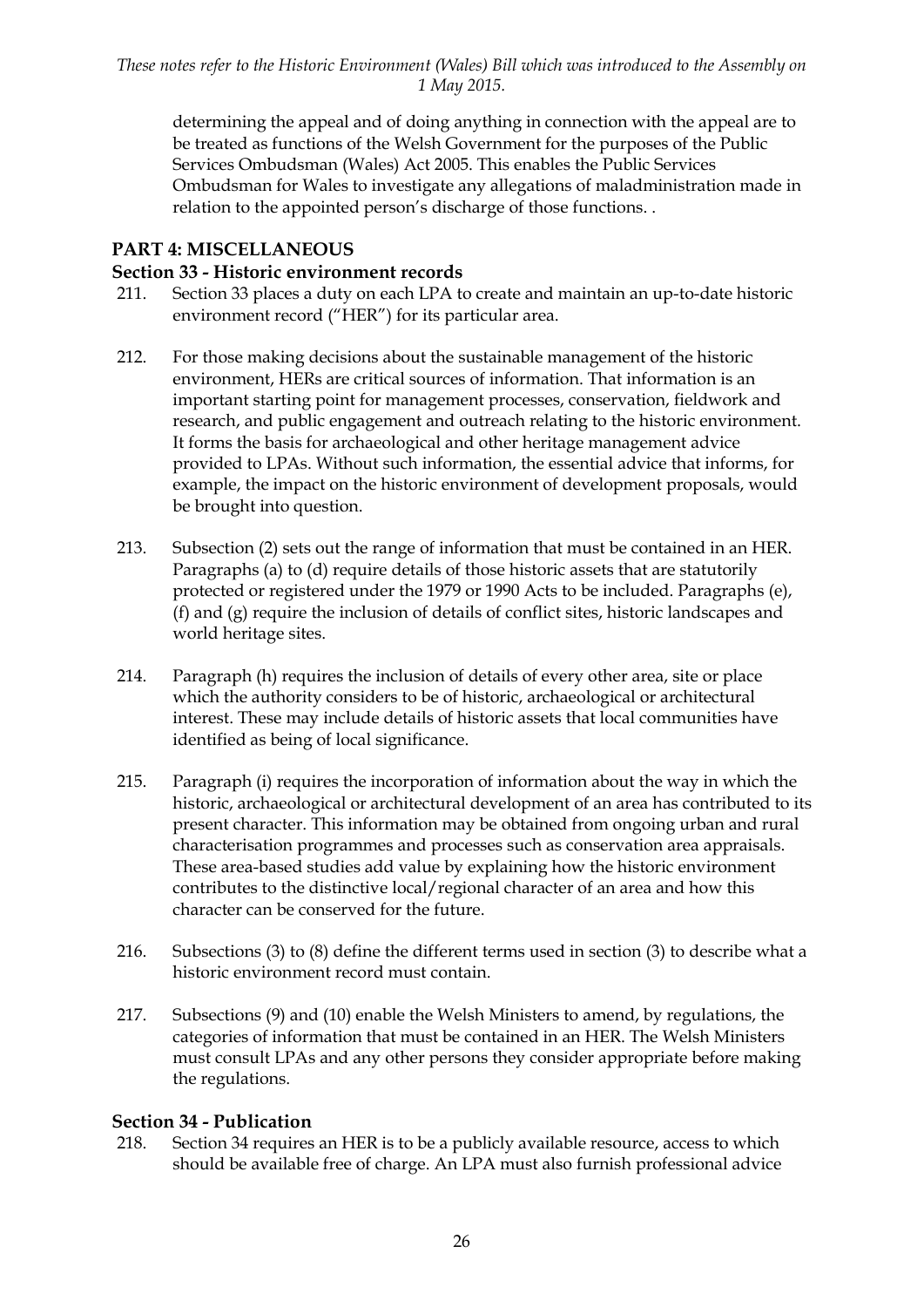and assistance to help users locate and interpret information contained in an HER.

219. Subsection (3) gives the relevant authorities the power to impose charges in order to recover the costs of providing certain services associated with an HERs, for example, the production of reports based on analysis of HER content. No profit will be made from such charges, which will be limited to the costs of providing the service.

#### **Section 35 - Arrangements for discharge of functions**

220. Regulations made under sections 19 and 20 of the Local Government Act 2000 enable LPAs to make arrangements for their HER-related functions to be discharged for the areas of two or more local planning authorities. Section 35(3) also enables them to make arrangement for the discharge of their HER-related functions by a person other than a local authority. The Welsh archaeological trusts are already maintaining non-statutory historic records and it is anticipated that the powers in section 35(3) will be used by LPAs to make arrangements for the Welsh archaeological trusts to discharge the HER-related functions on their behalf. Prior to entering into any agreement for the discharge of functions, an authority must secure the approval of the Welsh Ministers for the proposed arrangements to ensure that they meet the standards set out in guidance issued under section 36.

#### **Section 36 - Guidance**

221. Section 36 allows the Welsh Ministers to issue guidance on: creating and maintaining HERs, the publication of HERs and the charging of fees in connection with those publication functions, and the making of arrangement for the discharge of HERrelated functions. Prior to issuing the guidance, the Welsh Ministers must consult with the LPAs and any other person that the Welsh Ministers consider appropriate.

## **Section 37 – Establishment of Panel and work programme**

- 222. Section 37 requires the Welsh Ministers to establish the Advisory Panel for the Welsh Historic Environment ("the Panel"). The purpose of the Panel is to provide expertise and a diversity of perspectives on a broad range of policy and strategy developments and activities relating to the wider historic environment, including properties in State care. These activities include the gathering, recording and interpretation of information such as research, survey activities and excavation; the conservation of the historic environment, including identifying assets of national significance and applying the appropriate legislative protection; and public engagement with the historic environment, including active participation and access to historic assets and information.
- 223. The Panel will be required to prepare a three-year work programme and submit a draft to the Welsh Ministers for approval. The Welsh Ministers may approve the work programme with or without modifications. The Panel must publish the approved work programme.
- 224. The work programme may be reviewed and amended during the three-year period to respond to new issues as they arise, but if the amendments are significant they will need to be agreed by the Welsh Ministers. The work programme as amended must be published.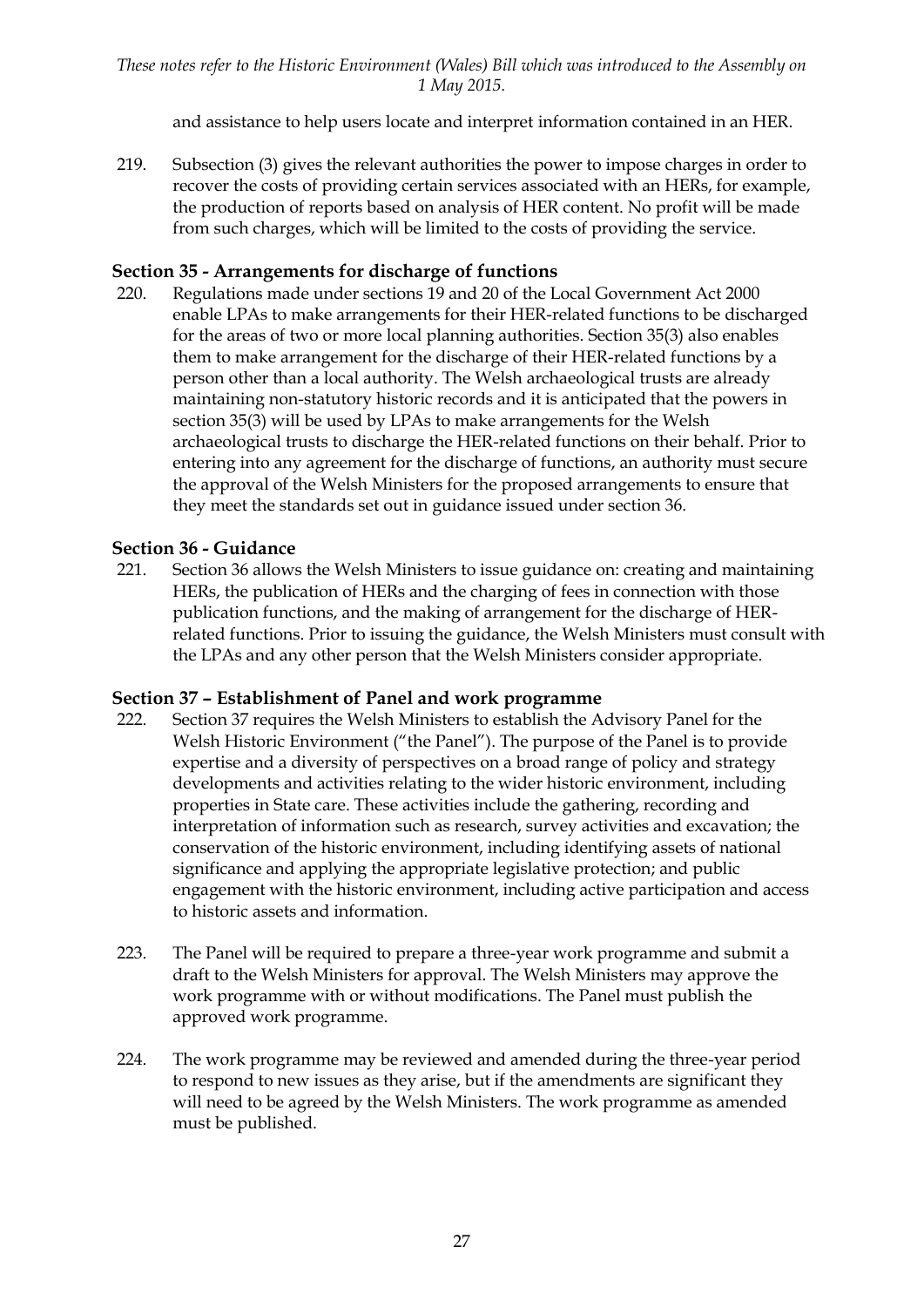## **Section 38 - Constitution etc**

225. Section 38 makes provision about the membership of the Panel and about its legal status.

# **PART 5: GENERAL**

#### **Section 39 - Regulations and orders**

- 226. Section 39 makes a number of amendments to the 1979 Act and the 1990 Act in order to clarify the Welsh Ministers' powers to make regulations and orders under those Acts and the procedures which apply to the making of those regulations and orders. The amended provision in section 60 of the 1979 Act and section 93 of the 1990 Act will apply to the making of regulations under the new provisions inserted into those Acts by this Bill.
- 227. Subsection (2) amends section 60(2) of the 1979 Act. It affirms that the power of the Welsh Ministers to make regulations under the Act or an order under sections 3, 37 or 61 is exercisable by statutory instrument.
- 228. Subsection (2) also requires a statutory instrument containing regulations under new sections 1AA (duty to consult on certain amendments relating to the Schedule) or 9ZB (heritage partnership agreement) of the 1979 Act to be laid in draft before the National Assembly for Wales and approved by a resolution before the instrument can be made. The subsection also establishes that any other statutory instruments containing regulations or orders made by the Welsh Ministers under the 1979 Act, except under section 19, will be subject to annulment by resolution of the National Assembly for Wales.
- 229. Subsection (3) amends section 93(1) of the 1990 Act to confirm that the Welsh Ministers may make regulations under that Act for Wales.
- 230. Subsections (4)–(5) require any statutory instrument containing regulations under new sections 2A (duty to consult on certain changes to lists) or 26M (heritage partnership agreements) of the 1990 Act to be laid in draft before the National Assembly and approved by a resolution before the instrument can be made. Any other regulations under the Act will be subject to annulment by resolution of the National Assembly of Wales.
- 231. Subsection (11) requires a statutory instrument containing regulations under section 33(9) (power to vary meaning of "historic environment record") to be laid in draft before, and approved by a resolution of, the National Assembly for Wales before the instrument can be made
- 232. Subsection (12) allows a statutory instrument containing regulations under section 38(7)(h) (Advisory Panel for Welsh Historic Environment: disqualification from membership for staff of specified organisations) to be made by the Welsh Ministers, but gives the National Assembly for Wales the power to annul any instrument so made.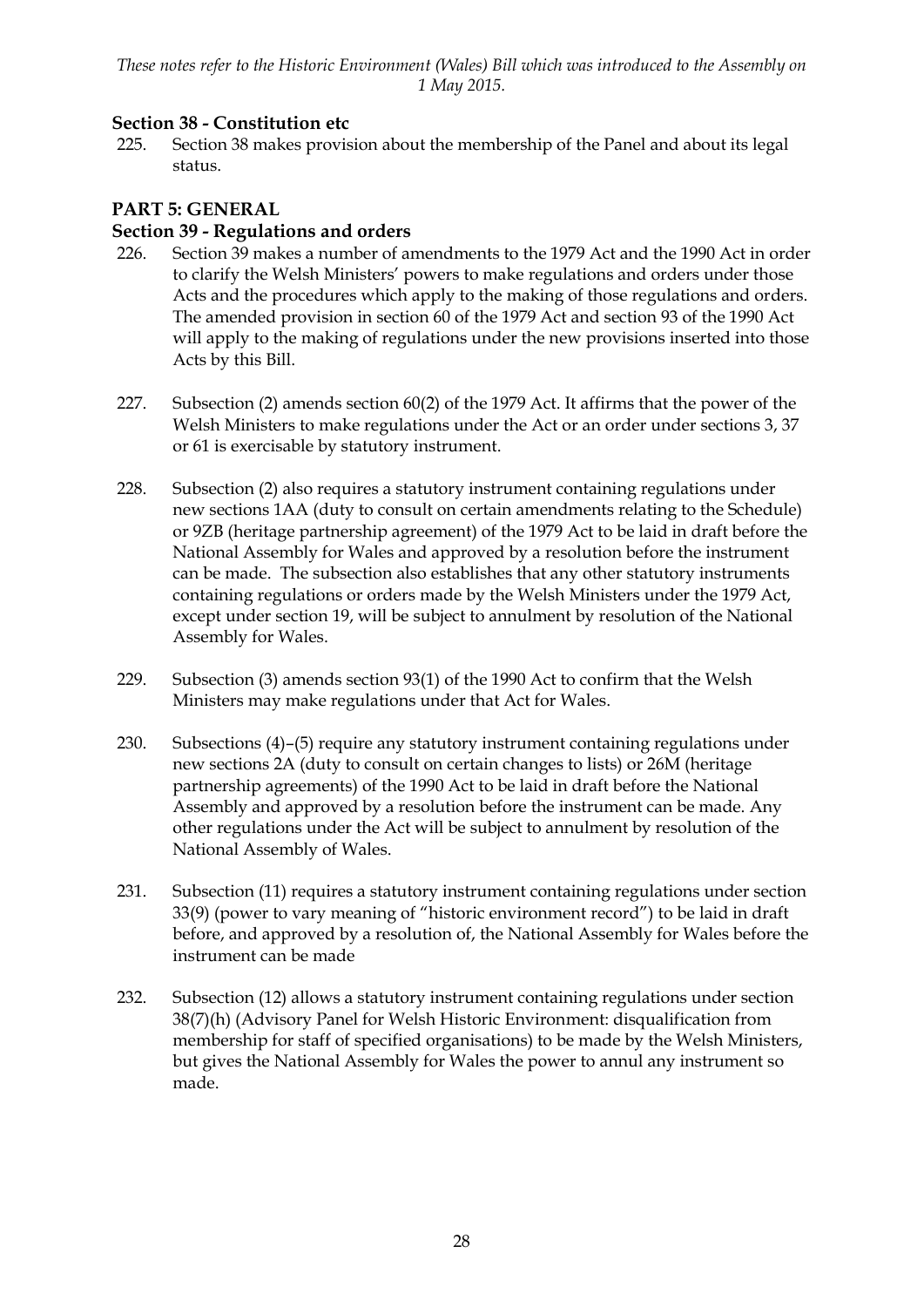## **Section 40 - Coming into force**

233. Section 40 sets out the provisions that will come into force on the date of Royal Assent; those that will come into force two months after Royal Assent; and those that will be brought into force by an order made by the Welsh Ministers.

## **Section 41 – Short title**

234. This section sets out the Act's short title.

# **Schedule 1**

235. Schedule 1 is introduced by section 3(3) of the Bill, and inserts Schedule A1 and Schedule A2 into the 1979 Act.

# 236. **Schedule A1 – Lapse of interim protection**

Schedule A1 contains provision which applies where interim protection ceases to have effect as a result of a decision by the Welsh Ministers:

- not to include a monument in the Schedule, or
- not to make a material amendment that increases the area shown for a monument on a map that accompanies its entry in the Schedule.
- 237. A person can still be prosecuted for certain offences committed while the interim protection had effect, despite the fact that the interim protection has lapsed. The Welsh Ministers may also recover expenses incurred in undertaking work under section 9ZF(2) following a failure to comply with an enforcement notice which was served while the interim protection had effect. However, various other provisions of the 1979 Act that cease to have effect on the lapse of interim protection: for example, SMC, enforcement notices and TSNs.
- 238. **Schedule A2 - Decisions on reviews by person appointed by Welsh Ministers.** Paragraph 1 of Schedule A2 allows the Welsh Ministers to make regulations setting out the classes of reviews on which decisions are to be made by a person appointed by the Welsh Ministers. It is intended that the regulations will provide for all classes of reviews to be undertaken by the Planning Inspectorate.
- 239. Paragraph 2 sets out the powers and duties of an appointed person. The appointed person has the same powers and duties as the Welsh Ministers to carry out the review, to make a decision on the review and to decide on the procedures and conduct of the review and the costs associated with it.
- 240. A decision of an appointed person cannot be challenged except by way of section 55 of the 1979 Act. In addition, an application to the High Court under section 55 cannot be made on the grounds that the decision should have been made by the Welsh Ministers instead of the appointed person, unless the appointed person's power to make the decision was challenged before the decision on the review was taken.
- 241. Paragraph 3 makes provisions for the Welsh Ministers to revoke an appointed person's authority and appoint another person to undertake the review.
- 242. Paragraph 4 allows an appointed person to appoint an assessor to provide advice on any matters arising at a local inquiry or hearing, or in written representations made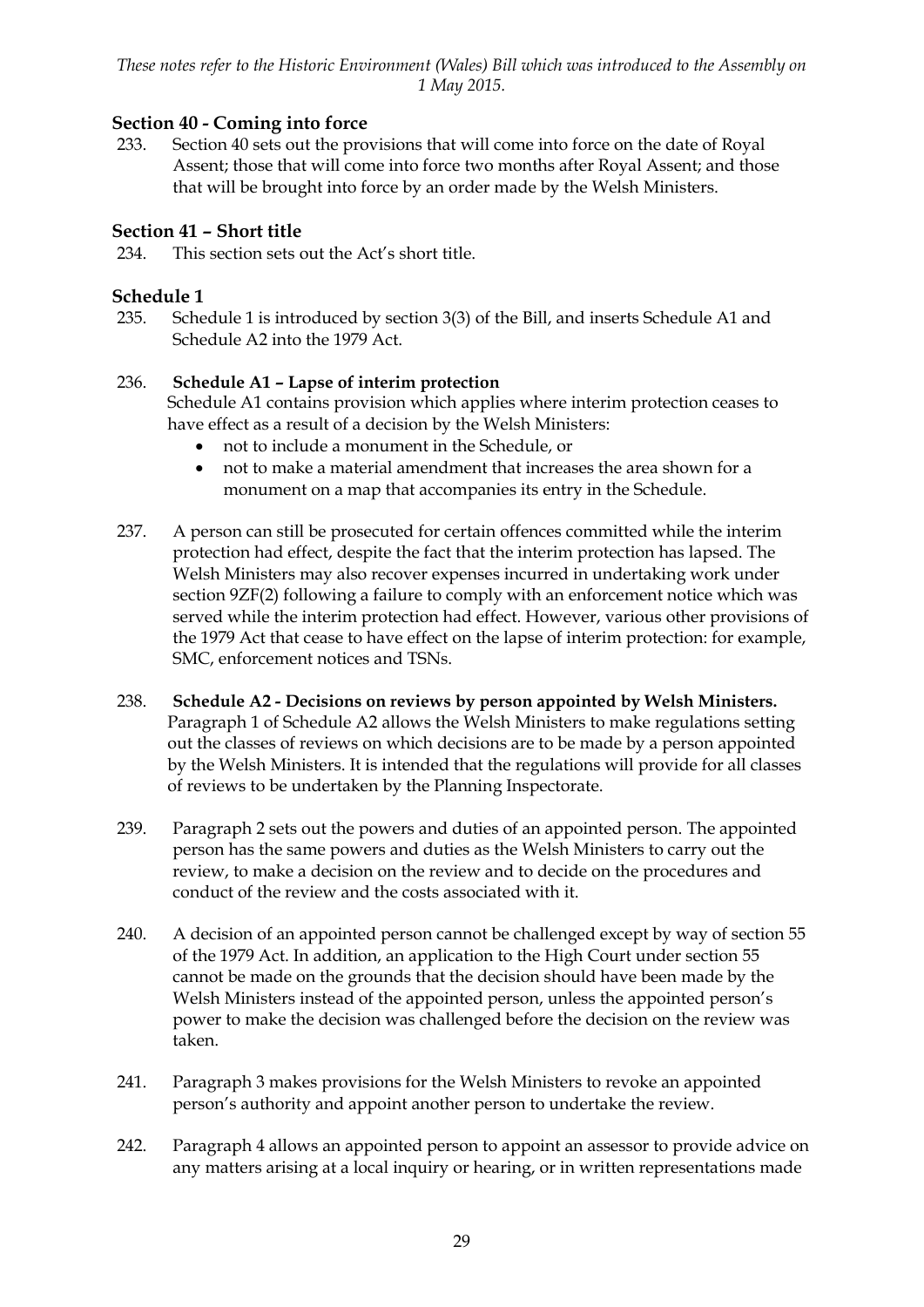in connection with the review. Sub-paragraph (2) applies provisions of the Local Government Act 1972 which allow an appointed person to summon a person to attend and provide evidence at an inquiry. Refusal to attend will render a person liable, on summary conviction, to a fine not exceeding level 3 on the standard scale, imprisonment for a term not exceeding six months, or both.

- 243. Paragraph 5 allows the Welsh Ministers to direct that anything that should have been done by the appointed person, with the exception of making a decision on a review, may be done instead by the Welsh Ministers. This enables the Welsh Ministers to direct that matters such as the notification of a review, the circulation of representations or evidence, and the notification of a decision are to be undertaken by them.
- 244. Paragraph 6 allows an appointed person to delegate to another person anything that would fall to be done by the appointed person except for the conduct of a local inquiry or hearing or the making of a decision on the review. This enables the appointed person to delegate administrative tasks, such as the notification of a review application, the notification of hearing/inquiry timetables and details and the circulation of statements and representations.
- 245. Paragraph 7 provides that where the Welsh Ministers appoint a member of staff of the Welsh Government to carry out their functions in relation to a review, those functions are to be treated as functions of the Welsh Government for the purposes of the Public Services Ombudsman (Wales) Act 2005. This will enable the Public Services Ombudsman for Wales to investigate any allegations of maladministration made in relation to the appointed person's discharge of those functions.

## **Schedule 2**

246. Schedule 2 is introduced by section 24(4) of the Bill, and inserts Schedule 1A and Schedule 1B into the 1990 Act.

## 247. **Schedule 1A - Lapse of interim protection**

Schedule 1A contains provision which applies where interim protection ceases to have effect as a result of the Welsh Ministers' decision not to list a building. In those circumstances, any proceedings arising out of an application for LBC or any consent granted will lapse, and any enforcement notices or TSNs served on the building will cease to have effect. However, the criminal liability of any person for an offence committed during the interim protection period will persist.

- 248. **Schedule 1B - Decisions on reviews by person appointed by the Welsh Ministers** Paragraph 1 enables the Welsh Ministers to make regulations that prescribe the class of review on which decisions are to be made by a person appointed by the Welsh Ministers. The intention is that the regulations will provide for all classes of review to be decided by the Planning Inspectorate.
- 249. Paragraph 2 sets out the powers and duties of an appointed person. The appointed person has the same powers and duties as the Welsh Ministers to carry out the review, to make a decision on the review and to decide on the relevant procedure.
- 250. Paragraph 3 makes provision to allow the Welsh Ministers to revoke an appointed person's authority and appoint another person to undertake the review.